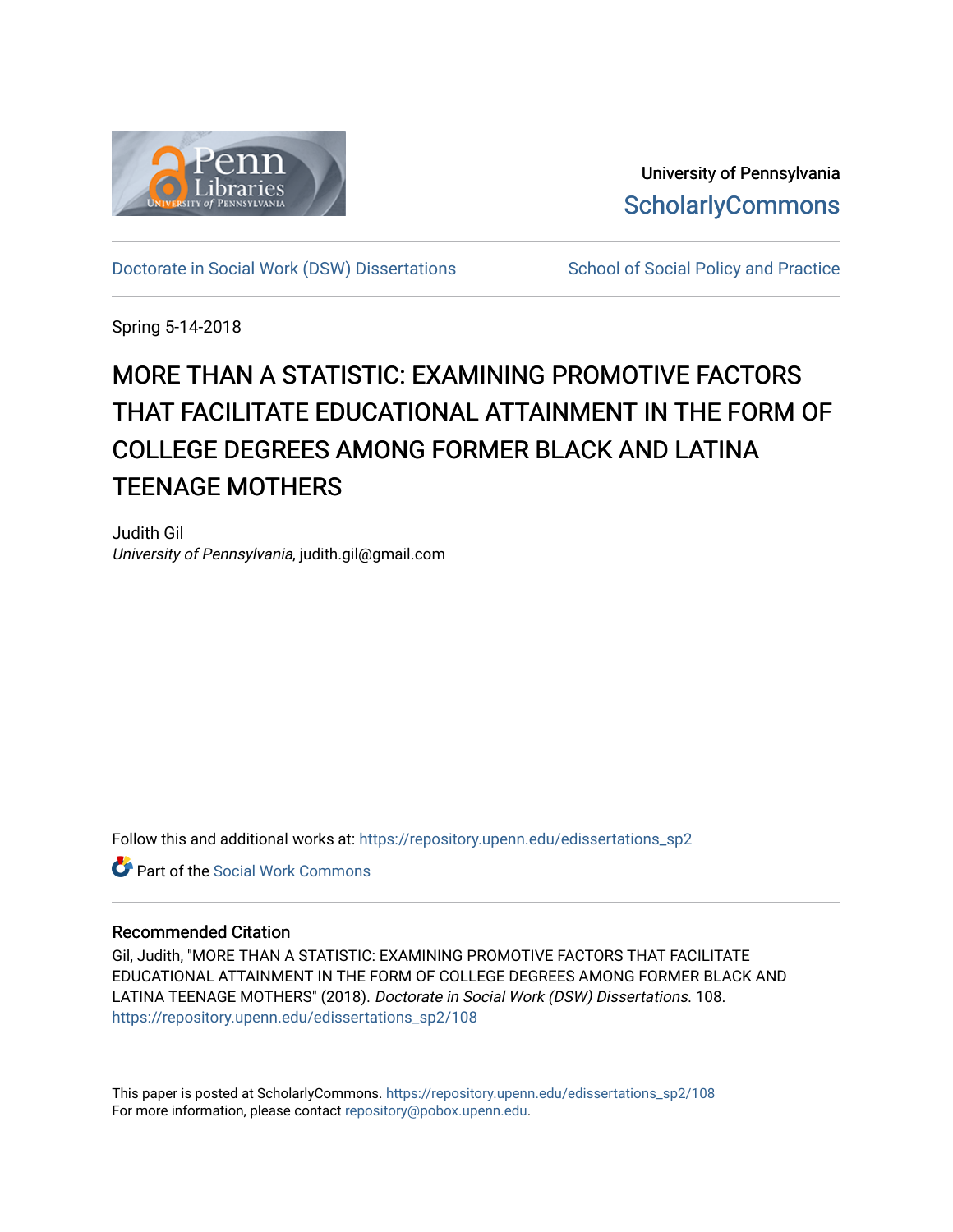### MORE THAN A STATISTIC: EXAMINING PROMOTIVE FACTORS THAT FACILITATE EDUCATIONAL ATTAINMENT IN THE FORM OF COLLEGE DEGREES AMONG FORMER BLACK AND LATINA TEENAGE MOTHERS

### **Abstract**

Objective: While becoming a teenage parent brings about significant emotional and financial challenges, there are cases in which, in the midst of these negative statistics and results, some of the outcomes are positive through the trajectory of the adolescent's life. There are women who have been able to overcome the disadvantages of early parenthood and emerged stronger and more capable as a result of the personal growth they experienced. The purpose of this qualitative study was to explore the promotive factors that facilitated educational attainment in the form of college degrees for Black and Latina women who were teenage mothers. This study aimed to understand the lived experiences of women who were once teen mothers, yet were able to overcome their circumstances and pursue higher levels of education. The ways that they were able to effectively balance parenting responsibilities in the midst of pursuing academic goals were examined. Additionally, the challenges and obstacles associated with attaining a college degree while being a teenage parent were explored.

Methods: A content analysis approach was used to analyze the data. The data was elicited through the use of a flexible format, consisting of open-ended questions and themes. The interviews were semistructured, face to face and 45 to 60 minutes in duration. Interviews were recorded and transcribed.Of the 15 women who participated in this study, nine identified as Black and six identified as Latina. Resiliency theory was used as the theoretical framework to help understand the promotive factors, those assets and resources, that facilitated educational attainment in the form of college degrees.

Results: The data illustrated common themes that provided insight and an understanding of the lived experiences of the participants as teenage mothers in pursuit of educational achievement. The interviews elicited accounts of their experiences on how they were able to attain academic success in the form of undergraduate and graduate degrees. Analysis of the data highlighted three major themes that illustrated how the participants of this study were able to attain college degrees after a teenage birth. Promotive Factors: Assets and Resources, Balancing Parenting Responsibilities and the Academic Pursuit and Challenges and Obstacles While Being a Teenage Mother and Going to School were the three major themes that emerged from the data.

Conclusion: The findings of this research study demonstrate that educational attainment for teenage mothers is possible with the appropriate assets and resources in place. The findings of this research study provide a glimpse into the experiences of teenage mothers and the difficulties that they face in reaching academic heights. The findings provide information for social work professionals and implications for social work practice.

## Degree Type

**Dissertation** 

Degree Name Doctor of Social Work (DSW)

First Advisor Joretha Bourjolly, Ph.D.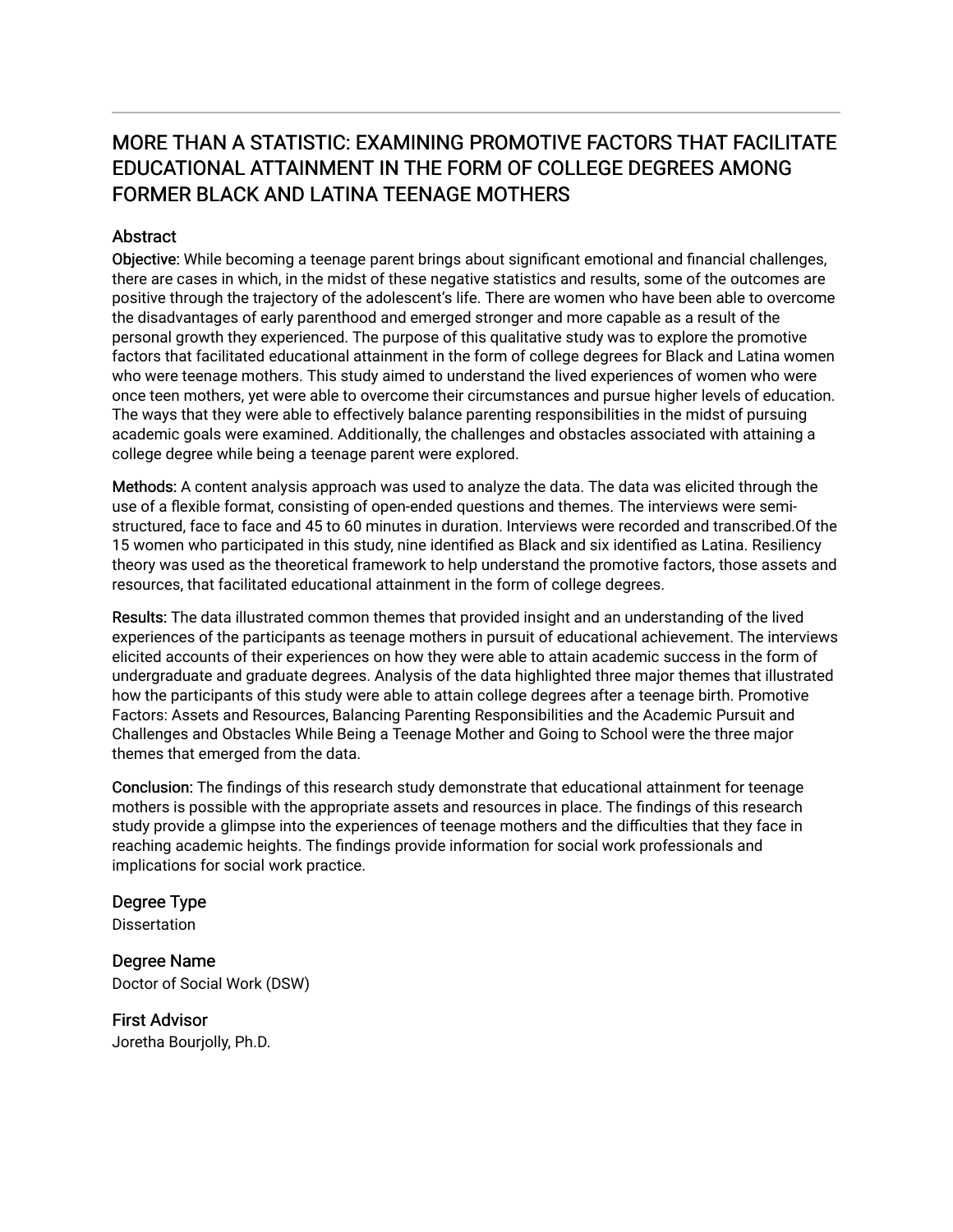### Second Advisor

Stefanie Mollborn, Ph.D.

### Keywords

Teenage pregnancy, educational attainment, teenage parenting, positive outcomes, assets, resources, resilency theory, content analysis, Latina youth, Black youth

### Subject Categories

Social and Behavioral Sciences | Social Work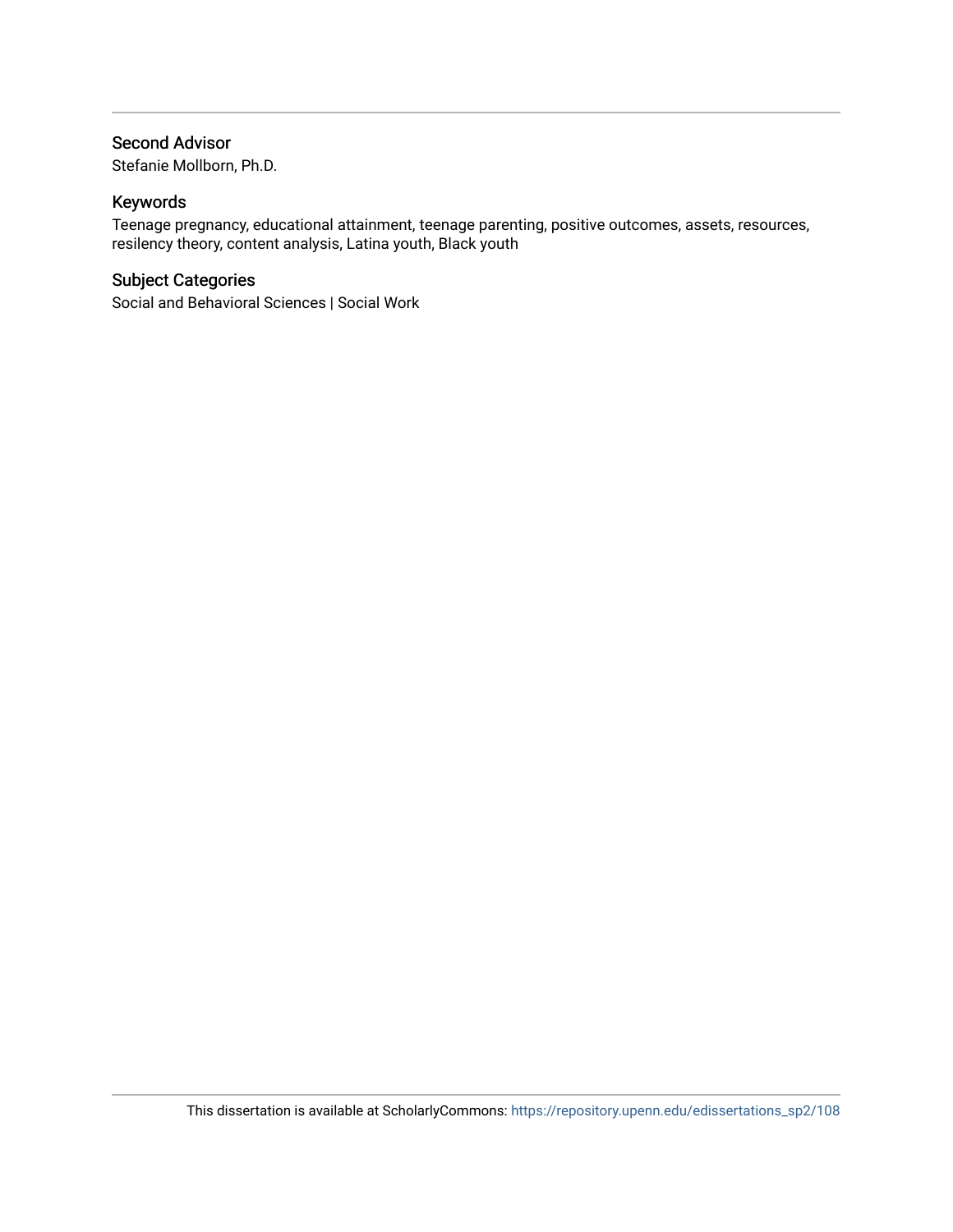# MORE THAN A STATISTIC: EXAMINING PROMOTIVE FACTORS THAT FACILITATE EDUCATIONAL ATTAINMENT IN THE FORM OF COLLEGE DEGREES AMONG

### FORMER BLACK AND LATINA TEENAGE MOTHERS

Judith Gil

### A DISSERTATION

In

Social Work

Presented to the Faculties of the University of Pennsylvania

In

Partial Fulfillment of the Requirement for the

Degree of Doctor of Social Work

2018

Jorettha Bourjolly, Ph.D. Dissertation Chair

John L. Jackson, Jr., Ph.D. Dean, School of Social Policy and Practice

Stefanie Mollborn, Ph.D., University of Colorado Boulder Dissertation Committee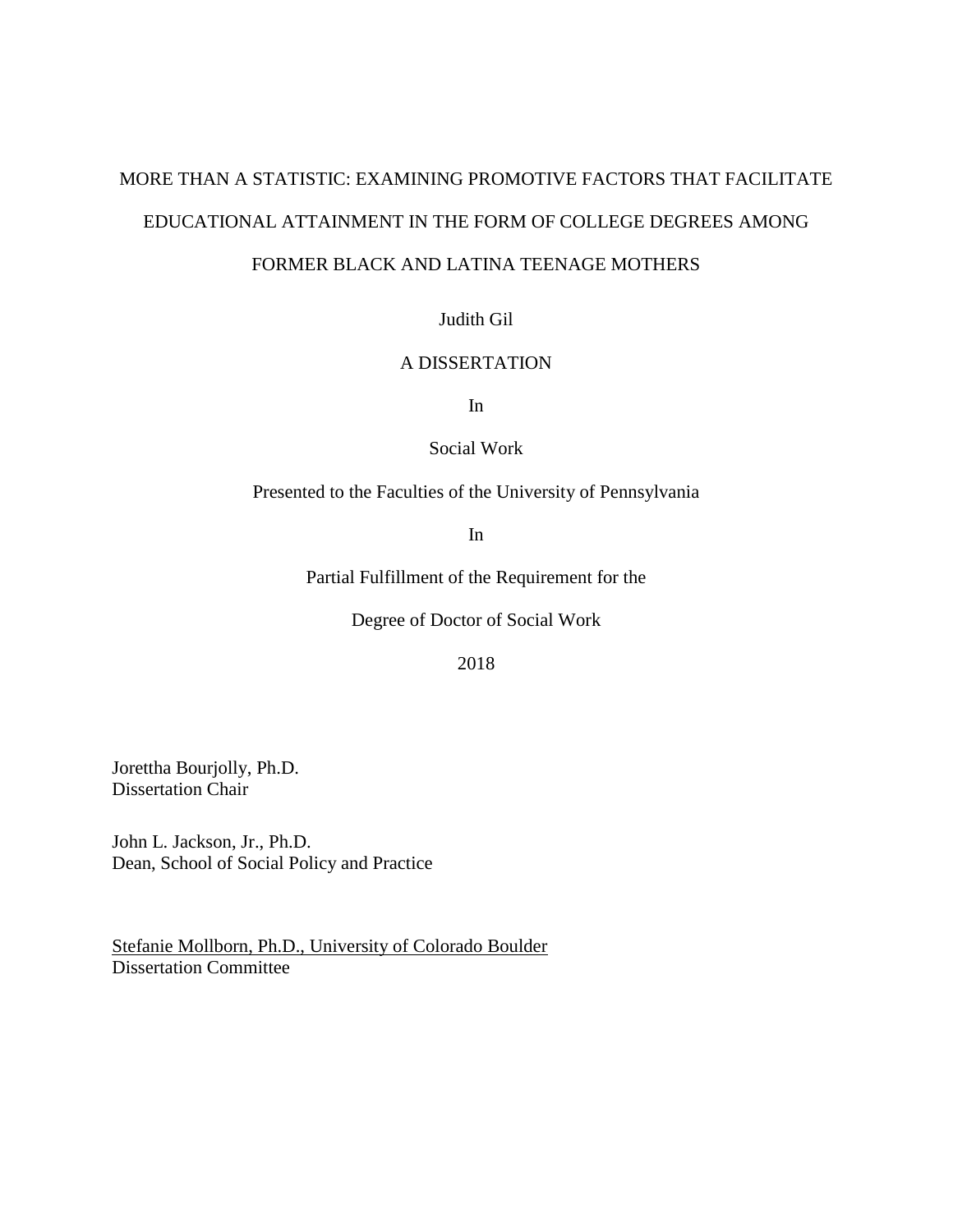### **Dedication**

"Being a young mom means that we met a little early, but it also means I get to love you a little longer. Some people said that my life ended when I had a baby, but my life had just begun. You didn't take away from my future, you gave me a new one." –Unknown

My son, my young man, my life, Argenis Rojas. You came into my life in a way that was unexpected. We have navigated this journey together and we have both overcome all of the negative statistics associated with teenage pregnancies and being the offspring of a teenage mother. Without you, there really is no me. I am who I am today because of you. You gave me another reason to strive, to succeed, to persevere. We grew up together and there is nothing about our journey that I would change. You have made me the proudest mother on the planet and I do all that I do to provide you with a positive model for continued success.

You asked me once, "Mom, do you think that there are teenage mothers that have been able to succeed academically the way that you have? Do you think that there are children of teenage mothers that have been able to do the same? I wonder if others share similar life paths as ours?" My response was that I was not sure, but if I ever decided to pursue a doctorate, that would my area of interest. And so here we are. You have always been my motivation. You are, and will always be, my reason, "Neni."

"Woman and girls can do whatever they want. There is no limit to what we as woman can accomplish." –Michelle Obama

To my precious nieces: I create this educational legacy for you.

Madison and Mia Maestro: Since the age of two, you have always associated Titi Judy with the words school and doctor. I am not sure how your little five year old brains process this, but it is my hope that, as the first person, the first woman in our family to attain a terminal degree, I have set the stage for you and future generations of girls and women in our family. I want you to continue to believe that you are strong, brave, courageous and that anything is possible. Titi Judy loves you with all her heart.

Emery Jade Heredia: You are precious and only a newborn. It is my hope that one day, when you can understand what this all means, that you too will create your own path towards academic success. Your birth has inspired me to continue to be a positive role model for the girls and women in our family. Little baby, Titi Judy loves you!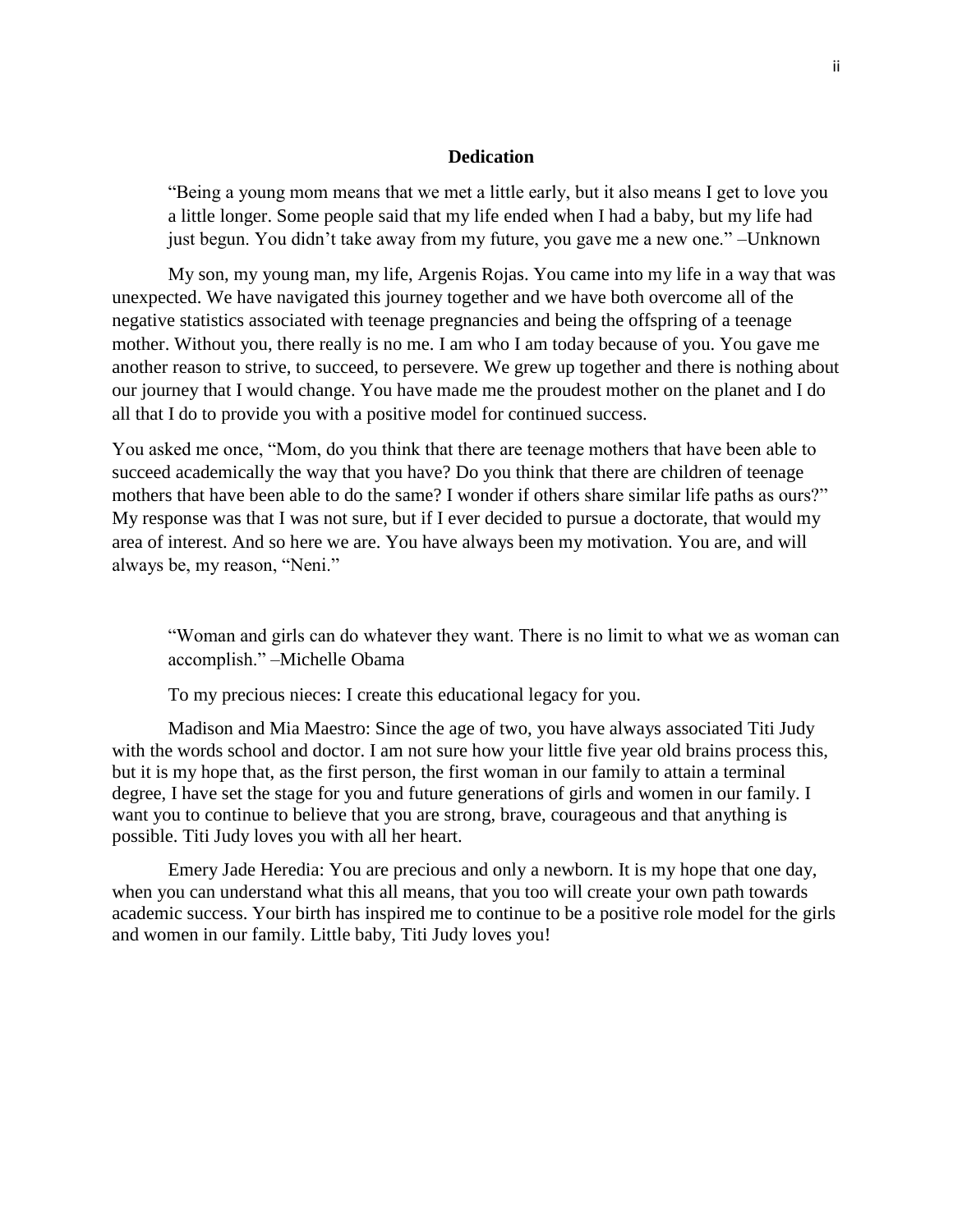### **Acknowledgements**

I begin by acknowledging my guide, God. You held and lifted me through challenges and obstacles. You never left my side. With your love and grace, I am here. Thank you for giving me the courage to turn my life story into a dissertation research study. I love you.

Mami y Papi: Llegaron a este país como inmigrantes de la República Dominicana con nada más que unos pocos dólares y sueños para la familia que un día crearían. La importancia de obtener una educación fue un concepto que siempre inculcaron en todos sus hijos. Gracias por todo lo que han hecho para proevernos a mí y a su nieto. Mami, todo lo que soy hoy te lo debo a ti. Gracias por los años de apoyo, especialmente durante un momento de incertidumbre. Sí, convertirse en una madre adolescente cambió mi vida para siempre, pero has estado allí a mi lado todos estos años. Sin el apoyo que me brindaste durante este evento que cambia mi vida, no estaría donde estoy hoy. Espero que estén orgullos. Gracias

(English Translation of the above) Mami and Papi: you came to this country as immigrants from the Dominican Republic with nothing but a few dollars and dreams for the family that you would one day create. The importance of attaining an education was a concept that you instilled in all of your children. Thank you for all that you have done to provide for me and your grandson. Mami, everything that I am today I owe it to you. Thank you for the years of support, especially during a time of uncertainty. Yes, becoming a teenage mother changed my life forever, but you have been there right beside me all these years. Without the support that you provided during this life changing event, I would not be where I am today. I hope that you are proud. Gracias.

Mr. Chris O'Donnel, my high school guidance counselor: Although you are no longer with us, I hope you are watching down on me and smiling BIG! You are the reason I was able to remain in school after my teenage pregnancy. The way in which you advocated for school officials to agree to keep me in the school despite strict Catholic school policies made a world of a difference. You kept a small picture frame with a picture of me and my son on your desk in your office. I hope you have been looking at us proudly. I have thought of you so many times during this process, and although I can't talk to you personally, I want to send you vibes filled with gratitude and love.

My sisters, brother and the rest of my family: Thank you for understanding when I wasn't able to attend family gatherings on the weekend. Thanks for always supporting me. Yahaira, thanks for the laptop you let me borrow almost four years ago. I never leave home without it!

My chairperson, Dr. Joretha Bourjolly: Thank you for believing in me and supporting my idea for this project from the beginning. Your caring and encouraging words throughout this process made a world of a difference. Thank you for agreeing to embark and lead me through this journey. I appreciate you deeply.

My committee: Dr. Stefanie Mollborn: I will never forget the first time I emailed you to introduce myself and discuss this dissertation research study. I will also never ever forget where I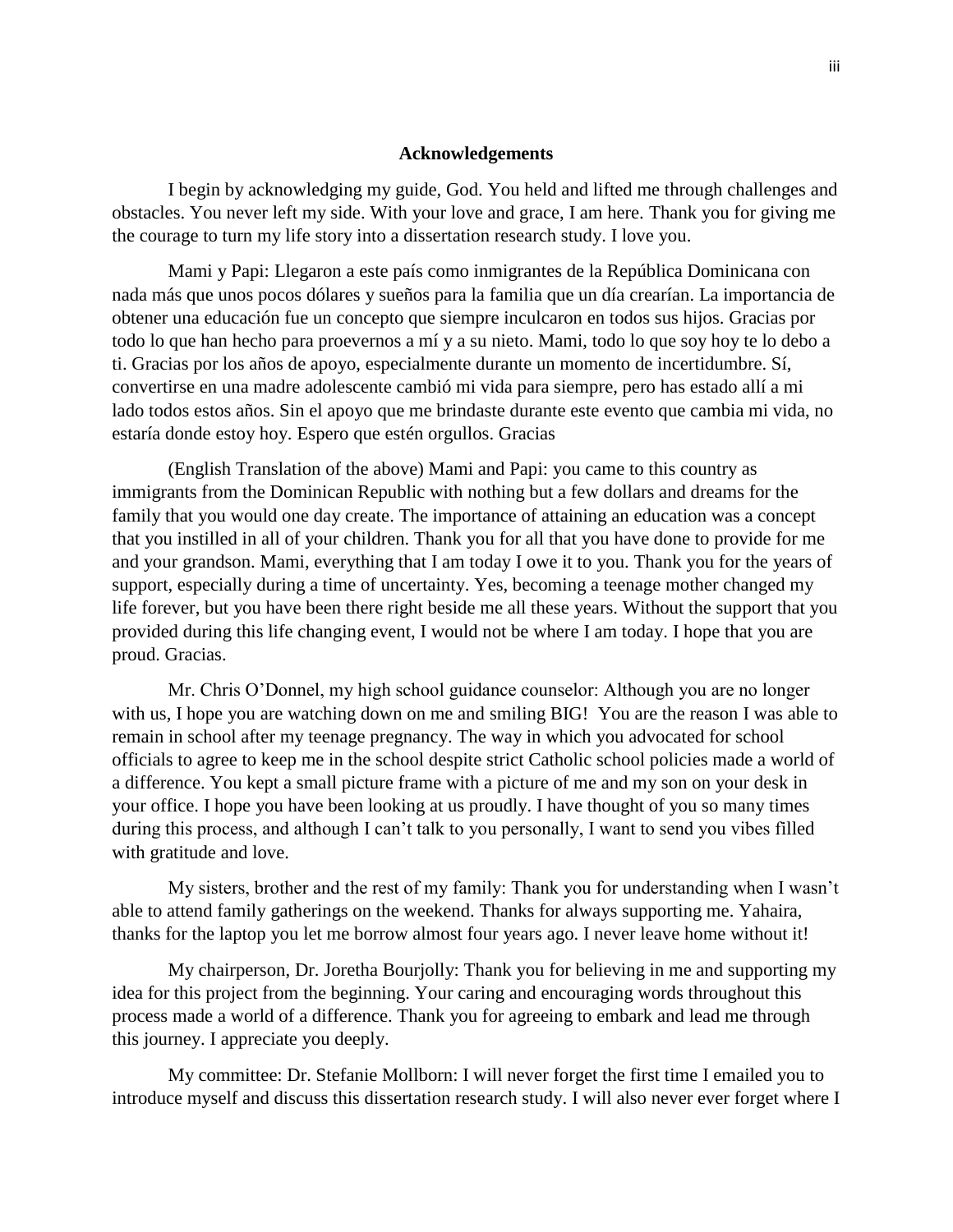was when I received your response to my email. It was like receiving a response to an email sent to your favorite actor. I was so surprised and excited. I began reading your work in 2014 while researching articles on teenage pregnancy and parenting. From the very bottom of my heart, THANK YOU for all of the extensive research and work you have done around teenage pregnancies, teenage parenting, life outcomes and educational attainment among this special population. Thank you for serving on my committee and for all of the valuable feedback you provided based on your research experience on this topic. I am forever grateful to have worked with you.

Julie Garcia and Diana Hunt: Thank you for the comedic relief and the support provided throughout my time in the DSW program. Our many conversations filled with laughter and the occasional road trips to DC kept me sane and provided a break from the routine of researching and writing. I love and appreciate our bond.

Dr. Kenneth Masenda: For the support throughout the years. You have been here since 2015 and have witnessed the many phases of Judith through this process. Thank you for your patience and understanding.

Dr. Idalia Trent of Tyler Junior College: Thank you for that inspiring conversation over lunch a few years ago. As a Latina pursuing a doctorate, your words of empowerment and support remain in my memory-"Demuestrale que si se puede, que tu presencia vale!" Thank you!

My dear friend and DSW 2014 cohort member-Dr. Anniesha Quann Walker: We began this journey together and we had no idea what to expect. Not only were you a classmate, you quickly became a confidant and an amazing friend. I am forever grateful to have met you.

My friends and soon to be doctors- Alfredo Medina, Alesheia Baccous, Don Applyrs, LaMarcus Hall and Kimberly Colclough: While we may be in different stages of this doctoral journey, the support, encouragement and love you have provided is invaluable. Thank you for the late night conversations, the periodic check-ins and the numerous ways (personally and academically) in which you have been there for me during this academic endeavor. You had my back all the way through the finish line and I will definitely have yours when your time comes. I love ya'll!

The Black Doctoral Network, the PhinisheD/FinishED(Current/Future Drs)group and the Latinas Completing Doctoral Degrees group: Virtual communities of support on Facebook that provided a vast body of information and knowledge pertaining to the doctoral process. Thank you for always being a click away.

And last but not least-To the 15 women that participated in this research study. Each of your stories touched my heart in unique ways. The determination and perseverance to beat the odds associated with teenage parenting was remarkable. For some, it was the first time speaking openly about this experience. Through the laughs and the tears, you shared with me. Thank you for trusting me with that part of your life. My greatest and most sincere appreciation for your enthusiasm to participate in this research study. Several of you thanked me for, "Giving us a voice." I hope that through this research study, that has been fulfilled.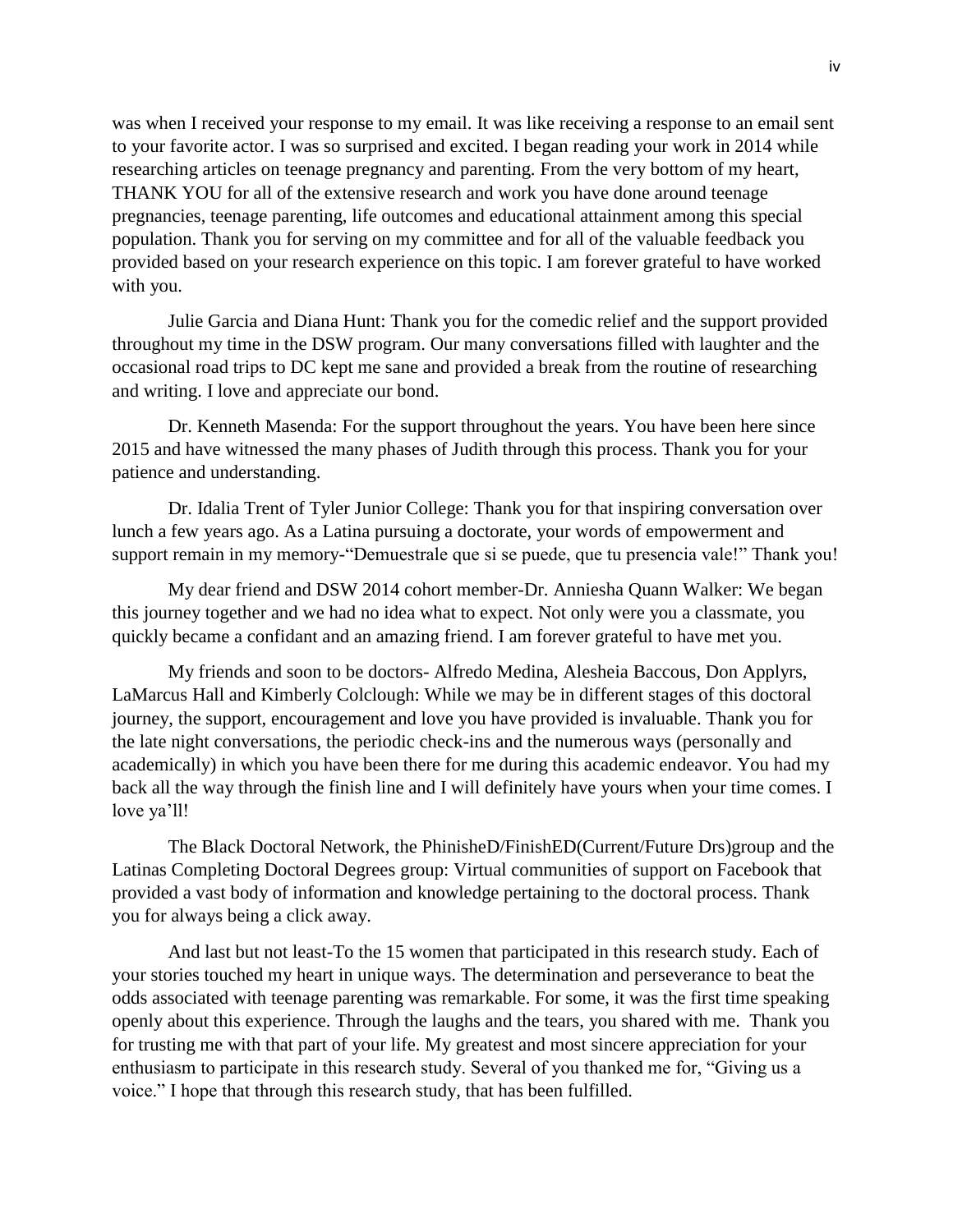#### **ABSTRACT**

### **MORE THAN A STATISTIC: EXAMINING PROMOTIVE FACTORS THAT FACILITATE EDUCATIONAL ATTAINMENT IN THE FORM OF COLLEGE DEGREES AMONG FORMER BLACK AND LATINA TEENAGE MOTHERS**

#### Judith Gil, LCSW-R

#### Joretha Bourjolly, Ph.D., MSW, Dissertation Chair

**Objective:** While becoming a teenage parent brings about significant emotional and financial challenges, there are cases in which, in the midst of these negative statistics and results, some of the outcomes are positive through the trajectory of the adolescent's life. There are women who have been able to overcome the disadvantages of early parenthood and emerged stronger and more capable as a result of the personal growth they experienced. The purpose of this qualitative study was to explore the promotive factors that facilitated educational attainment in the form of college degrees for Black and Latina women who were teenage mothers. This study aimed to understand the lived experiences of women who were once teen mothers, yet were able to overcome their circumstances and pursue higher levels of education. The ways that they were able to effectively balance parenting responsibilities in the midst of pursuing academic goals were examined. Additionally, the challenges and obstacles associated with attaining a college degree while being a teenage parent were explored.

**Methods:** A content analysis approach was used to analyze the data. The data was elicited through the use of a flexible format, consisting of open-ended questions and themes. The interviews were semi-structured, face to face and 45 to 60 minutes in duration. Interviews were recorded and transcribed. Of the 15 women who participated in this study, nine identified as Black and six identified as Latina. Resiliency theory was used as the theoretical framework to help understand the promotive factors, those assets and resources, that facilitated educational attainment in the form of college degrees.

**Results:** The data illustrated common themes that provided insight and an understanding of the lived experiences of the participants as teenage mothers in pursuit of educational achievement. The interviews elicited accounts of their experiences on how they were able to attain academic success in the form of undergraduate and graduate degrees. Analysis of the data highlighted three major themes that illustrated how the participants of this study were able to attain college degrees after a teenage birth. Promotive Factors: Assets and Resources, Balancing Parenting Responsibilities and the Academic Pursuit and Challenges and Obstacles While Being a Teenage Mother and Going to School were the three major themes that emerged from the data.

**Conclusion:** The findings of this research study demonstrate that educational attainment for teenage mothers is possible with the appropriate assets and resources in place. The findings of this research study provide a glimpse into the experiences of teenage mothers and the difficulties that they face in reaching academic heights. The findings provide information for social work professionals and implications for social work practice.

**Keywords:** Teenage pregnancy, educational attainment, teenage parenting, positive outcomes, assets, resources, resiliency theory, content analysis, Latina youth, Black youth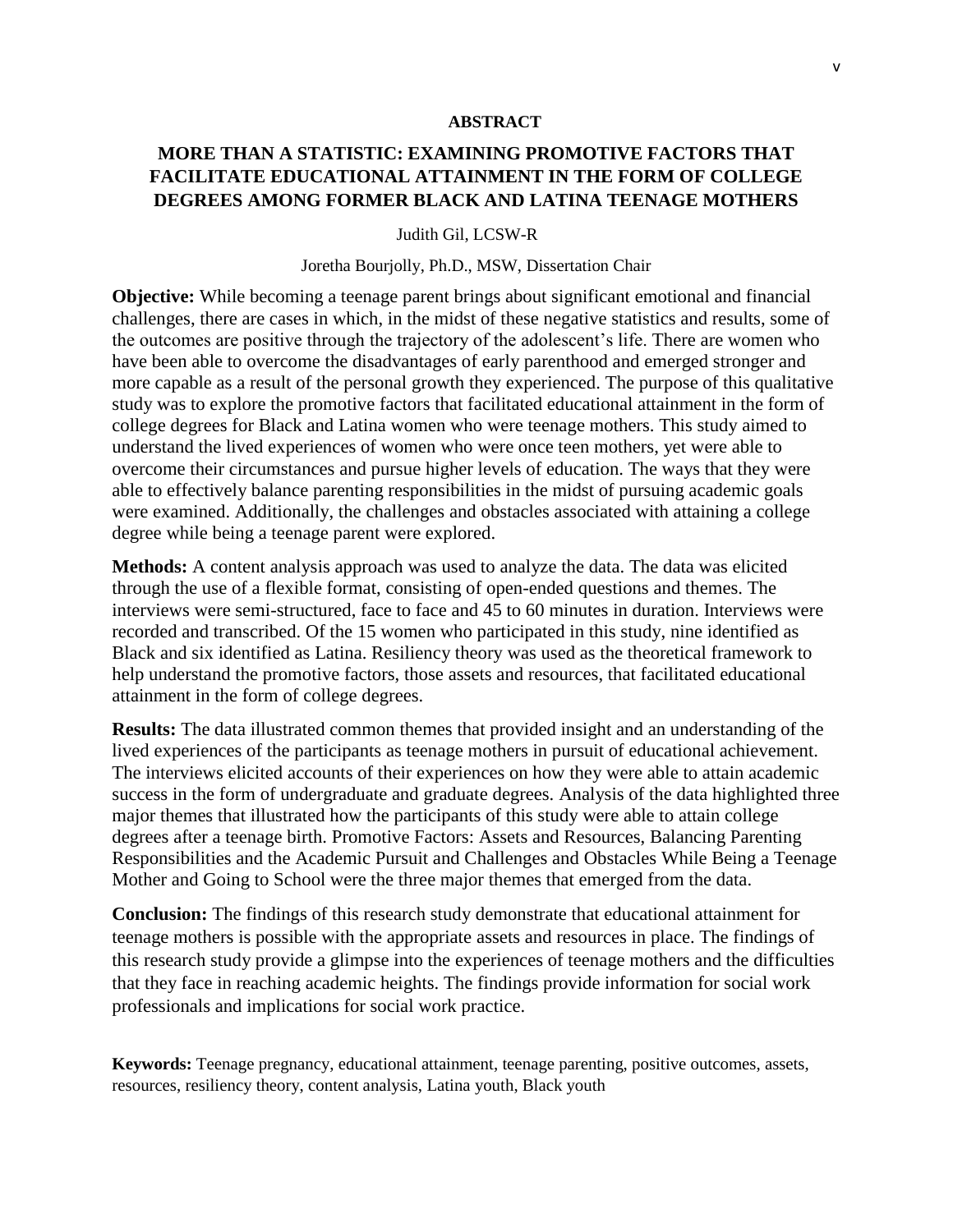### **Table of Contents**

| Educational Aspirations of African American and Latino Teenage Mothers41 |
|--------------------------------------------------------------------------|
|                                                                          |
|                                                                          |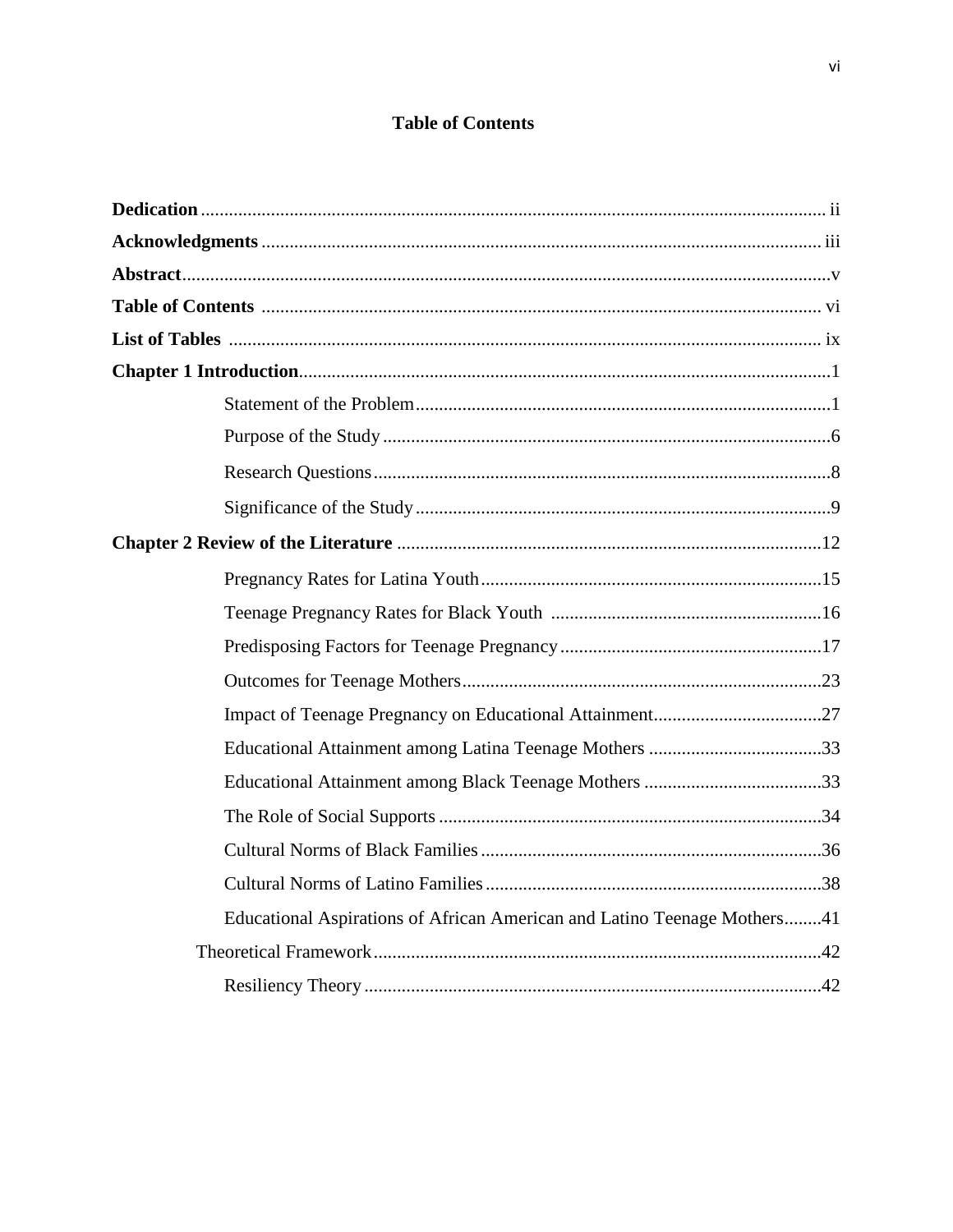| Challenges and Obstacles While Being a Teenage Mother and |    |
|-----------------------------------------------------------|----|
|                                                           | 96 |
|                                                           |    |
|                                                           |    |
|                                                           |    |
|                                                           |    |
|                                                           |    |
|                                                           |    |
|                                                           |    |
|                                                           |    |
|                                                           |    |

vii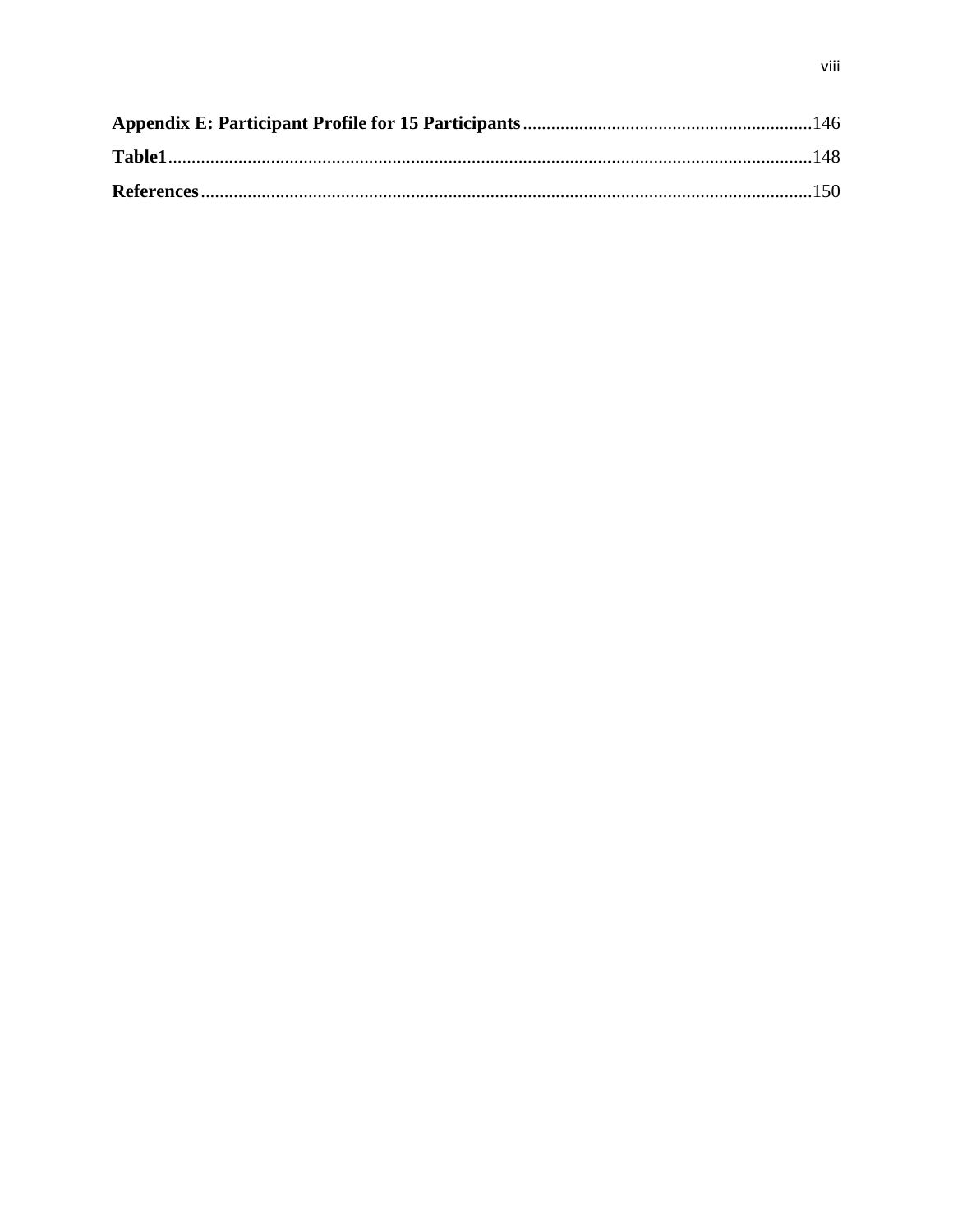### **List of Tables**

| Table | Page |
|-------|------|
|       |      |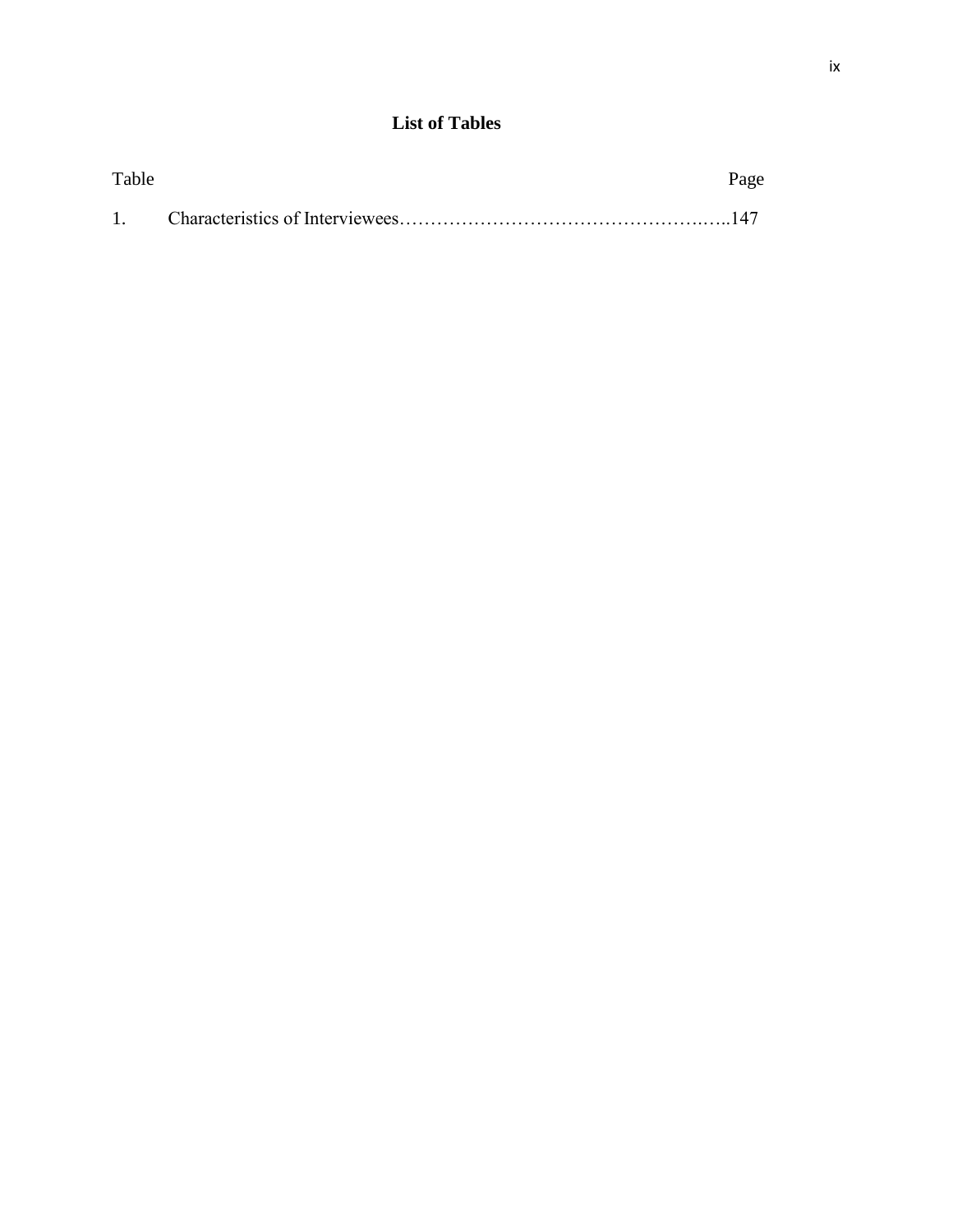#### **Chapter 1**

### **Introduction**

### **Statement of the Problem**

In the industrialized world, teenage childbearing is believed to jeopardize the path to adulthood by interrupting education, thereby curbing success in the labor market and ultimately leading to the persistent poverty associated with welfare assistance and low paying jobs (SmithBattle, 2000). By definition, adolescent pregnancy is pregnancy in females between the ages of 10 and 19, as this is the age group defined as adolescence (Molina, Roca, Sandoval & Araya, 2010). The belief that early childbearing results in lifelong negative consequences, including poverty, is a widespread collective notion and fundamentally structures programs and social policy responses to adolescent parenting (SmithBattle, 2000). A complex web of intersecting factors contribute to the overall lower educational attainment of teenage mothers, including societal expectations of them, the design and structure of educational programs, the teenagers' abilities and how the teenager perceives their own circumstances (Sosulski, Cunningham & Sellers 2006).

Previous research on this societal problem indicates that a majority of teenage parents have difficulty continuing their education, suffer financially throughout the course of their lives and produce children that may become teenage parents themselves. Very few of these teenage parents have positive expectations for their future. The reason for these negative outcomes may be linked to poverty as well as a lack of education (Strunk, 2008). These conditions increase the likelihood of a teenage pregnancy. Mollborn (2017) further adds that "understanding the effects of chronic exposure to disadvantage over time is key to understanding teenage motherhood" (pg.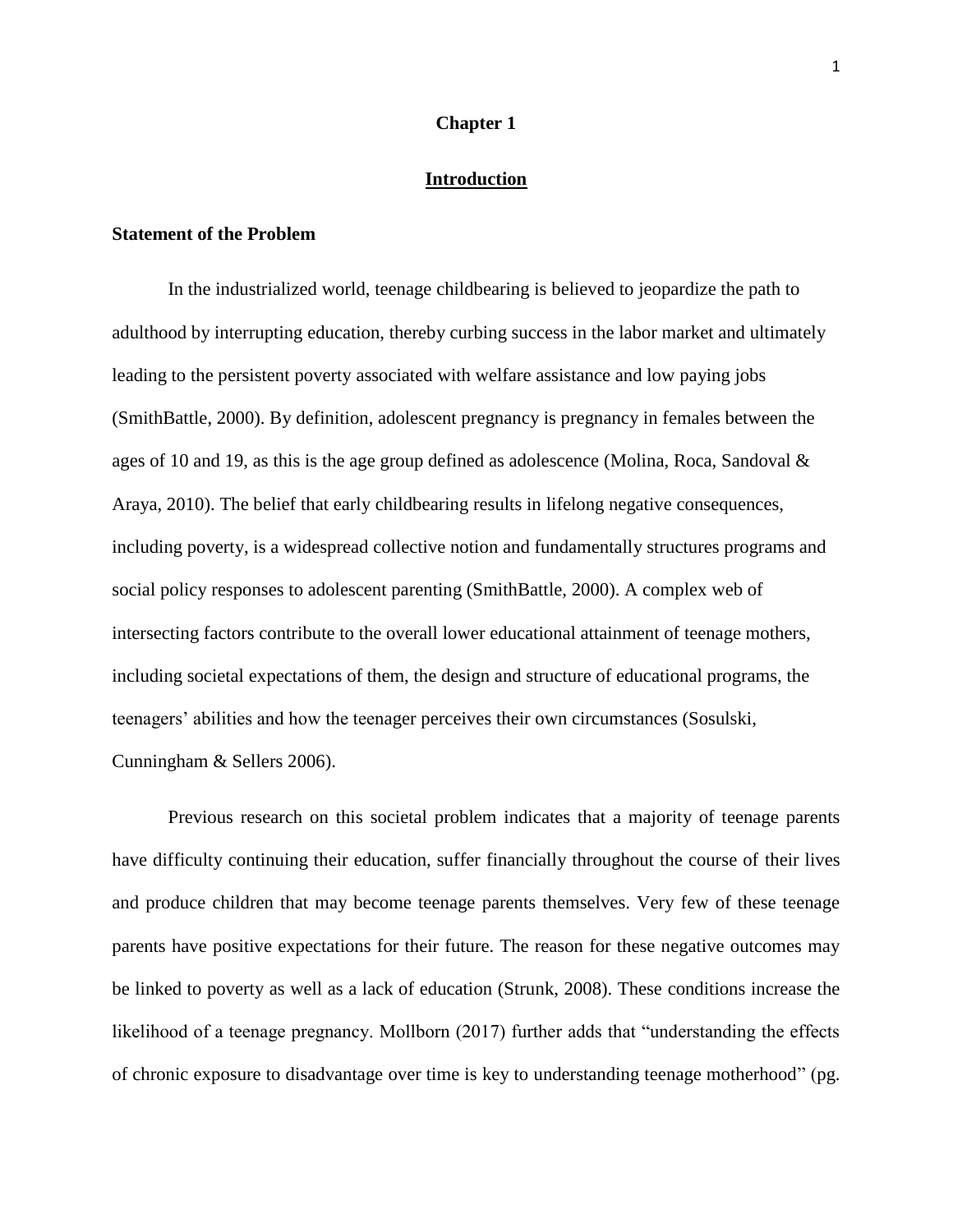65). Growing up in poor neighborhoods socially isolates adolescents from having positive adult role models that have been able to achieve success through positive means such as a formal education, employment and becoming parents later on in life (Wodtke, 2013). Some of these preexisting disadvantages may give the impression to adolescents that teenage parenthood is normal life-course event (Wodke, 2013). Continued exposure to negative surroundings such as poor neighborhoods, negative school environments and community violence can likely diminish academic aspirations and the perceived costs of adolescent parenthood may decrease (Wodkte, 2013).

The United States has the highest rate of teenage pregnancies and births in the fully industrialized world, with 18% of all teenage girls expected to give birth before the age of 20 (Perper & Manlove, 2009). In the United States teenage pregnancy rate remains substantially higher, with teens being two and a half times more likely to give birth than teenagers in other developed countries. Teenagers in the United States are around four times as likely as teens in Germany or Norway, and almost 10 times as likely as teens in Switzerland to become pregnant (Kearney & Levine, 2012). In addition, there continues to exist a great difference among racial, ethnic and geographic locations in teenage pregnancy rates in the United States (CDC, 2016). Surveillance data for 9th to 12th grade students show that Blacks and Hispanics are more likely than Whites to engage in risk behaviors associated with early pregnancy. These include vaginal intercourse at an early age and nonuse of birth control (Fedorowicz, Hellerstedt, Schreiner & Bolland, 2014). Adolescent pregnancy and childbearing disproportionately occur among marginalized adolescents and present significant and often lifelong, social and health risks to parents and their children (Fedorowicz, Hellerstedt, Schreiner & Bolland, 2014). Latinas, African American and Native American girls continue to face disproportionate risk of pregnancy. Births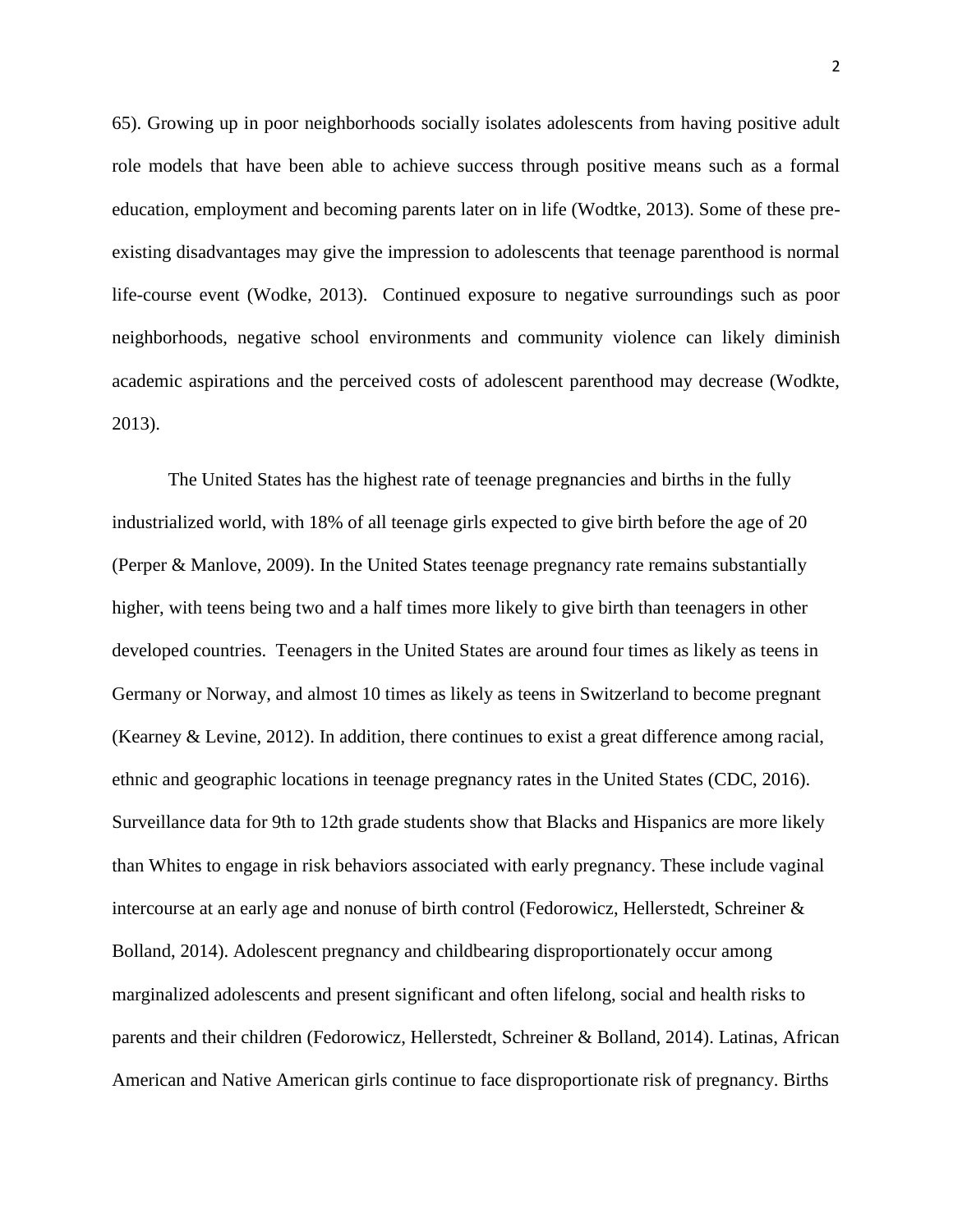to teens in impoverished rural areas have risen sharply and girls in foster care are twice as likely to give birth as those in the general population (Farber, 2016). SmithBattle (2000) found that "goal directed and middle class girls were more likely to describe sex in cool, calculated, rational terms while carefully avoiding pregnancy" (pg. 32).

While we see changes in young people's sexual behavior that resulted in reduced risk overall of unplanned pregnancy and childbearing, continuing disparities in the incidence of early pregnancy among adolescents reveal the profound impact of social and economic inequality on youth's wellbeing in American society (Farber, 2016). Despite gains in reducing teenage pregnancy, this problem continues to disproportionately affect African American, Latino, and American Indian/Alaskan Native communities in the United States (Kost & Henshaw, 2012). From 2013–2014, teen birth rates decreased 12% for American Indian/Alaska Natives (AI/AN), 11% for non-Hispanic blacks and Asian/Pacific Islanders, 9% for Hispanics, and 7% for non-Hispanic whites (CDC, 2016). However, in 2014, non-Hispanic black and Hispanic teen birth rates were still more than two times higher than the rate for non-Hispanic white teens, and American Indian/Alaska Native teen birth rates remained more than one and a half times higher than the non-Hispanic white teen birth rate (CDC, 2016). According to the National Vital Statistics Report, a total of 229,715 infants were born to girls ranging from 15-19 years old in the United States in 2015, a rate of 24.2 babies born to every 1,000 girls in that age group. The birth rates for teenagers aged 15–17 and 18–19 in 2015 were 9.9 births per 1,000 for the younger teenagers and 40.7 births per 1,000 for the older teenagers (Martin, Hamilton, Osterman, Driscoll, & Mathews, 2015). Latina teens have maintained higher birth rates than Black and White teens (Minnis et al., 2012). Despite sexually active teens largely becoming more effective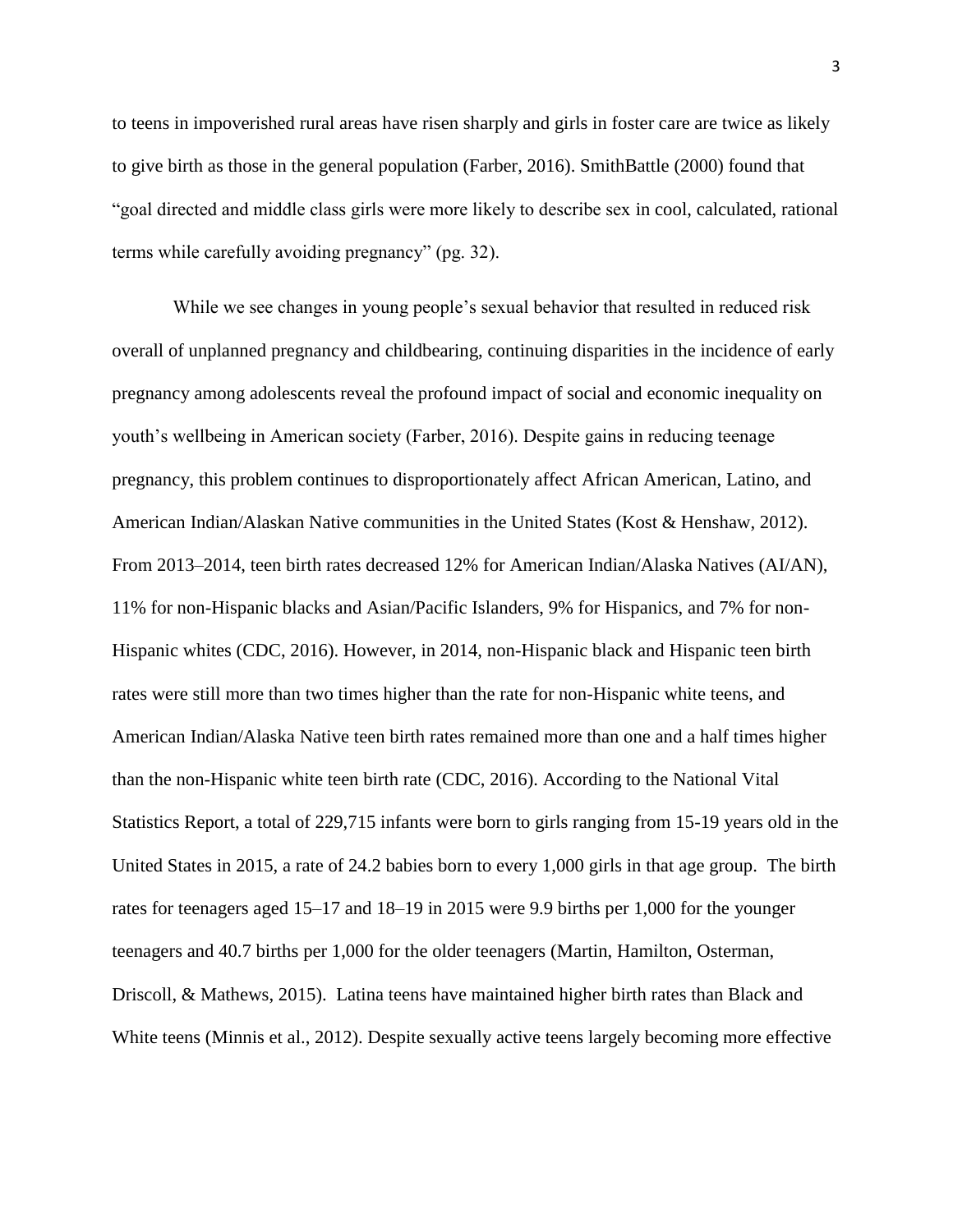at engaging in safe sex practices, the link between growing up in poverty and experiencing early pregnancy and childbearing remains (Farber, 2016).

The prevalence of teen parenthood in socioeconomically and marginalized groups has likely contributed to the high level of public concern about teen childbearing (Fursternberg, 2003). Since teen pregnancy became defined as a serious social problem, a great deal of research has examined why non-marital teen pregnancy is closely associated with minority youth status and urban poverty (Farber, 2014). Just as the phenomenon of teenage childbearing is racialized, so too are the major differences in income and general family well-being that result from the limited education that is usually associated with early childbearing (Barr & Simons, 2012).

Since the identification of adolescent childbearing as a significant social problem in the early-to-mid 1960s, teen mothers have been represented in the news and media outlets in a mostly negative fashion (Barr & Simons, 2012). The issue of adolescent pregnancy and childbearing has been a part of the national policy platform and continues to reserve a space on the agendas of national, state and local boards, and organizations.

The high profile of this subject has resulted in an interest in the factors that predispose young women towards teenage parenthood and the outcomes for them and their offspring. Much of this has served to emphasize the negative aspects and outcomes of teenage pregnancy. SmithBattle (2000) found that a "variety of interrelated factors such as poverty, low educational attainment, unemployment, family background, emotional/psychological difficulties and a history of sexual abuse were generally accepted as factors that increased a young woman's chances of becoming pregnant in her teenage years" (pg.36). Teenage pregnancy continues to present challenges to professionals in the field of social work who work with the adolescent population and their families.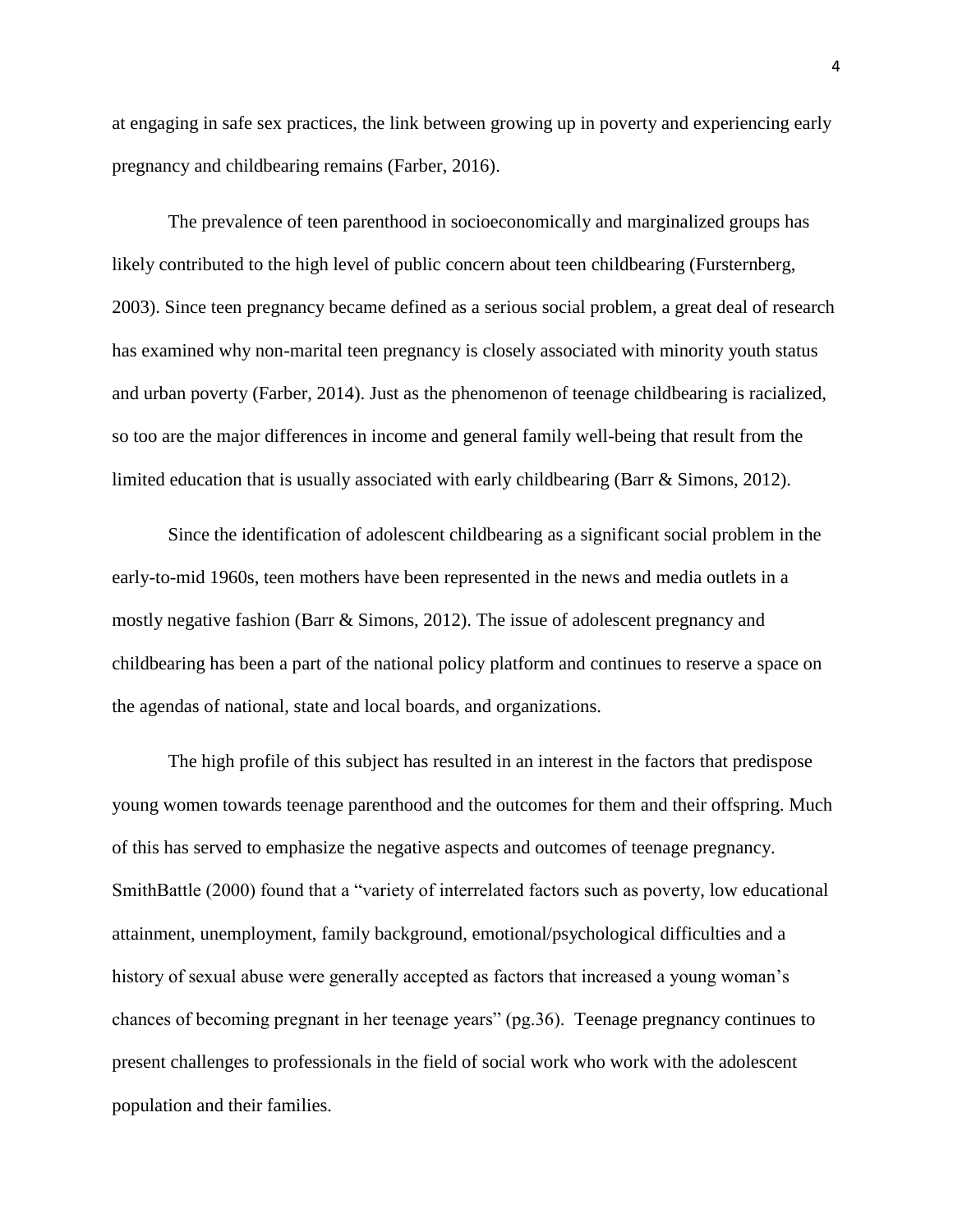While becoming a teenage parent brings about significant emotional and financial challenges, there are cases in which, in the midst of these negative statistics and results, some of the outcomes are positive through the trajectory of the adolescent's life and they have been able to overcome such obstacles. There are many women who have been able to overcome the disadvantages of early parenthood and emerged stronger and more capable as a result of the personal growth they experienced.

While there is no denying that early childbearing can create serious disadvantages for the young parent as well as for the future of the child, it is also very important not to overlook those who were once young mothers and were able to gain positive psychological benefits from the experience. Without denying the many difficulties associated with teenage parenting, there needs to be further exploration surrounding the circumstances that contribute to the successful management of adolescent parenthood. Examining factors that have allowed for academic success among these women can affect the development of policies to assist all teenage mothers.

It has been argued that the tendency to approach teenage pregnancy as a social problem has led to an exaggeration of negative outcomes and resulted in the positive aspect of teenage motherhood being ignored (Hoffman, 1998). Contrary to the idea that a teenage pregnancy "ruins" a young women's life and that it signifies the end of her education and aspirations for the future, the experiences of some young women can be positive and adaptive (Seamark & Lings, 2004). Protective factors may include good quality support from families, having positive relationships with partners, having jobs that they enjoyed and being provided with opportunities to improve their lives (Clarke, 2013). Similarly, Jessor (1991) adds that "these protective factors can buffer, moderate, insulate against, and, thereby, mitigate the impact of risk on adolescent behavior and development" (pg. 603). In addition, protective factors can play a role in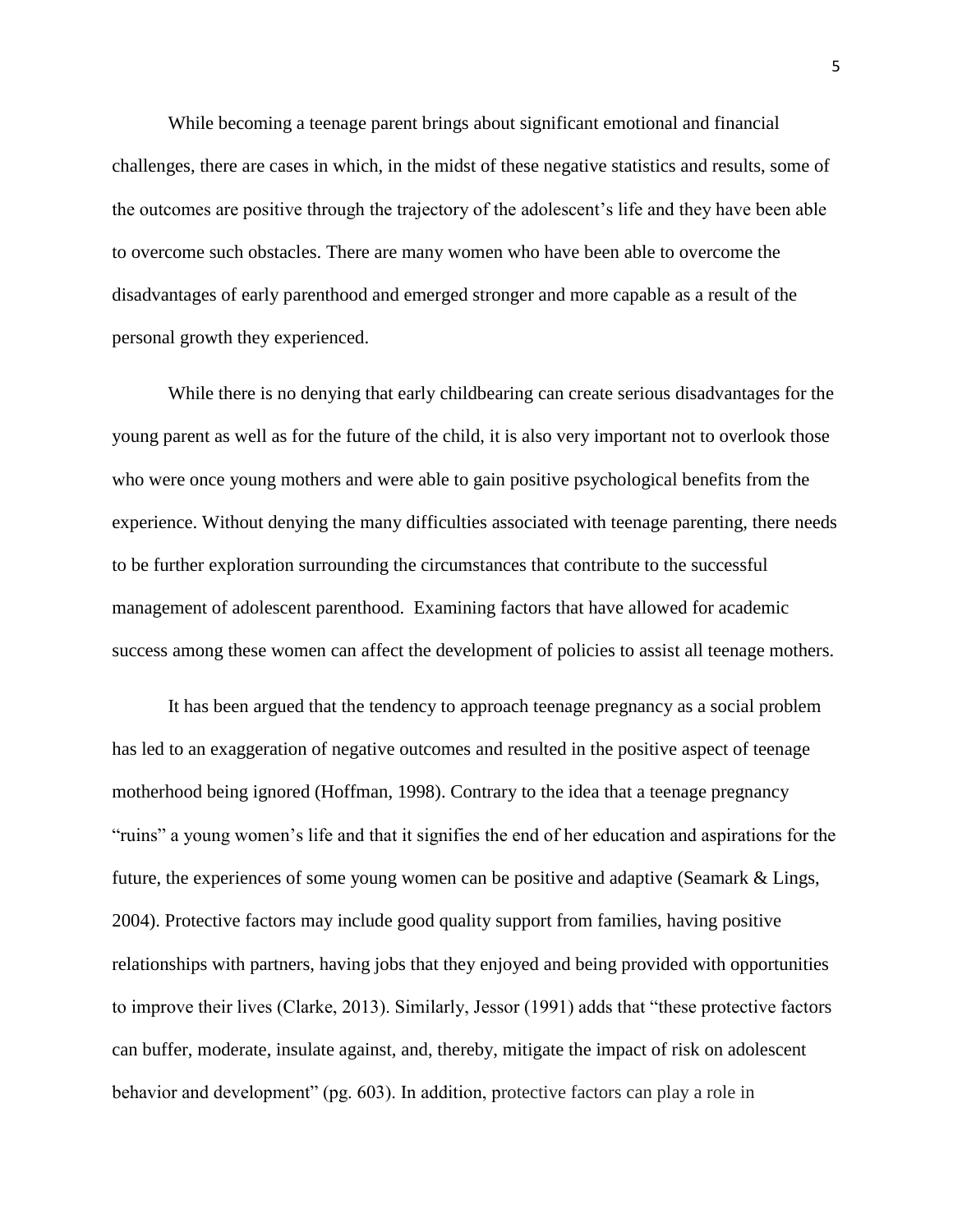minimizing the impact of exposure to and experience with risk factors (Jessor, 1991). Some scholars have even suggested that having the responsibilities that come as a result of being a teenage mother can serve as a turning point in the lives of troubled adolescents (Brubacker and Wright 2006; Edin and Kefalas 2005).

### **Purpose of the Study**

Although a great deal of attention has been given to the possible negative effects of teen pregnancy, few studies have examined any of the factors relating to the success of women who were teen mothers, yet went on to obtain a college degree. Clinicians, researchers, and the public at large generally believe that the lives of teenage girls are derailed when they begin parenting during adolescence (SmithBattle, 2005b). Because high school dropout is of greater societal concern that dropping out of college, most of the literature on teenage pregnancy and educational outcomes centered on the effects of pregnancy during high school (Stange, 2011). Having knowledge pertaining to college degree attainment among former teenage mothers could serve as a useful component in the design of programs and policies that look to improve the living standards of women who were once teenage mothers and had to interrupt their education due to a teenage pregnancy. Mollborn (2017) informs that "rather than presenting an unrelentingly negative view of the consequences of teenage motherhood, new research has identified complexities that suggest that we need to look for differences among teenage mothers' experiences" (pg. 65).

Although a review of the literature details previous research on teen mothers, the focus of this research study will be to offer an opportunity for those who have experienced a teenage pregnancy to be able to share their experiences on how they were able to successfully manage continuing their education and obtaining college degrees after having been a teenage parent.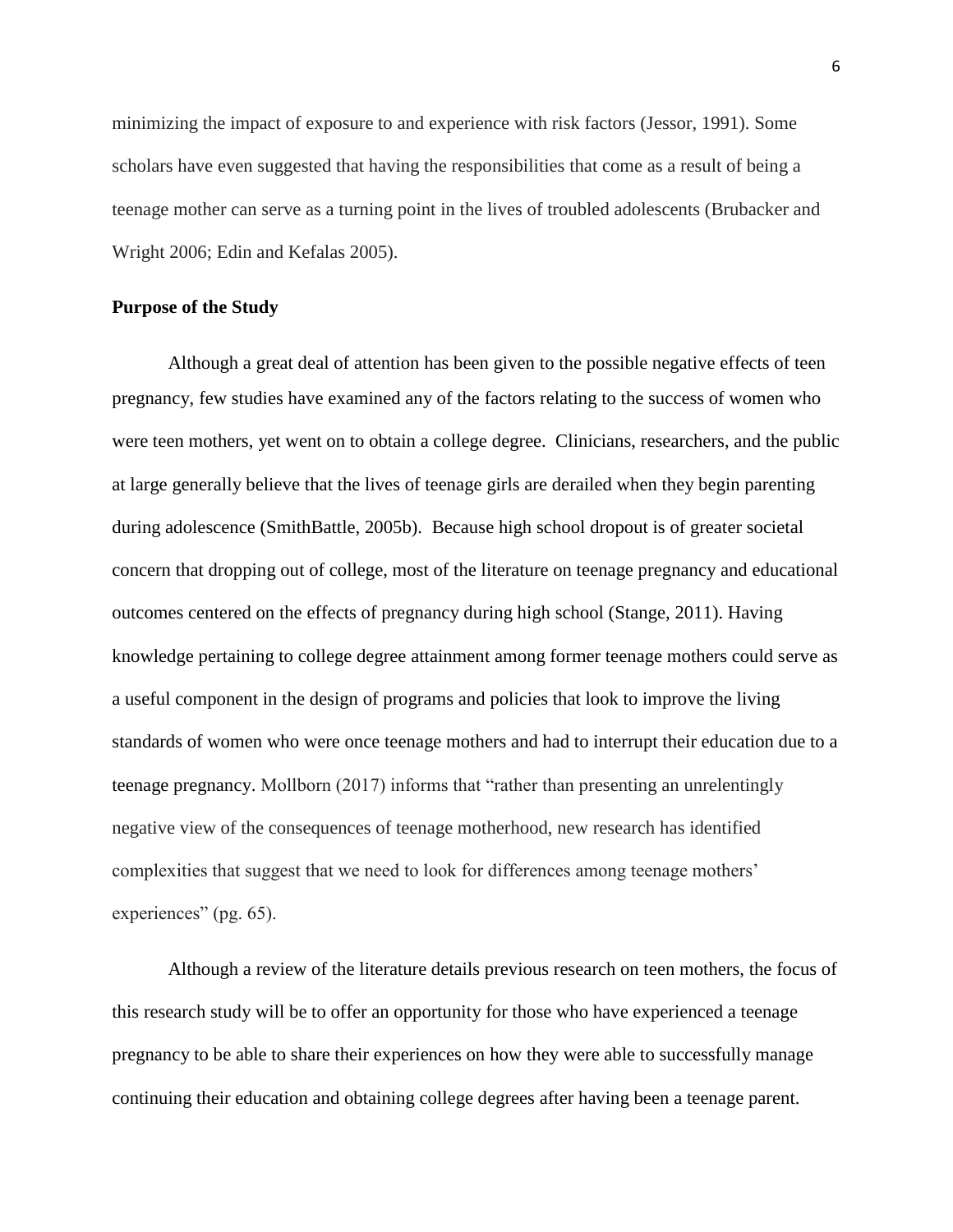Despite there being women who have been able to attain college degrees after having experienced a teenage pregnancy, an overwhelming majority have not. In fact, teen pregnancy often derails educational attainment. Only 50 percent of teen mothers earn a high school diploma by age 22 compared to 90 percent of women who do not have a teen birth (Maness, Buhi, Daley, Baldwin, & Kromrey, 2016). 21 percent of Black teenage mothers and 12 percent of Latina teenage mothers earned a GED(Child Trends, 2010). Diaz and Fiel (2016) found that "young women who experience a teenage pregnancy have a lower probability of completing high school than non pregnant teens"(pg. 105). Young teen mothers, who have children before age 18, are even less likely to graduate from high school. Of these young mothers, only 38 percent will graduate from high school and only two percent will go on to attain an undergraduate college degree (National Conference of State Legislatures, 2013). Stange (2011) found that "woman who enter parenthood earlier have much lower levels of postsecondary educational investment over the eight years following high school" (pg. 952). For these two percent of women that do attain a college degree, the consequences and stereotypes associated with teenage pregnancy such as low educational attainment, poverty, and welfare dependence did not prohibit them from pursuing their educational dreams. Due to the lower than average graduation rate among teen mothers, understanding which factors help those that do succeed is critical.

Although most teenage parents do suffer a long-term educational penalty for having children, this need not be the case. If they are provided with enough material resources and adequate structures are put in place, the teenage parent may be able succeed academically regardless of any initial socioeconomic or educational disadvantages (Mollborn, 2007). This research study attempted to discover how some women were able to expect a different outcome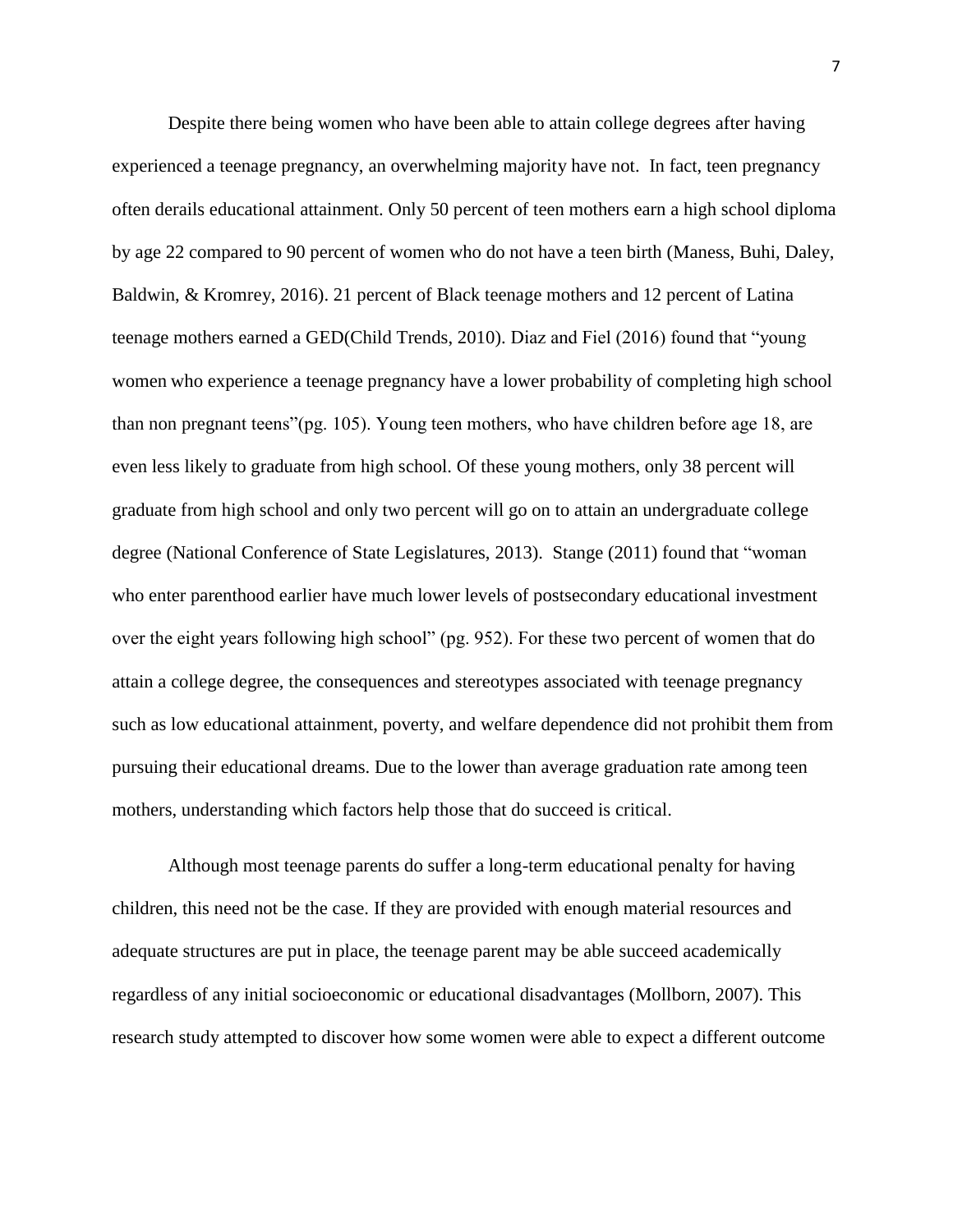after becoming teen mothers and continue their education well after having graduated from high school.

Since research on the success stories of former teenage mothers is rare, this study added to the already existing body of literature on teenage pregnancy by addressing Black and Latina women who were once teen mothers yet were able to overcome their circumstances and obtain higher levels of education in the form of a college degree. The National Conference of State Legislatures (2013) noted that "teenage pregnancy rates among Hispanic (36 percent) and African American (38 percent) girls are higher than those of other racial/ethnic groups. Mollborn (2017) adds that " birth rates for Latina and African American teenagers are roughly double what they are for White teenagers" (pg. 64.). This research study focused on the experience of Black and Latina women who were teenage mothers due to high prevalence of teenage parenting within these two groups, as compared to those of other racial/ethnic groups.

For the purpose of this study, the focus remained on those who went on to pursue postsecondary education in the form of a college degree. This study aimed to understand the shared experiences of women who were once teen mothers, yet were able to overcome their circumstances and pursue higher levels of education.

The data gathered can assist in providing possible strategies, interventions, and solutions for other young mothers in similar situations.

### **Research Questions**

The study sought to explore/examine the following research questions:

1- What promotive factors have facilitated educational attainment in the form of college degrees among former Black and Latina teenage mothers?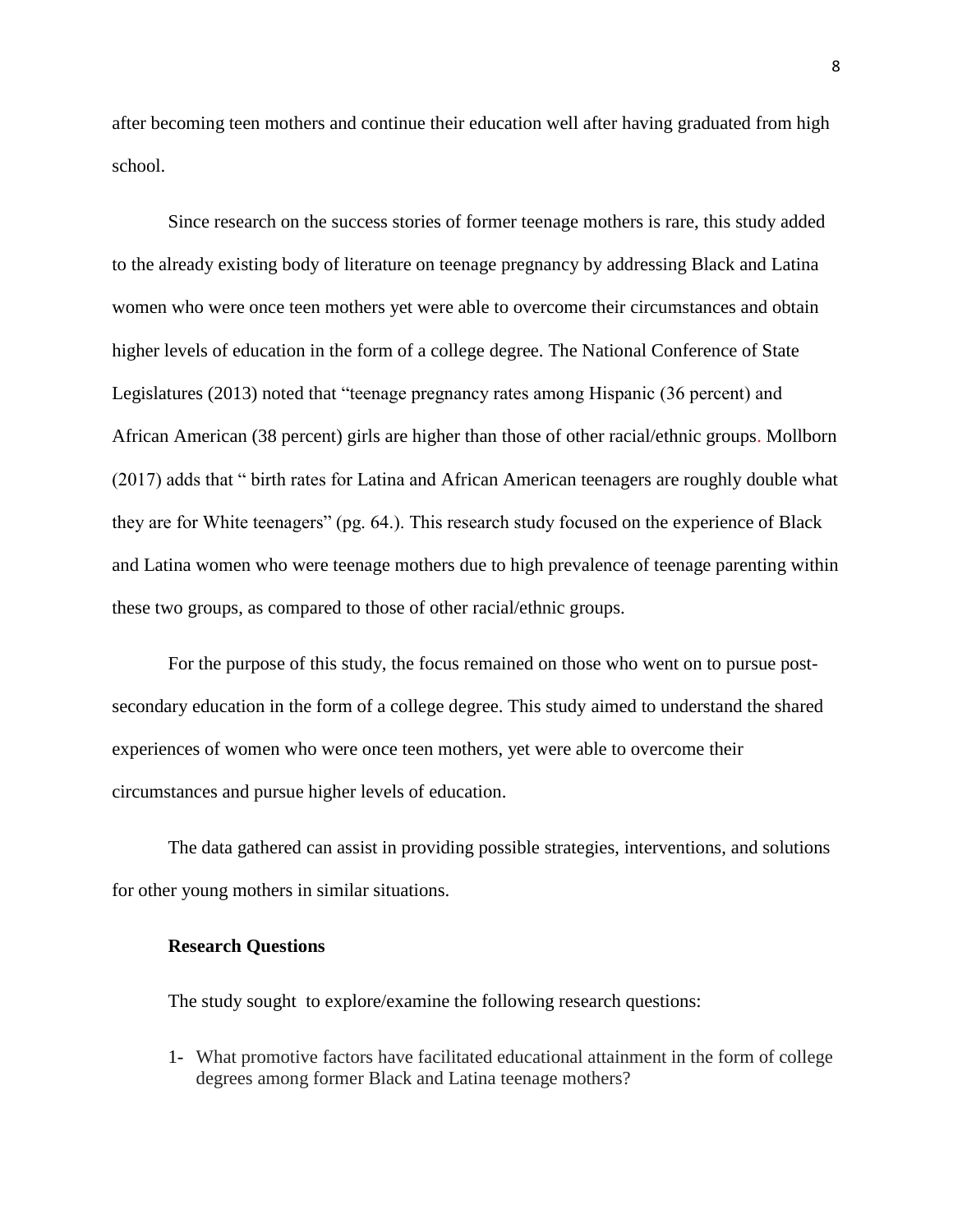- 2- How were these women able to effectively manage parenting responsibilities in the midst of pursuing academic goals?
- 3- How were they able to manage and overcome the many challenges and obstacles associated with attaining a college degree while being a teenage parent?

### **Significance of the Study**

The promotive factors that fostered success were examined. This research study filled the gap in the literature and aided in providing a resource for other women who find themselves in similar situations, but are not sure how to overcome their circumstances. In addition, having knowledge pertaining to college degree attainment among former teenage mothers could serve as a useful component in the design of programs and policies that look to improve the living standards of women who were once teenage mothers and had to interrupt their education due to a teenage pregnancy. To the extent that social policies can assist teen mothers to further their educations, they might be able to enhance socioeconomic status of these women (Rich & Kim, 1999).

In the United States, being a teen mother often times comes with a perceived life sentence of lower socioeconomic status and lower educational attainment. Currently, images and information related to teenage pregnancy in the media are often focused solely on the negative outcomes and consequences (Rolfe, 2008; Yardley, 2008). However, there are some women who have been able to overcome great obstacles and adversity to reach a level of educational and academic success that many women, teen mothers or not, will not achieve. They have been able to work within the confines of higher education and navigate their course toward success. Regardless of the negative statistics aforementioned, some of these women have been able to face challenges and attain academic success.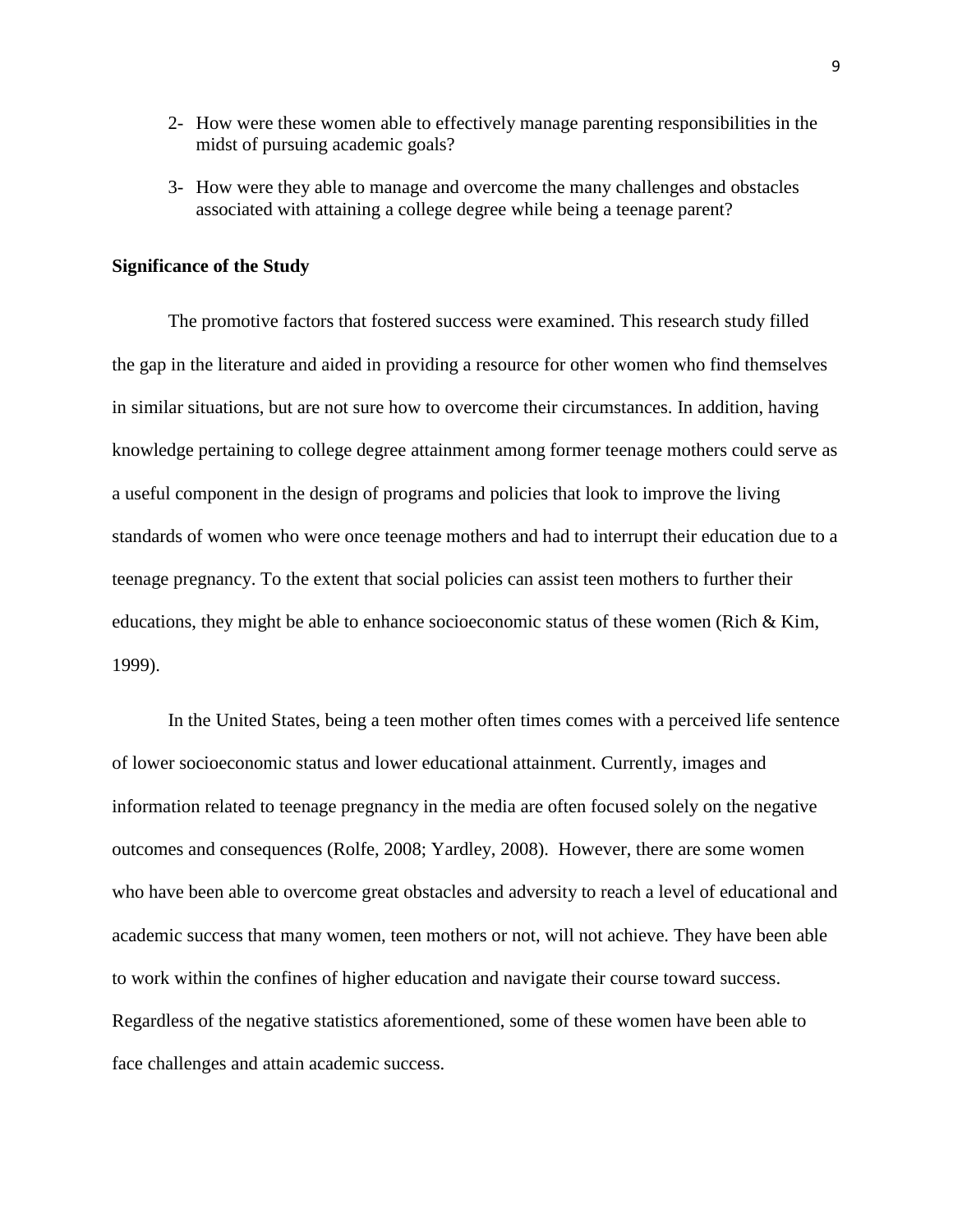Overall, this study contributed to the existing body of work on adolescent childbearing and education, while at the same time offering a reframing of the discourse by focusing on the successes of the women that were part of this research study. Teenage pregnancy may not be as negative as sometimes portrayed, particularly if professionals working with them and society support the mother (Seamark & Lings 2004). It provided a contribution to the social work knowledge base in that it fostered an understanding of the factors that lead to successful outcomes among young Black and Latina teenage mothers. This research study can contribute to the possible development and integration of effective practice techniques and strategies that will assist those working with this population, particularly social workers and mental health professionals.

Having an understanding of the different life situations faced by teenage mothers and their children, as well as the types of support that they lack and those that they already have, can inform future research on interventions that can help with improving the specific situations that are associated with being a teenage parent (Mollborn & Dennis, 2011). Mollborn & Dennis (2011) add that "teenage motherhood must be understood as a broad categorization that encompasses a wide array of backgrounds and circumstances" (pg.65).

Further research in this area exploring some of those factors that are deemed essential for promoting resilience, including personal strengths, interpersonal skills and community resources would be beneficial to achieve optimal development and lifelong resilience among disenfranchised teenage parenting populations. Resilience is fostered by protective factors, which improve the effect of risks on development. Researchers have explored the protective mechanisms that contribute to youths' resilience. Fraser, Kirby, & Smokowski (2004) explained that "protective factors can have compensatory effects (i.e., their positive effect is consistent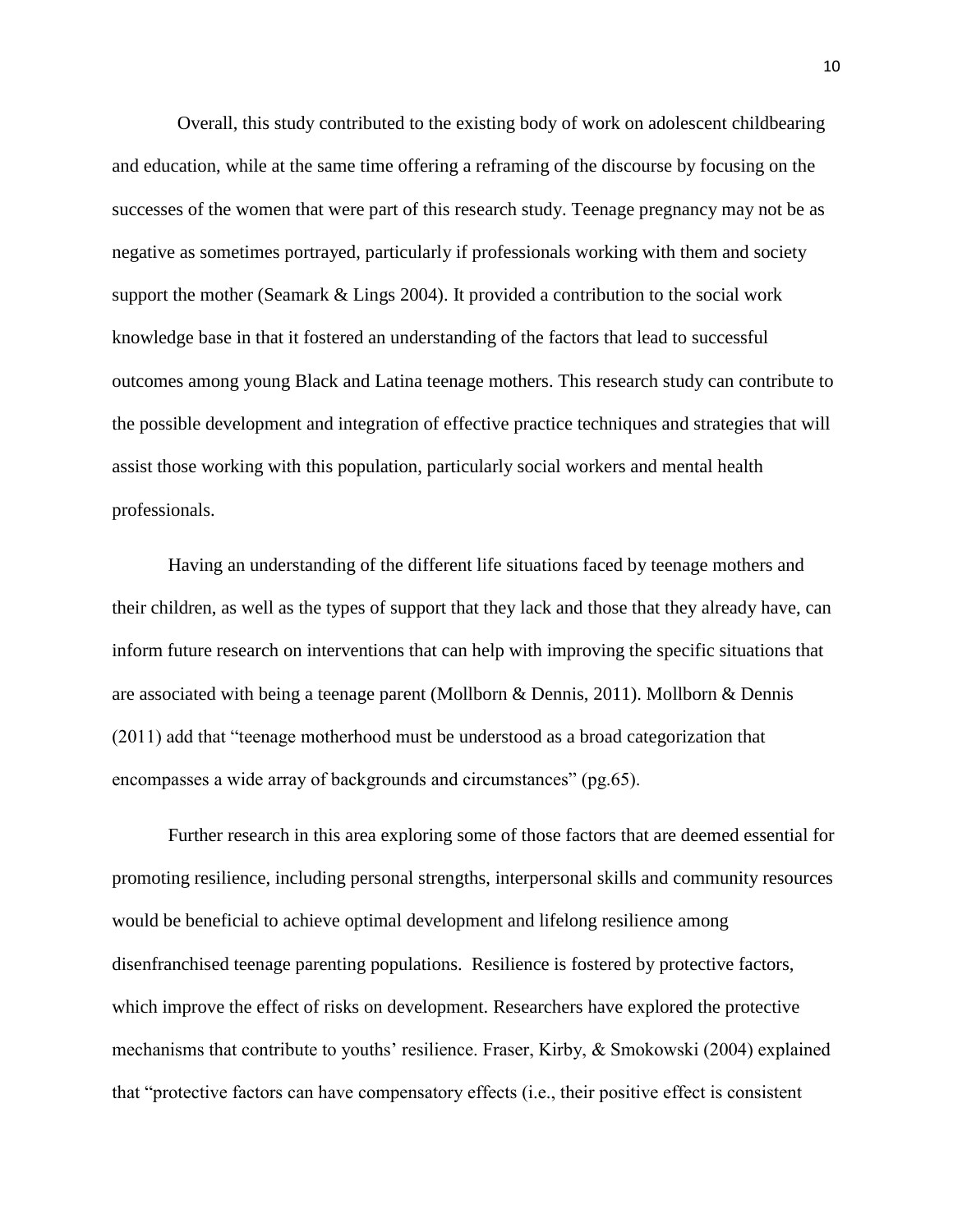across all levels of risk) or a variety of interactive effects (i.e., their moderating effect increases as the level of risk increases), and specific factors may moderate the effects of certain risks on outcomes at a particular developmental stage, but not be generalizable" (pg.68). Jessor (1991) adds that "adolescent risk behaviors are functional, purposive, and goal directed and that these goals are often central to normal adolescent development" (pg. 598). Engaging in early sexual activity may serve the function of gaining peer acceptance and respect in addition to going against the standards and societal norms established for teenagers. It may serve the function of gaining autonomy from their parents as well as asserting their transition from childhood into adolescence (Jessor, 1991). In understanding risk behaviors in the teenage years, Jessor(1991) further emphasized that these goals are "characteristic of ordinary psychosocial development and their centrality helps to explain why risk behaviors that serve such functions are intractable to change" (pg. 598).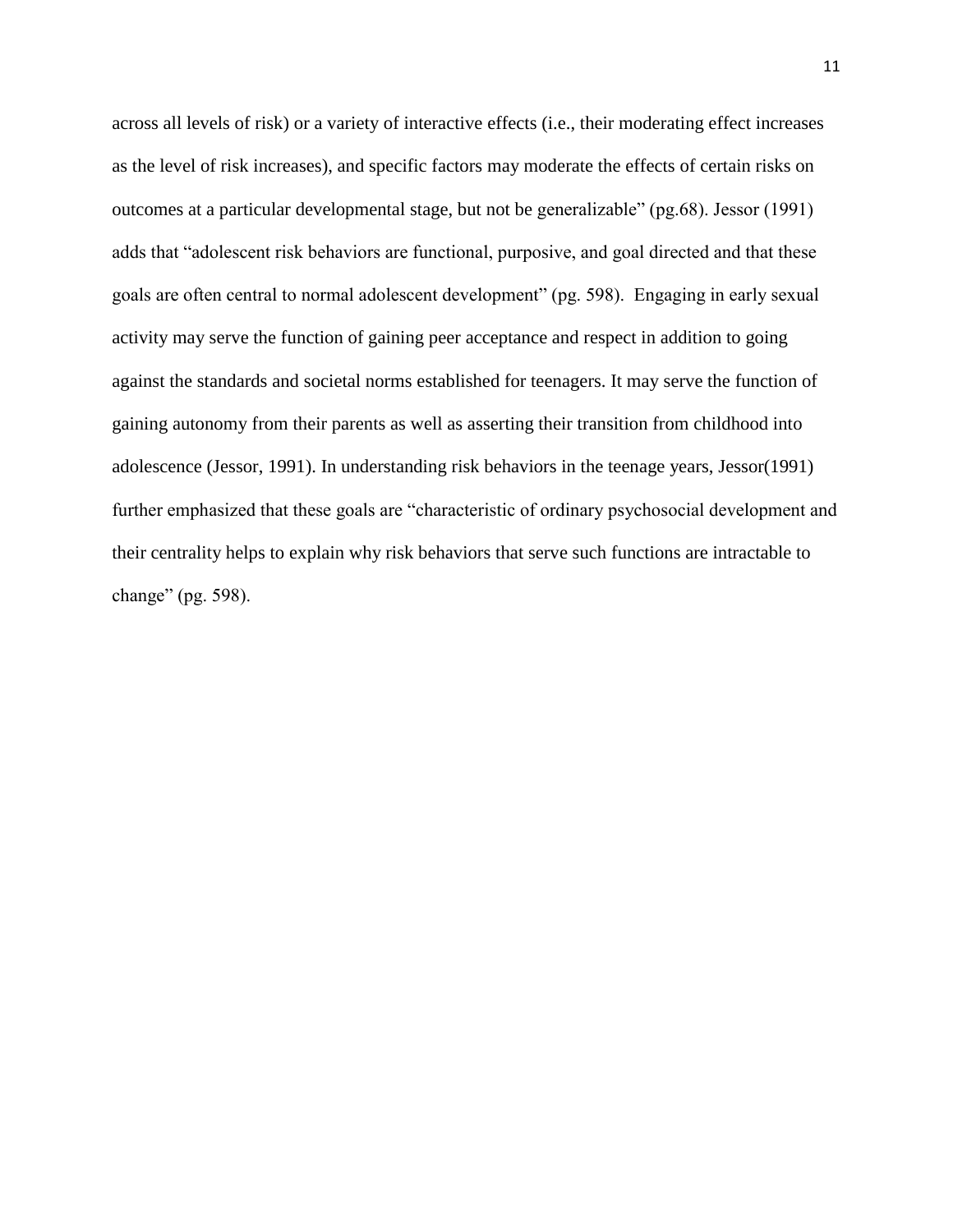### **Chapter 3**

### **Review of the Literature**

While research on adolescent pregnancy and childbearing is readily available, a universal identification of the exact issues and concerns surrounding adolescent childbearing remains difficult to find. For some (Luker, 1995; Kaplan, 1997; Domenico & Jones, 2007) the critical issues surrounding adolescent pregnancy and childbearing are the identification of resources necessary to support existing teen mothers and help them avoid additional pregnancies. For others (Horwitz, Kleman, Kuo Sung and Jekel, 1991; Corcoran, 1998) the critical issue is a quantitative presentation of the social costs (for the government, communities, the teen mother and her child) associated with the short and long-term effects of adolescent childbearing.

Namkee (1994) and Merrick (1995) were concerned with society's perception of adolescent behaviors and sought to enhance our understanding of adolescent childbearing, a sentiment confirmed by other authors as well (Kulkami, Kenney, and Lewis, 2010). They have used their research to heighten awareness, increase understanding and encourage advocacy. No matter the focus, adolescent pregnancy and childbearing is a controversial and a much explored phenomenon.

In the teenage years, competing demands of school and motherhood, such as finding time to study, missing school to care for the child, and limited income, can present significant challenges (SmithBattle, 2005a). Research studies and reviews of both the American and British literature indicate negative consequences for teenage mothers and their children. These include short term and long term medical risks to mother and child, increased rates of maternal depression, lower educational and employment status, and less optimal parenting practices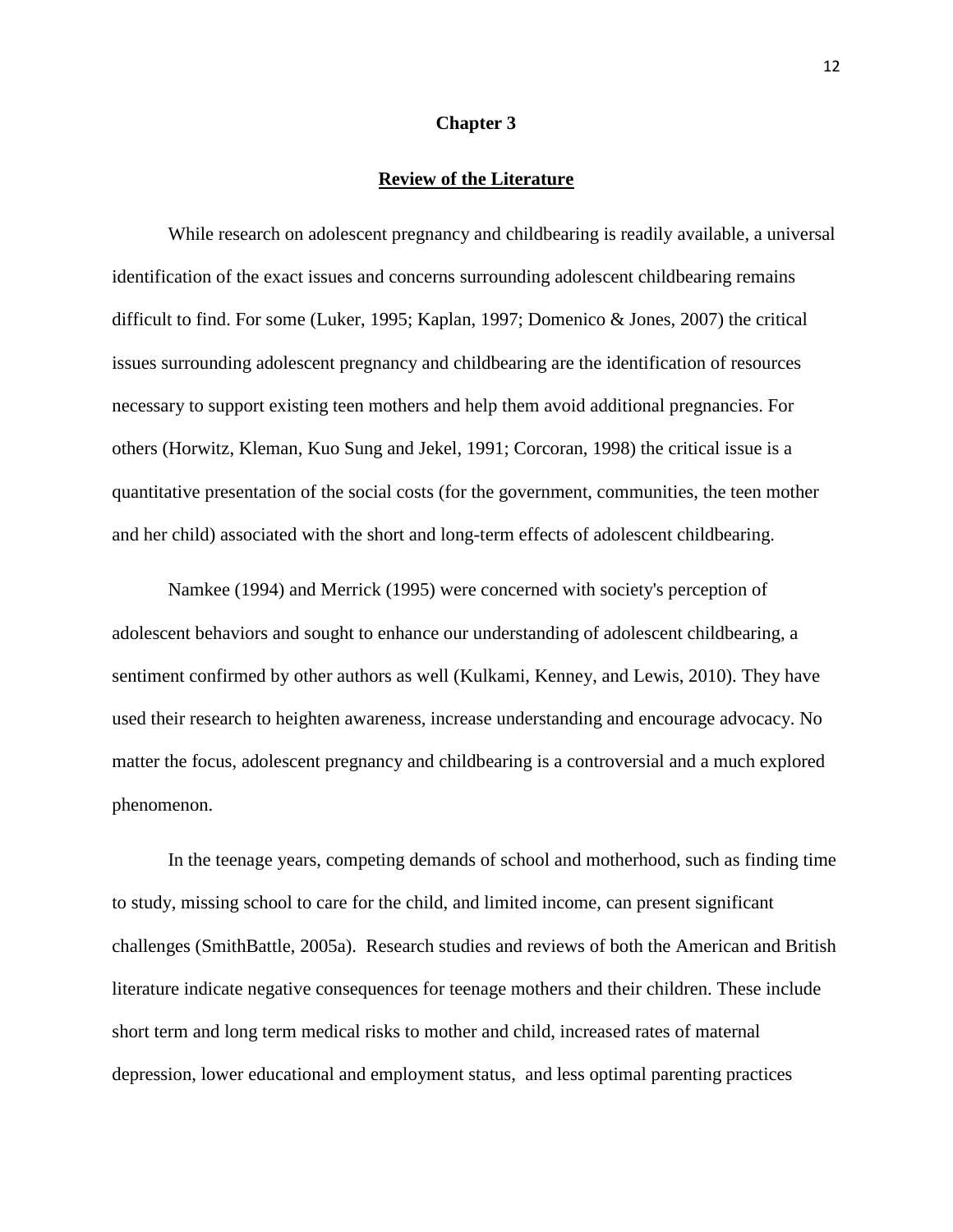(Grindstaff, Phillips & Turner, 1990). Failure tends to be attributed solely to individual deficiencies and blame is placed on the teenage mother to explain her lack of achievement, instead of recognizing that there are a lack structures in place to help these young women succeed (Sosulski, Cunningham & Sellers 2006).

A concern with the already existing literature is that it relies heavily on information collected in past decades. Since the early 1990s, researchers, many of them inspired by their own research subjects, have shown earlier studies on the consequences of teen childbearing to be misleading (Barr & Simons, 2012). Mollborn and Jacobs (2012) noted that "since then, the structural and cultural contexts of teen parenthood have changed, leading us to argue that a renewed assessment of the life situations of teen mothers and their families is needed" (pg. 24). The available literature suggests that there is a debate concerning the exact effects of early pregnancy on schooling and socioeconomic status (Astone & Upchurch 1994; Brindis 1993 & MacLeod, 2002). In the United States, for example, Scott-Jones and Turner (1990) found in their sample of Black adolescents that "the experience of adolescent pregnancy depressed educational attainment and income in early and middle adult years" (p. 37). On the other hand, Furstenberg, Brooks-Gunn, and Morgan (1987) followed up on mothers first studied by Furstenberg in 1976 and concluded that the women who had become pregnant during adolescence remained at a lower level of education and income than comparable women who had delayed pregnancy. However, their education and income levels were far better than researchers would predict.

With respect to the remaining literature there were two problem areas. The first problem is that research on young mothers and their education is limited in focus to secondary education. However, according to the National Campaign to Prevent Teenage Pregnancy (2012), approximately 51% of adolescent mothers earn a high school diploma. Although this is a small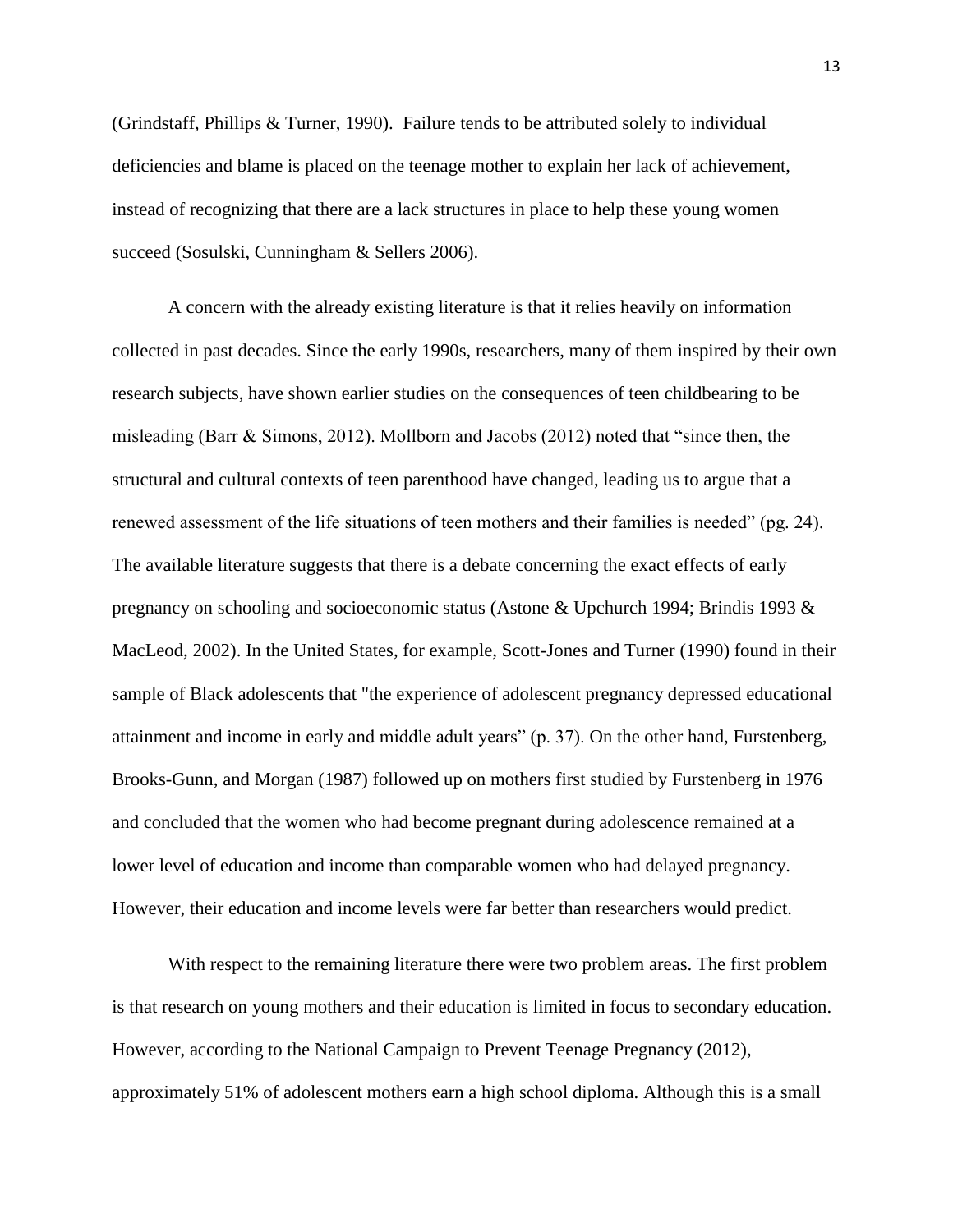number when compared to the 89% of adolescent girls who delay childbearing and obtain their high school diploma, more than half is still a significant success rate. The majority of the literature examining the issue of teenage mothers and education fails to explore the postsecondary educational considerations, that is, attendance, dropout and/or successful completion rates of young mothers who have completed high school and gone on to college. The failure to explore these pertinent issues has resulted in a significant gap in the literature on young mothers and their academic futures.

The second relevant issue that was encountered while researching the literature on the topic of adolescent mothers and higher education is the approach employed by many of the researchers from a place of deficiency and a dead end life trajectory (Furstenberg 2003; Corcoran 1998; Hoffman 2006; Fustenberg, Brooks-Gunn, Morgan 1987). As mentioned above, approximately 51% of adolescent mothers successfully complete high school (National Campaign to Prevent Teenage Pregnancy, 2012). However, the literature on this topic continues to place more emphasis on the academic failures and shortcomings of young mothers rather than on their academic successes. This approach that focuses on the deficiencies has also painted a portrait of teenage mothers and their children as one of failure and a stunted life path. Although there are women who have been able to attain college degrees after having experienced a teenage pregnancy, many have not.

Previous literature has focused on the ways in which becoming a teenage parent affects educational outcomes for these young mothers. However, more recent literature demonstrates that being disconnected from school affects the possibility of an early pregnancy (Mollborn, 2017). Mollborn (2017) explains that "young women who will soon become pregnant are already changing their educational trajectories in ways that cannot be the result of teenage motherhood"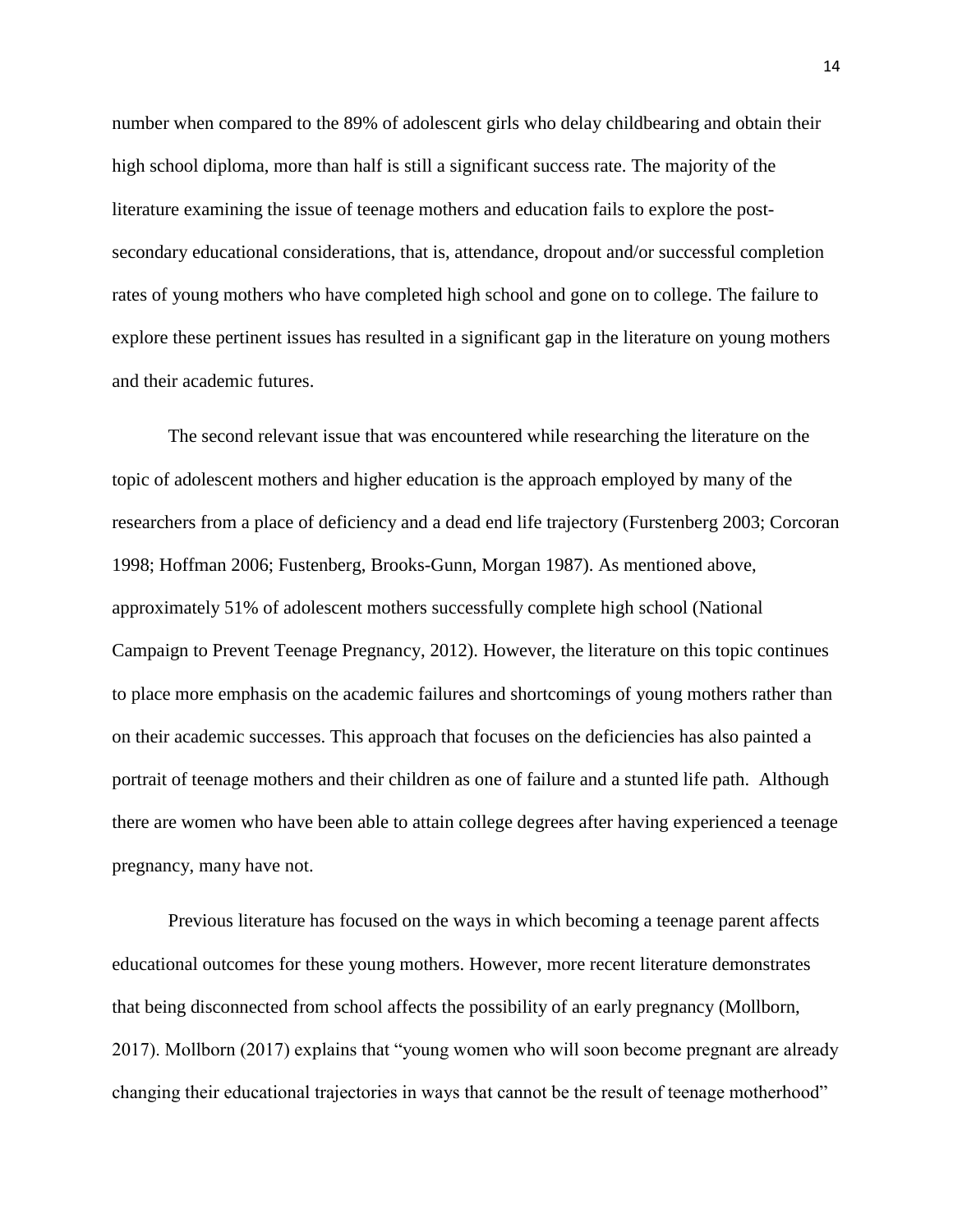(pg. 65). Diaz and Fiel (2016) found that "adolescents with higher levels of behavior problems and delinquency also suffer weaker consequences of early fertility" (pg. 111). Erdmans and Black (2015) further add that teenage mother "were more likely to have been sexually assaulted or abused, to exhibit serious behavioral problems, to have dropped out of school at some point, to have engaged regularly in illicit drug as adolescents, to have been physically abused by a male partner and to have experienced a mental illness" (pg. 119).

### **Teenage Pregnancy Rates for Latina Youth**

Hispanic adolescents have more than twice the pregnancy rates compared with white adolescents (Maness et al., 2016). More than half (53%) of Latinas in the United States become pregnant at least once before age 20. In 2011, the pregnancy rate among Latinas adolescents was nearly double the national average (127 vs. 72 pregnancies per 1,000 women aged 15–19), and Latina teenagers were twice as likely as others to give birth (The National Campaign to Prevent Teen and Unplanned Pregnancy, 2012).

Presently, Hispanic teens have the highest teen birth rate at a level of 70.1 per thousand, which is nonetheless a sizable decline from a rate of 104.6 per thousand in 1991(Kearney,  $\&$ Levine, 2012). Latina teenage mothers are also more likely than other teenage mothers to have a repeat birth before reaching 20 years of age (Pfitzner, Hoff, & McElligott 2003). Such data indicate that not only are Latinas getting pregnant more frequently than other teenagers, they are carrying more pregnancies to term than teenagers from other racial and ethnic backgrounds and having multiple children during adolescence (Aparicio, Pecukonis & Zhou,2014). Research suggests that the presence of a pregnant or parenting adolescent in the Latino families can increase the likelihood that younger siblings will become pregnant during adolescence (Bouris et al., 2012).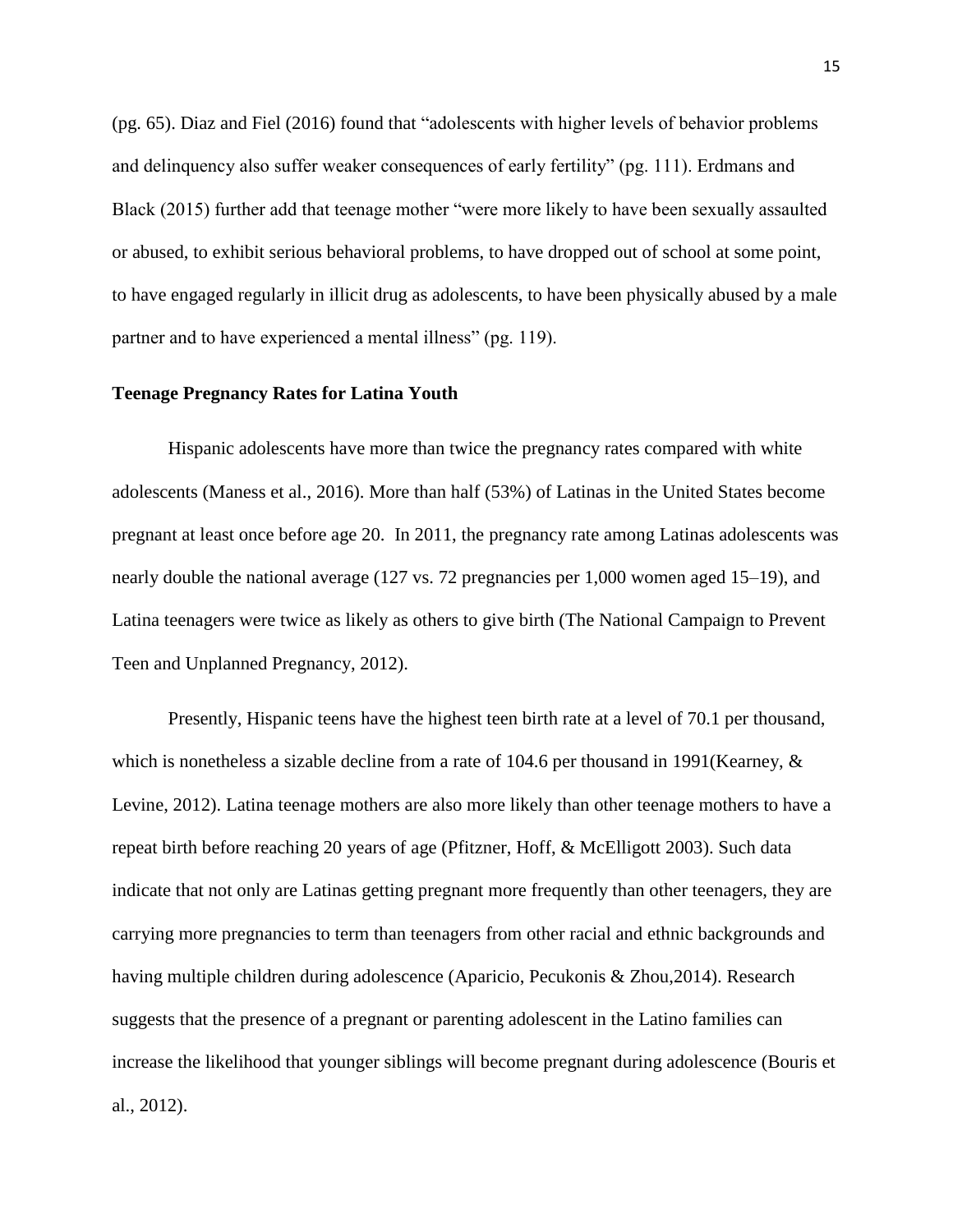In our national preoccupation with racial and ethnic differences, however, what is often lost is the strong relationship between poverty and teen births. Of the Latino subgroups, Mexican Americans have the highest teen birth rate (at 88.7 births per 1,000 15- to 19-year-old women), followed by U.S. Latina girls of Puerto Rican descent (67.1 births per 1,000) (East, Slonim, Horn, & Reyes, 2011). For Puerto Ricans, the fertility rate is similar to the general US population, but their teen birth rate is 25 percent higher. Puerto Ricans are also one of the poorest groups in the United States, which suggests that for Puerto Ricans, poverty may play a significant role in early childbearing and parenting (Erdmans & Black, 2012). Most of these adolescents continue to live with their families of origin after their babies are born (Manlove, Mariner, & Papillo, 2000).

### **Teenage Pregnancy Rates for Black Youth**

There were 155, 370 pregnancies in 2011 to non-Latina black teen girls age 15-19. Their pregnancy rate was 92.6 per 1,000. Roughly 4 in 10 non-Latina black teen girls will get pregnant by the age of 20 (The National Campaign to Prevent Teen and Unplanned Pregnancy, 2012). Comparisons across ethnic groups show that among African American adolescents, 66 % are sexually active compared with 49 % of Hispanics and 40 % of Whites (CDC, 2012). African American adolescents begin engaging in sexual activity earlier than youth from other racial groups and have more sexual partners (Eaton, Kann & Kinchen, 2005). Because African American adolescents engage in risky sexual behaviors at higher rates than other ethnic groups, they face increased risk for negative consequences associated with risky sexual behaviors, including pregnancy, when compared to other ethnic groups (Eaton et al., 2005). Specifically, 44 % of African American women reported an unintended pregnancy and about 31 % of White women compared with 43 % of Hispanic women (CDC, 2012).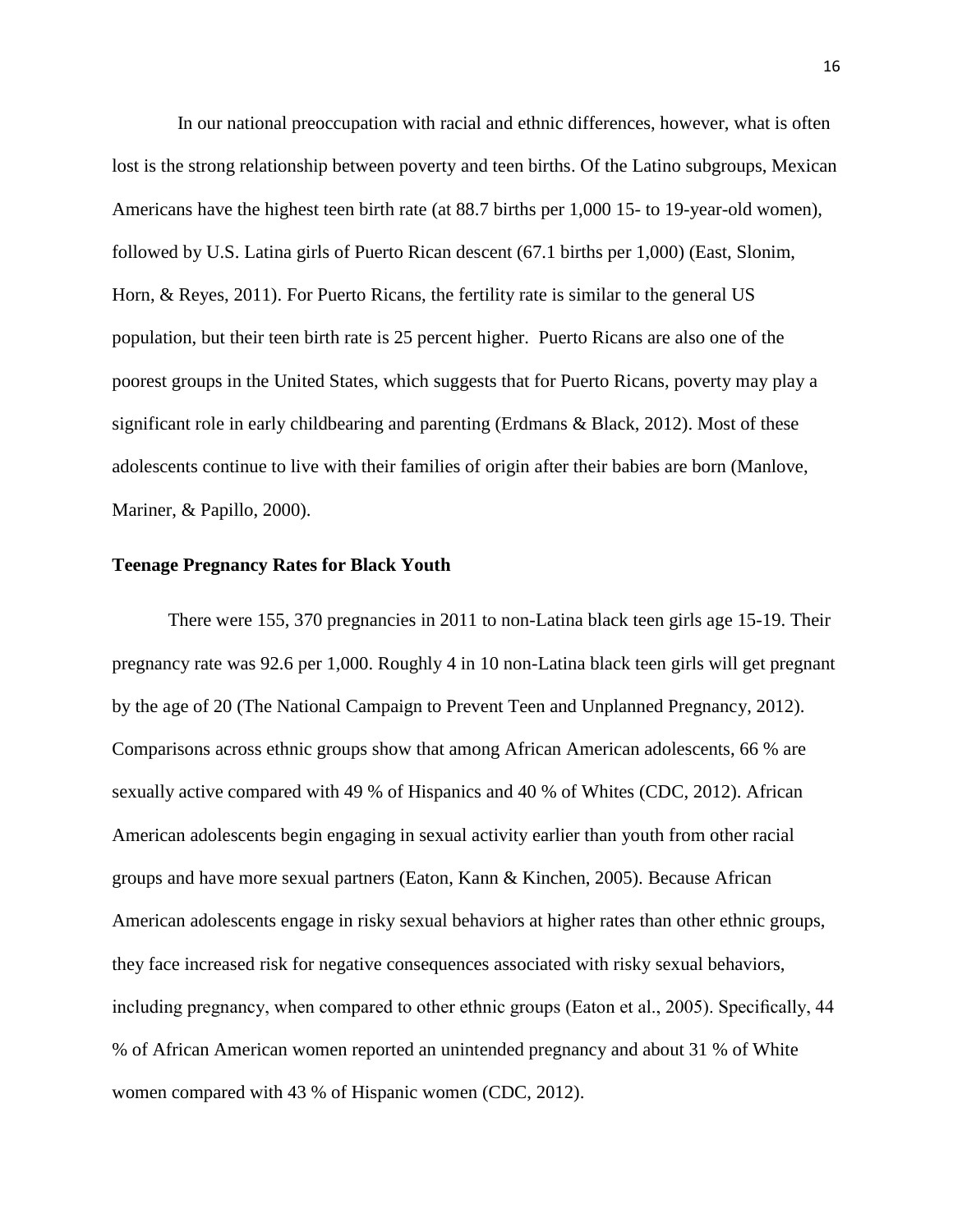### **Predisposing Factors for Teenage Pregnancy**

Adolescence is a time when young people begin to develop their identity and relationships with peers. It is during this time when they begin to engage in risky behaviors that can have serious consequences for their future. At the same time they are often facing educational demands and career choices, all of which make adolescence complex and challenging. At a time when they are beginning to explore sexuality, the risk for pregnancy is high. As it relates to risk behaviors, Jessor (1991) adds that adolescent "risk behaviors can jeopardize the accomplishment of normal developmental tasks, the fulfillment of expected social roles, the acquisition of essential skills, the achievement of a sense of adequacy and competence, and the appropriate preparation for the next stage in the life trajectory, young adulthood"(pg. 599).

Studies by Mollborn (2012) and Dogan-Ates & Carrion-Basham (2007) indicate that factors that can influence teenage pregnancy may include being in single parent families, lack of parental supervision, peer pressure to engage in sexual activities before the teen is emotionally or mentally ready, low self- esteem, lack of positive family interaction and lack of future oriented goals. In single parent families, parents are assumed to have less control of the youth's behavior because of financial constraints that reduce supervision and strain parental coping resources. This can potentially undermine emotional bonds between parents and their children and increase the risk of participation in risk behaviors (Zito, 2013). In families where there is conflict, pregnant adolescents reported lower levels of communication with both mother and father, less satisfaction and happiness in general, and more school and economic difficulties (Guijarro et al. 2001).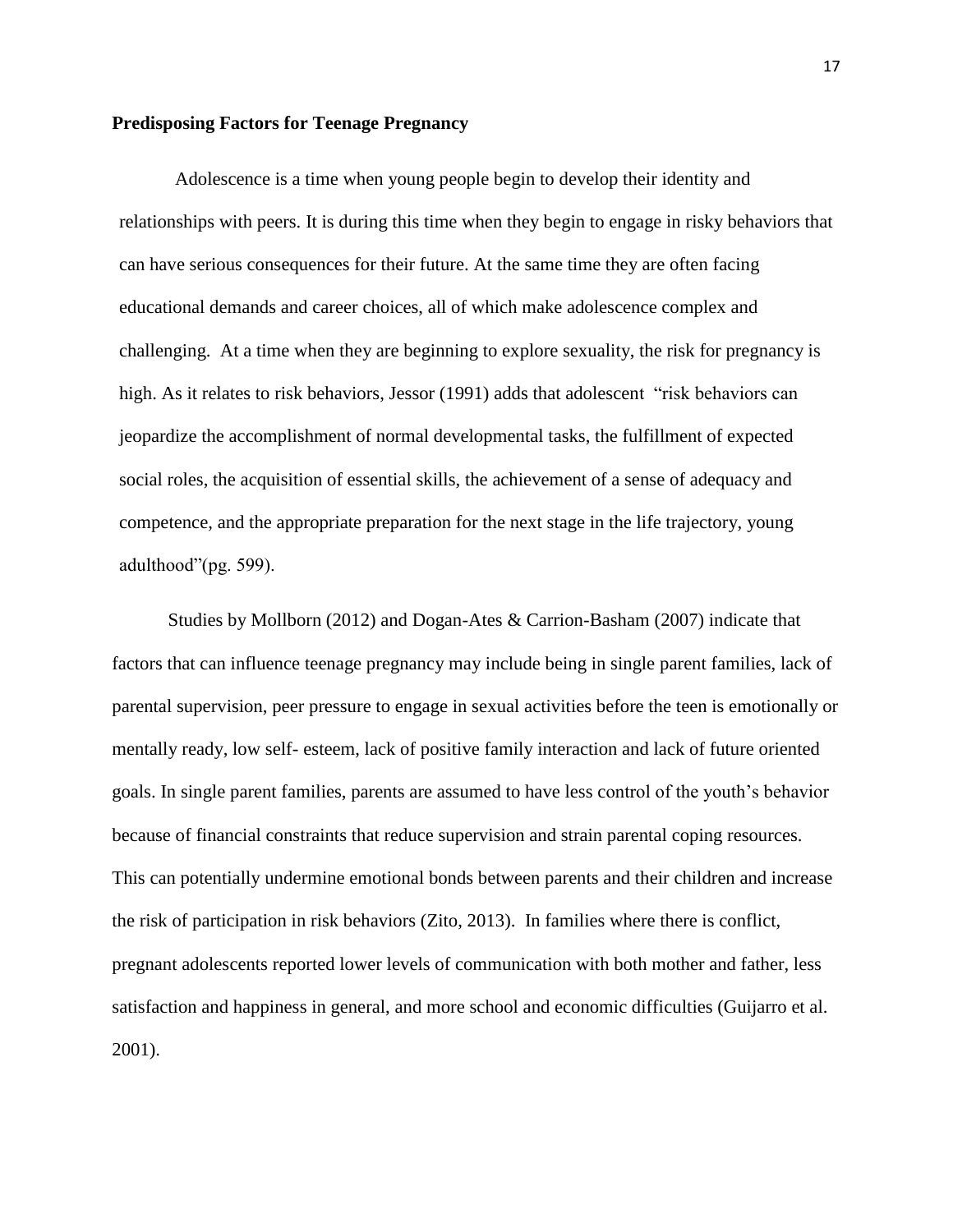A number of socio-ecological factors in childhood and adolescence are associated with girls increased risk for teenage pregnancy and childbearing (Hendrick, Cance & Maslowsky, 2015). Risk and protective factors are understood to occur at different systems levels, with increasing risks shown to be especially harmful to a youth's development (Finkelhor, Ormrod, & Turner, 2007). It is not assumed that risk factors directly cause teenage pregnancy. Rather, these are characteristics commonly associated with conditions in her environment that may place a girl at higher risk for teenage pregnancy and childbearing. Some of these risk factors include low levels of parental monitoring, little family involvement and peer and community norms that are accepting of early childbearing (Meade et al. 2008). The association between early fertility and negative long term outcomes, including educational attainment, are increasingly subject to debate as a growing number of studies show that the disadvantages associated with teenage motherhood are due to some extent to mothers' disadvantage before they gave birth (SmithBattle, 2007). Previous studies indicate that there are numerous factors strongly associated with the onset of sexual behavior and teenage pregnancy (Dogan-Ates & Carrion-Basham, 2007). Low self esteem, low educational expectations, living in a single parent family, having a teen mother and low religiosity were found to be associated with increased risk of pregnancy (Gibson & Kempf, 1990; Small & Luster, 1994). The absence of a father or a father figure is associated with pregnancy among teenage girls. In a large majority of studies, investigators have reported that parental control and regulation is closely related to adolescent pregnancy or pregnancy risk in that the more closely the teenager is monitored, the fewer the chances that she will be exposed to early sexual intercourse (Miller, Benson & Galbraith, 2001). In neighborhoods where violence is of concern, a parent's main focus may be to keep their children safe and little attention may be placed on monitoring romantic relationships or sexual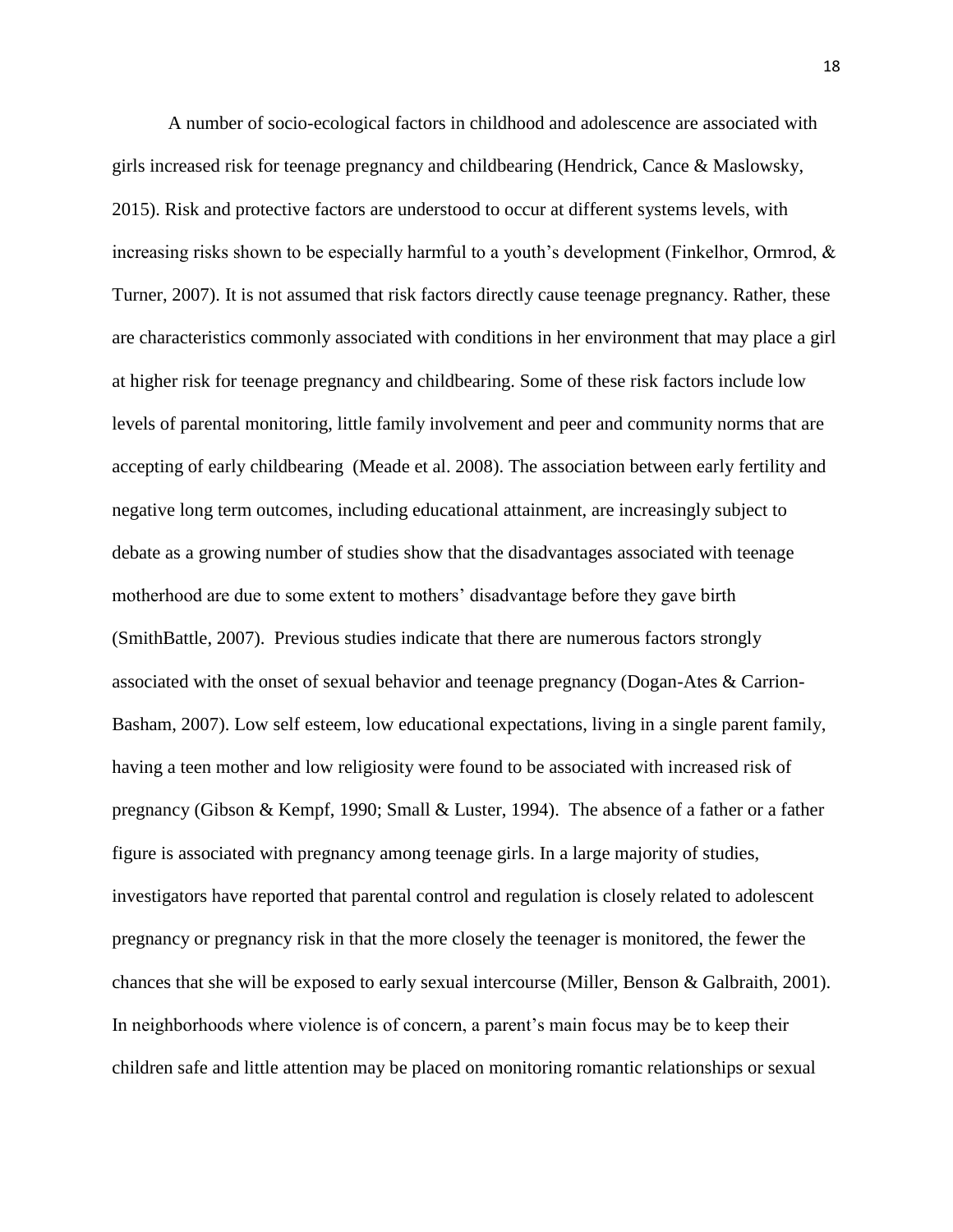activity (Harding, 2003). Wodtke (2013) adds that "if families reside in poor, violent neighborhoods for an extended period, parents' attention may rarely be focused on preventing children from engaging in early or unsafe sexual activity, thereby elevating the chances of adolescent parenthood"(pg. 1768).

Individual factors, including age, pregnancy history, relationship characteristics and activities, may affect the frequency of pregnancy through intention (Rocca, 2010). A young woman's attitude towards pregnancy and parenting may affect her intention in becoming pregnant. Rosengard Phipps, Adler & Ellen (2004) define pregnancy intention as including "degrees of "wantedness," "planning," "timing," and "happiness" regarding a pregnancy" (pg. 453). Older teenagers are more likely than younger ones to become pregnant and prior pregnancy is associated with increased risk of subsequent pregnancy (Rocca, 2010). Teenagers who consider themselves to be in a serious relationship and are committed to the relationship have more positive attitudes towards pregnancy than do other teenagers. The level of commitment to a particular relationship or partner may influence a woman's intention in several ways, such as shaping her perception of future economic security and parental investment (Rocca, 2010).

A number of studies indicate that low academic achievement and low career aspirations are strongly associated with the risk of teen pregnancy (Dogan-Ates & Carrion-Basham, 2007). A study conducted in 1987 examined the influence of high levels of educational goals and the decision to carry or abort a pregnancy among 43 Puerto Rican teenagers. The findings of that study revealed that young girls who chose to undergo an abortion had a higher degree of satisfaction with school and were highly interested in continuing their education, compared to the girls that decided to carry (Dogan-Ates & Carrion-Basham, 2007).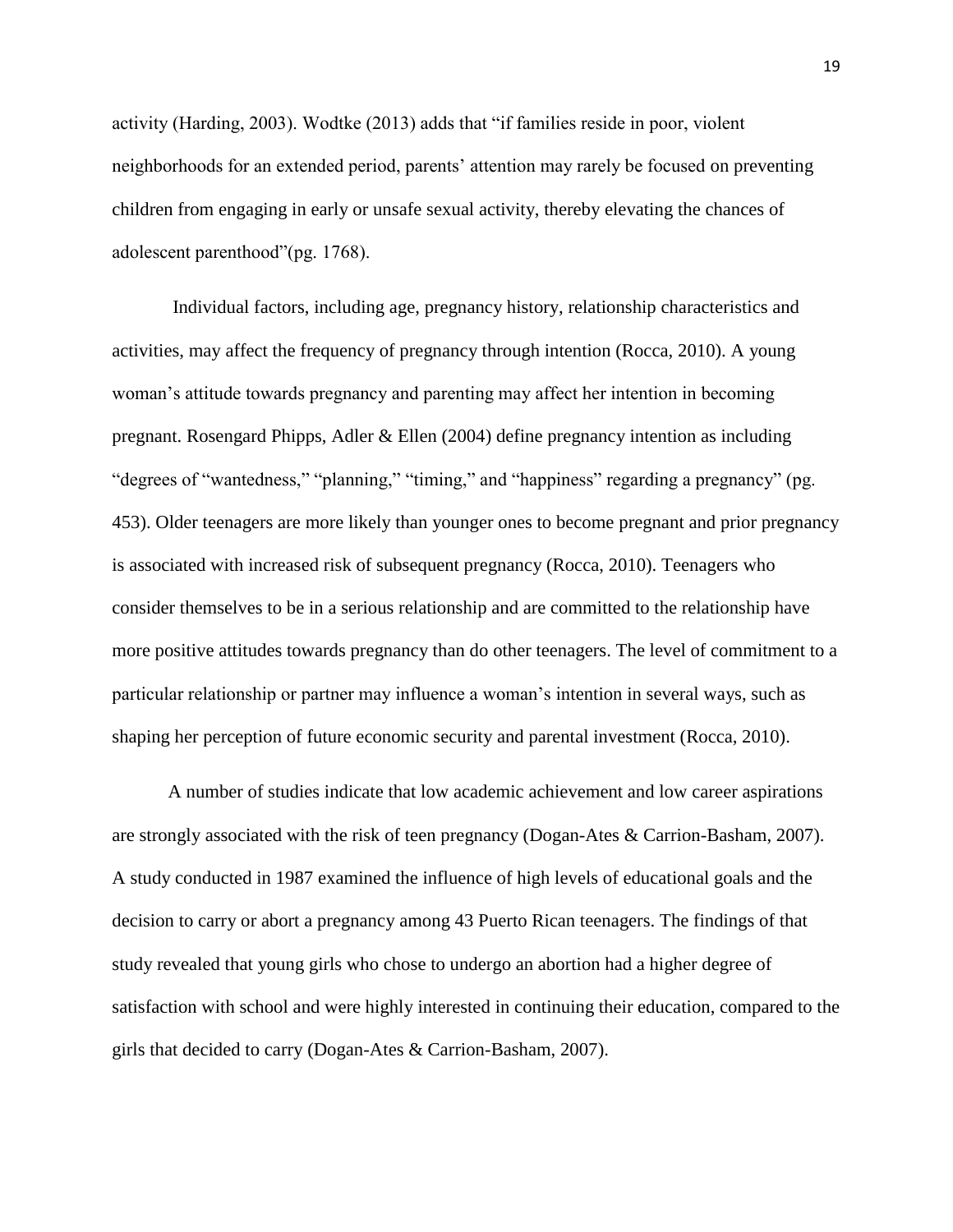Family risk factors influencing teen pregnancy include family structure and parenting practices (Miller, Bayley, Christensen, Leavitt, & Coyl, 2003). For example, teens that either come from small families and/or live with both of their natural parents are less likely to engage in sexual behavior at earlier ages than those from large families or those who have experienced divorce (Dogan-Ates & Carrion-Basham, 2007).

There is also a relation between the level of education of the parent and the sexual activity of the teenager. Teenagers who have parents that did not complete high school are more likely to be sexually active at an earlier age. Teenagers who have mothers that completed high school or college reported the lowest rate of sexual intercourse (Dogan-Ates & Carrion-Basham, 2007).

The communication patterns between the teenager and the parents have also been determined to influence the decision to become sexually active among teenagers and ultimately avoiding pregnancy. It was found that teenagers who received information related to sex and safe sex practices from their parents had a higher likelihood of becoming sexually active later in their teenage years (Dogan-Ates & Carrion-Basham, 2007).

At the individual level, substance use and risky sexual behavior have been associated with adolescent pregnancy. There is evidence indicating that smoking, alcohol and drug use increase the probability of becoming pregnant among adolescents (Panova, Kulikov, Berchtold, & Suris 2016). Other studies have shown that adolescents who experience early sexual debut, with high frequency of sexual intercourse and greater number of sexual partners also have a higher likelihood of becoming pregnant (Panova et al., 2016). For young women and men who are either more likely to have early sex because they possess multiple characteristics associated with general high risk behavior or are already engaging in unsafe behavior, providing knowledge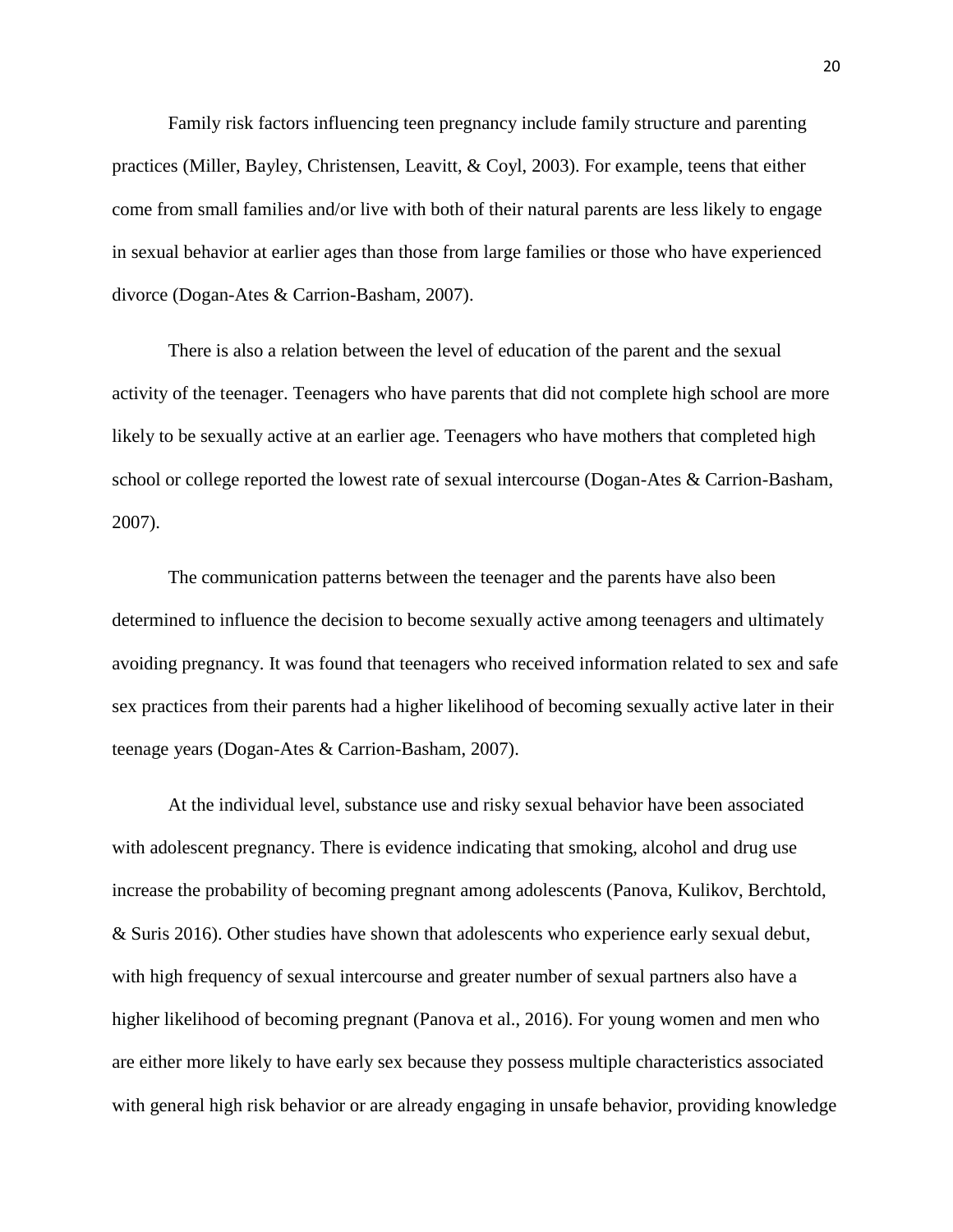about how to prevent pregnancy is necessary but not sufficient (Farber, 2014). When adolescents high risk sexual activity expresses low commitment to conventional achievement, their motivation to avoid unprotected sex or even pregnancy may not be strong enough to overcome emotional vulnerability and social norms that condone high levels of risk-taking (Farber, 2014).

Research findings suggest that young women from socially disadvantaged family backgrounds characterized by poverty, welfare dependence, large family size, early motherhood, academic underachievement, and low parental educational aspirations are at an increased risk of becoming pregnant at an early age (Woodward, Fergusson, & Horwood, 2001). Youth who live in challenging social and physical environments typically have negative psychological and cognitive responses to their surroundings, (e.g., low self-worth, low self-esteem and hopelessness) (Fedorowicz, Hellerstedt, Schreiner, & Bolland, 2014). In neighborhoods that are characterized by high residential turnover, poverty, and crime rates, and which are generally perceived by residents to be dangerous, adolescents tend to have early onset of sexual intercourse, low use of contraception, and high adolescent pregnancy rates (Miller, Benson & Galbraith, 2001). Residing in disorganized/dangerous neighborhoods and in a lower SES family, living with a single parent and having older sexually active siblings or pregnant/parenting teenage sisters, and being a victim of sexual abuse all place teens at elevated risk of adolescent pregnancy (Miller, Benson & Galbraith, 2001). Under these conditions, adolescent pregnancies may be a consequence of a lack of hope and the perception of few positive life options.

Individual factors are also important to note when discussing predisposing factors for teenage pregnancies. Among these are sexual factors and psychological adjustment factors. Sexual factors relate to the beginning and the frequency of sexual activity and biological factors such as the timing of menarche, which has been linked with teenage pregnancy (Woodward,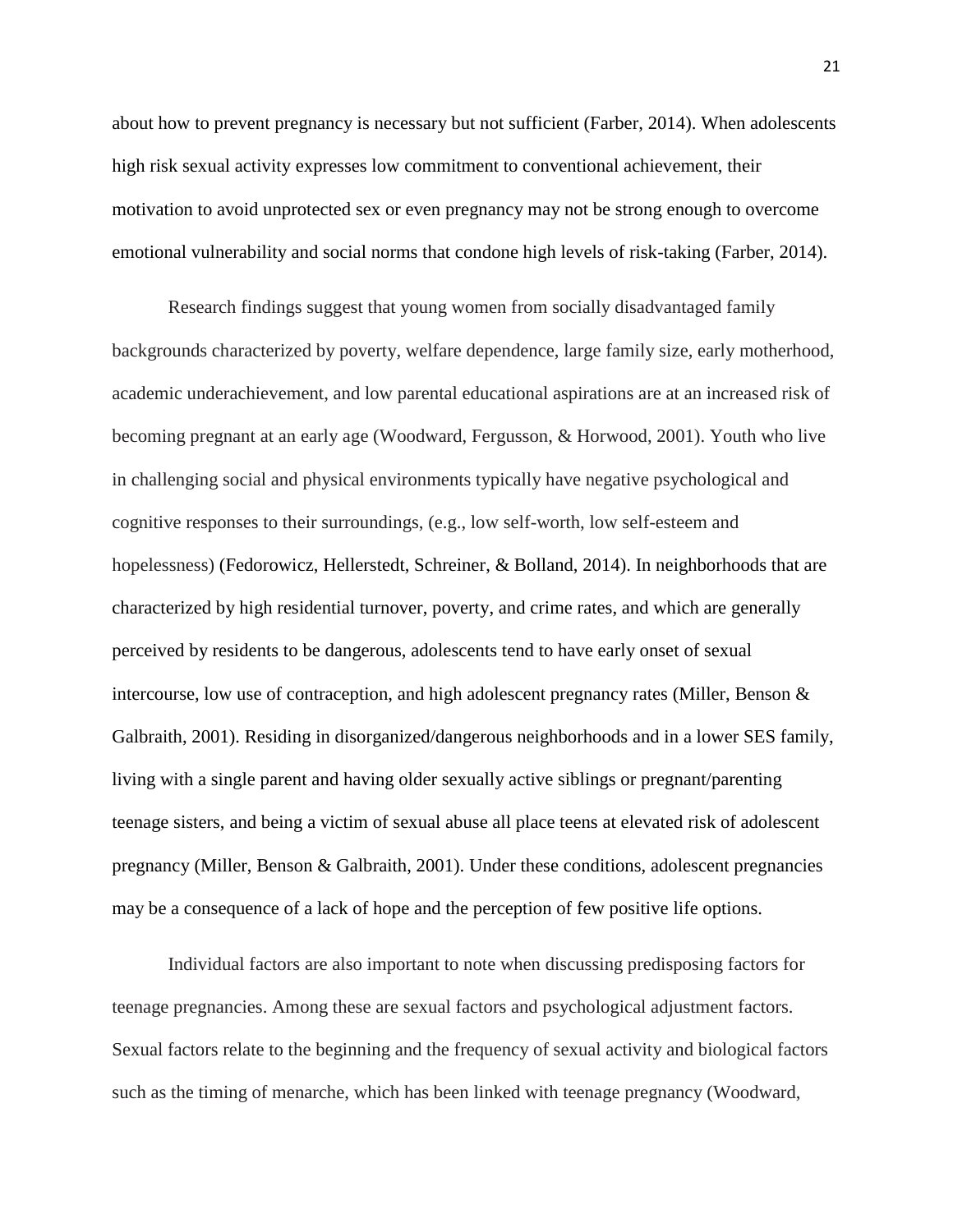Fergusson, & Horwood, 2001). It has been argued that the timing of sexual development may place early-maturing girls at higher risk of forming opposite-sex relationships and becoming sexually active, with these patterns of early sexual activity in turn increasing their opportunities for risk exposure (Udry, 1979). Girls that experience pubertal development earlier than their same age peers are at higher risk for teenage pregnancy (Deardorff, Gonzales, Christopher, Roosa, & Millsap,2005). Because early developing girls may appear older than those girls their age, they may be accepted into old peer groups. Through their involvement with older teenagers, they may be exposed to and begin risky behaviors such as a risky sexual behavior and substance use earlier than their same age peers. Although these young girls may appear physically older, cognitively and emotionally they are at levels similar to peers their age. As a result, they do not have the decision-making capabilities necessary to navigate social situations they experience within older, more deviant peer groups (Hendrick, Cance & Maslowsky, 2015). Early developers are more likely to engage in substance use throughout adolescence compared with their peers (Cance, Ennett, Morgan-Lopez, Foshee, & Talley, 2013). The relationship between substance use and riskier sexual behaviors in adolescence is often attributed to the direct influence of alcohol and illicit drugs impairing sexual decision making (Townshend, Kambouropoulos, Griffin, Hunt, & Milani, 2014). There is some research that suggests that Latina teens that initiate early sexual behavior and become pregnant at an early age are more likely to date and have boyfriends who are gang members (Guzman & Dello Stritto, 2012).

Farber(2016) emphasizes that "while it is difficult to separate definitively the pre-existing factors that would elevate the risk for mental disorders among disadvantaged youth as distinct from the stresses of pregnancy and childbearing, the association is clear: Adolescents living in poverty and who experience multiple adverse childhood events also are vulnerable to depression,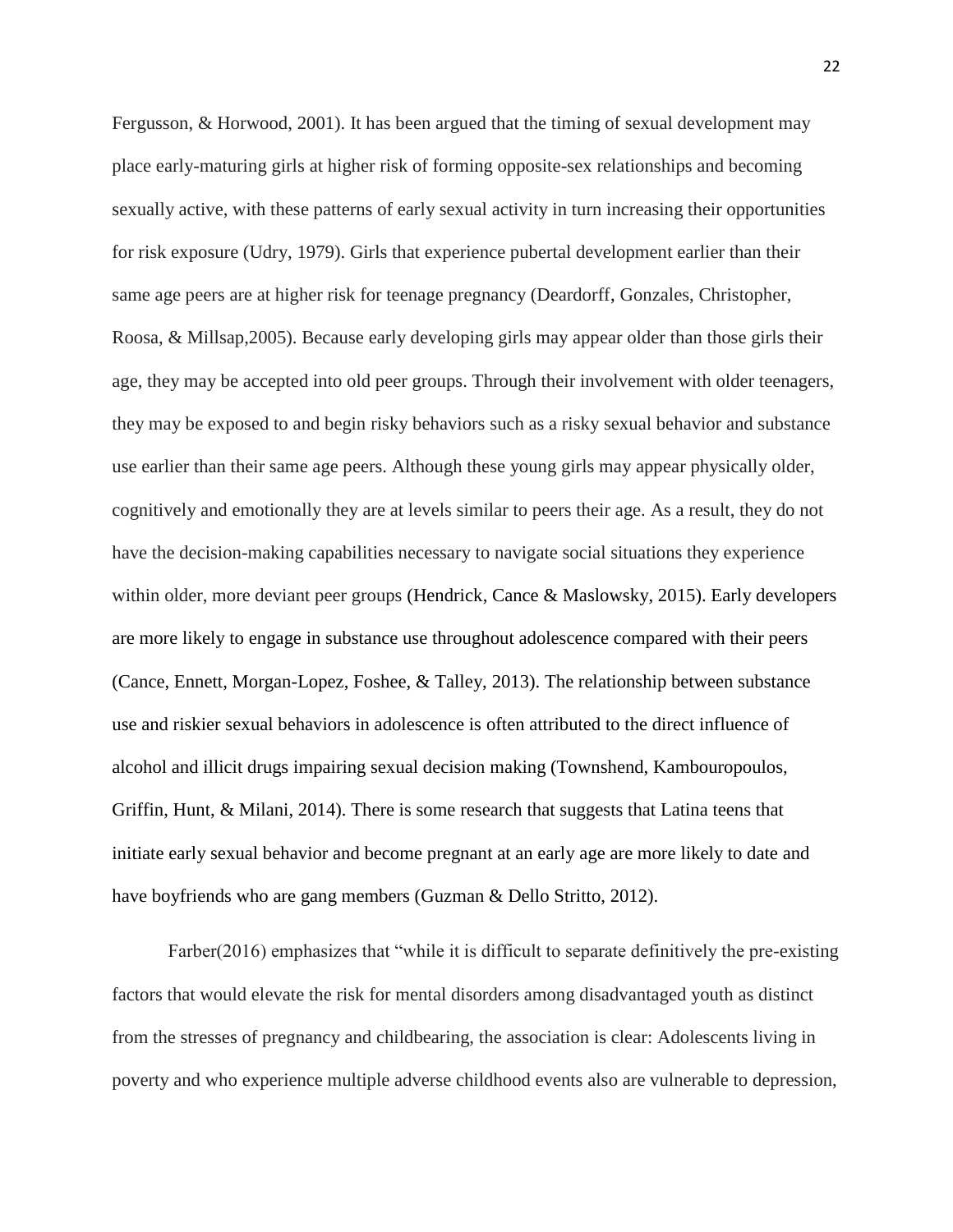conduct disorder, and early pregnancy(pg. 3). In high risk, economically disadvantaged neighborhoods, such as those primarily inhabited by Black and minority ethnic groups, teenage pregnancies are relatively more frequent (Muzik, Rosalind, Alfafara, Jonika,. & Waddell 2015). Such families often have limited access to and/or knowledge of services, including prenatal and post-partum physical and mental health support (Muzik et al., 2015). Farber (2016) notes that "for these most vulnerable youth, whose lives too often are filled with trauma, turmoil, unfilled emotional and other developmental needs arising from family and community patterns that may extend back over generations, the meaning of teen pregnancy is distinct from those teens who most need high quality sexual health services in order to prevent unplanned pregnancy" (pg. 2).

### **Outcomes for Teenage Mothers**

Teenage childbearing is associated with deleterious outcomes across the lifespan for both mother and child (Hendrick, Cance, & Maslowsky, 2015). Studies have concluded that there are adverse consequences to teen pregnancy. However, some studies differ as to what extent those consequences affect teen mothers. Specifically, studies have conflicting outcomes when determining the effects of teen pregnancy on economic factors. Klepinger, Lundberg, & Plotnick (1999) argued that the consequences of teen childbearing support earlier findings. They found that teenage childbearing has "major socioeconomic consequences" (Klepinger, Lundberg, & Plotnick, 1999). Teenage motherhood can affect a woman's labor market outcomes through its impact on her education and/or work experience, as childbearing and caring are likely to keep her out of the labor market for some time (Kalb, Le, & Leung, 2015). These time and energy constraints are likely to serve as an obstacle to her educational attainment as well as future employment opportunities; a young mother may lack the credentials or work experience to earn sufficient wages (Diaz & Fiel, 2016). One of the major concerns is that early childbearing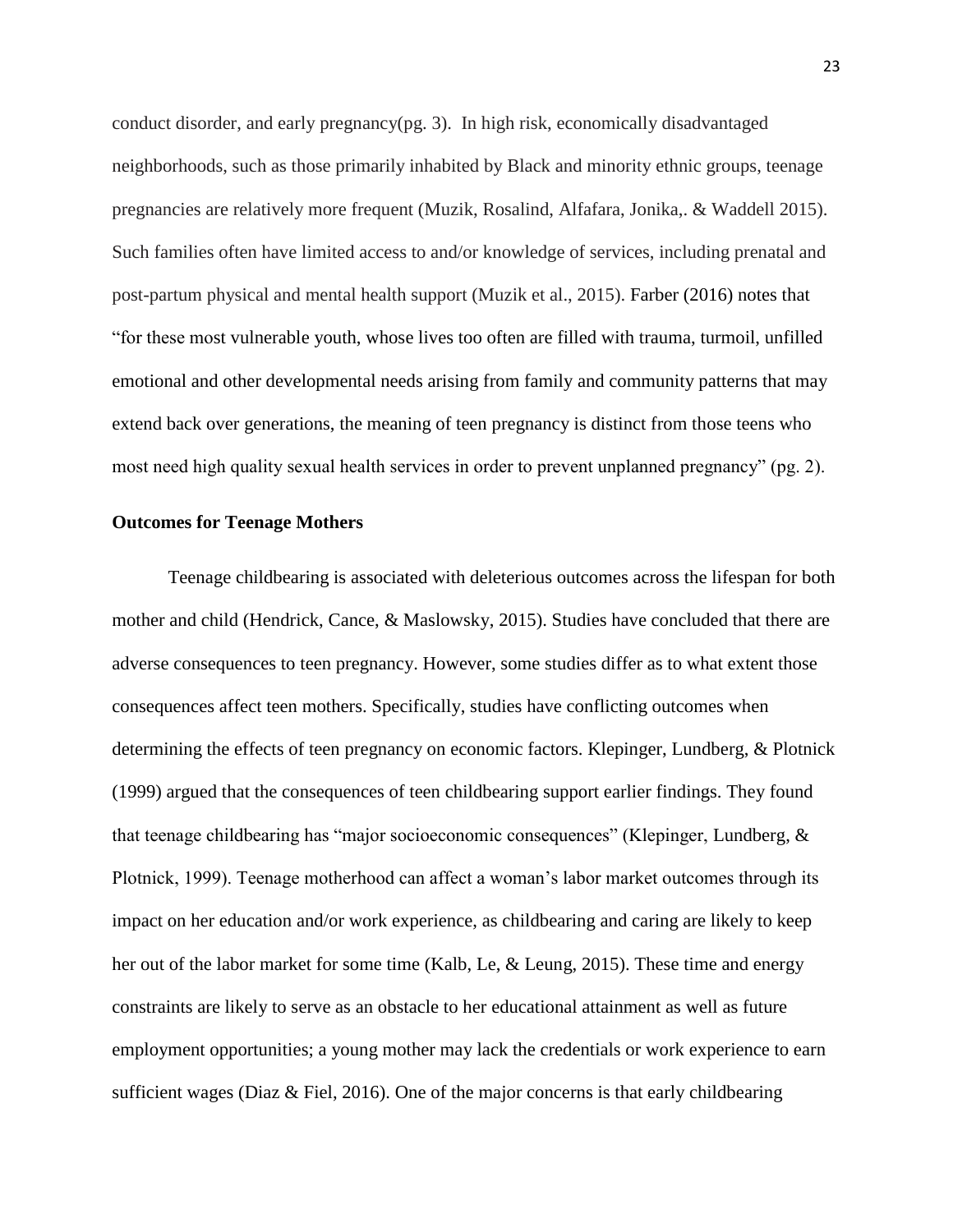interferes with human capital investment, causing young mothers to be disadvantaged in the work force and in relationship outcomes, and, as a result, are more likely to rely on public assistance benefits (Kalb, Le, & Leung 2015). They are more likely than older mothers to be live on welfare benefits, experience unemployment, lack in school and university qualifications and living in public housing (Wiggins, Oakley, Austerberry, Clemens, & Elbourne, 2005).

When pregnancy occurs among adolescents, the developmental tasks of adolescence such as completing or pursuing one's education—run counter to the demands and responsibilities of parenting (Barber & East, 2014). Whether from a sociological, psychological or economic viewpoint, it is widely accepted that teen pregnancy has a negative effect on educational attainment.

As part of their 1994 study, Astone & Upchurch found that women who formed families early on were at a higher risk of leaving high school prematurely. Their findings also indicated that forming a family at an early age interfered greatly with educational attainment, particularly among African American women. The teen mother is defined as dependent, in a deviant form, and therefore is portrayed as not really being able to benefit from the education designed to produce her as an economic being (MacLeod, 2002). Teenage parents have an additional disadvantage over most childless adolescents because of their much greater need for material resources that far outstrips the available resources for teenagers (Mollborn, 2007). In the absence of educational and vocational opportunities, disadvantaged girls are less likely to contracept effectively and more likely to carry a pregnancy to term than middle class teens, whose college and career plans would be compromised by carrying a child (Kendall et al., 2005). Newer research (Diaz & Fiel 2016) indicates that " the lower attainment by teenage mothers can be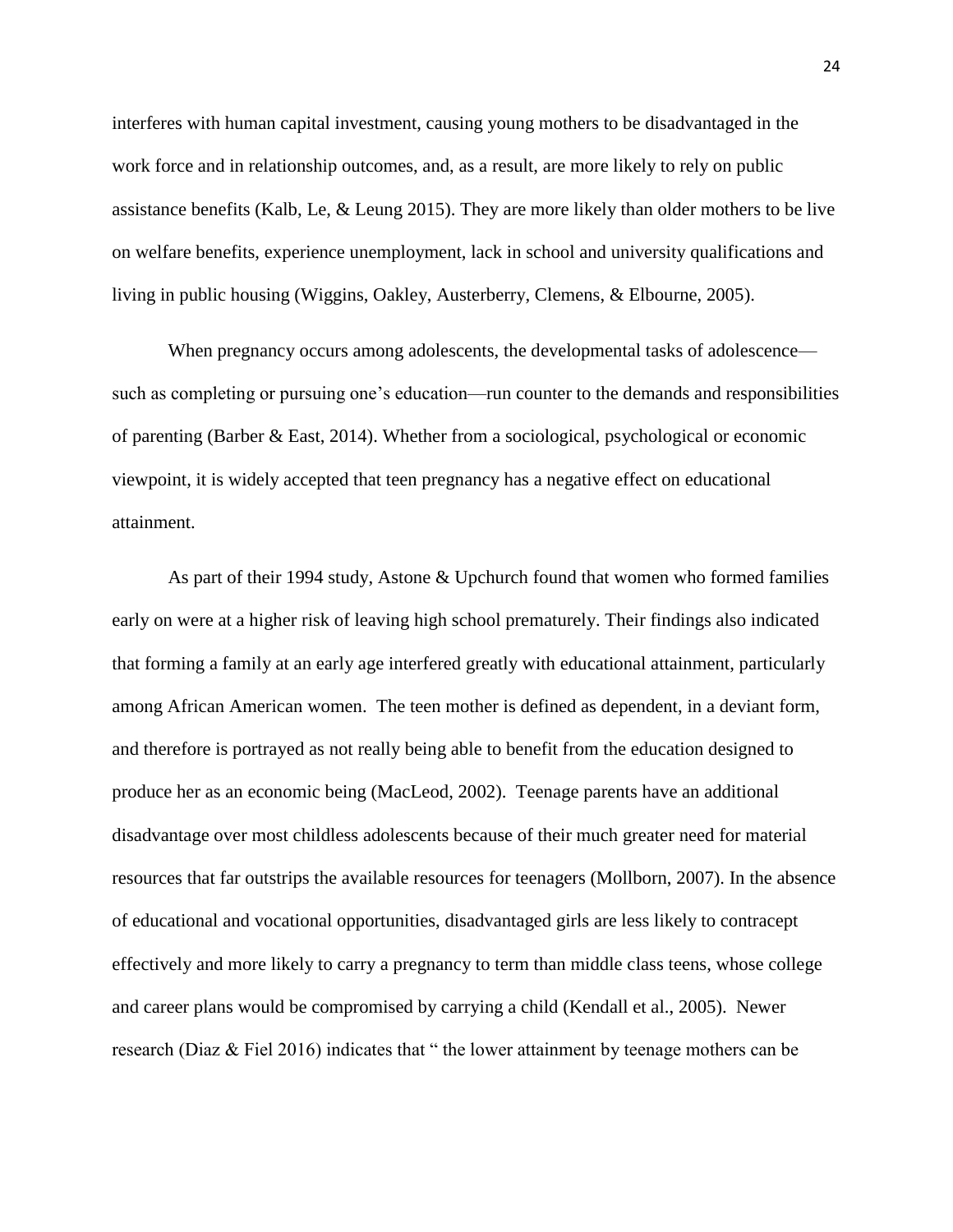attributable to pre-existing differences-such as skills deficits that limit their socioeconomic prospects in the absence of a birth"(pg. 88).

The effect of teenage motherhood on health outcomes remains unclear. On the one hand, becoming a teenage parent can adversely affect health outcomes (Kalb, Le & Leun, 2015). This could be because childbearing and caring responsibilities at an early age, usually as a single parent, are stressful and detrimental to a woman's mental and physical health (Kalb, Le & Leun, 2015). On the other hand, teenage motherhood could also have a positive effect on health outcomes. This may be because early motherhood may change the priorities of young women, steering them away from risky behaviors for the sake of their future and that of their children.

Families are likely strongly affected by an adolescent's childbearing, given probable changes in family routines, roles, and responsibilities (East & Chien, 2013). Several studies have shown evidence that an adolescent pregnancy creates overall family stress, directly affecting a parents' parenting and parents' psychological health (East & Chien, 2013). An adolescent's childbearing likely has a large and profound impact on the adolescent's family, with the family unit needing to adapt to accommodate the teen's baby into the household (East et al., 2011). As with most major family transitions, changes likely occur in household composition, family routines, living and sleeping arrangements, and parents' work patterns— causing an increase in family stress, chaos, and general disruption (East et al., 2011). Family stress and tension are likely to be greater within teenage childbearing households than among adult new parents, though, because the teenager is likely unmarried and the birth was likely unplanned (Finer & Henshaw, 2006).

In addition, some family members may feel resentful of the financial burden on the family and having to support the teenage mother and her offspring. Child caring responsibilities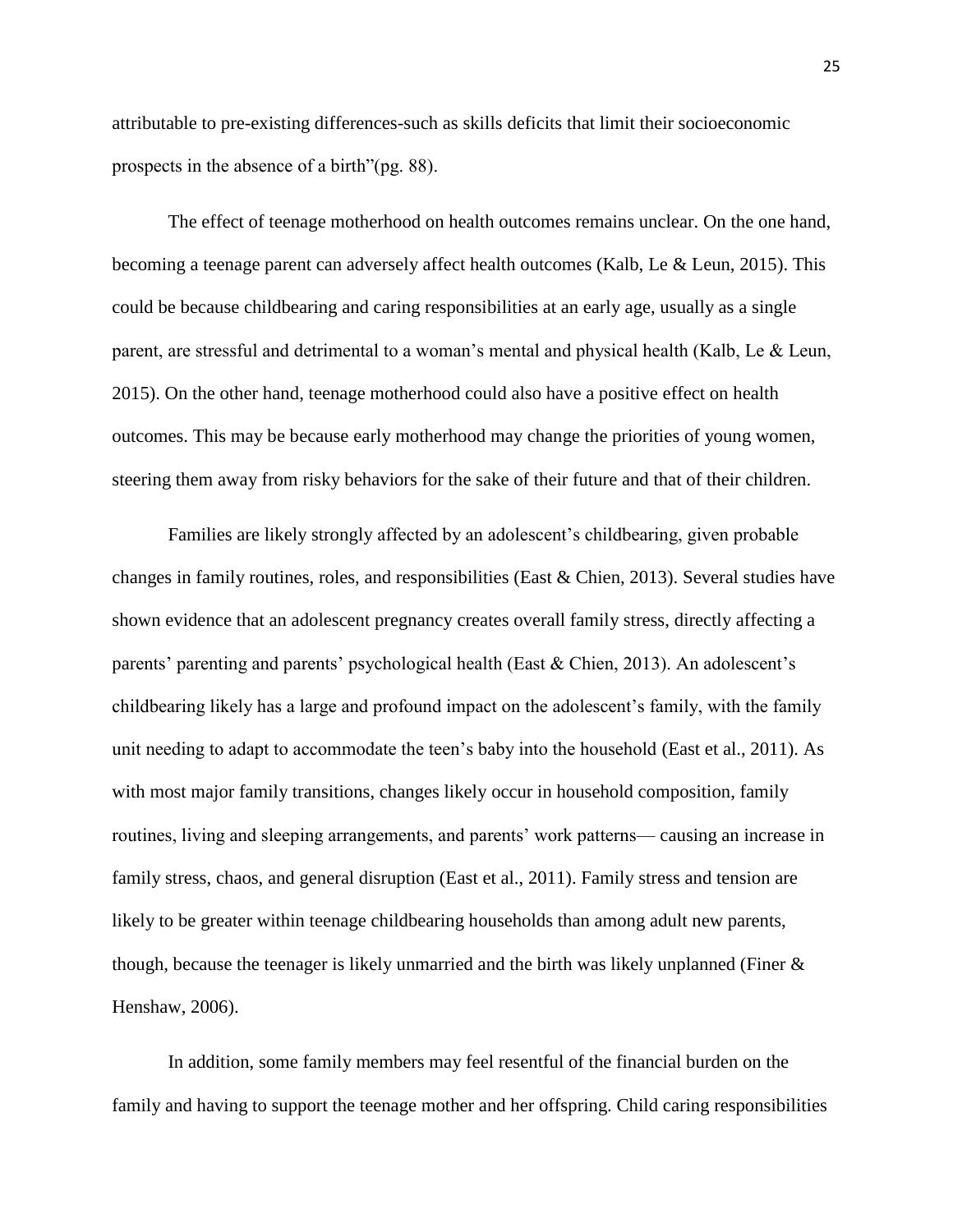may fall on the teen mother's siblings, which can also bring about conflict within the family. Siblings might also resent that family resources, such as money and family members' time and attention, are now directed toward the parenting sister and her child and are shifted away from them (East et al., 2011). Individual family members likely also affected by a teenager's childbearing. The siblings of new teenage mothers might experience feeling tired and exhausted as a result of waking up in the middle of the night by the infant. This may cause a decline on the siblings' academic performance as they may now be distracted by a small infant now living in the household. Siblings of parenting teens given that they are exposed to the daily stresses and strains of living with a demanding infant and are likely involved in some way in the infant's care (East et al, 2011).

The mental health of teenagers at risk for becoming teenage parents is also of importance. In addition, black and Hispanic mothers reported higher levels of depressive symptoms than their non-Hispanic white counterparts (Rich-Edwards et al., 2006). According to the researchers, these outcomes were associated with the fact that the minority women had lower income, higher levels of financial hardship and a higher incidence of a negative pregnancy outcome (Rich-Edwards et al., 2006). Two of the most prevalent mental disorders by pregnant and parenting teens are depression and conduct disorder. Lesser and Escoto-Lloyde (1999) report that teenage pregnancy has been found to be a trigger for a range of mental health problems and suicide in young people and adolescents. Logsdon (2004) also notes that depression is of particular concern in pregnant and postpartum adolescents because of the potential impact on the infant. In a sevenyear follow-up investigation of women who were pregnant as teenagers, Turner et al. (2000) identified that, consistent with other research, differences in social support and in personal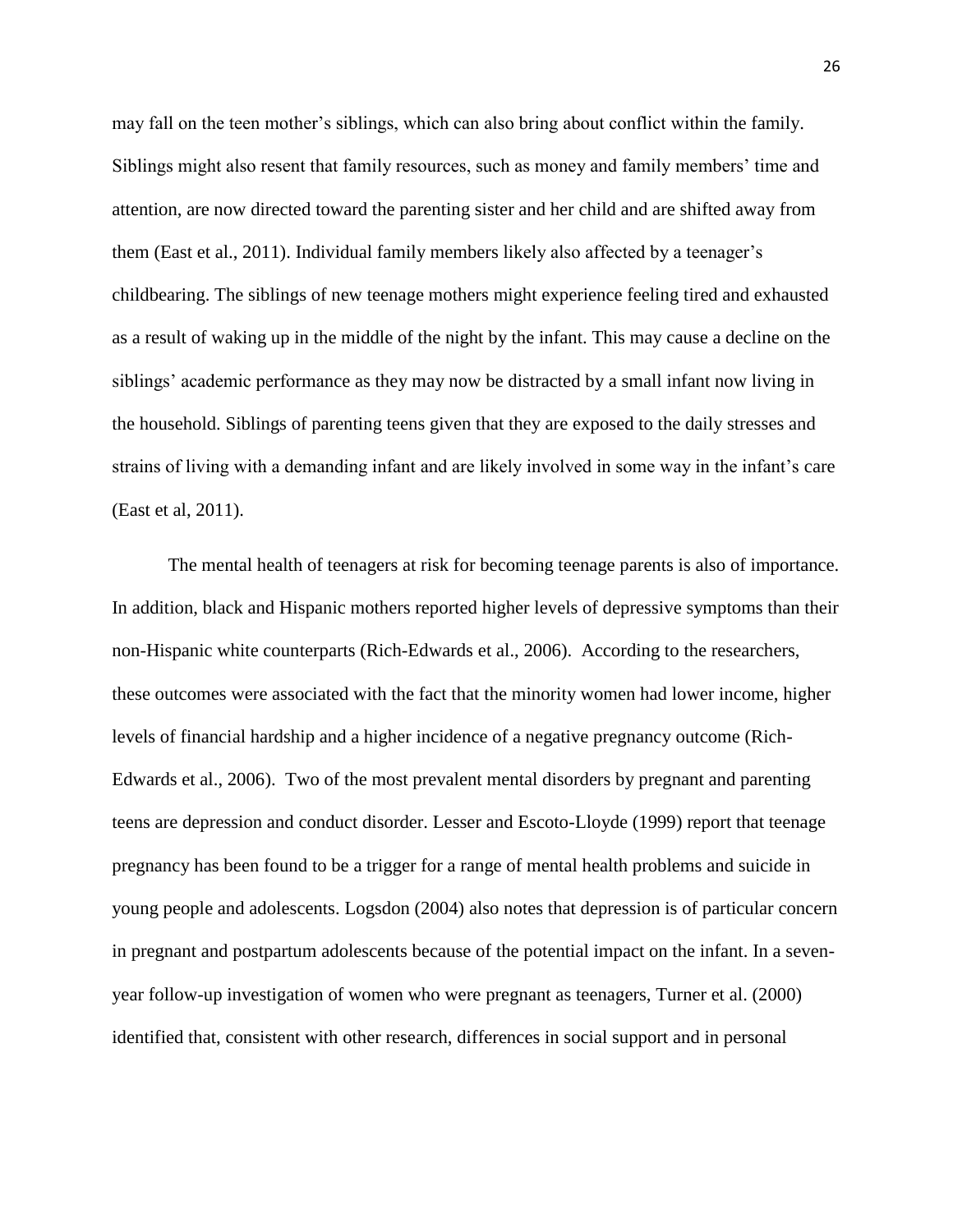resources or attributes played a key factor in influencing the psychological condition or adaptation of young mothers.

# **Impact of Teenage Pregnancy on Educational Attainment**

Education is a major pathway through which teenage parenting could affect a woman's later outcomes. The late teenage years is when young people prepare for high-school completion and make decisions regarding further education. Pregnancy and motherhood during this period may reduce the time available for and raise the opportunity cost of schooling to the young woman, reduce her investment in it, and thus worsen her educational outcomes (Levine and Painter, 2003). Chevalier and Viitanen (2003) found that teenage motherhood decreases the probability of continued schooling after age 16 by 12-24 percentage points. As a particularly vulnerable population, teenage mothers may greatly benefit from earning a college education, but many do not do so (Sosulski, Cunningham & Sellers 2006). Academic performance and educational aspiration during adolescence are found to be related to educational attainment in adulthood. Teenage mothers are still less likely to complete high school or attend college than their peers who delayed childbearing (Hofferth, Reid, & Mott, 2001). In fact, researchers noted that the gap in post-secondary education rates between early and later child bearers has actually risen 27 to 44 percentage points from the 1960's to 1990's (Hofferth et al., 2001). Specifically, Hofferth and colleagues (2001) found that college attendance rates represented the biggest difference in schooling between young mothers and their peers who delayed childbearing (29% vs. 73%).

As mentioned, one of the primary areas where teenage parent's outcomes may suffer is educational attainment. Many studies have found a negative effect of becoming a teenage parent on educational outcomes (Hotz, Mc.Elroy, & Sanders, 2005; Ferre, Gerstenbluth, Rossi, &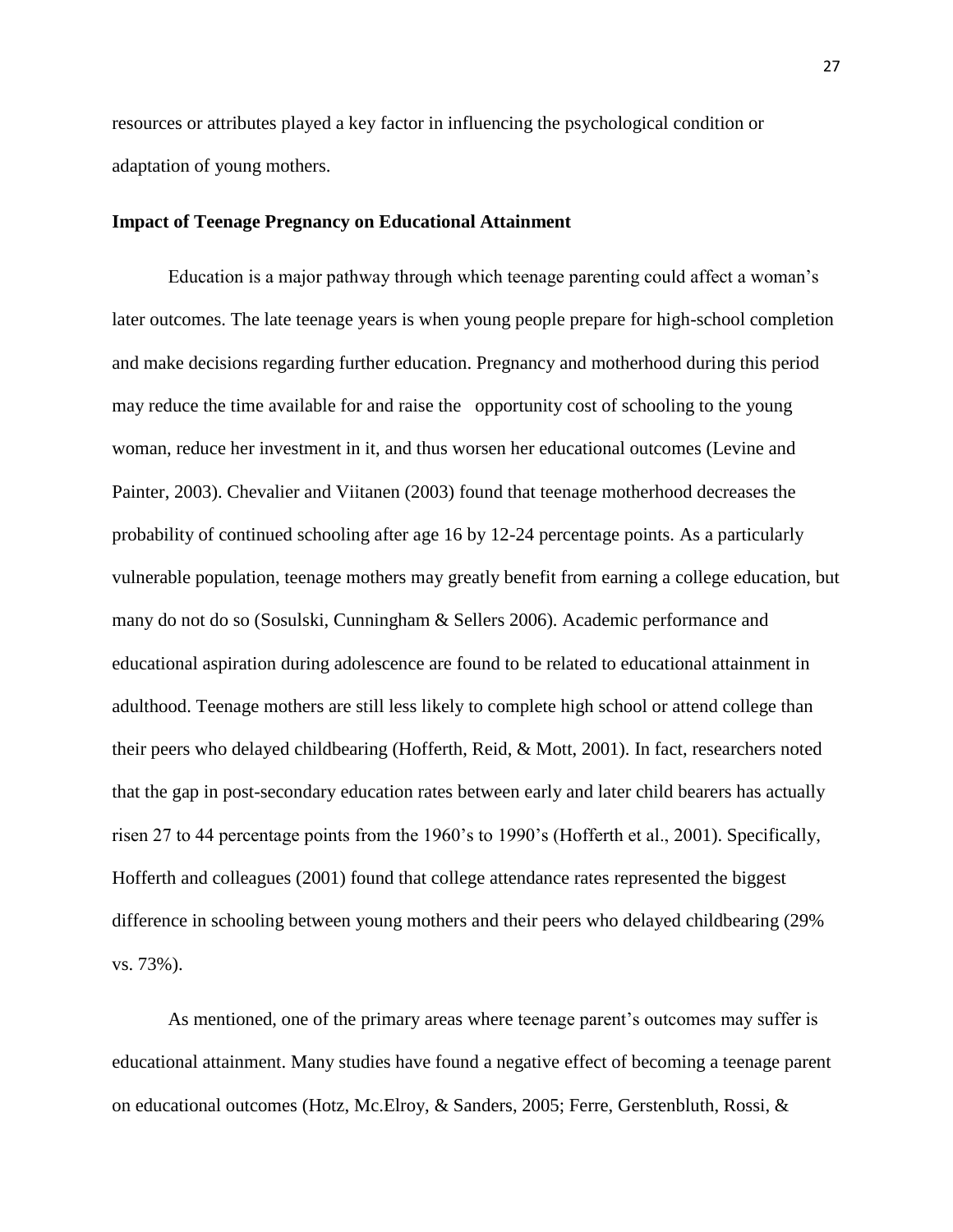Triunfo, 2013; Hofferth et al., 2001; Ferguson & Woodward, 2000). Other research has found no negative effects of teenage parenting (Mollborn & Dennis 2011; Rich & Kim 1999; Seamark & Lings, 2004). In other words, becoming a teenage parent does not cause school dropout, but rather, preexisting socioeconomic and other factors cause both parenthood and dropout (Mollborn,2007).Teens who are disaffected from school are more likely to engage in unprotected sex, view pregnancy as positive and drift into pregnancy (SmithBattle,2007).

Teenage parents also describe education as a pathway to educational and employment opportunities. Research by SmithBattle(2005b) concluded that "Mothering transforms the meaning of school and often resets the course of teens as they reevaluate their goals and priorities for the future and their prior academic status. The responsibility of caring for a child provided a compelling reason to reinvest in education as a pathway to future opportunities, a finding that is consistent with prior research" (p. 366). Providing adequate educational opportunities has been cited as the most effective long-term solution to ending poverty (Cohen 1998; Friedman 1999). However, obtaining employment that that does not require high levels of education is promoted as the best means for teenage mothers to be able to support their families (Sosulski, Cunningham & Sellers 2006). Obtaining employment that does not require a high school or college diploma is often encouraged for the young mother. A heavy emphasis can sometimes be placed on the young parent by their own parents to provide financially for their children. As a result, obtaining employment becomes a priority. Despite the aforementioned pressures, teenage mothers are blamed for not being interested in academics (Sosulski, et al., 2006). Educational institutions, too, may tend to downplay educational achievement for pregnant teenagers, by channeling them into programs that focus on parenting skills and family rather than on college preparation (Lutrell, 2003). Luttrell (2003) explained that educators send messages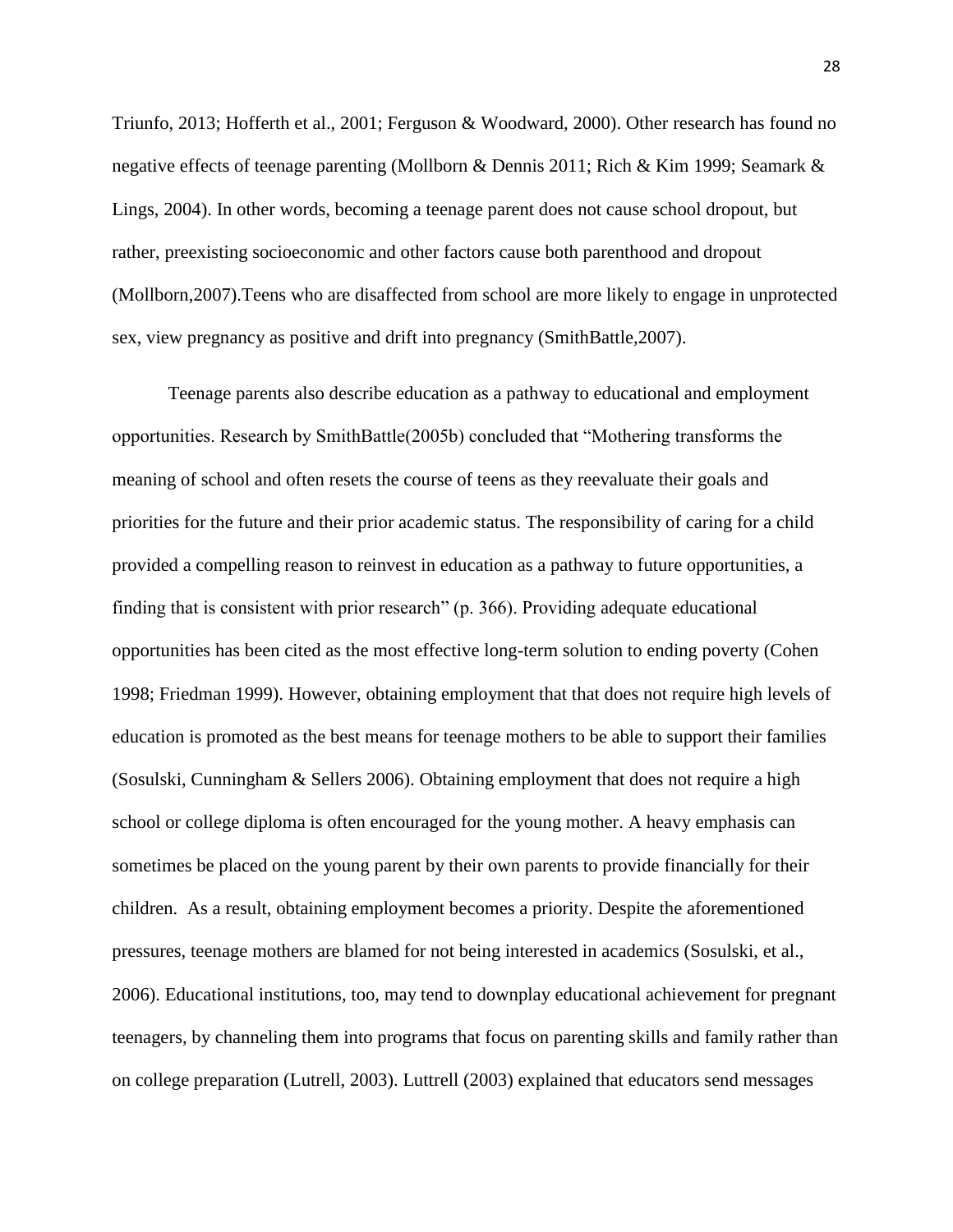"that academic learning is secondary [in school-based teenage pregnancy programs] and that most staff believe that, regardless of a student's capability, her pregnancy and early motherhood forecloses the possibility of educational and career success" (p. 18). Young mothers may internalize the message that they can be only good parents or successful students, not both. Without the necessary encouragement and adequate preparation, it seems that they are unlikely to matriculate in college (Sosulski et al., 2006). Watson, Vogel & Wubenna (2017) further add that "in addition to the challenge of completing high school, two major barriers, stigma and segregation, often complicate the already daunting task of graduating while parenting" (pg.3).

The importance of aspirations and goals for adjustment during adolescence are manifested conceptually in several ways. They provide a yardstick or standard to help adolescents weigh the degree to which different choices will help or hinder their chances of achieving desired goals (Camarena et al. 1998). As a motivational force, they influence the degree to which effort is expended on tasks that make the achievement of aspirations and goals possible (Camarena et al. 1998). For adolescent mothers forced to confront new parenting demands, a clear set of aspirations and goals may provide an important protection as a guide through difficult choices and serve as a buffer against the discouragements and stressors they experience. For some, becoming pregnant and giving birth to a child furthered or renewed, a stronger commitment to finish school (Mollborn, 2007). In these instances, these young mothers attained a college degree as a result of becoming a teenage mother.

Although the evidence strongly indicates that aspirations are protective for young mothers, the importance of matching goals with the necessary supports and resources available is essential if the positive outcomes are to result. SmithBattle (2007) studied the narratives of adolescent mothers and concluded that while almost all of the mothers framed their pregnancy as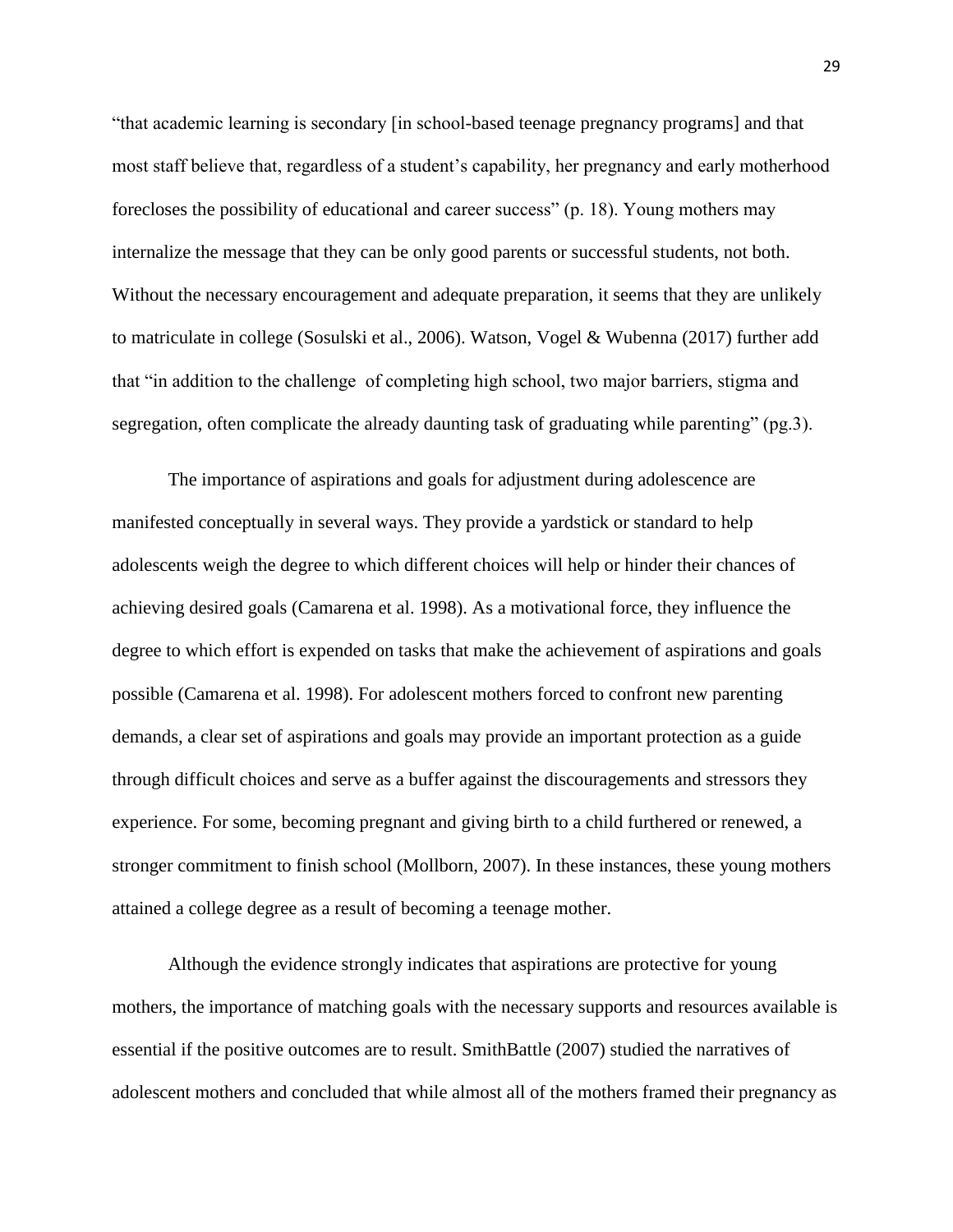an unintended mistake, the mothers with the most supports and encouragements were the least likely to believe that their futures were limited by this mistake. Although adolescent girls who become pregnant generally exhibit higher levels of delinquency and/or antisocial behavior than their never-pregnant peers, those who transition into motherhood tend to reduce their involvement in such behavior (Bar & Simons, 2012). While pregnancy was rarely planned by these teens, becoming a mother became a reason for planning the future as mothering anchored the self and created new connections to the world (SmithBattle, 2005b).The literature indicates that educational motivation, along with proper supports, has a positive impact on the short and long-term futures related to the academic achievement of young mothers. Along the path of continuing their education, it is logical to assume some support systems were in place, which aided these women in continuing with their education. Studies have shown specific support systems were viewed to be most beneficial by teen mothers (Brosh, Weigel, & Evans, 2007; SmithBattle, 2007). These support systems included parents, friends, teachers, spouses, social workers, or mentors. Yet for others, they may not have had the support systems in place and instead had to plot a course of action on their own. For some, lack of emotional and/or tangible support from family as well as instability within the household present substantial challenges to educational attainment (Minnis et al., 2012). Additional barriers to academic success may include unreliable childcare, inconsistent support and a history of family conflict. Indeed, continuing the pregnancy and choosing to parent her child often necessitate that the adolescent abandon her goals to graduate high school or go to college (Barber & East, 2014).

However, it important to note that some teenage mothers who come from a more advantaged background may be able to attain a college degree regardless of a teenage pregnancy. For those teens that come from a less disadvantaged background, the ability to rebound from a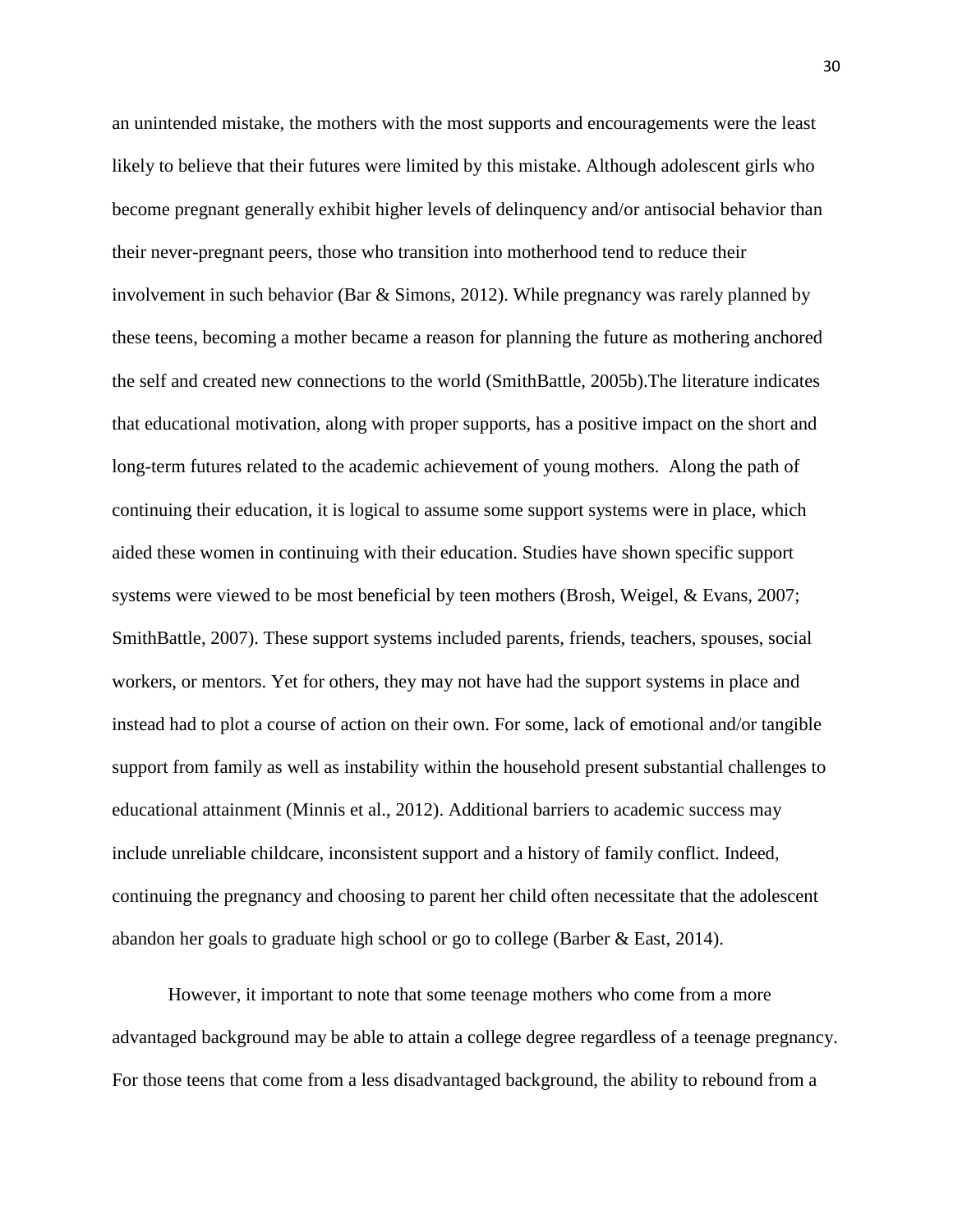life altering event such as teenage pregnancy is higher than those teens living in poverty and with fewer resources available (Fomby, Hawkins and Mollborn, 2014). Fomby et. al (2014) find that "one pathway for this rebound may be through the transmission of grandparents' resources to teen parent families, either through what grandparents provide directly to children or through grandparent's contributions to teen parents' human capital and resource accumulation" (pg. 735). Fomby et. al (2014) also indicated "that teen mothers whose parents had achieved more education had higher socioeconomic status themselves (as measured by educational attainment, assets and household income-to-needs) by the time their children were pre-school aged" (pg. 755). Mollborn (2017) adds that "these studies suggest complex patterns in which more advantaged groups sometimes experience greater and sometimes lesser effects of teenage fertility" (pg. 66).

In addition to these demands, school policies and practices can sometimes add an additional layer of problems for the teenage mother. These can undermine the teen mother's educational aspirations and create barriers for them to be able to succeed academically. SmithBattle (2007) further adds that for these young parents with educational goals "continuing and remaining in school can sometimes become complicated by cumbersome enrollment processes, stringent attendance policies, lack of educational options and bureaucratic mismanagement" (pg. 361). Schools must expand their efforts to identify and serve teen mothers in their communities and should improve the quality and effectiveness of the educational opportunities available to teen parents (SmithBattle, 2007). When school policies overlook the young mothers desires to do well academically and be a good parent, they contribute negatively by adding an additional roadblock to academic success.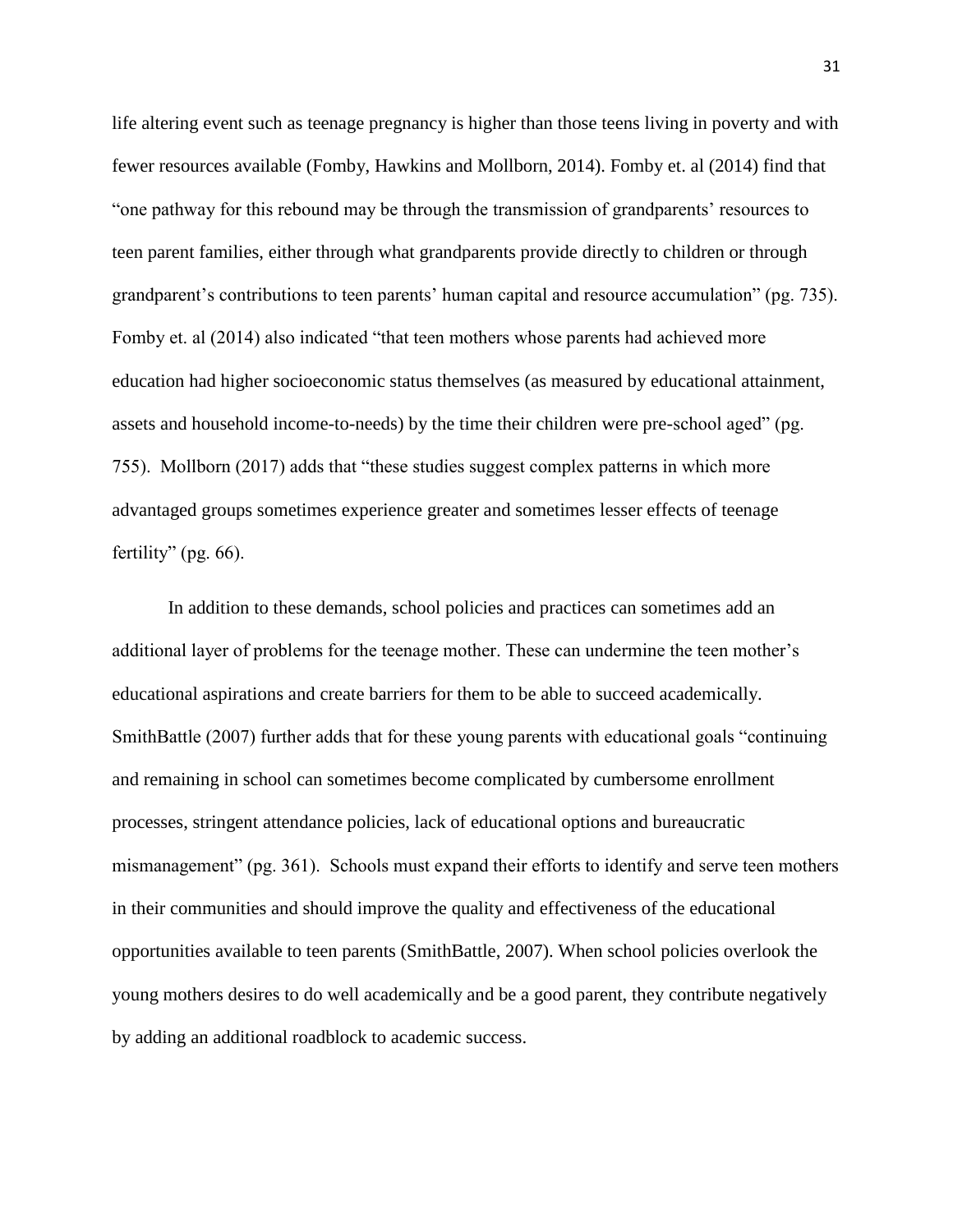Research on the exploration of college attendance by women who had been teen mothers is scarce and even scarcer on those that attained the college degree. The effects of teenage childbearing on completion of some college are quite large. There were four primary articles on post-secondary education and adolescent parenting that informed my research: Rehm (2000); Hofferth et al., (2001); and Sosulski et al., (2006). Each of these studies incorporated higher education into their examination of the academic trajectories of young mothers.

Hofferth et al., (2011) cited a study which stated that compared with women who gave birth at age 30 or older, teenage mothers have high odds of high school completion (high defined as 10-12 percent) and high odds of post-secondary schooling (high defined as 14-29 percent). The odds of post-secondary schooling among young teenage child bearers are 54% as high as those who delayed until age 30 (Hofferth, et al., 2001).

In their 2006 study on the experiences of a participant in a pilot program that supports teenage mothers who want to pursue a college education, Sosulki, Cunningham and Sellers determined that "institutional policy, services and programs should be designed to support participants in providing information and promoting relationships to foster trust, selfdetermination, personal obligation, self-advocacy and empowerment as well as to recognize participants not only as mothers but also as women and students" (p.333). Structural supports at the local community college enabled the participant to think that college was possible. Rehm's study determined that an individual's personal strengths and resiliency were factors that promoted continued academic success. Enhanced mental health functioning could be associated with less maladaptive coping and more protective factors for those college students who experienced a teenage pregnancy (Rehm, 2000).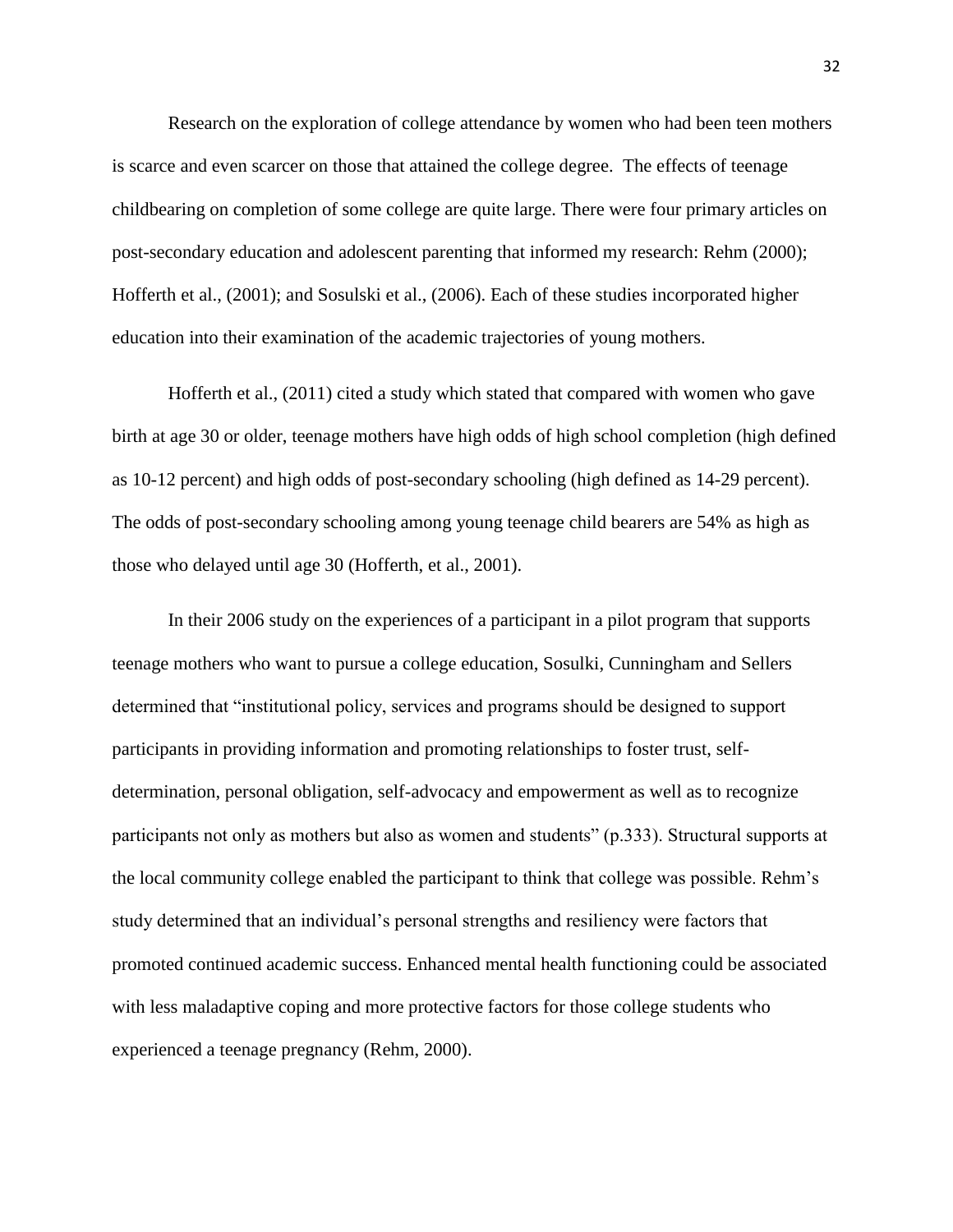A more recent research case study focused on the educational attainment in the form of graduate degrees among former teenage mothers (Benitez, 2017). The study examined the experiences of women in three specific counties in California. The findings of this research study determined that personal determination, perseverance and support systems in place allowed the teen mother to attain a graduate degree (Benitez, 2017).

#### **Educational Attainment among Latina Teenage Mothers**

Latinas have the highest dropout rate amongst all groups of high school students and lowest level of college enrollment (Castro, 1999). In light of teen mothers' heightened risk of becoming high school dropouts, Child Trends used released national survey data to explore high school diploma and GED attainment among women who had given birth as teens. They particularly looked at whether the teen mothers had earned these educational credentials by the time that they reached their early twenties. The findings indicated that slightly more than onehalf of young women who had been teen mothers received a high school diploma by the age of 22, compared with 89 percent of young women who had not given birth during their teen years (Child Trends, 2008). Hispanic young teen mothers are the least likely to finish high school or its equivalent; less than half finish by age 22 (The National Campaign to Prevent Teen and Unplanned Pregnancy, 2012).

#### **Educational Attainment among Black Teenage Mothers**

In 2010, a study conducted by Child Trends found that "among those who had a child before the age of 18, 46 percent of black young women earned high school diplomas, compared with 35 percent of white and 34 percent of Hispanic young women" (Child Trends, 2010). Several years later, The National Campaign to Prevent Teen and Unplanned Pregnancy (2012)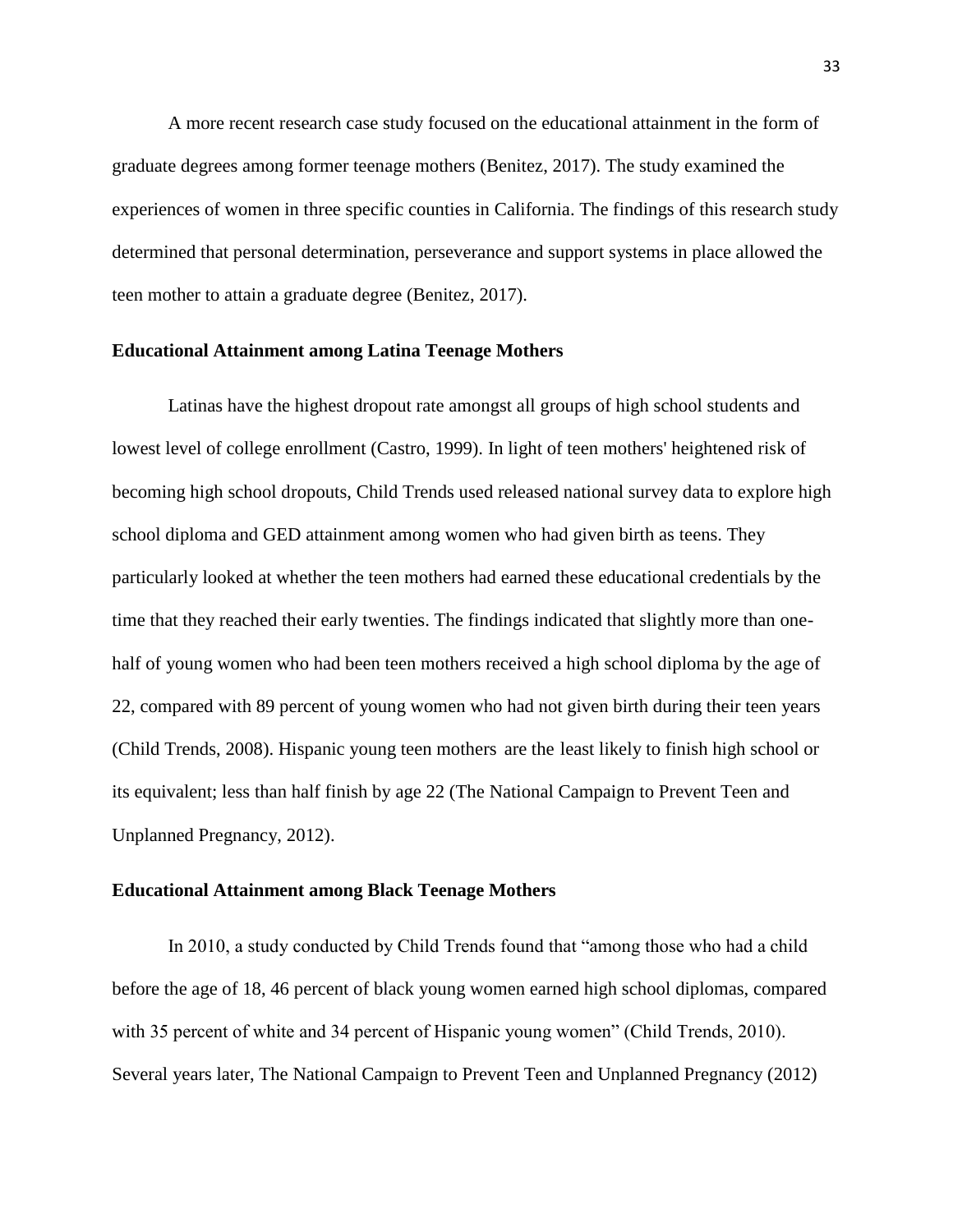found that "Black young teen mothers are the most likely to finish high school or its equivalent with two out of three doing so by the age of 22."

## **The Role of Social Supports**

Social support plays an important role in ensuring healthy outcomes in the teenage mother and her child. Teenage mothers have needs for emotional esteem, material, informational, and network support (Logsdon & Koniak-Griffin, 2005). Social support to teenage mothers generally results in wellbeing as well as better parenting behavior and healthy maternal-infant interactions (Clemmens, 2001). On the other hand, a lack of social support for the teenage mother may have negative impact. In a sample of primarily minority pregnant adolescents residing in a maternity home, lack of social support and low self-esteem were observed to be strong predictors of depression symptoms (Koniak-Griffin, Walker, & deTraversay, 1996).

While the literature on social support is nowhere near as extensive as that on predisposing factors and outcomes, the role of family support is by far the most commonly researched type of support within the literature (Bunting & McAuley, 2004). Emotional and practical support, rather than financial support, is of significant importance (Bunting & McAuley, 2004). The role of support from the teen's mother, in particular, has been widely investigated. Caldwell  $\&$ Antonucci's (1997) review of American literature suggests that, as a majority of teenage mothers live with their mother for up to five years after giving birth, their mothers are a primary source of housing, financial and child-care assistance. Co-residence with mothers has also been linked with increased educational attainment and stable employment for young mothers as well as better parenting and child developmental outcomes for their children (Bunting & McAuley, 2004).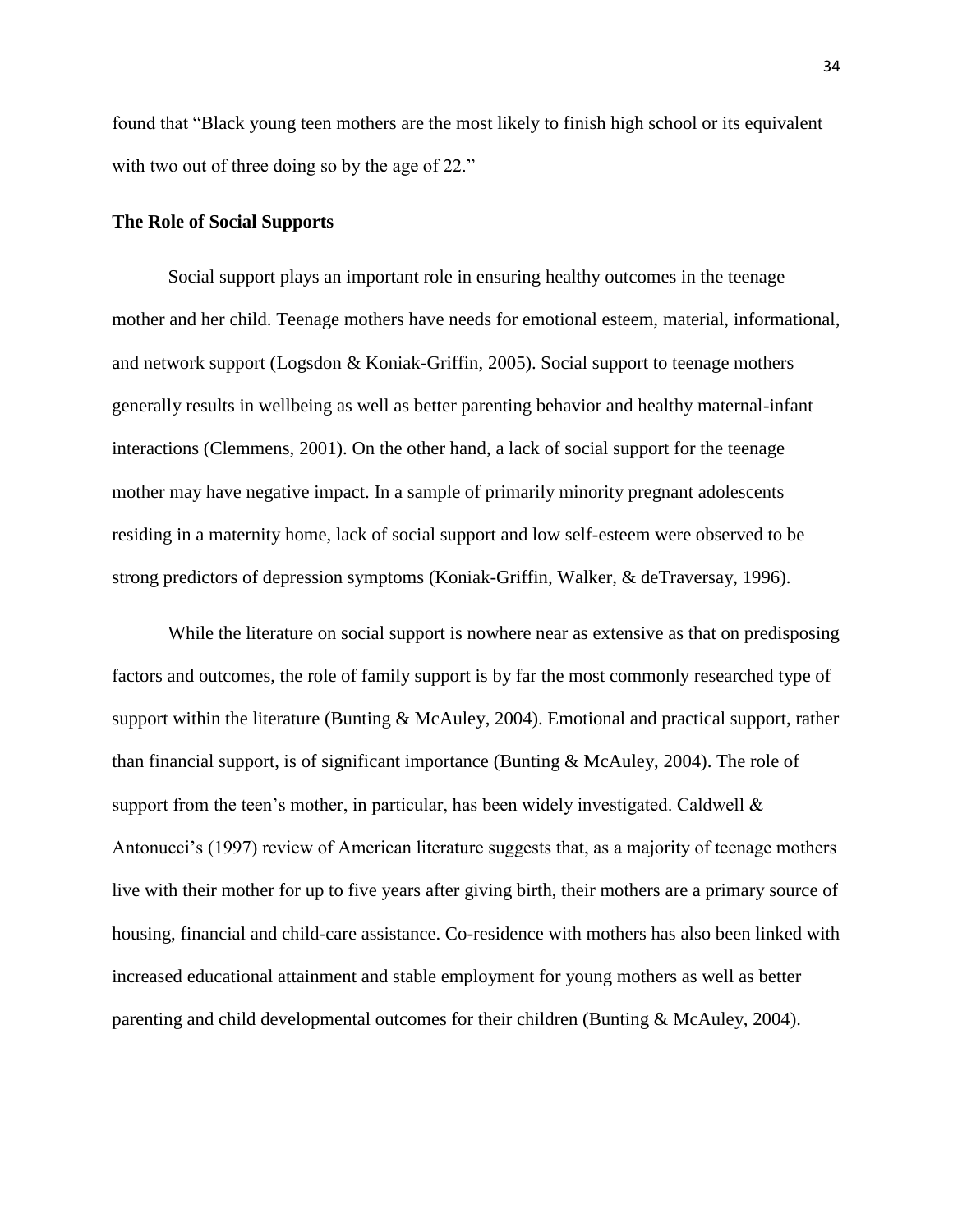Family support, in particular, is clearly important to teenage mothers with the person they most rely on for practical and child-care support being their own mother. For teenage mothers, short term, multigenerational co-residence has been associated with the mother's continued educational attainment (Gordon, Chase-Landsdale, Matjasko, & Brooks-Gunn 1997).

Some of the research suggests, however, that too much family support can be understood by the teenage mother as an intrusion on her independence and hence have negative consequences (Jacobs & Mollbourn, 2012). While a dense network greatly aids instrumental needs and can increase the amount of attention a child receives, it also threatens the mother's independence and ability to parent (SmithBattle, 2005a). The relationships between the daughter and the mother may suffer and become further complicated if the mother perceives the teen pregnancy to be a reflection of lower class behavior (Kaplan, 1996). Both parties can become angry and resentful which can further impact and debilitate the mother-daughter relationship. Adolescent parenthood can also have ripple effects on the older and younger generations in the family, as grandparents become co-parents for their grandchild and as children of teenage mothers show educational and behavioral problems (Gordon, R. et al. 1997). Disputes between the adolescent and her mother about appropriate parenting and the adolescent's lifestyle are also common( Logsdon & Koniak-Griffin, 2005).

Research suggests that particular family constellations provide a better environment overall for the adolescent mother (Jacobs & Mollbourn, 2012). For example, both living alone and marrying have been associated with negative outcomes such as an incomplete schooling. Adolescents living with both parents have been found to receive extra family support than those residing in one-parent households (Jacobs & Mollbourn, 2012). Social factors also contribute to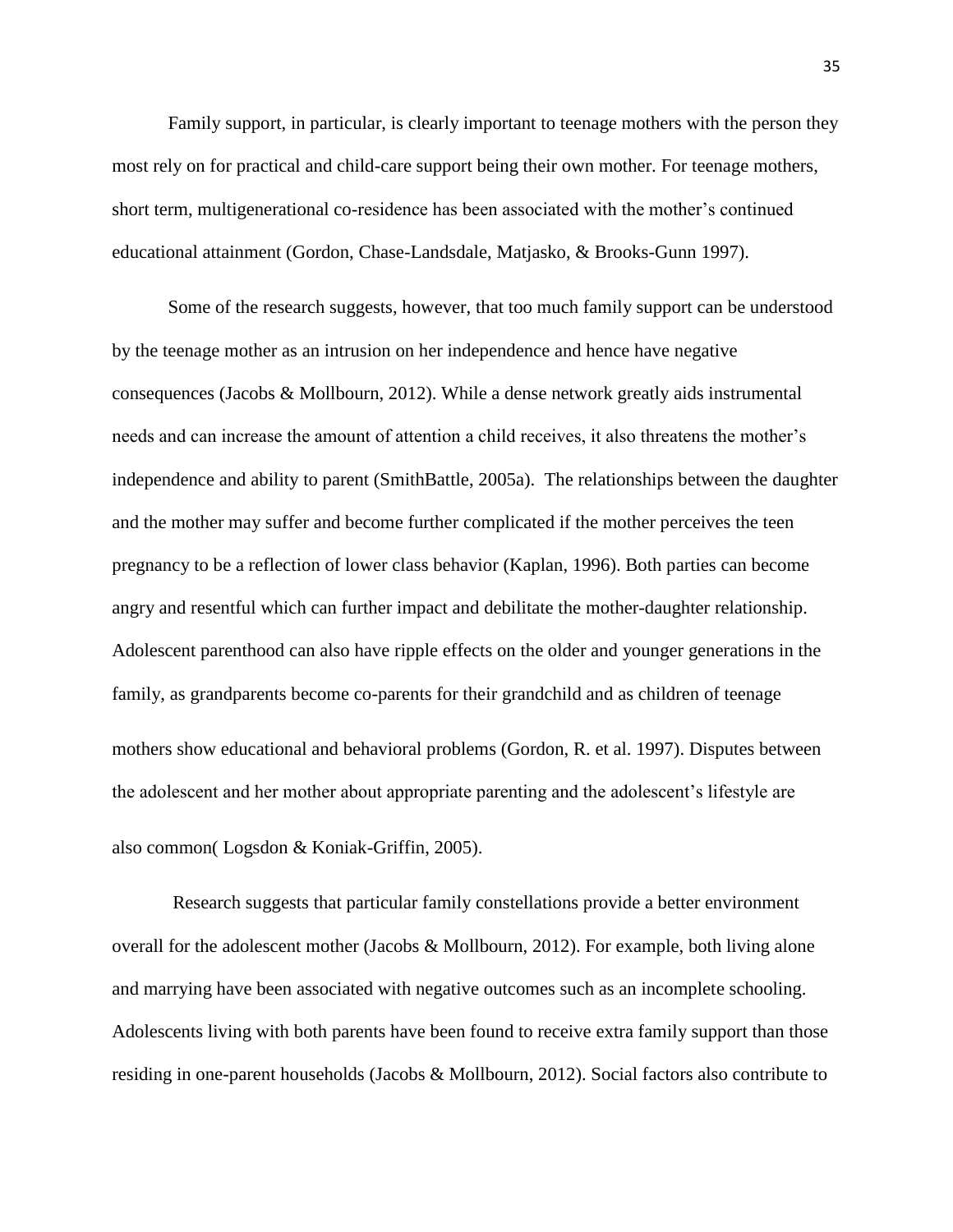a woman's success in obtaining a college degree. If a student has parental support, educational goals, and the ability to handle stressful social situations, they are more likely to persevere (Logsdon & Koniak-Griffin, 2005).

## **Cultural Norms of Black Families**

Generally, parental socialization and values of African-American parents mirror those of the wider community; however, for African-American parents, a history of persistent racial prejudice and discrimination is an important intervening factor that affects this process. (Julian, McKenry & McKelvey, 1994). Thus, socialization occurs within a broader social environment that is frequently incompatible with realizing a positive self- image. (Julian, et al., 1994). Explicit racial socialization (i.e., inculcating coping skills for survival in a hostile environment) is clearly a distinctive feature of child rearing among African-American parents (Taylor, Chatters, Tucker, & Lewis, 1990). A general distrust of government and social services is prevalent within the Black community.

There is a sizable body of literature that shows that family factors in the family of origin such as parenting practices are related to adolescent sexual behaviors and pregnancy risk (Hoskins & Simons, 2015). Single-parent homes are a prominent form of Black lower income families primarily because of the unavailability of men who are able to support a family (Hoskins & Simons, 2015). Having a single parent may assist in early sexual debut (Bonell et al., 2006). African American adolescents who report distant and problematic relationships with their parents tend to initiate sexual intercourse earlier (Chase-Landsdale and Brooks-Gunn 1994) and tend to have more partners and use contraception less consistently than peers (Small & Luster, 1994).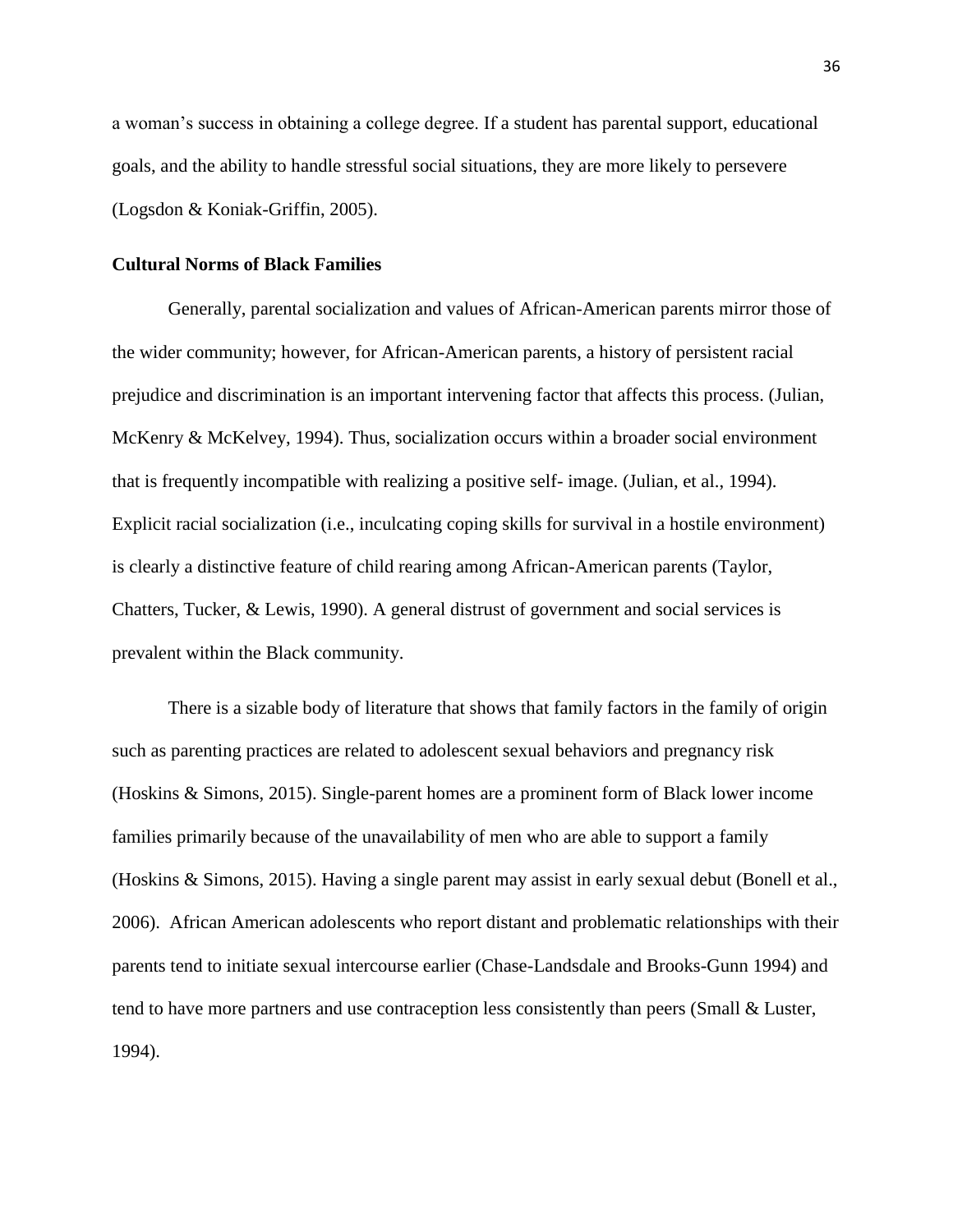Hill (1998) defines African American families as "constellations of households related by blood or marriage or function that provides basic instrumental and expressive functions of the family to the members of those networks" (p. 18). Parents and other family members or close friends usually share household responsibilities. African American families tend to have a more broad definition of what constitutes as family (Pollock et al., 2015). These characteristics also lend to family systems that value interdependence or collectivism, which theoretically protect family members and reduce stress (Karenga, 2007). Strengths among the African American family include extended kinship networks, a strong reliance on religion and support against discrimination (McAdoo & Younge, 2009). Seniors are highly respected and their aging is viewed as authority and wisdom. Kinship bonds and religious orientations are part of African American family norms (Wakschlag, Chase-Lansdale, & Brooks-Gunn (2006).

The mother-grandmother relationship is especially relevant in young African American families. Severe economic hard ship often puts African-American adolescents and young women at risk for early single motherhood, and such poverty conditions continue once the baby is born (Wakschlag, et al., 1996). As a result, young mothers are highly likely to rely on kin networks, especially their mothers, for economic and emotional support, involving co-residence and shared care of children (Wakschlag, et al., 1996).

African American families tend to be more hierarchical and are more likely to be strict, to hold demanding behavioral standards, and to use physical discipline (Staples, 1997). Such strictness is, however, balanced within a context of strong support and affection. Grandparents, especially grandmothers, play a crucial role in the maintenance of the African American family (Staples, 1997).When mothers cannot fulfill their role, grandmothers often step in to parent children.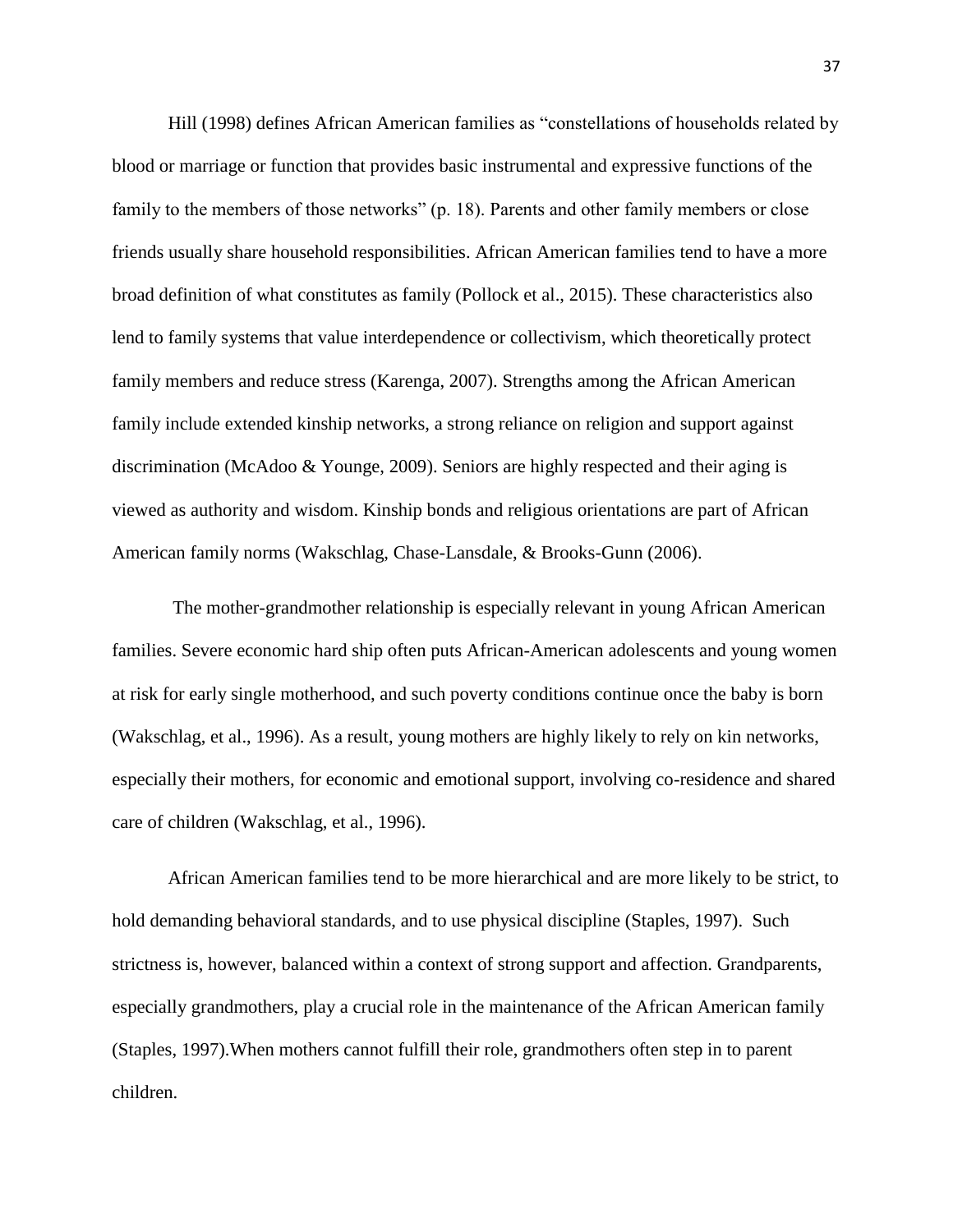Older siblings play a key role in African American households (Staples, 1997). Older children, especially female, are often pressed into helping their mother with the care of the household. These responsibilities are both a source of maturation and strain for these siblings, who are most often the oldest female child in the household (Staples, 1997).

Some past research has found that teenage pregnancy is more acceptable among African Americans and Latinos and in predominantly African American or Latino communities than elsewhere (Mollborn, 2012). Mollborn (2009) found that African American adults reported weaker norms against teenage non-marital childbearing than other racial/ethnic groups, but Latino adults were not significantly different from others.

While these are general norms for Black families, there is the understanding and knowledge that not everyone who is part of this culture will behave in the same way or adhere to societal norms associated with the culture.

# **Cultural Norms of Latino Families**

There appear to be some shared traditional values and experiences in the U.S. Latino population that affect teenage pregnancy, such as the value of motherhood, the influence of family and family communication, the impact of religion, and broader social factors such as the process of acculturation (Aparicio, Pecukonis & Zhou,2014). Hispanic families, like other ethnic minority families, vary greatly in education, income, age, geographic location, and time since migration to the United States (Julian, et al., 1994). In Latino families, there are major themes that are subscribed to. These include: the integral nature of family in their daily lives; functional dominance of males, complemented by a positive and traditional role for women; reinforcement of sex-role distinctions through child-rearing practices; strong kinship bonds; centrality of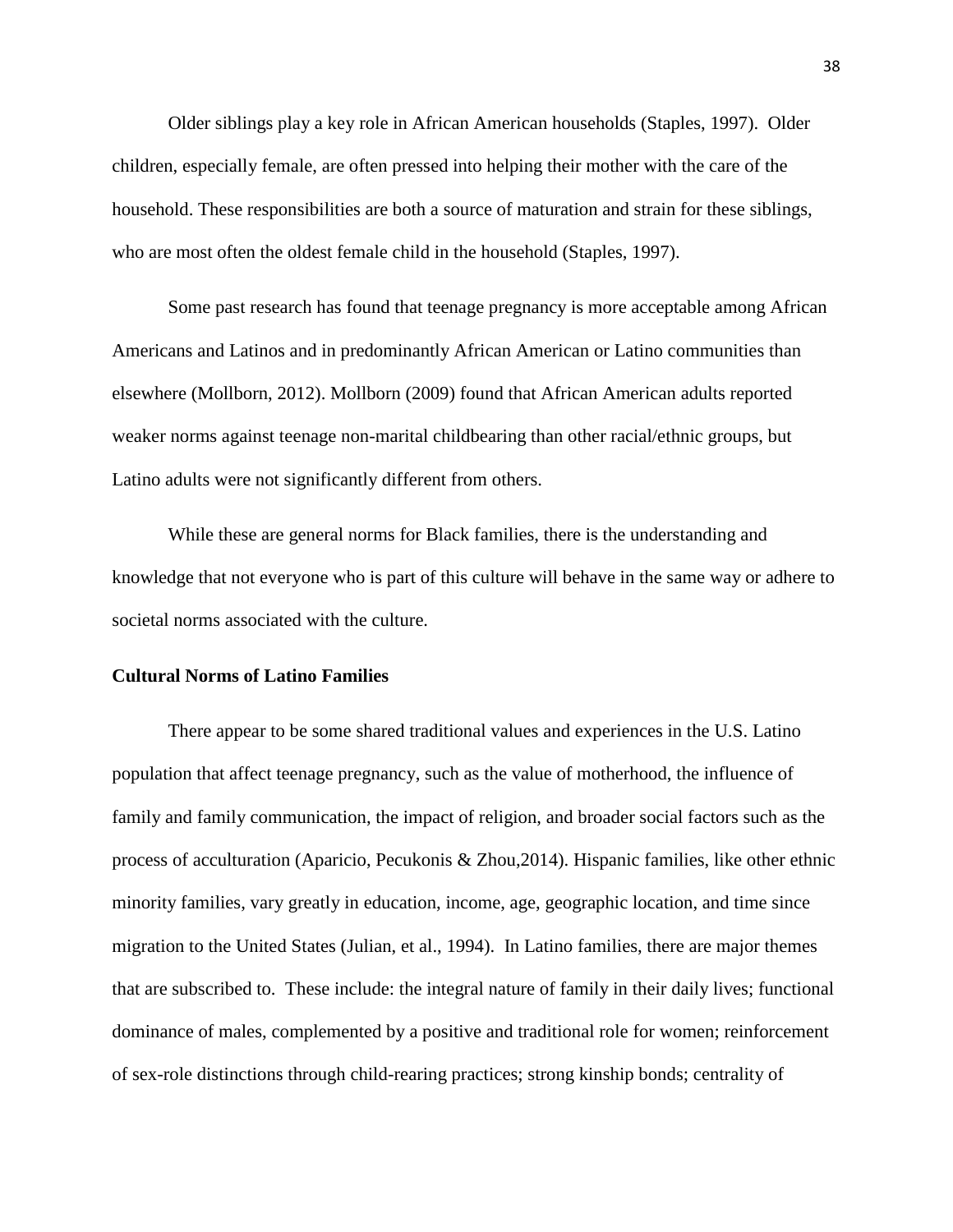children; repression of feminine attributes in males; and precedent for the male as head of the household (Julian et al., 1994).

Familismo, familism, refers to attitudes, behaviors and family structures operating within an extended family system and is believed to be the most important influence in the lives of Latinos (Romero, Robinson, Haydel, Mendoza, & Killen, 2004). Latino families who express a higher degree of familismo are characterized by positive interpersonal familial relationships, high family unity, social support, interdependence in the completion of daily activities and the close proximity of extended family members (Romero et al., 2004). The concept of familismo refers to how closely connected an individual is to the family. It represents the central position of the family in the life of the individual (Velez-Pestrana, Gonzalez-Rodriguez, & Borges-Rodriguez, 2005). Because the family is of such importance, Latino parents tend to be overprotective of their children. Familism emphasizes the needs of the family as a whole rather than the individual's wishes and desires. Familism plays an important role in Latina adolescent reproductive health.

One qualitative study conducted with Latino parents concluded that although parents preferred that their children defer childbearing to permit greater educational opportunities, the value placed on the role of motherhood and the attention given to teen mothers sent conflicting messages to their daughters (Driscoll, Biggs, Brindis & Yankah, 2001). Becoming a mother in the Latino culture is sometimes perceived as more important and can hold higher value than attaining educational success.

Other studies indicate that in the Latino culture, early parenting can be supported. The young mother feels that she will gain respect from her family and the community should she become pregnant. The heightened sense of collective support and emphasis on traditional roles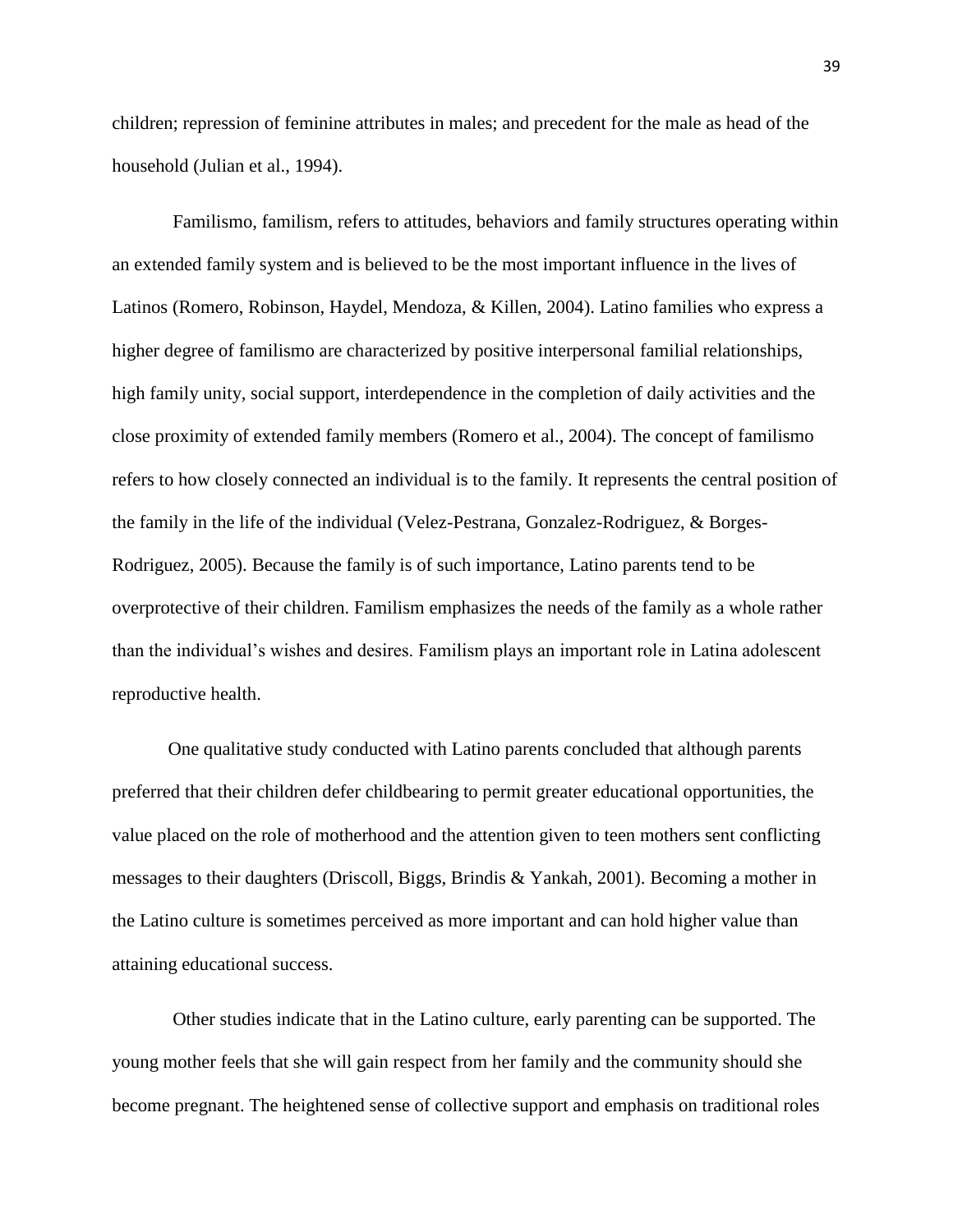for women in Latino culture can make motherhood a favorable option for some Latina teenagers (Rocca, 2010).

Cultural explanations for Latino family patterns have focused on the important role of acculturation (Rocca, 2010). Acculturation is a complex process that can occur both within the individual, as they relinquish values and characteristics of their culture of origin and adopt those of the host culture, and over generations, as offspring of immigrants are further removed from the influences from their parent's country of origin (Rocca, 2010).

Some research has suggested that the Latino parenting style, often characterized as domineering, conservative, and with significant differences in how male and female children are socialized, does not allow for open parent-child discussions of topics such as sexuality (Hovell et al., 1994; Romo, Lefkowitz, Corona, Au, & Sigman, 2000). As a result, these youth receive mixed messages about sexuality and obtain most of their knowledge related to sex from their peers. Since open discussions about sex and safe sex practices are limited, this leaves room for them to engage in risky behavior without the necessary knowledge to make informed decisions. Reluctance to discuss sex on the part of Latino parents implies that Latino adolescents lack both parental guidance on sexuality and essential, factual information about sex- related health issues (Guilamo-Ramos & Bouris, 2006).Latino parents tend to focus their discussions related to sex on puberty; the negative consequences of sexual behavior; and sexual morals, attitudes, and values (Guiliamo-Ramos et al., 2006).

It is important to note and acknowledge that while these are the family norms attributed to the Latino culture, not all members that identify as Latino/a will adhere to these family norms although they identify with the culture.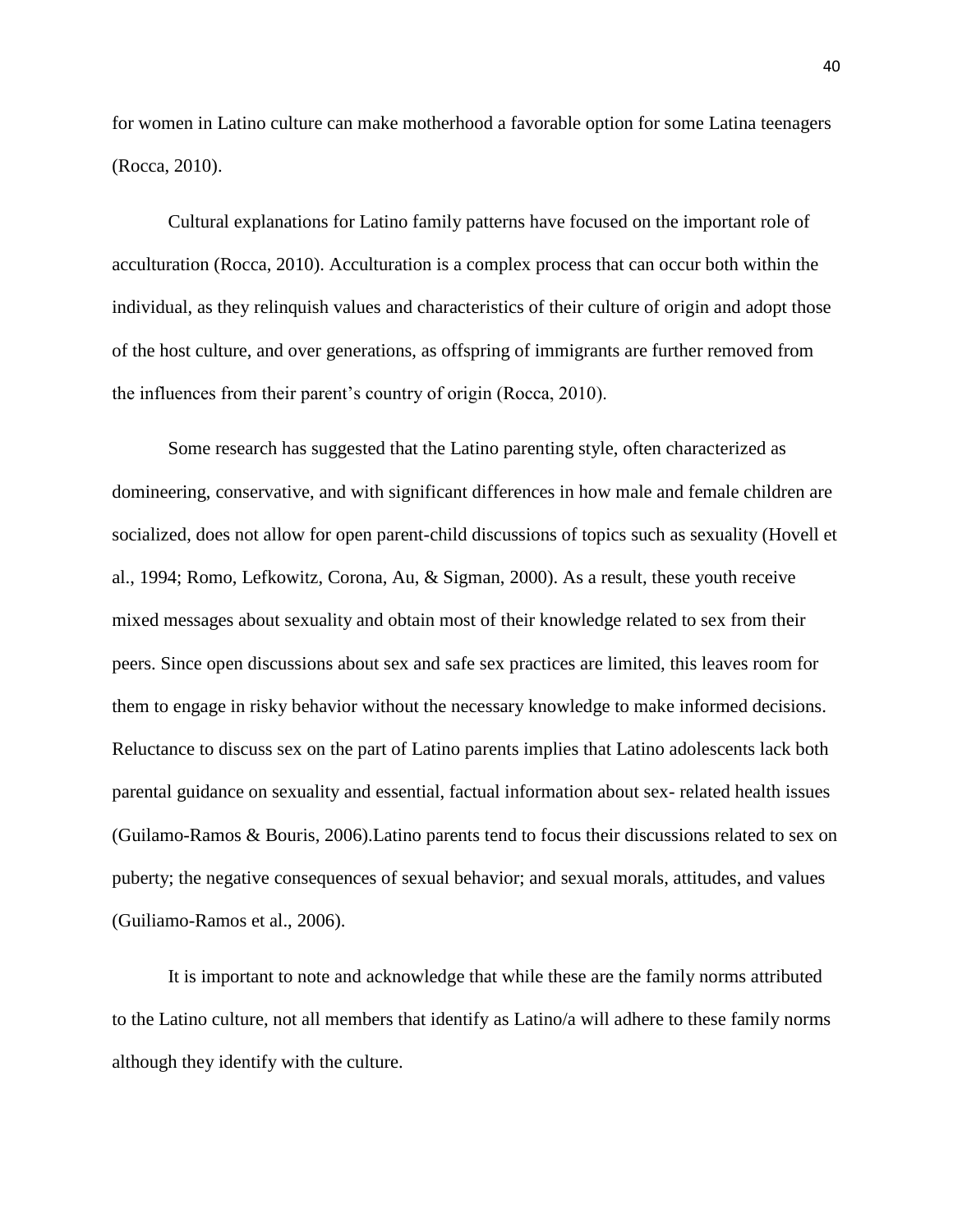#### **Educational Aspirations of African American and Latino Teenage Mothers**

Many studies have found that teens reevaluate their goals, decrease risky behavior, and recommit to schooling as they anticipate mothering (SmithBattle 2007). In contrast with professional views, teen mothers often describe mothering as a gain that contributes to their maturity rather than a loss that jeopardizes their future (SmithBattle, 2007). They view education as a vehicle for a better future and take advantage of opportunities to overcome barriers. Their personal motivation and interests were driving forces in achieving academic success. Teenage mothers often exhibit remarkable resilience and resourcefulness when exposed to less than optimal familial and environmental conditions (SmithBattle, 2007). For many, the responsibility of motherhood has increased their levels of strength and competence, and had been the momentum to change direction and consider a career (Duncan, 2007). Consequently, they enjoyed being mothers and this was instrumental in enabling them to achieve positive outcomes for themselves and their children (Alldred  $& David, 2010$ ). In many respects, these pregnancies provide the impetus for growth and development as the young mothers develop and utilize a combination of life skills which fuel the development of other adaptation strategies and protective factors (Clarke, 2015).

In further reviewing the literature, it was found that the relationship between emotional support and educational outcomes for African American teenage and Latina teenage mothers may also be attributed to differing aspirations for this group, suggesting that they may require additional support and encouragement with regard to educational needs (Jacobs & Mollborn, 2012).

Some studies have suggested that those young mothers who have strong achievement aspirations might then have a tendency to resent the pregnancy and then feel trapped in the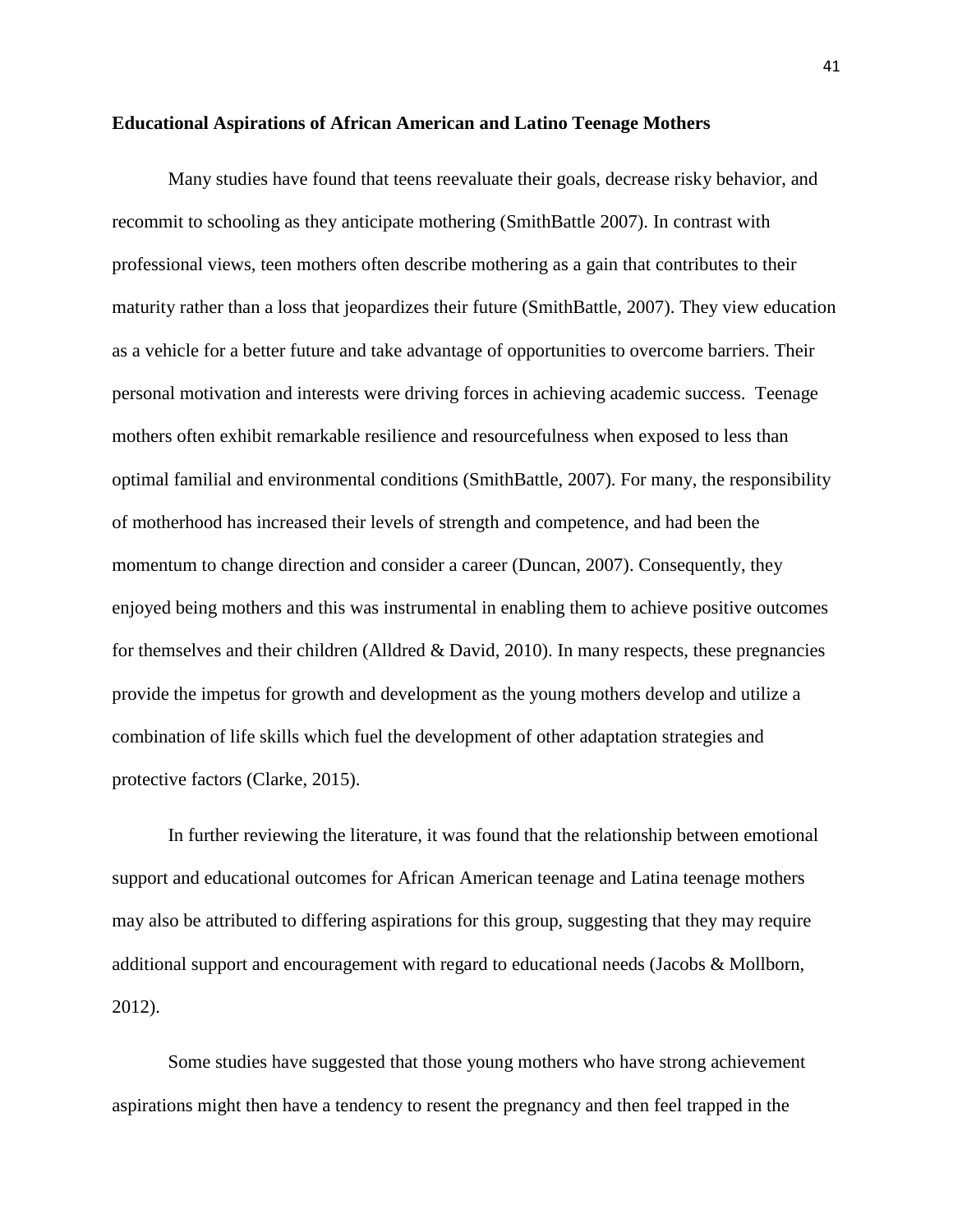parenting role. For young women who are strongly attached to their role of student or future professional, conflict deriving from role expectations that no not align with these future goals might lead to feelings of resentment toward the pregnancy and subsequent difficulties in parenting (Barber & East, 2014). When pregnancy occurs among adolescents, the developmental tasks of adolescence-such as completing or pursuing one's education-run counter to the demands and responsibilities of parenting (Barber & East, 2014).

Young mothers may enhance their educational goals and aspirations but may feel that such goals are out of their reach, presumably due to both their relatively higher level of disadvantage pre-pregnancy and the added responsibilities associated with motherhood (Barr & Simons, 2012).

## **Theoretical Framework**

## **Resiliency Theory**

There is a clear indication of the need to move away from the predominant message of failure and, instead, re-direct focus on developing and implementing policies and strategies to capitalize on teenage mother's potential for growth, which an early pregnancy has been known to impact (Clarke, 2015). With barriers eliminated, more opportunities become available for academic achievement among Black and Latina teenage mothers.

This research study steered away from the deficiency approach taken by many researchers examining adolescent parenting and education. Utilizing resiliency theory, a strengths-based approach, this research study attempted to fill a void within the literature by offering knowledge on the real-life experiences of Black and Latina adolescent mothers who have had academic success and have attained college degrees.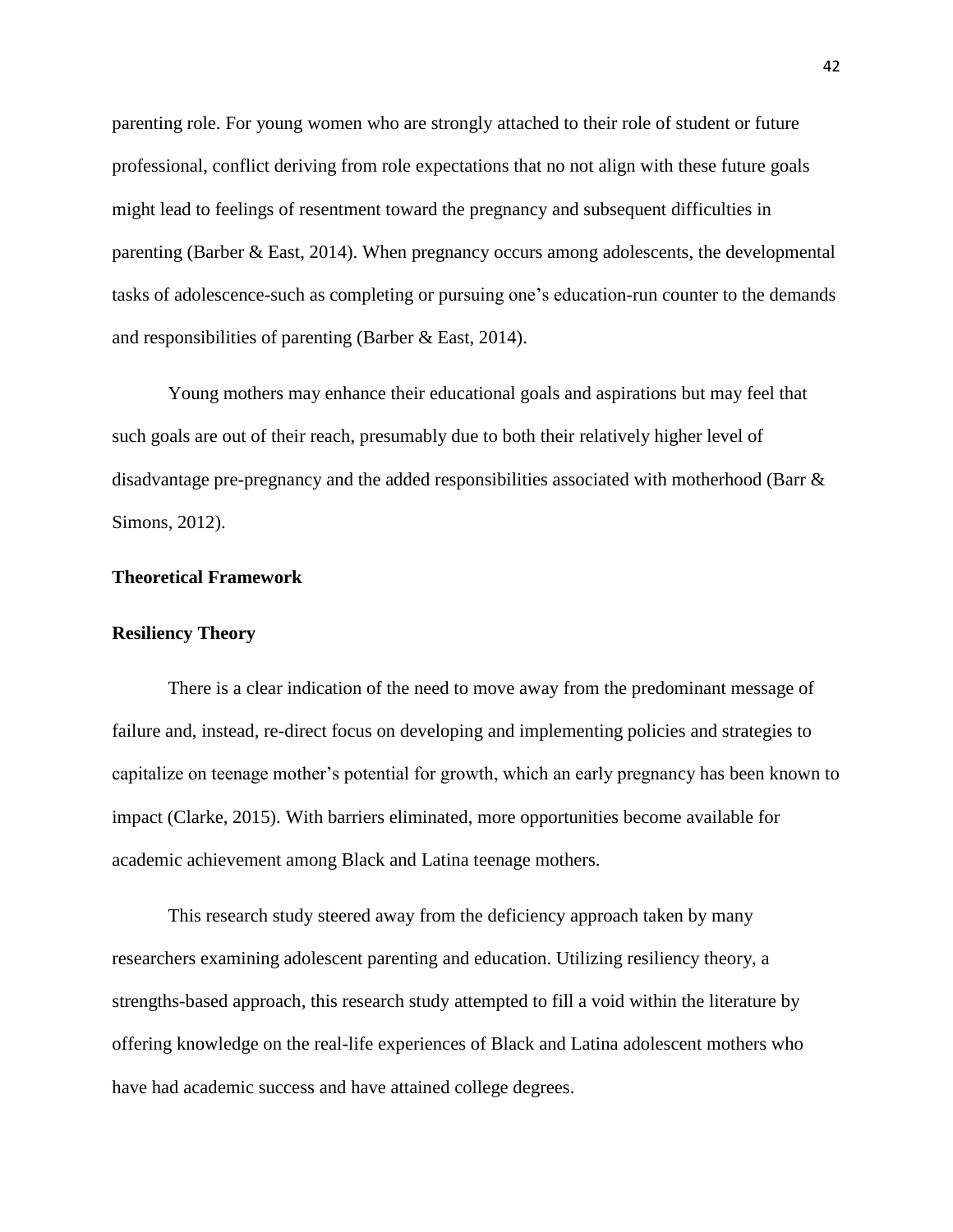Resiliency theory is about the ability to deal with disruptive and stressful challenges, learning coping skills, and becoming more effective in dealing with life events in a way that promotes a healthy well-being for everyone (Henry & Milstein, 2004). Resiliency focuses on an individual's strengths, problem-solving skills and promotion of positive attitudes. This study challenged the overwhelming perception that teenage childbearing and parenting goes hand in hand with failure and the notion of being stagnant as a result of what is perceived as poor decisions. In looking at resiliency theory as the theoretical framework to guide this study, the promotive factors that facilitated educational attainment among these former teenage mothers were explored.

The theory focuses attention on positive contextual and social factors, and individual, intrinsic variables. These variables are defined as promotive factors (Zimmerman, 2013). Promotive factors operate in opposition to risk factors and help youth overcome negative effects of risk exposure (Zimmerman, 2013). Promotive factors are identified as assets and resources.

Assets: Positive individual traits or personal attributes. These may include self-esteem, selfefficacy and other internal factors.

Resources: These refer to external supports outside of the individual and in the environment. These supports can come in the form of community organizations, schools, churches, mentoring programs, parental supports, supportive adults, mentors and youth programs that provide youth with opportunities to learn and practice skills (Zimmerman, 2013). Human, social and material capital are also resources that individuals can use as needed in order to succeed.

The term resources emphasizes the influences in the social environment and places resiliency theory in a more ecological context and moves away from looking at resiliency as only an individual trait (Zimmerman, 2013). It also points to the importance of external resources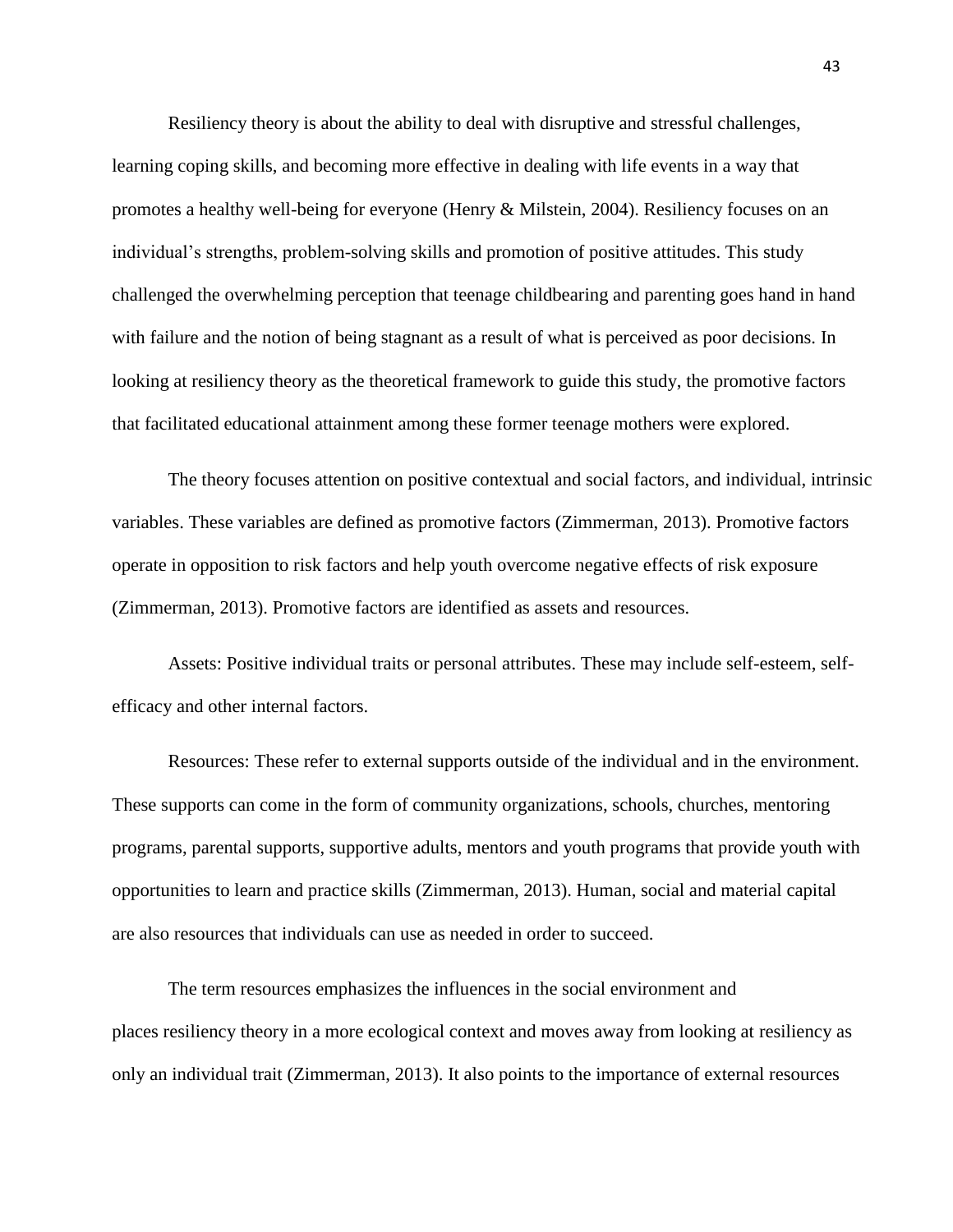and how they can be a focus of change to help individuals face risks and prevent negative outcomes (Zimmerman, 2013).

It is of importance to take into consideration the external supports in the environment, and not only individual characteristics, when examining factors that have contributed to educational attainment among this population. The theory specifically mentions that assessing promotive factors requires examining not only the qualities of the individuals, but also that of their family and environment. Resiliency theory provides a conceptual framework for considering a strengths based approach to understand child and adolescent development and informing designs for appropriate interventions (Zimmerman, 2013). The theory supplies the conceptual structure for studying and understanding why some youth grow up to be healthy adults in spite of risk exposure (Masten, Cutuli, Herbers, & Reed, 2007).

Resiliency theory focuses attention on positive circumstantial, social and individual factors that interfere with or disrupt developmental trajectories (Zimmerman, 2013). The theory provides a conceptual framework that can guide researchers and practitioners interested in developing and improving assets and resources for this population (Zimmerman, 2013). Zimmerman (2013) adds that "researchers suggest that those who cope in direct, problemsolving modes enhance the possibility that life's difficulties will be resolved in successful ways" (pg. 382). Resilience research also focuses on factors or characteristics that help individuals successfully manage adversity and difficult events (Garmezy, 1991; Rutter, 1985). Resilience for some is linked with coping and adapting to changes and circumstances (Markstrom, Marshall, & Tryon, 2000).

Risk behaviors such as early onset of sexual activity puts an adolescent at risk for outcomes that can change their life. Early pregnancy is certainly influenced by risk factors in the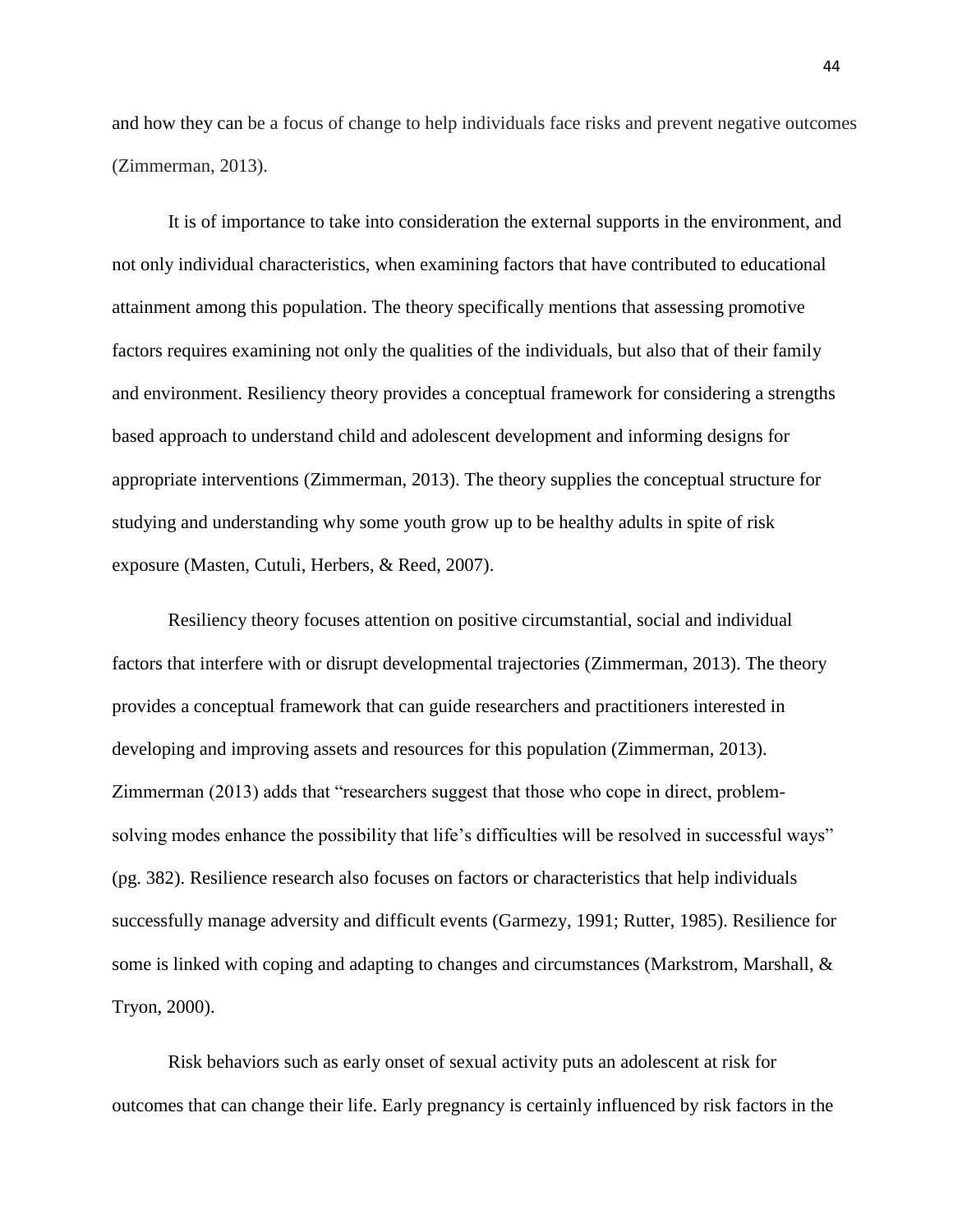adolescent's social environment (Jessor, 1991). By examining the assets and resources utilized by former teenage mothers who have successfully earned college degrees successful strategies can be highlighted as well as identifying supports and systems necessary to help with the success of young mothers. In examining these resources, the emphasis will not only be on the former teenage mother's own intrinsic qualities, assets, but also on the outside factors that facilitated and fostered success.

Resiliency theory includes several models that describe how promotive factors can offset and protect youth from the negative effects of risks (Zimmerman, 2013). Zimmerman (2013) explains that "the protective factor model suggests that promotive assets or resources modify the relationship between a risk and promotive factors and outcomes" (pg. 382).

Key promotive factors (resources) for adolescents include good schools as well as connections to pro-social organizations in the community, high parenting quality, connections to a positive peer group, and close mentoring relationships with competent adults on an interpersonal level. On an individual level, good impulse control, orientation towards the future, self-efficacy, and being able to adapt to difficult situations (assets) can benefit the adolescent mother and promote success (Masten & Powell, 2003). Teenage mothers are vulnerable to experiencing many of the risks previously cited as they are disproportionately likely to be poor and of color, to experience early school failure, and to face family conflicts and maltreatment (Child Trends, 2008). Remaining in school or returning to school may depend on the availability of social support, resources for child care, presence of a caring adult and so forth (Jessor, 1991).

A theory such as resiliency theory can be useful to inform teen pregnancy programs, shape policies targeting adolescent mothers, and most importantly, effectively support current and future teenage parents in their journeys to achieving academically. Jessor (1991) emphasizes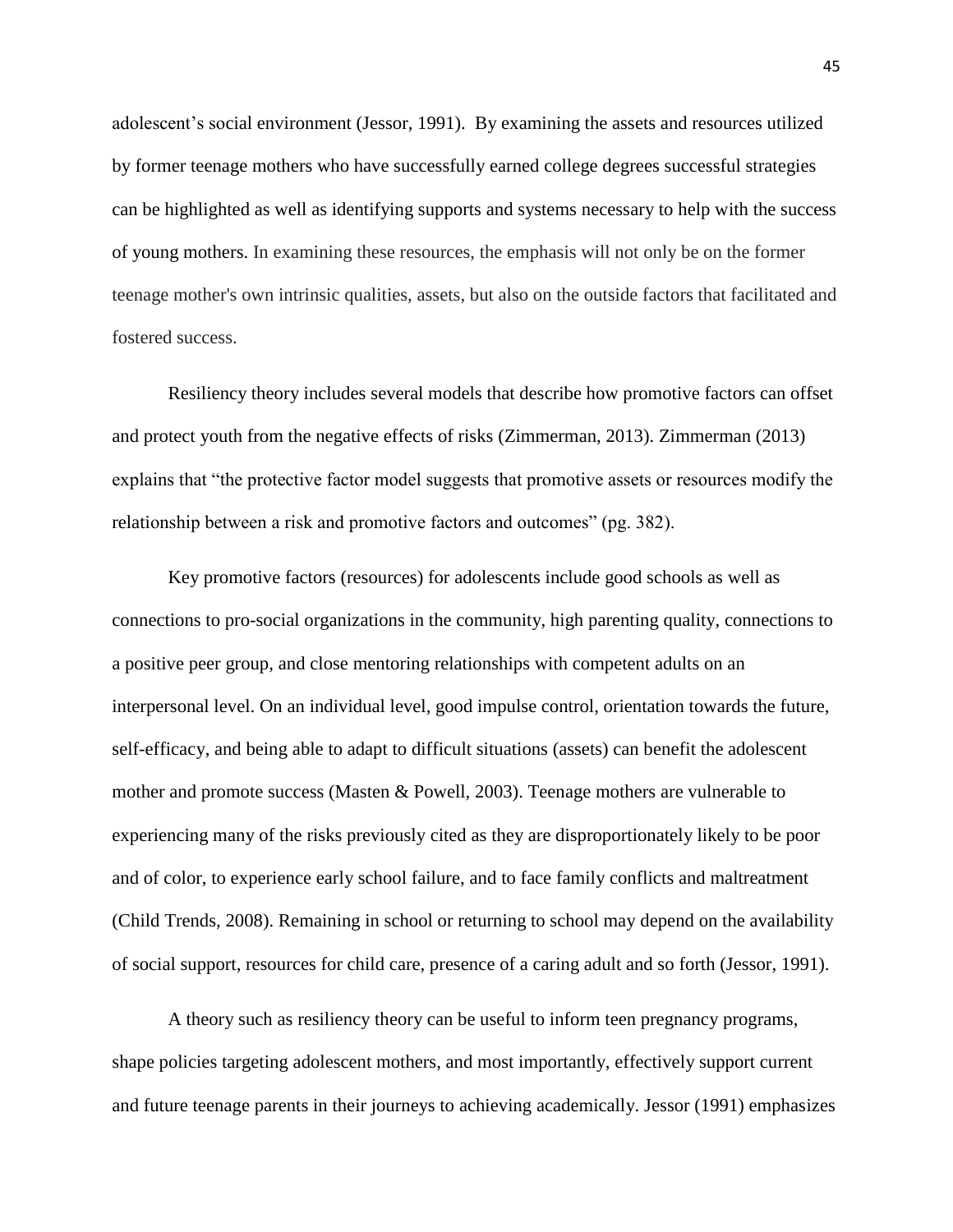that "programs need to design efforts that can reduce risk while at the same time promote protection; implementing these two strategies alone would not be optimal for producing change" (pg.600). In addition, programs should be designed to address multiple risk behaviors than specific behaviors alone. Young people growing up in negative social environments are at a higher disadvantage because not only are risk factors more intense and more prevalent under these circumstances, but also positive resources are less available, if not absent, for many (Jessor, 1991). Hoffman (2015) adds that "to really make a difference in the lives of prospective teen mothers, we need to help them delay birth *and* address at least some of the other deficits in their lives" (pg. 660).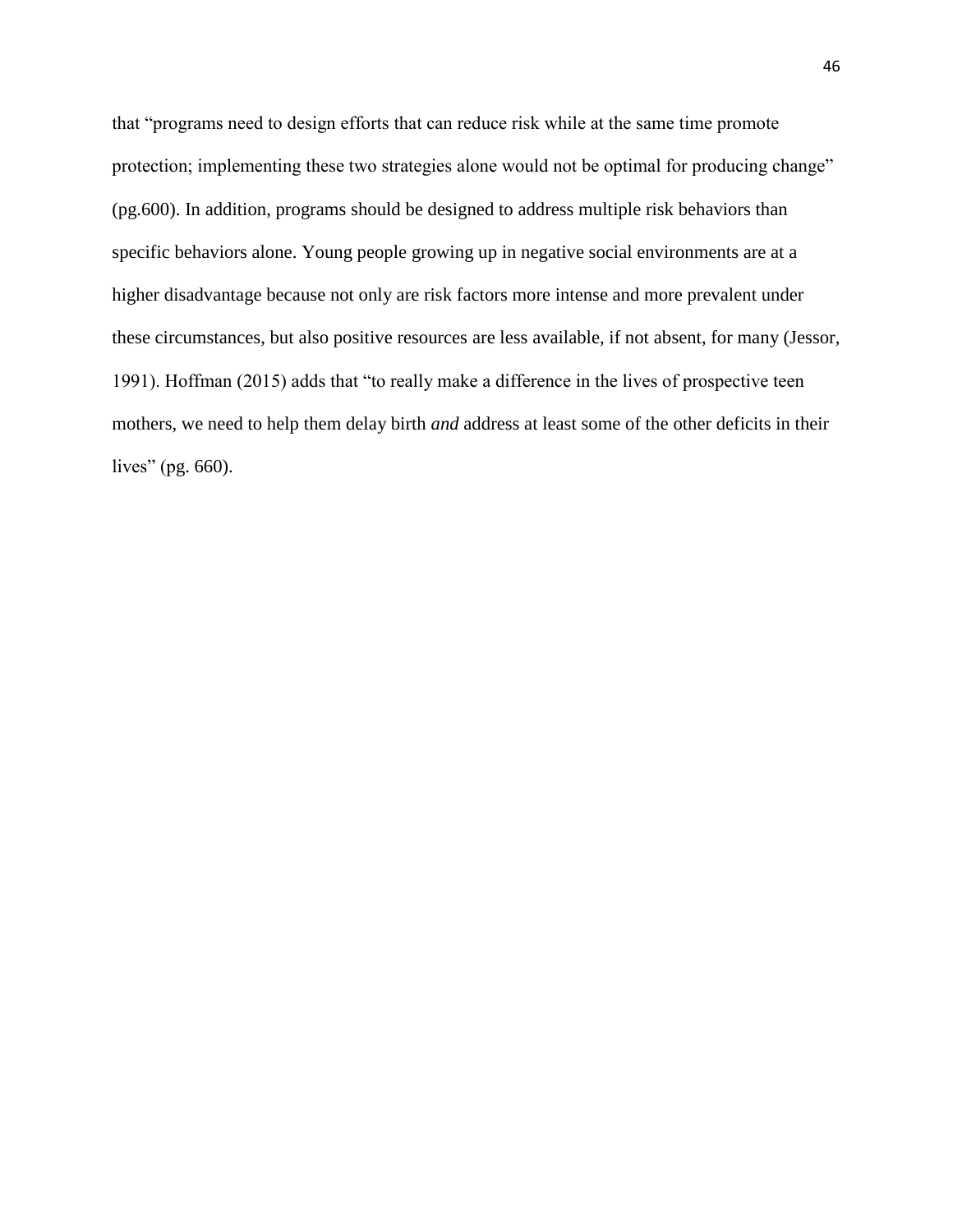## **Chapter 3**

# **Research Design and Method**

## **Qualitative Methods**

The objective of this study was to gain insight from Black and Latina women who are former teenage mothers on their experiences with having children as teenagers and their ability to attain college degrees. In order to understand the women's perspectives on their routes to attainment of college degrees, a qualitative approach was well suited to this task (Ungar, 2004). A qualitative method allowed women themselves to be heard, which does not often happen when issues surrounding teenage pregnancies are discussed (Hudson & Ineichen,1990). Through personal interviews, the researcher best captured how participants interpreted their experiences, the factors that they viewed as challenges, and the factors to which they attributed their success. Because the number of teenage mothers that attain a college degree is so small, quantitative data cannot identify all of the factors or explore the circumstances surrounding the individual experiences of these women. Mollborn (2017) indicates that "increasingly, qualitative research differentiates teenage mothers in exploring consequences, finding differences finding differences among them that are not reducible to single factors" (pg. 66). Creswell (2007) adds that "qualitative research begins with assumptions, a worldview, the possible use of theoretical lens, and the study of research problems inquiring into the meaning individuals or groups ascribe to a social or human problem" (pg. 37). Qualitative research is conducted when a problem or issue needs to be explored. Qualitative research is also conducted when there is a need for a detailed understanding of a problem. These details can only be explored by meeting with participants face to face, in their homes or communities, providing them with the opportunities to share their stories and have their voices heard. Qualitative studies facilitate understanding and give voice to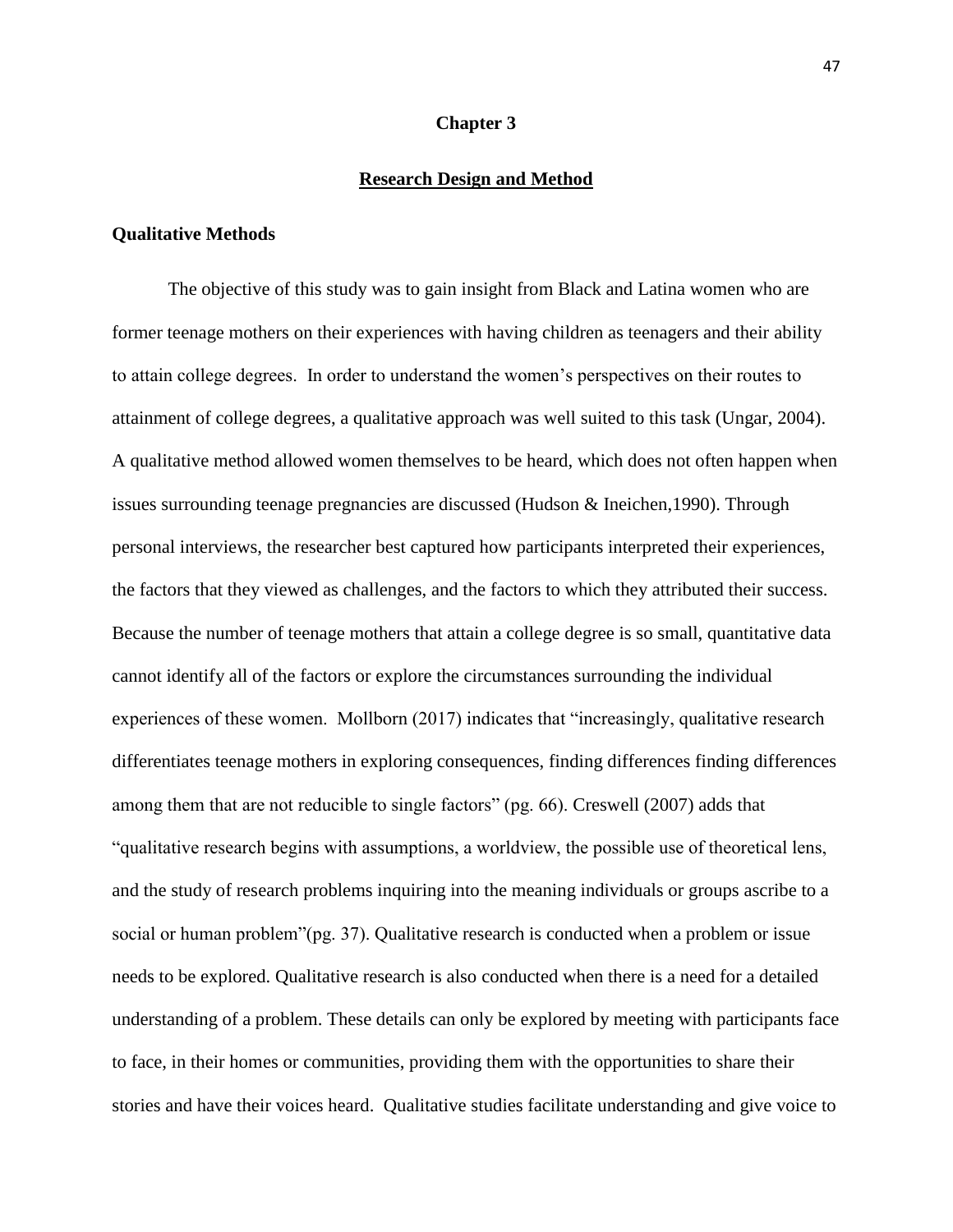the lived experiences of marginalized and/or stigmatized communities (Solivan, Wallace, Kaplan, & Harville, 2015).

Creswell (2009) notes that interviews provide subjective information for qualitative designs that are filtered through the views of the participants. Through qualitative research, the qualitative data is examined by working inductively from particulars to more general perspectives, whether these perspectives are called themes, dimensions, codes or categories (Creswell, 2007).

#### **Content Analysis Approach/Inductive Analysis**

There are numerous approaches for analyzing qualitative data. This study utilized the content analysis approach of qualitative research. Qualitative content analysis is defined as a research method for the subjective interpretation of the content of text data through the systematic classification process of coding and identifying themes or patterns. (Hsieh & Shannon, 2005). Qualitative content analysis is one of a number of research methods used to analyze text data (Hsieh & Shannon, 2005). Research using qualitative content analysis focuses on the characteristics of language as communication with attention to the content or meaning of the text. Hsieh & Shannon (2005) inform that "data might be in verbal, print, or electronic form and might have been obtained from narrative responses, open-ended survey questions, interviews, focus groups, observations, or print media such as articles, books, or manuals" (pg. 1281). Because it is considered a useful technique to make sense of textual data such as interview transcripts, content analysis was considered the most appropriate method for this research study as it allowed categories to naturally emerge from the data (Hsieh & Shannon, 2005).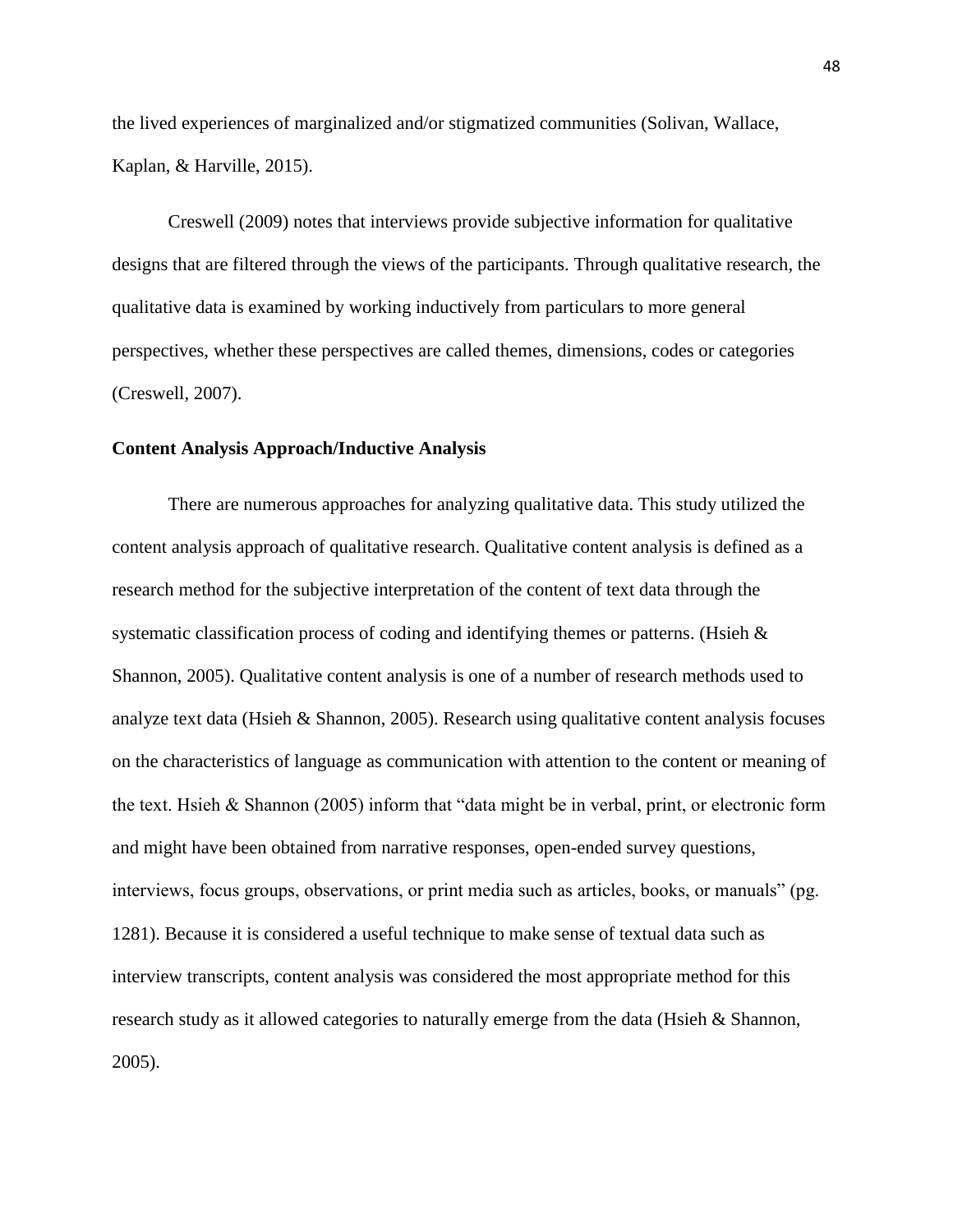An approach based on inductive data moves from the specific to the general, so that particular instances are observed and then combined into a larger whole or general statement (Elo & Kyngas, 2007). The use of inductive content analysis is recommended when there are no previous studies dealing with the phenomenon or when knowledge is fragmented (Elo & Kyngas, 2007). Analyzing the data inductively allowed the researcher to identify themes without preconceived expectations (Patton, 2002).

## **Sample Size and Recruitment Procedures**

The study was reviewed by and approved by the University of Pennsylvania Internal Review Board in order to assure compliance with Federal and University regulations regarding human participants in research before contact was made with human participants (IRB Protocol 817137: Refer to Appendix A).

The sample size for the study was 15 Black and Latina women. In order to capture an array of life experiences among Black and Latina women on their path to educational attainment as teenage mothers, participants must have been between the ages of 28-48 years of age. In focusing on this particular age range, the researcher was able to obtain information on the promotive factors that were available to the participants in different age groups.

The participants were recruited through the Facebook social media platform. There are two private and closed groups that the researcher used to recruit potential participants. The groups are the Latinas Completing Doctoral Degrees and the Black PhD Network. Both are closed group pages, meaning that the page administrator must approve members and only group members can post to the page and view posted content. Because the target population is a rare and few in number, the researcher asked participants to refer others that they thought may be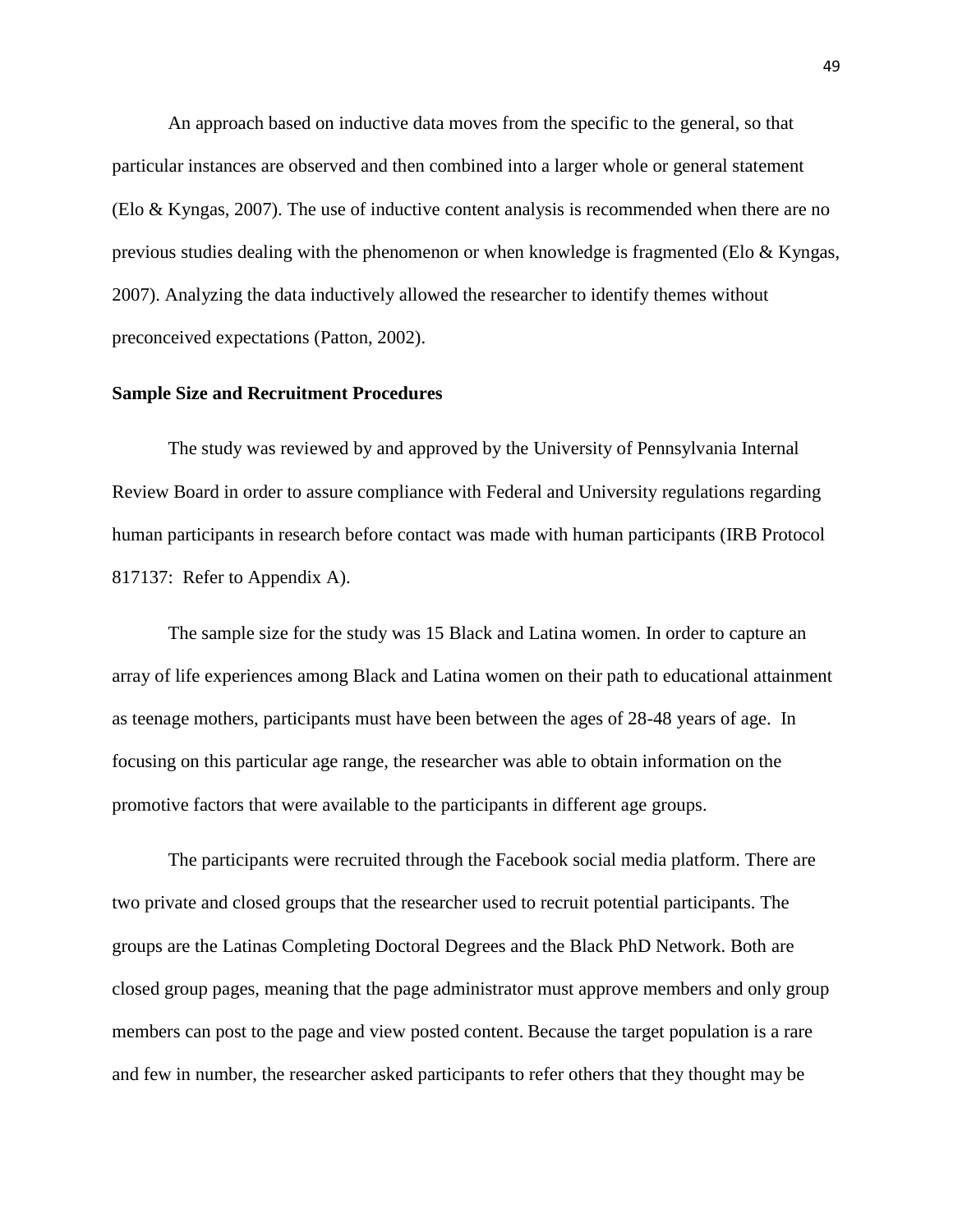interested or who may meet the criteria for the study. The participant shared the recruitment flyer used for this dissertation research study with other prospective participants. Interested prospective participants contacted the researcher for more information. The researcher did not contact the person. The researcher's contact information was included in the recruitment flyer. Utilizing this method did not negatively impact the participant's privacy, confidentiality or welfare.

Recruitment flyers were created, all of which featured the inclusion criteria for participation in the study (Refer to Appendix B for Recruitment Flyer). Referrals from colleagues and friends were also used in the recruitment process. Participants referred others that they knew met the criteria for the study. These recruits contacted the researcher conducting the research via email and telephone. Once they contacted the researcher, additional information was provided via email or telephone. Once the participant agreed to participate in the research study, an interview date, time and location was agreed upon.

## **Data Collection**

Semi-structured interviews facilitated by a 'flexible format' open-ended set of themes and questions were used as a tool to facilitate dialogue and exploration (Bolton & Fitzpatrick, 1994). The interviews were recorded through the use of a tape recorder. The interviews ranged from 45-60 minutes in duration. Through informed consent, all participants were aware of the questions that would be explored in the interview (Refer to Appendix C for Informed Consent). The sample included Black and Latina women who had a teen birth and were able to attain a college degree.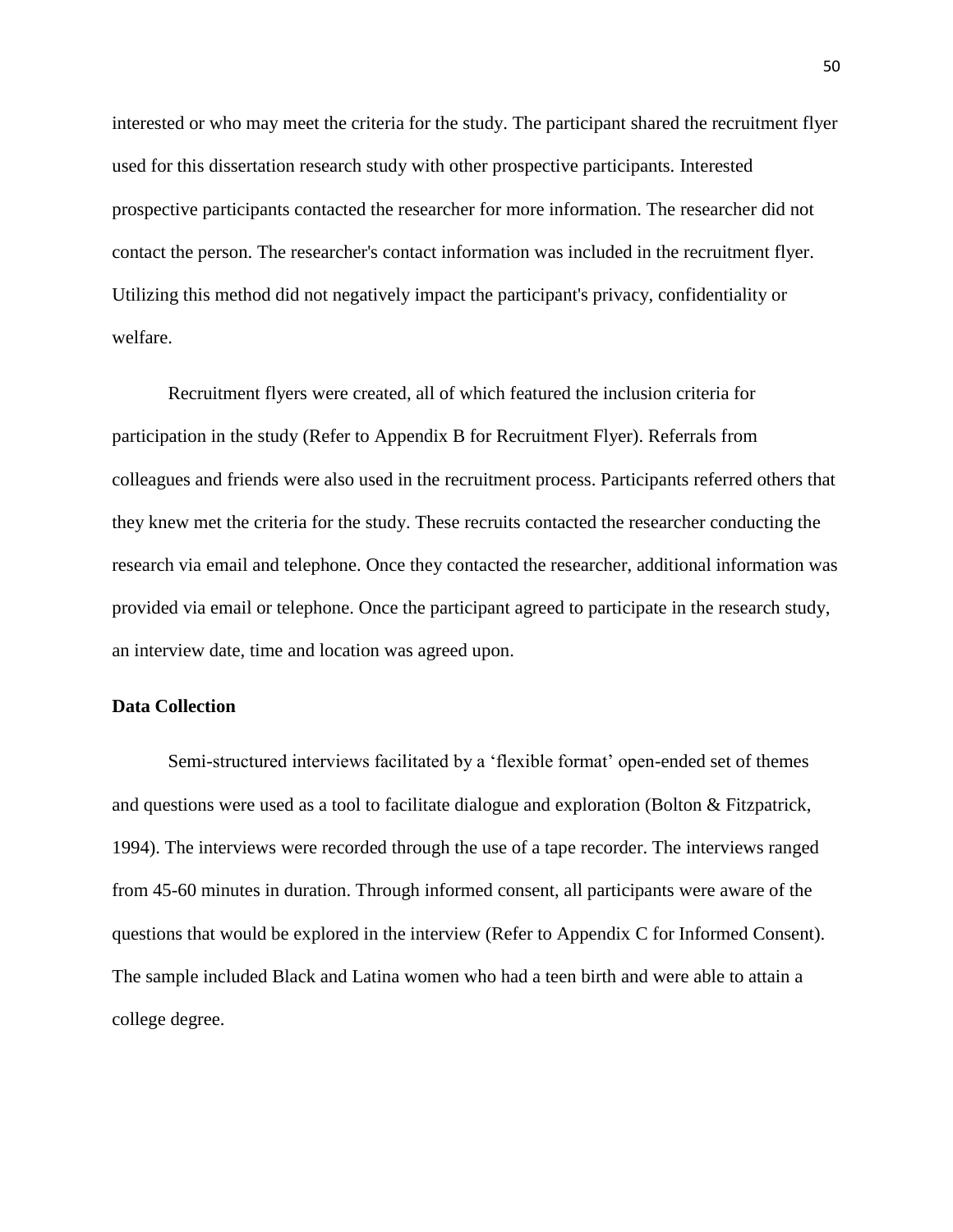## **Setting**

The setting of the study was contingent on the availability of the participants. The researcher did not meet with any of subjects in their homes. The meetings between researcher and participant took place in quiet and private settings that ensured maximum privacy and efficiency with completion of the interview questions. The researcher included information about the setting on the interview face-sheet for the purpose of accountability.

#### **Data Analysis**

The data from these qualitative interviews was analyzed in multiple ways. The methods used to analyze the data utilized the inductive analysis approach include open coding, creating categories and abstraction. With open coding, there were notes and headings written in the margins of the transcripts while reading the text. The written material was read through as if reading a novel and this was done three times. This was done to facilitate and gain familiarity with the data. Headings were written down in the margins to describe all aspects of the content (Elo & Kyngas, 2007). This allowed the researcher to develop an understanding of the big picture with the aims of the research in mind (White & Marsh, 2006). The headings were then collected from the margins and on to coding sheets and themes were then generated (Elo  $\&$ Kyngas, 2007). The purpose of creating themes was to provide a way to describe the phenomenon, to increase understanding and to generate knowledge (Cavanagh, 1997). When formulating themes by inductive content analysis, the researcher came to a decision, through interpretation, as to which codes to put in the same theme (Elo  $&$  Kyngas, 2007). Through abstraction, the researcher formulated a general description of the research topic through generating themes (Elo & Kyngas, 2007). Each theme was named using words that were characteristic to the content. Sub-themes with similar events and incidents were grouped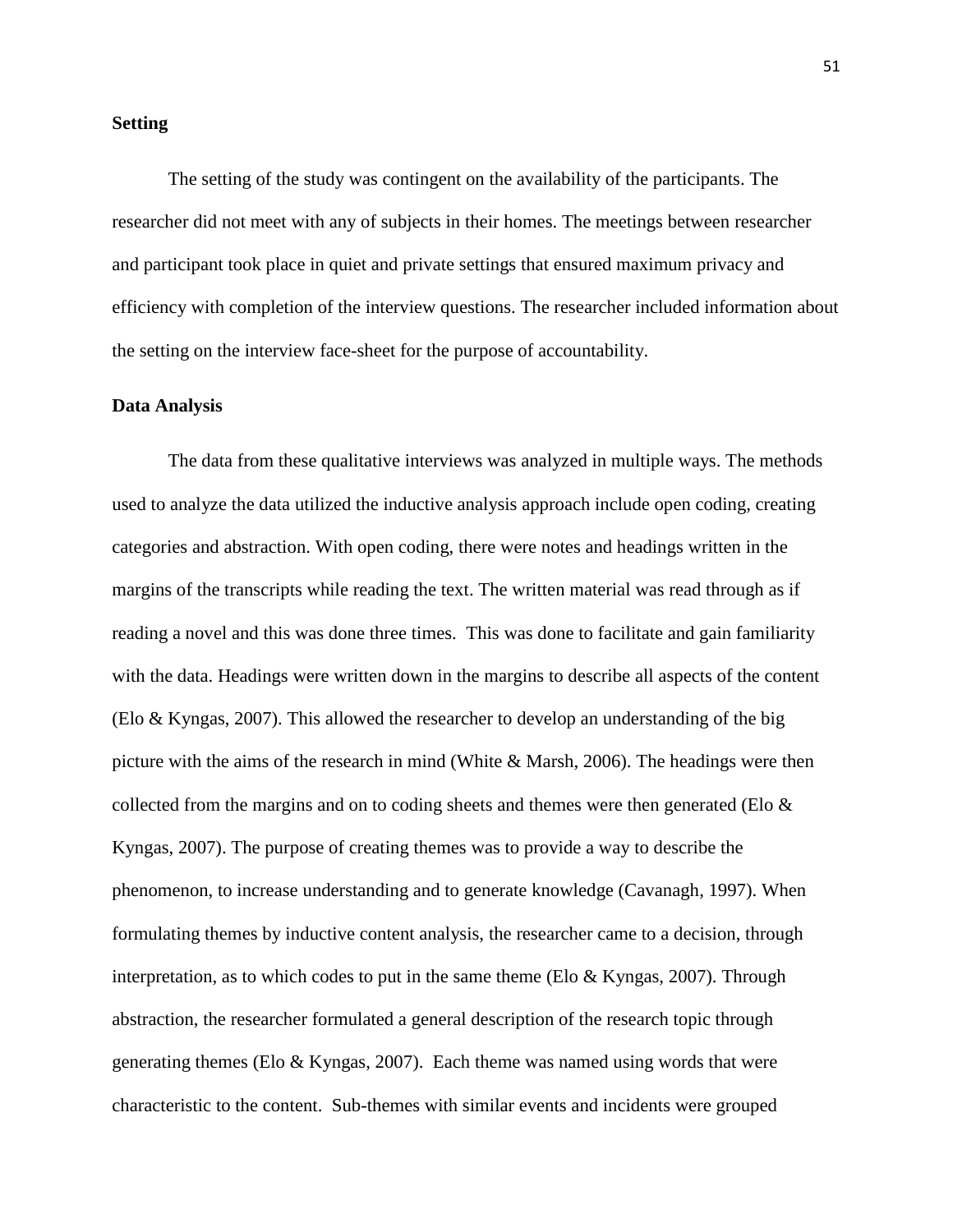together as sub-themes and themes as the main themes (Elo  $\&$  Kyngas, 2007). This abstraction process continued as far as is reasonable and possible. (Elo & Kyngas,2007).

The researcher did the transcribing for all 15 interviews. The coding of the data occurred manually and was done by the researcher. Coding was followed by the thematic organization of words, phrases and sections denoting similar codes, which were then synthesized into broader categories as explained by Webb (1999). This was achieved through underlining, noting, importing words or phrases that appeared to reflect key themes, and incorporating themes into notations of initial thoughts and concepts (Hsieh & Shannon, 2005). Throughout this process a notebook was kept, recording themes and sub-themes as they emerged from the data.

# **Trustworthiness and Rigor**

To ensure the trustworthiness and rigor of this research study, the researcher employed three validation strategies. These included member checking, reflective analysis by the researcher and peer auditing of several transcripts.

#### **Member Checking**

Shenton (2004), described member checking as the "single most important provision that can be made to bolster a study's credibility" (pg. 68). Creswell adds that "this approach, *writ large* in most qualitative studies, involves taking data, analyses, interpretations and conclusions back to the participants so that they can judge the accuracy and credibility of the account" (pg. 208).

Member checking the accuracy of the data took place at the end of the data collection. The researcher selected three participants to read the transcripts of the dialogues in which they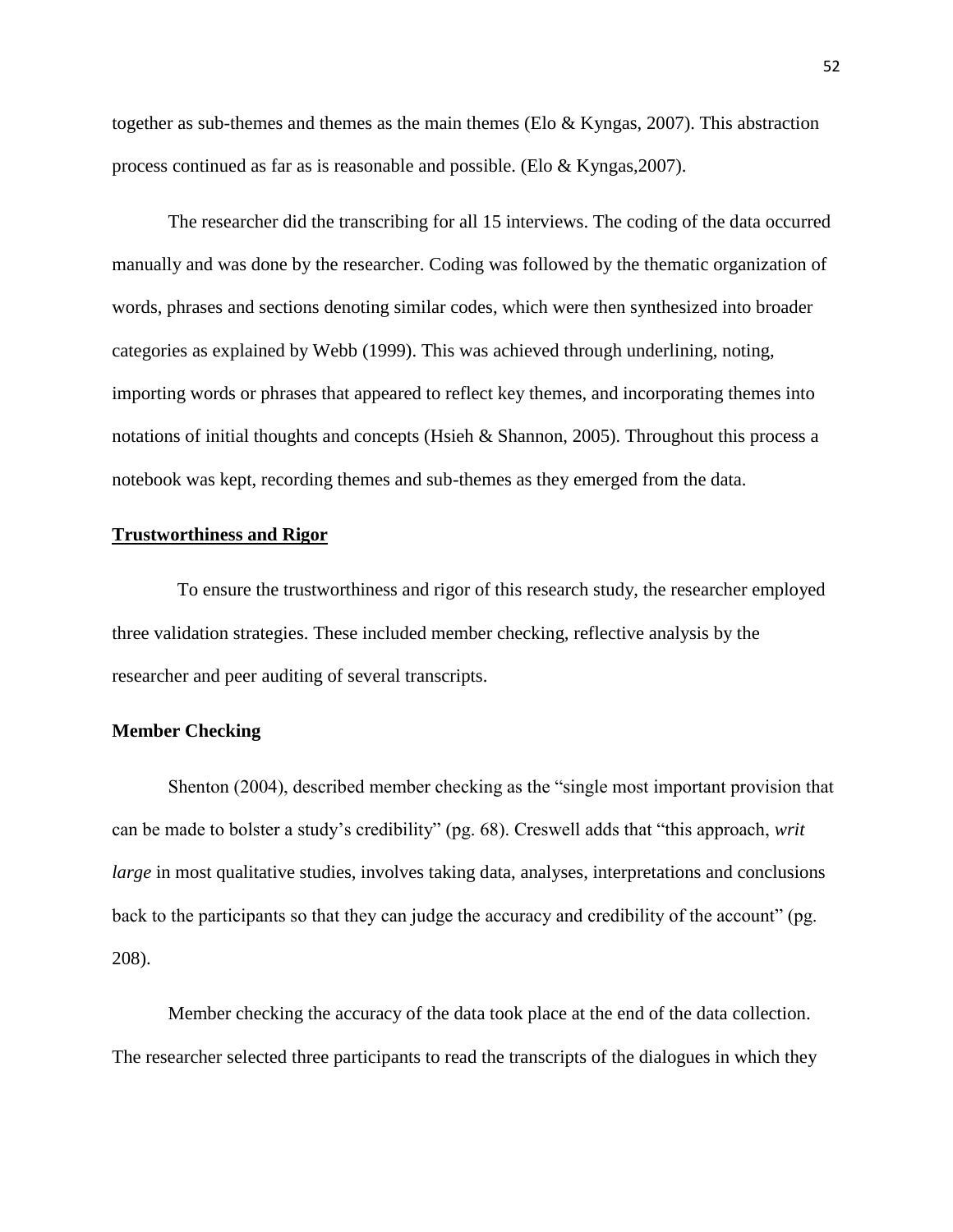participated. The focus was on whether the participant considered that their words matched what they actually intended to say.

# **Reflective Analysis**

Monitoring reflexivity is described as essential in that it welcomes and explores the subjectivity of the researcher (Smith, 2006). Reflexivity impacts one's meaning making of the data (Smith, 2006). Through reflective analysis, the researcher kept memos and recorded impressions as they arose, in addition to noting patterns as they began to emerge in the data being collected (Shenton, 2006). By keeping memos and taking notes of feelings, thoughts or ideas as they emerged, the researcher became aware of her own personal biases and assumptions. Krefting(1990) informs that "once the researcher is aware of these biases, he or she may alter the way in which she collects the data to enhance the credibility of the research"(pg. 218).

## **Peer Auditing**

Through the use of peer auditing, the researcher provided three of the transcripts to a colleague. The role of the peer auditor was to serve as a "devils' advocate and keep the researcher honest, in addition to asking hard questions meanings and interpretations (Lincoln & Guba, 1985). In doing so, the researcher and the peer auditor discussed and compared interpretations of the data on transcripts.

# **Inclusion Criteria**

- Participant's self- identified as Black or Latina.
- Participants had children between the ages of 13 and 19 years of age.
- Participants were between the ages of 28 and 48 years old.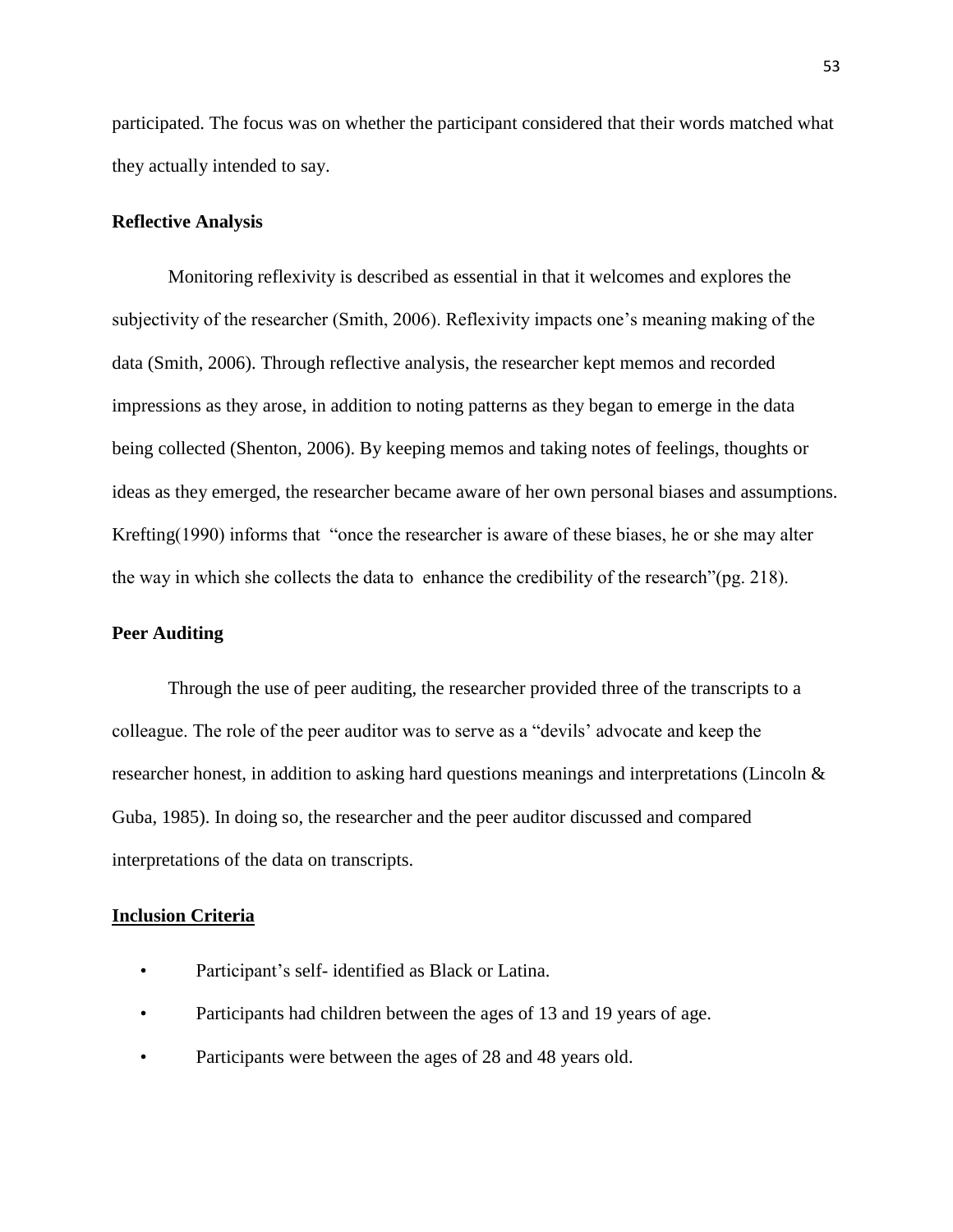• Participants completed an undergraduate college degree (Bachelor's degree) or completed a graduate or professional degree (Masters or Doctorate).

## **Exclusion Criteria**

- Participants were not part of researcher's social network.
- Participants did not identify as any other race other than Black or Latina.

# **Statement on Human Subjects**

Once participants agreed to meet with the researcher, the interview began with a brief explanation of the study and the purpose of research. The consent form was reviewed with the participant. Participants were given the opportunity to ask questions. Each participant was informed that her participation was voluntary and that can withdraw from the interview at any given moment. The researcher began the interview by gathering demographic information on the participant before starting the interview.

The following information was explained to the participant:

The purpose of study, why they were being asked to participate, length of study, what is expected of participant, risks and benefits, issues concerning confidentiality and injury, payment and/or compensation for participating, and contact information was provided in case participant had questions or complaints regarding the study.

In this study, participants were asked to participate in a one-time interview for 45-60 minutes. The time with the participant covered the purpose of the research, question  $\&$  answers, general information and interview. The potential risks in this study were minimal. Participants were informed they did not have to answer any questions they felt were uncomfortable to answer and were free to refuse to complete the interview. Subjects were informed that participation was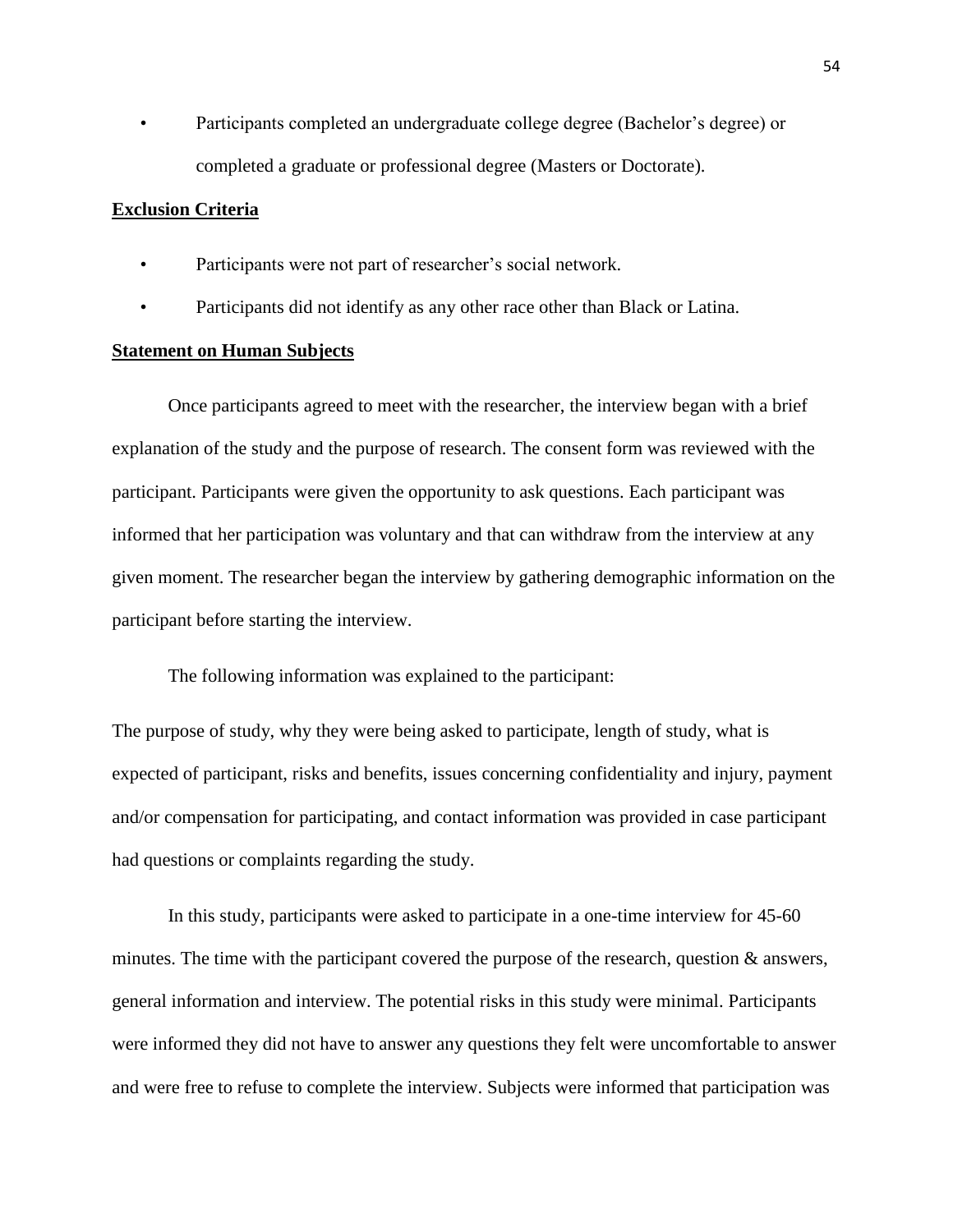completely voluntary and that failure to participate would not result in any direct or indirect penalties. The researcher did not ask questions outside of the research topic. The researcher adhered to the questions on the study instrument that related specifically to the participant's experience with a teenage pregnancy, teenage parenting, and educational attainment.

Participants were provided with the name and telephone number of the primary investigator for the study as well as the telephone number for the Office of Regulatory Affairs at the University of Pennsylvania should they have any questions or concerns during the course of the study.

The information participants' shared was kept strictly confidential and secure. All information such as forms, transcripts and audiotapes, were kept in locked cabinets. All study data was stored on an institutionally secured and managed device or server. Once this process was completed the researcher destroyed all of the consent forms and audio cassette tapes.

The face sheets were kept in a separate locked file cabinet from the transcripts. The researcher did not use participants' names, personal data or information about where they live or work in the write-up of the interview. All transcripts were given an alias as a name to protect confidentiality. During the process in which the researcher worked on this project, the participant's privacy was protected. All precautions were taken to protect the privacy of the participant. The methods used to identify and contact potential participants included providing recruitment flyers and allowing the participant to contact the researcher if she wished to share her personal story related to the research topic. The researcher did not directly contact any participants. The decision to participate in the study was left solely to the participant. After they contacted the researcher, they were reminded that participation was voluntary. The participant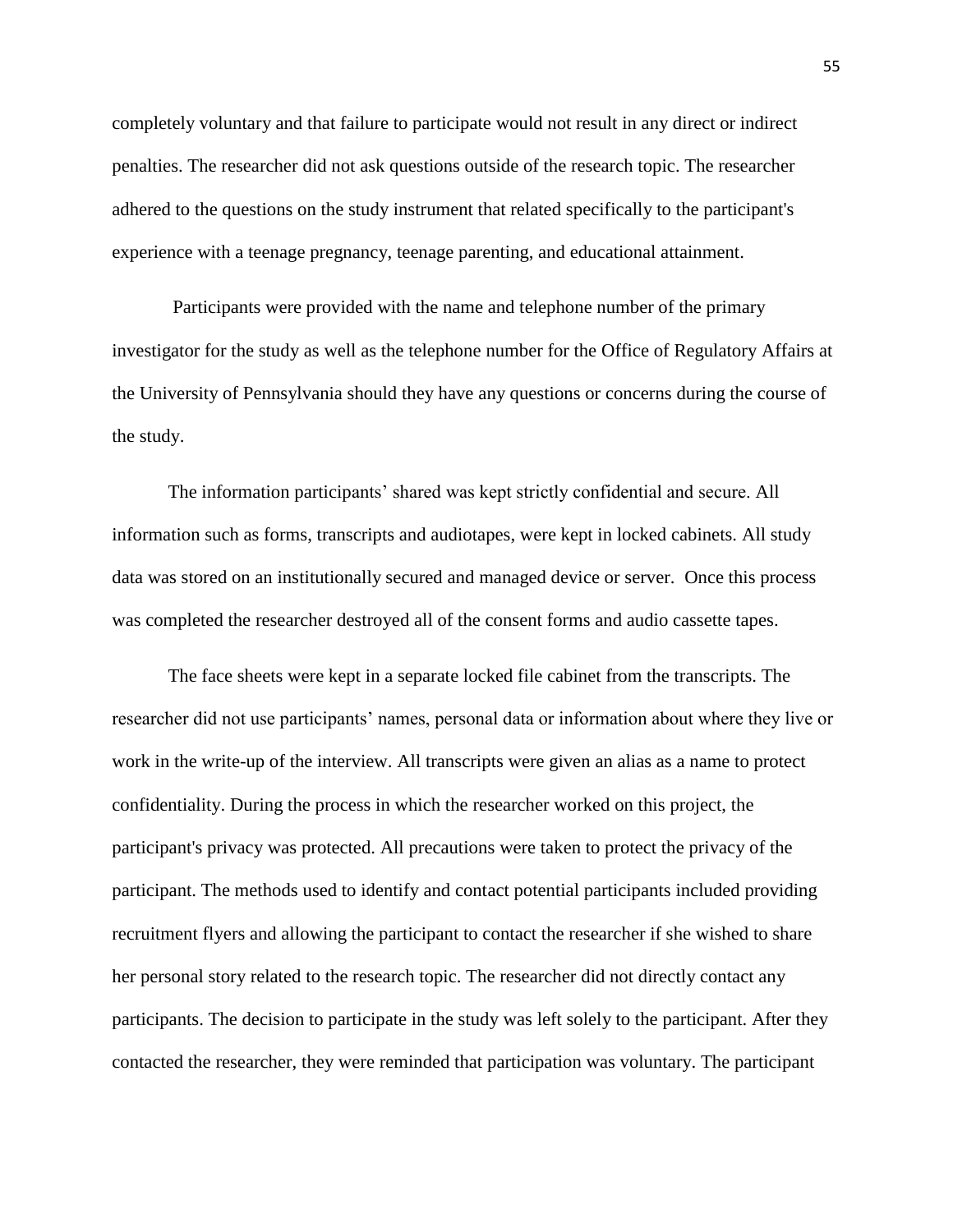was informed that she had the right to not respond to any of the questions. In addition, she was informed that she also had the right to withdraw from the study without any risk to her

Participants were informed that there were no expected direct personal benefits to their participation in the study. However, they were informed that by participating they were contributing to increasing the knowledge base of the community of women who were once teenage mothers. Upon concluding the interview each participant was awarded a \$10 gift card for participation in the study.

#### **Reflective Statement**

As a former Latina teenage mother, it is extremely important for me, the researcher, to be aware of personal biases, assumptions, expectations and preconceptions related to the research topic. Personally, I have been able to reach high levels of success both in my career as well as with my education. The factors that contributed to my overall success were continued family support throughout my high school years and well into my undergraduate and graduate education. In addition, my own personal drive has also been a continued factor in achieving every one of my academic pursuits. The importance of being a role model to my son in the hopes that he also reaches high levels of academic success, despite being the result of a teenage pregnancy, was also a driving force for me on a personal level. In reflecting on what some of my assumptions and expectations may be, the notion that all teenage mothers have had family support and that they would not have been able to reach academic success without family support is at the forefront of these assumptions. I am expecting that most of my participants will have had family support at some point in order to continue their education and persevere throughout. An additional assumption that is present is that I may feel that I know exactly what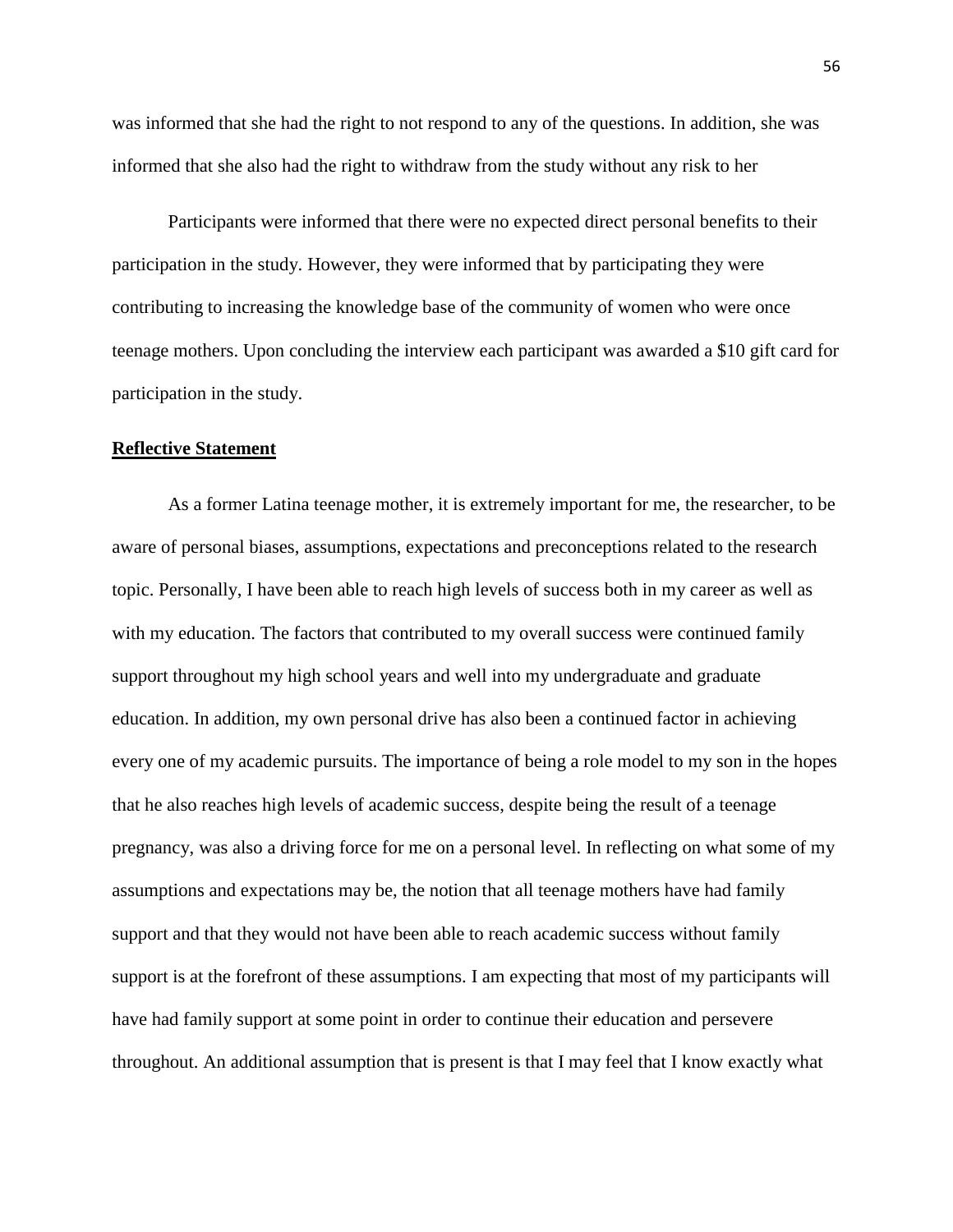the participant felt while going through such an experience. This is false and I will need to continuously remember that through the course of the interview.

On a professional level, the experience is a complete contrast to my personal experiences. A predominant number of the Black and Latina women that I have encountered who were once teenage mothers went on to become young grandmothers and became heavily reliant on public assistance and other government funded programs. Because of the many responsibilities that come as a result of being a young mother, many have not been able to purse higher levels of education. As a result of my personal experience and the professional experience with this population, the need to study factors that produce successful outcomes within this population is of high importance.

I am aware that my personal experiences related to the research topic are of a very sensitive nature and that in listening to participants sharing their own personal experiences may invoke feelings in me. Some of their narratives may be very similar to mine while others may be different and offer some insight. In researching this topic and interviewing study participants, I will need to continuously be aware of the way I am posing the interview questions so as to not create bias. I will also need to remember that while we may share the common experience of having been a teenage mother, our personal experiences are unique to us and should be respected.

This research topic is of extreme importance to me as it is a topic that my twenty four year old son and I have discussed in great depth. He has always wondered about the frequency with which teenage mothers become successful in the careers as well as their offspring having success in their own personal lives. This is also another area in which it will be imperative that I do not self-disclose any information related to my offspring or about my own experience with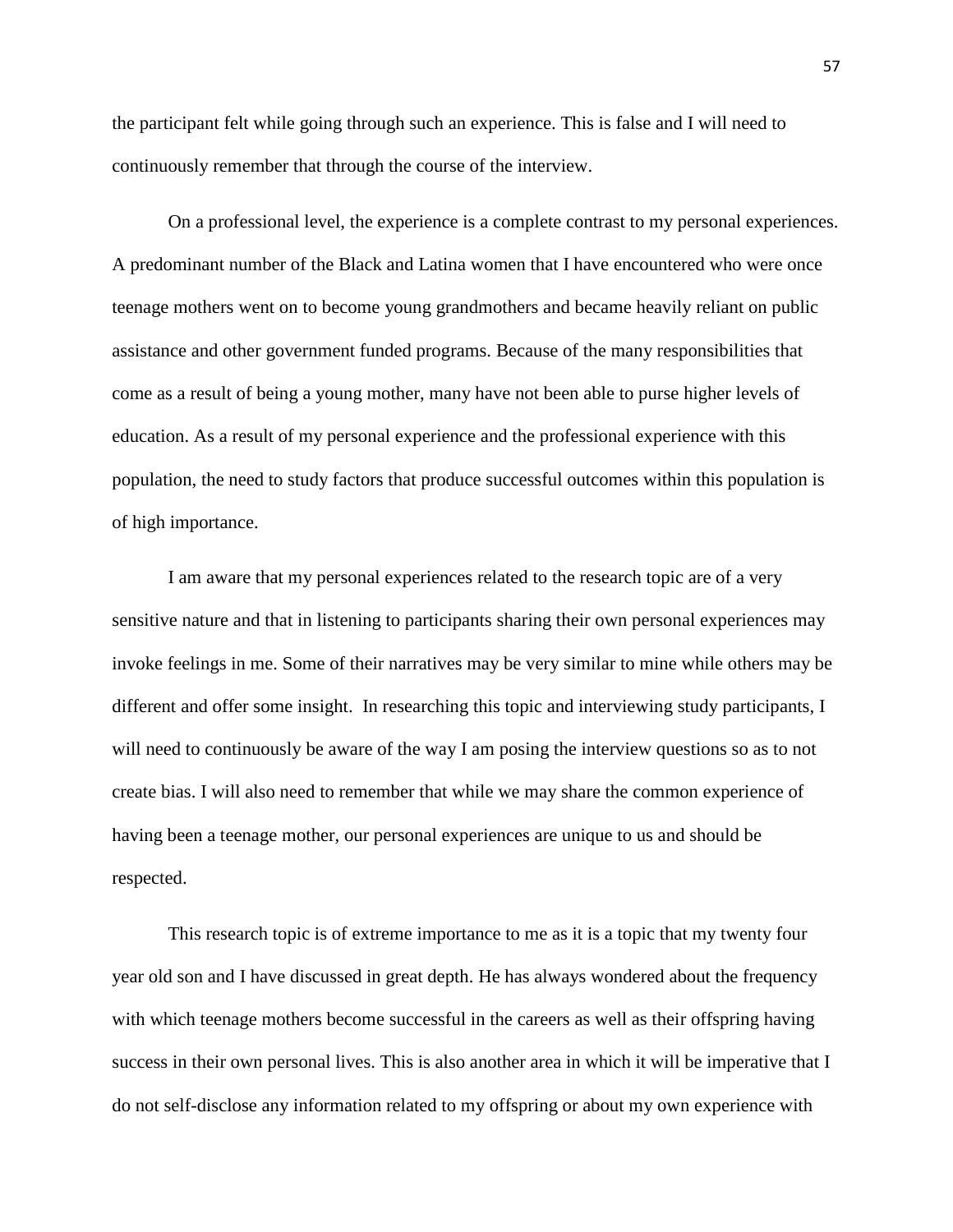the research questions. In doing so, I will avoid the perception of a power imbalance between myself as the researcher and the study participant. In addition, I will be very careful not to selfdisclose any of my personal experiences with the research topic and will maintain my focus solely on the experiences being shared by the study participant. I am aware that this will be difficult to do, as the participants will be sharing personal information related to this experience which may be similar to my own. However, I will ensure that I adhere to professional boundaries through the course of the interview.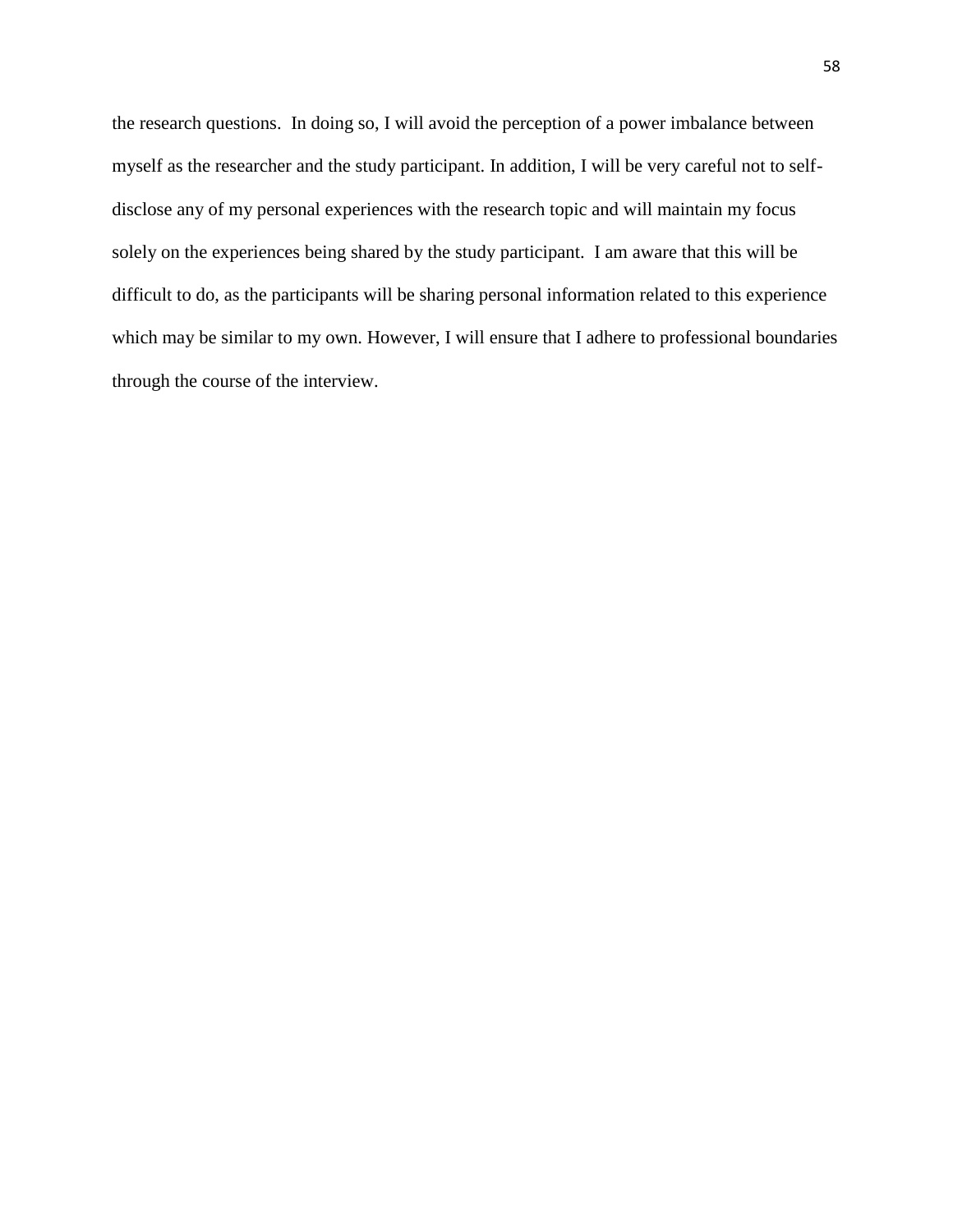# **Chapter 4 Research Findings**

The purpose of this research study was to explore the promotive factors that facilitated educational attainment in the form of college degrees for Black and Latina women who were once teenage mothers. In this research study, the interview questions focused particularly on the assets and resources available to the participants that made possible the attainment of undergraduate and graduate degrees. Additionally, the many ways in which they were able to effectively manage the responsibilities of parenting at a young age while pursuing goals and academic aspirations were explored. Lastly, the numerous challenges and obstacles that are associated with a teenage pregnancy and their ability to attain a college degree despite these roadblocks were examined. The research questions that guided the research study were as follows:

- 1. What promotive factors have facilitated educational attainment in the form of college degrees among former Black and Latina teenage mothers?
- 2. How were these women able to effectively manage parenting responsibilities in the midst of pursuing academic goals?
- 3. How were they able to manage and overcome the many challenges and obstacles associated with attaining a college degree while being a teenage parent?

This chapter discusses the key findings from 15 semi-structured interviews. The data was elicited through the use of a flexible format, consisting of open-ended questions and themes. Data was analyzed utilizing a content analysis approach to arrive at the findings. The interview questions focused on the initial reactions to the pregnancy, the decision to maintain the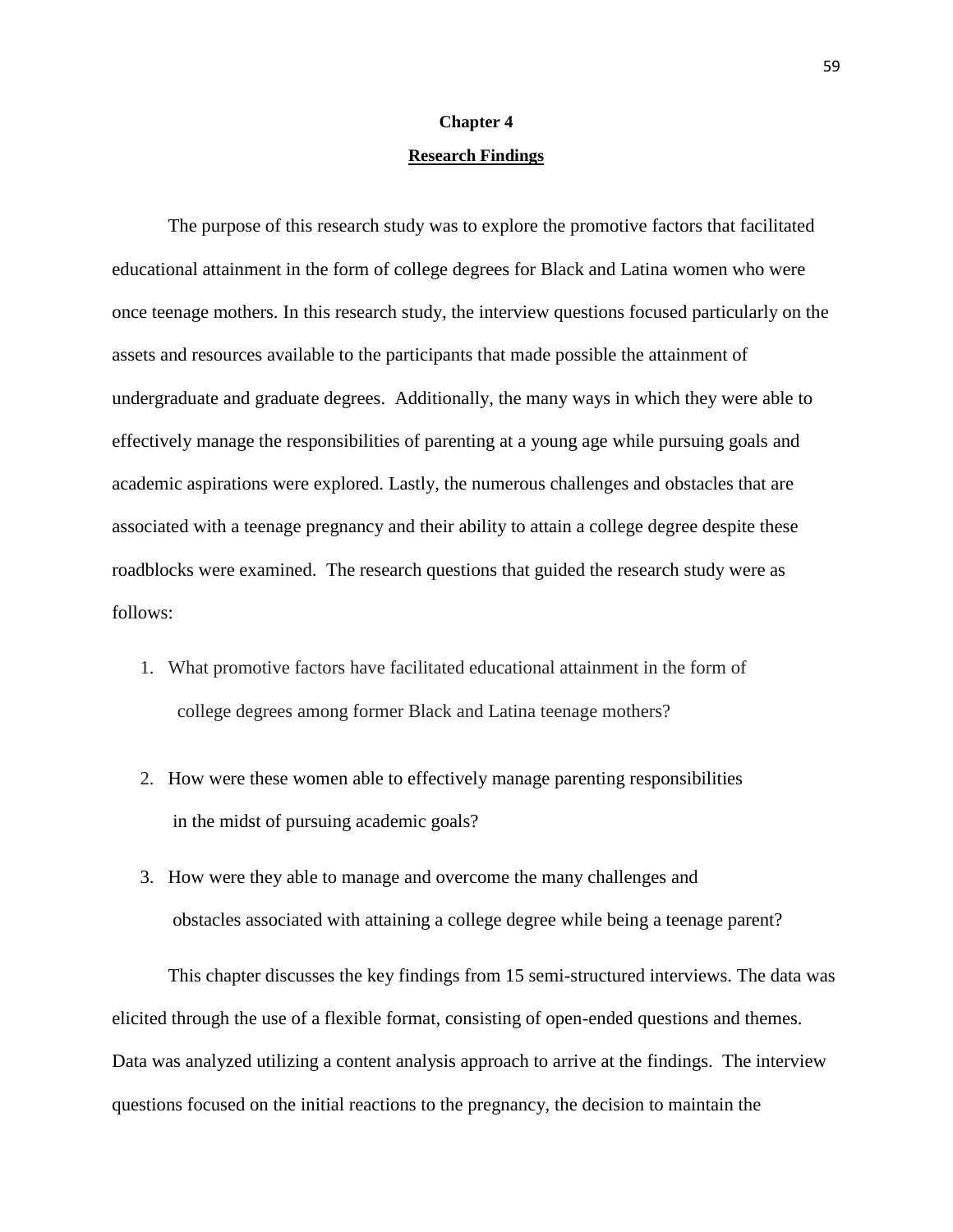pregnancy and continue their education, the life trajectory experiences of the participants and debriefing questions that focused on reflections on the experience, advice to young women in these circumstances and advice to parents and professionals working with this population. (Refer to Appendix D for interview instrument).

In order to ensure protection and confidentiality, participant names and the names of those mentioned in their interviews (i.e. names of children, mentors, spouses, significant others) were not used in this study; a pseudonym was assigned to each participant (Refer to Appendix E for participant profiles). In addition, the names of places and cities they mentioned in the interviews were changed to further protect their confidentiality. Of the 15 women interviewed, five had earned a Bachelor's degree, five had earned a Masters degree and five had earned a Doctorate. Nine of the participants interviewed identified as Black and six identified as Latina. Of the 15 participants, seven had their first child at the age of 18, four at the age of 17, three at the age of 19 and one at the age of 13. The age range of the participants was from 28-48 years of age, with the mean age being 34.8. Ten of the participants had their first child in the 2000s, three in the 1990's and two in the 1980s. All demographic information can be found on Table 1.

Resiliency theory was used as the theoretical framework to guide this research project. The promotive factors, and more specifically, the assets and resources that aided these women in attaining a college degree were explored. Within the theory of resiliency, assets are defined as an individual's intrinsic qualities and positive personal attributes. These may include a positive sense of self, determination, perseverance and a strong desire to succeed despite obstacles and challenges and other internal factors. Resources are defined as those external supports outside of the individual and in the environment. These supports can come in the form of schools, community agencies and organizations, federal and state programs, church, youth programs,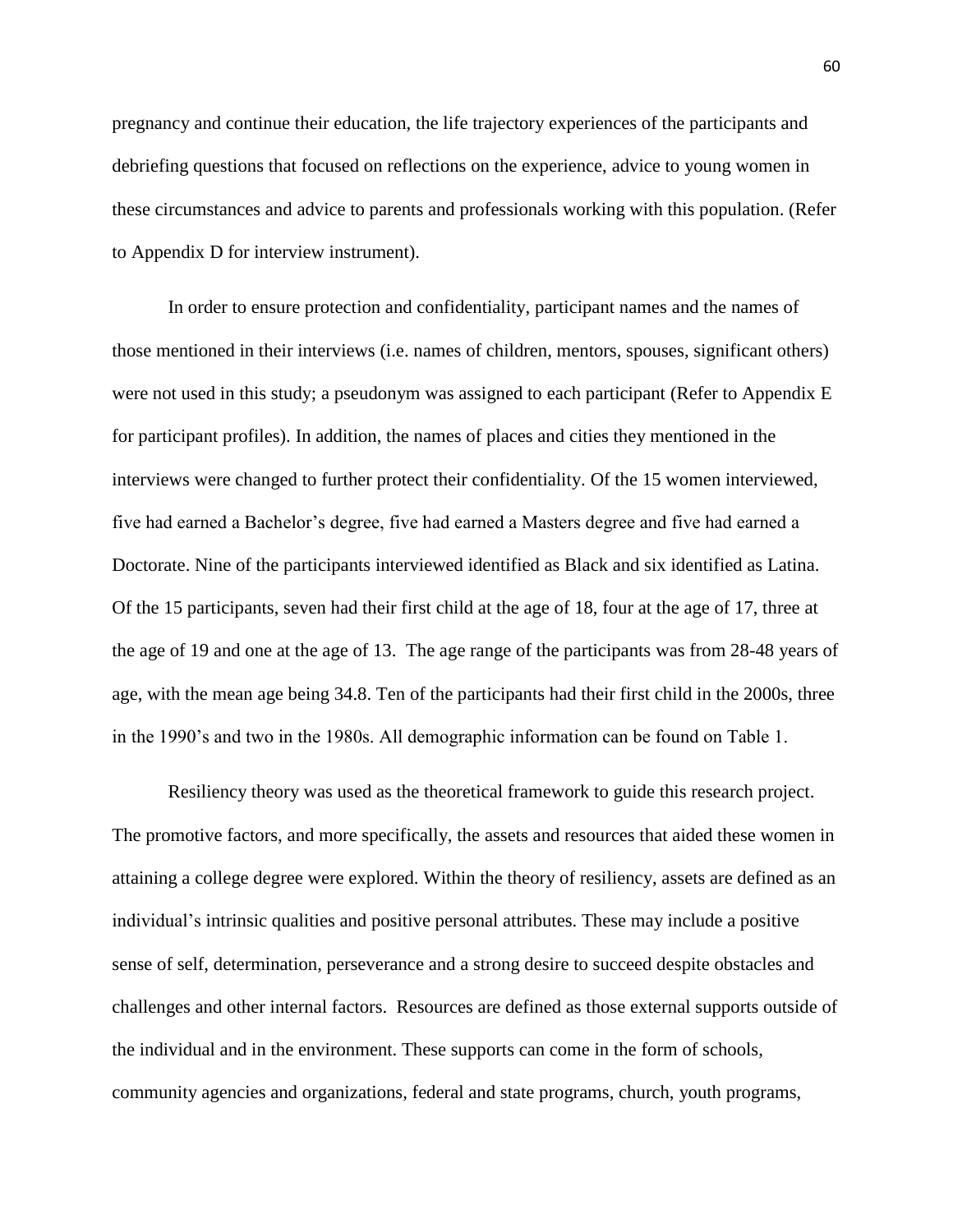mentoring programs and supportive adults. The term resources places special emphasis on the individual's environment and the importance of available resources that can help individuals face risks and have positive outcomes despite the circumstances. The theory of resiliency places a specific focus on assessing external factors, the family and environment.

Several key themes emerged as a result of analyzing the data. A list of the emerged

themes and their sub-themes are as follows:

# 1. Promotive Factors: Assets and Resources

1a. Assets

## Sub-themes:

- a. Academically inclined prior to pregnancy
- b. Strong self determination to be more than a negative statistic
- c. Desire to prove people wrong

## 1b. Resources

Sub-themes:

- a. Mentors of similar racial background
- b. Social supports
- c. Family influence and support
- d. Financial resources
- e. Community resources
- f. Educational supports

# 2. Balancing Parenting Responsibilities and the Academic Pursuit

## Sub-themes:

2a. Balancing life as woman and mother

2b. Limited involvement in child's emotional life due to parenting responsibility

# 3. Challenges and Obstacles While Being a Teenage Mother and Going to School

# Sub-themes:

3a. Lack of support and troubled relationship with father of child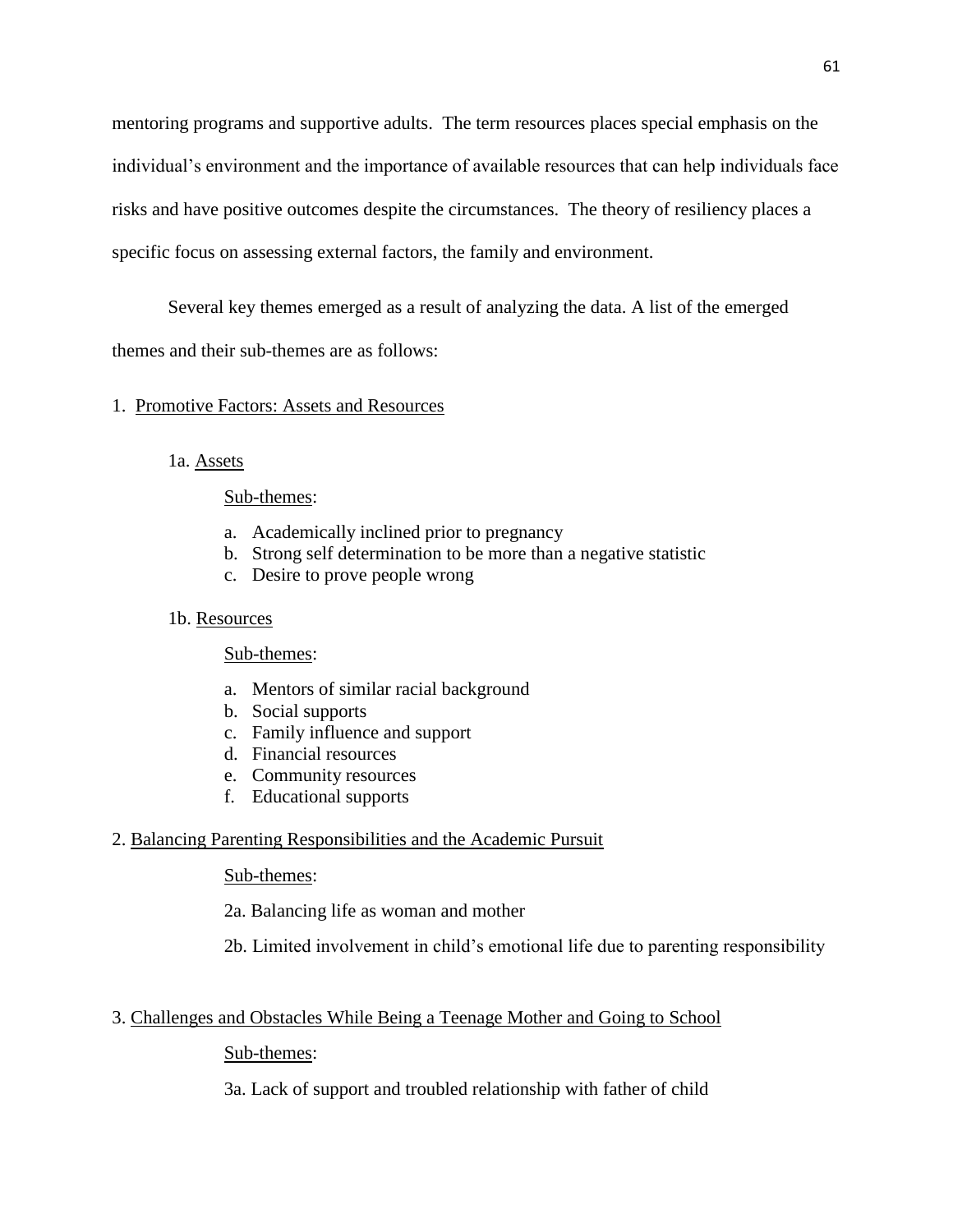- 3b. Lack of support by professionals
- 3c. Stigmatized as teen parent
- 3d. Lack of mental health treatment
- 3e. Negative influences in the community
- 3f. Unprepared for parenting responsibility
- 3g. Educational barriers

While becoming a teenage parent brings about significant emotional and financial challenges, there are cases in which, in the midst of these negative statistics and results, some of the outcomes are positive through the trajectory of the adolescent's life and they have been able to overcome such obstacles. There are many women who have been able to overcome the disadvantages of early parenthood and emerged stronger and more capable as a result of the personal growth they experienced.

The attainment of undergraduate and graduate college degrees among teenage mothers is rare. In spite of the many challenges and pressures associated with teenage pregnancy and parenting, the 15 women that participated in this research study were able to overcome these difficult obstacles and roadblocks. Their stories shed light to their early days as a teenage mother, the feelings related to this life changing event, and the manner in which they were able to endure and surpass these challenges. In order to better understand the manner in which they were able to succeed academically, the promotive factors that aided these women with obtaining a college degree are examined.

The following section focuses on the women's accounts of their experiences as a teenage mother pursuing academic endeavors. Excerpts from the data will be provided under each section to demonstrate the emergent theme.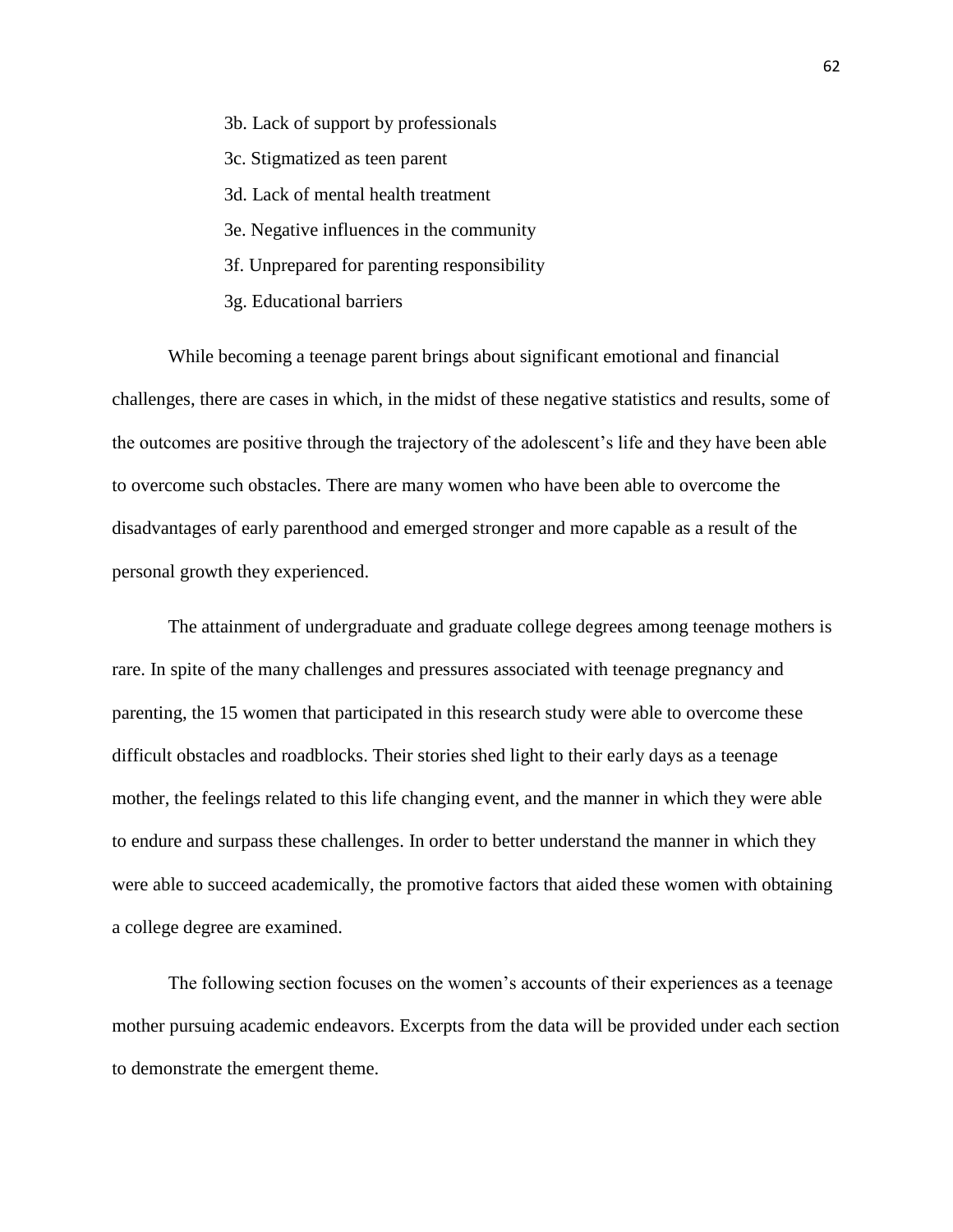The first set of emergent themes are related to the promotive factors that facilitated the ability to attain a college degree for these Black and Latina women that were once teenage mothers. The theme was divided into the two specific areas-the assets and resources. The assets are those positive individual traits and personal attributes. These may include self-esteem, the ability to be self-sufficient, a strong drive and other internal factors. The resources are the external supports in the environment. These supports can come from family members, community organizations, church groups and mentors.

The participants of this study each experienced unique circumstances. They were presented with a variety of problems and decisions to maneuver while handling the responsibilities associated with teenage parenting and attending school. The ways in which the participants were able to balance parenting responsibilities in the midst of pursuing academic goals are explored.

 Lastly, the challenges and obstacles associated with attaining a college degree while being a teenage parent are detailed. These roadblocks varied among the participants, however, they each shared personal narratives related to the difficulties that they encountered through the trajectory of their lives while in pursuit of a college degree.

### **Promotive Factors-Assets**

### **Academically inclined prior to pregnancy**

Academic aspirations prior to the teenage pregnancy served as a primary asset for several participants in this study. Of the 15 participants, 11 reported that education was always important to them and that they were academically inclined prior to becoming a teenage mother. Several participants were in advanced placement courses and had plans to go to college after high school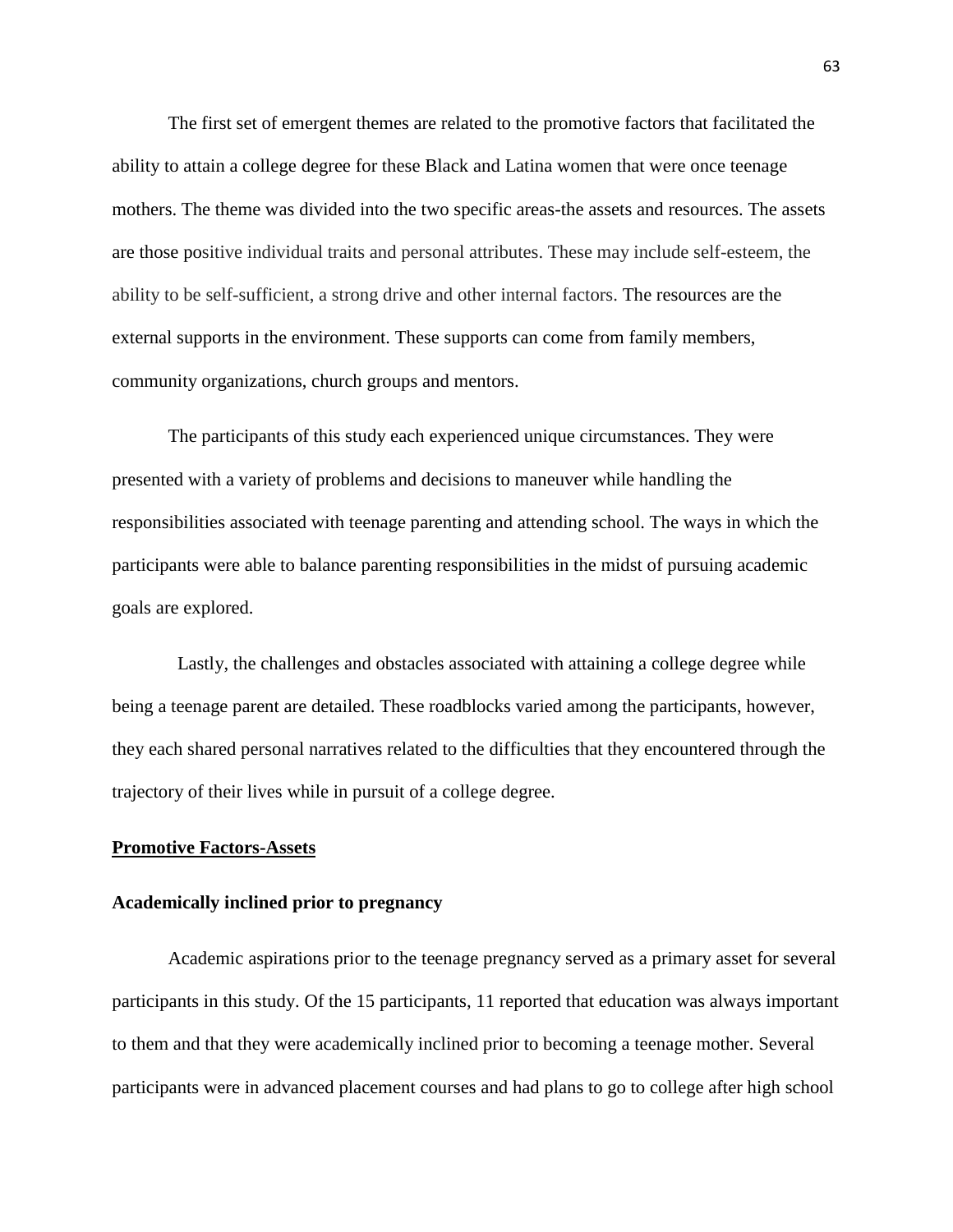graduation. They took pride in their membership in organizations such as the National Honor Society as well as being considered an honor roll student for most of their high school years. These existing positive academic attributes served as an important asset in the lives of these women. They identified it as a factor that fostered the ability to continue their schooling during and after the pregnancy.

While Sarah was aware of the challenges that she would face, her inclination towards academic success served as an asset that facilitated a positive academic trajectory. It was this innate quality that allowed her to persist in the midst of the roadblocks she encountered.

*"I knew being a mother and going to school was gonna be tough. I just planned on just me getting through school and doing what I had to do no matter what. My education was always important to me. I knew there would be extra hurdles and barriers but no matter what, I knew what my ultimate goal would be and I wasn't gonna stop. I can't let my situation forbid me from attaining my goals-just moving forward".* (Sarah, 36, Black)

Diane's perspective on the importance of education served to shape her academic pathway in a positive way. Although unaware of the ways in which her life would change, there was a placed value on education before the pregnancy. This emphasis on education served as an important asset to succeed academically despite an early pregnancy.

"*At 17, you never really know how, but you know that your life is going to change with a* baby. I knew I had to be responsible and for me, my education was an important part of *that. School is good, education is good and I was always getting good grades and I always knew that the best way was to go to school and finish it."* (Diane, 44, Black)

Similarly, Catherine shared her experience with performing well academically prior to her teenage pregnancy. Her ability to perform well academically served as a valuable asset in her pursuit of education following her teenage pregnancy. In addition, she made comparisons between herself as a teenage mother and woman who are not teenage mothers and have to attend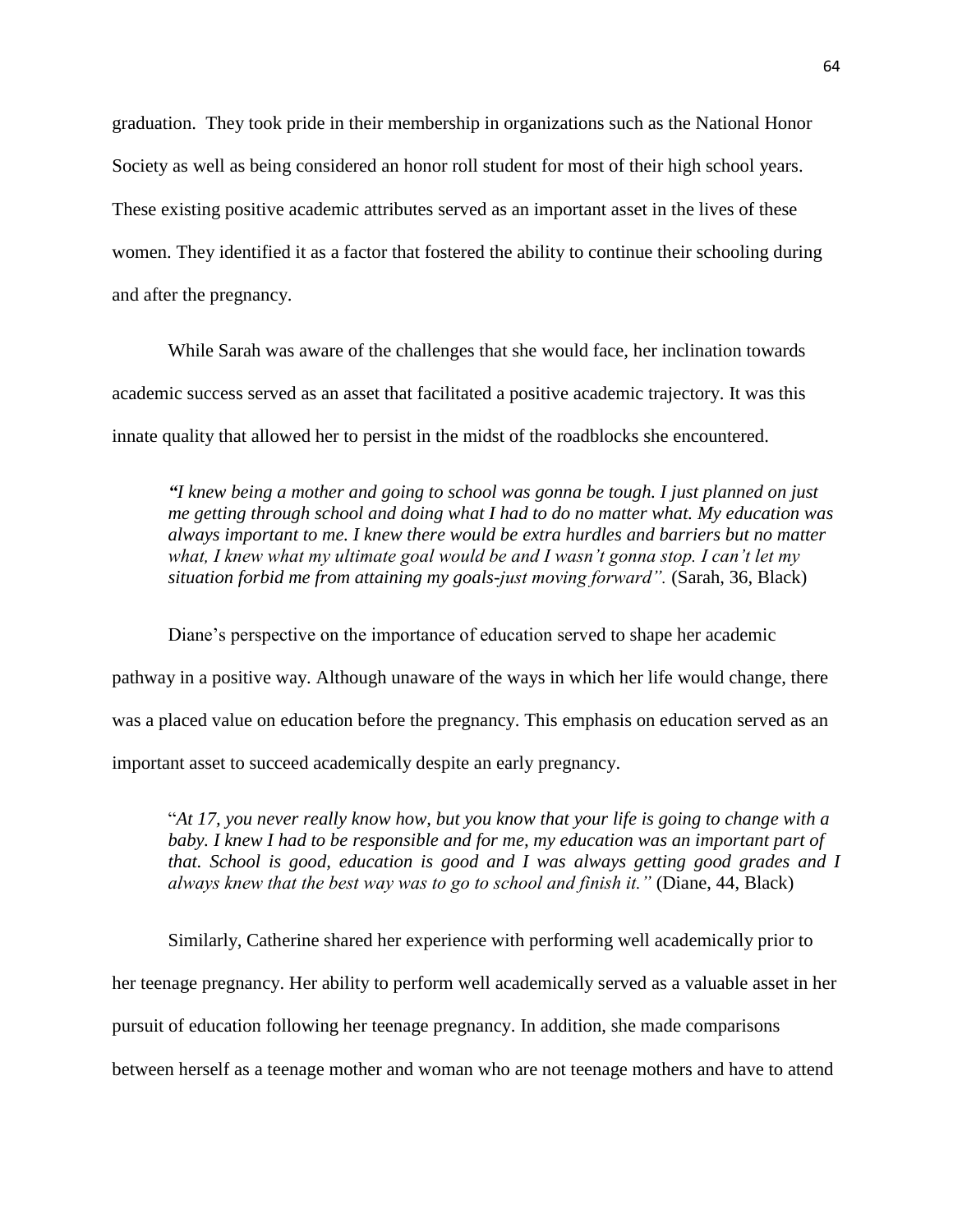to their life responsibilities. Her strong academic inclination allowed her to move forward with her educational plans despite the parenting responsibilities that lay ahead.

"*Me not going was never an option. I always did well in school. The way I saw it was,*  women get pregnant all the time and go to work so why did I have to think about *stopping. No."* (Catherine, 35, Latina)

The personal recollection of the participants illustrates that academic achievements were a priority prior to the pregnancy. These women were faced with the responsibilities of teenage parenting and although they realized that it would be difficult, it would not deter them from pursuing an education. Education was valued and recognized as necessary. Their high academic expectations of themselves served as a motivator to continuing their academic pathways towards attaining a college degree.

#### **Strong self-determination to be more than a negative statistic**

Of the 15 women interviewed in this research study, 13 reported that either earlier in the process of becoming a teenage mother or at a later point in their lives, it was their strong sense of self-determination that allowed them to continue to persevere, despite the many challenges and obstacles they experienced. In these instances it was becoming a teenage mother that heightened their desire to achieve academically. As the data revealed, the desire to be more than a negative statistic was at the forefront of their thought process when deciding to continue to pursue academic goals, despite the many challenges and obstacles they endured as a result of becoming a teenage parent. For these women, being a negative statistic was associated with an inability to continue their schooling and being viewed as a failure by family members and society in general. In these instances, these young mothers placed high value on attaining a college degree as a result of becoming a teenage mother. New priorities and concerns emerged as they considered their futures.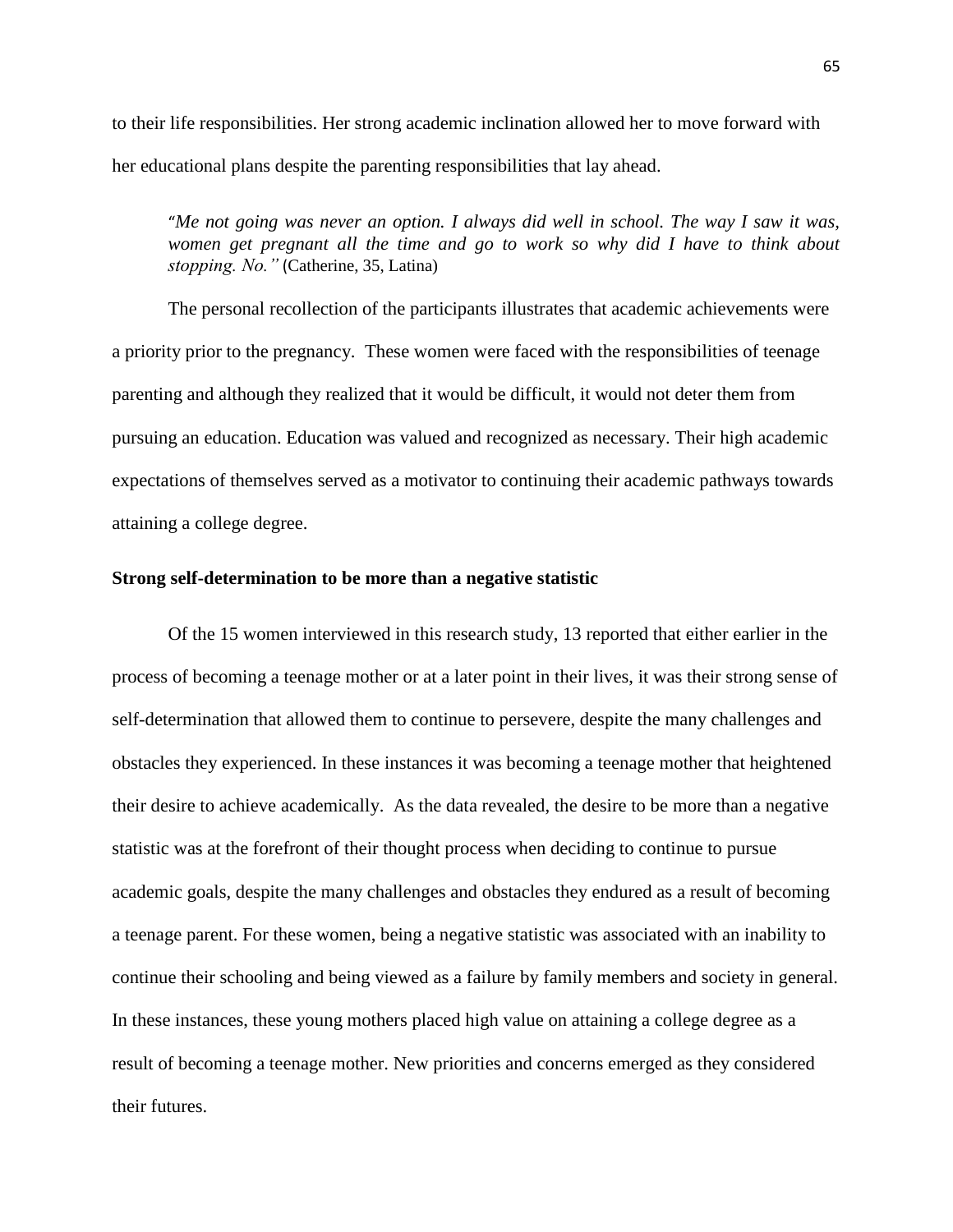Jada's teenage pregnancy shifted her views related to education for both herself and the father of her child. She was aware of the many negative societal labels associated with a teenage pregnancy and this served as a motivation for her persevere and push against these negative stereotypes. She was determined not to become a negative statistic.

*"I was intentional with being the opposite of the stereotype, which is what I said to my*  son's father, like before we had a kid I didn't care if you finished high school or not but *after, now you have to finish high school because now we are a statistic and we have to be better than that and so I always wanted to be intentional and be the opposite of what society expected me to become. I didn't wait for anyone to do anything for me. I signed up for SAT classes. I was fat, sleepy, tired(laughs) but I knew for sure that I was going to college and I was right there in the SAT classes."* (Jada, Latina, 32)

Of the 15 participants, two pursued academic goals years after their teenage birth, yet they shared the same feeling of not wanting to be considered a negative teenage mother statistic. This strong desire fostered their determination to return to school and pursue education years after becoming a teenage parent. Yet again, the experience of becoming a teenage mother strengthened their motivation.

In her narrative, Angela shares the difficulties related to returning to school as an adult. While her experience was a difficult one, she attributes her ability to attain her college degree to her relentless desire to succeed and defy all expected negative expectations of her. Although she experienced instances of self doubt and uncertainty, her innate drive to overcome obstacles and attain a college degree served as a continued motivation during her years in college. Her renewed interest and commitment to schooling allowed her to persevere during those times where she felt she would not be able to continue.

*"School was stressful, and I think that because I went back as an adult learner I didn't get my BA until 2015. My associates when I was 26. I remember my last semester in college when I met with the academic advisor and they told me I had two classes left.*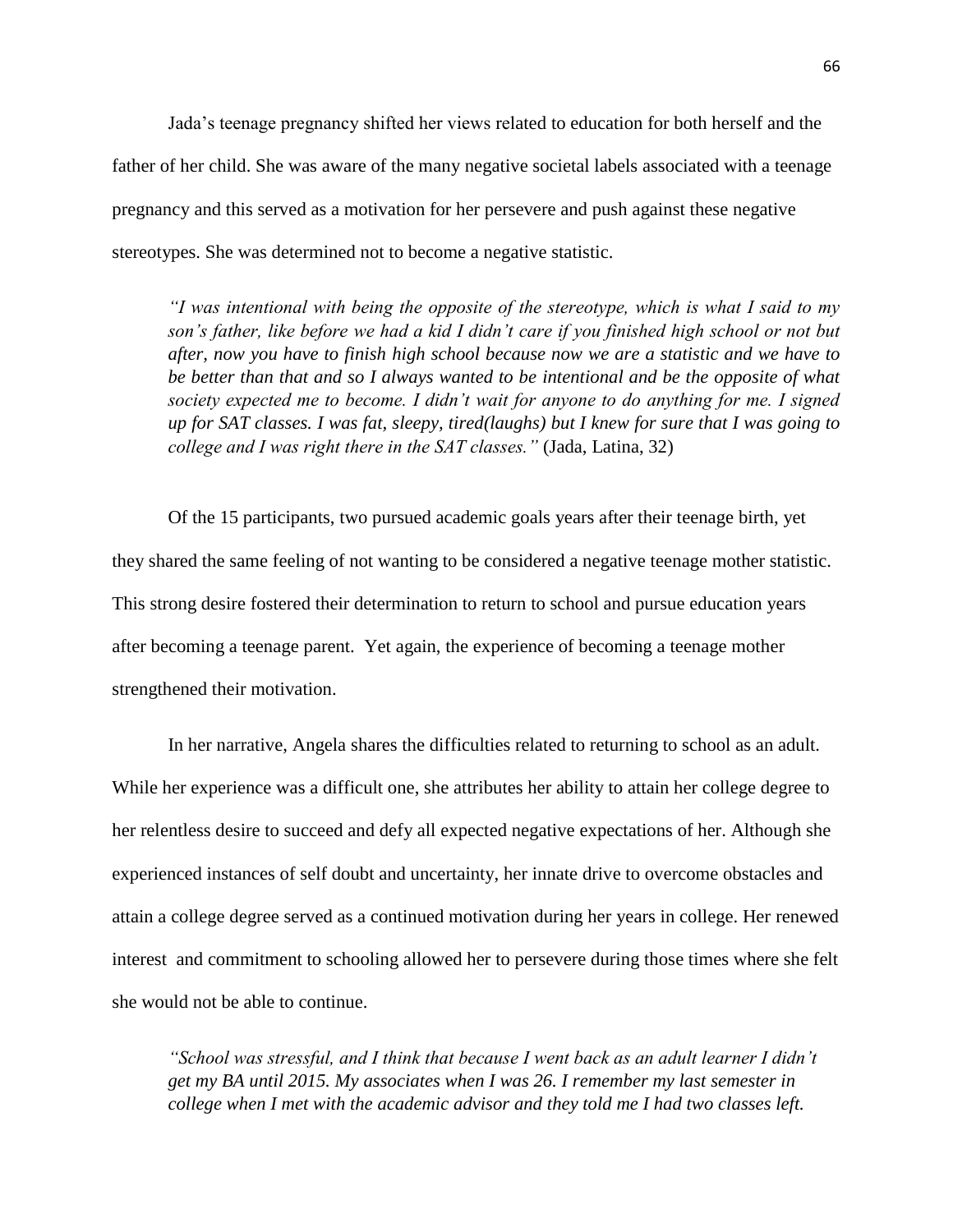*That is when I was about to quit. Working full time and going to college, I almost gave up. But thought to myself- you have come this far. You worked hard, you have to finish, I was not going to give up. I was just determined to finish." (*Angela, 45, Black)

Roxanne's motivation was driven by her desire to change the generational patterns of teenage pregnancy in her family. Both her mother and grandmother were teenage mothers, in addition to other extended family members. None of them had attained a high school diploma or college degree. Roxanne lacked the guidance and support from her family; support that teenage mothers need in order to succeed academically. Roxanne's determination and resolve to change the narrative and outcome of her life in a positive way propelled her into deciding that she did not want to become a negative statistic or stereotype.

*"I went back to school when I was 25, the kids were already in school. But I knew I wanted to break the chains in my family because all the women were teenage mothers. I wanted to be the first to be different and not become a statistic. I wanted to be the first to*  walk the stage and get a degree. I was so determined to make my life and of my children *different. I wasn't going to become a stereotype.*" (Roxanne, 33, Latina)

The participants narratives revealed the manner in which their self-determination to succeed motivated them towards pursuing academic goals in spite of a teenage pregnancy. Becoming a teenage mother served as motivation for these participants to strive towards positive outcomes for herself and her child. Moving away from the negative societal expectations for teenage parents was of importance to the participants.

## **Desire to prove people wrong**

Lastly, 14 of the 15 participants that shared their experiences as a teenage parent pursuing academic goals reported a strong desire to prove people in their lives wrong, particularly those who doubted their ability to succeed due to an early pregnancy. Several women recalled significant experiences associated with the desire to prove people wrong. They were determined to prove that their lives were not over; that no one would dictate what their outcomes would be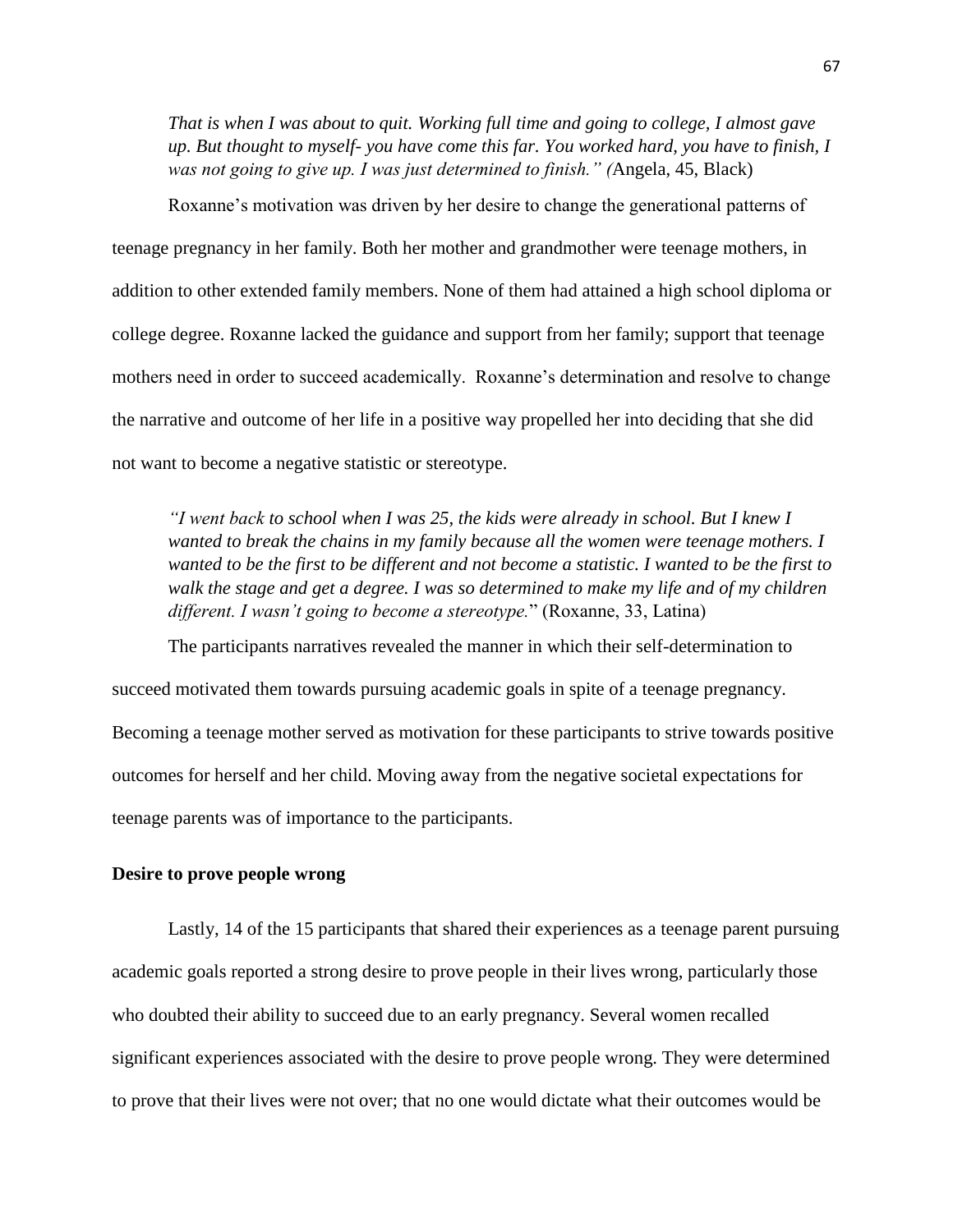and that they would defy the negative stereotypes associated with an early pregnancy despite the

related obstacles, challenges and roadblocks. For these women, failure was not an option.

*"I wanted to prove to everybody that just because I had this baby it didn't mean my life ended. And I always wanted to capitalize on what I had best-my brain. I always did well in school so I felt that is what I had to offer to the world and that's what I made sure to use to make the best of this situation-my smarts. Those that thought I had ruined my lifemy goal was to prove them wrong."* (Diane, 44, Black)

*"The negative perceptions that people have of you as a teen parent taught me, really taught me, that I can control this and that no one was going to determine what my outcome was going to be, because everyone thought, "Well there you go Juliette, you just did it to yourself. Now you're going to just be another person floating in society. And that's not who I was going to be, I knew I had to do more. I had to prove people wrong."* (Juliette, 36, Latina)

*"It was just an inner battle with myself to prove my family wrong. Because the minute they found out I was pregnant it was like, of that's it , you're done with your schooling, you're gonna end up living off of the system and this is what they were already imagined for me. That I was gonna be on welfare and never go to school. I was going to prove them and anyone else wrong."* (Chantel, 31, Latina)

The narratives above provide examples from the data on the participant's strong desire to

prove people wrong, particularly those that doubted their ability to continue their college education and attain a college degree. Their desires were strengthened their ability to move forward with their educational goals. As with their desire to be more than a negative statistic, their desire to prove people wrong came about as a result of becoming a teenage mother. The teenage pregnancy served as a factor that positively influenced their desire to prove people wrong and continue to establish, maintain and pursue academic goals.

## **Promotive Factors-Resources**

The assets detailed by the participants played a significant role in their ability to pursue academic goals while attending to a child as a teenage parent. However, there were also external factors, those resources in their environment that facilitated their ability to attain a college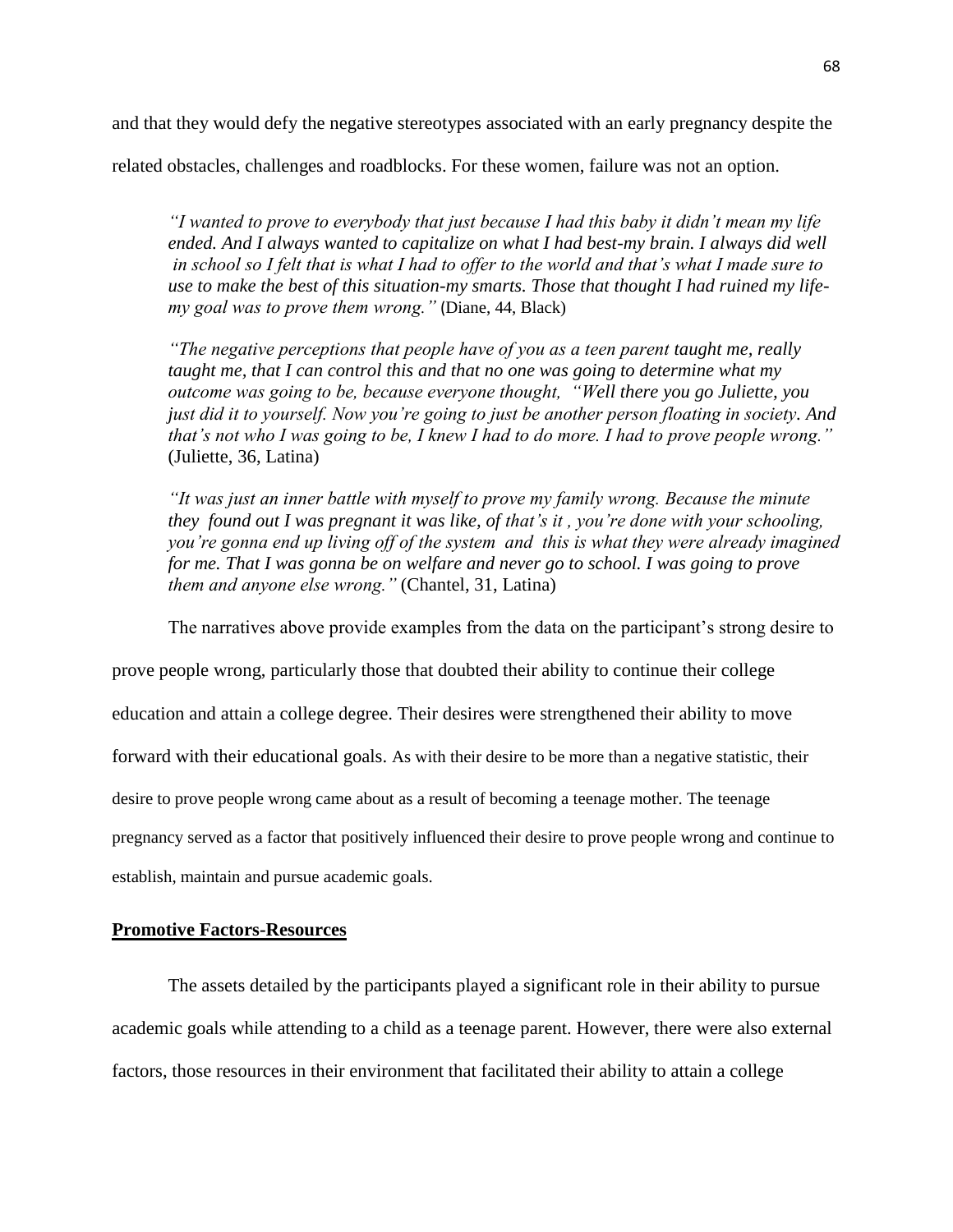degree. In the following section, the resources available to the participants will be shared, followed by their voices pertaining to these distinct resources that were available and useful to them.

### **Mentors of Similar Racial Background**

Mentors of the same racial or ethnic background of the participants were found to have played an instrumental role in the lives of several participants. The data revealed that their ability to feel that they could identify either racially or culturally with a mentor served as a tool that facilitated their ability to believe in themselves and their academic futures.

In her recollection, Angela shared that meeting other Black, educated woman served as the primary impetus for her to consider going back to school a number of years after her teenage birth. Angela lacked positive role models and influences in her life as well as in her community. The exposure to women who she could relate to on a racial and cultural level provided her with the necessary motivation to pursue educational goals. Prior to coming into contact with these role models, Angela had no academic aspirations. The following is a relevant memory shared by the participant:

*"When I was 21, I was enrolled with Americorps and I ended up being around the most amazing strong, smart Black women that I had ever been around in my whole life. One of my mentors was Dr. S. and having a mentor as a teenage parent is very important. Especially one that looks like you. Anyway, Dr. S always spoke to me about going back to school to get my degree. She would always tell me you have to go back to school. This is how I started in a community college. Being around those powerful Black women changed the views I had about myself and my ability to do something positive, even if it took me forever. That was a huge turning point for me. Before that, no one had ever considered telling a young Black girl, a Black teenage mother, that this did not have to be her life. But Dr. S and those women, that's not how they viewed me. They saw my potential".* (Angela, 45, Black)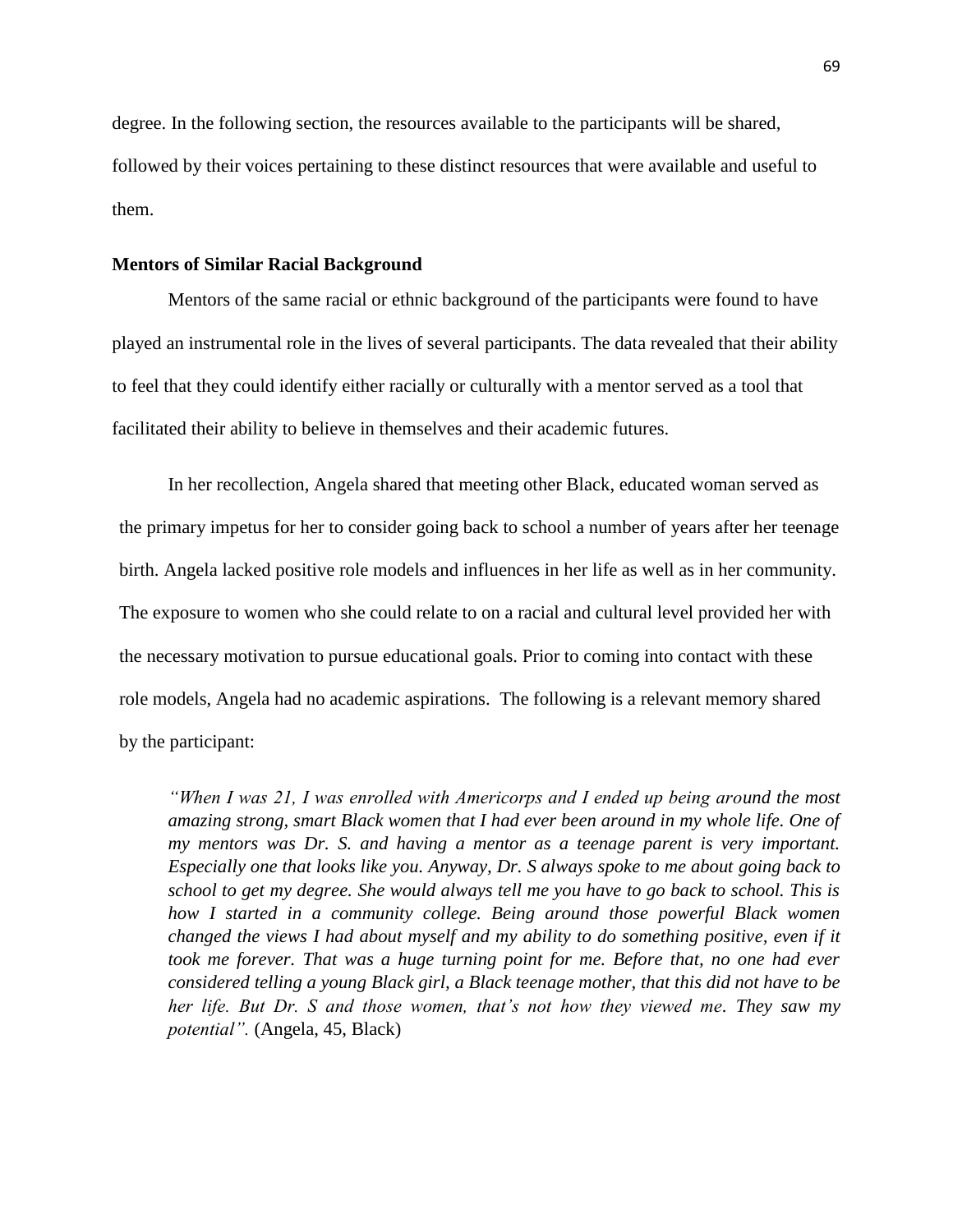Like Angela, Roxanne also lacked positive influences in her family and neighborhood. Roxanne dropped out of high school before the teenage pregnancy. Her life was filled with substantial challenges and support systems were limited. Consequently, pursuing a college degree was not an immediate priority. In detailing her experiences with mentors of the same racial background, Roxanne shared that it was initially a Black woman that noticed her abilities and encouraged her to consider finishing her GED program and enrolling in college. Before coming in contact with a woman of color who served to encourage her and expand her interests in pursuing GED attainment and a college education, Roxanne did not have academic or educational goals.

*"I was involved in a child literacy program with my daughter and this is when met Ms. L. The literacy program exposed the parents to the importance of reading with your children. They also had events for women that were considering furthering their education. So one day she approached me and said to me," You know, you are doing really well here. And she began asking me my plans for my academic future. I really didn't have any. The program offered child care for parents that were completing their GED. All these professional women of color providing this support and I just thought, "wow, they really believe in me. This is the support I needed all my life. I can succeed. To see someone that looks like me, a woman of color, it was just-wow. This woman was really big in my life and in my mind, I thank her every single day. Even after my GED, she asked me what was next because I had to keep going. Seeing her and her strength as a woman of color in a professional setting made me want to continue."* (Roxanne, 33, Latina)

A number of years after her GED completion, she met another mentor of color who served as a motivator for her to enroll in college. The following excerpt from the data illustrates the role that a mentor of color had on her decision to return to school. She recalled her experience with him as follows:

*"He was really inspired by my story and told me that he felt I would do great in human services. At that time, I kept on thinking, "Me, college? As much as I want to, I don't think I'm built for that." He would always tell me, " If I can do it, so can you. How will*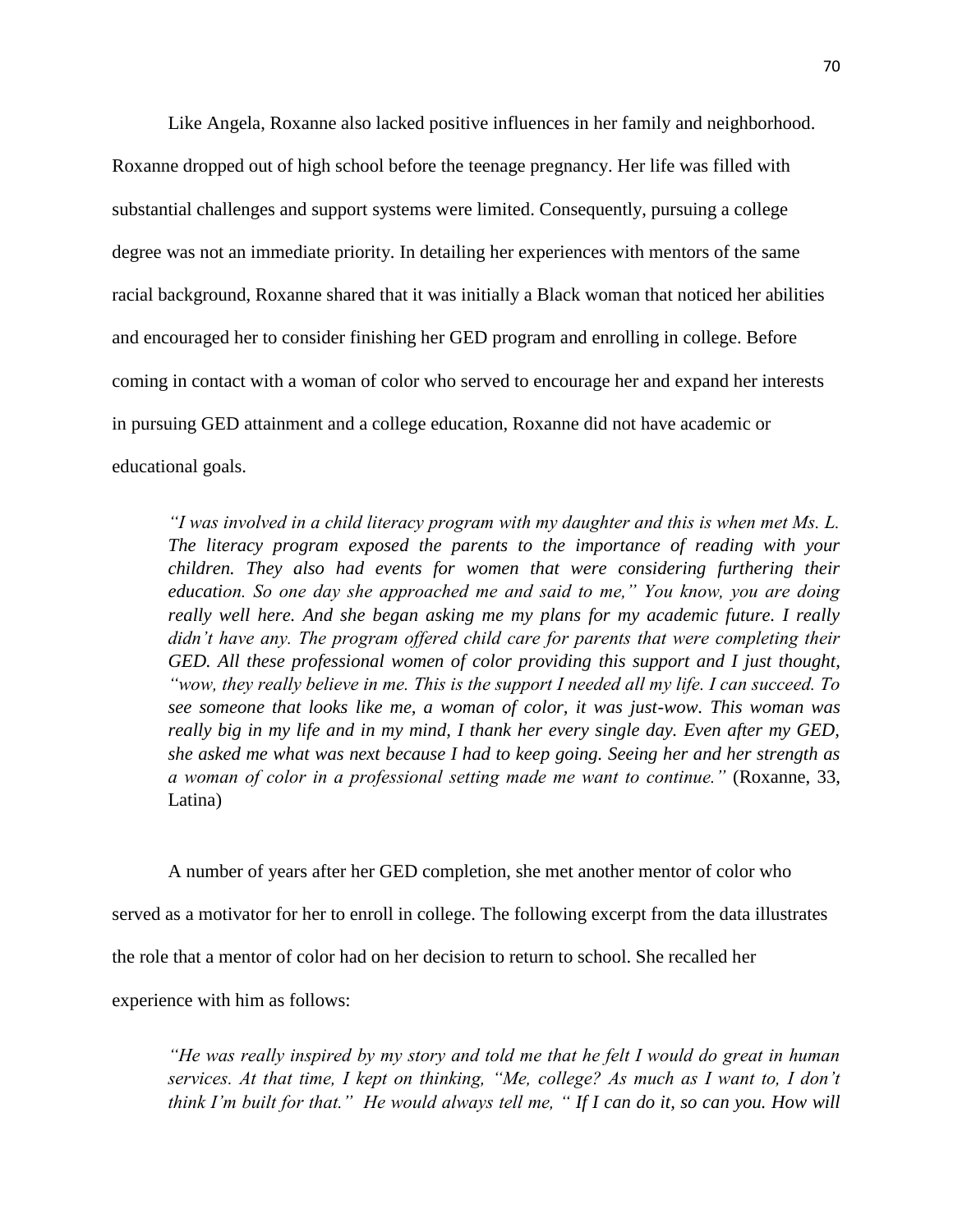*you know if you don't try?" And that's how I ended up applying and gaining acceptance to the school. I feel like the right people come in to your life at the right time. If he was able to achieve despite his obstacles as a man of color, I felt like I could do the same"*

Two of the participants provided some of their personal insights and opinions on being a Latina woman and the challenges that are faced by this particular group. They shared the ways in which having a person of color as a mentor and motivator can shape the trajectory towards academic attainment. Having a positive mentoring relationship with adults to whom they were able to relate to made a positive impact on their academic trajectory.

Juliette details her initial feelings regarding the first time she encountered a Latina program chair at the community college that she attended. Meeting a woman of her same ethnic and racial background provided her with a positive reflection of what a Latina woman can achieve regardless of obstacles presented on the path to educational attainment. Prior to this experience, Juliette associated being successful with being White. This came as a result of the lack of exposure to professional women of color. Being around woman that she felt comfortable with fostered a sense of ease and promoted her ability to succeed academically.

*" I feel that for women of color, there are so many forms of oppression for us and we are at the bottom of the hierarchy no matter where we are in our life and what we are doing. (pause). So I think the first person I met was our chair coordinator right. I don't know how to explain it other than she was a hard core veterana lady with burgundy hair, and her big hoop earrings. And she had her Masters but she was so gangster! (laughs). And she was Chicana!!To meet someone that, in my mind up until that point, being educated meant being White, right? And all the cultural norms that come with that. So to see this straight up bad a\*\*, in her semi-not really professional attire, it was inspiring and it felt comfortable. Meeting her set it off for me like, "Okay, I could be her. If I worked hard, I could be her one day. I made decisions to take classes with professors that were women of color. Took classes with people you think you can feel comfortable around and you're not gonna feel stupid just by their presence. I don't know if I would have been able to succeed had I been at a predominantly White institution. Having that experience was definitely powerful for me."* (Juliette, 36, Latina)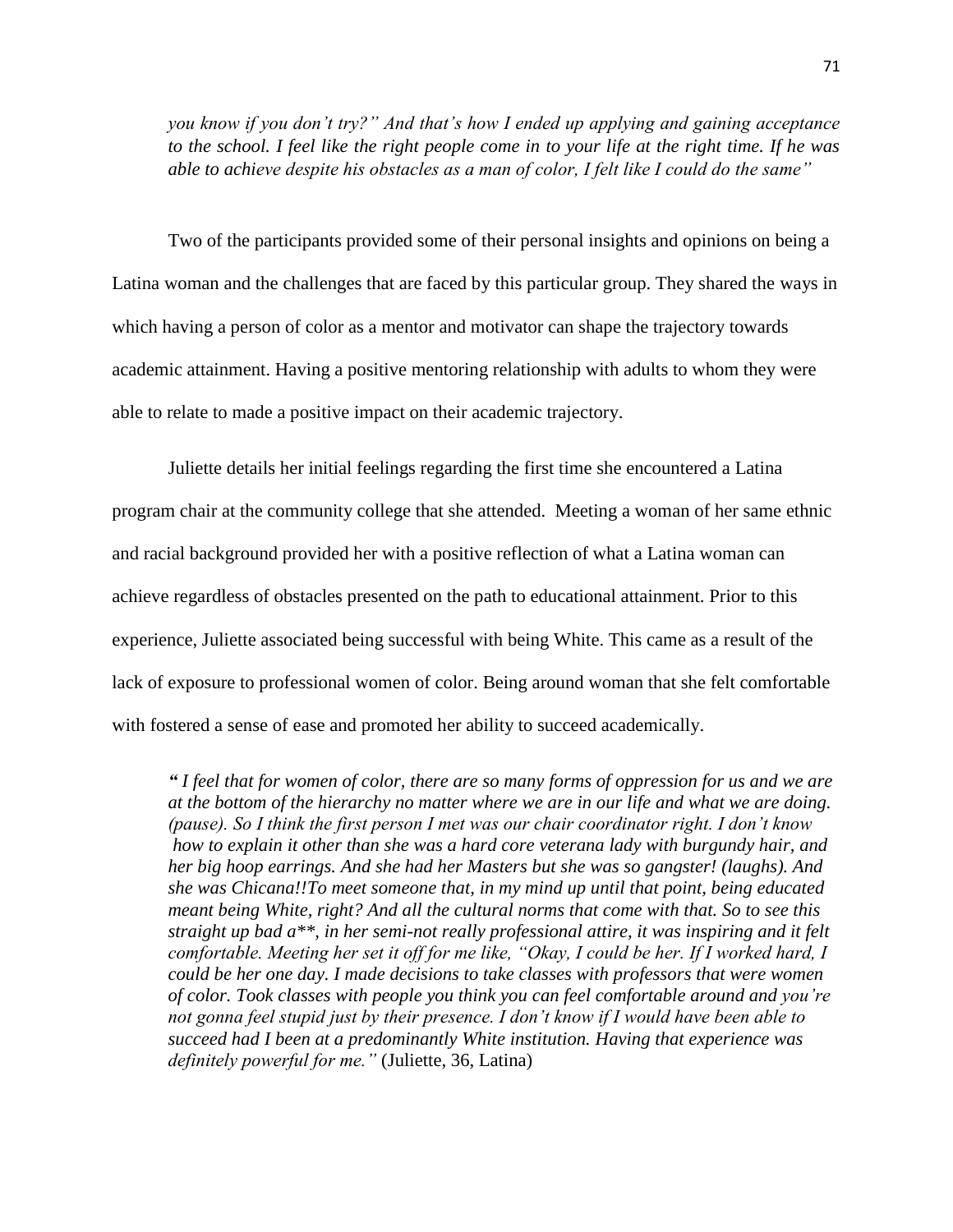In the same manner, Jada experienced the encouragement provided by a Latina teacher who believed in her ability to succeed. She supported her in her academic trajectory while in high school and reassured her of her academic abilities. Jada did not feel supported by the White staff members in her school setting and related this experience to systemic oppression. With the help of a Latina professional, Jada was able to continue to believe in herself and her capabilities.

*"I knew I was going to have to work twice as hard. Um, I mean, already being a Latina you have to work twice as hard, well sometimes three times as hard. And it's even harder when you don't have people that believe in you. In my school, none of the White teachers even looked at me. And you know, for me it's deeper because like it's that systemic oppression, that because of where you are, and because of what you did, this is where you stay now. You could have gotten out but no, this is where you stay. But you know, all it takes is for one person to believe in you. There was this one Cuban teacher. She was the only one that was like, "You know Jada, you can do this! You are in advanced placement in your classes. She told me she believed in me and served as a major support for me while in high school. She would always tell me not to let anyone make me feel like I can't make it. And I remember thinking,"Yeah, she's right. I'm gonna make it. I'm gonna do this and I'm not gonna allow anyone to instill doubt in me."* (Jada, 32, Latina)

Rosario recalls being initially exposed to college life by her aunt, a Black college

professor. She shared that, at times, her aunt would take her to the college campus and this was her first time being exposed to Black and Brown college students. However, it was not until she began applying to colleges outside of her city that she met an African American staff member at one of the colleges that she applied who served as an instrument to furthering her education and connecting her to resources that would aid in her transition into a college outside of her hometown. Her recollection is as follows:

*"I'm a firm believer that people come into your life, and God intervened for me to meet this person. He was a Black, an African American male and I met him over the phone when I was calling to follow up on the status of my applications. He began asking me questions and asked if I had considered applying for the University of A and I said no because I didn't think I could get in. He invited me to a college tour and I went. It all happened so smoothly. I met the admissions counselor, and was asked to complete the*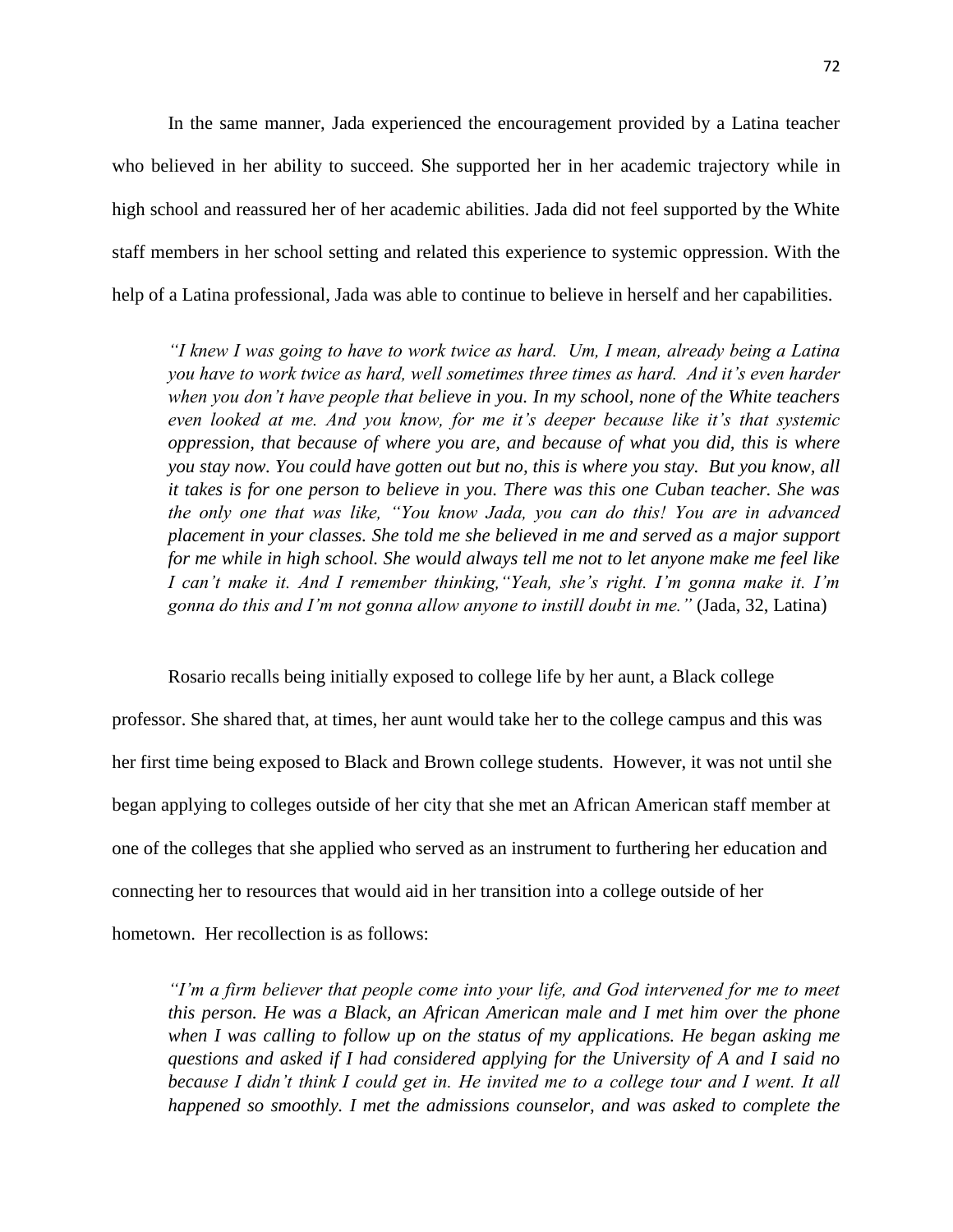*application. And that's how it happened. But it was through him and this important connection to a man of color that believed in the abilities of a young Black student. He*  introduced me to other administrators, the office of financial aid and other important *folks. He was definitely an instrumental piece and I am not sure what my academic trajectory would have been had I not ended up there. He was a God sent*." (Rosario, 47, Black)

The data in this section illustrates the role and importance of mentors of the same racial background for the participants. When educational goals were not a priority, it was the exposure to mentors of the same racial, cultural or ethnic background that set in motion their motivation to explore academic options. The participants' narratives reveal that, for these women, having someone with whom they could identify with, either racially or culturally, made a significant impact on their educational attainment. The mentoring relationship served as an integral component in their ability and enthusiasm to remain on course towards their academic goals.

## **Social Supports**

The role of social supports was crucial in the lives of these teenage mothers attempting to earn a college degree while simultaneously caring for a child. The social supports described by the following participants derived from involvement in college campus sororities, friends, and church members and for some, from the father of their child.

Jada described her experience with social supports in the form of a sisterhood with the sorority that she joined on campus. In her experience, she was able to engage with women that had children. This served to diminish the feelings of isolation that she felt on a frequent basis, as she had no one that she could relate to as a young parent. Through this form of social support, she found a network in which she felt accepted and understood. Being able to have women that lived a shared experience assisted Jada through her college years.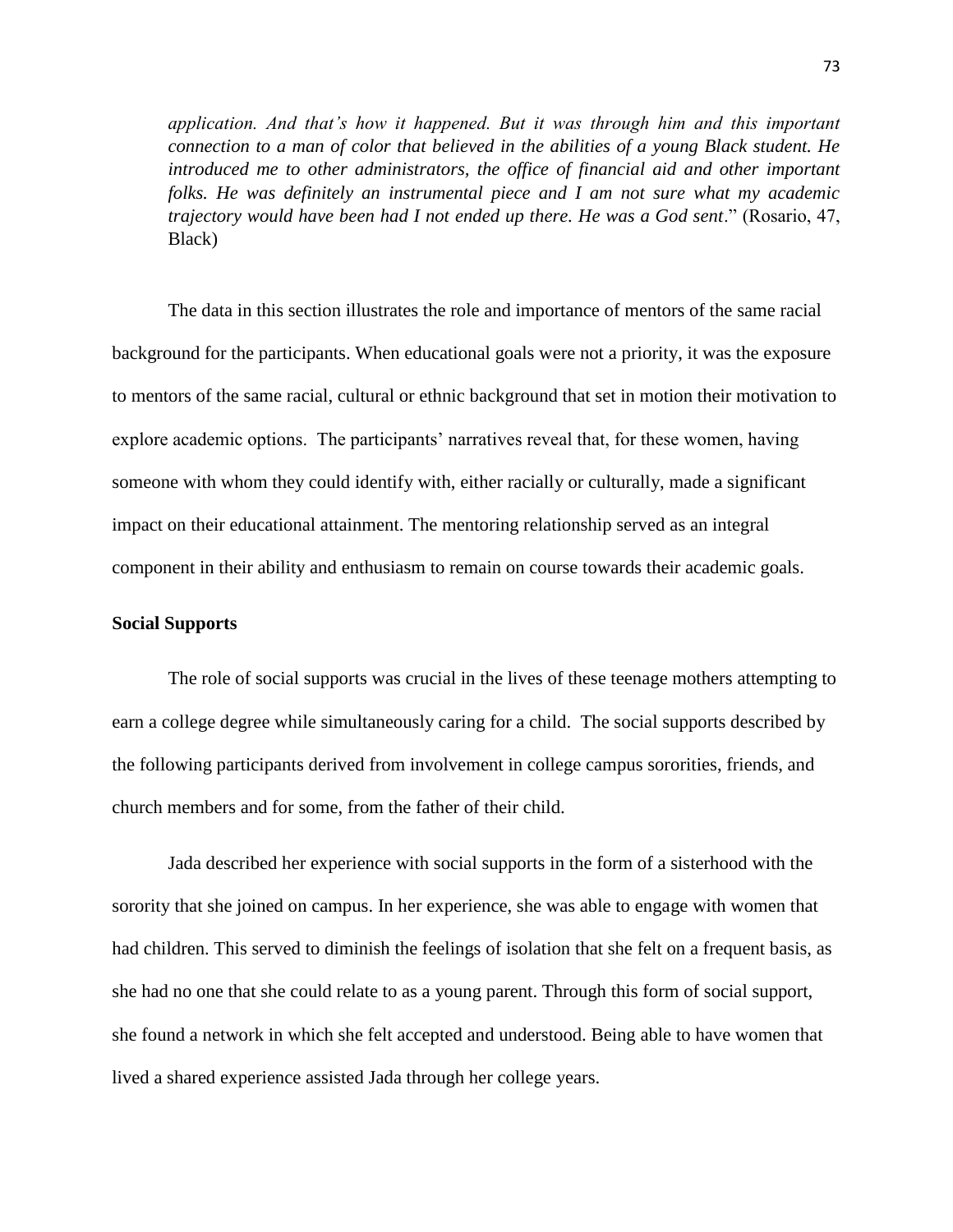*"Being a member of my sorority helped a lot. It really did. In the sorority I met women that were mothers too and like, we're gonna do this together and that's ok. It's ok to depend on others for that social support, because they understood the struggles that came with having kids and trying to earn the degree. So you didn't feel like this outsider or different because you had a baby."* (Jada, 32, Latina)

Rebecca emphasized the importance of social supports for the teenage mother to aid in her educational attainment. She shared that her social supports came in many forms. The availability of these varied forms of social support assisted in making college degree attainment a possibility. Rebecca notes that social supports played an essential part in her educational attainment. With their help, she had time to study, take exams and prepare for classes. Without these social supports in place, her ability to attain her academic goals would have been a difficult task.

*"Like I told you, from friends watching him, church members watching him, it took a lot of support from a lot of people. Just words of encouragement along the way. You just really have to have a great support system. I can tell you that anyone can't do this without the support and it doesn't have to be family. It can be a mentor, church members, anyone. I had people to call from all over. My grandma's friends. I knew I couldn't do it by myself. When you have a child and you don't know what to do, all you do is sit there and cry. So to just be able to have someone to say to you let me carry the baby and you go rest. That's a great help. May seem small, but it goes a long way."*(Rebecca, 46, Black)

Juliette encountered forms of social support through the friends that she met on her college campus. Although support was available for her in the home, it was the social supports available in the community that connected her to a broader network of women. Through these connections, she was able to build a network that served as a significant form of social support. These networks provided the necessary resources for these young women to excel academically while handling parenting responsibilities. Learning to lean and depend on one another was a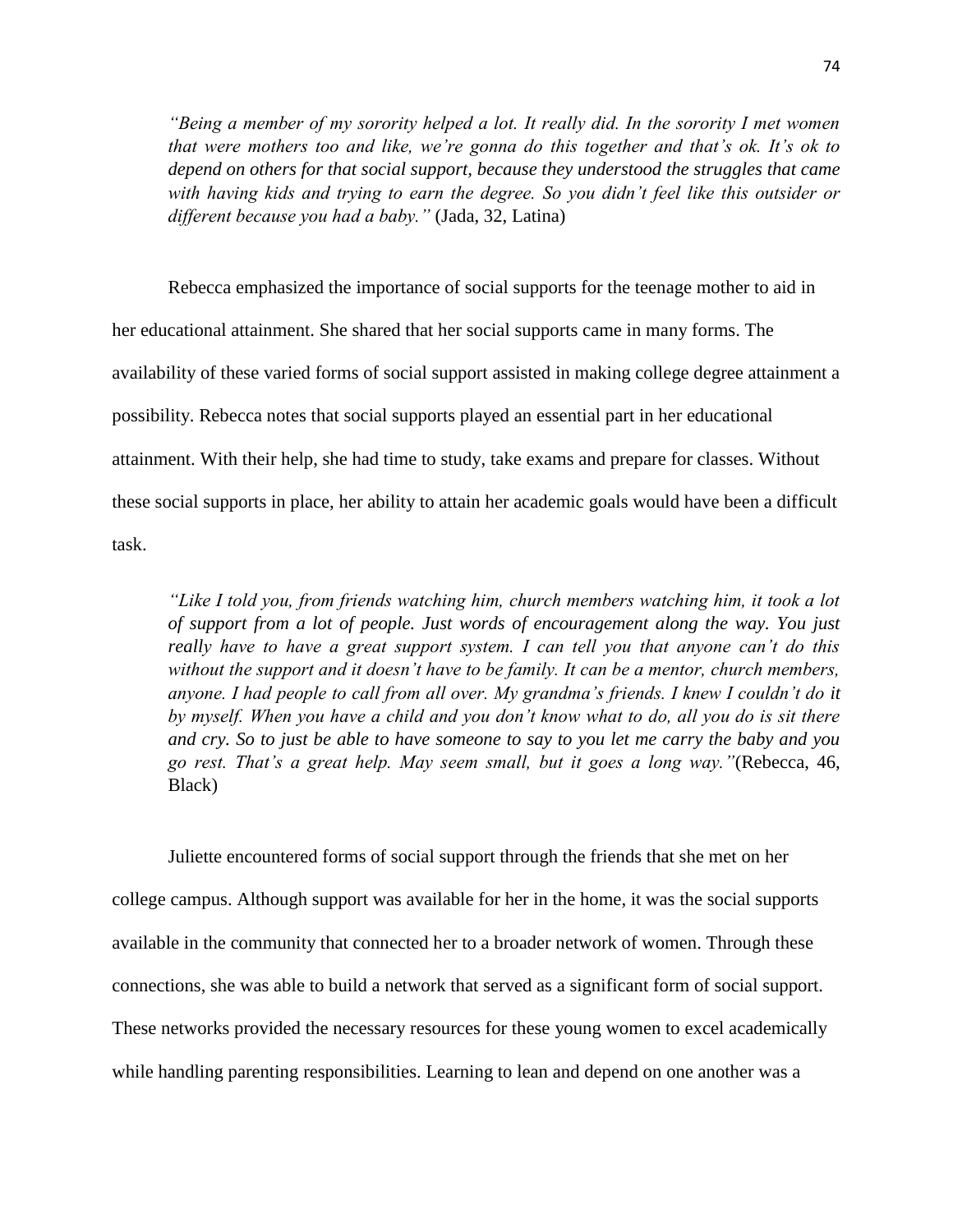valuable experience. As with other participants, meeting young women with a similar lived experience created a place of comfort for Juliette. With the available social supports, she was able to thrive in her academic setting. In addition to impacting her ability to attain her college degree, her involvement with this network of women awarded her with a new insight on life and the possibilities for her future. The exposure to these positive relationships served as a catalyst for change and provided her with a positive outlook on life. Eventually, Juliette was able to leave the relationship with the father of her children. The relationship was an emotionally and physically abusive one. Her involvement with these positive supports promoted an increased sense of self worth and provided her with a sense of togetherness.

*"So I had, again, you know my mom and my best friend to—to help me with the babies. But when I needed, like, longer-term care, I would ask the women at the community college. They were very good at connecting us with resources and getting us extra study time, as they would call it, so I would say between the people at the college and my mom and my best friend that they were very helpful in helping…and then also, like I said, the network that the women had created for the parents in college, they would encourage us to swap clothes with each other, to swap babysitting hours, so they kind of showed us how to…create a network, so I don't think a lot of us knew how to be dependent on other people, right? So they were instrumental in helping us realize, like, okay here you are, with these issues and barriers you face; guess what? There are other persons, too, so if you two come together and you share resources, you're that much stronger as a unit, and so that became pivotal for us, too."* (Juliette, 36, Latina)

Roxanne explains that she found strong connections and social supports in her church. Roxanne's family supports were limited and community resources were unavailable to her. For many years, Roxanne's relationship involved domestic violence and she endured mental, emotional and physical abuse. It was through involvement in her local church where she received the necessary supports that aided her and her husband in addressing the multiple issues in their relationship. Friendships were established with other church members and these relationships aided her in considering college enrollment.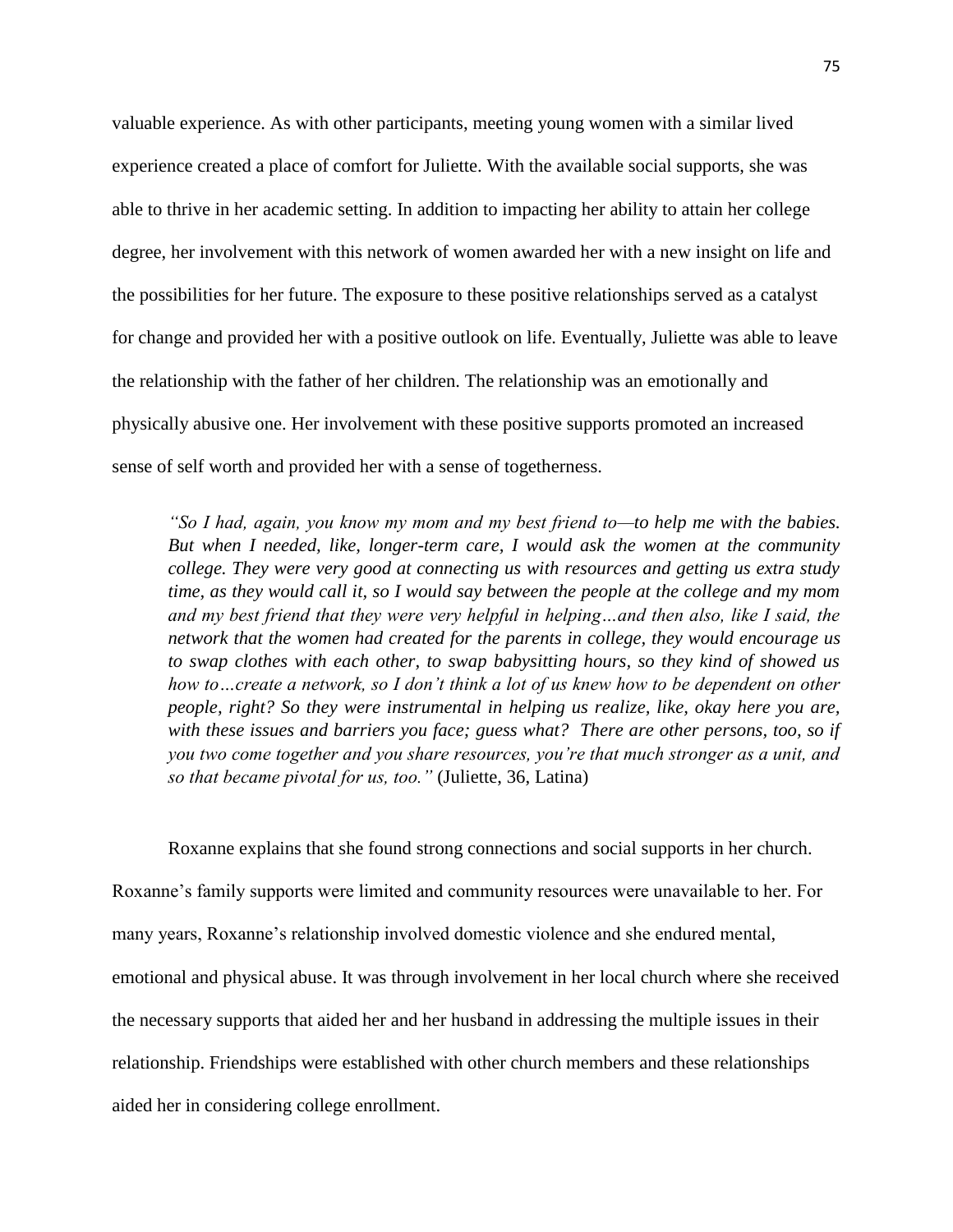*"A good source of support and motivation for my husband and I was the church. We started going to church counseling and for us it was better than regular counseling because of the spiritual piece. But anyway, in the church we met a couple and they were like mirrors for us. They had jobs in human services and it was through them that I began to consider a degree in human services."* (Roxanne, 33, Latina)

Pamela's involvement in the United States military provided her with an opportunity to

build her social network. The friendships formed as a result provided support and assistance

when needed.

*"I think for me, the supports-it was any kinds of friendships that I formed when I was in the military. And we would barter or trade things off each other. For me, if I wanted to take a class they would help with babysitting and I would help them if they wanted to pick up an extra shift."* (Pamela, 48, Black)

The availability of social supports from coworkers was especially useful for Sarah. She shared her experience as follows:

*"For me, it was coworkers at work. Some of them had babies at the time so they told me what to expect. Some provided emotional support and encouraged me to stay on track academically. They provided me with clothes for the baby, referrals to doctors that they knew were good, medication for morning sickness. Anything they thought would help me continue what I was doing*." ( Sarah, 36, Black)

Of the 15 participants, five found social support from the father of the child. These young fathers temporarily stopped pursuing their own academic goals and went on to obtain full time employment or multiple jobs to allow the young mother to focus on her education. Pausing their own plans for educational attainment allowed for the young women to focus on attaining an education without having to place a major emphasis on the financial challenges associated with teenage pregnancy. The following excerpts illustrate the ways in which the young fathers provided support: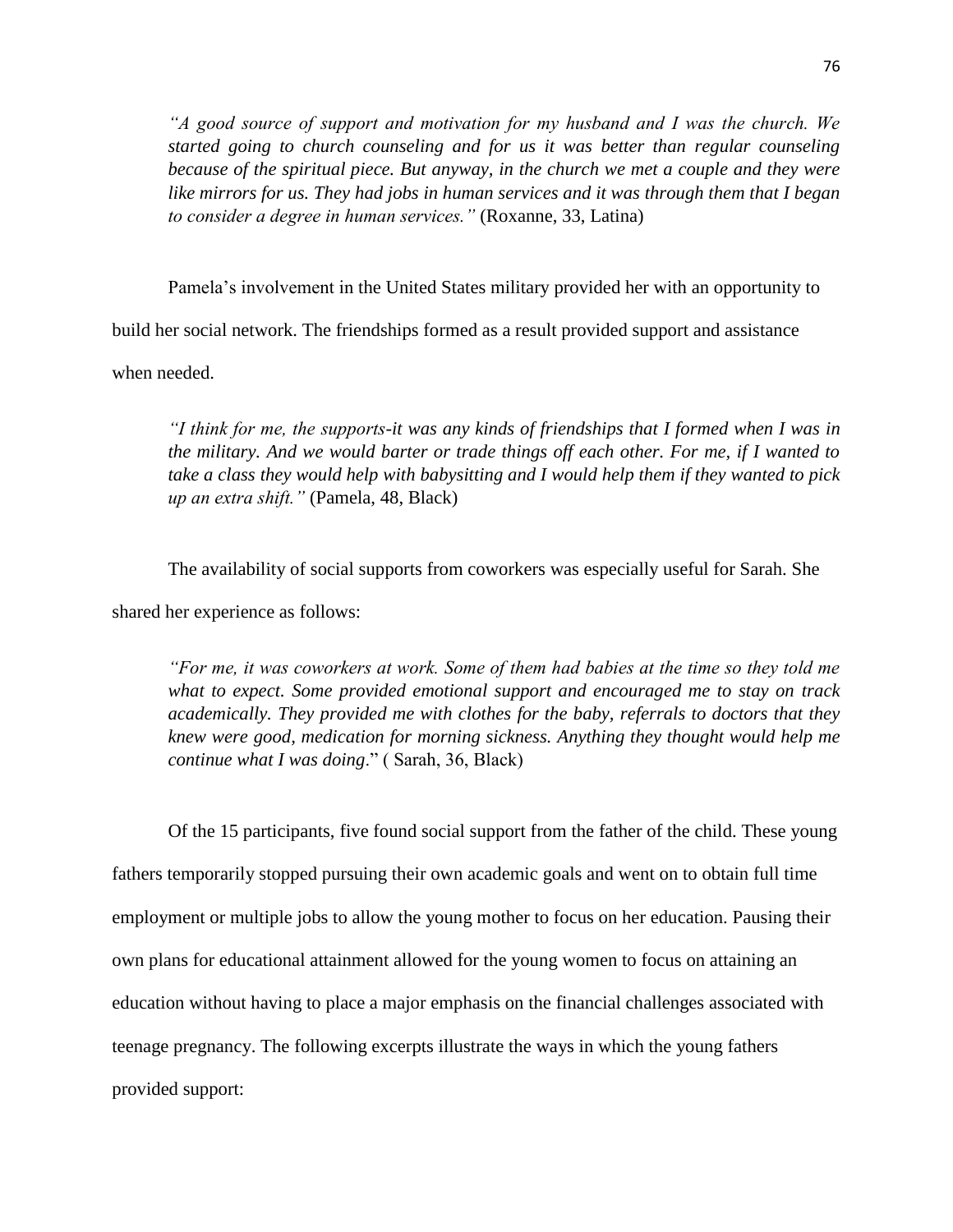*"He ended up leaving high school. He went on to work full time to support our little family. Eventually he went back for his GED but for a long time he worked a lot. This helped me to focus on my schooling a little more."* (Jada, 32, Latina)

*"My husband played mister mom. He gave me full rope to do what I needed to do, school and work and he took care of everything in the home. It was his intention to go to school. But with the pregnancy and me taking night classes, he stayed with the baby."*(Sarah, 36, Black).

The availability of social supports was deemed crucial for the above participants. With a network of social supports, these women were able to continue their education and attain a college degree. Having social supports in place made it possible for these young mothers to focus on their goals directed towards educational attainment.

# **Family Influence and Support**

The significance of family influence and support for the teenage mother was a recurring sub-theme in the data. Of the 15 participants, 11 named family support as a resource that enabled their ability to pursue academic goals related to college degree attainment. Nine of the participants came from families where there was an intergenerational pattern of teenage pregnancy and low educational attainment as a result. This particular factor served to influence the participants in a positive way as it motivated them to work towards having a different outcome than that of their mothers and grandmothers.

Diane attributes her success to the supports she had in place, more specifically the support from her family. In the following excerpt, she shared her opinion on the importance of education and the ways in which her mother aided the ability for her to have a college experience. Although she eventually transferred to community school in order to be close to the baby, the family support provided allowed her to have a college campus experience for a short while.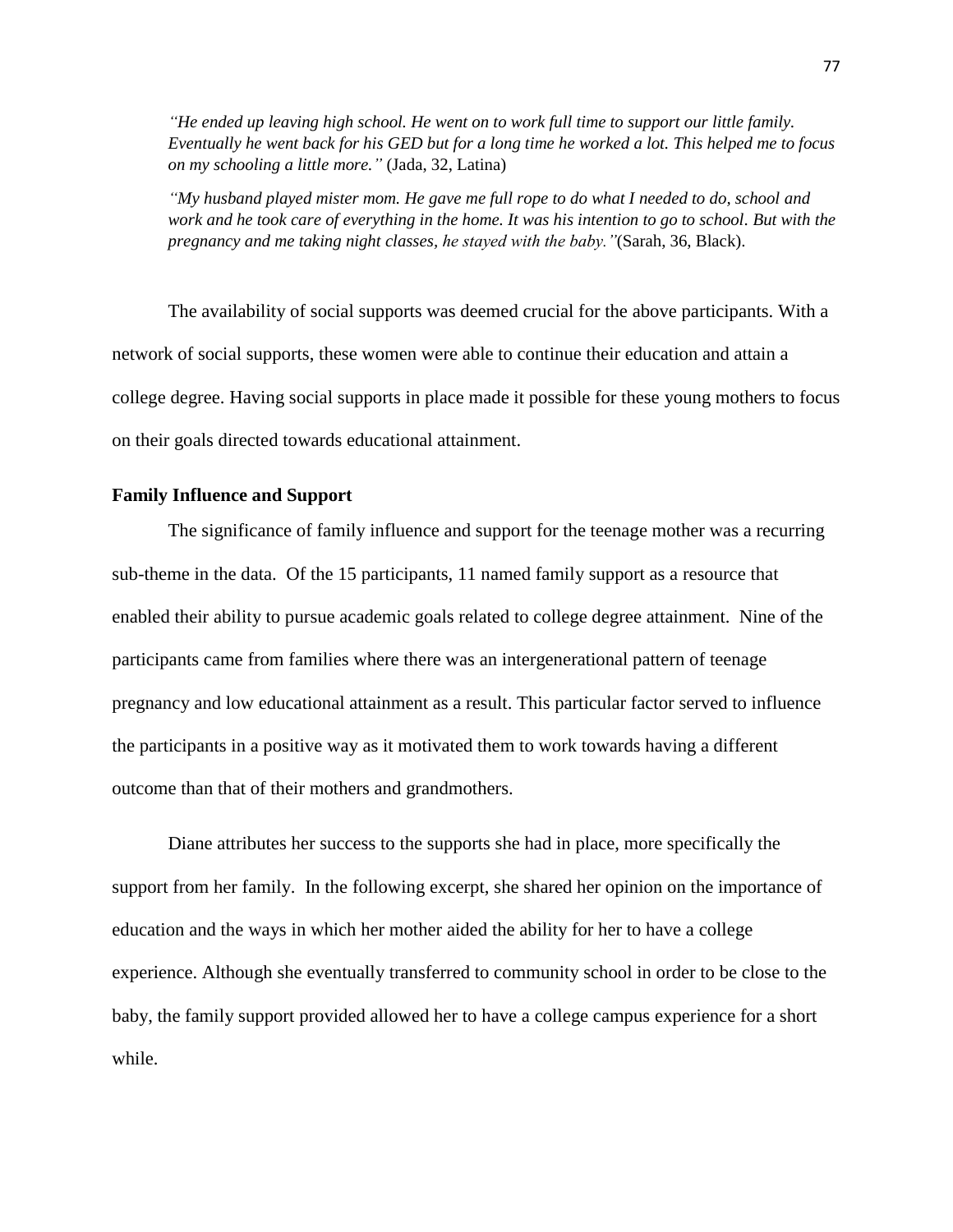*"My best asset was I was good at school and I knew that education was the path for a*  better life for all of us. I was set up for going to places like MIT and PITT and I looked at *going to community colleges. I was going to start there. But my mother as brilliant as she is, she wanted me to go away to college, she wanted me to have that college experience. She wanted to stay with the baby so that I could go away. So the first year I would come down twice a month to see her.*" (Diane, 44, Black)

For Catherine, the availability of family support as a resource allowed her to go to college away from home. Catherine's parents were available to offer childcare during the week while she attended college in another city, hours away from home. Although the college provided on site room and board, she would not qualify because she had a child. This was not the originally intended plan for her and her baby. However, the family support offered provided her with this opportunity.

*"So when I went to orientation, and my father came with me, the first time I went was the first time that I had been on campus. And I picked that school because they are highly known for their early education program. So they have an onsite day care center. That's the reason why I picked the school. But the surrounding area at the time wasn't the best. And I couldn't live on campus housing cause I had a child and then the housing surrounding the campus didn't fit my budget. So my father was like "this isn't going to work." So the agreement was that my son stayed with my family and I went to school. My school was three hours away from my parents house. The arrangement was that I had four years to finish school and they would watch him. So Monday through Thursday I had my classes and I had two jobs and then Friday morning I would come home and stay with him on the weekend and that's how it was for the four years. And in the summer I took classes close to home so I was able to finish everything in four years."* (Catherine, 35, Latina)

In her narrative, Jada describes being influenced by her parent's lack of education to

further her own. Her parents were immigrants from the Dominican Republic and struggled economically. While there was a value placed on education, her parents did not have the necessary skills or knowledge to help her further her aspirations. Her older sister had become a teenage mother two years before Jada and did not pursue an education after the pregnancy. These two factors influenced Jada's decision to go to college. Despite the teenage pregnancy, she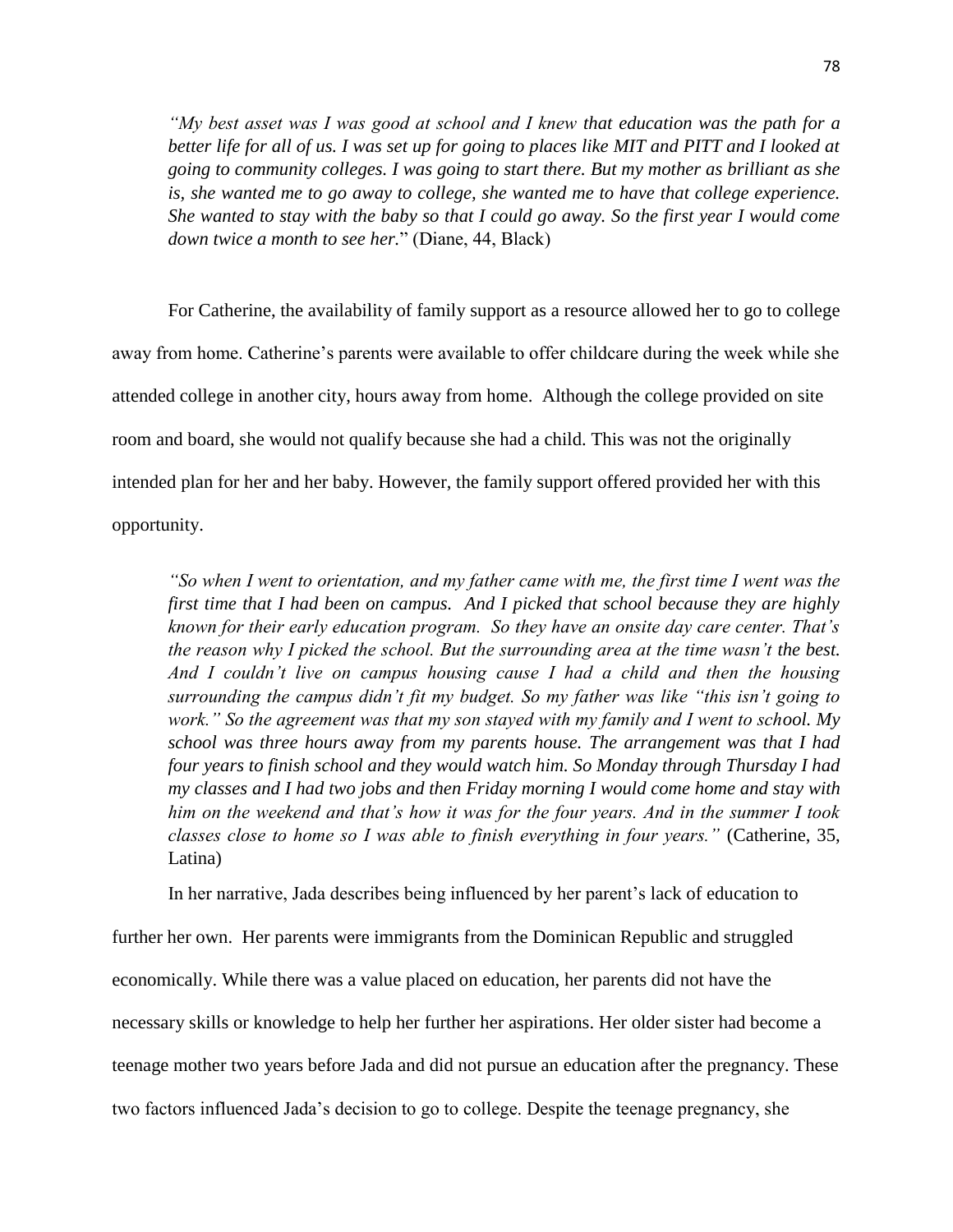wanted to be able to attain a college degree as it would facilitate a better future for her and her son. Their support made this goal possible.

*"I mean, I had to go to school. My parents weren't college educated. And they struggled. And I didn't want that for myself. And I didn't want to struggle. And you know, my sister*  was also a teenage mother two years before me and she worked odd jobs. I didn't want *that either. My family came together to help me. My boyfriend's grandmother lived in Boston, she would come down to help when needed. She would stay for weeks if we had an issue. There were times my cousins came to help. We have a big family. And when things didn't work out with my son's father, I was allowed to come live back home. And with this help not only did it help with going to school but I was also able to build on my professional network."* (Jada, 32, Latina)

For Isabel, the family influence and support described came from immediate and

extended family members. In her narrative, she explained that the expectations of her were high since she would be the first one to obtain a high school diploma and subsequently a college degree. Educational attainment was encouraged within the family, and although there were initial reactions of disappointment, many family members aided Isabel in caring for her son. The availability of support from the family aided in eliminating the stress associated with locating child care.

*"You know, at first they were upset because I was going to be the first one to graduate from high school and college. They had high expectations of me and my mother always talked to me about getting my education because she was not able to. Things are different in the Dominican Republic so she came here so that her children can have a better life. Anyway, when the baby came, everyone came together. My grandmother even got a visa*  to be able to come to the States and help the family out. I never had to worry about *childcare or anything like that. And that was because of the help from my family.*" (Isabel, 28, Latina)

Rosario names her mother as her primary source of family support. At 13 years of age,

her mother was involved in most of the decision making around her schooling. Her recollection of her academic trajectory and the support received from her mother from high school into college is as follows: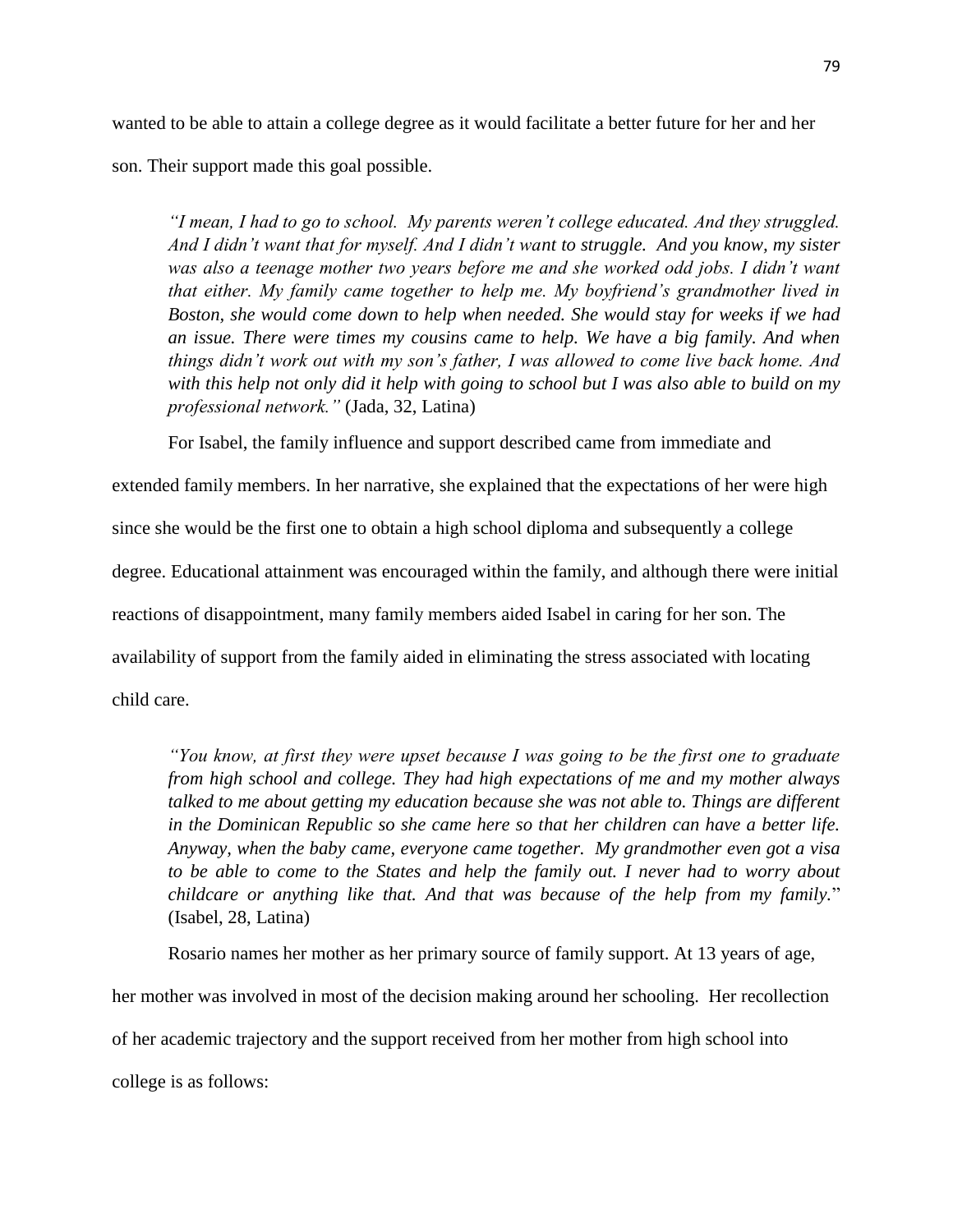*"So my mother went up to the school and they had a conversation about a school for teen girls in Bridge City and they told her I could go there and continue my school and that if she wanted to send me back to the school after I was done there that I could. So that's how we managed that. I continued in the same trajectory, I graduated at 16 because I had been skipped in grade school so yeah. I didn't miss a beat. My mother was always there but don't get me wrong, she held me responsible. She taught me how to handle my business. She taught me how to go and apply for day care. She taught me to do all those things. And even when I transferred to the University of A, she went into supreme administrator mode and she found out that one of the people that had lived in my neighborhood lived up there and she was putting me in touch with her so that I can find out about the area and all that.*" (Rosario, 47, Black)

Iris shared that all of her siblings had gone to college and this served as a positive family

influence in her own academic trajectory. The necessary forms of family support were available

to her as follows:

*"My mother was a teenage mother herself and I just kept thinking like I have to finish school. All of my siblings before me had gone to college so the root was already there. My sister would help me out. She knew what it was like to write papers and everything so academically she was a huge support. I come from a huge family so I had tons of family so there was all of that. And since I lived at home, anything I needed with childcare or an emergency with the baby, my mother was there. The family was definitely one of the factors that helped.*" ( Iris, 29, Black)

Rebecca attributes her ability to have been able to continue her schooling to her family.

*"With the help of my family, in spite of my mother saying what she would do if I got pregnant, when it all came down to it, she was right there. She didn't babysit for me to go out, but when it came down for me to be able to go to work she was right there. She taught me old wives tales, mother things, my brothers were there for me to go to work, my grandfather was also there for me to go to work. So if it wasn't for them I don't know what I would have done."* (Rebecca, 46, Black)

Juliette recalls that it was her mother who served as her main influence to attain her

college degree. She was the primary source of family support. Juliette's relationship with the

father of her daughter was violent and tumultuous. Her mother offered her housing and help with

childcare. This form of support was crucial for Juliette as the relationship with the father of her

children was negatively impacting different facets of her life, particularly her ability to attend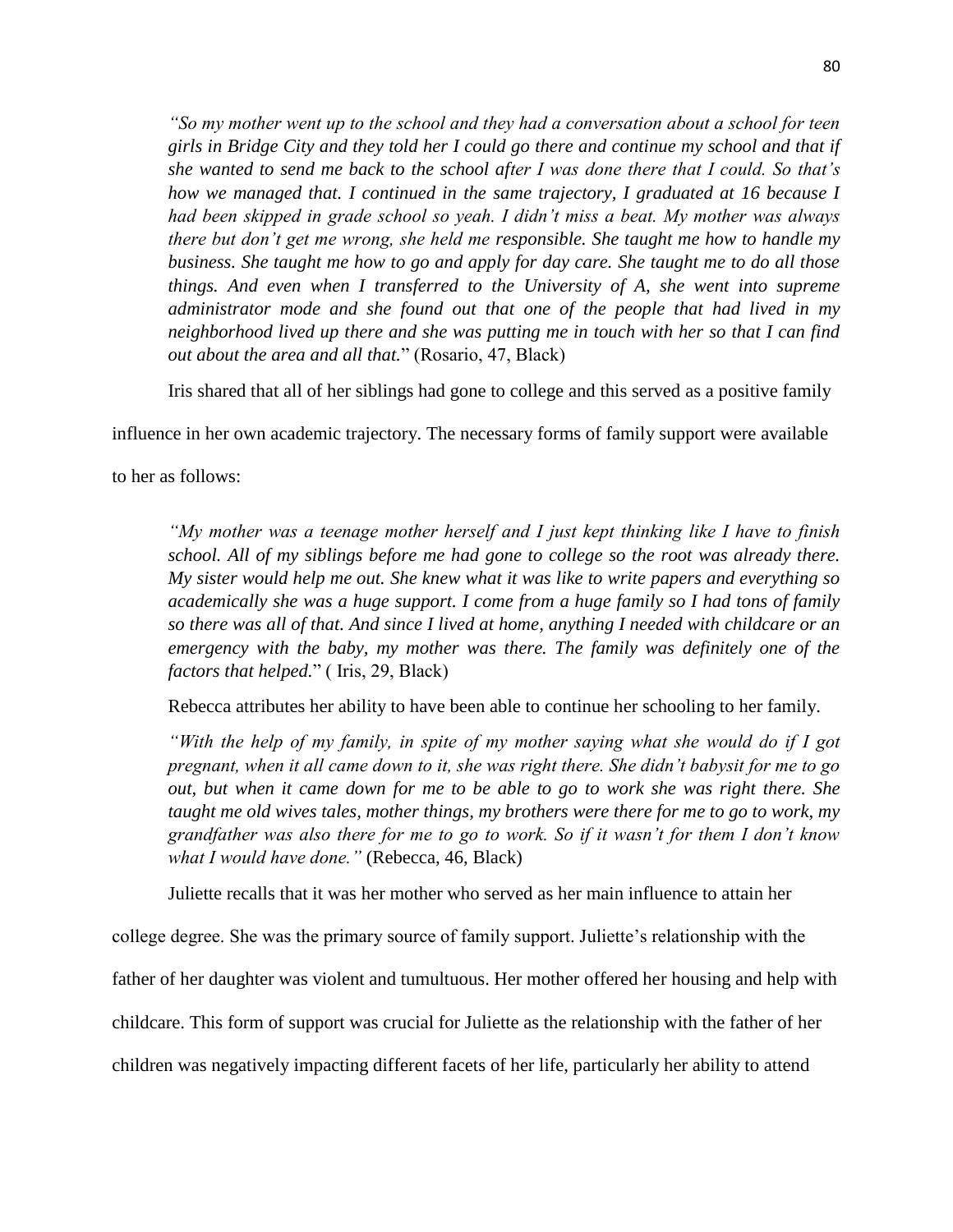college. With the availability of this form of support, she was able to eventually move to her mother's home, go back to school and gradually exit the relationship.

*"I would very much say my mom became pivotal in helping me get back to school. I think…she was busy with her life, but she really started to try to push me and encourage me to go back to the community college full-time, so she told me, like, "You can come home, and we'll turn the living room into a bedroom for you and the kids, and you can go to school and, you know, just get yourself a little part-time job to help with what you need for the kids, and…and so if I hadn't had her, there's no way that I would have been able to go back to school*." (Juliette, 36, Latina)

The data in this segment highlights the way in which family influence and support contributed to the educational attainment of the above participants. The availability and consistency of family support for the participants was an integral component towards the attainment of post secondary education in the form of college degrees.

## **Financial Resources**

For the participants of this research study, financial resources came in varied forms. All 15 participants reported access to several types of financial resources. The availability of these resources came in the form of government assistance programs such as Medicaid, WIC and cash assistance, wages from full time and part time employment and financial aid grants and student loans. The availability of financial resources through government programs varied based on the period in which they were seeking governmental assistance.

The data demonstrates the manner in which access to government programs served as a resource for some of the participants.

Rosario became a teenage parent in 1984. In her recollection of the governmental assistance available to her, she notes that the time period in which she was receiving these benefits made a difference in the amount of financial resources available to her. The availability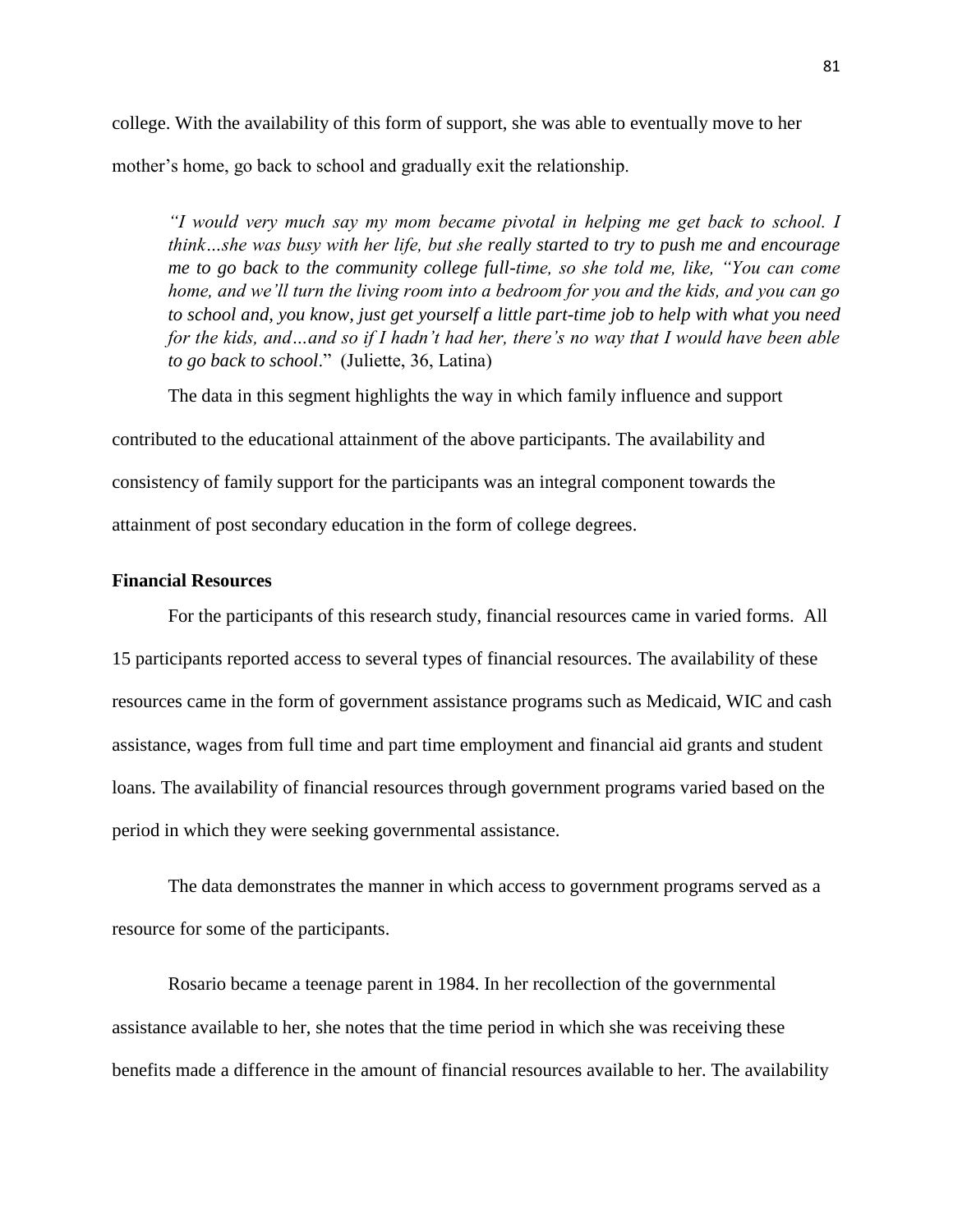of economic and financial resources facilitated her ability to adequately provide for her child while living away from home. If this resource was not available for her during that time of transition, there is the likelihood that she would have not been able to focus on academic goals.

 *"When I lived in the city I was receiving public assistance. I was never embarrassed to do so and I always knew to go to those offices for help. When I moved to another city, I also registered for public assistance, and this was pre-welfare reform so it was generous."* (Rosario, 47, Black)

On the other hand, Chantel, who became a parent post welfare reform, did not qualify for cash assistance. Aid was available to her in the form of Medicaid and WIC benefits. Chantel worked multiple jobs and was consistently enduring high levels of stress as a result. She noted that if she would have been eligible for cash assistance, the financial stress she faced could have been diminished.

> *"I wasn't able to qualify for financial assistance from welfare because I worked and my income disqualified me. But I was able to get Medicaid for me and my daughter and WIC for her. This was important because the income I was making was not a lot, even though I worked two jobs and I would always be stressed. Every little bit helped."*  (Chantel, 31, Latina)

The availability of financial resources through full time or part time employment for

several participants was an important factor. Several of the participants worked full time and part

time jobs while managing parenting responsibilities and going to school. This was an important

financial resource.

*"Early on in my journey, I got a job as a secretary while attending the community college. I then joined the Air Force, which provided more financial stability."* (Pamela, 48, Black)

*"When I was in high school I worked in a lawyer's office. After the baby came they told me they no longer needed me but I already had a job at the bank. I worked there full time*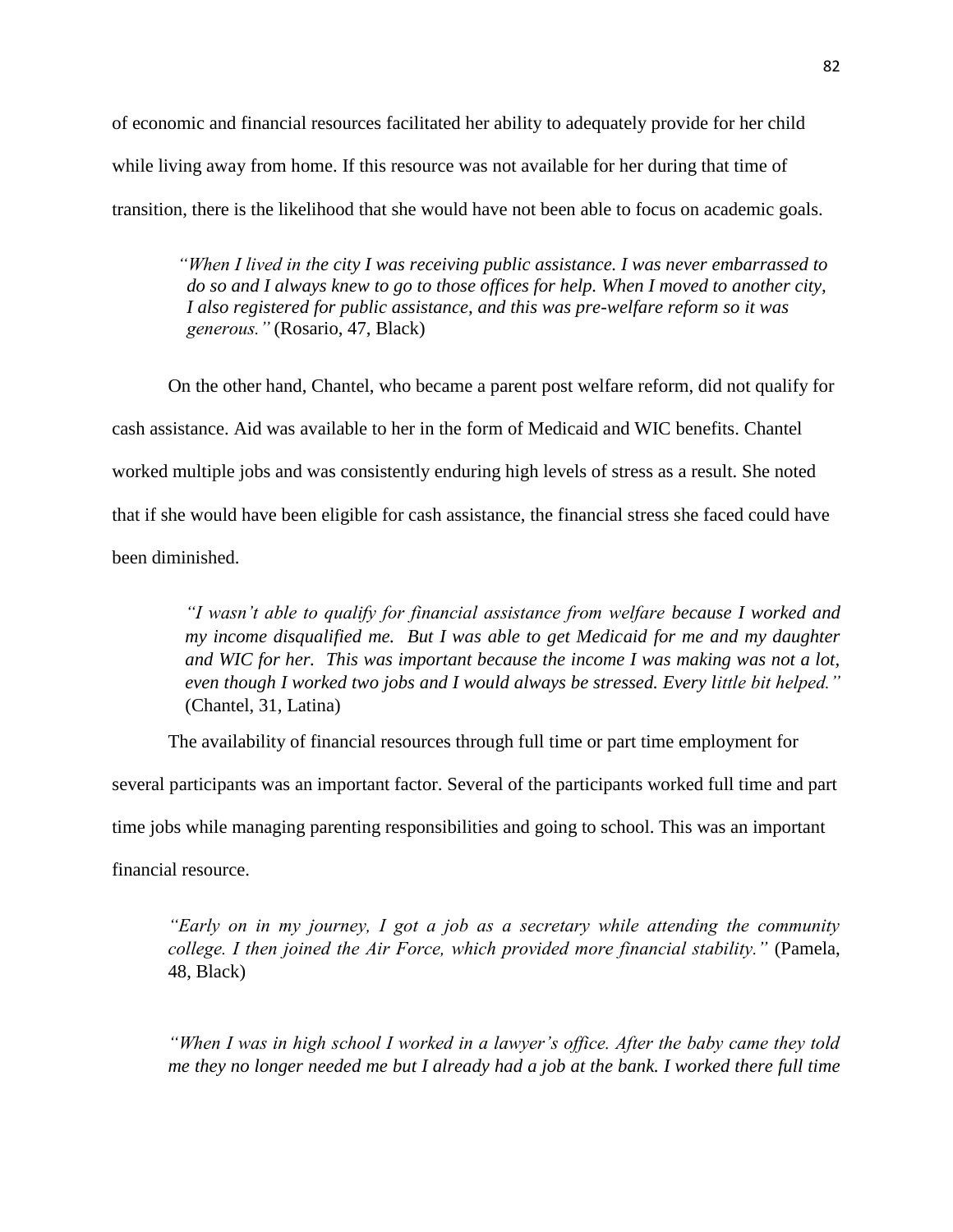*and the nursing home on the weekend part time. I was working a lot while going to school.*" (Jada, 32, Latina)

The following excerpt demonstrate the ways in which one of the participants capitalized

on the opportunity of available financial aid funds and loans available to them as students to ease

the financial burden.

*"Financially, I had to plan ahead. I would use the financial aid refund checks that we used to get at the end of the semester. In the summer, we wouldn't get refund checks so I would always hold the last check to use it in the summer. I had to be smart about how I was doing things. Those refund checks always got me through the semester*." (Jada, 32, Latina)

*"Even though I worked, I also used student loans and educational grants to help with the expenses of being a single, teenage mother."* (Catherine, 35, Latina)

Carol obtained financial assistance towards her education from her father.

*"At first, financially it was really hard because my financial aid was nonexistent and my dad actually paid my whole semester because I got no aid. That was helpful because I was stressed out."* (Carol, 29, Black)

Lastly, Diane explains that she utilized all available financial resources that would aid her

in furthering her education.

"*I decided to use public assistance. I knew that it was there and I knew that it would only be temporary. Because I was a single mom I didn't want to go to school full time and work full time because then what time would I spend with my daughter. So I went to school full time, worked part time and took public assistance. And I also always maxed out my loans every year so that I could pay my rent for the semester and bought her clothes for that season. I just planned it out that way."* (Diane, 44, Black)

The availability of varied forms of financial resources for the teenage mother was a vital

and necessary component for her to continue her academic path towards college degree

attainment. Without these multiple forms of financial support to these young mothers, financial

hardships and obstacles may have interfered with their ability to pursue academic goals. An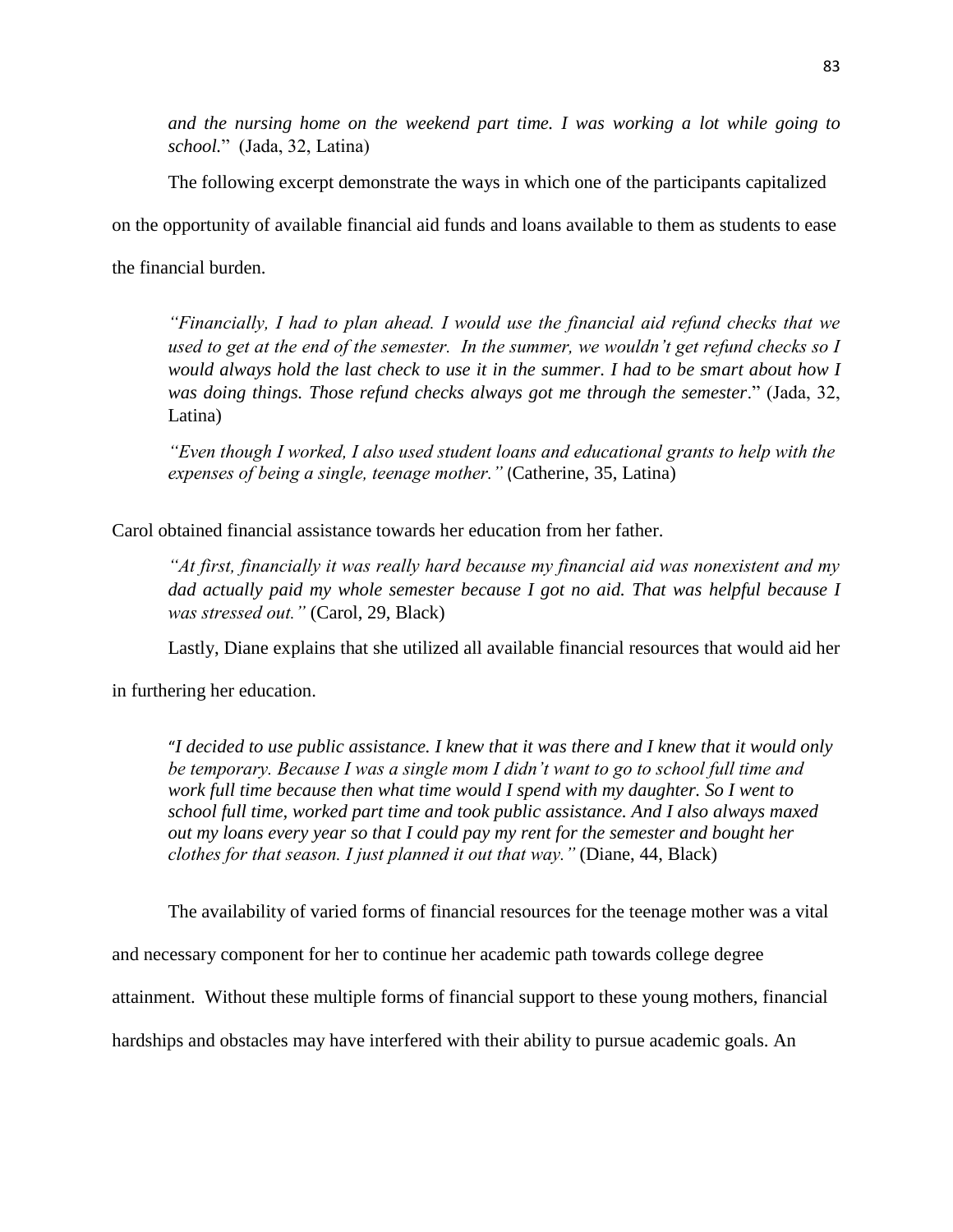emphasis on attaining employment to meet the financial demands associated with parenting a child may have halted their academic aspirations.

### **Community Resources**

Access to community resources played a unique role in the lives of some of the participants. These community resources were available in the form of support provided by a domestic violence shelter, a neighborhood child literacy program and involvement in Americorps. Three of the participants noted the use of these resources and how they served as a vehicle towards academic achievement in the form of a college degree. The availability of resources in the community served to connect the teenage mother to a broader network of resources and support. As with other resources available for the participants, those resources available in the community played an important role in facilitating academic achievement. The following are excerpts from the data provided by the participants related to the use of community resources:

*"The DV (domestic violence) shelter was very helpful. They had a little backroom that was kind of like a little thrift store, so you could like go swap clothes for your kids, and they also had a pantry where you could get food. So the domestic violence shelter was pivotal or maybe it's because they had so many different resources and connected us with community resources."* (Juliette, 36, Latina)

*"The child literacy program at my child's school program served as a major community resource. They connected us to other programs, like GED classes and continued education programs. In this program, I learned about the importance of education not only for my kids, but for me too. Just being in that program and learning along with my kid. They offered tutoring for college students and I took advantage of that. The math tutor worked really hard with me because I needed it. But I would have never known of all these resources for us if I was not involved in these community programs".* (Roxanne, 33, Latina)

*"Through my involvement in Americorps I began to take a good look at the importance of education. Working in an elementary school through the Americorps program, it was a*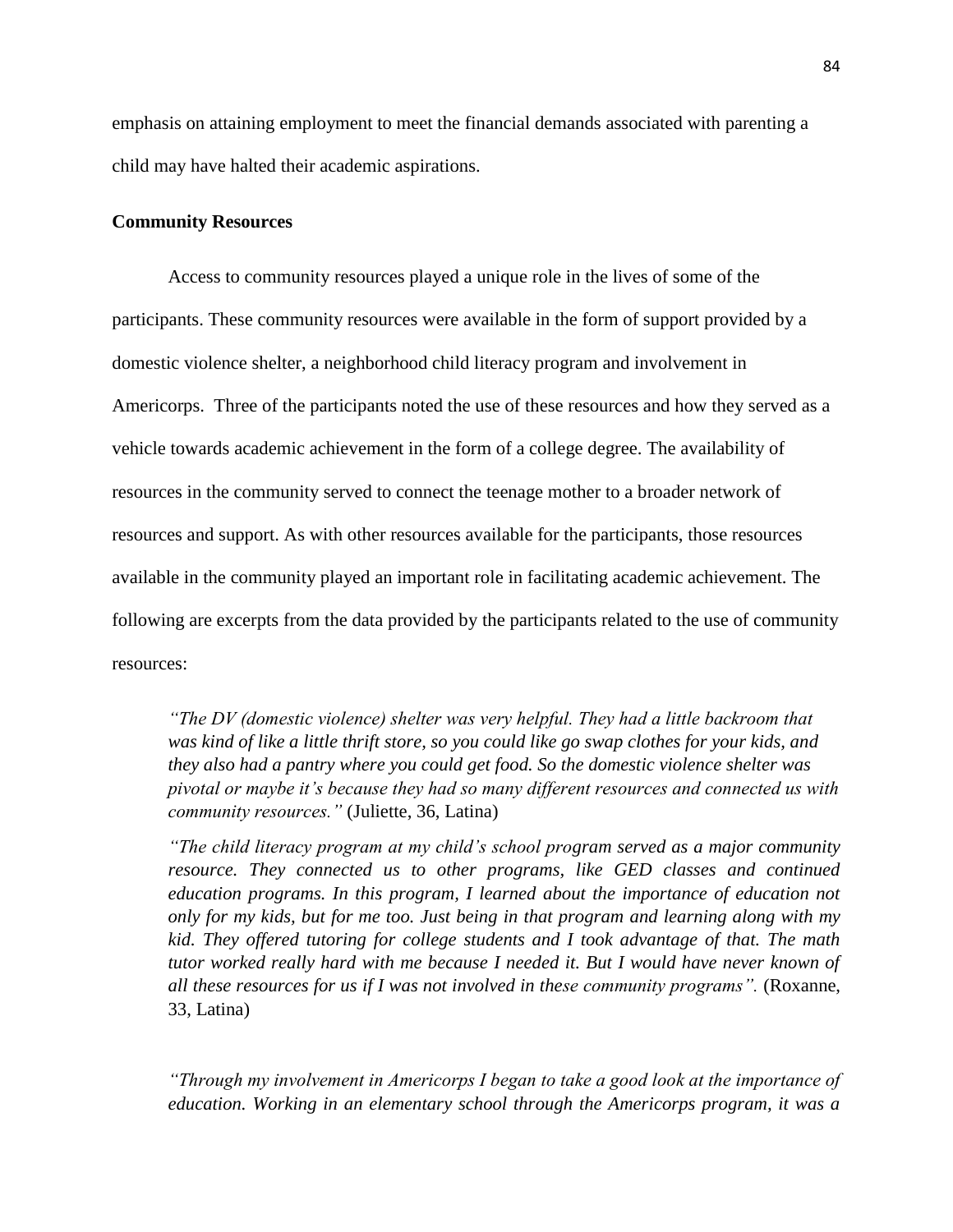*change in culture. This is when I realized that education was going to be my only way out. Because the women that worked here were so big on education, they allowed me to switch my schedule when I started school. It was a lot but this was a real good resource to have. They understood and were flexible.*"(Angela, 45, Black)

The use of available community resources enabled these teenage mothers to push forward with parenting and attaining college degrees. These community resources, although not specific to teenage mothers, were valuable and connected the participants to necessary resources, either directly or indirectly. Being able to establish connections within these community organizations and programs allowed for the teenage mother to gain exposure to the importance of education, not only for them, but also for their children. The connection to additional community resources, learning the skills necessary to help their children in their own academic paths and being exposed to a shift in perspective regarding educational attainment were all made possible through the utilization of resources in their community.

### **Educational Supports**

Of the available resources, the educational supports in place for the young mother were vital in their ability to further their education. This sub-theme surfaced in eight of the 15 interviews. Two of the participants went to a high school for pregnant and parenting teenagers, with resources available in the school setting. This facilitated their ability to stay in school while being pregnant.

Rosario, who was 13 at the time of her pregnancy, was attending a Catholic high school and would not be allowed to remain in the school while pregnant. She would be allowed to return once the baby was born. For the nine months of her pregnancy, she was transferred to a high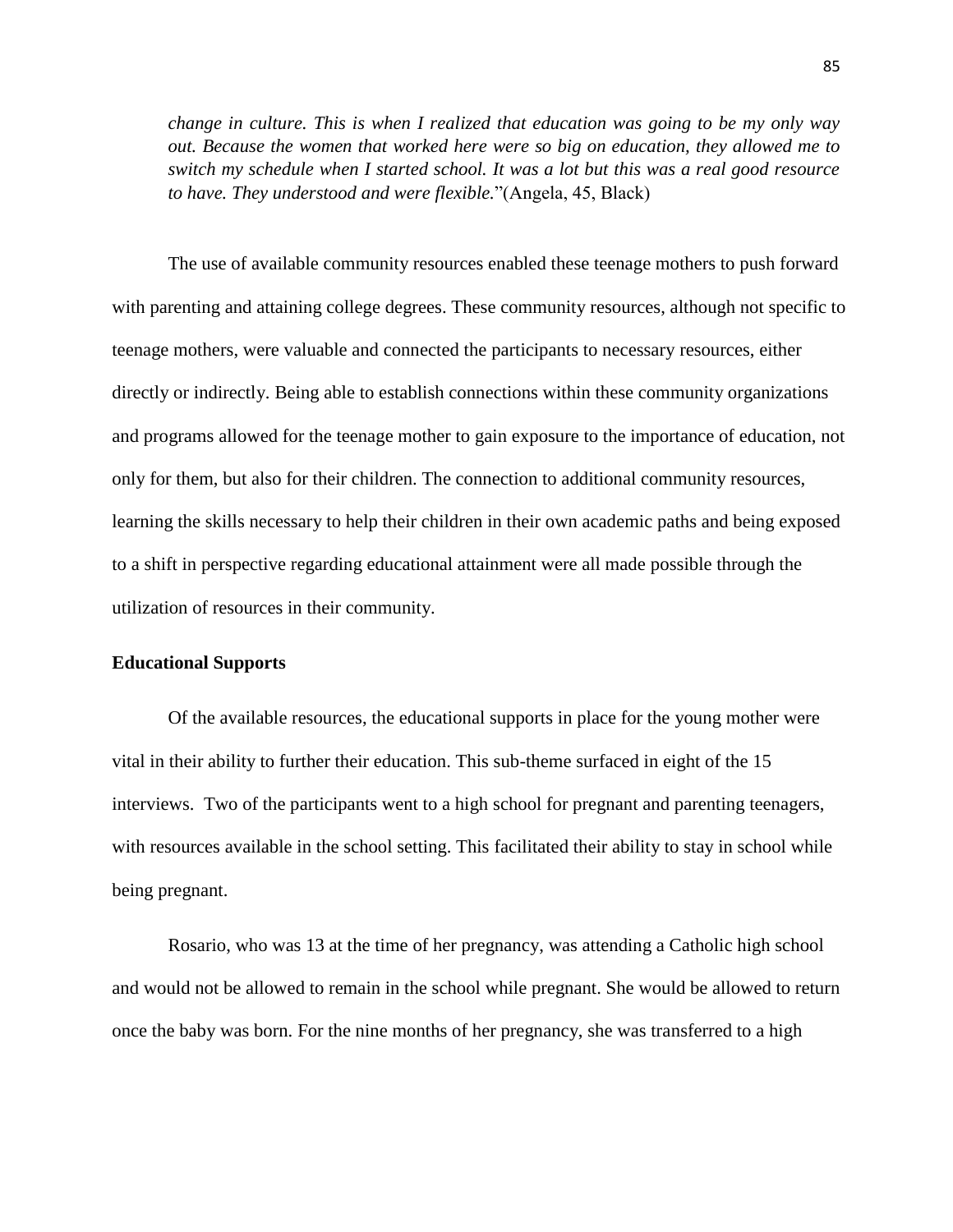school for pregnant teens. The availability of this educational resource allowed her to remain on

her *academic path.* 

*"So I had her in the summer between freshman and sophomore year so when the school found out I had to leave school for that spring, from January until June. So I had to leave that Spring semester before I had her. So my mother went up to the school and they had a conversation about a school for teen girls and they told her I could go there and continue my school and that if she wanted to send me back to the school after I was done there that I could. So that's what we did. I continued in the same trajectory, I graduated at 16 because I had been skipped in grade school so yeah. I didn't miss a beat. The great part of this alternative program is that you kept up with your coursework but they also had parenting programs. It was a good experience and it helped a lot, it helped me stay on track and not miss anything because of the pregnancy."* (Rosario, 47, Black)

Maria shared that she also went to a school for pregnant teenagers and informed that this

program was instrumental in staying on track academically. In this program, all of the child's

needs were covered. There was childcare available as well as medical care if necessary.

Transportation to and from school was provided, which lessened the burden for her and her

family. The necessary supports were in place to assist the teenage mother with finishing high

school and focusing on academic goals, despite the teenage pregnancy.

*"I left the school that I was going to and went to a school for pregnant teens. Once I told my sister she enrolled me in a school for teen mothers and pregnant teens so they provided all the resources there so it eliminated the shame because we were all in the same situation. I didn't have to go outside to get prenatal care because everything was all there under one roof. It was a supportive environment. The teachers were rooting for us, they helped us with college applications, they allowed us maternity leave. It was supportive. The administrators they were accommodating. Never once did I feel that I made the wrong decision. They had the child care facility there as well. I didn't miss a step. But it was different in the sense of ok, now I have to take care of someone and myself while going to school. But it never deterred my goal of graduation. I still graduated on time."* (Maria, 33, Black)

A number of years later, she was able to receive childcare on campus. This available

support had a positive impact on her ability to remain in school. The availability of childcare on

campus proved to be of high importance and a valuable educational support. For those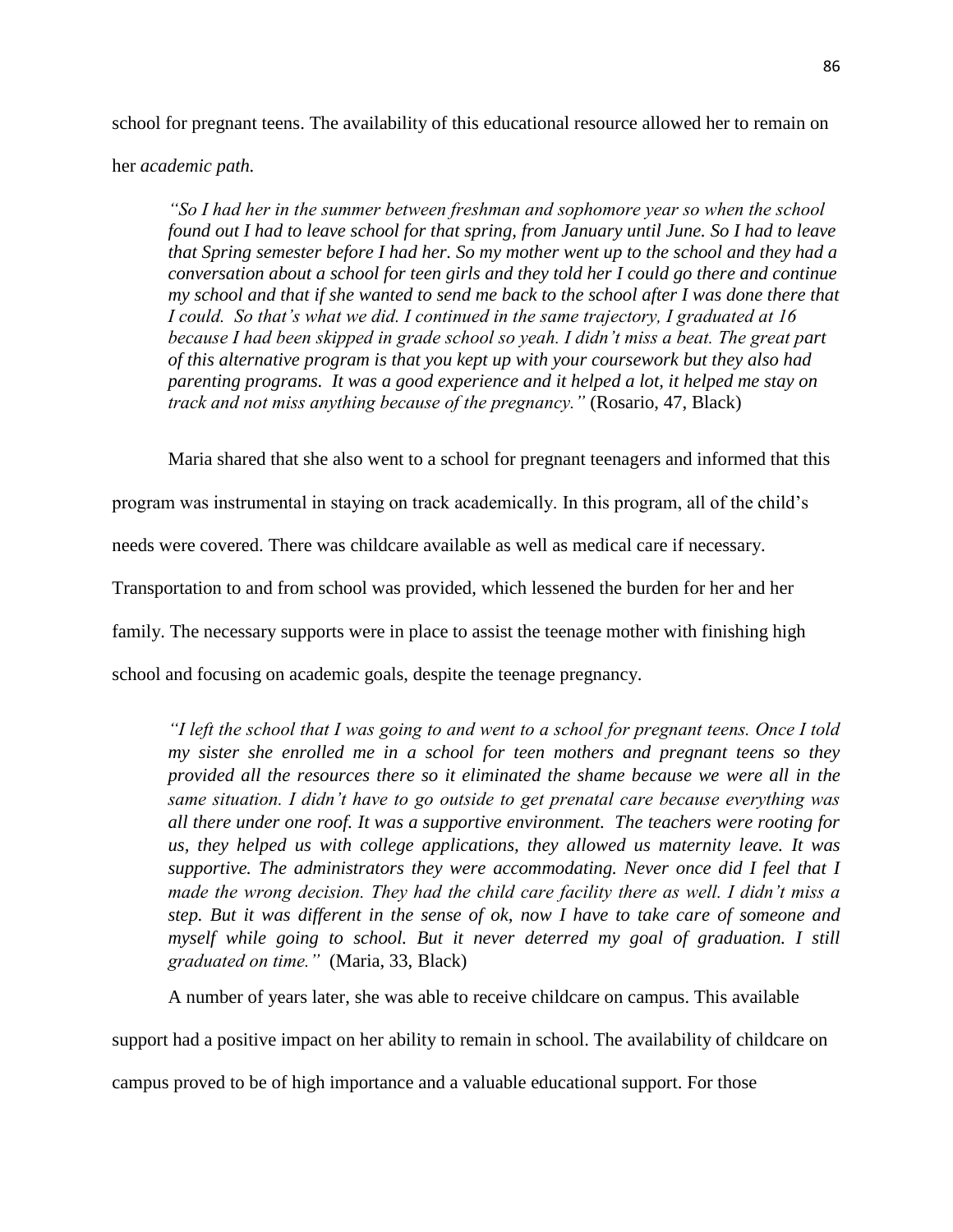participants that did not have this form of educational support, the lack of childcare served as an obstacle and roadblock to focusing on academic and career goals. For Maria, however, this was not a factor to consider.

*"They had childcare at the college so I was able to get childcare there and there were open until 10 so I was able to drop him off and do what I needed to do. That eliminated the burden of having to wonder about childcare. That would have been a lot to have to worry about."* (Maria, 33, Black)

In her narrative, Juliette shared her experience with educational supports while in college. Workshops for single mothers created a network of support for them. This facilitated the opportunity for women to meet and share their lived experiences as young mothers on a college campus. It served to lessen the feelings of isolation that exists for some teenage mother. During the earlier stages of her college experience, Juliette's relationship continued to experience difficulty. The evening before a final exam, she was involved in an altercation with the father of her children, which resulted in a black eye for Juliette. As a result of her positive experiences with her professors, she felt comfortable in sharing this personal story. Her ability to do so had a significant impact and aided her college degree attainment.

*"They would have every other Friday a mandatory workshop to attend, but they were very strategic in putting us in a room together every Friday, so we ended up meeting other women who were in a same situation, so that would be one system. Then there was another source of support where they would get us all together and have us fundraise. We would go on fun field trips with our kids, and so it was kind of creating an environment where you didn't feel isolated or you didn't feel like that nontraditional student that had kids, but everyone else was young and enjoying their lives and didn't have any responsibility. They were very strategic in making sure there were spaces on campus where people with kids could connect. Another thing was taking classes with professors of color. My earlier mentors had shown me how to write emails and advocate for myself. I'll never forget this experience with a professor. I had done everything in that class. I had an easy pass, but the night before my final, I got my butt kicked and I had two black eyes. I didn't want to go to class, and I called my school mentor and she said, "Let's go talk to her." So she walked me over to the class, and we were standing outside of the*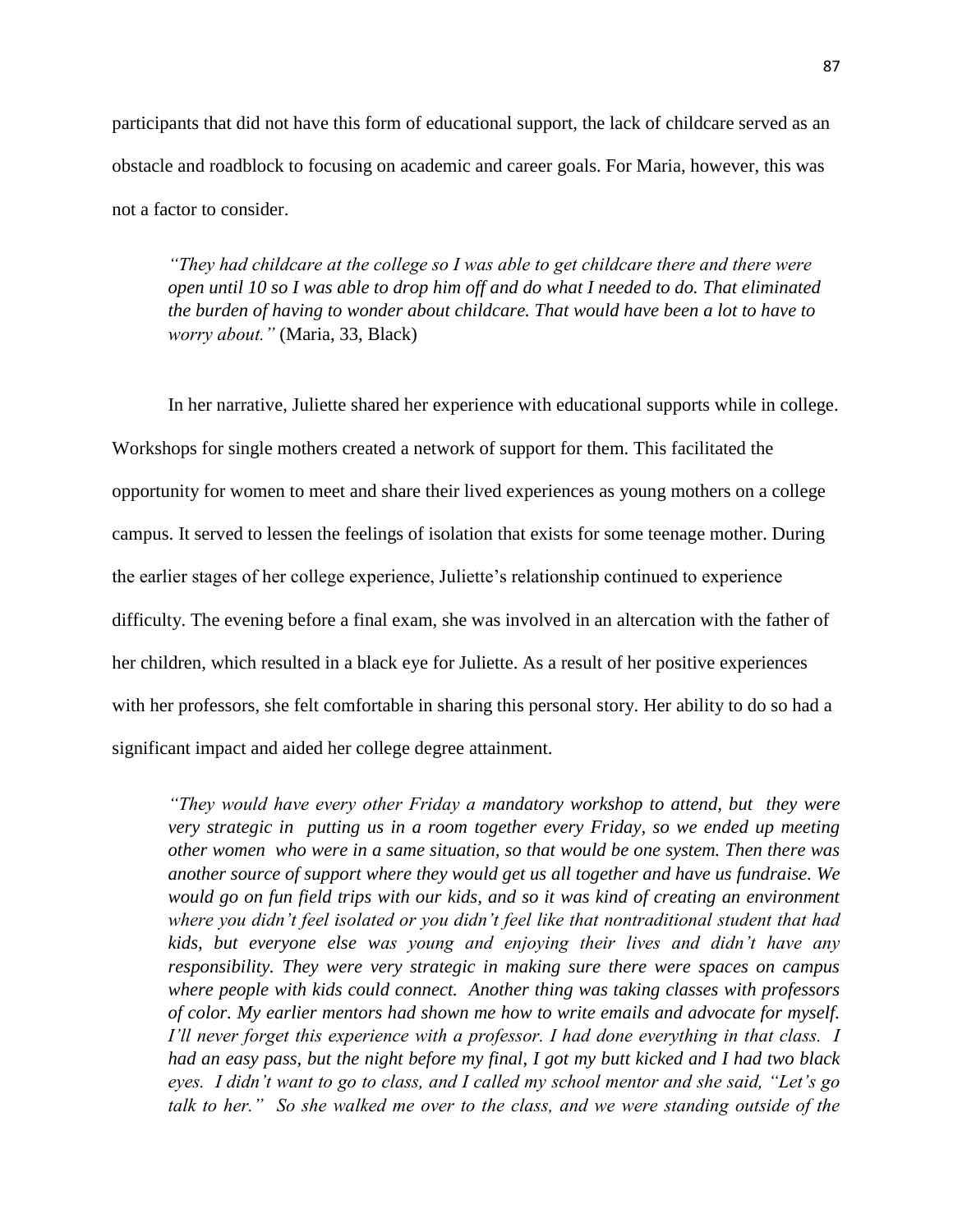*class, and she said, "Don't worry about it. I want you to come back in a week when you feel better, and you can take it then. I was not going to fail that class I worked my butt off in that class and it was those kinds of professors that understood which helped a lot."* (Juliette, 36, Latina)

Pamela, who attended college while in the United States Air Force, shared the ways in

which she took advantage of the educational benefits available to her as a young parent.

*"With having a child I was thinking of having a job that would pay me but also thinking of staying in school. (pause). Once I joined the Air Force that become a viable option, being able to go to school for free. I was the smartest in my class in the Air Force. It dawned on me that I was really smart. When I got to tech school I got to my base and would provide recommendations of improving the process. They loved me and I finished up my undergraduate degree in the Air Force. Along with two associates degrees. I came to realize that the more you educate yourself the better the opportunities."* (Pamela, 48, Black)

Rebecca found that college professors were understanding of her situation as a young

mother and as a result, allowed her to bring him to class with her.

*"Mostly all my teachers were understanding. He used to come to class with me sometimes and they wouldn't have a problem with it. And thank god for a great baby because he was well behaved. No one ever said no. the professors were good with that. Even taking him to the library was ok."* (Rebecca, 46, Black)

As part of their experience, both Iris and Chantel shared the way in which their academic

advisors were of support during their time in college by providing them with options that would

shorten their time in college. Their recollection of this form of educational support is as follows:

*"I wanted to be a nurse, I was a nursing major. I struggled through the pregnancy with the classes and so I changed majors to psychology during the pregnancy. I knew I could get done quicker with psychology. With nursing I would have to do an extra year and*  with a baby that was going to be very difficult. I don't want to be in school her whole life. *We went through a list of majors. I thought about education, I went an interviewed but their policy was similar to nursing and I would have to stay longer. I spoke to my advisors in school and they told me that if I switched majors I could probably finish on time. The EOF advisor helped me with the transition to changing majors and helping me finish sooner than I would have had I stayed with nursing as a major."* (Iris, 29, Black)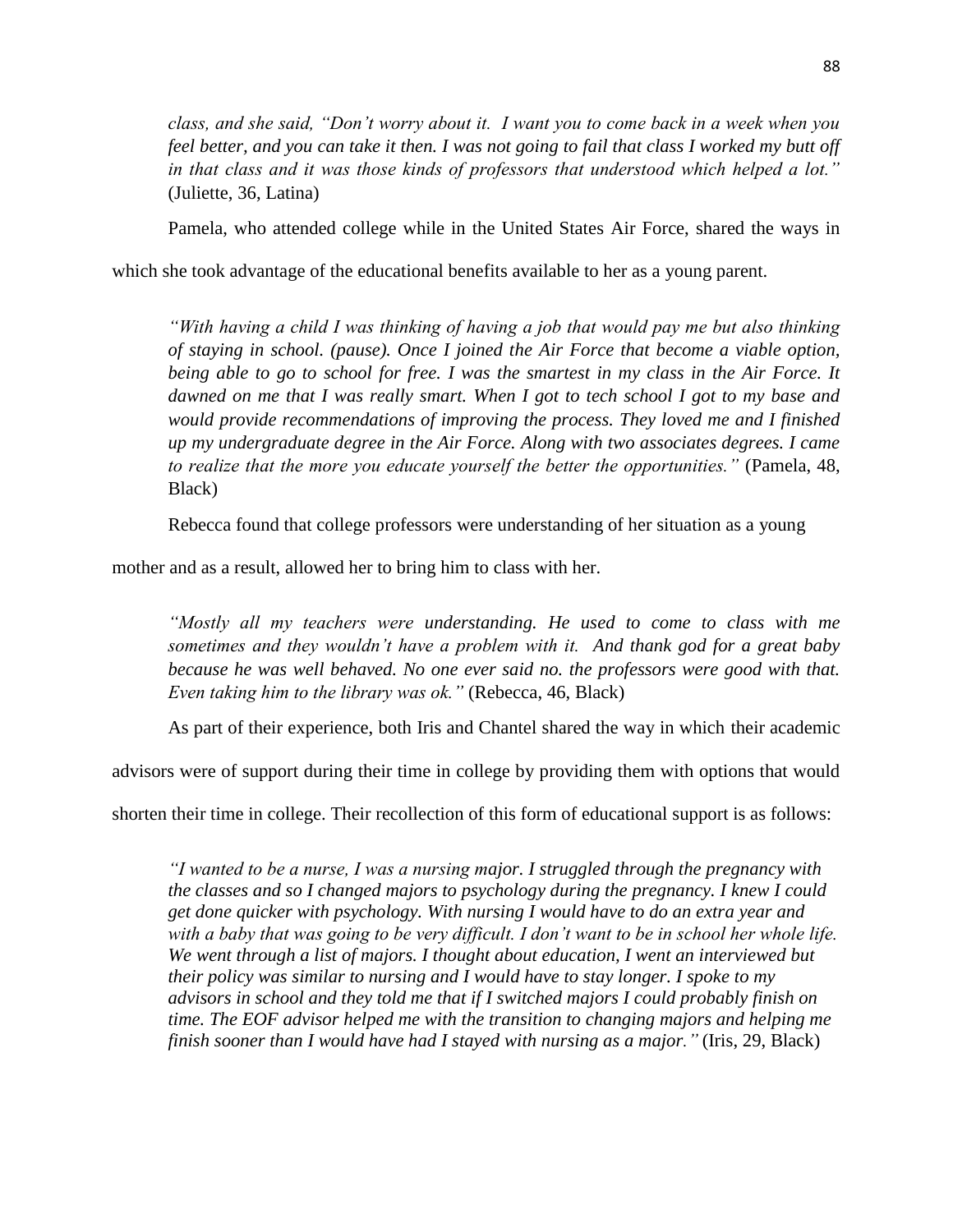*"When I started college, at that time, I was into nursing, so I wanted to become a nurse. But then as the coursework started getting difficult and with all these responsibilities I had to go down a less difficult route. I met with the EOF(Educational Opportunity Fund) advisor and talked about changing majors because becoming a nurse would take longer and I needed to be done with school because it was too much responsibility. So I decided on community health. Um, so yeah that was pretty much. And then after that I went from nursing to getting bachelors in health science."* (Chantel, 31, Latina)

The above excerpts from the data illustrate the importance of educational supports for the

teenage mother. The availability of these sources of support, both in the secondary and post

secondary academic setting facilitated the educational pathways for the participants of this study.

### **Balancing Parenting Responsibilities and the Academic Pursuit**

The promotive factors that facilitated educational attainment in the form of college degrees for the participants of this study impacted their lives in undeniable ways. The specific assets and resources available to these women proved to be beneficial in their academic trajectory. In spite of the promotive factors being in place to assist the young mothers, problem areas were identified.

The second theme that surfaced during the interviews was that of the balancing and managing of parenting responsibilities while being a teenage parent and going to school. Although the necessary assets and resources were in place assist these young mothers, their paths were sometimes complicated. Two major sub-themes emerged as part of the data analysis.

A number of the participants shared that their dating lives took on a new meaning. They were now faced with making decisions surrounding their dating lives, thinking about their children. Keeping the two identities separate was a new balancing act for the teenage mother. In addition, friendships sometimes came to a halt and some of the participants were no longer able to continue to participate in activities due to the new responsibilities associated with becoming a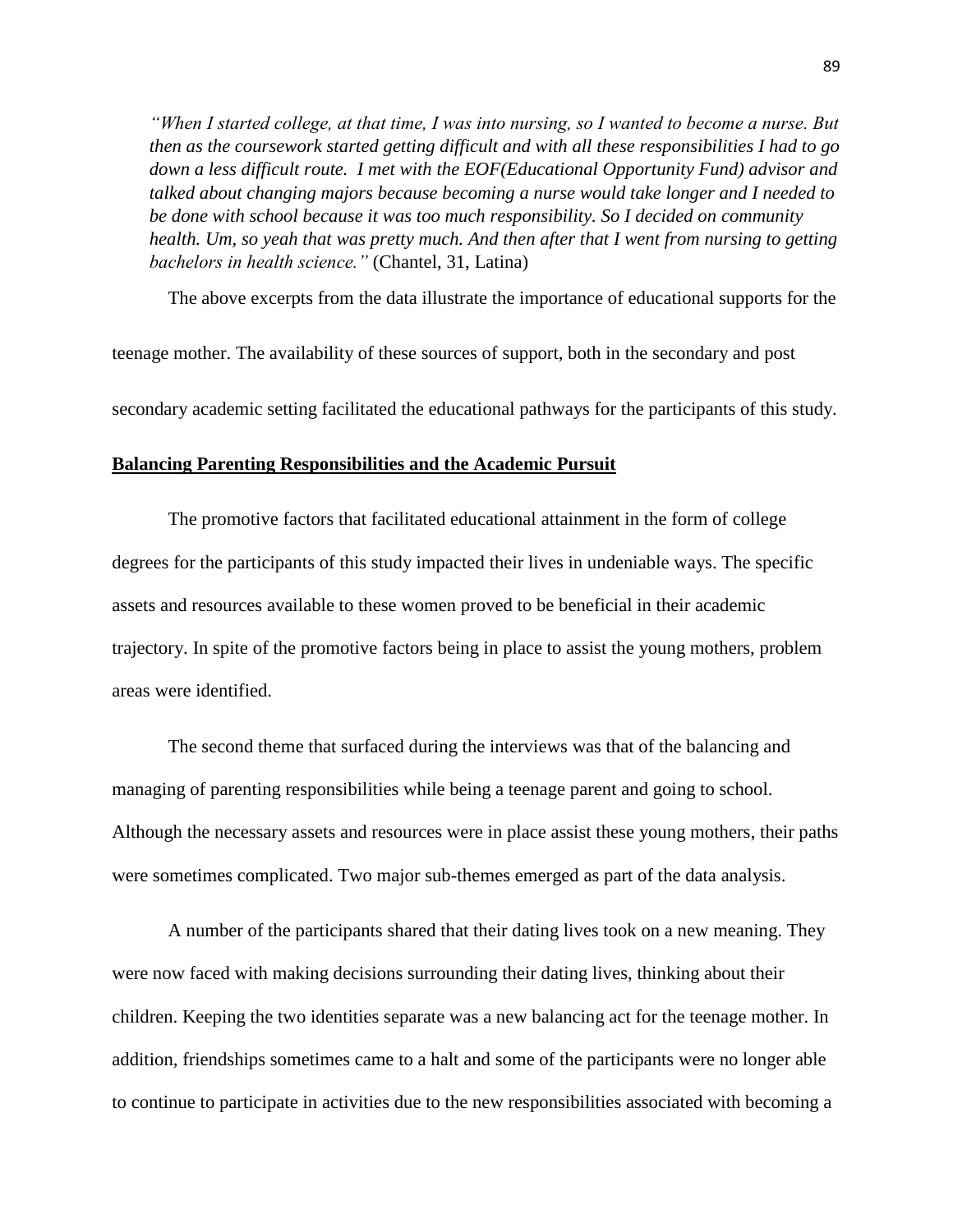parent. For some, going to study groups in school was impossible due to the responsibilities that having a child while in college entailed. A number of participants shared feeling overwhelmed and tired and, as a result, settled for average grades to attain the credits to pass their classes.

Participants shared that due to the overwhelming responsibilities related to employment and going to school, they were unable to be fully involved or engaged in the emotional lives of their children. While essential needs such as childcare, providing a stable and secure home for their child and educational needs were being met, a number of the participants shared that they were not present for important milestones such as the child's first steps, first words and other important events.

### **Balance of life as woman and mother**

The balance of life as a woman and as a mother was a second sub-theme that emerged as part of the data analysis. This sub-theme was associated with the balancing of parenting responsibilities and their academic pursuits. Several areas in their personal lives were impacted by the demands associated with life as a women and pursuing a college degree. These included decisions around dating, loss of friendships and recreational time and an inability to participate in study groups with peers in school.

For Rosario, decisions related to dating and romantic relationships while she was in school were of importance. The decision making process around different matters related to dating was stressful for her. Although teenage pregnancy was considered part of the community norm in her neighborhood, it still carried the implication that the teenage mother was promiscuous, "fast" and "easy." As a result, Rosario experienced the feeling of being ostracized by the mother of a young man she was involved with. She had strong feelings that this was a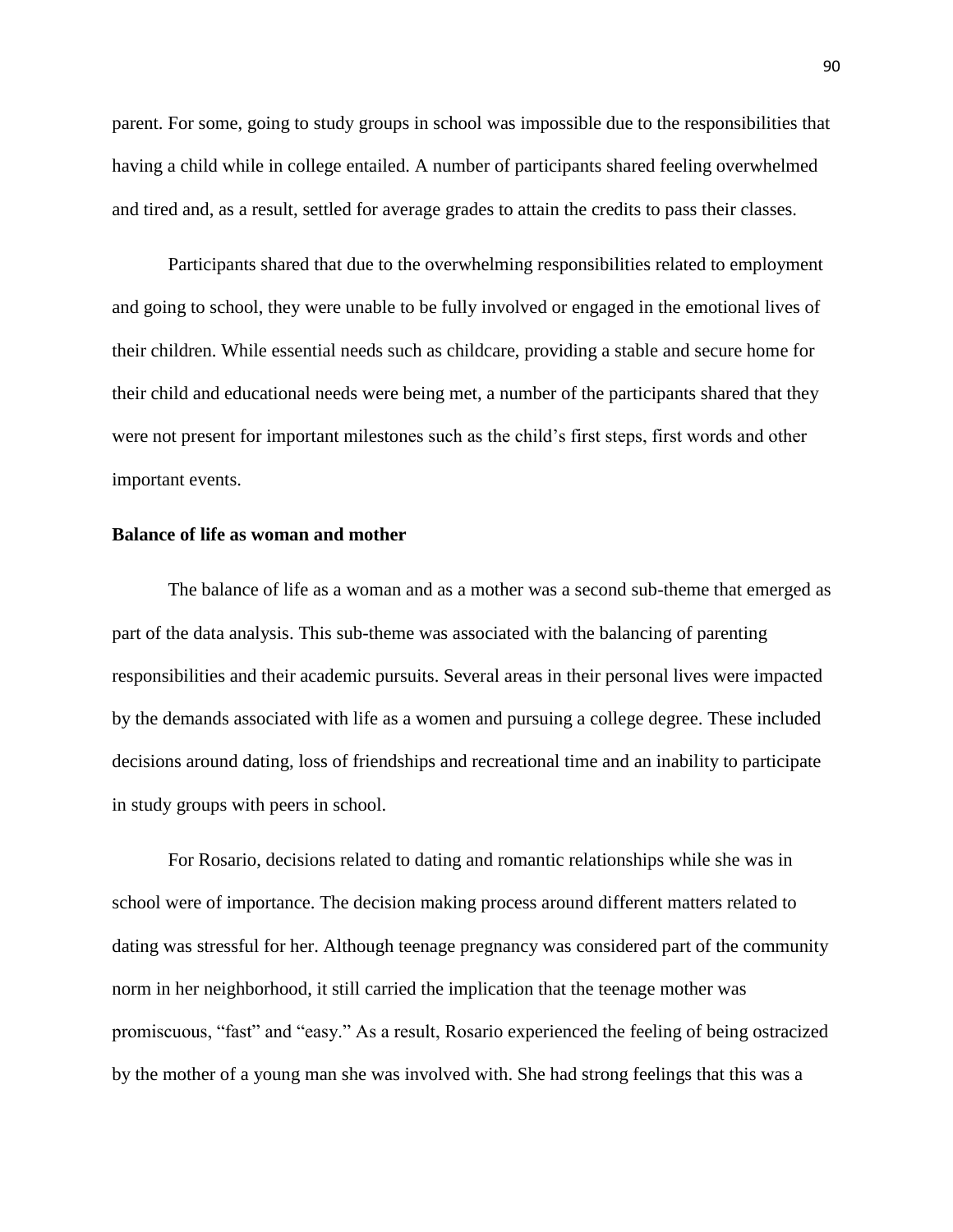result of her having a child. In addition, she was highly concerned of what people would think of her or of the intentions of the young men she met. Consequently, she navigated the dating world with much precaution. Certainly, this is an important factor to consider when attempting to understand the ways in which teenage mothers manage these challenges in their early dating experiences as teenage mothers.

*"I think a big challenge has always been the dating and relationships. When you get to introduce your child to the partner and not want to put a lot of men in front of your child, not want the to get close and not knowing where the relationship is going and not knowing what people think of you when you have a child and not knowing if they are looking for a quick hookup. So it made me be the kind of woman that put sex off in relationships for as long as possible. And that was definitely a maturation process because it took a few years to find my voice. We've spoken about a lot but I think that's an important piece to add. Relationships have another layer to them when you are a teenage parent and that's important for others to know. I don't think that it is something that is thought of but can definitely have an impact on the teenage mother, especially when she is trying to go to college and attain a degree. It can be an added stress and can hinder her progress."* (Rosario, 47, Black)

Jada shared that making decisions about dating always involved thinking of her child and her academic future. For some time after she and the father of her child ended their relationship, Jada refrained from allowing herself to become emotionally involved with anyone as she feared that it would interfere with her educational attainment. Making decisions around who to allow around herself and her son became a priority. Like Rosario, Jada exercised discretion in her decisions to date while managing parenting responsibilities and attaining a college degree.

*"I protected him, and I was protecting me as well. Not taking chances with anyone, because didn't wanna fail. And once you let those distractions in, you can lose focus. And I couldn't let that happen. And then finding someone that can balance that and not keeping everyone at arm's length, because oh, you're not good enough to meet my kid. What if it doesn't work out, then what am I going to tell him. I just couldn't let all of that interfere with my academic goals. It's just different when you have a child."* (Jada, 32, Latina)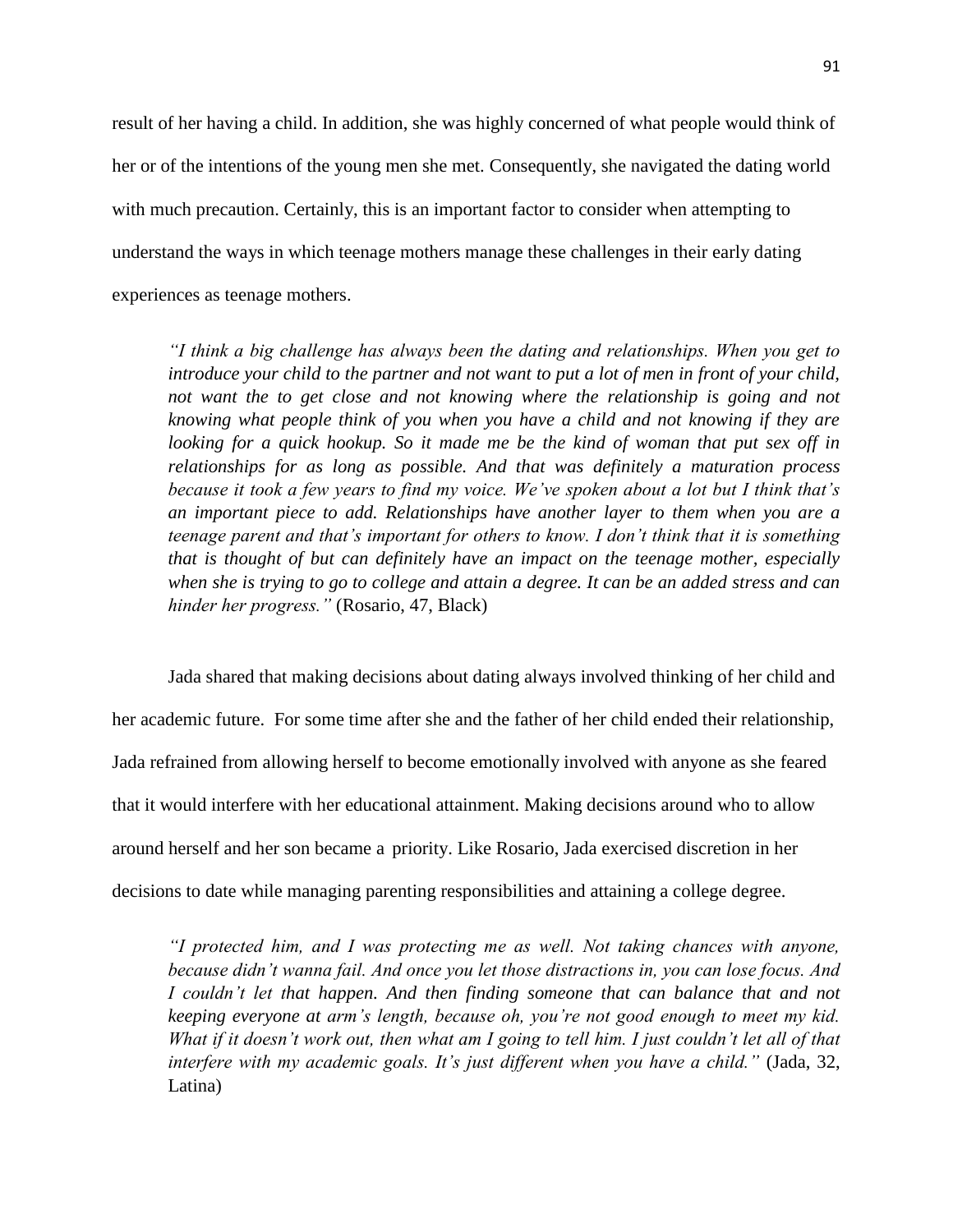The following participants described a loss of friendships and recreational activities that resulted from the need to attend to parenting responsibilities and academic duties. For teenagers, peer involvement and recreational activities are central to this stage of development. However, for the teenage mother, responsibilities related to parenting and child-rearing took precedence over being able to spend time with friends and being engage in pleasurable, fun activities. Adjusting to these changes was difficult for the young mother. The participants experienced feelings of sadness and isolation as a result of the loss of friendships. The loss of friendships and popularity due to the teenage pregnancy was challenging.

*"It was very hard, not being able to do the things that my friends are doing, experiencing life, um, you know, having fun, like doing things I couldn't do It was hard. When I look back at it, it did hurt a little. I was very popular; it was tough losing that for a while."*  (Roxanne, 33, Latina)

*"You know, looking at my friends and not being able to do the things they were doing. Junior prom, I wasn't gonna be able to do that. I was in the dance troop, and they are like practicing and I'm just thinking," Yeah I'm gonna be huge at the end of the year, I'm not gonna be able to do that." So I already knew in my head that I was planning for the pregnancy, but I felt like my friends were doing their own thing so I felt like that was depressing."* (Jada, 32, Latina)

Participating in study groups with friends and classmates was not possible for a number of the women interviewed. While being able to spend time outside of the classroom preparing for exams and studying, the responsibilities of parenting made it difficult to engage in additional study time. The time constraints and juggling multiple responsibilities at once made this impossible for the young mother. In addition, the time necessary to prepare and submit quality academic work was impacted by the lack of time to do so. While child care was available for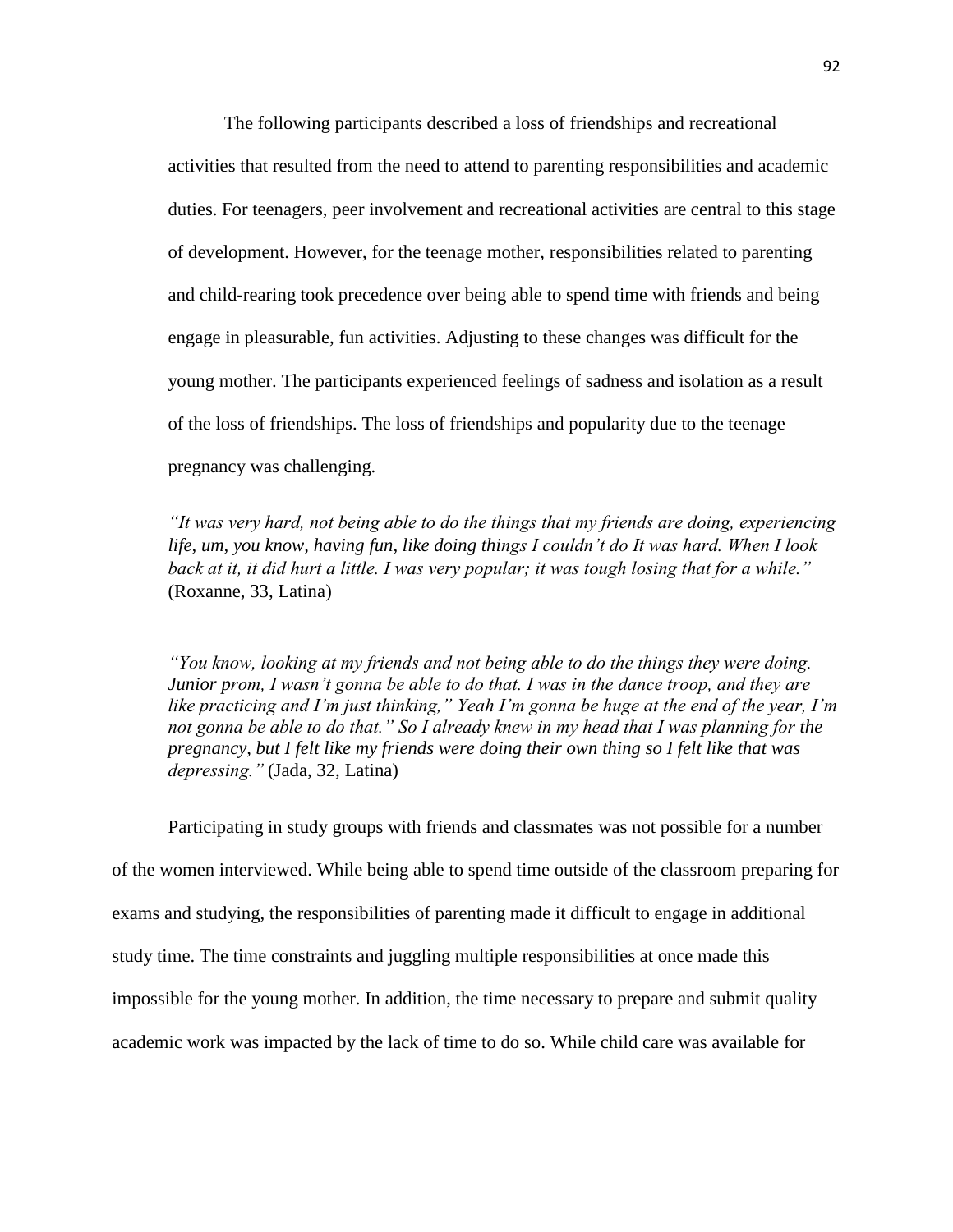these participants, the hours provided for childcare were limited to school or work hours. The

following participants shared their challenges in this area:

*"Like study groups, support groups for study, go to the library, you can't really do that when you have a kid. And you find yourself studying alone. I went through that when I was doing my MBA. So it was like I would work, come home, help him with his homework and then do my own. Everything about him came first and then me. I couldn't go to study groups because I couldn't go to coffee shops because I didn't have the time".* (Catherine, 35, Latina)

*"When I finished high school and started by taking one college class or two at a time. I didn't have the resources or the time. I didn't have the time to go to the library or go to a study group, or go to the study center and drink an iced coffee trying to get my work one. I didn't have the ability to go to the library to turn in a quality paper because of the time constraints. It was just a lot."*(Pamela, 48, Black)

Lastly, several participants shared that before the pregnancy and parenting

responsibilities, they were students who excelled academically. Going to college as a young mother with parenting responsibilities resulted in a change in their academic performance. These women shared that they settled for average grades in order to pass the classes required to attain their college degrees. Passing the class to attain the course credit became the priority. The transition from being a high school student to that of a college student can be a challenging period for some teenagers. Adjusting to the demands of college coursework proved to be difficult for these teenage mothers that were managing and balancing several responsibilities simultaneously.

*"When I was in high school, I was on the National Honor Society and I was always very smart. While I was there, having the baby did not interfere with my grades. But then in college, it changed. It was a different kind of challenge with college courses and getting used to all of that. I wasn't working as hard because I didn't have the energy. I would get a C or a B in my classes and I would be satisfied with it. I was tired. Being in college with a baby was difficult, that transition and the responsibilities was a lot."* (Isabel, 28, Latina)

*"Time to study was very hard for me. I rolled with it and my grades suffered. I didn't*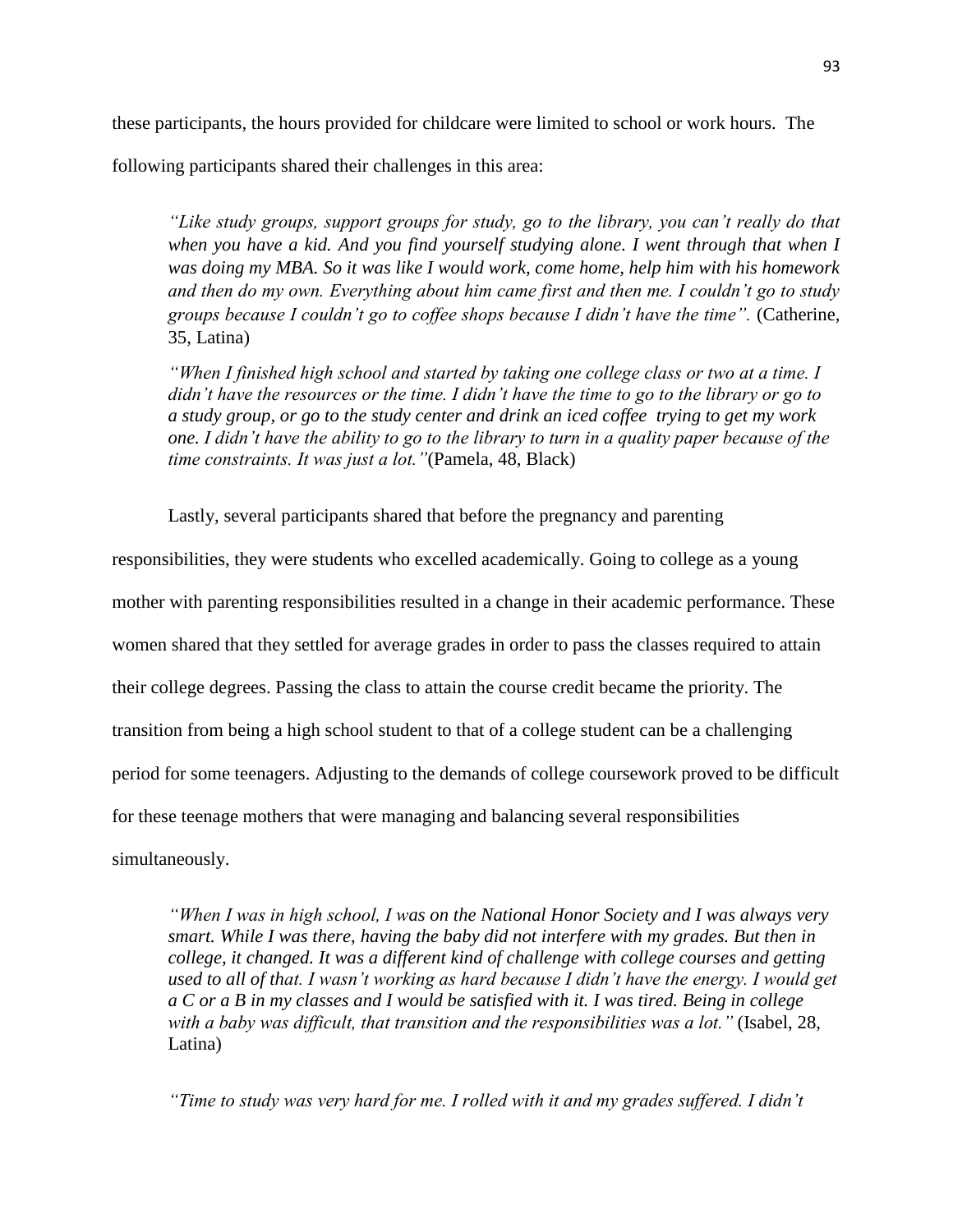*know what to do because I was doing it alone. I went from being on this incredible academic track, the top of my class, in an advanced placement program, and here I was having low grades in college. That was hard for me to accept and a big adjustment."* (Diane, 44, Black)

The data in this segment illustrates the many areas in which the teenage mother struggled with balancing and attending to her parenting responsibilities while in search of academic possibilities. The adjustment to the different areas of their lives was challenging and, for many, tiresome.

## **Limited involvement in child's emotional life due to parenting responsibility**

As a result of attending to their child's basic needs, four of the participants of this study shared missing out on significant events in their children's lives. They expressed feelings of guilt as they reflect back on their journey. Often times, these feelings followed them into their adult lives. The following excerpts detail the many ways that these young mothers felt as a result of being unable to be fully present in the lives of their young children. Although they understood and valued the importance of going to school and attaining a college degree in order to better provide for her child in the future, the limited involvement in their day to day activities took an emotional toll on these participants.

*"I felt a lot of guilt. I never saw him take his first steps, or hear him say his first words. I missed those milestones. My parents would send me pictures, like guess what he did today. Its like I was a mom by title, but not by practice because I wasn't really with him(cries). I just felt that logically, I was doing the right things, like working hard and going to school in order to support him. But looking back, when you're older I should have gone to community college and not away. When he was younger he would always walk around with a picture of me. He always knew I was his mom. My mother*  would always correct him like I'm grandma, that's your mom. When I would come home *on the weekends from school, we would sleep together, and then when I would leave he would sleep on those pillows. He knew I loved him".* (Catherine, 35, Latina)

*"I think I suppressed a lot of my experiences while trying to manage being a parent and going to school. It is painful to think of because, I mean, like for example. My daughter is 12 and she will ask me questions about my pregnancy, or when she was little, and I can't remember anything because it was such a blur. I think I was running around so*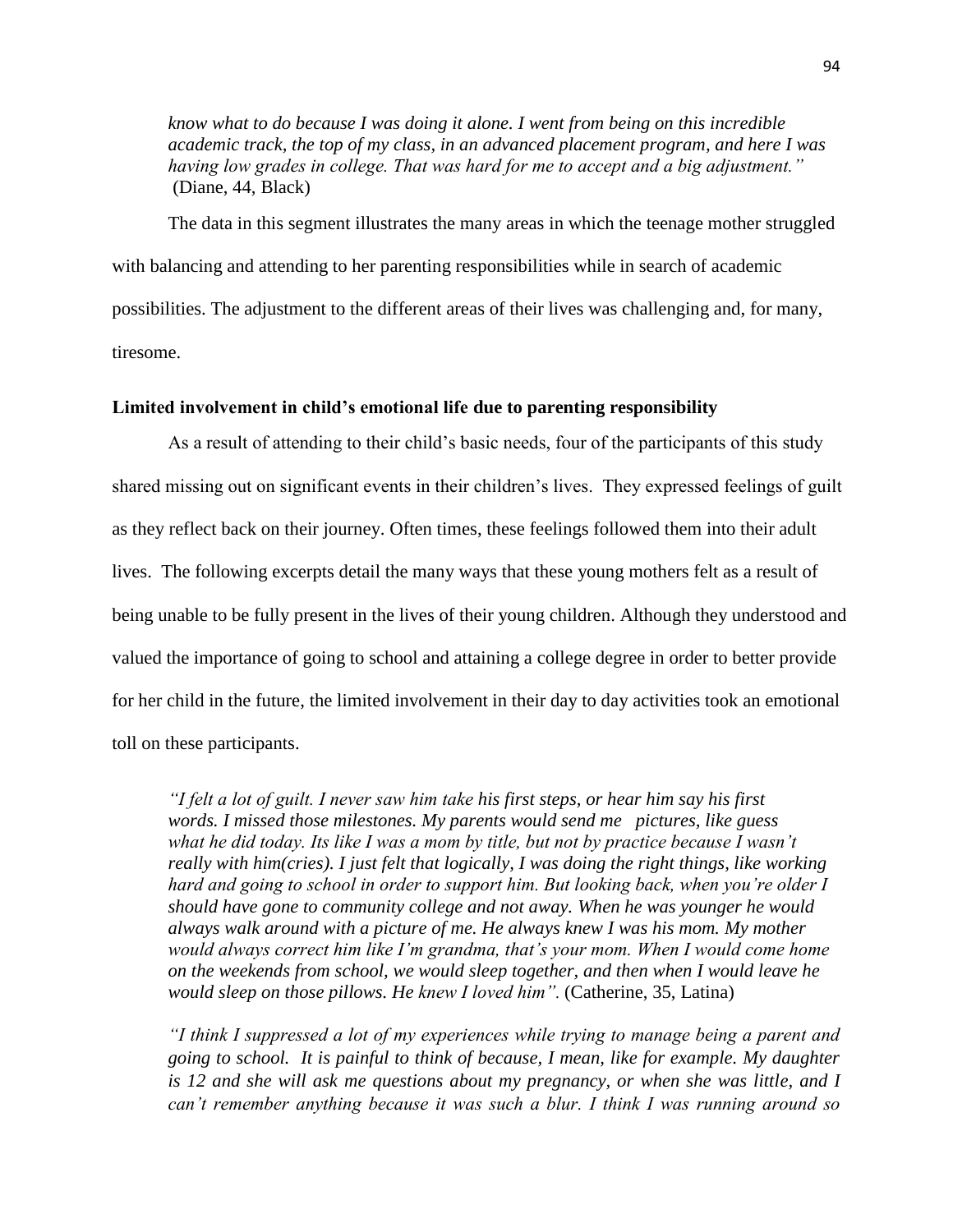*much and my schedule was crazy, constantly running around. I didn't have transportation so all the running around I had to do. Constantly being on the bus. Jumping from one place to the other. That was my pregnancy. Running from work to school, to work, home and I was always trying to be on top of things. I couldn't be there for her emotionally maybe the way I should have been. And I know I was doing the right thing, but I feel guilty about it you know (silence)."* (Chantel, 31, Latina)

*"The balance, it was difficult. I feel like I missed out on a lot of milestones and alot of events because I was in school, working, the whole family obligation, feel like I missed a lot on my kids growing up , I feel like I didn't hold up my end of the bargain in being a wife and doing some of the duties that I felt I needed to hold up for my husband because he played mister mom while I went ahead and got the education. I missed out on family events. It was a lot that I gave up to pursue my goals. And you know, there is some guilt associated with that. I went to school back to back. From Bachelors, to Masters to Doctorate."*(Sarah, 36, Black)

*"I gave up a lot as far as being there for her with undivided attention, I missed a lot of her. Life by being in school, between both degrees I've been in school most of her life. Although she respects it, I felt like I gave up a lot because I was preoccupied with school, so I think that now being a settled adult I feel like I could have been a better parent and tended to her emotional needs as well."* (Iris, 29, Black)

The balancing of parenting and academic responsibilities impacted the participant's

ability to be present in their child's emotional lives. Due to the heavy demands and challenges associated with being a teenage mother and student, these participants were not always present for important milestones and reported missing important events.

The information provided by the participants provides a glimpse into the myriad of circumstances faced by the teenage mother while balancing parenting responsibilities and her quest towards attaining a college degree. These participants found themselves managing different aspects of their lives while striving for educational attainment. They recognized the ways in which pursuing an education and managing parenting responsibilities affected their lives during their academic process. The data revealed the impact on their lives as women, their friendships, their participation in study groups and their grades.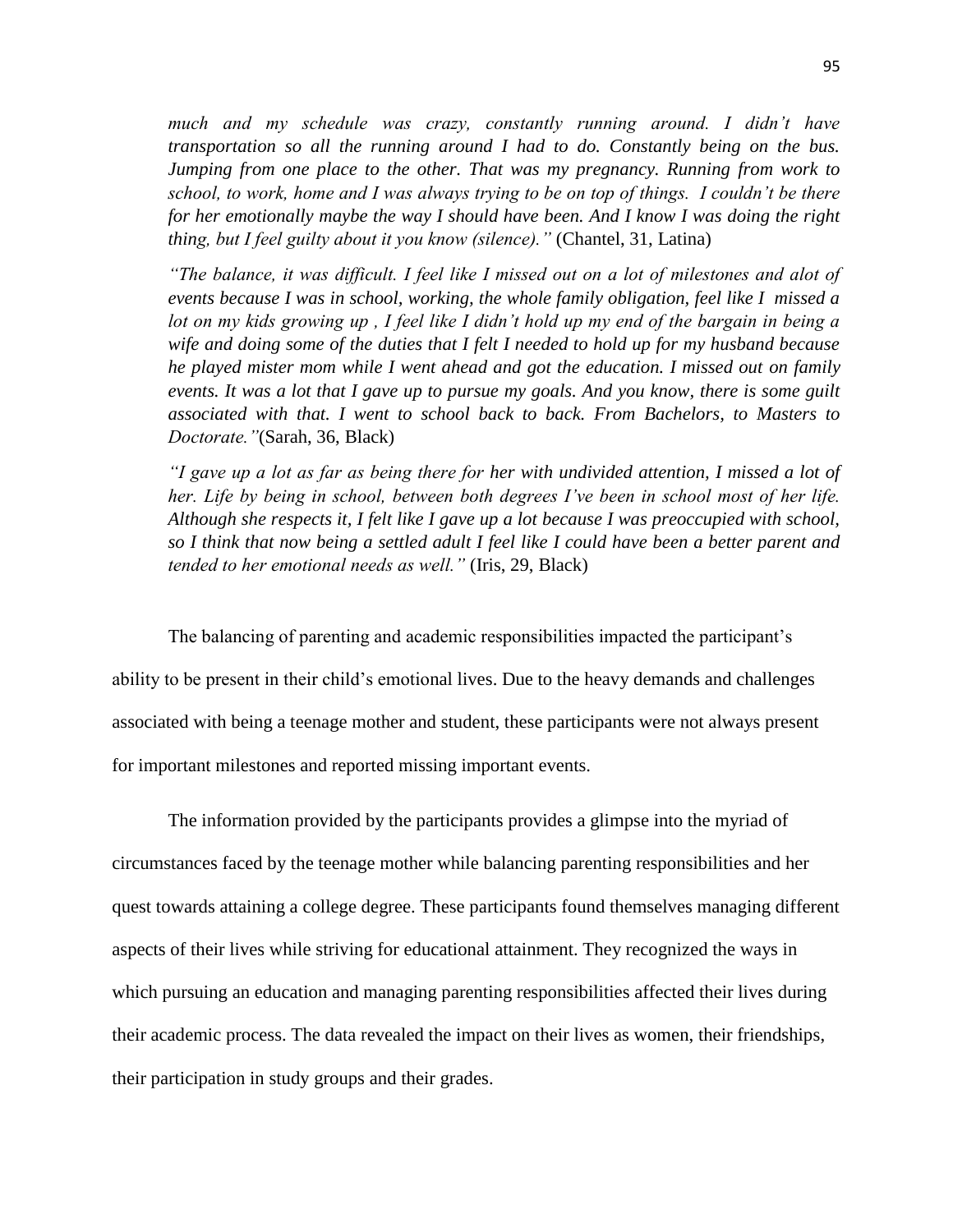### **Challenges and Obstacles While Being a Teenage Mother and Going to School**

The assets and resources available to the participants of this study made it possible for them to attain a college degree. These promotive factors allowed for educational attainment despite the many challenges and difficulties that are associated with a teenage pregnancy. The following segment will focus on the final emerged theme that specifies the challenges and obstacles that were experienced by the women interviewed. Each participant had a unique and distinct experience to share. Throughout the interviews, it was apparent that the participants faced multiple demands and stumbling blocks along their trajectories as a student and a teenage mother. These consisted of lack of support from and a troubled relationship with the father of the child, a stark lack of support from the professionals that some of the participants came into contact with and the substantial stigma experienced by the teenage mother. In the midst of these challenges, the lack of mental health services, referrals or discussions related to treatment for these young mothers were neglected and presented as an additional challenge. The negative influences in the community and the unpreparedness towards the parenting responsibilities that resulted from an early pregnancy presented some of the participants with additional obstacles. Lastly, the data revealed educational barriers that in some instances hindered a smooth educational journey.

#### **Lack of support and troubled relationship with father of child**

Four of the participants shared that the relationship with the father of the child involved relationship violence in the form of physical abuse, aggression and mental/emotional abuse. As a result of these problems, the women shared that it presented as a major obstacle when making the attempt to focus on educational goals. Being involved in a tumultuous and emotionally taxing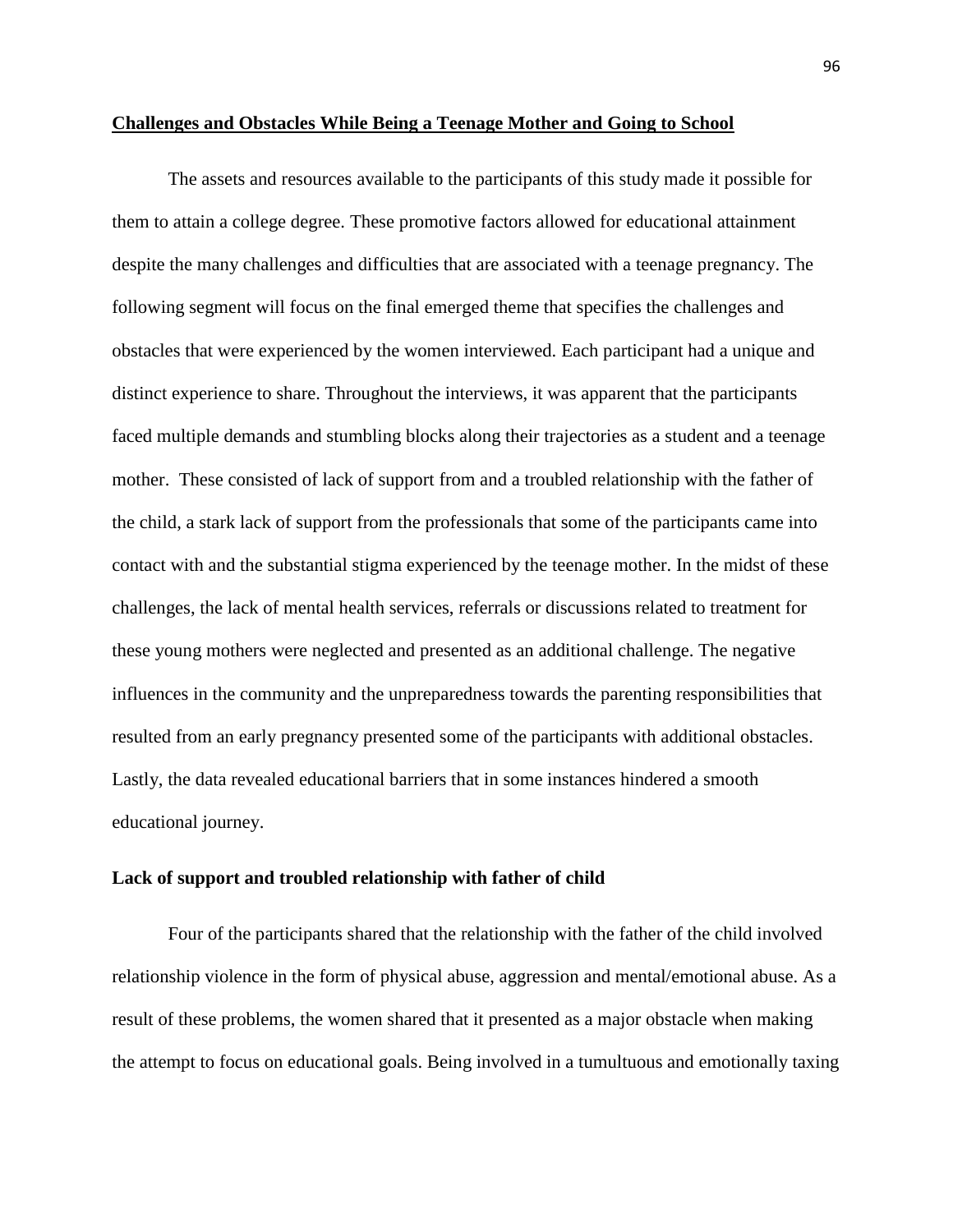following excerpts illustrate these shared experiences:

*"My daughter's father and I did not have the best relationship. He was very controlling and manipulative. There were a lot of fights and arguing around my daughter. I couldn't do anything without asking him and that was part of the control. I couldn't even imagine going to school. He wasn't going to allow that. As the time went by, the abuse became less physical and more emotional. Eventually I found my way out and learned to use my voice and say what I wanted but it was a long time before that happened."* (Roxanne, 33, Latina)

*"He was physically, emotionally, and financially abusive, so I didn't have a whole lot of wiggle room, and so it actually…I knew I wanted to go back to school, but it wasn't going to be something that would be permitted for me to do until, I think, the second time the cops came to the house. We were living in a one-bedroom, like, backhouse garage that was converted, and they told me, like, "If we get called back here again, you know now that there is a law that allows CPS to take the kids," and I didn't know that. I just-- at that point, I was in a very abusive relationship, so that's what I was focused on. I was focused on him, right? Keeping him. That was my focus at the time. Only later did I began to realize if this relationship doesn't work out, I'm gonna be out on my ass, I'm not gonna have any money, I'm not gonna have any foundation, I'm gonna be screwed. And that's how I started to think about prioritizing my education."* (Juliette, 36, Latina)

*"I knew him less than two months when I got pregnant. We were on and off the entire pregnancy, we were violent, there was a lot of DV. I was young, just ghetto. Me and my sons father lived together for a year, there was DV, I was either gonna kill him or he was gonna kill me. It was a full year. It was just downhill, he was very, he was little boy, we both were broken. It wasn't until that relationship ended that I was able to really think about going back to school. It was too much going on for me to be able to focus on grades, papers and everything else. It really got in the way of me bettering myself."* (Angela, 45, Black)

Diane shared that the relationship with the father of her child was positive until she

refused to marry him. Her decision to focus on an education and attaining a college degree

resulted in the relationship coming to a halt. After this decision, the father of her child became

unsupportive and unavailable, which resulted in some difficult experiences for her.

*"He asked me to marry him. And I knew that if I married him at that point I would not finish school, I would never go back to school, I would end up in the projects and I was just didn't want that for my child. After I said no he started treating me really bad. He started saying the baby wasn't his, just ridiculous, he was mean and horrible and he*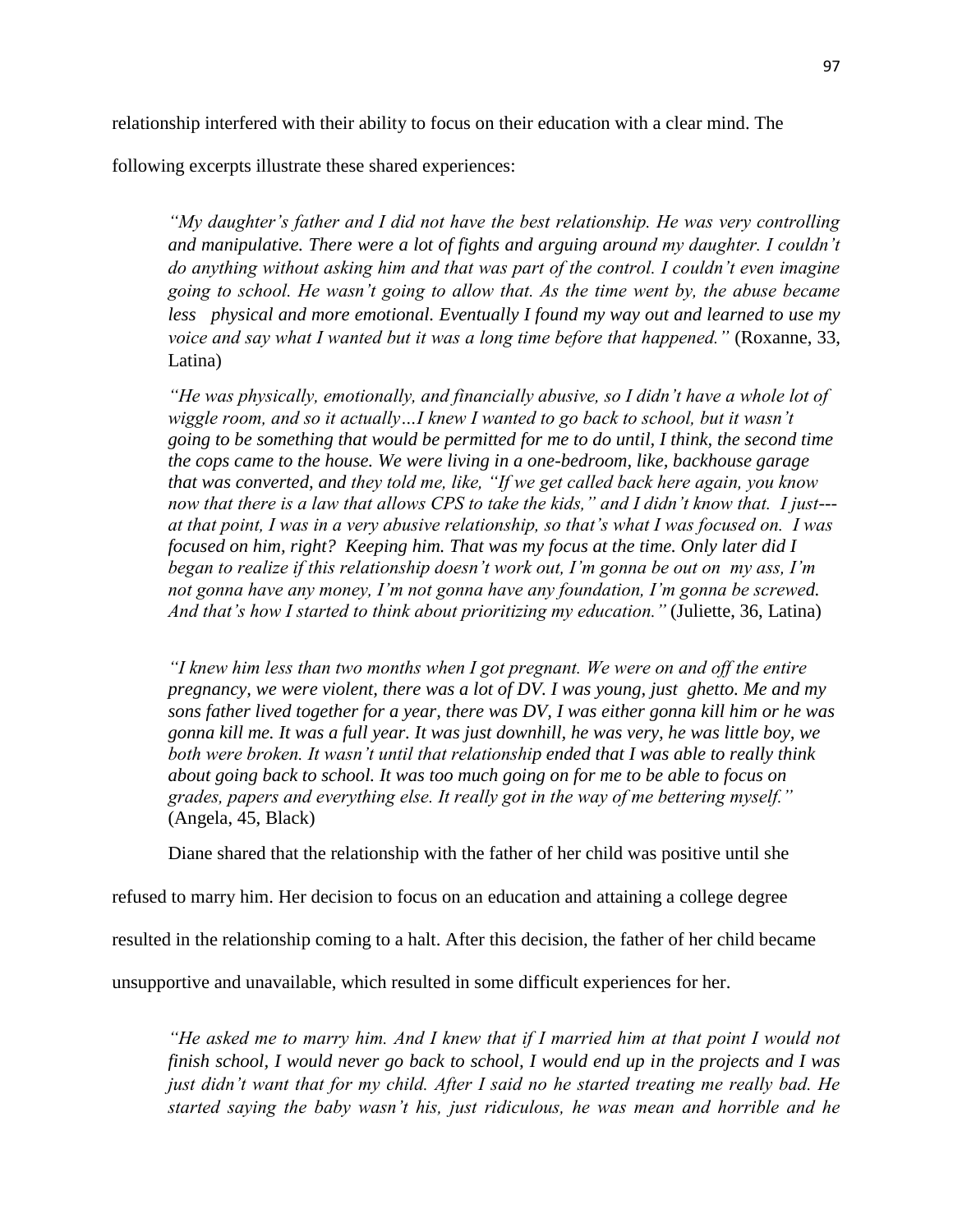*stayed that way. He hardly paid child support, was hardly in her life. We weren't together after that. He was done. I told him that I would marry him after I graduated from college but he wasn't trying to hear that. And come to find out later on that he was saying that he hoped the baby would keep me from going to college. And you see, I wasn't going to let that happen. And I didn't."* (Diane, 44, Black)

Catherine shared that she experienced a lack of support from her son's father and this

resulted in her managing the responsibilities of parenting without his assistance.

*"My son's father never supported him. Even to this date, even through the first few years he was never around. I would leave, cause I was at school, we ran into each other one time, he saw the baby and showed up everyday for like a week and then disappeared again. And then a couple of years later, the same thing. So he wasn't consistently inconsistent until maybe he was in first grade but that was more of a "I'll see him on the weekends" kind of situation. So that's was that but financially he has never contributed or helped in any other way. I knew that I would never count on him and I did everything on my own. I was 18 and having to manage being a young mother, having all these responsibilities on top of all the feelings that came with juggling all of this. It was a lot*." (Catherine, 35, Latina)

As the data in this segment illustrates, the lack of support from the father of the child, in

addition to troubled relationships with them, was a significant obstacle in the life of the teen mother. While some of the participants of this study named the father of their child as a valuable resource, others noted the relationships as an obstacle that was endured during the course of their lives as young mothers attempting to go to college and earn a college degree.

## **Lack of support by professionals**

Women in this study described poor treatment by professional staff in different settings. Some reported poor treatment by social workers in agencies that were designed to provide support. A number of participants were often left confused after the experiences in these offices. They shared feeling as if they were being treated in a condescending manner and being looked down upon. Others experienced inferior treatment by nurses and doctors in community clinics that were specifically designed to provide treatment to this special population.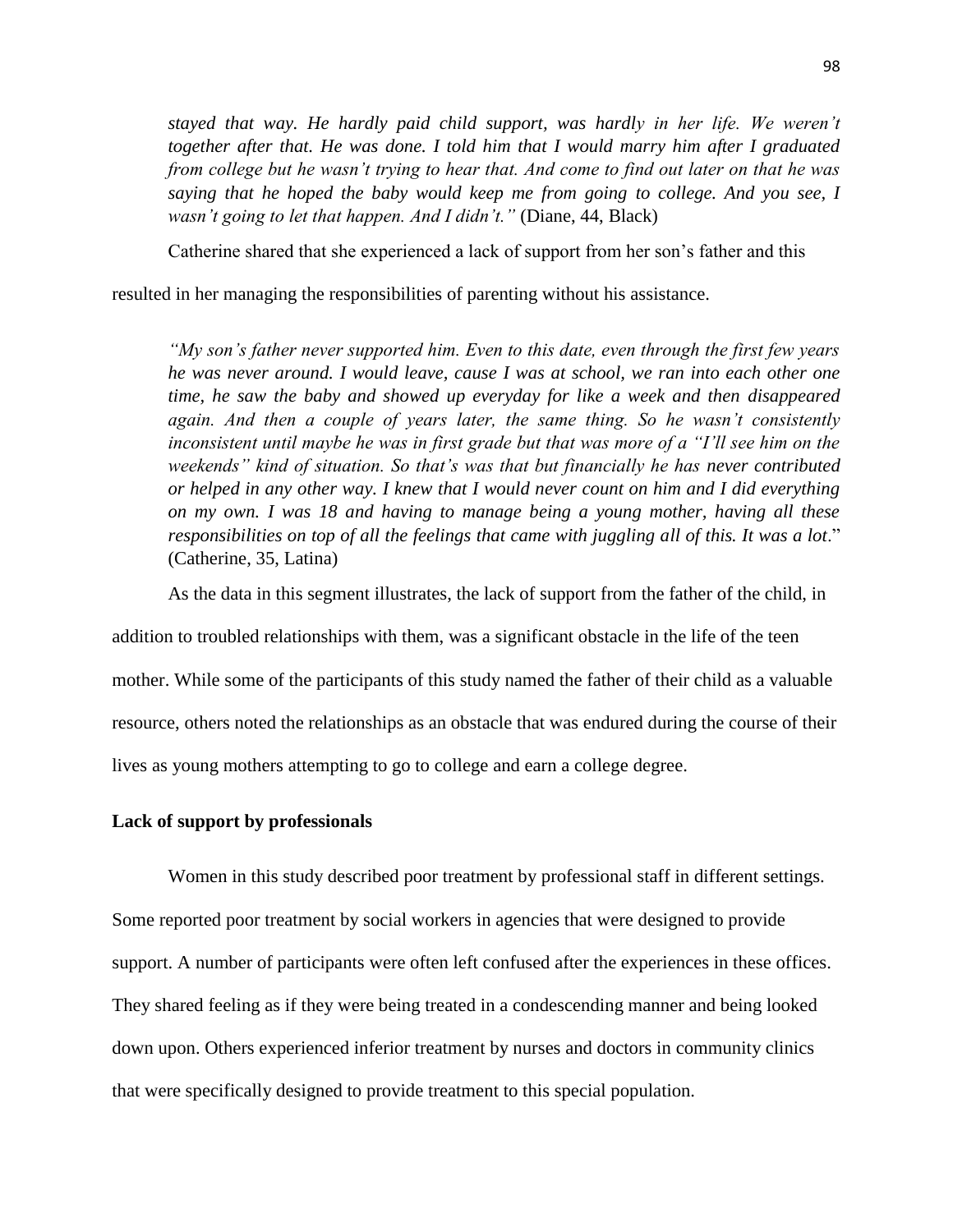Pamela shared her experience related to her first encounter with a social worker at a

welfare office as follows:

*'I remember the first time I went to the welfare office and I remember the worker was so rude to me, she asked me how many people I slept with, she even asked me do I even know who the father is, and I'm sitting there being young 16, having to try to answer that,*  and for some reason I felt the energy, I didn't know it was energy then, but I kept *thinking, "what did I do to her?" It's like she didn't like me. I was so humiliated with the questions she was asking me. And um, I just found myself crying so much."* (Pamela, 48, Black)

Rosario experienced a similar encounter at the community clinic.

*"I remember going to a prenatal visit, going to the health clinic to get prenatal care, a free clinic and I remember one day a nurse or doctor checking me and I wasn't used to the exams , like you feel violated as it is so I was feeling very hesitant and afraid and I remember I never forgot this. The nurse, she said to me, "You weren't afraid to open your legs then, don't be afraid now." Now remember I was 13, and to be treated in this way, it was an instant disappointment. I never expected that. I was a kid. Why would they treat a young girl like this?" That was such a slap in the face, I felt so degraded and humiliated.*"(Rosario, 47, Black)

Juliette recalls her experiences with the social service system; one that she felt was

designed to provide services and support to those in need. Her experience was detailed as

contradictory to her assumptions. Her contact with these professionals augmented her already

existing challenges.

*"I had to turn to social services in order to leave the abusive relationship that I was in. That office was, like, the worst, like…I don't understand, like, what kind of training and I know not all social workers are like that, but the amount of stress and bullying that happened in the social services office, it…it...if you don't have thick skin, it can really make you…push you toward decisions that are bad for you, because you don't want to deal with that. I mean, there were days that I didn't want to deal with it. I would rather go hungry than have to grovel at these women's feet. That was humiliating. The workers were horrible and made it feel as though I was reaching into their purses. They were very shady and I was in a very, at that point, fragile state. Mentally, emotionally, physically; like, I was just strained, but I had to do what I had to do."* (Juliette, 36, Latina)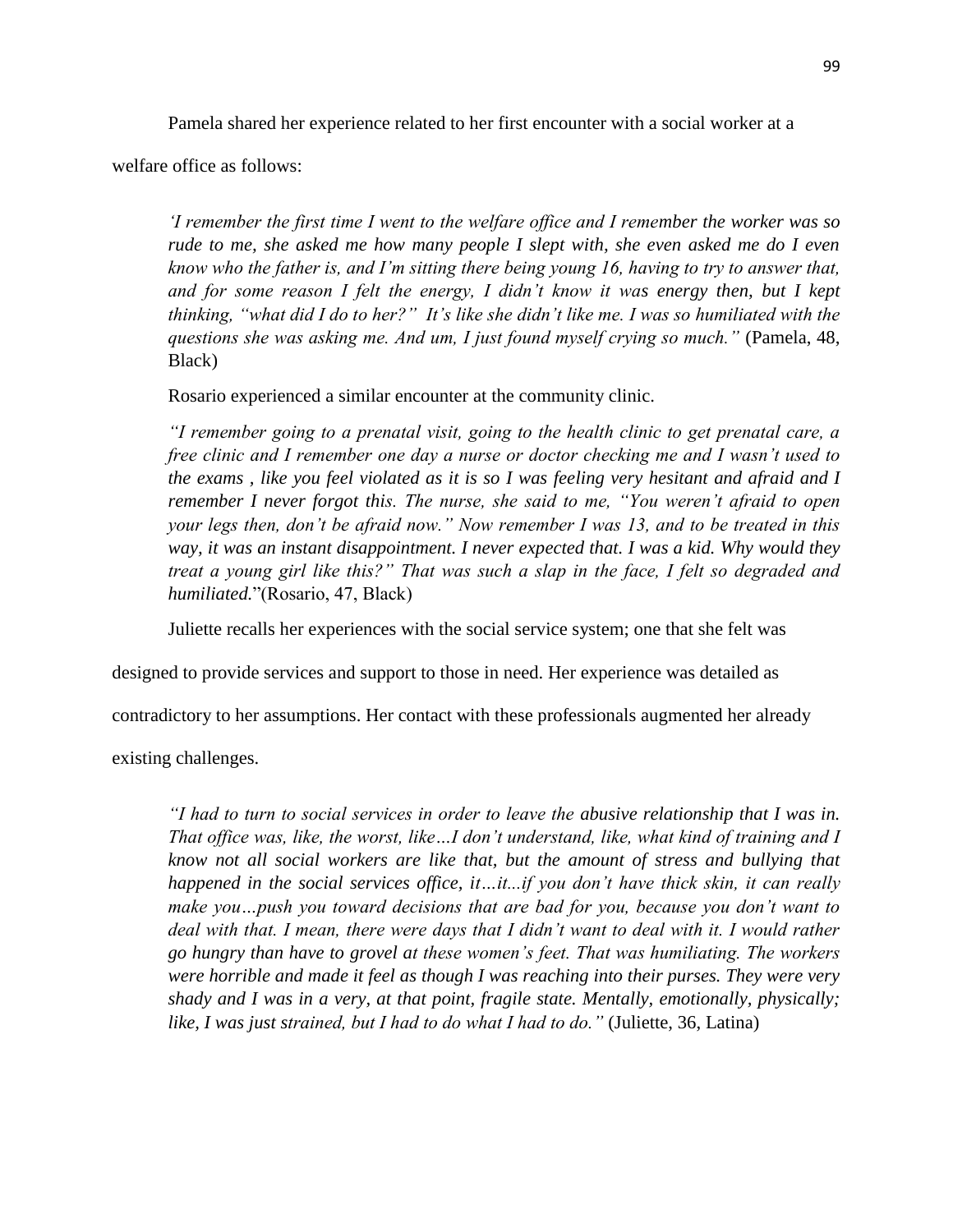The data illustrates the multiple ways in which lack of support by professional staff impacted the lives of the participants through their trajectories. Attempting to navigate adult systems without the support from the professionals who they expected would provide support was difficult for these participants. These negative encounters added an unnecessary layer of challenges for these young mothers.

# **Stigmatized as teen parent**

The lack of support and negative encounters with professionals and other individuals came as a result of stigma. Numerous participants experienced the stigma associated with becoming a teen mother. Stigma was experienced in the church, in their communities, within the family and in the school setting. The feelings associated with feeling stigmatized were named as a major challenge to tackle while simultaneously attending to parenting responsibilities and earning an education.

Iris recalls feeling stigmatized once the church learned of her pregnancy. She and her family were active participants and she expressed feeling shamed and embarrassed.

*"I remember the very first time I went to church and word was starting to get out that I was pregnant, I had like a normal seat that I used to go to and they asked me if I was going to sit in the normal seat and I said no. I'm usually not an emotional person but that day I just like broke out crying. There were all the stares and the whispers. And people making negative comments, like this is not something that you should be happy about, all these things. I grew up in the church so there was a lot of shame just because of the way I was raised; to have a child out of marriage was looked down on.*"( Iris, 29, Black)

Pamela's experiences detail a feeling of stigmatization through her teenage years and into her adult life. She shared that she often talks about her successes and accomplishments to avoid feeling the stigma and instant stereotypes that are attached to teenage mothers. As a result, there is an attached component of shame and embarrassment related to the ways in which she coped with this challenge.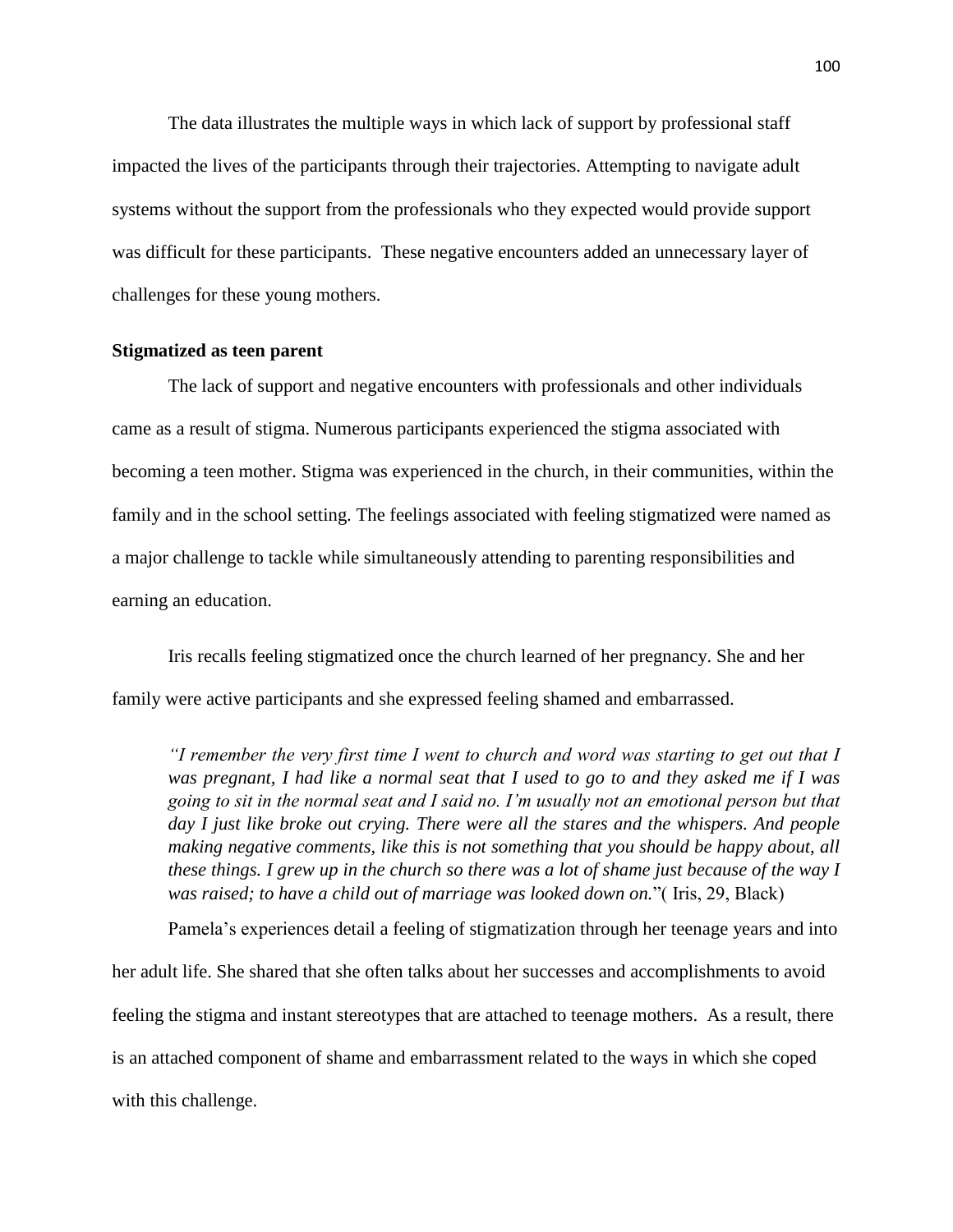*"I would be embarrassed saying that I had a child at 18. Because I was afraid people would judge me. Because that was what happened to me my whole life after that. Regardless of your education, regardless of any accolades. I remember being in the Air force and my daughter and they thought that was my little sister. And it was hard to have to explain. And it is uncomfortable, because people have these preconceived notions, they think your are lose, they think you are easy, and I remember dealing with a lot of that and always talking about my accomplishments first and then about my kids. And I had to apologize for that because I spent most of my days embarrassed being a teenage mother, not of her but of me. I remember I'd lead the conversation with my accomplishments first. I've never shared this with anyone and I hope it makes sense.*" (Pamela, 48, Black)

Isabel recalls being viewed differently by family members after her teenage pregnancy.

She described having to prove herself and her worth as a young mother to avoid being labeled and stigmatized. In addition, some of her family relationships were temporarily impacted by the teenage pregnancy. The feelings associated with being labeled and stereotyped served as a challenge during the earlier years of parenting and being a college student.

*"The pregnancy sparked a lot of conversations around extended family members. Some didn't want their daughters around me cause they thought that I was going to influence their decision to have sex or be involved in sex. It just sparked a lot of gossip, like how could she do that to her mother. I would always defend myself though, like this was my decision and my consequences to live with. And it's so funny because now they look to me for advice for their younger daughters. They look at me as a role model. But back then, not so much. That was hard because they talked a lot and never gave me credit for all that I was doing. Going to school while having a baby wasn't easy, but they never spoke about the good, only about the bad."* (Isabel, 28, Latina)

Although being stigmatized did not interfere with their ability to obtain a college degree,

it presented these participants with feelings and experiences that were challenging to navigate.

The data in this segment illustrates the myriad of ways in which being stigmatized affected the

participants through their parenting and academic journeys.

# **Lack of mental health treatment**

Of the 15 participants, 13 experienced psychological distress as a result of a pregnancy in

their adolescent years. Of these, only one received mental health counseling during her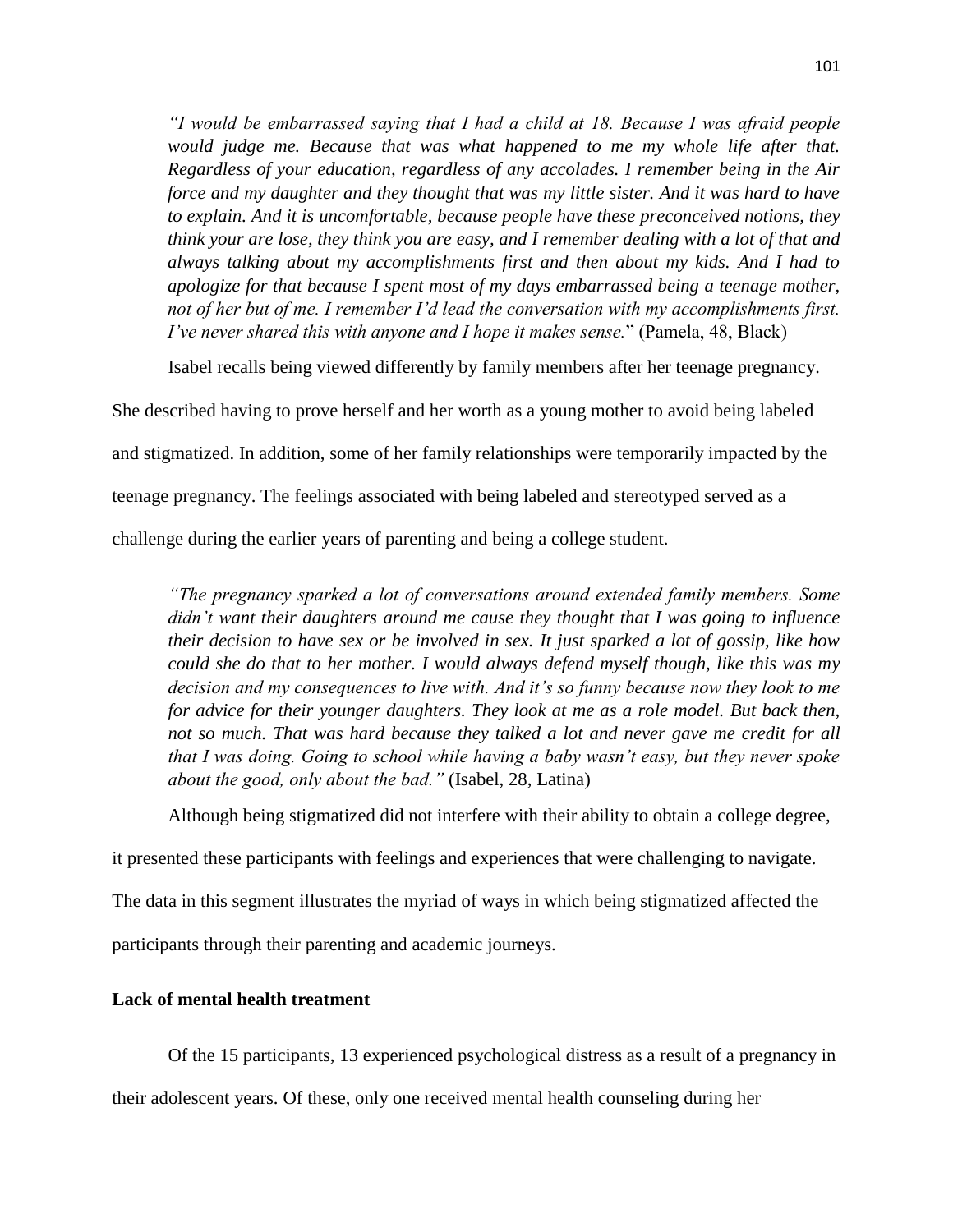adolescent years. The multiple stressors associated with becoming responsible for another person at a young age in addition to learning this new role were numerous. Their mental health was negatively impacted in several ways. A number of the women reported experiencing depressive and anxiety related symptoms, feelings of low self worth, an inability to express emotions, internalized negative feelings, negative coping strategies and passive suicidal ideation. Suppressed feelings and emotions were described by a few of the participants. These unaddressed feelings and emotions impacted their emotional lives into adulthood.

Pamela recalls feeling ashamed and crying daily. She experienced shame and humiliation from the family and teachers in school, which greatly affected her mental health. Her experience is as follows:

*"My mental health was affected and I was more concerned with failing. I'll never forget when I went to school that fall and some of the teachers would tell me that I would never amount to anything. I had one teacher lean into my ear and tell me, "I knew you weren't shit." She used those words. I remember going to the bathroom and just sitting in the stall and crying my heart out. It affected my mental health and I think it does for a lot of us, it follows us into adulthood. These feelings of humiliation and embarrassment they still exist so it would be nice to work through them. And I recognize and cognizant that they exist. And I think that's important. I know that now but back then it was hard. My mental health was not recognized. My mother was angry with me, my father was as well. My sisters told me they were embarrassed of me. I had a sister that called me a statistic. I mean so yeah, it was very humiliating*." (Pamela, 48, Black)

Diane shared that she was aware her mental health was being affected, however, she did

not seek the support of mental health providers as she was unaware of any resources available to

her.

*"When I was away from the baby I was not feeling right. Once the baby came to live with me, that first year was good. But then I had this really horrible bout of depression. I also had post partum depression, I hid it well though. But then it happened again while in college and I wasn't sure if I should be there, I was even feeling like I should be hospitalized. So I would have to say that my emotional and psychological state was not in a good place. I ignored it and didn't want to deal with it. I spoke to my friend and she*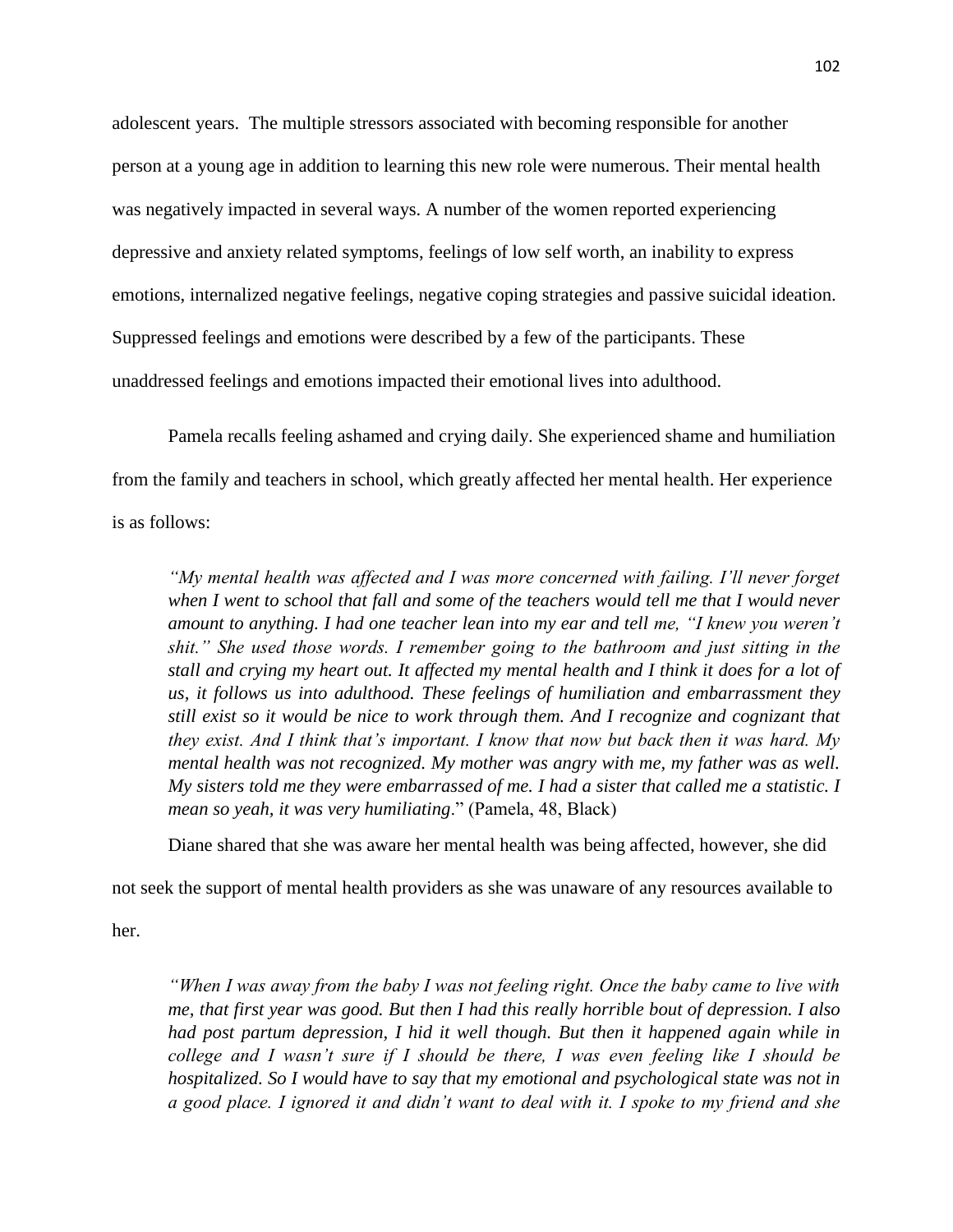*would help, but that was it. I didn't know of anything else to do or anyone to talk to*." (Diane, 44, Black)

In her narrative, Iris expressed feelings of shame associated with becoming a teenage

parent. These feelings affected her thoughts related to having a baby and becoming a mother at an early age.

*"I was just dealing so much with the embarrassment and the shame and I was just like at that time I was travelling back home a lot to go to the doctors. So I was going back home a lot and it just felt like every time I went back home the reality was setting in. I'm really about to have this baby, I'm not married, I still need to finish school, it was overwhelming because there were so many things that I had to do. And I had to make sure that this baby was ok. I didn't feel connected to the baby during the pregnancy, I just wasn't happy. Especially towards the end. I remember just being ashamed, everything at home and then coming to school. I just think that it definitely triggered the response in me like I hope something happens to this baby so that I then don't become a teen parent and can continue with my life. I didn't know where to put these feelings, I internalized some of those feelings, they were just there. It never even dawned on me to get counseling, I just went through it."* (Iris, 29, Black)

Catherine shared feelings of isolation and loneliness during the time of her pregnancy.

She expressed being in denial and she coped with these feelings by suppressing them.

*"I shut down. I went into denial and survival mode. I didn't want anyone to treat me differently at school. So at the time there was a pattern of administration that if they found out you were pregnant they would send you to an alternative school. It was my senior year. I was on honor roll and wasn't going to get kicked out to go to an alternative school. And I didn't want people to think that I wasn't going to go to college, that I was going to fail. So in my mind I was being like this doesn't exist. I was going to class every day. I was doing my exams; I was working, still doing my extracurricular activities like nothing. I was going to do finish school no matter what; I just wasn't talking about it. It*  was there but I didn't acknowledge it. I was in complete denial. My friends, a lot of *people stopped talking to me. It was just a real lonely time, it was very lonely. My whole thing was to not think about it, I can't have feelings because feelings distract you, I have a job to do and I was going to do it. So I didn't really deal with any emotions. But they were there, very much present I just didn't have anyone to speak to, so I kept it to myself."* (Catherine, 35, Latina)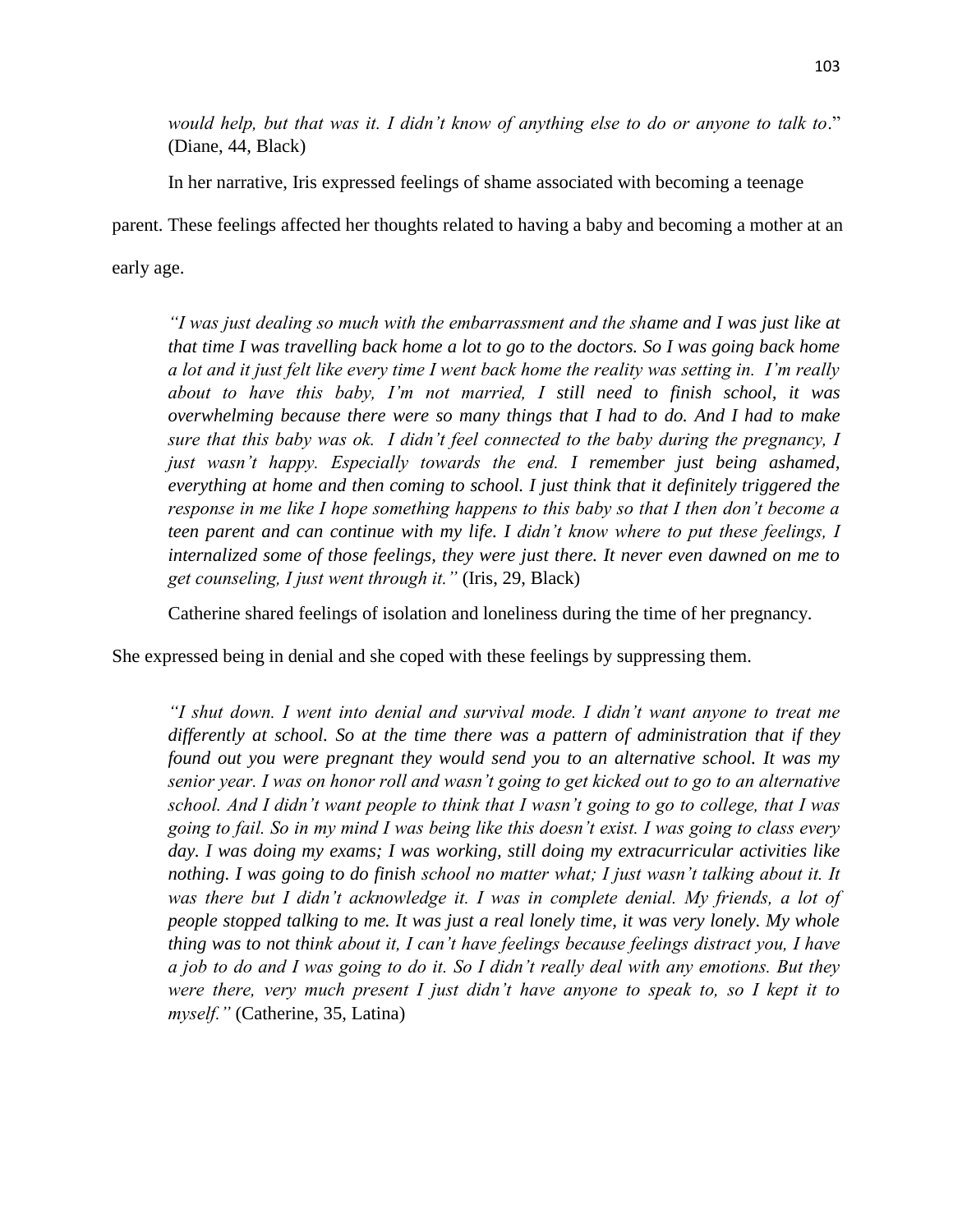In their narratives, Jada and Chantel share that the responsibilities of parenting as a young mother while pursuing academic goals forced them to put their emotional needs, and that of their children, aside in order to manage their life responsibilities. Important milestones in the lives of the their children were missed. Both acknowledge that having to tend to these responsibilities prevented them from effectively managing the feelings and emotions related to the drastic life change. In both of their narratives, they detail a lack of mental health resources available to assist them with these demands.

*"You know, everything was always moving, and I got used to living life in that in that way. I feel like I am always going. But I had to. I had responsibilities and I had to finish school. I never allowed myself to feel these feelings. It was scary, it was depressing and lonely. I cried a lot. But I never spoke to anyone about these feelings because I felt no one would understand and like, how dare you have feelings, you did this to yourself. It was a lot. Doing so much for others, that you forget to do for yourself. But no one talks about that, not one really thinks about the teen's changes and how this is affecting her. These things can follow you into adulthood. But no one ever asked if I would like to talk to someone."* (Jada, 32, Latina)

*I* was completely depressed. I felt like my life had gone down a rabbit hole. Like it *spiraled downward. I was emotional wreck. Physically going through the changes but also emotionally. And just not dealing with that because I simply could not afford a break down. Things were hectic, I was always on the run. Trying to go to school, trying to go to work. It was a constant marathon for me at that time. I think I was running around so much and my schedule was crazy, constantly running around. The whole thing was like a big blur to me. Like I was so focused and in that marathon, like hustling kind of place I feel like I blocked a lot of it. When I look back at it, it's not a good memory. I don't even think that I have thought about it until now. Honestly, I think I didn't think about it because it was such an unpleasant time. I think I suppressed a lot of if because it was a painful time. And I went through that by myself, never spoke to anyone about my feelings and never even knew what a counselor or social worker could do for me. Looking back at that, I feel that could have helped me.*" (Chantel, 31, Latina)

The data in this segment illustrates the shared experiences among the participants related

to the lack of mental health treatment for the teenage mother. Their mental health needs were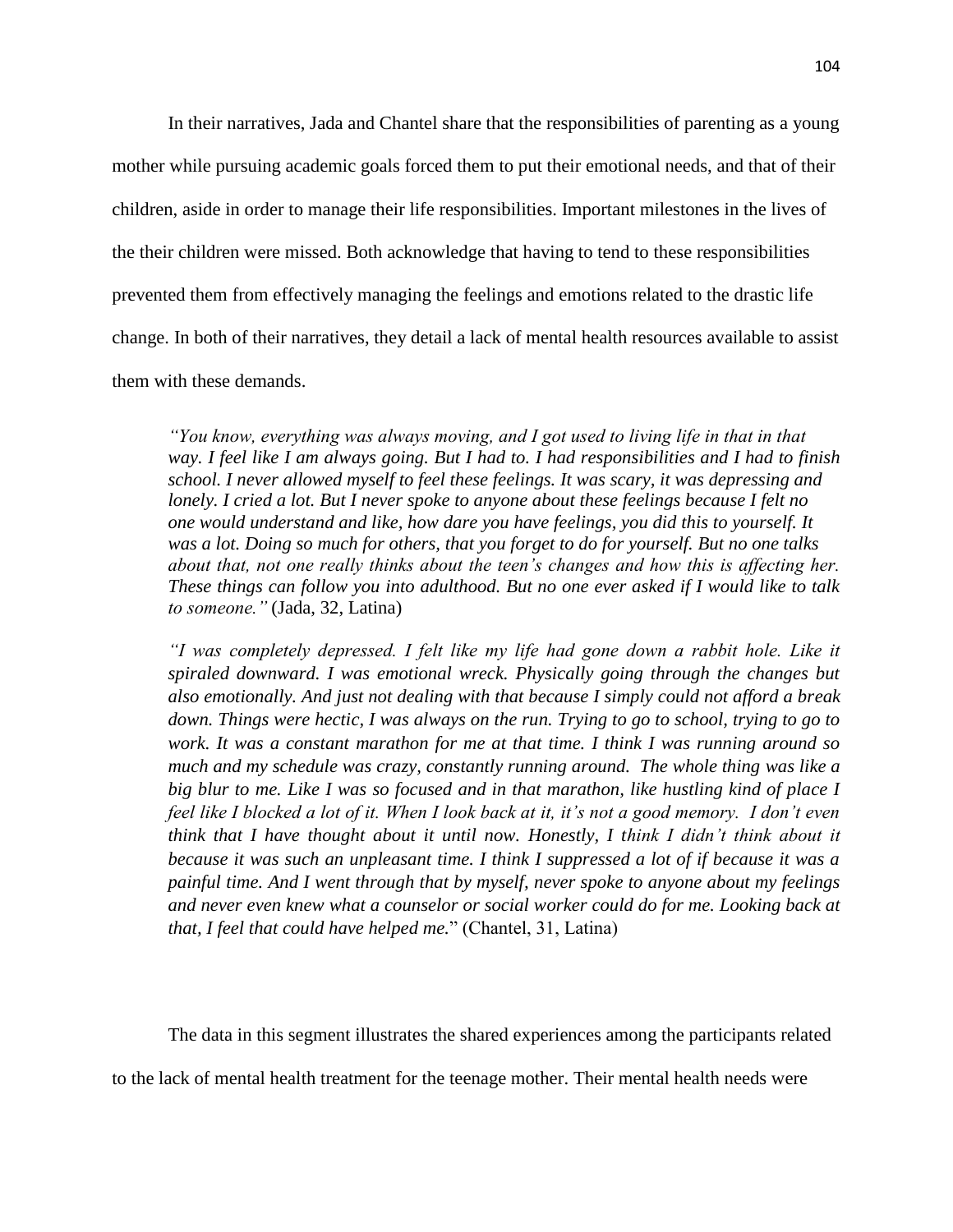disregarded and not acknowledged by their families, professionals or school staff and minimal emotional support was provided. As a result, their emotional and mental health needs during this crucial time in their lives went unaddressed. The lack of mental health treatment for these young mothers served as a challenge in addition to the aforementioned roadblocks and obstacles.

## **Negative influences in the community**

Several participants experienced challenges and obstacles in the form of negative influences in their communities in which they resided. As a result of growing up in poor neighborhoods, the young mothers were not exposed to positive role models who could mirror academic success. Teenage pregnancy was not uncommon in some of the inner city neighborhoods and obtaining a college education following a teenage pregnancy was not part of the community norms. In addition, a lack of positive resources within these communities created further obstacles for the young mothers to navigate these difficult experiences.

Angela describes her experience as follows:

*"The funny thing about getting pregnant is that it was normal. Living in that neighborhood, everyone was pregnant. I remember in high school this lady came to give us a talk about abstinence. I couldn't understand why she was talking to us about that when half of my friends were having abortions. Sex was normal to us. We were all having sex, we would brag about sex. So this lady was talking about not having sex. Abstinence was not even on our agenda. It was normal for us. We were already having sex and we weren't going to stop. I was raised in the ghetto, everyone around her had the same mindset that sex was normal at 13 at 14, it's like now that I think about it, it makes me sick to my stomach, but back then there was a sense of normalcy. Having a baby was just part of the community and just a normal thing. Like, if she had a baby when she was 14 so me being pregnant at 17 was not a huge deal. Like even my mother, in her mind, I don't think that it crossed her mind to think "ok, my daughter has scholarships lined up*  to go to college. "Just dysfunction all around. Going to school was not something that *people did. I remember my high school graduation. I was on the stage crying because I knew I made a choice that I was going to have to deal with by myself for the rest of my life. Like I told you, my girlfriends thought they were getting married to these men. That*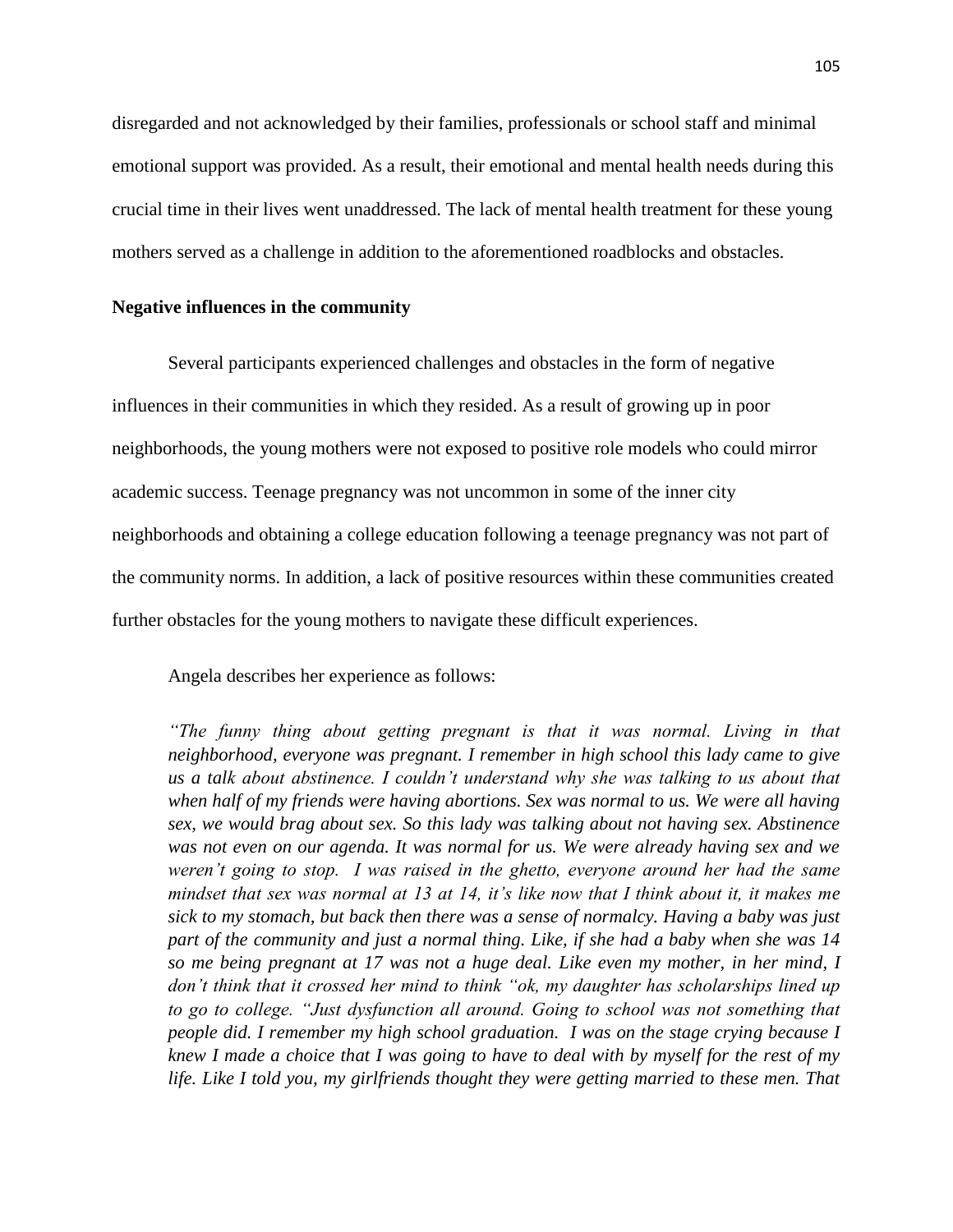*community culture was so crazy that they were used to girls getting pregnant in the 6th grade."* (Angela, 45, Black)

In her recollection, Roxanne shares the lack of positive role models to model their

behaviors after. Resources in the low income community in which she resided were unavailable.

Social workers, who at times are able to connect teenage mothers to resources in the community,

were not trusted. Negative community norms were reinforced, which led to a continuation of

unfavorable patterns among the young women in these neighborhoods.

*"Having a baby that young was not out of the ordinary in my neighborhood. You would always see little girls pushing carriages so for one more to have one wasn't a big deal. And you know, the community didn't offer any help because all you saw was drug dealers, prostitutes. Those were our role models. There was no help and even when you have positive plans for yourself, it's like, where do I even turn when all that is around me was negative. On top of that, social workers weren't welcomed in the community. So whenever we saw one, we associated it with being a child protection worker that was there to take a kid away. There was just nothing positive being put out there for mothers to get help. So sometimes you just begin to think to yourself like maybe this is just the way your life is, because anything outside of that seems like something you will never be able to do. Like going to college. That was not normal in our 'hood."*(Roxanne, 33, Latina)

The available data in this section revealed the manner in which the teenage mother's

aspirations to attend school while caring for a young child was impacted by negative community influences and a lack of influential role models. The data illustrates the conflict that these young women faced while residing in neighborhoods where teenage pregnancy and parenting was the community norm and academic achievement was insignificant.

## **Unprepared for parenting responsibility**

A sub-theme that emerged out of the data was the unpreparedness for parenting responsibility by the young mother. Fourteen of the 15 participants in this study did not plan their teenage pregnancy. As a result, their lives changed drastically. For the participant that planned the pregnancy, life was also impacted despite the pregnancy being planned and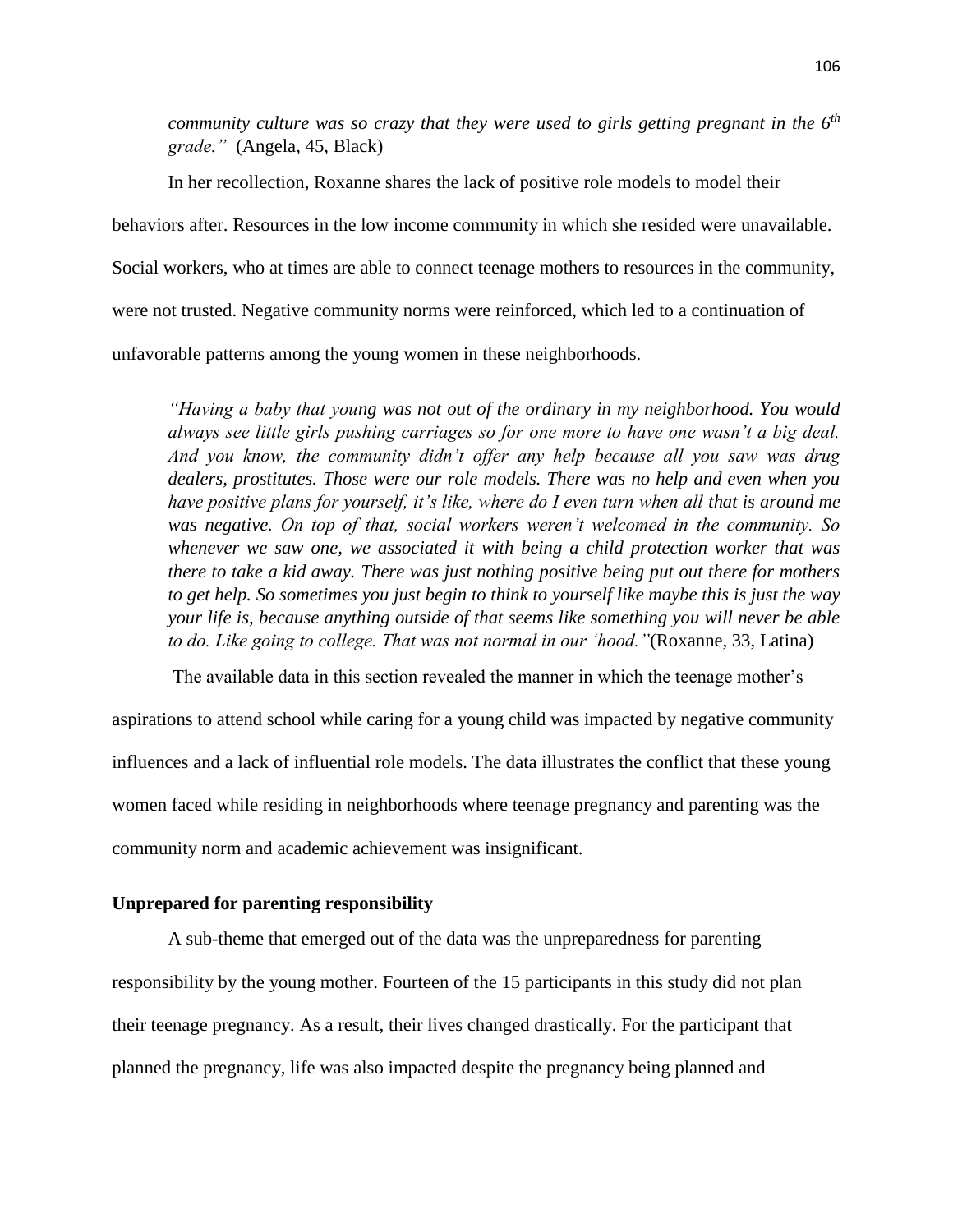welcomed by the teenage mother and her partner. Many of the participants expressed an

uncertainty about their new role and their ability to fulfill it effectively.

Angela experienced a myriad of difficulties during her pregnancy and during the process of labor. She shared that parenting a child with developmental disabilities was an added stressor that no one ever considers, particularly at a young age.

*"You have to understand that I had a child with a learning disability, I wasn't ready for that. The responsibility, I knew my life as a child was over. Being a teenage mother. Not only don't teenager mothers think about that, I didn't think about dying in childbirth or my baby, and what if your child isn't physically healthy or mentally healthy and you're a kid. That responsibility of raising my son, has to this day, because even though he's an adult he's still my son. So as a kid being told that your kid doesn't learn like everyone else, and I am a kid with a kid. That's something that teen moms need to be told, the what ifs. No one told me. I tell everyone about my story. They need to know the what ifs. They need to be prepared. No plans, nothing happens, no prevention, no talks about longevity, for later on in our lives. How can one think about going to school when I had all of this on my plate? I just wasn't ready for any of it. My life changed."* (Angela, 45, Black)

Rebecca's narrative includes becoming aware that life would change for her. Some of her

career goals were placed on hold due to becoming a teenage mother.

*"Of course you think that your life is over, your dreams and hopes are over. Of course I did have to report to the military and of course they had to disqualify me because of the pregnancy. By the time I graduated from high school I was 8 months at the time. I couldn't go in so I was devastated by that. It was lot of life altering things happening at that time I was living with my grandparents, didn't have a baby shower, the baby didn't have his own room , most of the things I had were used. I had to work, just everything. Just totally changed my life and I was not prepared for the change and the added responsibility."* ( Rebecca, 46, Black)

Roxanne and the father of the child planned their teenage pregnancy. However, she

described a lack of preparation for the ways in which her life was going to change. She shared

that having a child for her meant having someone to love. However, the responsibilities of

parenting a baby while being a teenage mother presented her with challenges that she was

unprepared to manage. Financial constraints were an added pressure and these led to high levels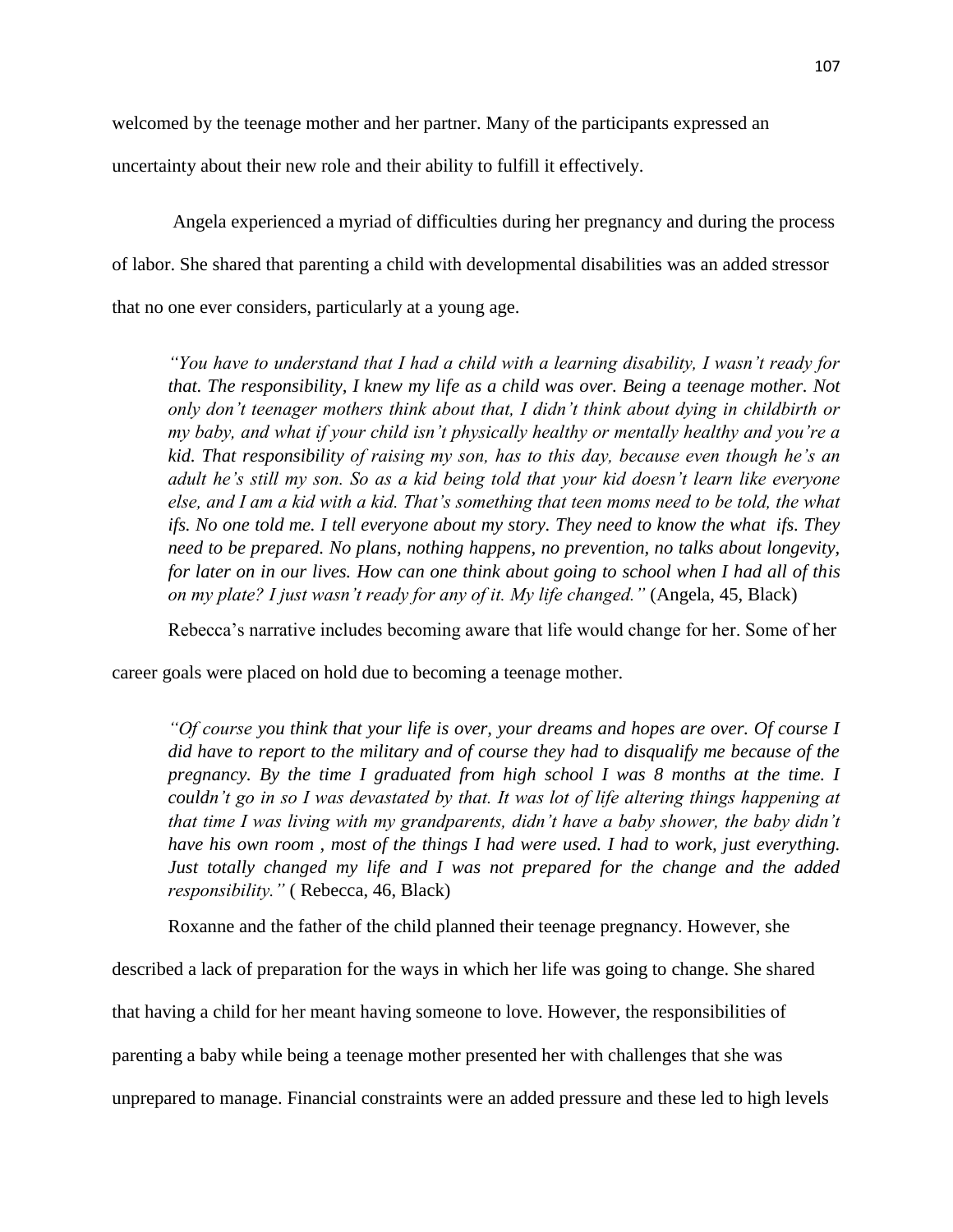of stress. Roxanne shared that these circumstances led her to engage in drug use and prostitution,

while continuing to manage the unforeseen parenting demands and responsibilities.

*"I planned this pregnancy with him, believe it or not. At the age of sixteen because that's when we first got together. Um,I wanted to have a baby. God knows why (laughs). I don't know. I just wanted to have a baby, I wanted to have something to love, someone to love me. I was happy. I don't know, I had no way-my mind wasn't thinking about how I was going to take care of a baby. I don't know. It was just pure joy for me. We had a lot of problems and eventually we weren't together. He was just there financially. But it wasn't enough. So I ended up um, I was very depressed, still not being treated for that, um, at that point. So I ended up falling into, beginning to use drugs. Heavily. I used um, cocaine. That led into a whole other lifestyle. Um, its very hard for me to say this but its real. I ended up stripping, prostituting, I did what I had to do to survive and for my habit. I had to make sure my kids had everything I needed. I always made sure that my children had what they needed and what they wanted. Through all of that mess, they were always my main focus. I wasn't prepared for all that came with being a mother, especially being so young and with all the other problems. It was just a lot, it was embarrassing, but I just did not know any better. No one tells you how hard this is going to be and you're left to deal with it by yourself, not ready."* (Roxanne, 33, Latina)

The data in this section illustrates the lived experiences by the participants related to a

lack of preparation for the responsibilities and demands of parenting. The lives of the

participants were changed in different ways. Prioritizing education in the midst of these

challenging situations presented as a difficult task.

#### **Educational barriers**

Among the numerous challenges and obstacles present in the lives of these teenage mothers, educational barriers were an added roadblock. Numerous challenges, including a lack of housing and childcare for young mothers, failure to advertise existing child care programs on campus and negative attitudes from staff members towards the teenage mother, presented the young mother with additional barriers to overcome. These barriers threatened to hinder the young mother's academic progress and at times, complicated their educational process. The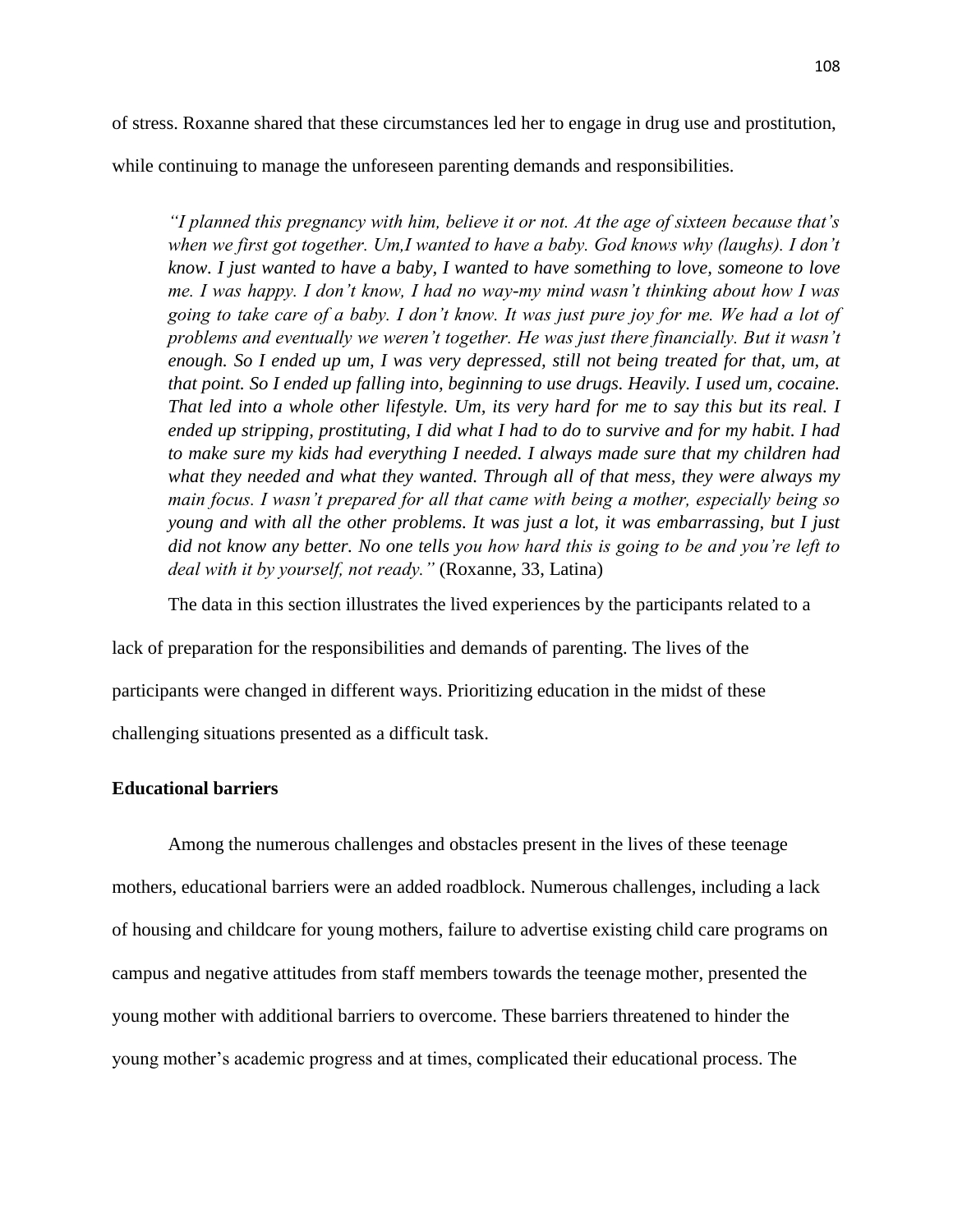barriers while making the attempt to achieve academically:

*"In college, especially with child care and trying to balance, teen parents are considered nontraditional students. Housing and childcare are challenges, things that people overlook, obviously the day care situation but then the childcare if you have a baby and you want to go to college you can't stay on campus so you have to live off campus and it becomes a problem."* (Catherine, 35, Latina)

*"The high school I went to had a maternity clinic on campus, I did not utilize the clinic because I didn't trust anyone because they were so negative towards me and many of the pregnant teens. I would rather go deep into the hood and get my services there. The school clinic had a large population of pregnant teens, so what they basically did was ok so now you can enroll into the night program, now you can do your GED. They had these assumptions that since we are now going to be mothers we can't possibly want to finish high school. It was the assumption that we weren't gonna make it. I remember there was one lady, I was huge, I was so big, and I gained 53 lbs. I remember one time I got on the elevator, because the school allowed us if we were pregnant, and one teacher told me excuse me, this is for teachers. And I said to her yeah but you know that they make exceptions for pregnant students. And she was like, "I don't know where you got that from." With so much attitude. I'm in an elevator with a bunch of teachers and she was trying to play me and embarrass me. They were supposed to be supportive and encouraging, but they were the opposite. And then in college, I found out that they had a free day care on campus in the dorms. So there are institutions that have it, there just not talking about it. They are not. And even like that, who uses it? Faculty uses it, staff. But why aren't these services being promoted? It would really assist the young mother*. (Jada, Latina, 32)

*"The teachers in the high school were so negative. There was one that told me I was a thug and I would always be a thug and that I wouldn't amount to sh\*t. My spirits were low and I felt like I kept getting kicked, in the one place where you would think they would support you. And she was just like "typical, I knew you weren't gonna amount to s\*\*t and you probably won't. Can you imagine the impact she would have made at that time had her words been inspiring and positive? But instead it was on the other end of the spectrum.*" (Pamela, 48, Black)

The data in this segment revealed the educational barriers that were experienced by a

number of the participants. These came in the form of unavailable child care on college campus,

a lack of resources in the academic setting to facilitate educational success and teachers that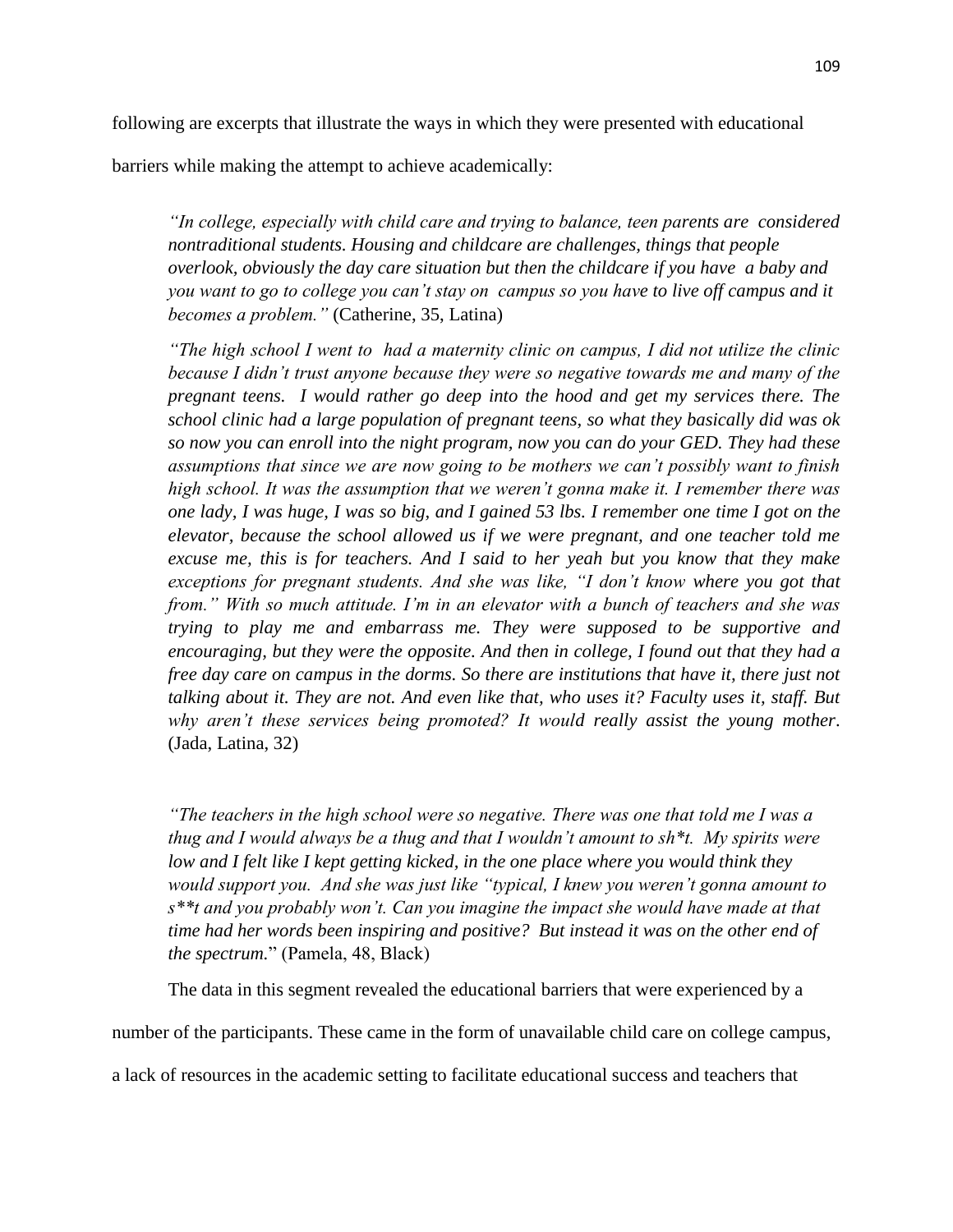provided little support to the young mother. These roadblocks presented the teenage mother with additional adversities to survive and overcome in the midst of their pursuit of a college degree.

This chapter provided for the reader verbatim quotes by the participants to convey their messages related to the promotive factors that facilitated their ability to attain a college degree while attending to parenting responsibilities, the balancing of these responsibilities and the challenges and obstacles associated with being a teenage mother and going to school.

Intrinsic qualities and characteristics that were innately part of the young mother's personality assisted her in pushing forward. Their strong academic inclination prior to becoming a teenage mother served as a valuable asset that contributed towards a positive academic trajectory. The desire to prove people that doubted their ability to succeed wrong, as well as the strong desire to steer away from becoming a perceived negative statistic propelled them into academic success were additional assets that aided in their ability to attain a college degree.

The resources available to these young mothers were also crucial to their success. Although the assets, those intrinsic qualities of the young mother, served as useful, it was the utilization of available resources that fostered their ability to go to college and attain undergraduate and graduate degrees.

The importance of mentors of the same racial or cultural background was a crucial component for these participants. As Black and Latina women, they experienced either perceived or direct stigmatization as a result of being a teenage mother of color. A number of the participants expressed that they did not feel that they would have achieved academic success had it not been for the mentoring received by professionals and staff members of ethnically diverse racial groups. While some of the participants lacked these supports and positive role models in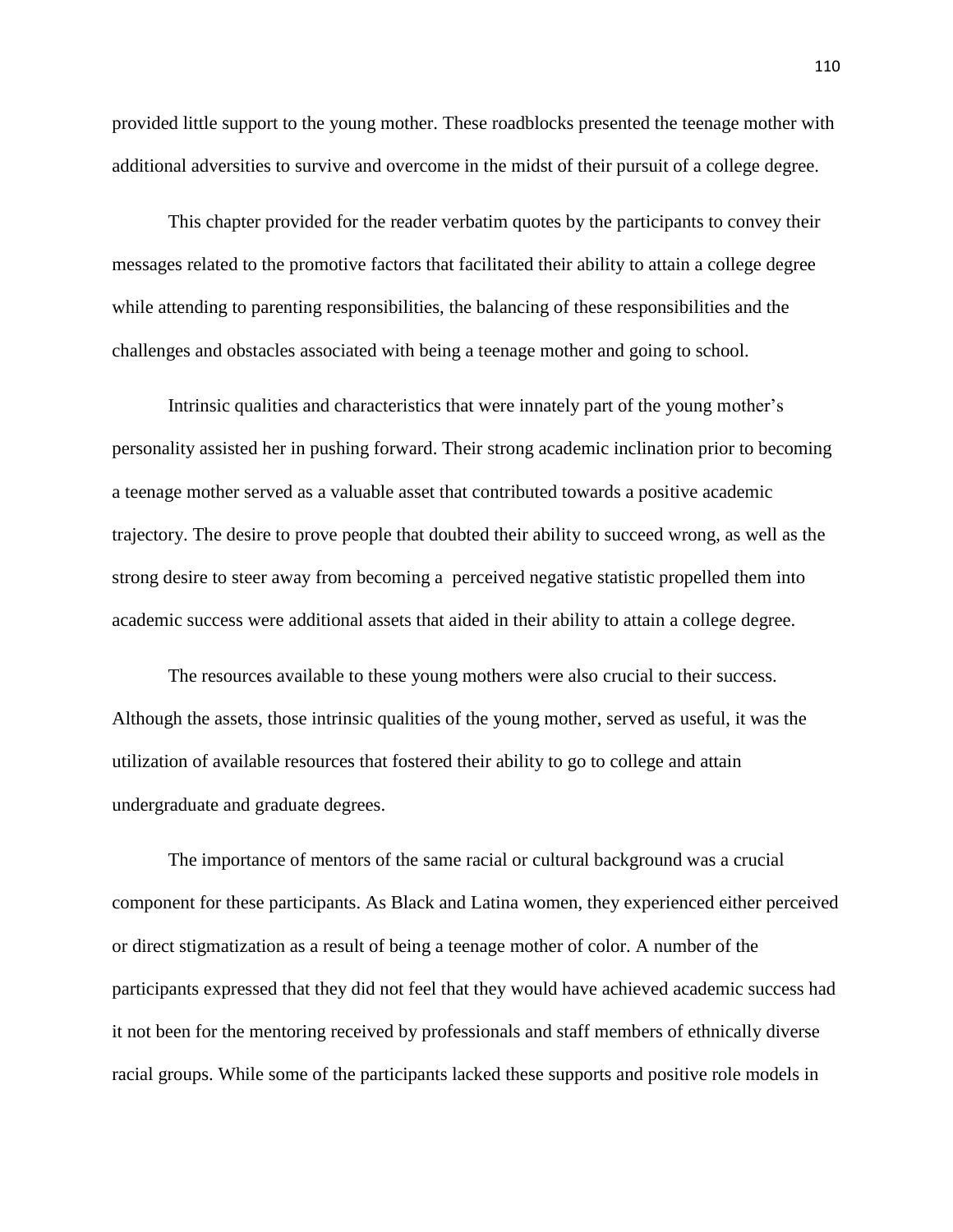their families and communities, it was through their involvement with these mentors that they began to develop academic dreams and aspirations. These mentors were able to look past the label of "teenage mother" and motivated these young women to purse and achieve, regardless of this new life event. The relationships with these mentors of similar racial backgrounds also served to buffer against the lack of mental health treatment available to these young women. In these relationships, they were able to receive the support and guidance that they were in dire need of. These mentors served as motivators, positive reinforcers and validated the experiences of the teenage mother.

The availability of social supports was an important source of networking for these young mothers. Sororities on college campuses, support from church members and coworkers, involvement in the United States military and help from the father of the children benefitted the young mother on her path to educational attainment. In learning to balance the associated responsibilities of teenage parenting and the academic pursuit, these social supports played a major role in helping them overcome challenges and obstacles. Through the use of these social supports, they felt less isolated, formed a network of friends and women in similar situations and were able to learn to rely on others for help. The father of the child as a form of support was greatly beneficial for many of the participants. With this support in place, many of the participants worried less about childcare responsibilities and financial responsibilities as the father of the child offered support in this area. Many of the fathers sacrificed their academic futures to allow for the teenage mother to pursue her education. This facilitated the ability to attain undergraduate and graduate degrees for many.

Family influence and support proved to be an additional and most crucial form of support for the teenage mother. With the availability of child care by the teens' parent and extended

111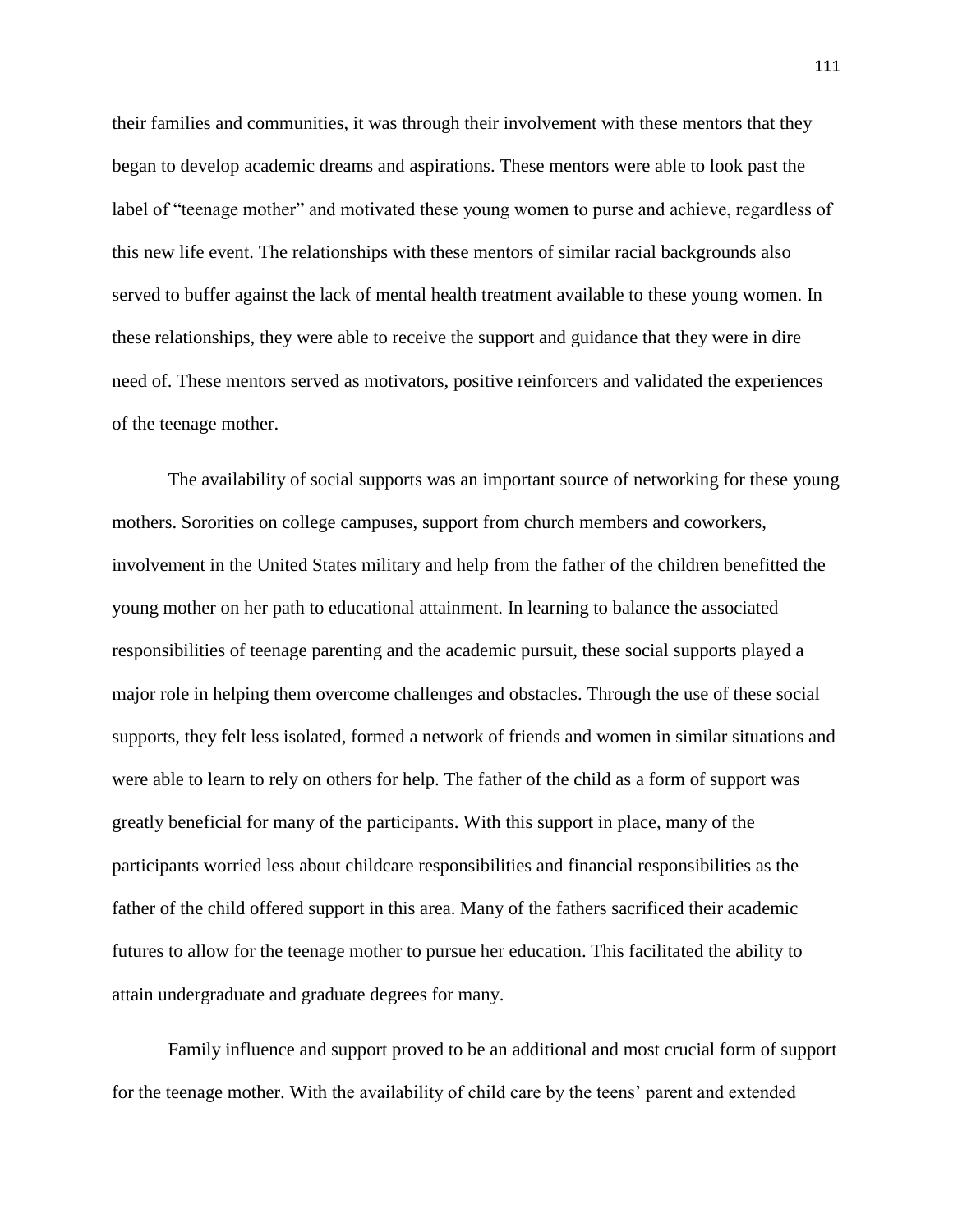family members, many of the participants were able to attend classes and work to support their children. In instances when a troubled relationship with the father of the child or being unprepared for parenting responsibilities presented as challenges, it was the family support that aided them in achieving educational goals. A number of the participants were able to exit relationships that were abusive as a result of having family supports in place.

Financial supports aided in contributing to the teenage mother's income. In the absence of financial resources, the teenage mother faced the risk of having to abandon her academic trajectory in order to obtain full time work to support her child. With the availability of cash assistance from government programs, WIC and Medicaid benefits and loans and tuition assistance programs in college, the young mother was able to better provide for her child. Although many of them worked full time and part time jobs, the supplemental forms of financial support assisted them in this area.

The community resources available to the participants of this study fostered their ability to overcome some of the presenting challenges, particularly for those women that came from communities where positive resources were limited. The presence of a domestic violence shelter in the community assisted several participants with building networks of woman, being connected to other resources and indirectly building these womens' self esteem, which would eventually influence their decisions to leave their abusive relationships. The involvement in these community programs also exposed these women to the importance of education as a vehicle out of their negative circumstances. For many of the participants, their desires to achieve academically were strengthened due to involvement in these programs.

Lastly, the educational supports in both the high school and college setting were a major contribution to the academic success and college degree attainment for these young mothers. For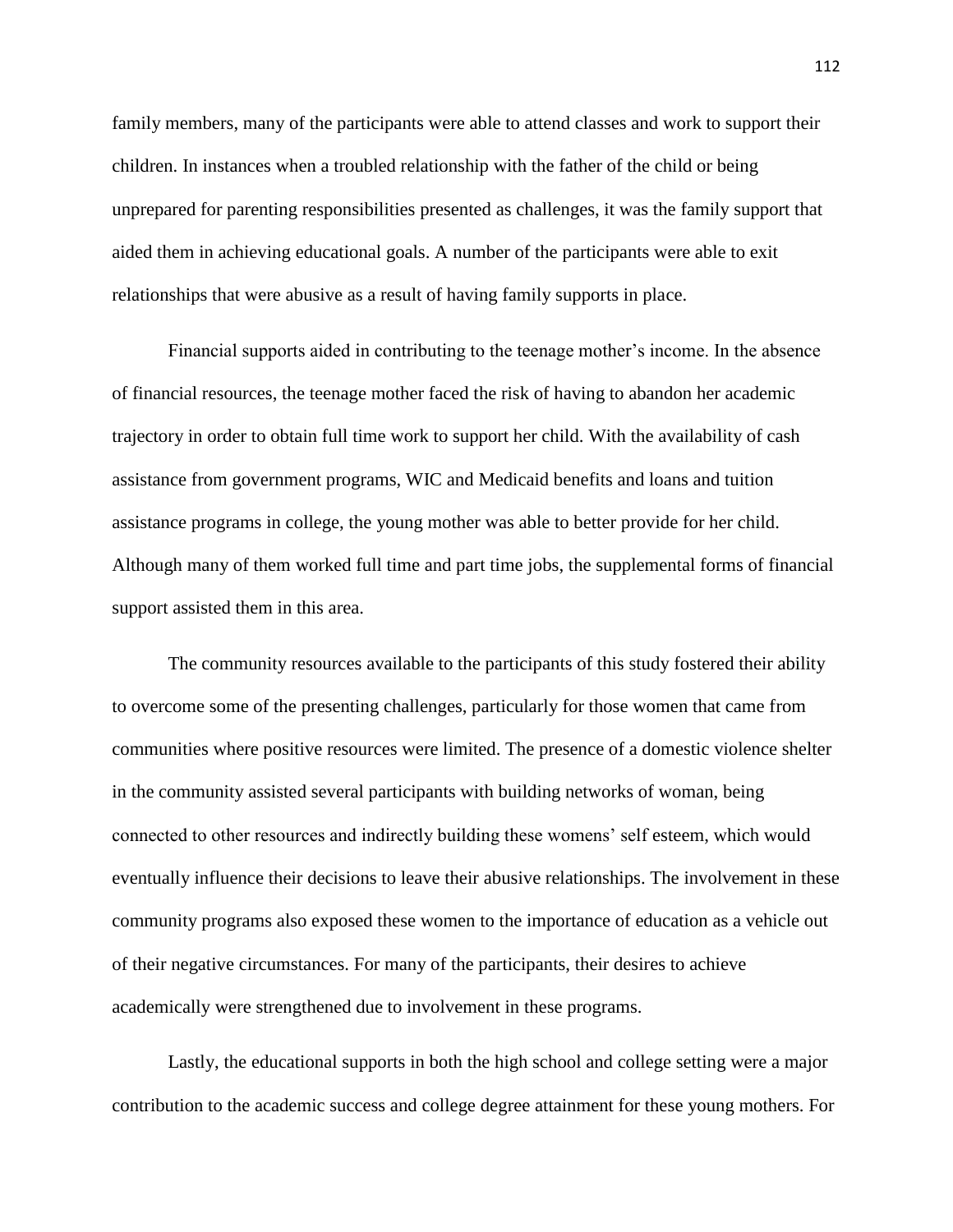those participants where there were supports in the school setting, the ability to obtain an education and attain a college degree was a positive experience. Two of the participants attended a school for teenage mothers. The involvement in these programs geared specifically towards the teenage mother allowed them the opportunity to stay on track academically. For a number of the participants, the educational opportunities offered in the United States Armed Forces awarded them with the opportunity to attend college at no cost while earning a steady income. This resource allowed for the teenage mother to focus on attaining an education, with less worry pertaining to financial related problems.

This chapter describes the balancing work and the overcoming of the many obstacles and challenges associated with the teenage pregnancies of the 15 participants of this study. The selected excerpts provided a glimpse into the complex and sometimes complicated life trajectories of these women. Their unique experiences provided a snapshot of the many ways in which they navigate and manage their lives as teenage mothers and students. The available assets and resources made possible the educational attainment of these young mothers from the time they became teenage mothers and into their adult lives. These promotive factors facilitated educational attainment in the form of undergraduate and graduate degrees for the teenage mother.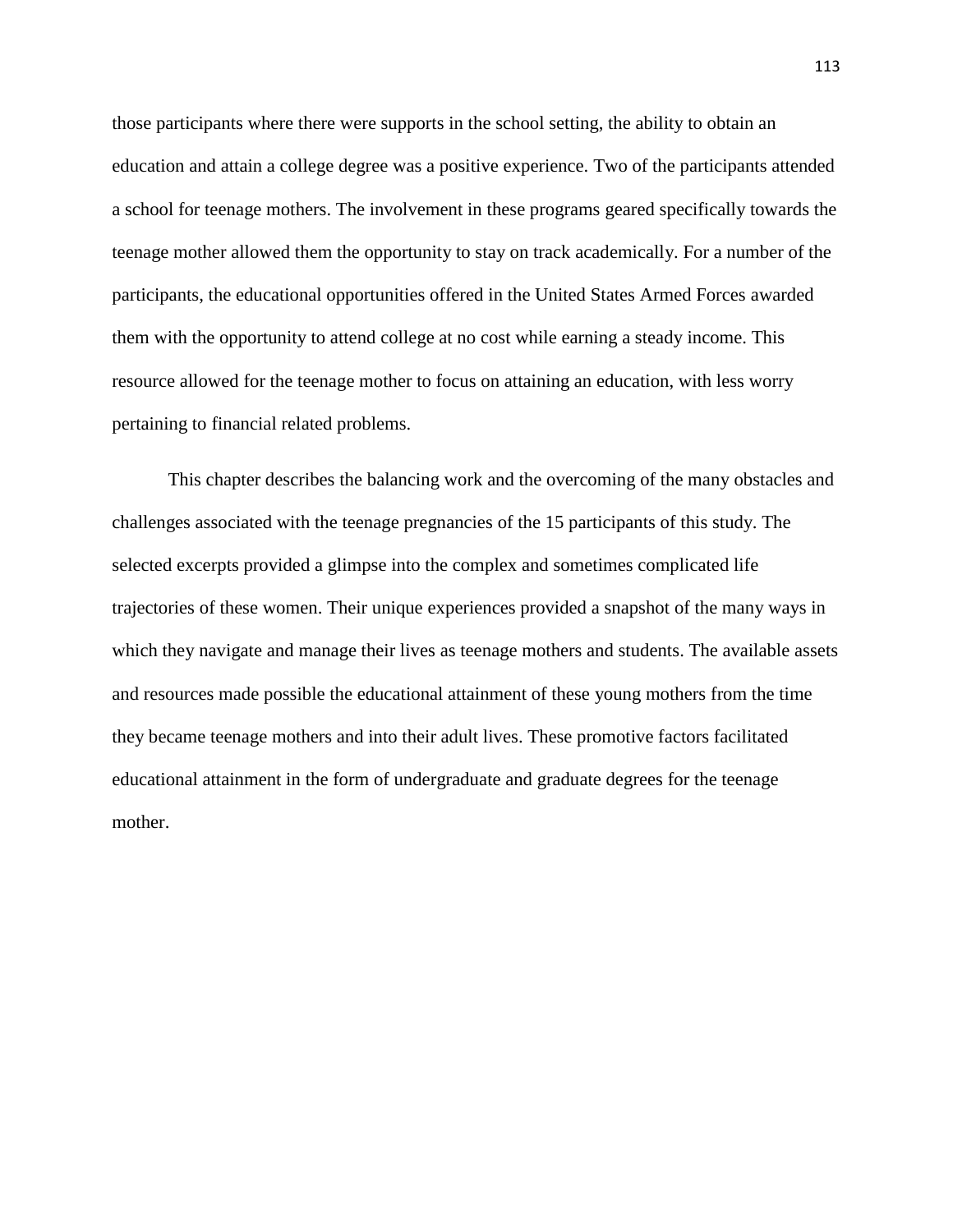#### **Chapter 5**

#### **Discussion**

The purpose of this qualitative research study was to explore the promotive factors that facilitated educational attainment among former Black and Latina teenage mothers. Additionally, the study sought to explore how these women were able to effectively manage parenting responsibilities and overcome the many challenges and obstacles that are associated with a teenage pregnancy while pursuing academic goals. Of young mothers who have children in their teenage years, only two percent go on to attain a college degree (National Conference of State Legislatures, 2013). Black and Latina teenagers have the highest percentages of teenage pregnancy rates compared to non-Hispanic white teens (Mollborn, 2017) and those rates are higher than other racial and ethnic groups (CDC, 2016). Given these outcomes, this study sought to explore the factors that made it possible for this segment of the teen mother population to attain college degrees after a teenage pregnancy. The narratives of the nine Black and six Latina women revealed unique circumstances. These very personal stories, which many of the participants had not shared until their participation in this research study, are filled struggle and challenge, but also with accomplishments despite difficult circumstances. The data illustrates common themes that provide insight and an understanding of their lived experiences as teenage mothers in pursuit of educational achievement. The interviews elicited accounts of their experiences on how they were able to attain academic success in the form of undergraduate and graduate degrees.

In conducting this qualitative research study, the themes that emerged from the participant interviews included 1) the assets and resources available to assist the participants in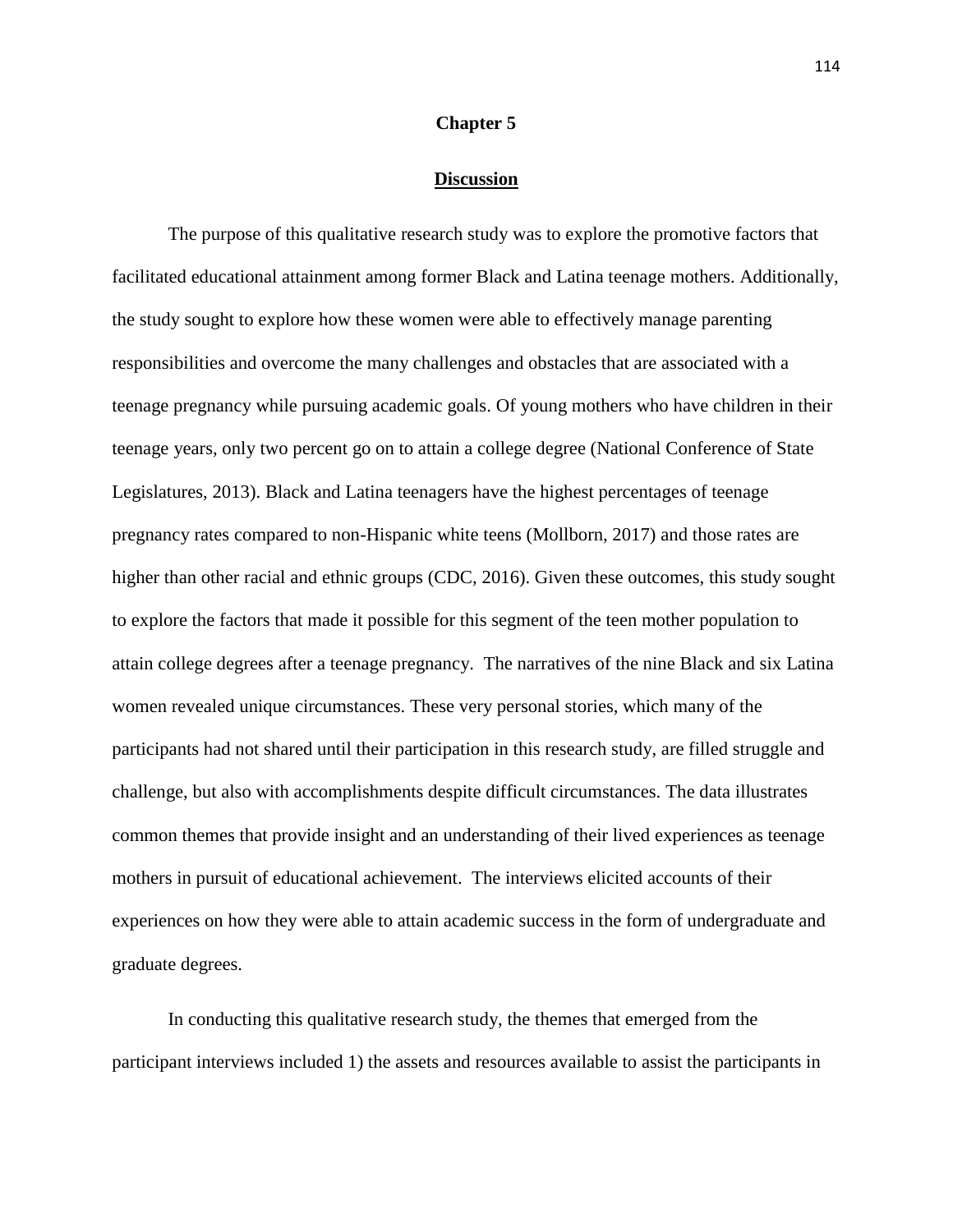their academic journeys, 2) the balancing of responsibilities of parenting and the academic pursuit and 3) the challenges and obstacles while being a teenage mother and going to school.

## **Promotive Factors: Assets and Resources**

This study found that there were several promotive factors that made it possible for them to attain college degrees in the midst of juggling parenting responsibilities and overcoming the many challenges and obstacles encountered along their paths.

The findings suggest that with the availability of assets and resources for the teenage mother in place, regardless of the balancing of responsibilities and the challenges and roadblocks, educational attainment is possible. The participants of this research study identified several intrinsic factors, assets, which motivated them to complete a college degree. The external factors, the available resources, enabled them to act upon their desires and motivation to enroll in college and ultimately attain a college degree. For the participants that proceeded with graduate education after the attainment of an undergraduate degree, it was these same identified assets and resources that propelled them into continuing their academic endeavors.

The findings of this research study are consistent with previous research done on teenage pregnancy and educational attainment, particularly the importance of available resources for the teenage mother. In a seven-year follow-up investigation of women who were pregnant as teenagers, Turner et al. (2000) identified that differences in social support and in personal resources or attributes played a key factor in influencing the psychological condition or adaptation of young mothers. Several personal attributes were identified as the assets that assisted the participants of this study to attend college and attain college degrees. Many of the women had strong academic inclinations before the pregnancy and they attributed their ability to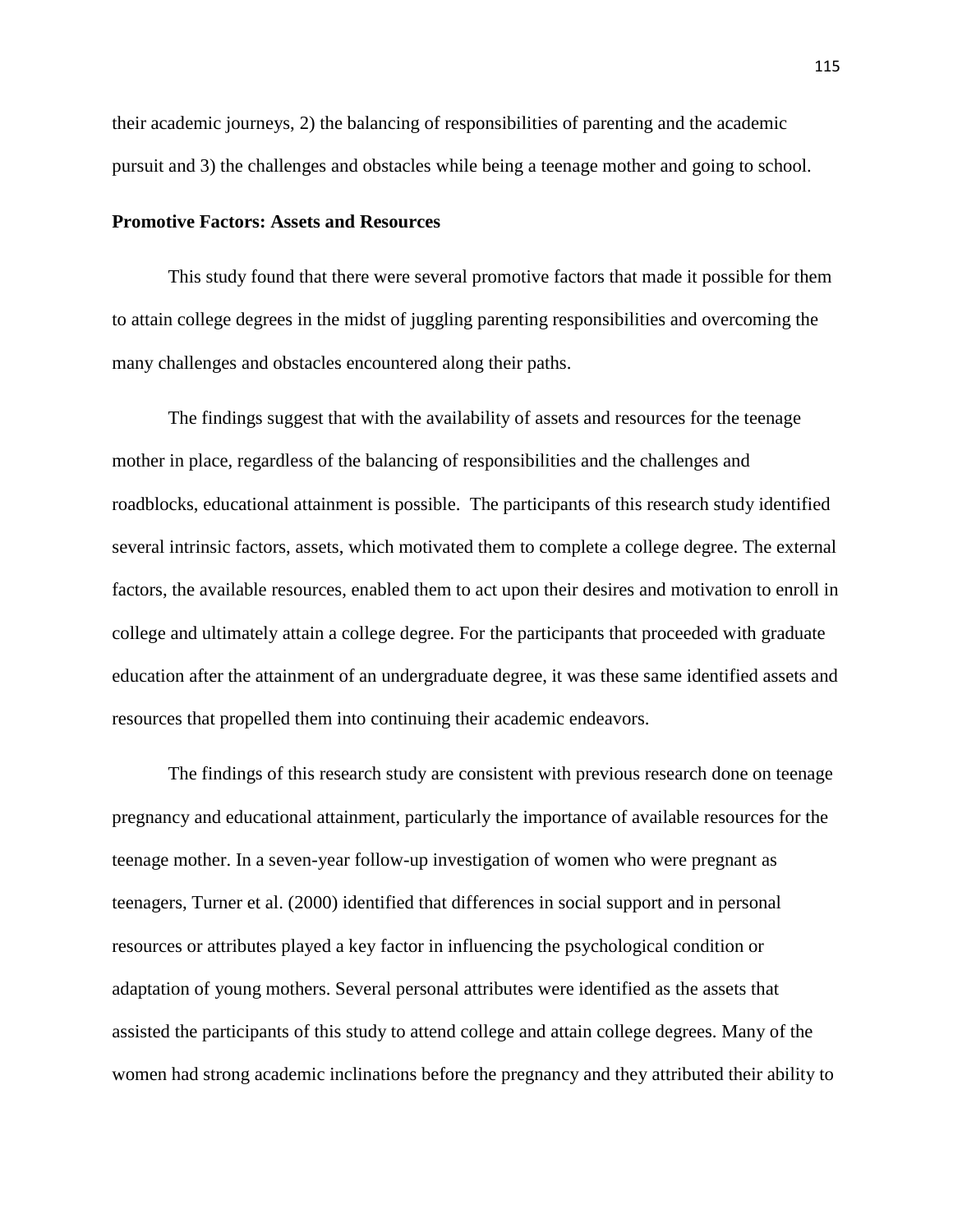continue on the academic path regardless of the teenage pregnancy to this particular asset. Nearly all of the participants identified a strong determination to be more than a negative statistic and a desire to prove people wrong. All of the participants experienced the feeling of being judged or looked down upon by family and church members, friends and professional staff. These experiences appeared to fuel the desire to prove that they would not become a negative statistic. They were determined to prove to those people that doubted their capabilities wrong. Previous research (SmithBattle, 2005b) concluded that becoming a teenage mother provided the adolescent with a renewed interest in developing and attaining academic goals. Becoming a mother provided them with the motivation to seek out educational opportunities.

At the same time, a heavy emphasis was placed on the availability of external resources. The resources available varied among the participants. These included mentoring relationships with mentors of the same racial or cultural background, social supports, family influence and support, financial  $&$  community resources and educational supports.

For several of the participants, having a mentor of the same racial or ethnic background served as a motivation to succeed academically. For those participants that lacked family support, it was these mentors in the high school and college communities that provided the emotional support and positive reinforcement necessary to continue their schooling. Several of the participants shared narratives of perceived negative labeling by White teachers and professionals. They shared the notion that their racial differences and a lack of understanding of their lived experience as a pregnant and parenting teen influenced the manner in which they treated the teenager. Participants that attended predominantly White institutions felt out of place and uncomfortable. Mentoring relationships with supportive adults of the same racial, ethnic or cultural background provided these women with encouragement, empowering words and a belief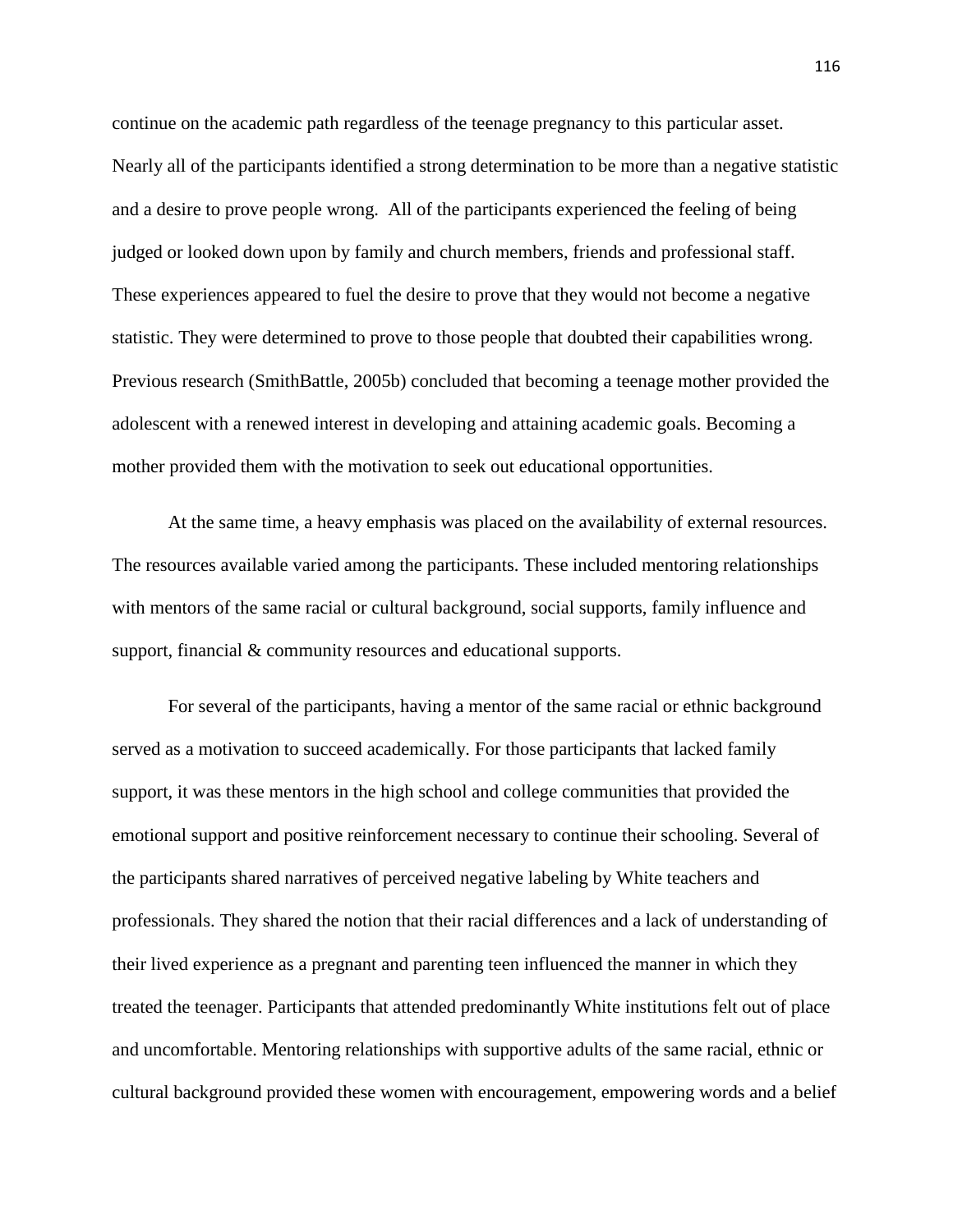in the ability to succeed and achieve their goals. For those participants that came from impoverished neighborhoods and lacked positive role models in the community, having a mentor that provided a mirror for academic and career possibilities proved to be life changing. While surrounded with a lack of positive role models and little contact with two parent families, the career and educational aspirations of children growing in these conditions is hindered (Wodtke, 2013). Mentors compensated for what was missing in the participants home life, communities and personal relationships.

Most of the participants had connections to social supports in church, through college campus organizations, peers and coworkers. When social supports were lacking, the teenage mother faced a difficult time with preparing for exams and felt alone and isolated in her experience as a young mother. For others, having these available social supports provided them with a new and positive outlook for their lives. Participants that were in abusive and troubled relationships with the father of their child were able to find connections in these supports and ultimately made the decisions to leave these relationships.

Many of the participants reported family influence and support as a major resource. The ability to depend on their mothers, siblings and extended family members for childcare made it possible for some to attend college out of state and attend evening classes. For the participants that did not have the support of their families, the challenges were quite pronounced. They were forced to navigate adult systems on their own with very little knowledge or assistance from the adults in their lives. Additionally, they remained in abusive relationships and endured the struggles associated with these relationships as a result of a lack of support from the family. For the women who were able to end these violent and abusive relationships, it was the support of a family member that facilitated this transition.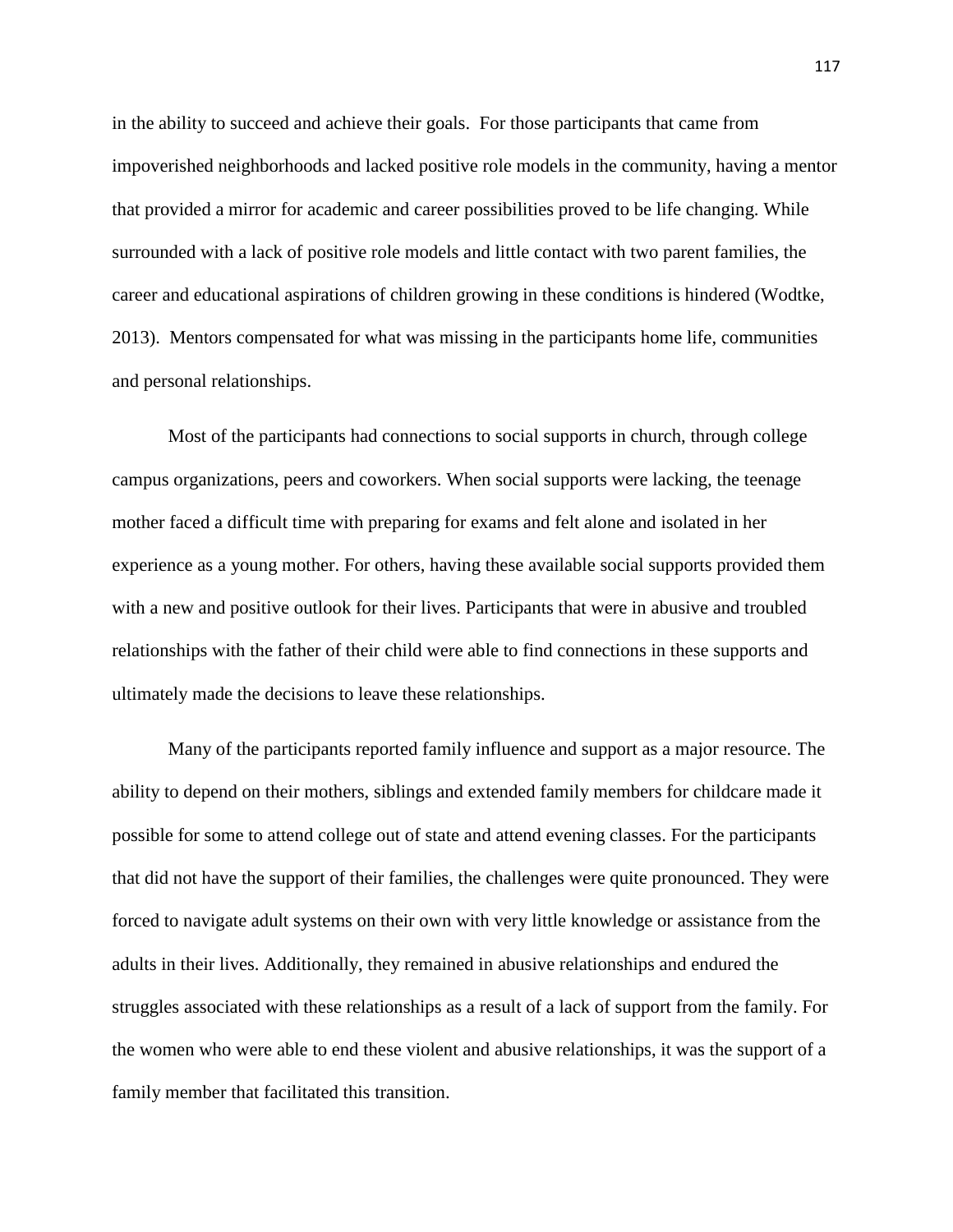The availability of financial resources was central in the teenage mother's ability to stay on course academically. The participants of this study received financial support in the form of government aid, WIC, financial aid grants and full or part time jobs. The father of the children was of financial support for some of the teenage mothers. For those teenage mothers who were not eligible to receive government benefits, they were forced to work two and sometimes three jobs to make financial ends meet. In those instances, they reported feeling tired and as a result settled for average grades, just enough to pass their college courses. Having to work multiple jobs placed an enormous responsibility on the teenage mother, one that placed in jeopardy her ability to finish college courses and attain credits towards the college degree. While none of the participants stopped the academic pursuit due to financial constraints, there were instances where they feared they would not be able to continue as a result.

Community resources provided the participants of this study an opportunity to build on their networks of support. A number of participants were connected to domestic violence shelters, which provided them with support groups where women came together to discuss and process their shared experience with violent and troubled relationships. They found camaraderie in each other, swapped baby clothes and helped each other with childcare. Other community programs provided the teenage mother with access to educational opportunities. As a result of their involvement in these programs, they began to ponder the possibility of attaining a college degree. Exposure to knowledge and connection to resources in these community programs opened a window of opportunity for several of the participants.

With the proper educational supports in place, this life changing event served to motivate the teenage mother to perform well academically, as she became aware that her future and that of her child would depend on the level of education attained (Mangino, 2008). Several of the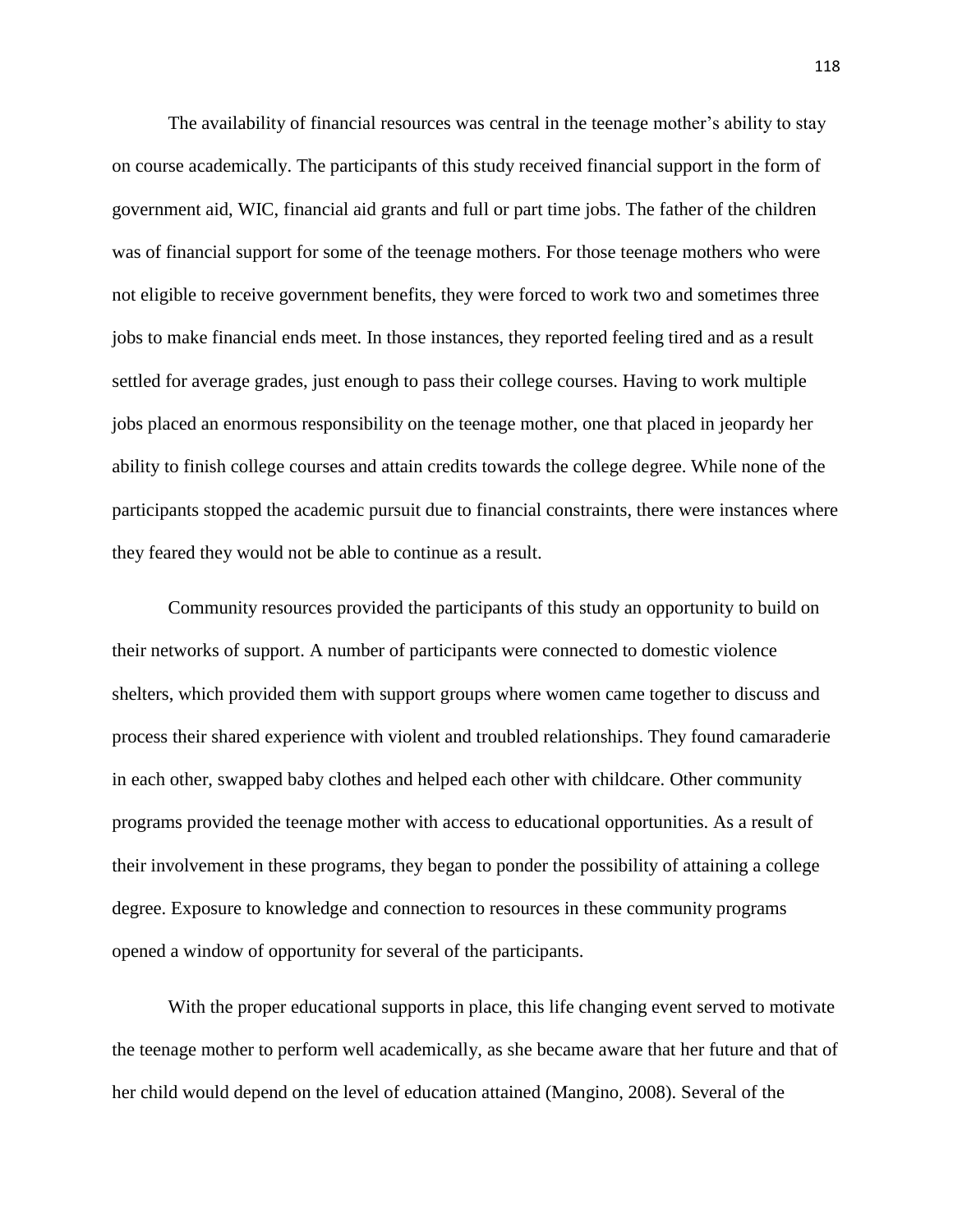participants transferred to high schools for teenage mothers after they became pregnant. In these programs, several systems were in place to assist the young mother with daycare, medical services and transportation to and from school. A number of participants were able to attain childcare on college campus and this served as a valuable resource that eliminated the worry of finding someone trustworthy of caring for their child. Support groups for young mothers in college were also a valued form of educational support. The staff members who facilitated these workshops provided encouragement and support to the young mothers. A positive relationship with faculty and supportive staff on college campuses proved to be an essential component towards academic success.

## **Balancing Parenting Responsibilities and the Academic Pursuit**

The data in this research study revealed an interesting component of the balancing of responsibilities as a teenage mother while pursuing academic dreams and aspirations. The available literature on dating relationships among pregnant and parenting teenagers places emphasis on the risk factors for violence in dating relationships among this population (Newman & Campbell, 2011; Diaz-Olvarietta et. al, 2007; Harned, 2002). Information on healthy dating practices among this population is rare. Participants of this research study shared their experiences with dating and finding suitable partners. A number of the participants made conscious decisions to refrain from dating as they felt that it would interfere with the ability to focus on their education and could possibly distract them from achieving their educational goals. Additionally, dating was perceived as a potential roadblock that would only add to already existing barriers and challenges. Furthermore, making decisions related to introducing potential partners to their children was similarly perceived as an unnecessary problem to add to their lives. Decisions around dating took on a new meaning for these teenage mothers. Thoughts on how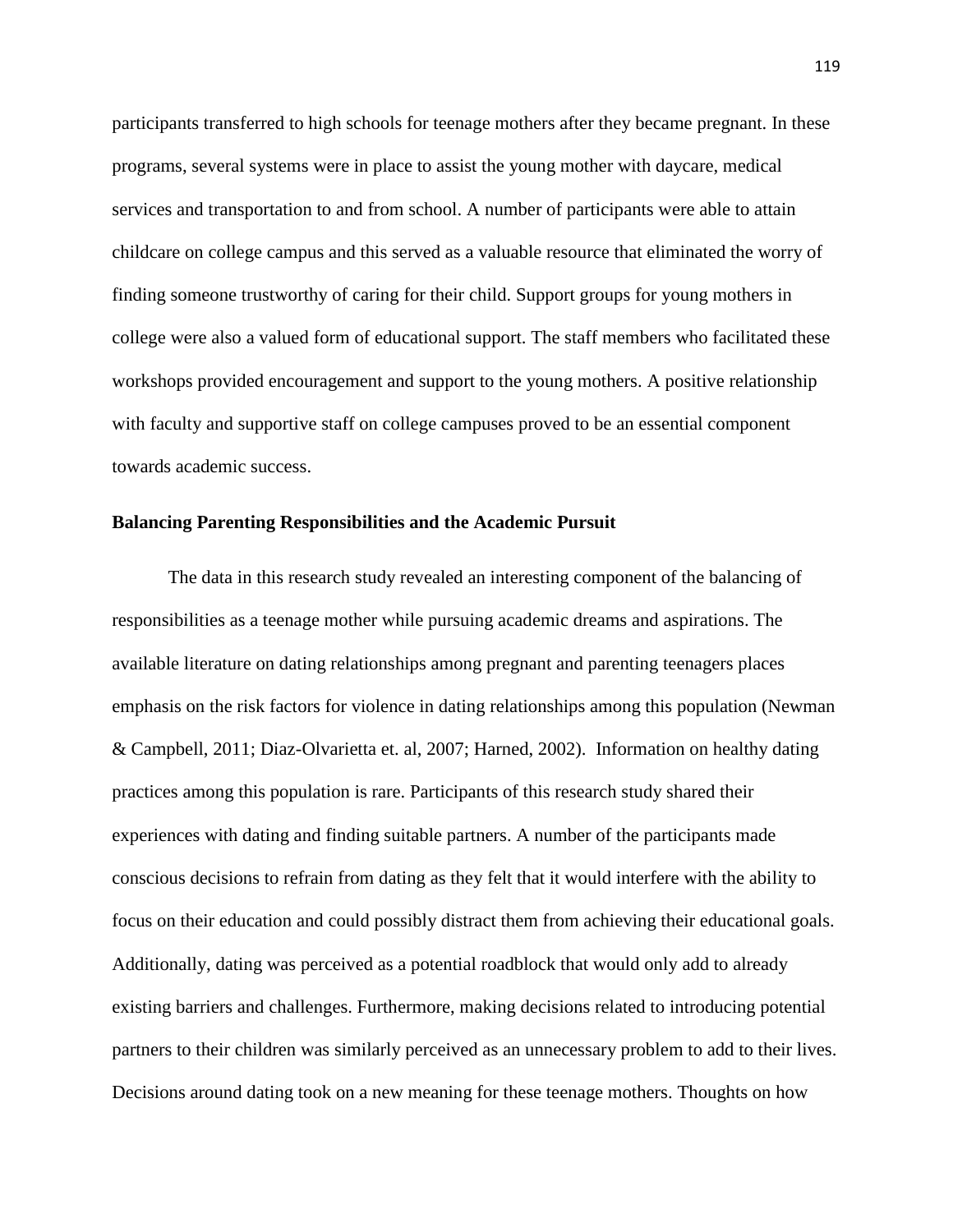dating could interfere with their educational goals and their role as a mother impacted their decisions. For several of the participants in this study, this became a new juggling act.

As a result of the overwhelming demands connected to parenting responsibilities and life as a student, a number of the participants of this study shared feelings of guilt. This guilt stemmed from missing important milestones in their children's lives. Because such a strong emphasis was placed on the importance of attaining a college degree in order to be able to secure a stable future for herself and her children, several participants experienced strong emotions related to being unable to witness their child's first steps or say their first words. Many of the participants felt that they did not have the opportunity to enjoy their child because of the many responsibilities and balancing it all. They shared thoughts of time moving quickly while they managed the balancing act of being a teenage parent and the academic journey.

## **Challenges and Obstacles While Being a Teenage Mother and Going to School**

The challenges and obstacles that the participants of this study encountered while in pursuit of a college degree manifested themselves in different ways. Although the participants were able to attain their undergraduate and graduate degrees, the path towards attaining educational success was not a smooth one for most of the former teenage mothers.

A troubled relationship with the father of the child was a presented obstacle for many of the participants. Campbell  $\&$  Newman (2011) found that adolescents lack the communication skills that are necessary to resolve conflict that can arise in intimate relationships. The lack of appropriate negotiating and communication skills can result in attempts to exert control and force as a means to resolving problems (Newman & Campbell, 2011). While some of the participants had the emotional and financial support from the father of the child, others lacked the support from them. These relationships were defined as "broken, dysfunctional, toxic, violent and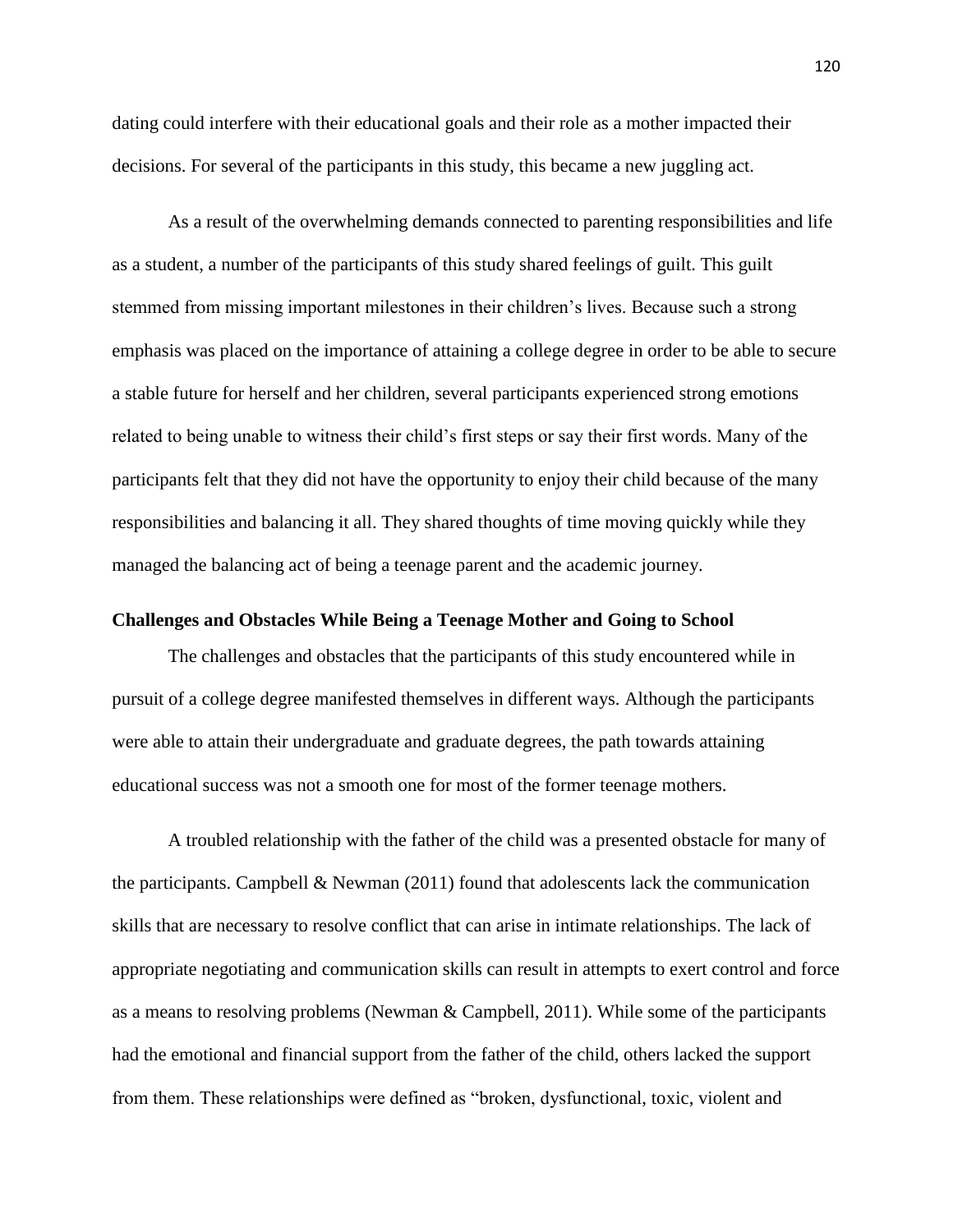abusive" by the participants that identified this challenge. Managing these relationships while simultaneously attending college was difficult. One of the participants shared her experience related to an incident between her and the father of her child. The night before an important exam, she was involved in a domestic incident that resulted in a black eye and bruising. Fortunately, she had the support of her professor who was aware of her situation at home. These troubled relationships have the potential of derailing the young mother from her academic trajectory. Fortunately, there were an adequate amount of resources in place for them to continue on route to degree attainment despite this challenge.

A number of the participants in this study experienced lack of support from professionals and stigma as a teenage parent. Professionals who were in the position to help and encourage these young women many times treated them poorly. Professionals who come into contact with these young mothers are, at times, the only source of support that the teenager can turn to. When they fail to do so, the teenage mother is left feeling shamed, embarrassed and lonely. One participant shared that school was her place of refuge from a troubled home environment. When she disclosed her teenage pregnancy, she felt the shift in the relationship dynamic between her and those teachers with whom she had a positive relationship. Many of the participants noted that they kept their pregnancies a secret for as long as possible due to the fear of being judged by teachers and other staff. When teenage and young mothers remain under the radar, it makes it difficult for school staff and administrators to address the needs of this specific population. Social workers and health care workers were also identified as professionals that treated the teenage mother in a way that affected them emotionally. Participants shared feeling betrayed by a system that is in place to help, not shame them. As a result, these young women avoided dealing with social service agencies and found support in other resources.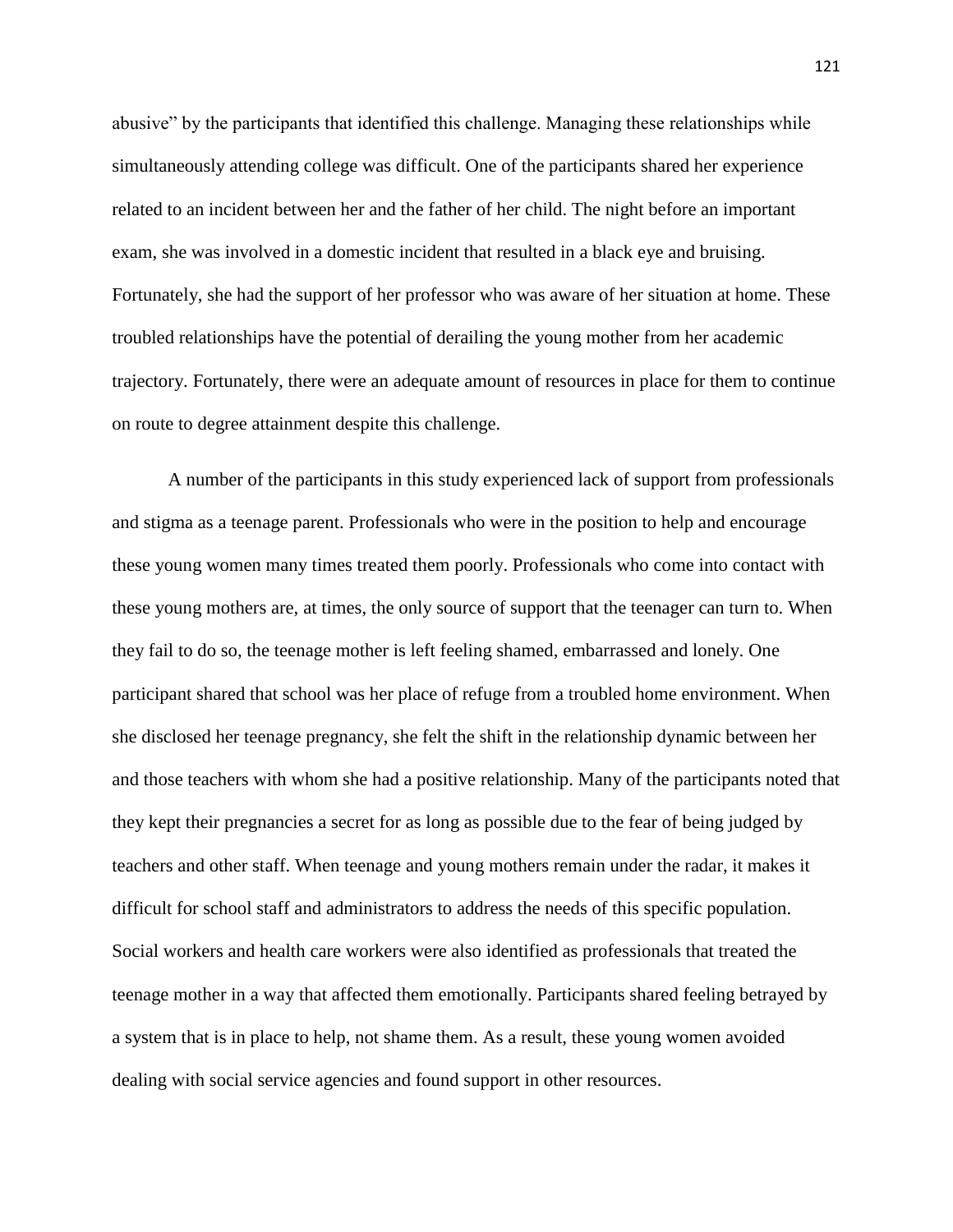The need for mental health treatment was great among the participants of this study. Nearly all of the participants of this study felt that they were emotionally and mentally affected by the teenage pregnancy. Research by Mollborn and Morningstar (2009) affirms that the increase in stress that accompanies the life change from teenager to mother and caregiver has consequences on their mental health. The participants shared that many times they "stuffed" their feelings, did not deal with their emotions because they did not have time for emotions, and some experienced passive thoughts of suicide. A surprising finding was that none of the participants were connected to mental health treatment during this period of transition from teenage to teenage mother. The mental health related problems associated with teen pregnancy may go unaddressed either as a result of embarrassment, lack of knowledge of available resources, or lack of support to seek services. Additionally, many of the participants shared that adults in their lives made assumptions about their emotional well being based on their observations of the teen mother managing her parenting and educational responsibilities. As a result, the mental health needs of these teen mothers were unaddressed. The unaddressed mental health needs can persist throughout the lifespan of the teenage mother and can affect the child. If the young mother is depressed, it is possible that she will provide less social support to her child which can increase the children's risk of developing mental health problems. (Hodgkinson et al., 2014).

Negative influences in the community provided an additional layer of challenges for some of the participants. Continued exposure to negative surroundings such as poor neighborhoods, negative school environments and community violence can likely diminish academic aspirations and the perceived costs of adolescent parenthood may decrease (Wodkte, 2013). For some of the participants, there was difficulty with living in neighborhoods where teenage pregnancy was a normal occurrence. Their academic dreams did not match those of the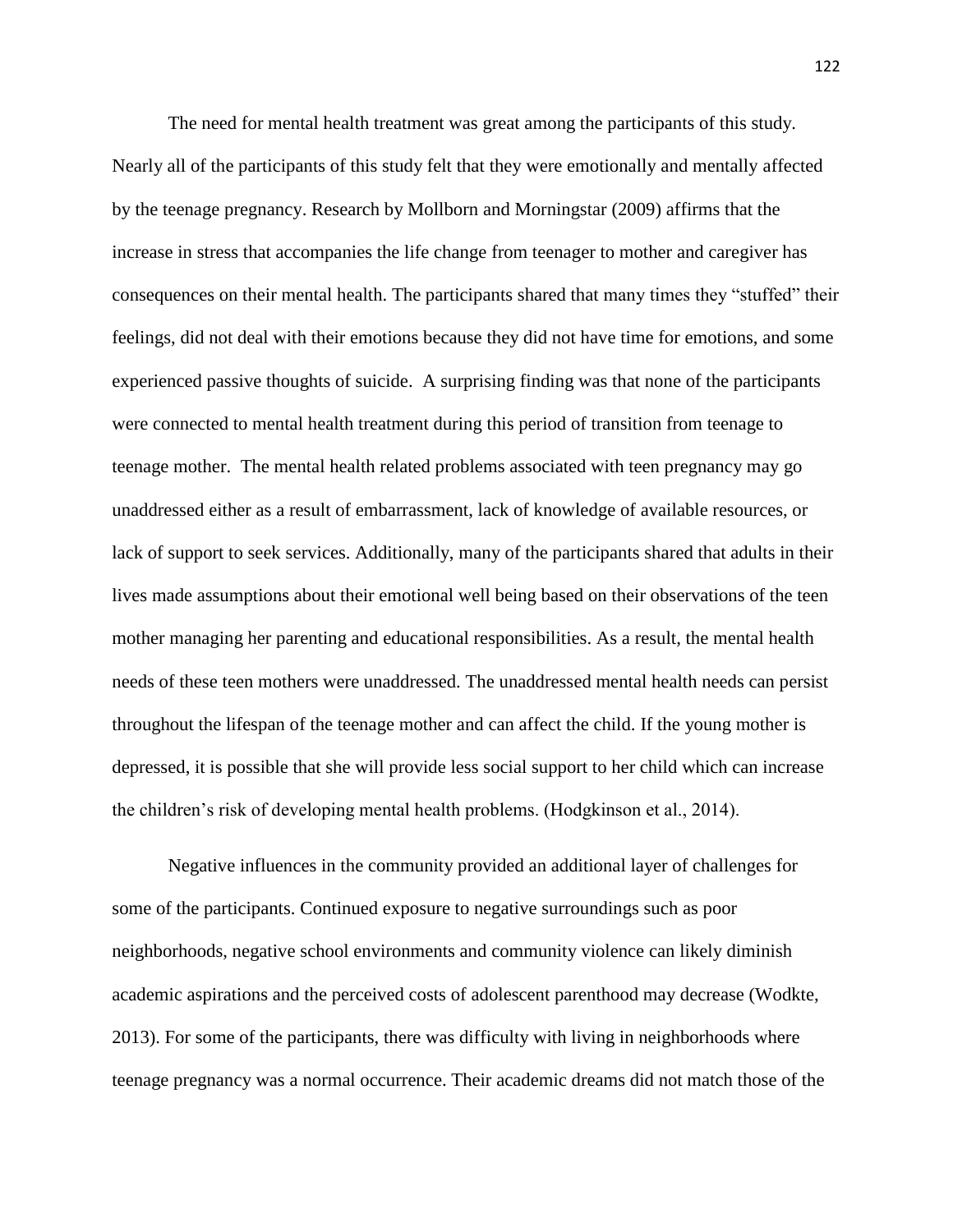other young girls who were parenting teenagers. Many of their peers who were teenage parents had multiple children and had not graduated from high school. Negative community norms were supported and the teenage mother's academic pursuits many times went unnoticed.

Being unprepared for the drastic life change as a result of a teenage pregnancy presented as a challenge for some of the participants of this study. These young women lacked the knowledge that could assist them in becoming prepared for the parenting role. Making education a priority was a challenge in these instances. In addition to being unprepared for the life change, some of the participants were faced with problems that were unforeseen, such as learning to care for a child born with a developmental disability, placing their dreams of a military career on hold and engaging in prostitution as a result of financial constraints. The availability of family, community and social supports allowed the teenage mother to rise above these serious challenges and provided her with the ability to continue her education.

Educational barriers were another set of challenges and obstacles identified by the teenage mother. In addition to other significant roadblocks, the lack of childcare on college campuses, unsupportive staff and the lack awareness of any systems in place for teenage and young mothers in schools were significant for the young mother. Many of the participants feared being stigmatized or labeled and kept their pregnancy a secret for as long as possible. As a result, school administrators and staff were unaware that some of their students were parents. This invisibility of teenage parents often produces negative results such as inappropriate interventions to address their unique needs, a lack of advocacy for teenage parents, and insensitivity on the part of the educational system to help parenting teens balance their education and their responsibilities as parents (Duncan, 2007). It is important that schools expand their efforts to identify and serve teen mothers in their school communities and should improve the quality of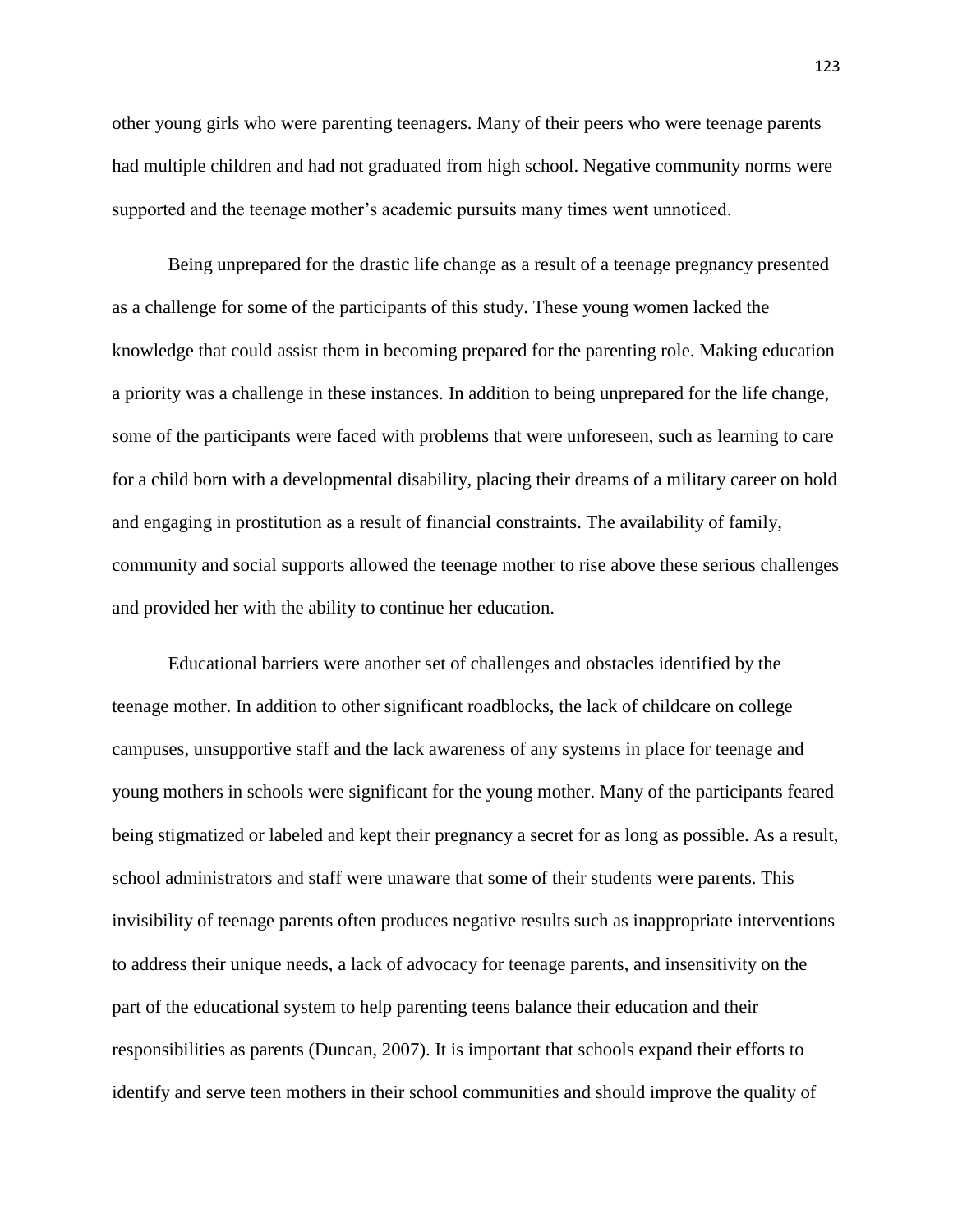the educational opportunities available to teenage parents. The gap between the young mothers' academic aspirations and the support they receive in school suggests that educators are missing an opportunity to facilitate teenage mothers' school progress and their long-term educational attainment (Smith-Battle, 2007).

## **Implications for Social Work Practice**

The findings from this study provide a number of important implications for social work practice. These finding can help social workers and mental health providers with an understanding of the experiences of teenage mothers. With a clearer understanding of the complexities involved in being a teenage mother while in pursuit of academic goals and aspirations, social workers are in an important position to assist this population in several ways. The findings of this research study suggest that there is a critical need for strategies to be implemented to reduce stigma, increase awareness of symptoms and treatment and improve training for more culturally competent mental health professionals.

Although teenage pregnancies have shown a decline in the last decade, it continues to be a problem among young Black and Latinas, especially in inner cities. It remains a societal concern as a teenage pregnancy can affect the young woman's ability to continue her education. Teenage pregnancies are associated with educational underachievement, poverty and dependence on the welfare system over the years. As a result of the sudden change in her role from teenager to teenage mother, the young woman will experience challenges that she may not be developmentally ready to face. Participants of this study shared that being faced with parenting responsibilities at an early age was something that they were not ready to manage. In their role, social workers are able to provide psycho-education to the teenage mother on the changes that she will face from an emotional and mental health perspective. Social workers can work with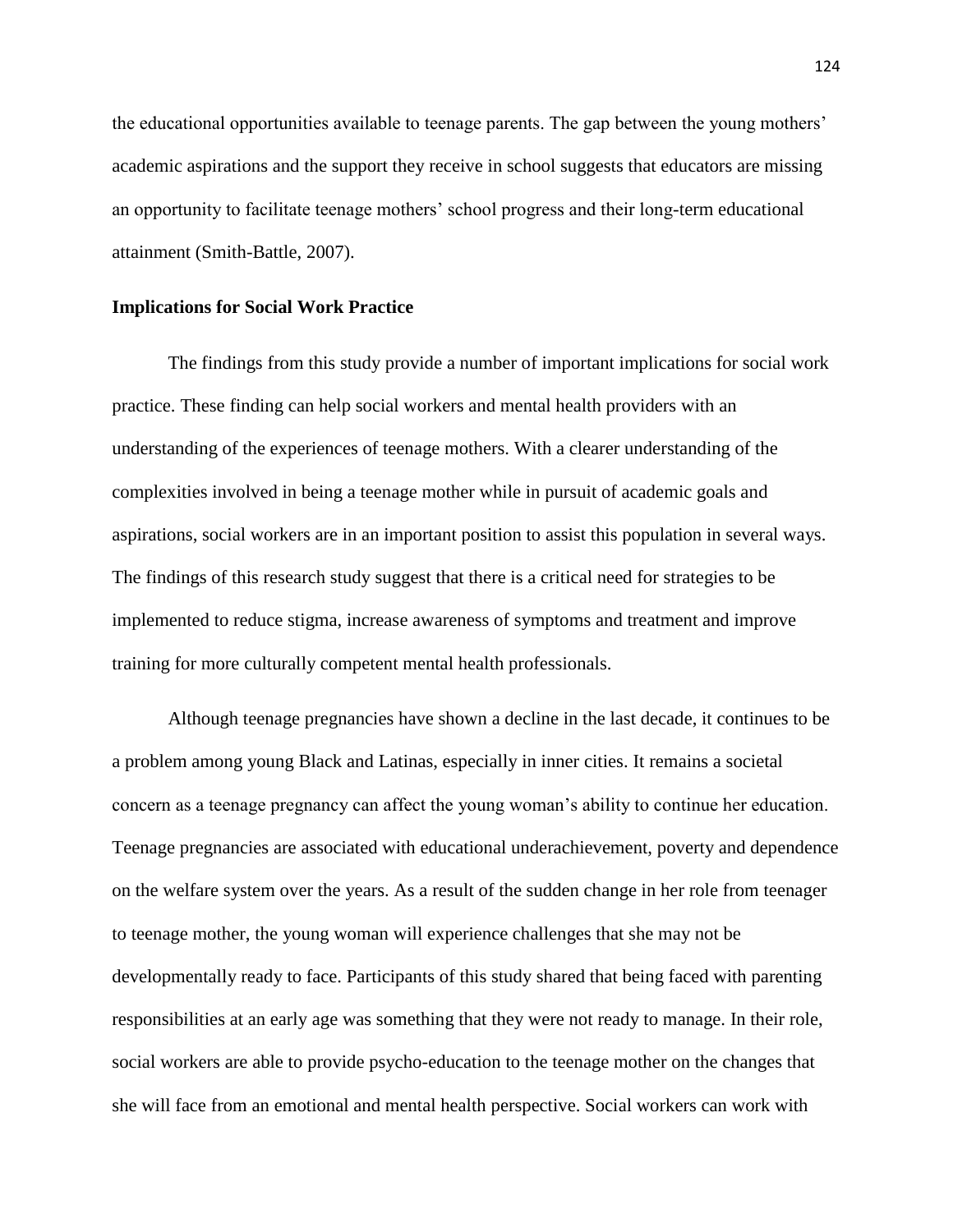available family members to provide information on the stages of development and expand on the stage of development for the teenager. In this way, the family members can be better informed which can increase their ability to be more understanding of the teenage mother. With this knowledge, they can interact with the teenage mother in ways that are less punitive.

Teenage mothers have been found to be twice as likely as adult mothers to experience depression, which places them at risk for increased interpersonal struggles, and increases their chance of abusing or neglecting their children (Muzik et al., 2015). Data suggests that the prevalence of depressive symptoms in pregnant adolescents can be as high as 59% and that depression in adolescent mothers is associated with negative parenting behaviors (Lesser et al., 1998). An overwhelming majority of the participants in this study were found to be experiencing depressive symptoms as a result of becoming a mother in her teenage years. The unexpected change in lifestyle, coupled with feelings of guilt and shame and lack of support from the adults in their lives left the teenage mother feeling isolated, unsupported and in some instances, contemplating ending their lives.

Social workers can play an important role in the lives of pregnant teens. The feelings of the teenager need to be carefully assessed as these emotions have been known to continue well into adulthood (Mollborn & Morningstar, 2009). Participants of this research study expressed that the ways in which they navigate life as an adult is strongly impacted by becoming a mother at a young age. They shared feelings of "always being on the run", "not being able to slow down" and "never really looking at myself." This was a common occurrence among the participants. As a result of feeling ashamed in her teenage years, a number of participants explained that as adults, they tend to lead conversations with their accomplishments first and talk about their lives as a parent second. In their roles as mental health providers, social workers are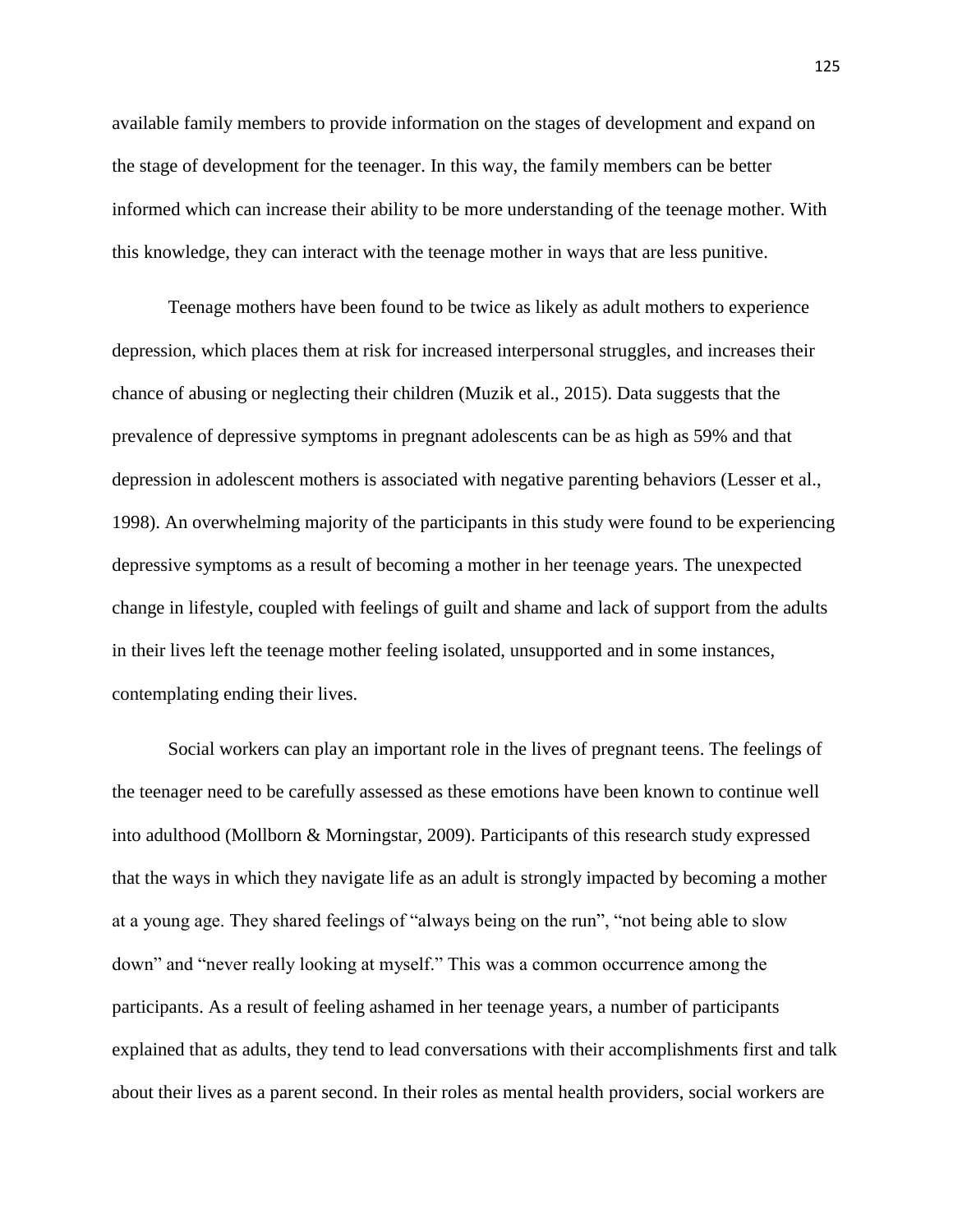in the position to be able to assist women who experienced a teenage pregnancy and come into treatment at a later point in their lives. Helping them become aware of the ways in which the teenage pregnancy affected their views of themselves at an early age can assist them in understanding the ways in which they relate to others as adults or how their adult lives have been shaped by this early experience.

Social workers have the ability to conduct workshops and group sessions for pregnant teenagers and parenting teenagers on healthy relationships to prevent the incidents of abuse and violence in their romantic relationships. Strategies to deter partner violence can be developed. A social worker can work with the teenage mother and father to explore the aggression and issues with control in the relationships. Role playing can be used as a strategy in addition to providing a space for the adolescents to self disclose their own experiences (Campbell & Newman, 2011).

 Social workers can assist with addressing depressive symptoms that may arise in addition to connecting the young mother to resources in her community. In addition, there may be family conflict that arises from the sudden and unexpected pregnancy. Social workers can work with the family as a unit to address these changes and assist with developing solutions to the problems faced. Additionally, they can work individually with the young mother and assist her in developing problem solving and communication skills that will improve overall family functioning.

In their role as case managers, social workers are in the position to make referrals to agencies that provide services that can serve to aid the teenage mothers. These referrals can range from prenatal, parenting, and childbirth classes to fatherhood services, school based groups and emergency shelter (Robin, 2010).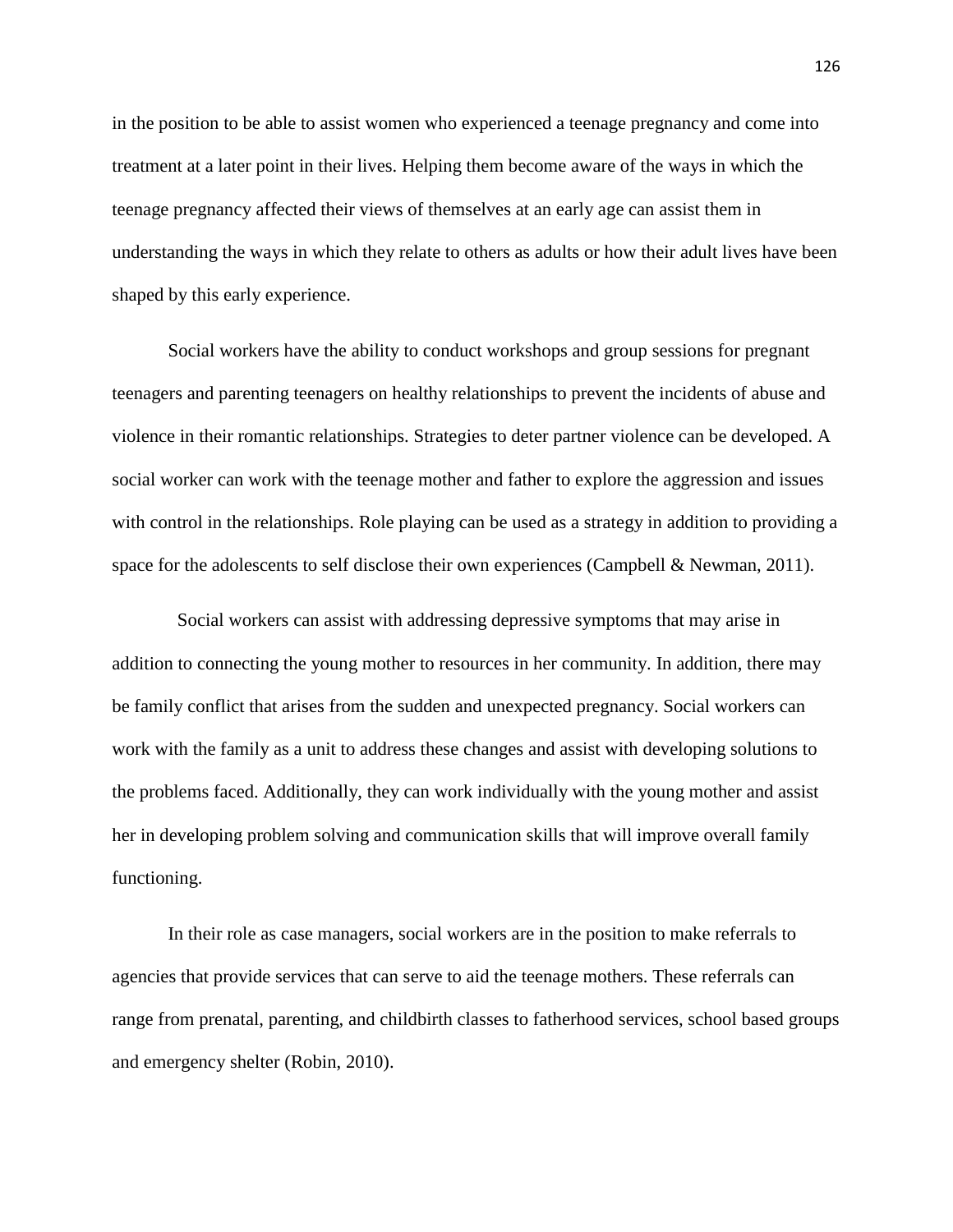Of the 15 participants in this research study, only one received counseling. However, she located this service on her own with the assistance of a friend in the church she attended weekly. The remaining participants were not aware of mental health treatment or the ways in which it could have positively impacted them at such a crucial time in their lives. It is important for social workers in these roles to remain cognizant that although referrals to the aforementioned programs are vital, the teenage mother's mental health needs are great at that point in their lives and should be addressed. Becoming a teenage parent causes role changes and transitions the adolescent may not be mentally equipped to manage (Mollborn & Morningstar, 2009). A number of the participants noted that if they had someone to talk to about their feelings, fears and uncertainties, the experience could have been a less challenging one. Referrals to mental health providers for these young mothers are crucial and can have a positive impact.

With the help of social workers and other professionals involved in their lives, the teenage mother can face challenges with support. This support will assist them with the tools necessary to strive academically and provide for their children. By building on their strengths, social workers are able to aid teenage mothers and motivate and inspire them as needed. By utilizing a strengths based perspective, social workers can also build on the already existing, intrinsic qualities of the young mother and aid her in utilizing these strengths in her new role as a mother. A number of the participants in this study addressed the lack of available support services by social workers in addition to lack of awareness of mental health treatment geared towards this population. Goals in working with teenage mothers will address the many challenges and coping strategies can be implemented to reduce the stress associated with becoming a teenage mother and the many added responsibilities that arise. Social workers can work with teenage mothers and their families to assist in eliminating or reducing the number of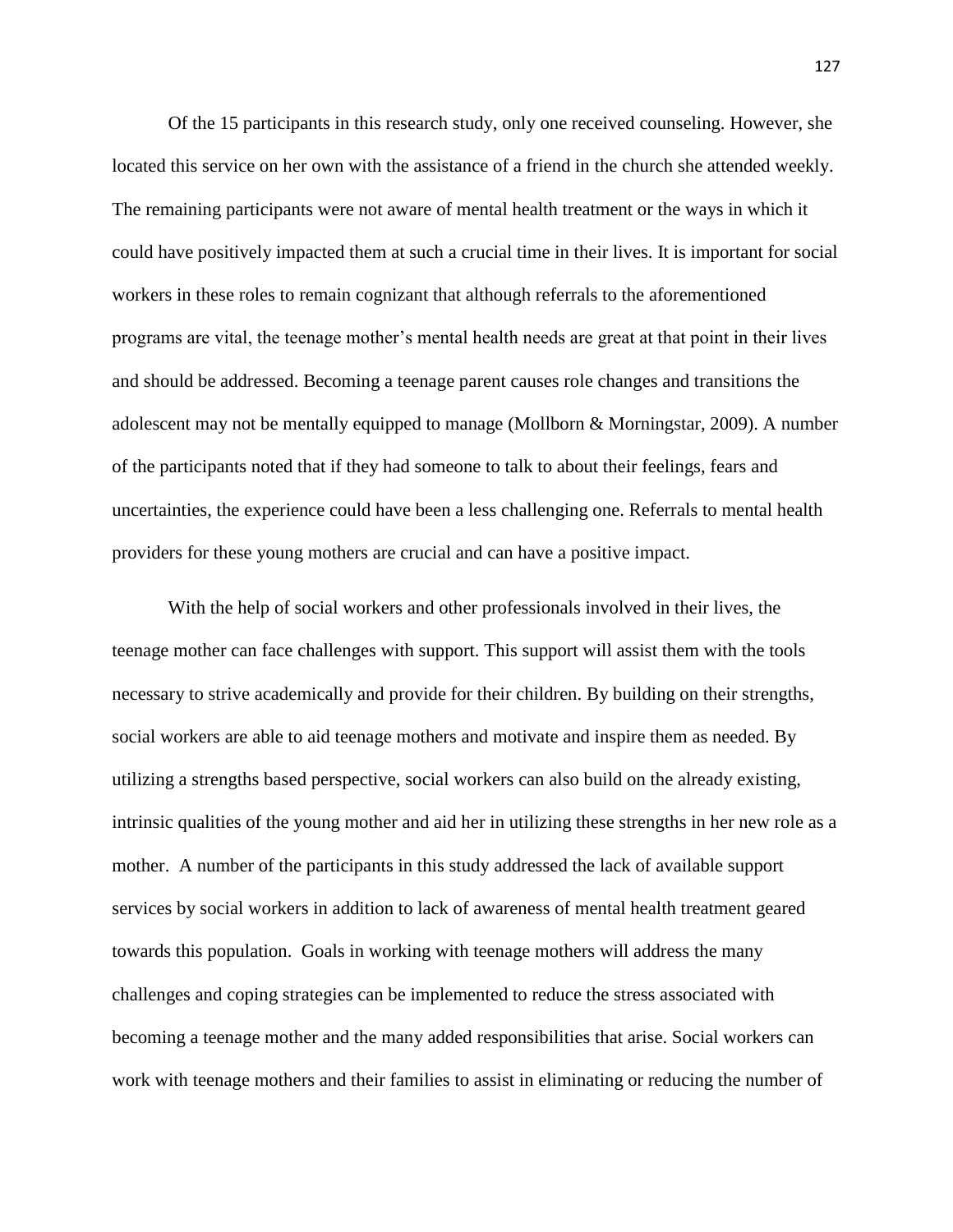obstacles and roadblocks that they may encounter. Social workers can foster relationshipbuilding skills in treatment when working with these vulnerable young girls and their families. Family therapy can be used as a way to a way to engage the entire family in the process of mitigating risk and exploring protective factors that may be welcomed by the entire family.

In addition, social workers can provide psychoeducation on safe sex practices and consequences related to unsafe practices in an effort to prevent recurring pregnancies that may interfere with educational goals. Teenage pregnancy offers an opportunity for social workers to support the emotional development of teenage mothers as they grow into their parental roles. A number of the participants in this study reported that they were not ready for the many responsibilities that arose as a result of becoming a teenage parent. In this supportive role, social workers are in a position to provide the young mother with the necessary resources that will foster success among this population.

When working with young mothers, the social worker may also assess their individual values about and attitudes toward pregnancy and parenthood within the context of the family and the community in which they live. These values may be explored and connections can be made related to how these values may have hindered or fostered their desire to work on academic goals.

Social workers can serve as mentors and a source of guidance for teenage mothers. Mentoring relationships with non-parental adults are understood to protect against risk by reducing isolation, and providing warmth, acceptance, and motivation to succeed, which in turn help young women to reduce depression and problem behaviors, and strive toward the future (Greenberger, Chen, & Beam, 1998). A number of participants in this study shared that having mentors of their same racial background served as a motivating force towards achieving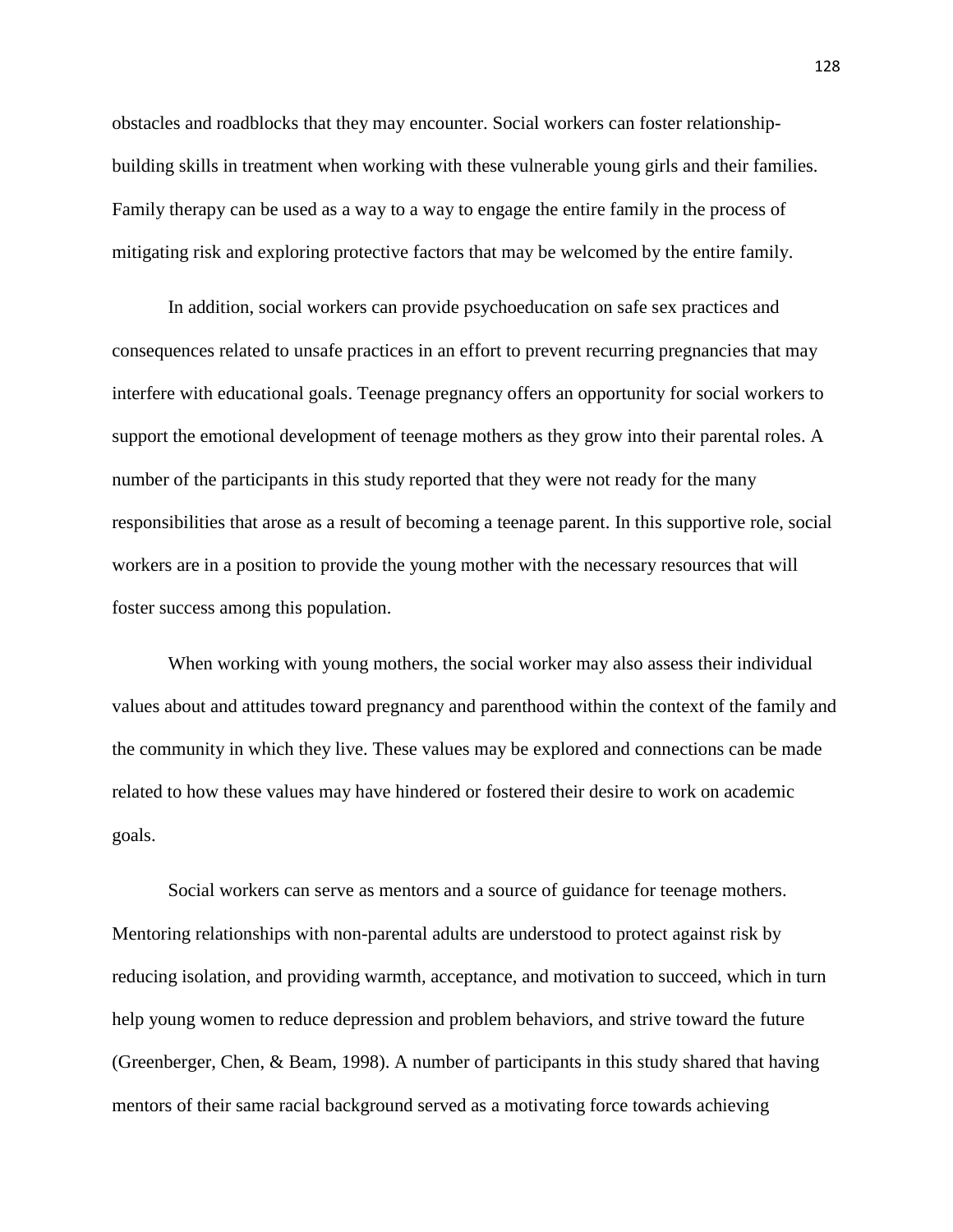academic success. Being exposed to successful men and women of color offered the young mother the opportunity to view herself as someone who was capable of reaching academic heights, despite the challenges.

As a result of becoming a young parent and tending to a baby's needs, the young parent may put her individual needs aside and not recognize that they may be experiencing depressive symptoms that require attention. Social workers that come in contact with teenage mothers have the ability to develop support groups for these young mothers, in an effort to raise awareness and lessen any stigma that they may be experiencing as a result of being a young mother. Many postpartum adolescents believe that they live "publicly examined lives" (Hanna, 2001). That is, they experience stigma from strangers, acquaintances, friends, and family due to early childbearing (Hanna, 2001). Having support groups as an option can provide them with the opportunity to meet others in similar circumstances, build on their confidence and stimulate them to pursue education.

Interventions grounded in risk and resilience can concurrently enhance participants' social support networks while decreasing risks (e.g., social isolation, lack of knowledge about child development, school drop-out, and multiple life stressors), and are designed to promote competence and adaptive functioning in different domains, as well as reduce problem behaviors (Waller et al., 1999).

Of the participants who were involved in a school for teenage mothers, the common factor noted was that the focus of these programs was mainly to teach effective parenting and to ensure that they would be able to finish high school. However, the focus on continuing education was minimal. In these situations, social workers can be of impact by assessing the teen mother's future goals and connecting her to programs and resources that will facilitate her ability to enroll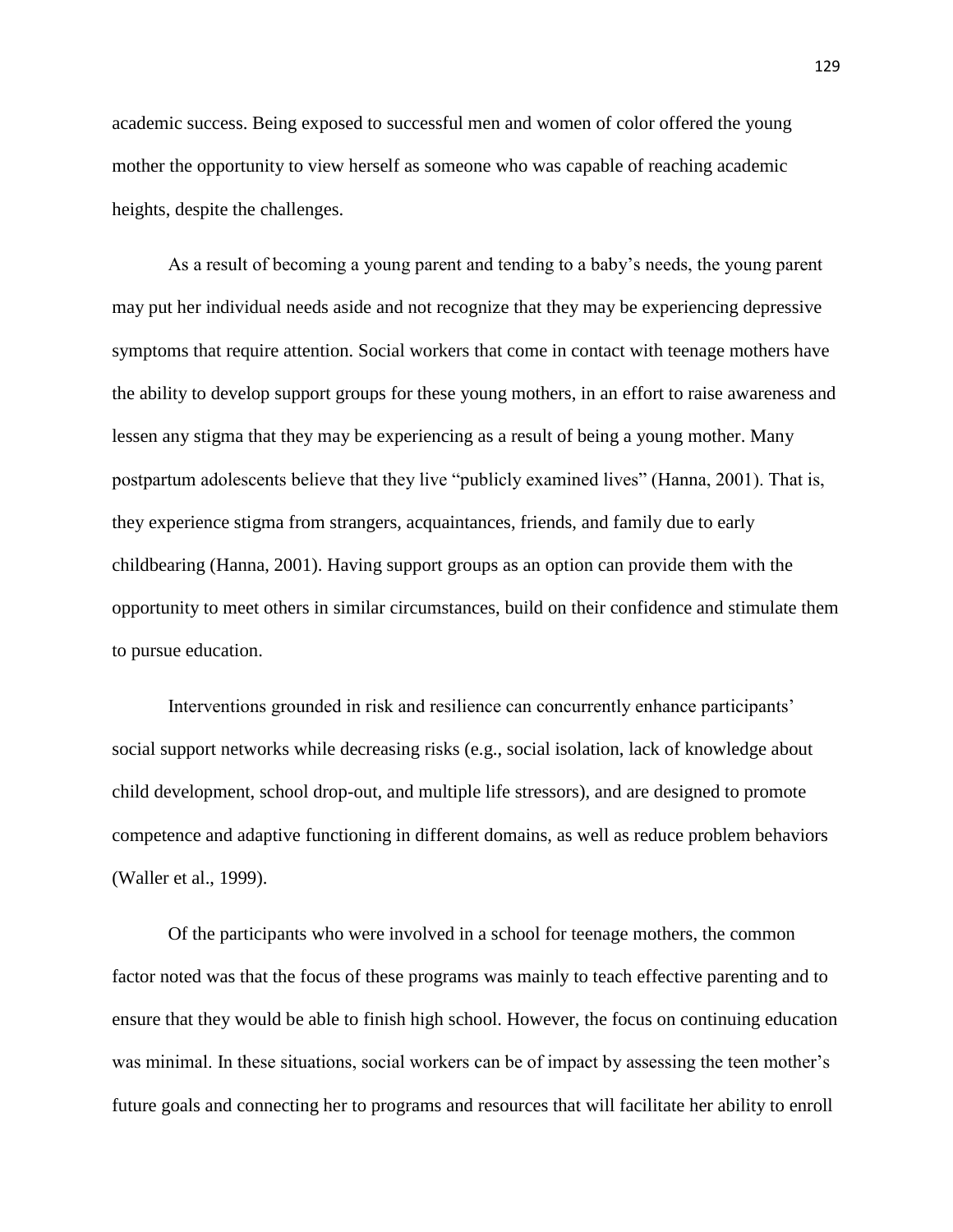in college after a teenage birth. Assisting the teenage mother with navigating higher education systems can serve to be beneficial and can facilitate the pathway towards educational attainment in the form of college degrees.

## **Recommendations for Future Research**

The results of this research study shed light on the lived experiences of a segment of the population who many times go unnoticed. The participants of this research study were eager to share their stories with the hopes of shedding light on a topic that is not commonly discussed. For many, participation in this study was the first time they shared their experience with this lifechanging event. The rich data obtained in this research study provides an opportunity for exploration of future research in the area of teenage pregnancy and educational attainment. On the basis of these findings, there are considerable areas for future research.

The first recommendation for future research is to examine the lives and academic trajectories of young men who became teenage fathers. A number of the participants in this study shared that the ability to continue their schooling could be attributed to the sacrifices that the young fathers made on their own education. A few of the teenage fathers abandoned their academic goals to pursue full time employment in order to financially support the teenage mother and their offspring. Others returned to school years later to attain the GED but little is known on their attainment of college degrees. The literature in this area and with this population is limited. A study of this kind may inform professionals that come in contact with this underrepresented population. In conducting research in this area and learning their experiences, assets can be reinforced and resources can be made available to directly influence the young fathers. With these resources in place, the lives of their children have the potential of being positively impacted.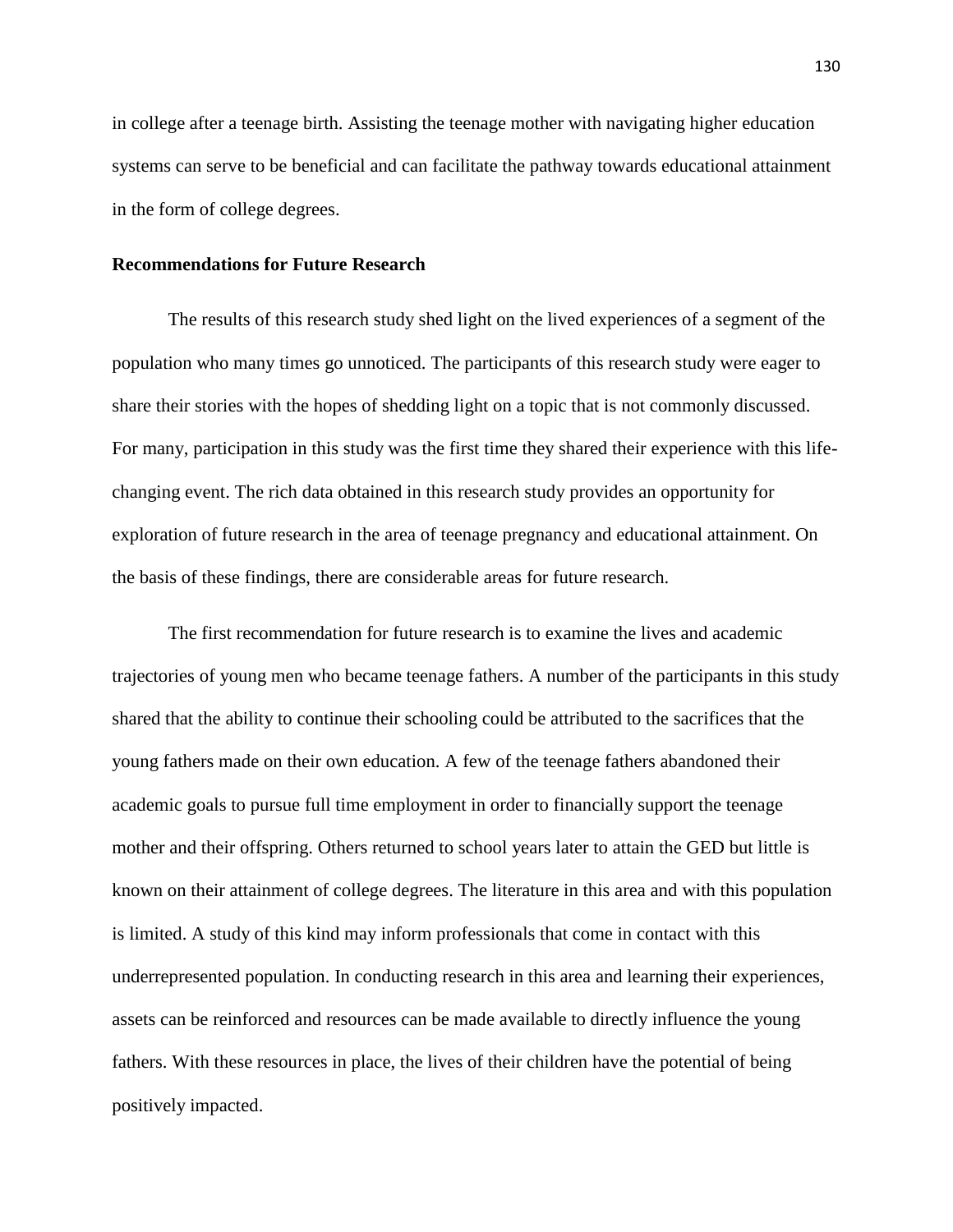A second recommendation for future research is to examine the lives of the offspring of teenage mothers and their academic experiences and successes. A number of the participants of this research study shared that they were not immediately available to meet their child's emotional needs due to her responsibilities and pursuing her education. A research study of this kind can shed light into the emotional experiences of the offspring of teenage mothers. The findings of a research study examining that population can shed light on the similarities and differences between their experiences as the child of a teenage parent and determine whether they were impacted by experiencing their mothers as a young mother. In addition, it can inform current teenage parents and offspring of teenage mothers of the assets and resources that were used to achieve academic success.

A final recommendation for future research is specifically centered on the mental health of teenage mothers and those that experienced a teenage birth. With the overwhelming majority of participants in this study lacking mental health treatment during a transitional point in their lives, it is important to explore the factors that prevented teenage mothers from seeking and obtaining mental health treatment.

#### **Limitations**

Although this research study provided vast and valuable information on the experiences of Black and Latina women who were once teenage mothers, there are certain limitations to this study.

This study consists of a sample size of 15 participants. The number is small and limits the generalizability of the findings to the broader population.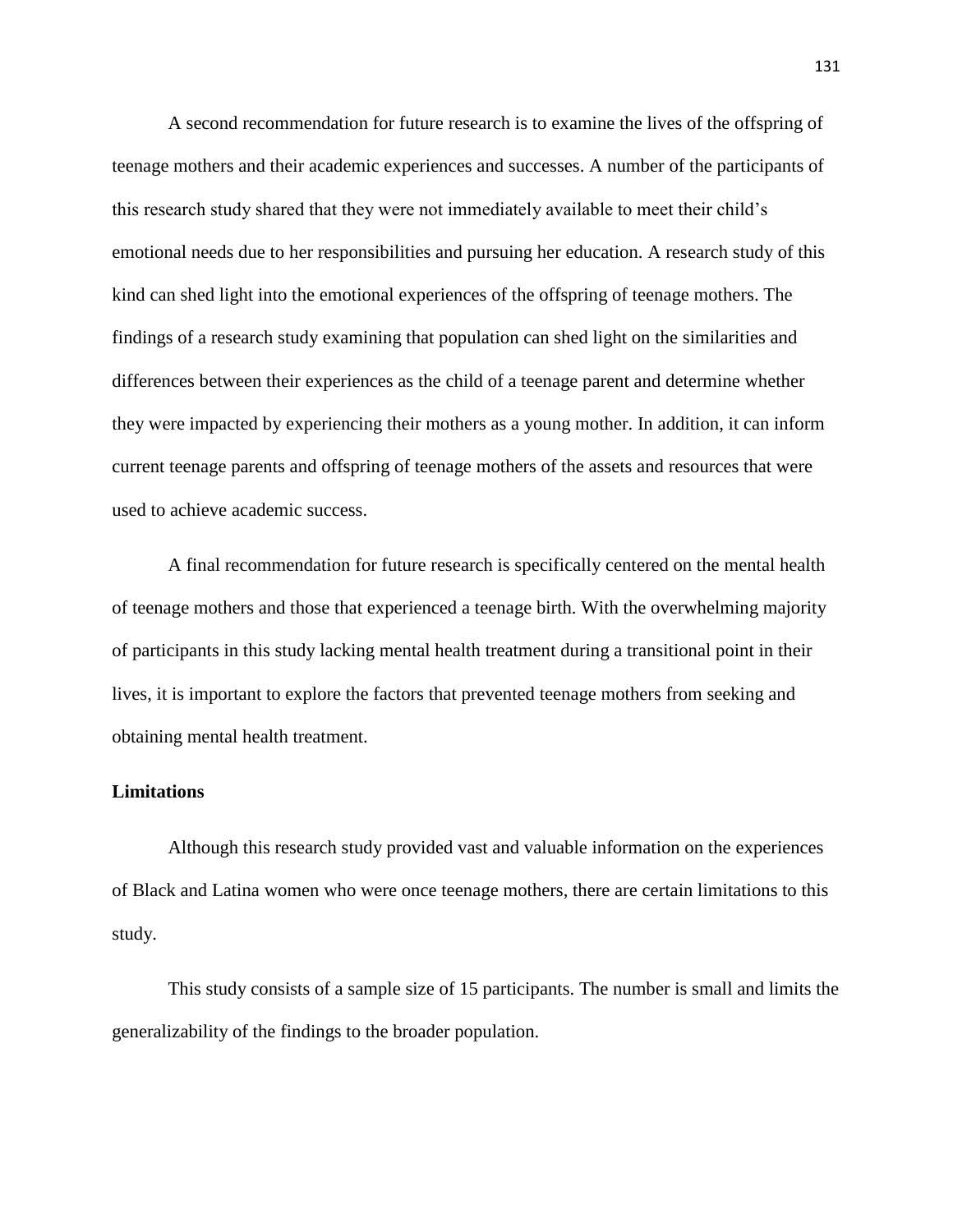The age group of the women in this research study was restricted. In order to be included in this study, the participant had to be between the ages of 28 and 48. With the exclusion of women under the age of 28 and over the age of 48, the experiences of that age group are unknown and can vary from those included in this research study.

This research study did not include Black and Latina women who are currently teenage mothers. The youngest participant of this research study was 28 and her teenage pregnancy was experienced was ten years ago. There is a possibility that programs and resources may be available today that were not available for the participants of this research study. With the many technological advances in the last ten years, teenage mothers now have the option of attending classes online, an option that was not immediately available for the youngest participant. The experiences in attaining a college degree while facing responsibilities and challenges associated with being a teenage mother can vary greatly among Black and Latina women who are currently teenage mothers.

This study focused solely on the experience of Black and Latina women who were once teenage mothers and were able to attain a college degree. It excluded women of other race categories such as White/Caucasian, Asian and Native American women. The experience of teenage mothers pertaining to those racial groups may have varied based on the racial and/or ethnic identities.

The participants of this research study resided in the Northeastern part of the United States. Experiences of teenage mothers across the United States may differ from those residing in the Northeast. Availability of programs for teenage mothers varies from state to state. As a result, teenage mothers in other states may have access to additional resources that could further impact the ability to attain a college degree.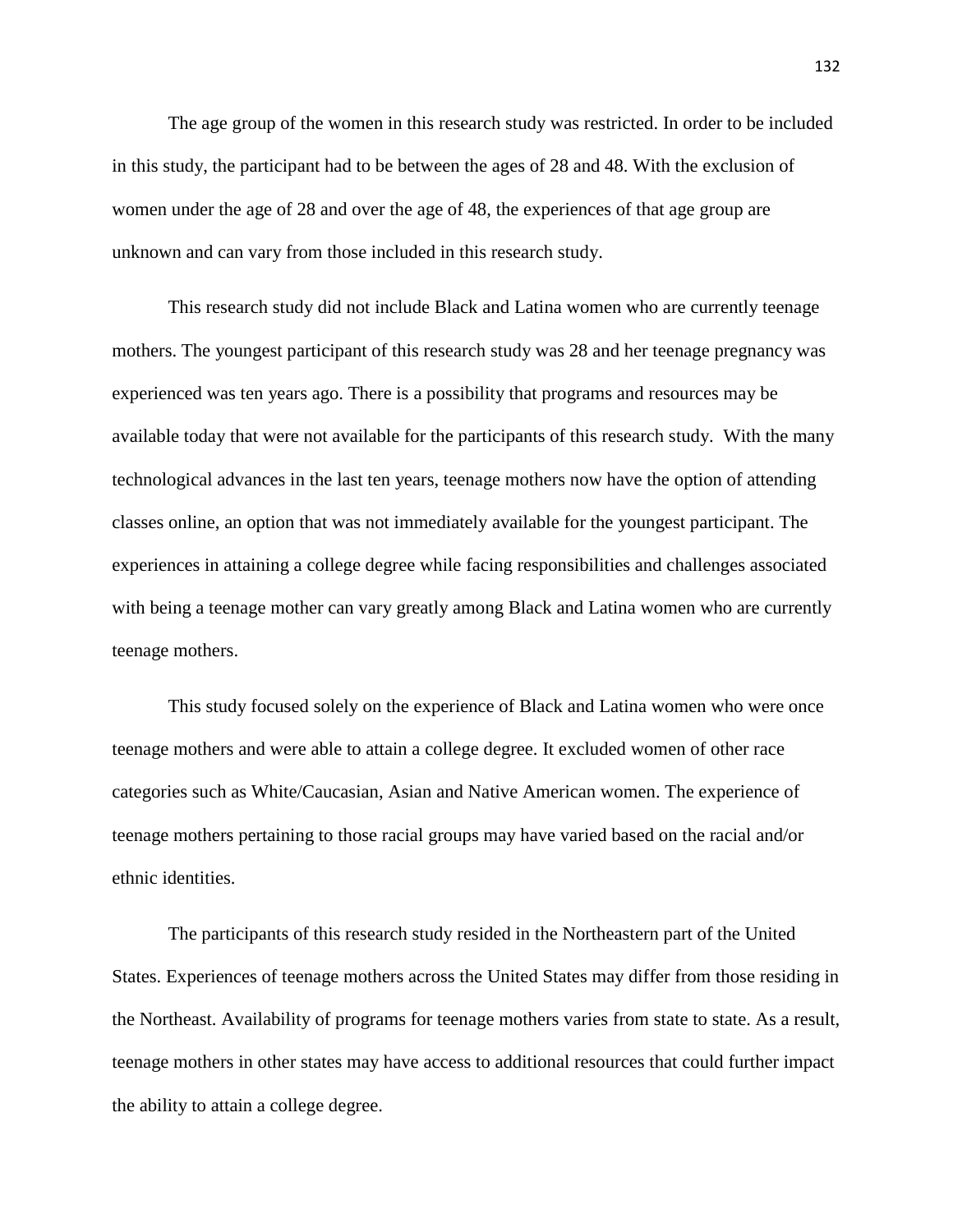Finally, while being a former Latina teenage mother may have provided the researcher with a unique understanding of the participant's lived experiences, there is the possibility that there may have been some bias when interpreting responses. As mentioned in the methods section, several methods were consistently utilized through the course of the interviewing process and in the analysis of the data to ensure trustworthiness and rigor of the study. However, researcher bias cannot be excluded as a limitation to the study.

#### **Conclusion**

The aim of this study was to explore the promotive factors that facilitated educational attainment for Black and Latina teenage mothers despite the associated challenges and obstacles associated with pregnancy and parenting in the teenage years. The exploration gave voice to their experiences with becoming a teenage parent and continuing to pursue academic goals in the midst of balancing parenting and academic tasks. Interviewees provided detailed narratives of their experiences from the time they learned of the pregnancy until the present day as adult women. The participants shared the assets and resources that made it possible for them to continue to seek educational opportunities and attain college degrees. Several themes and related subthemes emerged from the participant narratives. In addition to assets (intrinsic qualities) and resources (external resources), the theme of balancing responsibilities and the academic pursuit as well as the challenges and obstacles while being a teenage mother and going to school emerged from the participant interviews. These findings provide a glimpse into the experiences of teenage mothers and the difficulties that they face in reaching academic heights. Furthermore, these findings provide information for social work professionals and implications for social work practice.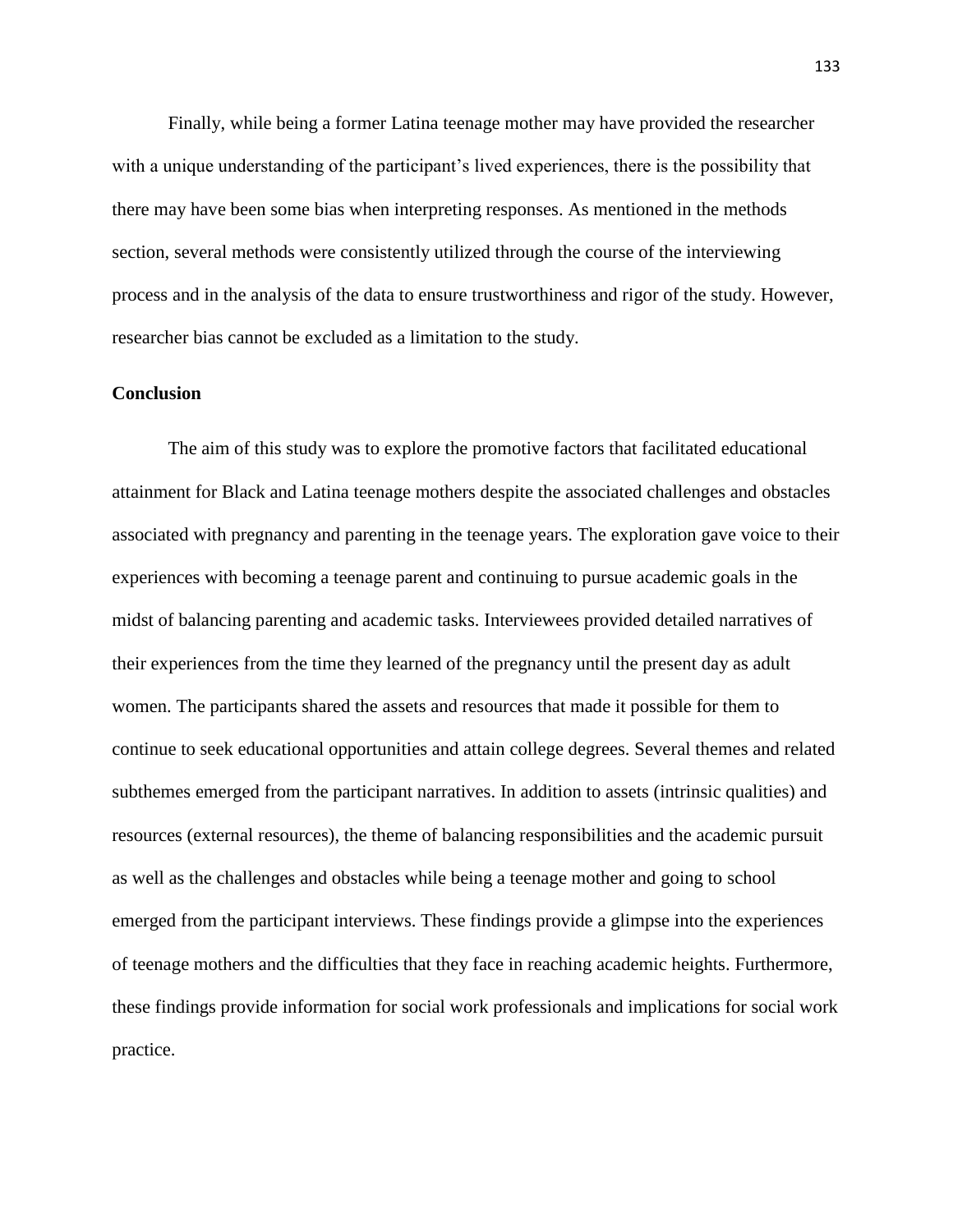The participants of this study came from varied backgrounds and their experiences were unique. However, their drive and motivation to succeed academically despite the challenges and obstacles they faced was admirable and empowering. Through their life trajectories, they faced societal stigma, educational barriers, unmet emotional needs, lack of adequate resources, troubled relationships with the father of their children and a lack of support from professionals. With such challenges and obstacles in place, the participants occasionally doubted their ability to overcome the hardships they faced. For many, however, these challenges and obstacles fueled their energy to continue to push against negative societal expectations of them and overcome the odds. Their determination allowed them to emerge stronger and continue to push towards attaining a college degree. Giving these former teenage mothers the opportunity to have their voices and experiences shared can aid future generations of teenage mothers and their offspring. It is important for teenage mothers to understand that a teenage pregnancy does not mean their life is over. While this drastic life change will inevitably shape the course of her life, the findings of this research study demonstrate that educational attainment is possible with the appropriate assets and resources in place. Although there continues to be a societal stigma against teenage mothers, it is through these shared, raw narratives, that others experiencing a similar situation can find the hope and courage necessary to succeed and improve the circumstances and outcomes for themselves and their children.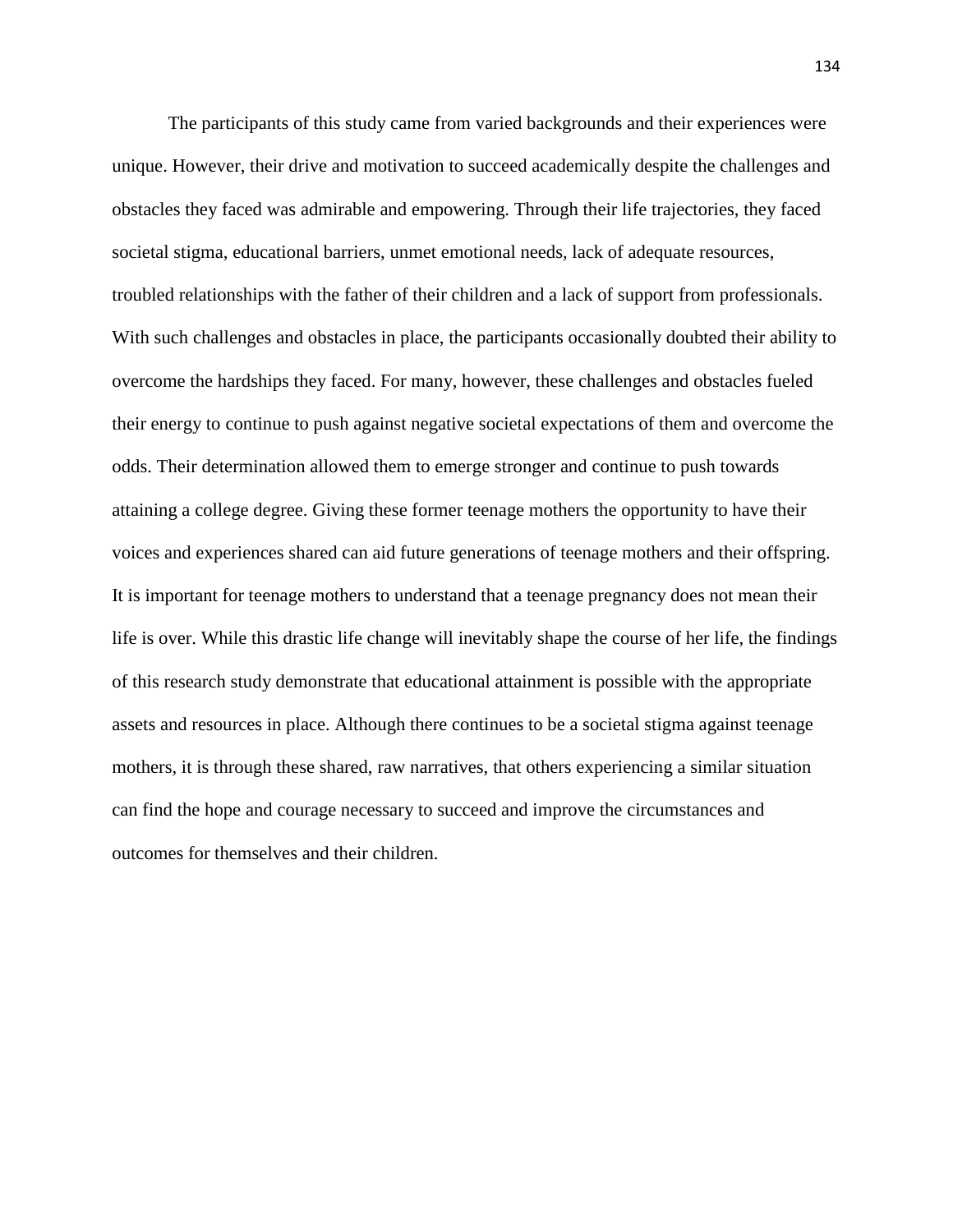#### **Appendix A: IRB Approval**

University of Pennsylvania Office of Regulatory Affairs 3624 Market St., Suite 301 S Philadelphia, PA 19104-6006 Ph: 215-573-2540/ Fax: 215-573-9438 **INSTITUTIONAL REVIEW BOARD** (Federalwide Assurance # 00004028)

Joretha Bourjolly jerri@upenn.edu Attn: Judith Gil judithgi@sp2.upenn.edu

PRINCIPAL INVESTIGATOR **TITLE** 

SPONSORING AGENCY PROTOCOL# **REVIEW BOARD** 

: JORETHA BOURJOLLY : More than a Statistic: Examining Promotive Factors that Facilitate Educational Attainment in the Form of College Degrees among Former Black and Latina Teenage Mothers : NO SPONSOR NUMBER  $:827605$ : IRB #8

Dear Dr. Bourjolly:

The above referenced protocol and was reviewed and approved using the expedited procedure set forth in 45 CFR 46.110, category 6,7, on 31-May-2017. This study will be due for continuing review on or before 30-May-2018.

Approval by the IRB does not necessarily constitute authorization to initiate the conduct of a human subject research study. Principal investigators are responsible for assuring final approval from other applicable school, department, center or institute review committee(s) or boards has been obtained. If any of these committees require changes to the IRB-approved protocol and informed consent/assent document(s), the changes must be submitted to and approved by the IRB prior to beginning the research study.

If this protocol involves cancer research with human subjects, biospecimens, or data, you may not begin the research until you have obtained approval or proof of exemption from the Cancer Center's Clinical Trials Review and Monitoring Committee.

The documents submitted in the application noted below were approved: -HS ERA Initial Review Submission, Confirmation code: cdjhbead, Submitted: 05/26/2017

When enrolling subjects at a site covered by the University of Pennsylvania's IRB, a copy of the IRB approved informed consent form with the IRB approved from/to stamp must be used unless a waiver of written documentation of consent has been granted.

If you have any questions about the information in this letter, please contact the IRB administrative staff. Contact information is available at our website: http://www.upenn.edu/IRB/directory.

Thank you for your cooperation.

Sincerely,

Heather Emery **IRB** Administrator

Digitally signed by **Heather Emery** Date: 2017.06.01 13:26:47  $-04'00'$ 

01-Jun-2017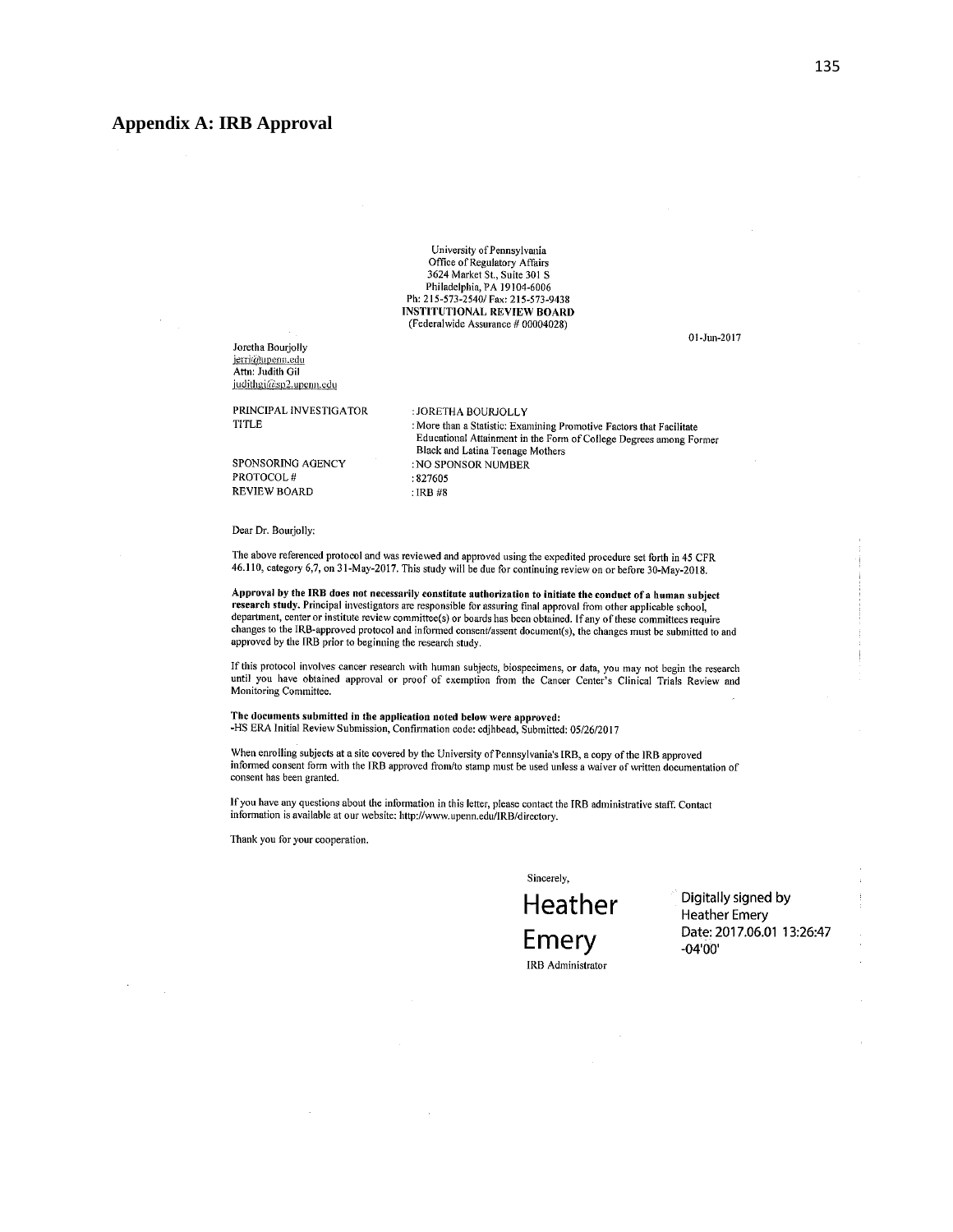

# **RESEARCH PARTICIPANTS NEEDED!**

## **More than a Statistic: Examining promotive factors that facilitate educational attainment in the form of college degrees among former Black and Latina teenage mothers.**

**Researcher**: Judith Gil, LCSW; Doctoral Student; University of Pennsylvania School of Social Policy and Practice; 3701 Locust Walk, Philadelphia, PA 19104 Phone: 347-822-8191; Email: Judith.gil@gmail.com

\_\_\_\_\_\_\_\_\_\_\_\_\_\_\_\_\_\_\_\_\_\_\_\_\_\_\_\_\_\_\_\_\_\_\_\_\_\_\_\_\_\_\_\_\_\_\_\_\_\_\_\_\_\_\_\_\_\_\_\_\_\_\_\_\_\_\_\_\_\_\_\_\_\_\_\_\_\_

#### **Who is Included?**

Women who self- identify as Black or Latina, are between the ages of 28 and 48, had a child between the ages of 13 and 19 and have completed an undergraduate college degree (Bachelor's degree) or completed a graduate or professional degree (Masters or Doctorate).

#### **Why is the research taking place?**

The goal of this research project is to explore factors that led to your ability to achieve academic success while being a teenage mother.

# **What are the possible risks or harms if I take part?**

The risks of participating are minimal. The ways that confidentiality will be protected have already been described. In the unlikely event that you find that what you discussed in the interview is upsetting to you after the interview is over, please be in touch with me. I will provide you with some names and numbers of individuals or agencies that can provide further assistance.

#### **What are the possible benefits?**

Although being interviewed will not be of direct benefit to you, it is also possible that having a chance to share your story will be an interesting and possibly a rewarding experience. In addition, your participation in this study will help in furthering knowledge in the field of social work. Your responses may provide information for service providers as to how to better service this vulnerable population and assist those working with them to foster academic success.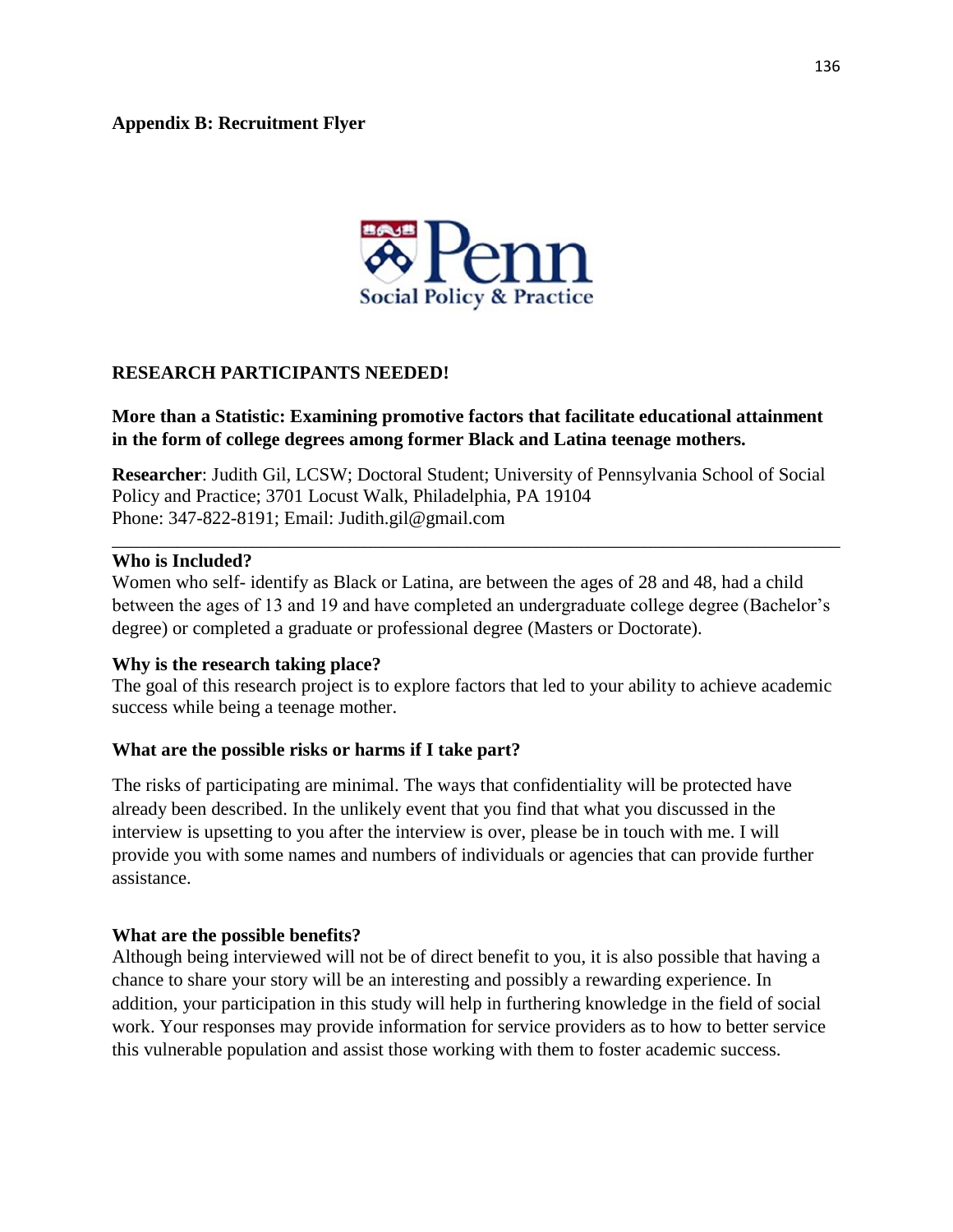Furthermore, by sharing your personal story related to being a teenage mother who was able to attain academic success, you may be serving to inspire young teenage mothers that may be experiencing a similar life story as yours.

# **What are my choices if I don't take part?**

Your participation in this study is voluntary. Although I would like you to answer as many questions as you can, you have the right to not respond to any of the questions. You also have the right to withdraw from the study without any risk to you.

# **Who would see study information about me?**

All precautions will be taken to protect your privacy. All information you report to me is confidential. All identifying data will be stored on the computer with password protected and a file cabinet securely locked. Pseudonyms will be used to replace your names for confidentiality purposes and all tape recording gadgets will be destroyed upon completion of the dissertation project. Each research participant will be assigned a code number and pseudonym. All information you report will not to be discussed with others.

# **Would I be paid or compensated for my time?**

I will be responsible for compensating each subject that participated in the research interview. The compensation will be \$10 in the form of a gift card.

# **Will the study cost me anything?** No.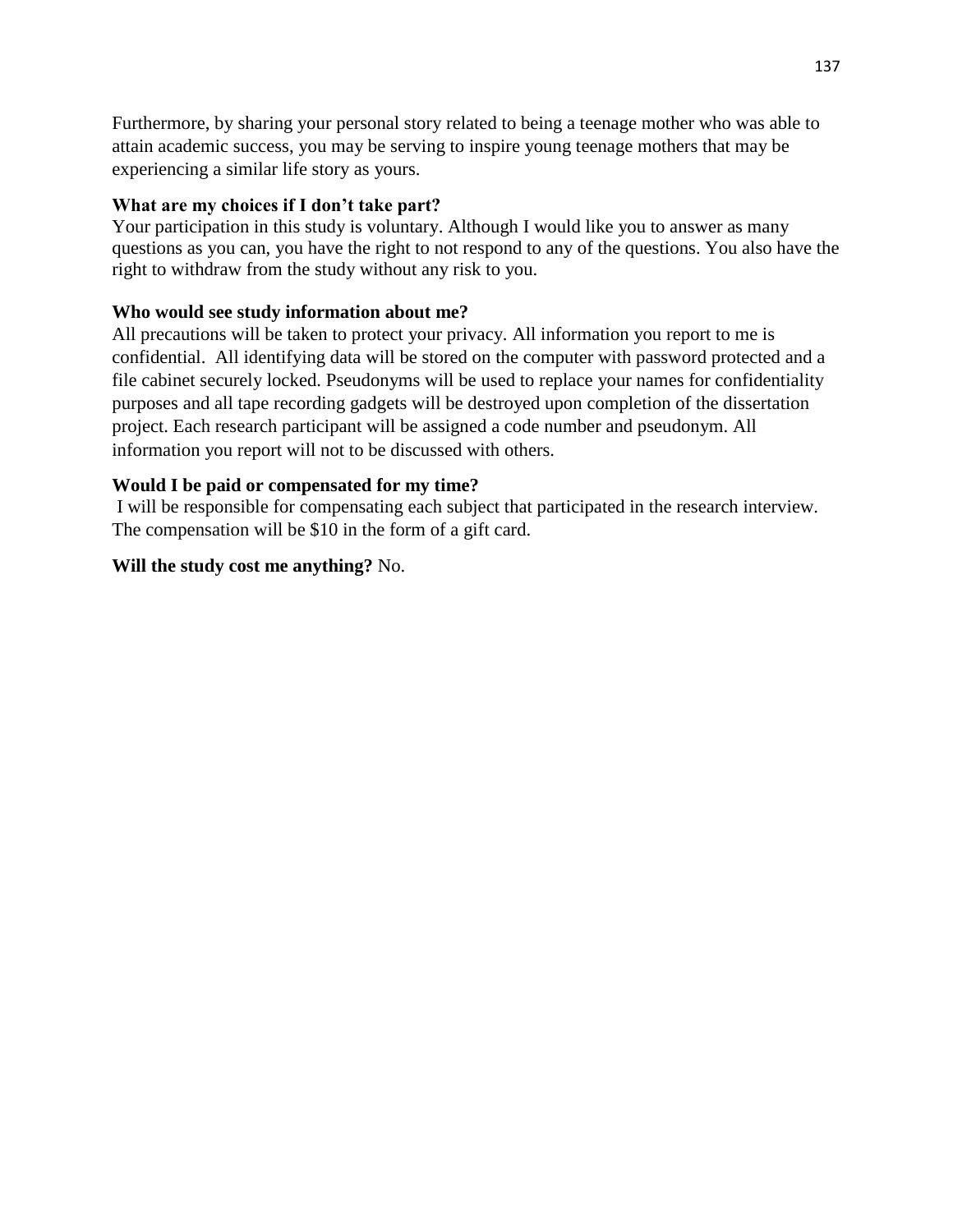**Appendix C: Informed Consent**



# **More than a Statistic: Examining promotive factors that facilitate educational attainment in the form of college degrees among former Black and Latina teenage mothers.**

### **Introduction and Purpose of Study**

I am a doctoral candidate in the Doctor of Social Work program at the University of Pennsylvania School of Policy and Practice. This interview will be part of my research for my doctoral dissertation. If you should have any questions about participation in this interview, please let me know immediately. The goal of this research project is to explore factors that led to your ability to achieve academic success while being a teenage mother.

### **What is involved?**

The interview will last between 45 to 60 minutes. I will make an audio recording of the interview and may take written notes. Questions about your early experiences with becoming a teenage mother and the manner in which you were able to achieve academic success, despite the challenges of becoming a young parent, will be asked. Factors that led to achieving success academically will be explored.

#### **Confidentiality:**

The information that is shared will be kept strictly confidential. I will not share information about the participation of a subject with anyone. I will never use a participant's name, other personal identifying information or information about where participants live or work in my write-up of the interviews. I am the only person who will be able to listen to the audiotapes, which contain the interviews.

During the process in which I will work on this project, the audio tapes which contain the interview, the transcripts of the interviews and the password protected laptop in which I work from, will be stored in a locked file cabinet in my home office. Once I have transcribed the audiotape into text, I will destroy the audio tape. When I analyze the transcript from the interview, I will remove anything that might serve to identify a participant, including geographic locations and names of particular individuals you may have mentioned in the recording. Any documents with a participant name on it, which includes this signed consent form will be maintained in another locked file cabinet which will be separate from the transcript text of your interview and the password protected laptop. Once this process is completed I will destroy all of the consent forms and audio cassette tapes.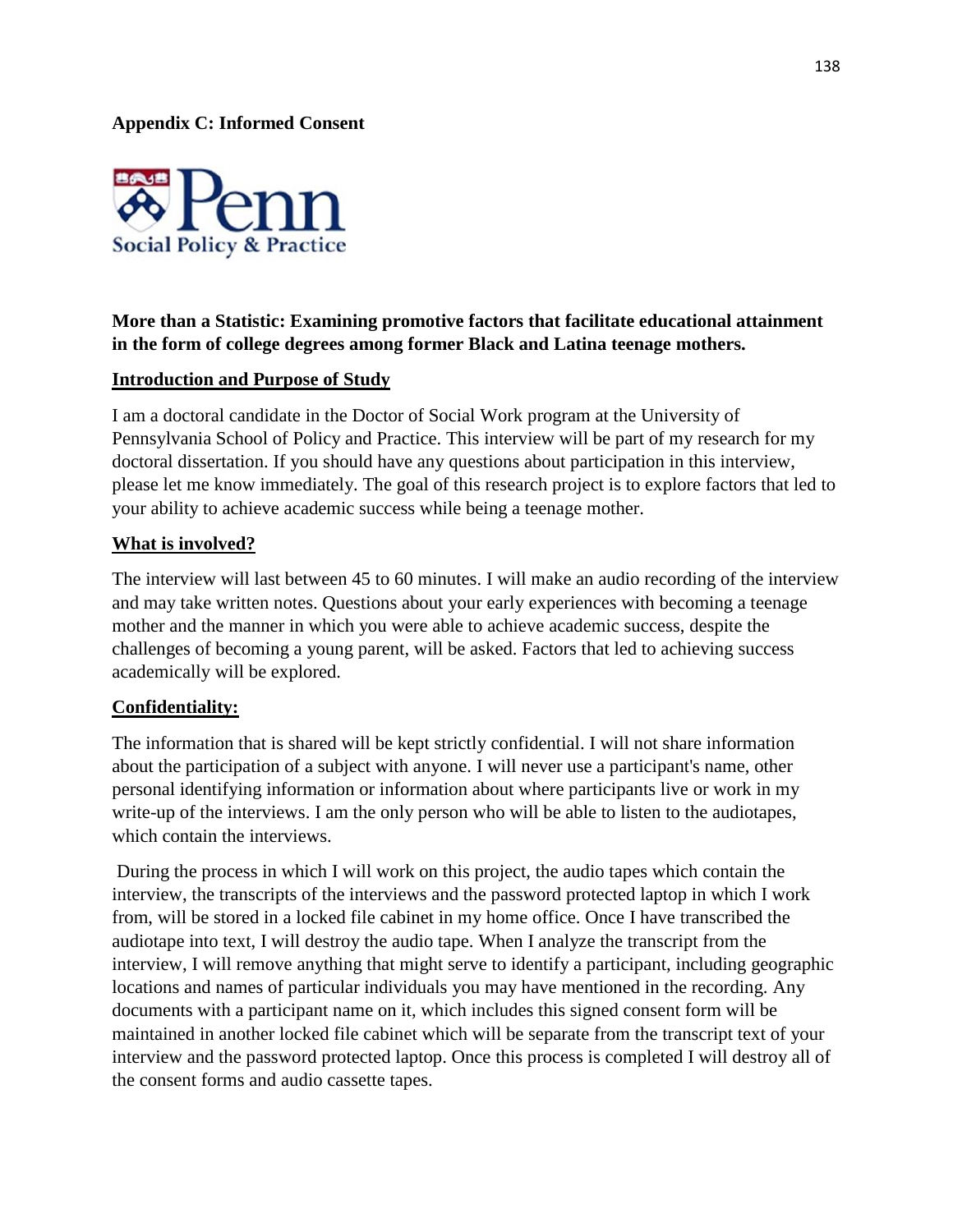**Risks of participating:** The risks of participating are minimal. The ways that confidentiality will be protected have already been described. In the unlikely event that you find that what you discussed in the interview is upsetting to you after the interview is over, please be in touch with me. I will provide you with some names and numbers of individuals or agencies that can provide further assistance.

# **Benefits of participating:**

Although being interviewed will not be of direct benefit to you, it is also possible that having a chance to share your story will be an interesting and possibly a rewarding experience. In addition, your participation in this study will help in furthering knowledge in the field of social work. Your responses may provide information for service providers as to how to better service this vulnerable population and assist those working with them to foster academic success.

Furthermore, by sharing your personal story related to being a teenage mother who was able to attain academic success, you may be serving to inspire young teenage mothers that may be experiencing a similar life story as yours.

# **Payment**

If you decide to participate you will be given a \$10 gift card when the interview is completed. You will also be reimbursed for any money you spend to travel to the interview site.

If you have questions about the project after the interview is over, please feel free to contact me:

Judith Gil, LCSW-R

347-822-8191

judithgi@sp2.upenn.edu

If after talking with me you still have concerns, you can contact the faculty member who is supervising this work:

Joretha Bourjolly, PhD., Associate Dean of Academic Affairs

School of Social Policy and Practice, University of Pennsylvania 3701

Locust Walk, Philadelphia, PA 19104-6214, (215) 898-5524

Email: [jerri@sp2.upenn.edu](mailto:jerri@sp2.upenn.edu)

If a member of the research team cannot be reached or you want to talk with someone other than those working on the study, you may contact the Office of Regulatory Affairs with any question, concern or complaints at the University of Pennsylvania by calling (215) 898-2614.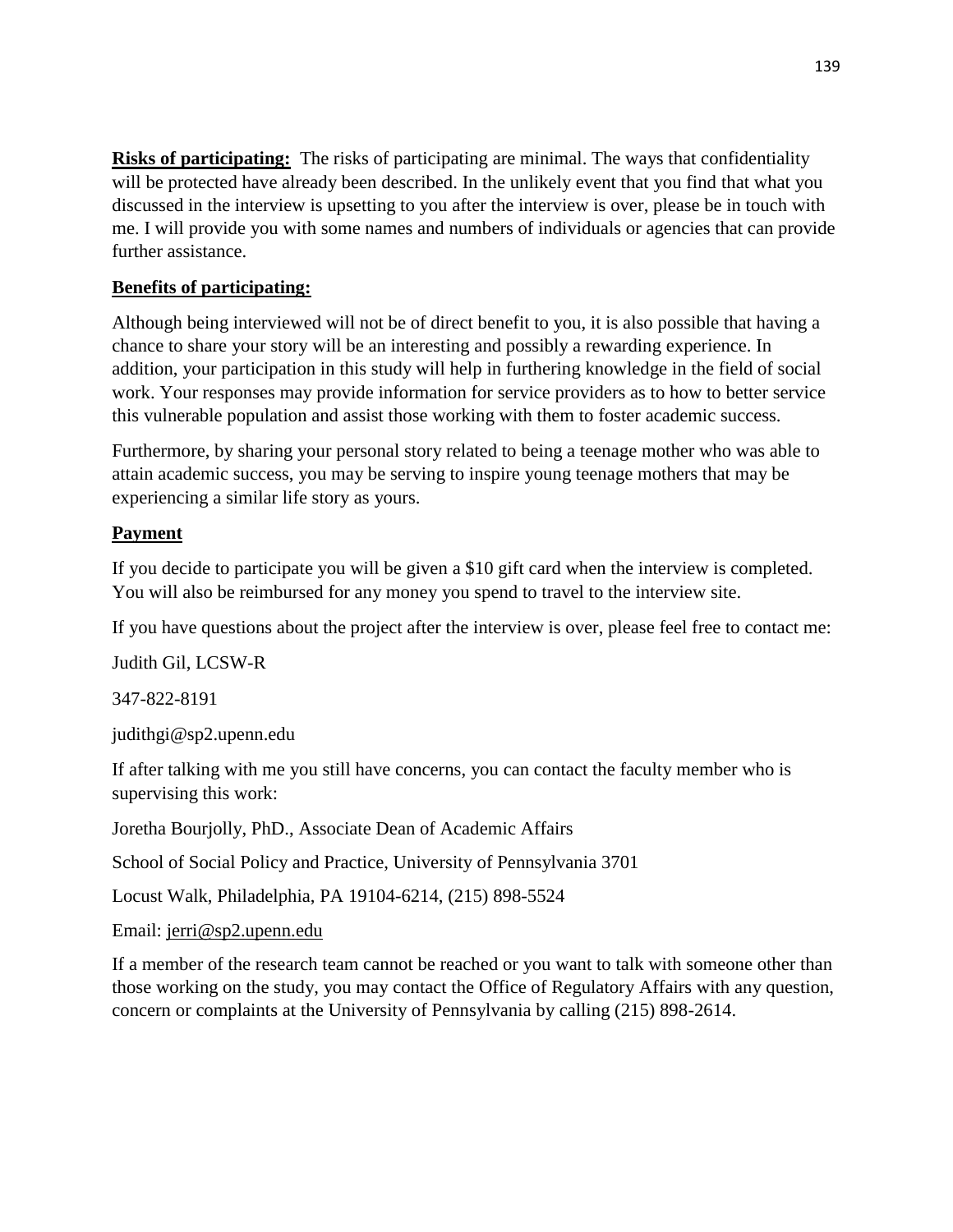# **Your participation is completely voluntary:**

You do not have to participate in this project. There will be no negative consequences if you decide not to participate. No one, other than me, will know if you have participated in this project.

If you do decide to be interviewed today, you can stop the interview at any time. You can also refuse to answer any questions that you don't want to answer.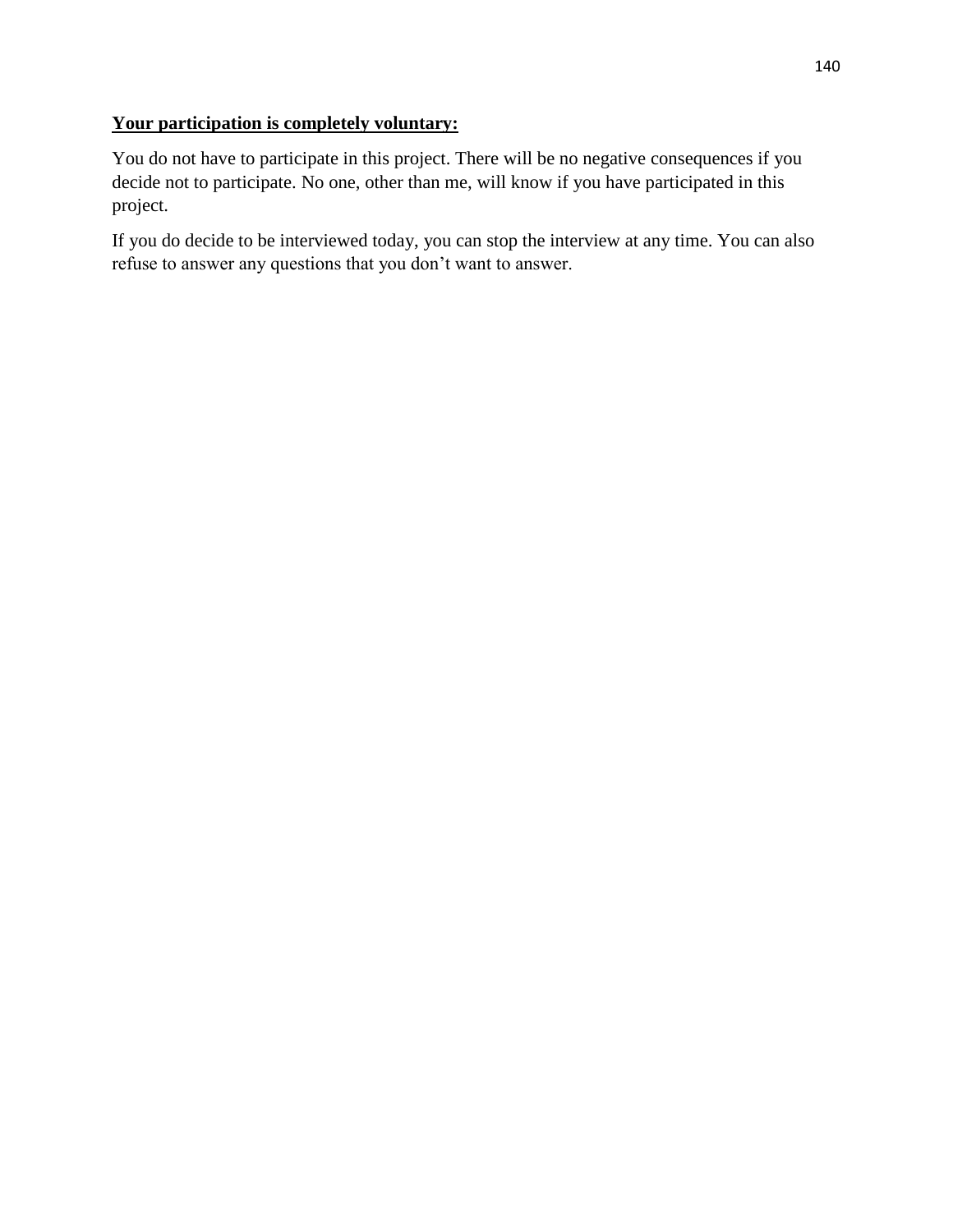## **Appendix D: Face Sheet and Instrument**

## **Face-Sheet Data**

I will solicit the demographic information from each subject and explain the categories and information using common language in layperson terms.

### Face Sheet Questions

- Race
- Gender
- Number of Children
- Current Age
- Relationship Status
- Age of Birth of First Child
- Highest Level of Education Completed

# **In Depth Questions**

A-Initial Reaction to Pregnancy

- 1. Tell me about the first time you learned you were pregnant.
- 2. Was this a planned pregnancy?
- 3. What were some of the initial thoughts, feelings and reactions associated with the early pregnancy?
- 4. How would you say the pregnancy affected your emotional and psychological wellbeing? How was your mental health affected by learning of the pregnancy?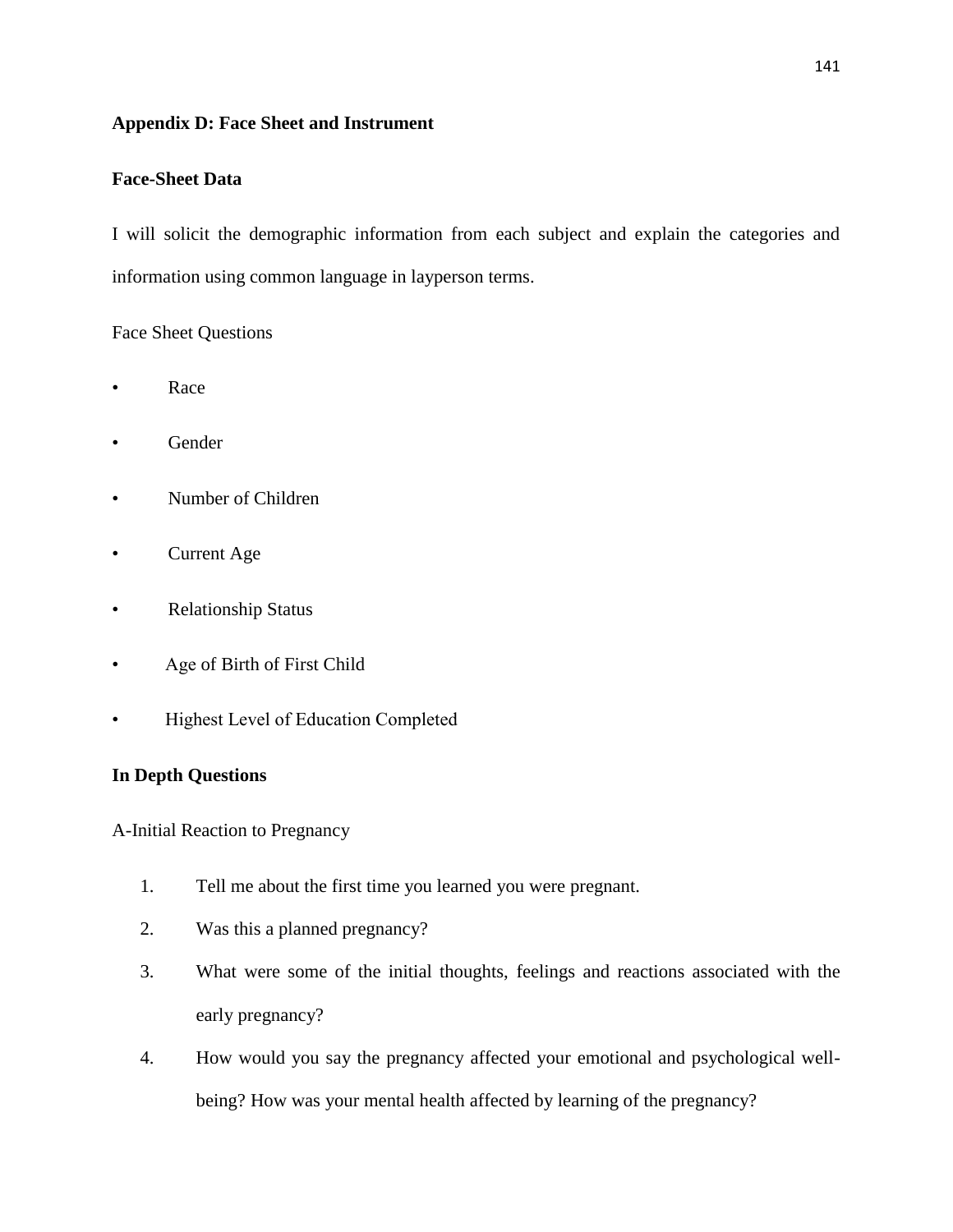- 5. What meaning did this new life event have for you?
- 6. Who did you speak with soon after you learned you were pregnant?
- 7. With whom did you live at that time?
- 8. How did you get along with your baby's father? How long were you together after the birth of the baby?
- 9. How was the baby's father of support to you during the time that you learned of the pregnancy and throughout? What about afterwards?
- 10. What kind of relationship did you have with your child's father?
- 11. Did you have any friends who are supportive and helpful to you?
- 12. How did you manage their reactions?
- 13. How did you manage the transition from being a teenager to being a teenage mother?
- 14. What were some of the immediate changes associated with the transition?
- 15. How was your immediate family affected by the transition of you as a teenager to that of a teenage mother?
- 16. Were family dynamics affected at all by the change? If so, how?
- 17. What about the individual dynamics between you and your parents? Dynamics between you and any siblings?
- 18. How were family routines impacted by the teenage pregnancy and the birth of the baby?
- 19. Was your role in the family impacted by the change in being a teenage daughter to becoming a teenage mother?
- B-Decision to Maintain Pregnancy and Continue Education
	- 1. How did you decide that you were going to continue with your pregnancy?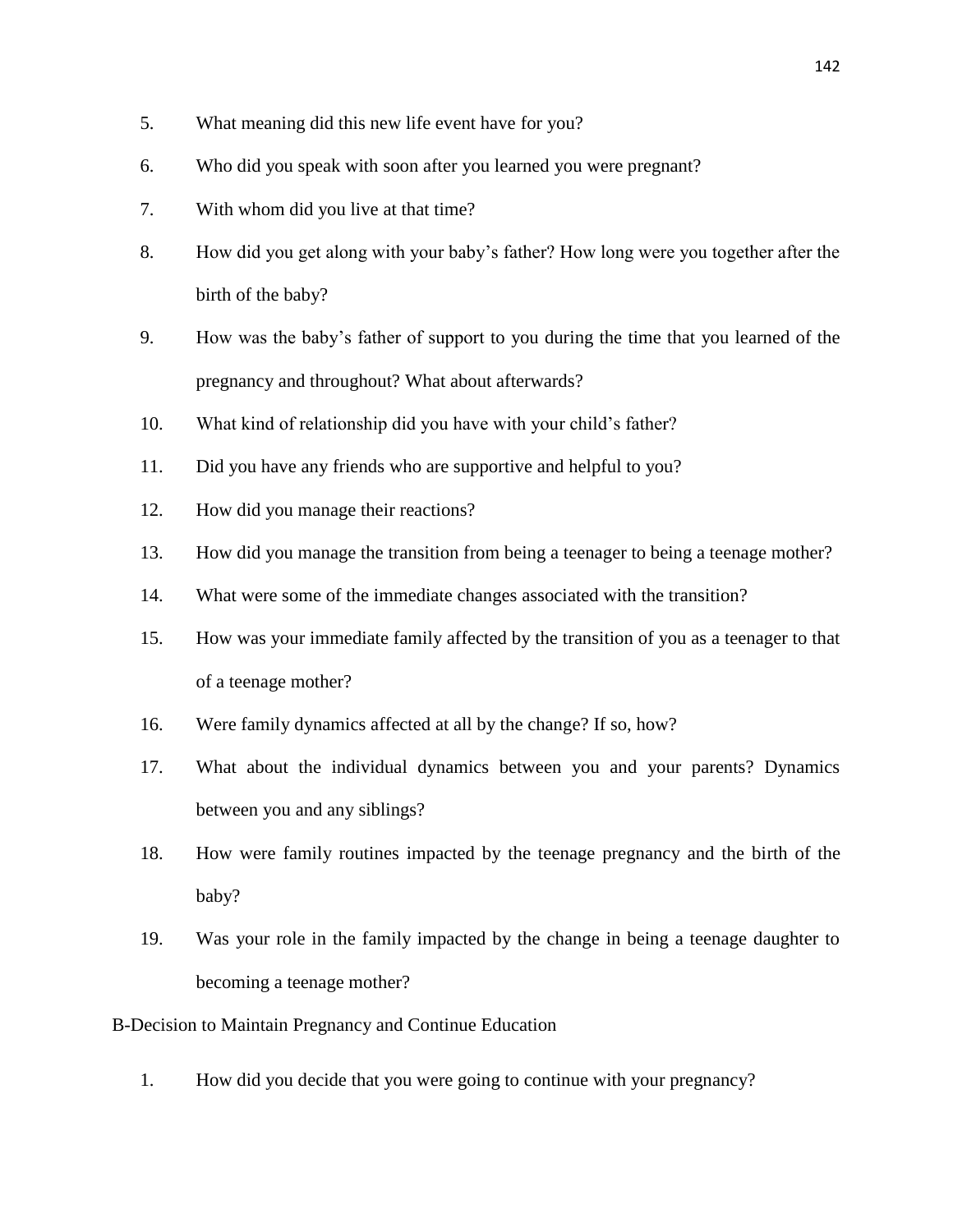- 2. Was there a time where you experienced difficulty in deciding whether to continue the pregnancy?
- 3. Was there ever a time where you considered not keeping the baby? If so, what changed your mind?
- 4. How did you decide that you were going to continue with your education and go to college?
- 5. What were some of the attributing factors to continuing your education and going to college?
- 6. Was there a time where you experienced difficulty in deciding whether to continue

your schooling?

- 7. What were your academic aspirations before the pregnancy?
- 8. How was your desire to continue your education impacted by becoming a mother?
- 9. What supports did you have in place that assisted with being able to continue your education?
- 10. In what form was this support provided? Emotional? Financial? Connections to resources? Other forms of support?
- 11. Were there agencies available in your community to assist you with your financial, child care and/ or vocational needs? If yes, how did they help?
- 12. Was there anyone in the school community, for example, teachers or school counselors, who provided support? If so, how did they help?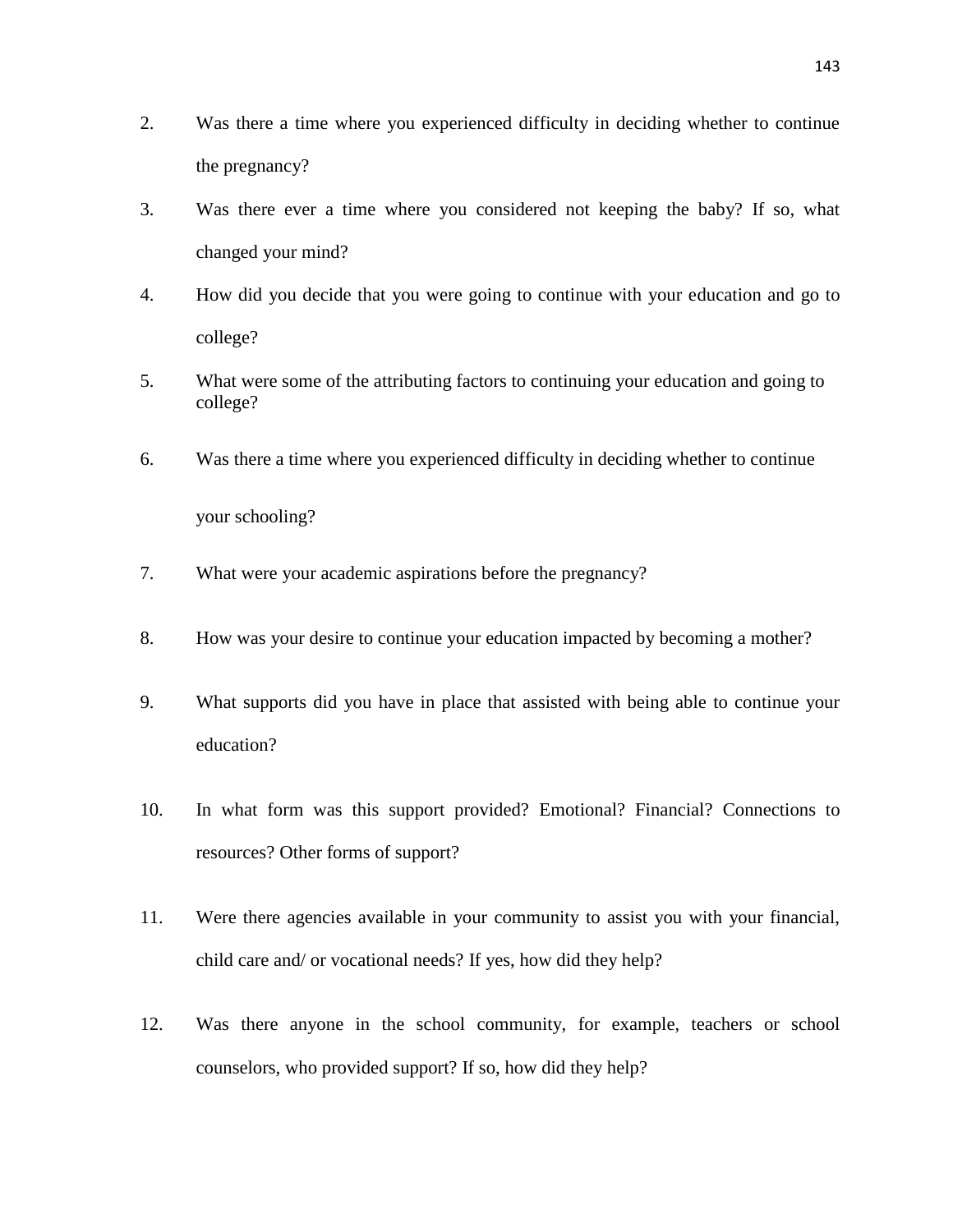- 13. Were there any school staff who were against or interfered with you remaining in the school as a result of the pregnancy? If yes, what did they do and what was this experience like? What did you do in response?
- 14. Were you aware of any systems in place in your high school for teenage mothers? If yes, what were they?
- 15. Were you involved in any activities in school or in the community, for example, clubs, sports, parenting programs? If yes, were you able to remain involved in these activities? How?
- 16. Talk about the times, if any, when you felt you were not going to be able to continue with school. And what changed your mind.
- 17. If you needed help with childcare, information on parenting, or had a problem such as an emergency with your baby, who did you turn to? What kind and how much help could you expect from them?
- 18. Did you ever feel stigmatized as a result of being a teenage mother? That is, did you ever feel that people looked at you differently or thought of you as deviant or someone with no morals or values due to the decision to move forward with the pregnancy? If so, how did you manage these feelings?
- 19. What obstacles, hardships or struggles, if any, did you face while managing the responsibilities of parenting as well as attending school?
- 20. If you had such obstacles, how did you deal with these roadblocks and constraints?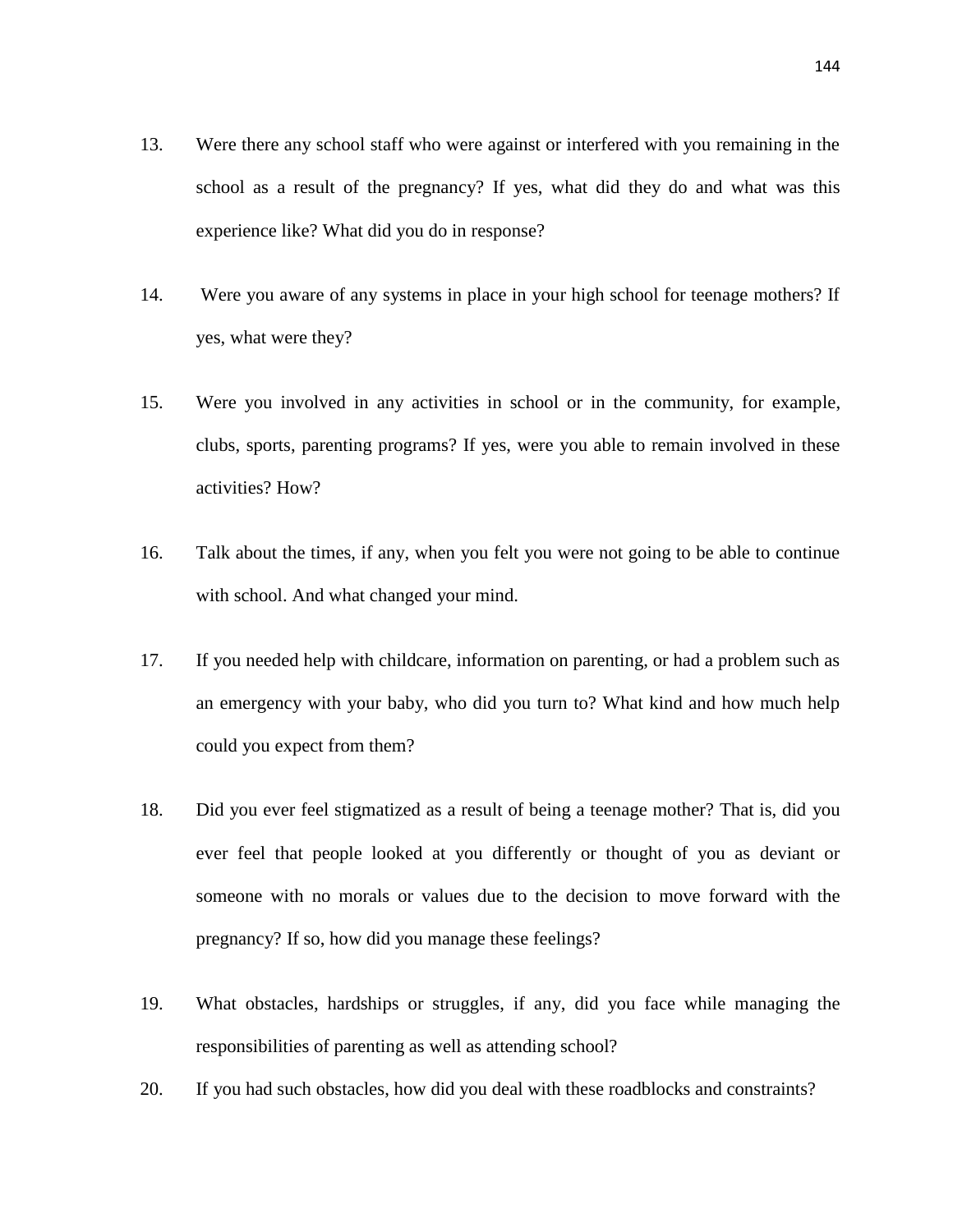#### C-Life Trajectory Experiences

- 1. As you look back at your experience, which events related to your pregnancy stand out the most to you?
- 2. Looking back at your experience, which events related to your pursuit of education stand out the most to you?
- 3. What about the effect of your pregnancy on the family? there anything that stands out to you as you look back at that experience?
- 4. How did this experience change you? Did it serve as a turning point experience for you?
- 5. Was your sense of purpose enhanced by becoming a teenage mother? Is yes, how?
- 6. If you could do it over again, is there anything you would change about your experience? Why?
- 7. Tell me about the strengths you discovered or developed through your experiences as a teenage mother and into your adult years.
- D- Debriefing Questions
	- 1. After reflecting on your experience, is there something that you would like to add for me to better understand your journey as a teenage mother and student?
	- 2. What advice would you give to girls who are currently juggling parenting responsibilities while trying to remain in school?
	- 3. Is there any particular advice that you would give to parents of teenage mothers and professionals working with teenage mothers who are managing both of these responsibilities?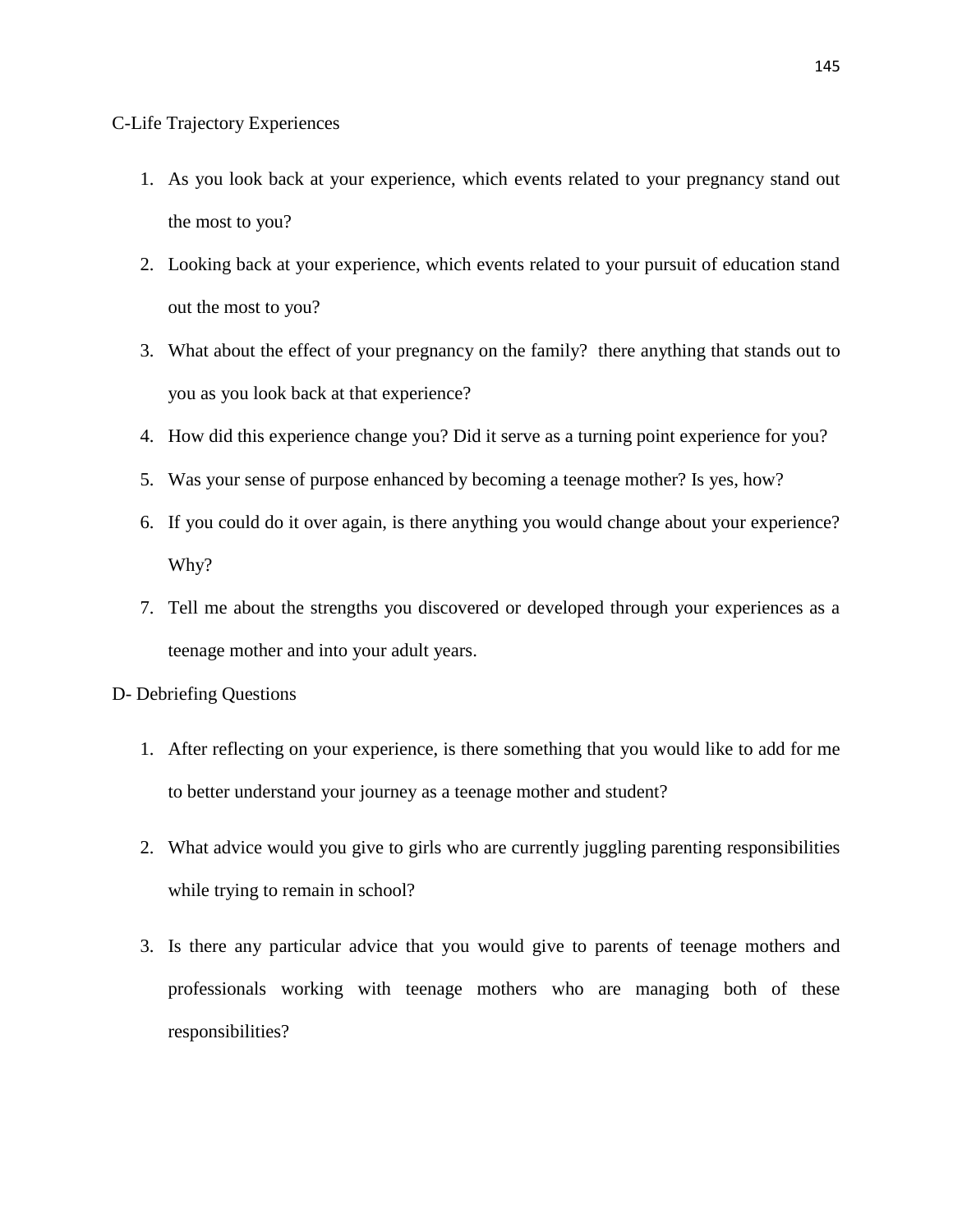| Pseudonym | <b>Current Age</b> | Age at Birth of<br><b>First Child</b> | Race         | <b>Highest Level</b><br>of Education<br><b>Completed</b>       |
|-----------|--------------------|---------------------------------------|--------------|----------------------------------------------------------------|
| Angela    | 45                 | 18                                    | <b>Black</b> | <b>Bachelors</b><br>Degree                                     |
| Carol     | 29                 | 18                                    | <b>Black</b> | <b>Masters Degree</b><br>(currently in<br>doctoral<br>program) |
| Catherine | 35                 | 18                                    | Latina       | <b>Masters Degree</b>                                          |
| Chantel   | 31                 | 18                                    | Latina       | <b>Bachelors</b><br>Degree                                     |
| Diane     | 44                 | 18                                    | <b>Black</b> | Doctoral<br>Degree                                             |
| Iris      | 29                 | 19                                    | <b>Black</b> | <b>Masters Degree</b>                                          |
| Isabel    | 28                 | 18                                    | Latina       | <b>Bachelors</b><br>Degree                                     |
| Jada      | 32                 | 17                                    | Latina       | <b>Bachelors</b><br>Degree                                     |
| Juliette  | 36                 | 19                                    | Latina       | <b>Masters Degree</b><br>(currently in<br>doctoral<br>program) |
| Maria     | 33                 | 17                                    | <b>Black</b> | <b>Masters Degree</b><br>(currently in<br>doctoral<br>program) |
| Pamela    | 48                 | 17                                    | <b>Black</b> | Doctoral<br>Degree                                             |
| Rebecca   | 46                 | 18                                    | <b>Black</b> | Doctoral<br>Degree                                             |
| Rosario   | 47                 | 13                                    | <b>Black</b> | Doctoral<br>Degree                                             |

# **Appendix E: Participant Profile for 15 Participants**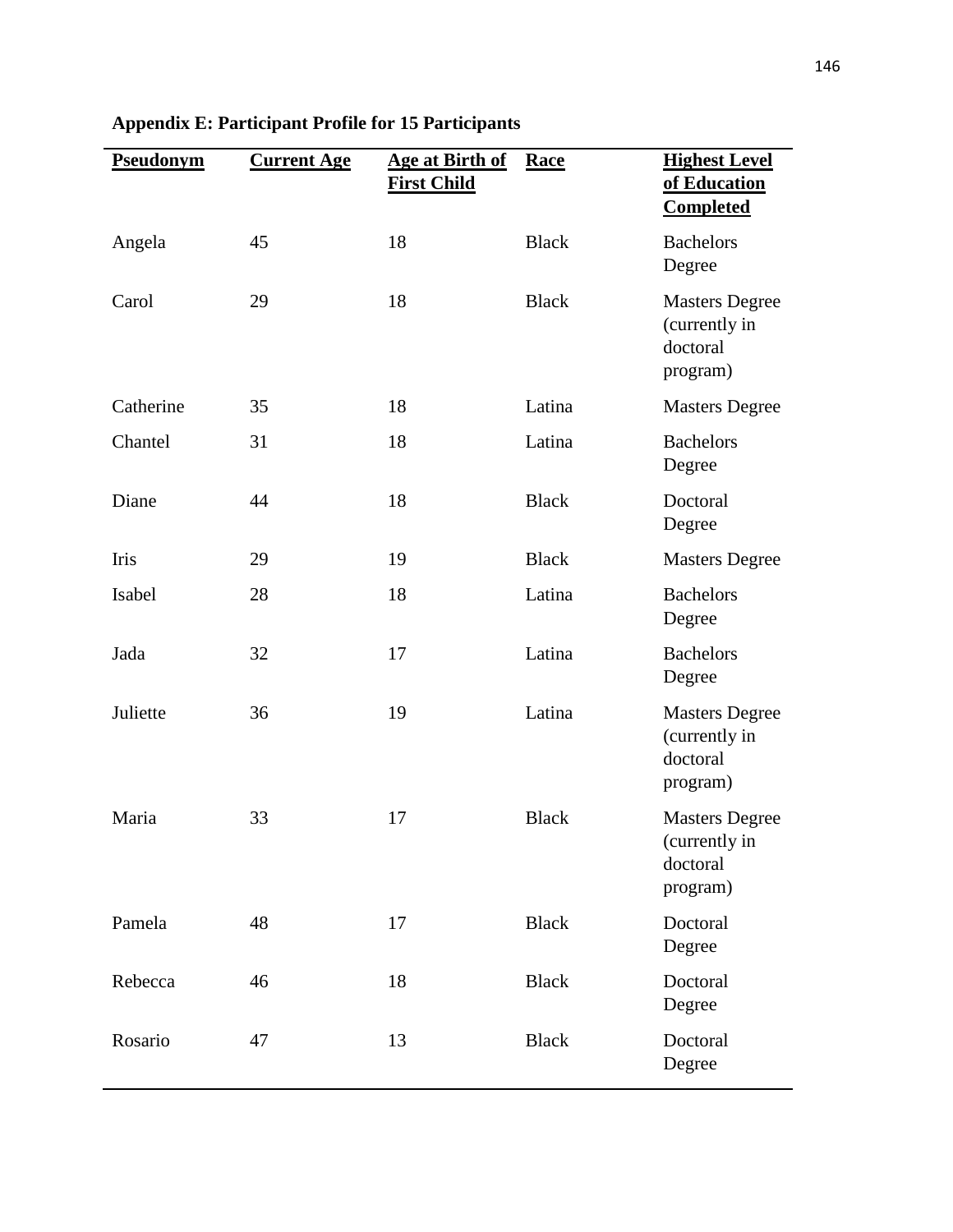| Roxanne | 33 | $\overline{17}$ | Latina       | <b>Bachelors</b><br>Degree |
|---------|----|-----------------|--------------|----------------------------|
| Sarah   | 36 | 19              | <b>Black</b> | Doctoral<br>Degree         |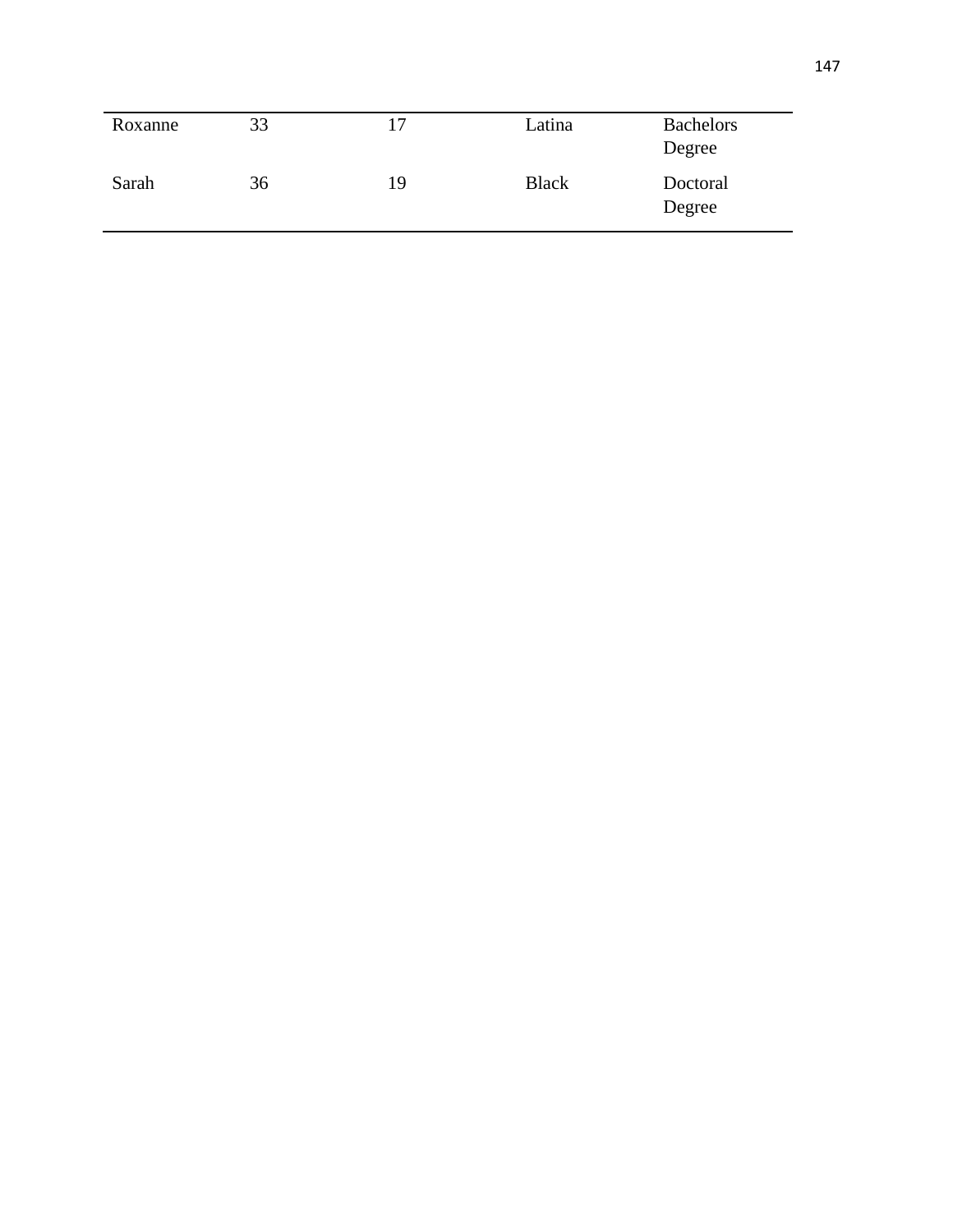# Table 1

| Characteristics of Interviewees $(N=15)$ |                     |  |
|------------------------------------------|---------------------|--|
| Characteristics                          | Numbers/Frequencies |  |
| Age                                      |                     |  |
| Range                                    | 28-48               |  |
| Mean                                     | 34.8                |  |
| Racial Identification                    |                     |  |
| <b>Black</b>                             | 9                   |  |
| Latina                                   | $6\,$               |  |
| Age at Birth of First Child              |                     |  |
| 13                                       | $\mathbf{1}$        |  |
| $17\,$                                   | $\overline{4}$      |  |
| $18\,$                                   | $\overline{7}$      |  |
| 19                                       | 3                   |  |
| Highest Level of Education Completed     |                     |  |
| <b>Bachelors Degree</b>                  | 5                   |  |
| <b>Masters Degree</b>                    | 5                   |  |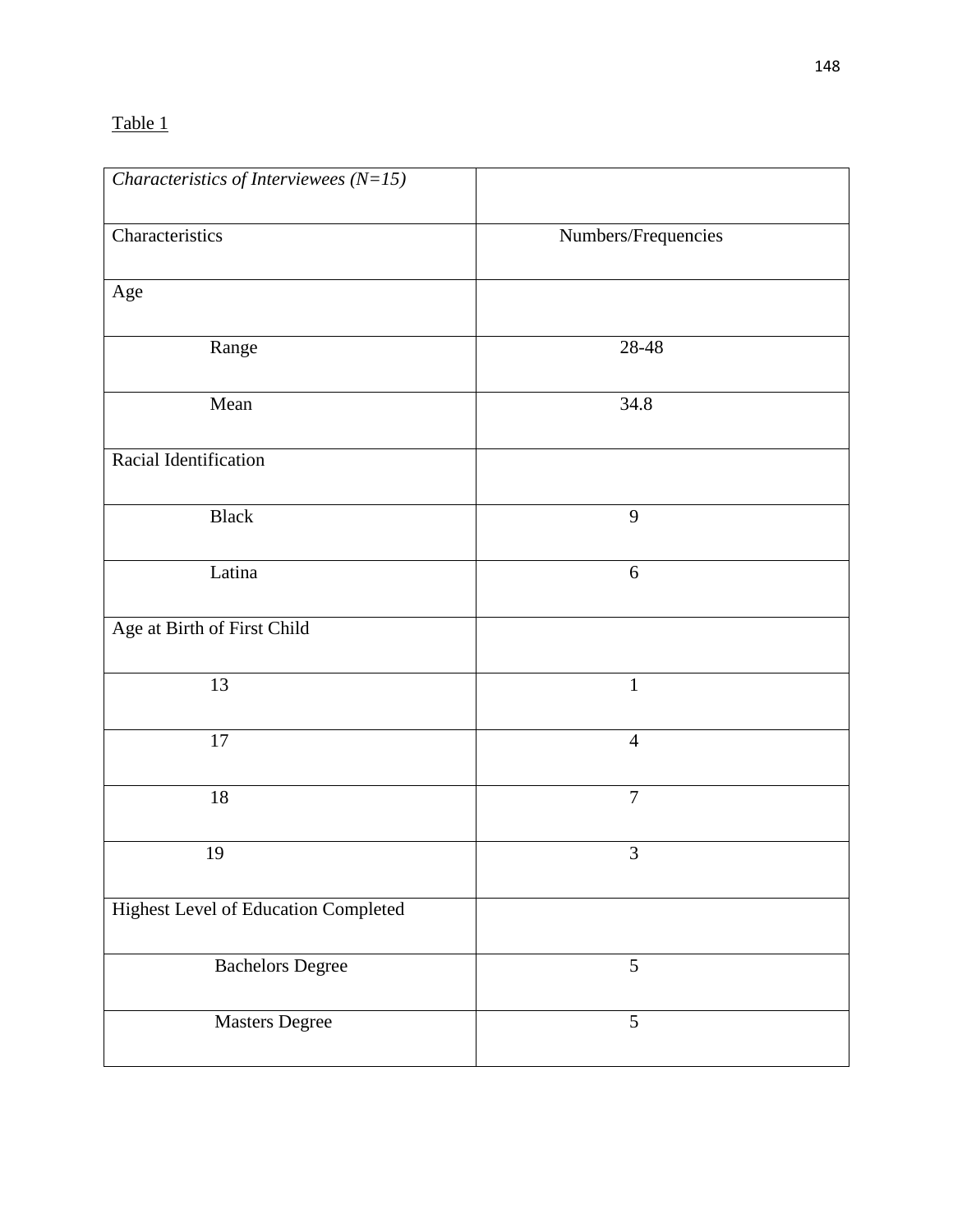| Doctorate Degree               | 5                           |
|--------------------------------|-----------------------------|
| Decade of Birth of First Child |                             |
| 2000s                          | 10                          |
| 1990s                          | 3                           |
| 1980s                          | $\mathcal{D}_{\mathcal{L}}$ |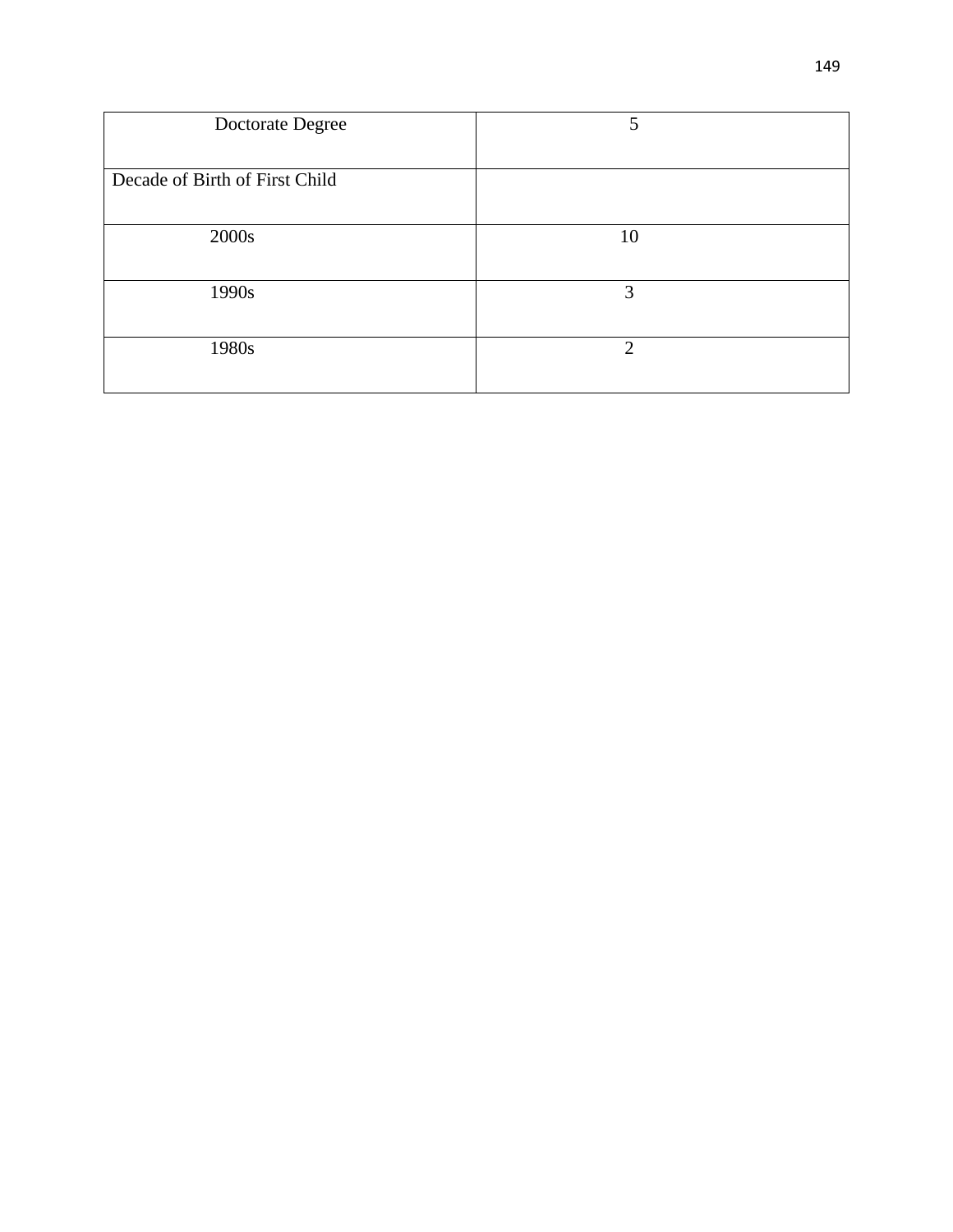- Adams, G., Adams-Taylor, S., & Pittman, K. (1989). Adolescent pregnancy and parenthood: A review of the problems, solutions, and resources. *Family Relations, 38*(2), 223-229.
- Alldred, P., & David, M. (2010). 'What's important at the end of the day?' Young mothers' values and policy presumptions. In S. Duncan, R. Edwards & C. Alexander (Eds.), Teenage parenthood: What's the problem? (pp.24–46). London.
- Aparicio, E.,Pecukonis,E.V., Zhou,K.(2014). Sociocultural factors of teenage pregnancy in Latino communities: Preparing social workers for culturally responsive practice. *Health Social Work* , *39* (4), 238-243.
- Aston, N. & Upchurch, D. (1994). Forming a family, leaving school early and earning a GED: A racial and cohort comparison. *Journal of Marriage and Family, 56,* (3), 759-770.
- Barber, J. & East, P. (2014). High educational aspirations among pregnant adolescents are related to pregnancy unwantedness and subsequent parenting stress and inadequacy. *Journal of Marriage and Family,76*, 652–664.
- Barr, A.B. & Simons, R.L. (2012). College aspirations and expectations among new African-American mothers in late adolescence. *Gender and Education, 24,*(7), 745–763.
- Benitez, T. (2017). *The untold stories of former teen mothers who have achieved a master's degree or higher* (Order No. 10281170). Available from ProQuest Dissertations & Theses Global. (1899911350).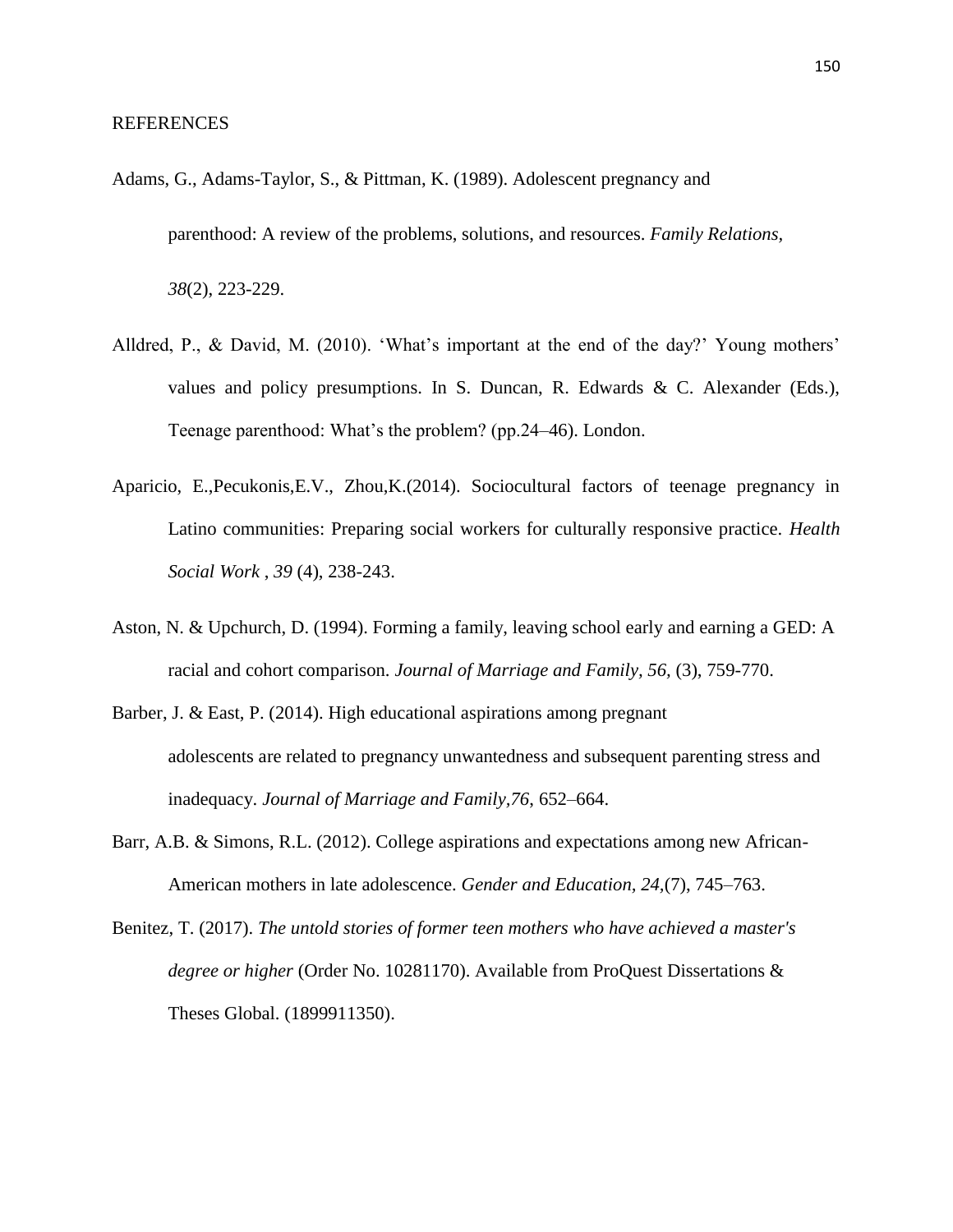- Brubacker, S.J., & Wright, C. (2006). Identity transformation and family caregiving: Narratives of African American teenage mothers. *Journal of Marriage and the Family, 68,* 1214- 1228.
- Bonell C., Allen E., Strange V., Oakley, A., Copas, A., Johnson, A., & Stephenson, J.(2006) Influence of family type and parenting behaviors on teenage sexual behavior and conceptions. *Journal of Epidemiology & Community Health,* 60, 502-506.
- Bolton, M., & Fitzpatrick, R. (1994). Quality in qualitative research. *Critical Public Health, 5*(3), 19–26.
- Bouris, A., Guilamo-Ramos, V., Cherry, K., Dittus, P., Michael, S., & Gloppen, K. (2012). Preventing rapid repeat births among Latina adolescents: The role of parents. American *Journal of Public Health, 102*(10), 1842–1847.
- Brindis, C. (1993). Antecedents and consequences: the need for diverse strategies in adolescent pregnancy prevention. *The Journal of School Health,63,* (1), 33-37.
- Brosh, J., Weigel, D. & Evans, W. (2007). Pregnant and parenting adolescents' perception of sources and supports in relation to educational goals*. Child Adolescent Social Work Journal, 24,* 565- 578.
- Bunting, L. & McAuley, C.(2004). Research Review: Teenage pregnancy and motherhood: The contribution of support. *Child and Family Social Work , 9* (2), 167- 181.
- Caldwell, C. & Antonucci, T. (1999) Multi-generational mother –daughter relationships: Support and wellbeing. *The Gerontologist, 39,* 341-357.
- Camarena, P., Minor, K., Melmer T & Ferrie C.(1998). The nature and support of adolescent mothers' life aspirations. *Family Relations, 47* (2), 129-137.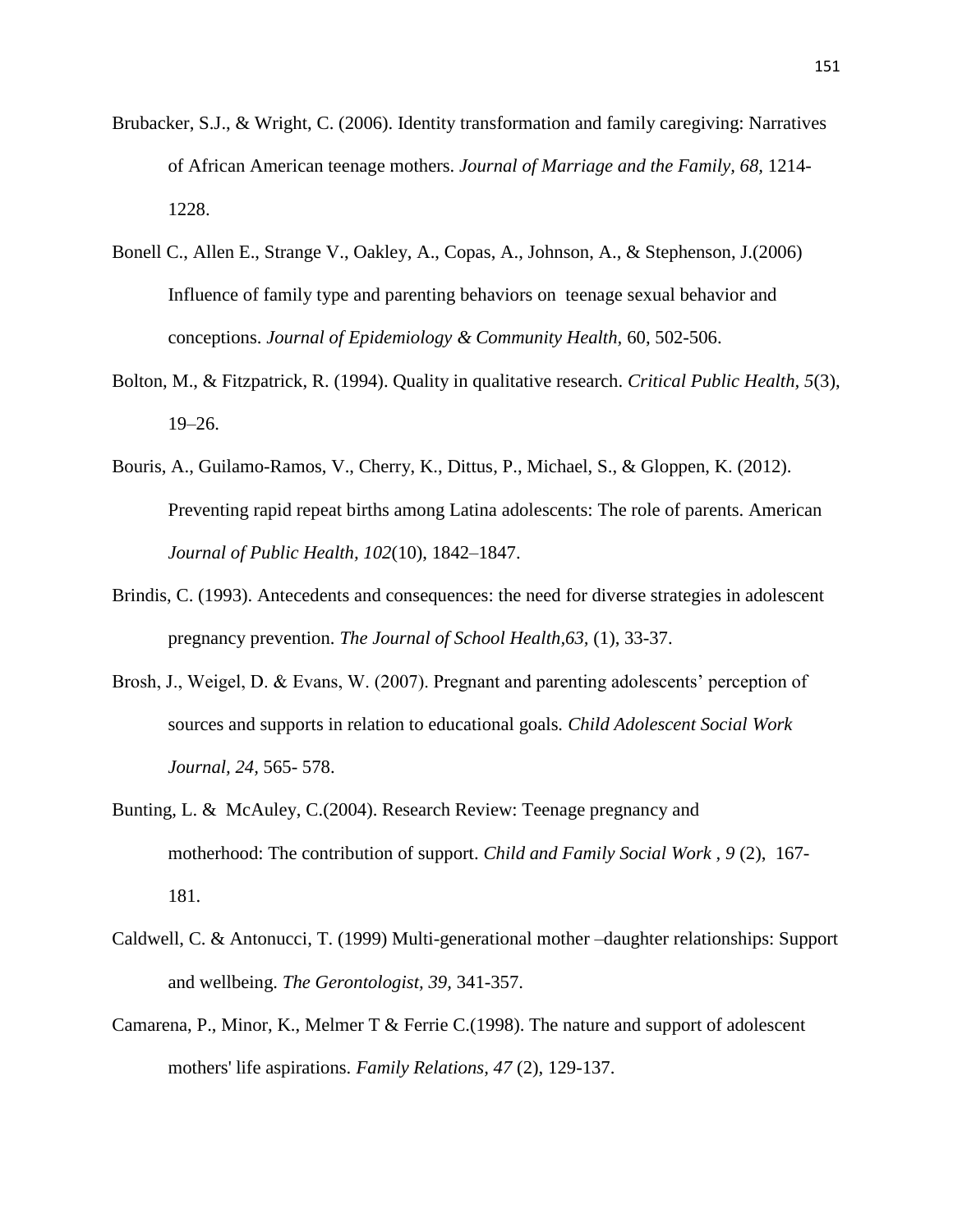- Cance, J. D., Ennett, S. T., Morgan-Lopez, A. A., Foshee, V. A., & Talley, A. E. (2013). Perceived pubertal timing and recent substance use among adolescents: A longitudinal perspective: Perceived pubertal timing and substance use. *Addiction, 108*(10), 1845– 1854.
- Cavanagh S. (1997) Content analysis: concepts, methods and applications*. Nurse Researcher, 4*, 5–16.
- Centers for Disease Control and Prevention. (2012). Unintended Pregnancy statistics. US Department of Health and Human Services.
- Centers for Disease Control and Prevention. (2016). Unintended Pregnancy statistics. US Department of Health and Human Services.
- Chevalier, A. and Viitanen, T.K. (2003), 'The Long-run labor market consequences of teenage motherhood in Britain. *Journal of Population Economics, 16*(2), 323-343.
- Child Trends. (2008). Facts at a glance. Retrieved February 2017, from http://www. childtrends.org/Files/Child\_Trends-2008\_01\_01\_FG\_Edition.pdf.
- Child Trends. (2010). Facts at a glance. Retrieved April 017, from [https://www.](https://www/) childtrends.org/wp-content/uploads/2010/01/child\_trends-2010\_01\_22\_FS\_diplomaattainment.pdf
- Clark, J. (2015). Its not all doom and gloom for teenage mothers-exploring the factors that contribute to positive outcomes. *International Journal of Adolescence and Youth, 8,* 25- 42.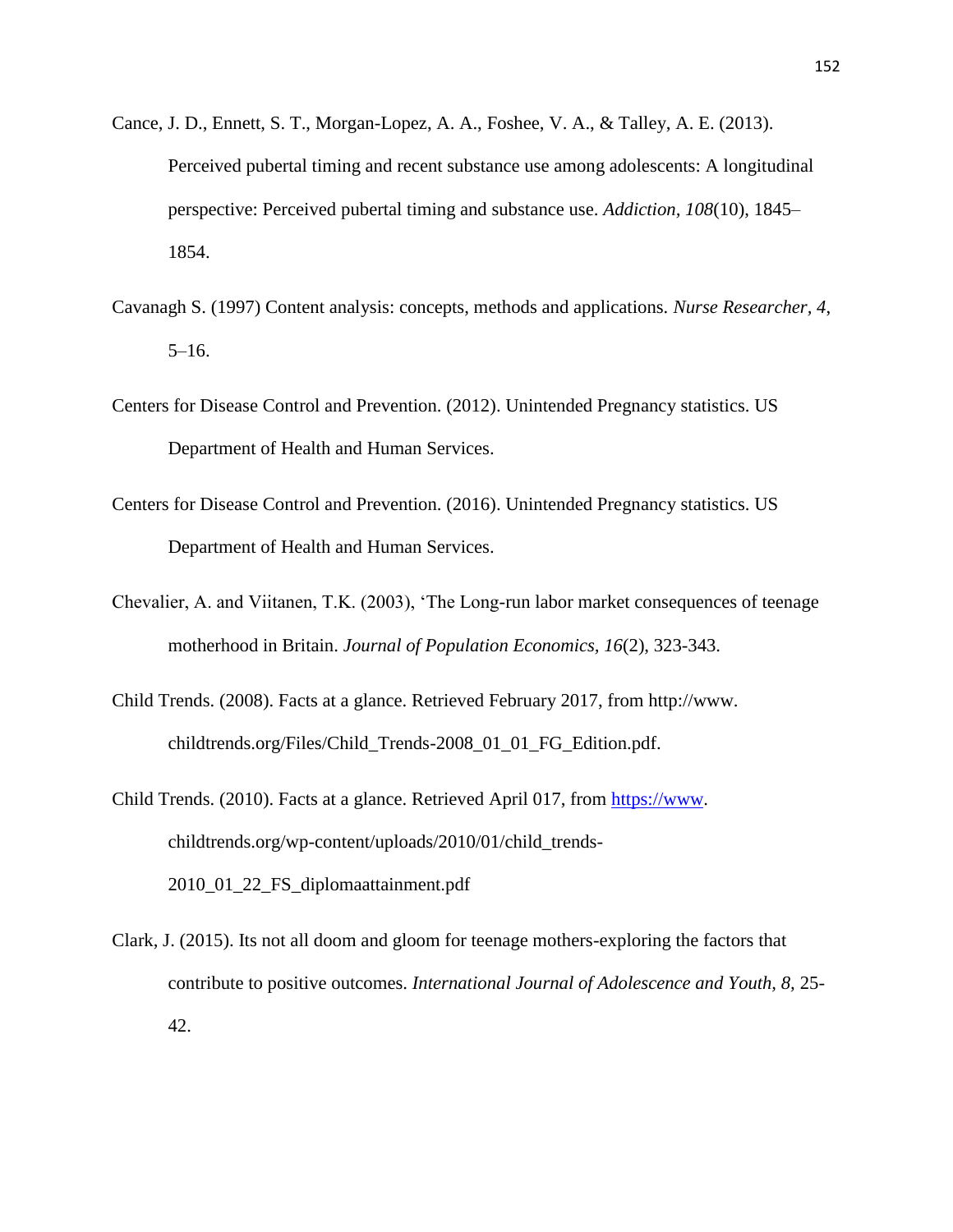- Clemmens, D. (2001). The relationship between social support and adolescent mothers' interactions with their infants: A meta-analysis. *Journal of Obstetrics, Gynecology, & Neonatal Nursing, 30,* 410-420.
- Cohen, M. (1998). Post-secondary education under welfare reform. *Welfare Information Network Issue Notes, 2*(8), 43-61.
- Corcoran, J. (1998). Consequences of adolescent pregnancy/parenting: A review of the literature. *Social Work in Health Care, 27,* 49-67.
- Creswell, J.W. (2007). Qualitative inquiry and research design: Choosing among five approaches. (2nd ed.). Thousand Oaks, CA: Sage Publications, Inc.
- Creswell, J. W. (2009). Research design: Qualitative, quantitative and mixed methods approaches (3rd ed.). Thousand Oaks, CA: Sage Publications, Inc.
- Deardorff, J., Gonzales, N. A., Christopher, F. S., Roosa, M. W., & Millsap, R. E. (2005). Early puberty and adolescent pregnancy: The influence of alcohol use. *Pediatrics, 116*(6), 1451–1456.
- Diaz, C.J., & Fiel, J.E. (2016). The effect(s) of teen pregnancy: Reconciling theory, methods, and findings. *Demography, 53,* 85-116.
- Dogan-Ates, A., & Carrion-Basham, C.Y. (2007). Teenage pregnancy among Latinas: Examining risk and protective factors. *Hispanic Journal of Behavioral Sciences, 29* (4), 554-569.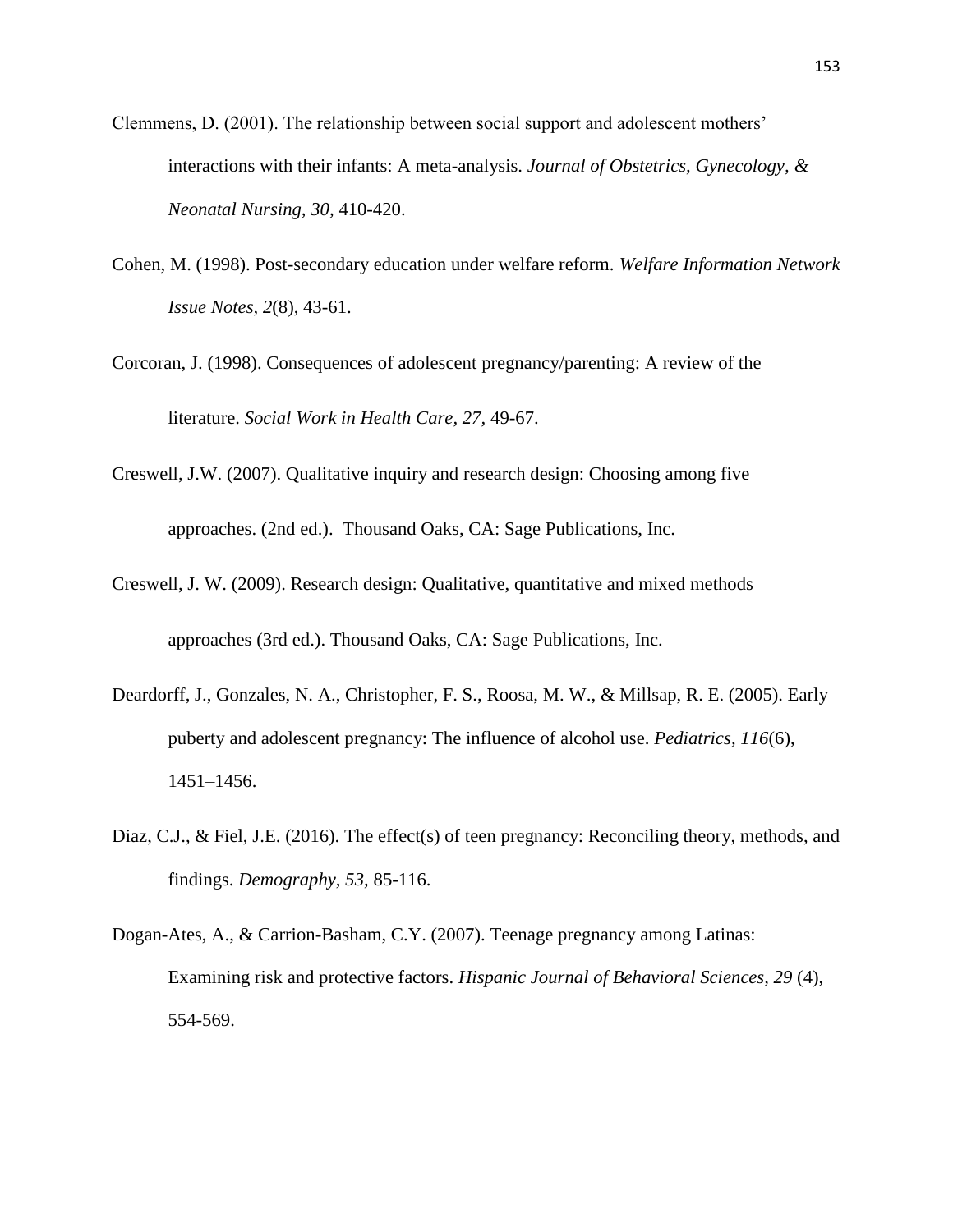- Domenico, D.M. & Jones, K.H. (2007). Adolescent pregnancy in America: Causes and responses. *Journal for Vocational Special Needs Education, 30,* (1), 4-12.
- Driscoll, A.K., Biggs, M.A., Brindis, C.D., Yankah, E. (2001).Adolescent Latino Reproductive Health: A review of literature. Hispanic Journal of the Behavioral Sciences, 2001 October 23. (Retrieved from letsgetreal.org/pdfs/voices.pdf.2003).
- Duncan, S. (2007). What's the problem with teenage parents? And what's the problem with policy? *Critical Social Policy, 27*, 307– 334.
- East, P.L. & Chien, N.C. (2013). Stress in Latino families following an adolescent's childbearing: Effects on family relationships and siblings. *Journal of Family Psychology, 27*(2), 183-193.
- East, P.L., Slonim, A., Horn, E.J., & Reyes, B.T. (2011). Effects of adolescent childbearing on Latino siblings: Changes in family dynamics and feelings toward the teen mother. *Hispanic Journal of Behavioral Sciences 33,* (4), 540-557.
- Eaton, D. K., Kann, L., Kinchen, S., et al. (2005). Youth risk behavior surveillance—United States. *Journal of School Health, 76*, 353–372.
- Edin, K. & Kafalas, M. (2005). Promises I can keep: Why poor women put motherhood before marriage. Berkeley: University of California.
- Elo S. & Kyngas, H. (2008). The qualitative content analysis process. *Journal of Advanced Nursing, 62,*(1), 107–115.
- Erdmans, Mary Patrice, and Black, Timothy. On Becoming a Teen Mom: Life before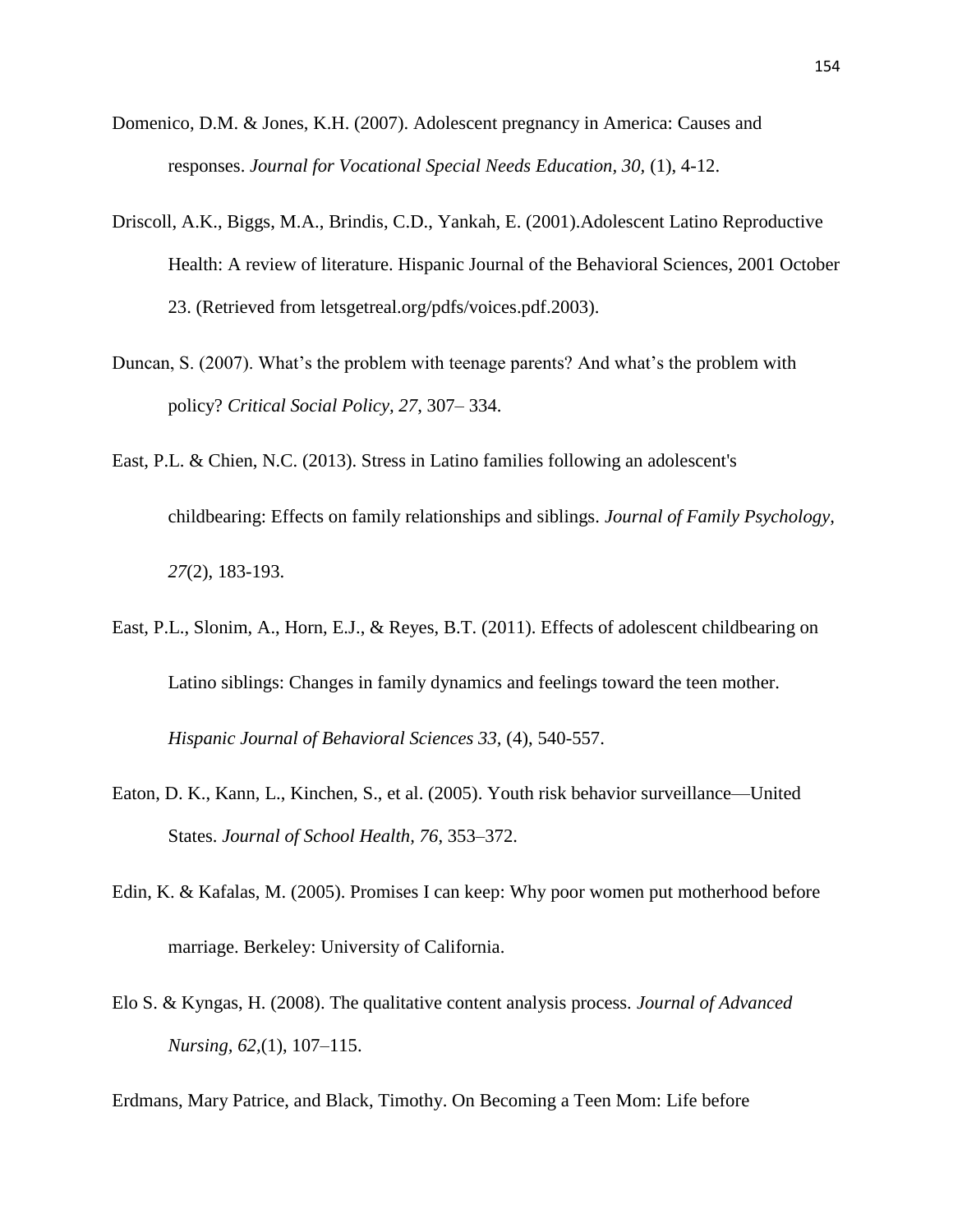Pregnancy (1). Berkeley, US: University of California Press, 2015.

Farber, N. (2014). The not-so-good news about teenage pregnancy. *Society, 51*, 282–287.

Farber, N. (2016). Special issue: Adolescent pregnancy: Past, present and future trends

and issues. *Societies, 6* (4). 32-37.

- Fedorowicz, A.R., Hellerstedt, W.L., Schreiner, P.J., & Bolland, J.M. (2014). Associations of adolescent hopelessness and self worth with pregnancy attempts and pregnancy desire. *American Journal of Public Health, 104,* 133-140.
- Ferguson, D. & Woodward, L. (2000). Teenage pregnancy and female educational underachievement a prospective study of a New Zealand birth cohort. *Journal of Marriage and the Family. 62*, 147-161.
- Ferre, Z., Gerstenbluth, M., Rossi, M., Triunfo, P. (2013). The impact of teenage childrearing on educational outcomes. *The Journal of Developing Areas. 47*(2), 160-173.
- Finer, L., & Henshaw, S. (2006). Disparities in the rates of unintended pregnancies in the United States, 1994 and 2001. *Perspectives on Sexual and Reproductive Health, 38*, 90-96.
- Finkelhor, D., Ormrod, R. K., & Turner, H. (2007). Polyvictimization and trauma in a national longitudinal cohort. *Development and Psychopathology, 19*, 149–166
- Fraser, M. W., Kirby, L. D., & Smokowski, P. R. (2004). Risk and resilience in childhood. *Social Work Research, 52,* 13–66.
- Friedman, P. (1999). Post-secondary education options for low-income adults. *Welfare Information Network Issue Notes, 3*(12), 58.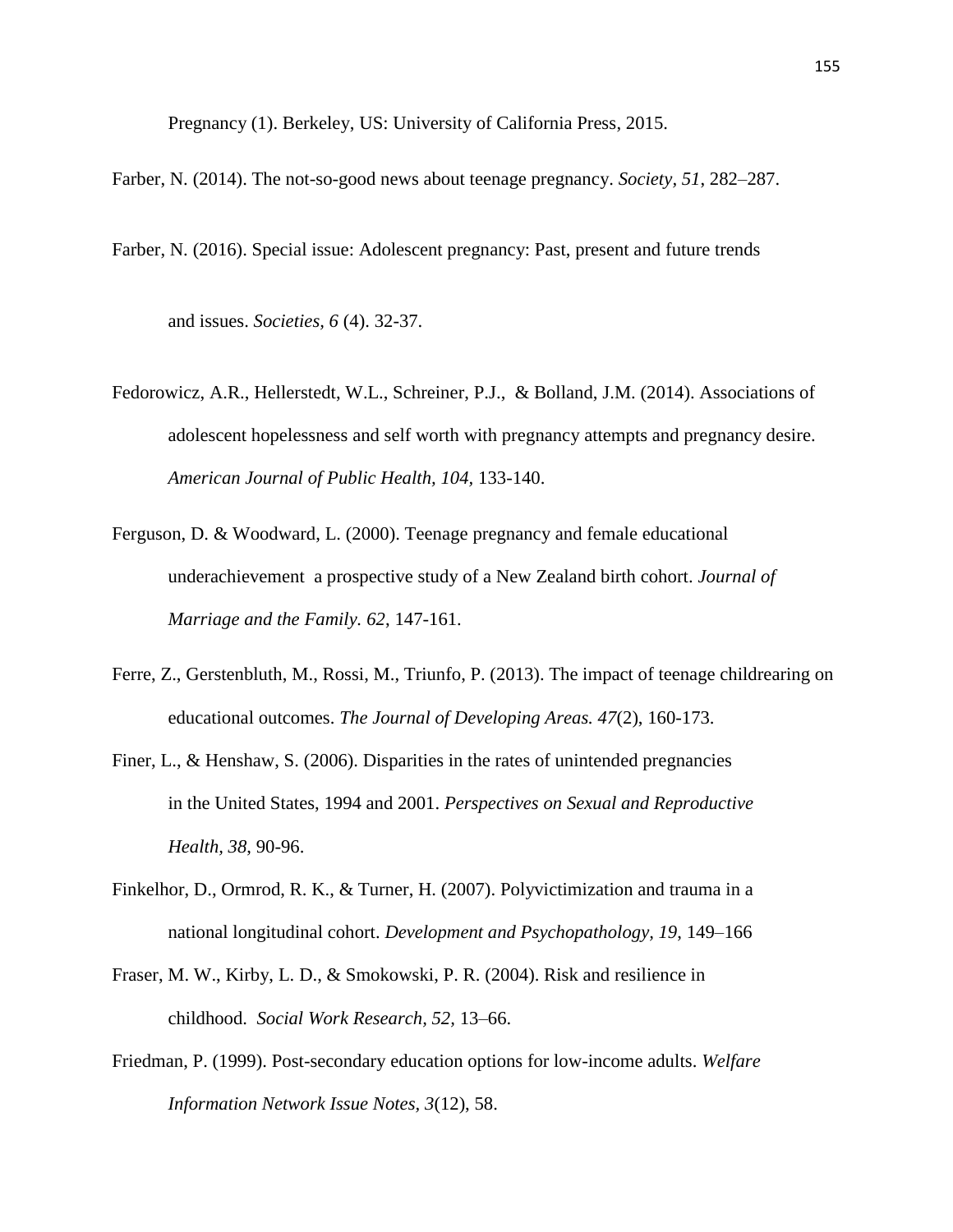- Furstenberg, F., Brooks-Gunn, J., Morgan, P. (1987). Adolescent mothers and their children later in life. *Family Planning Perspectives, 19*(4), 142-151.
- Furstenberg, F. (2003). Teenage childbearing as a public issue and private concern. *Annual Review of Sociology, 29*, 23-39.
- Garmezy, N. (1991). Stress-resistant children: The search for protective factors. *Journal of Child Psychology and Psychiatry. 4,* 213-233.
- Get real about teen pregnancy campaign. Voices of California: a multicultural perspective on teen pregnancy; 2003. Retrieved from http://www.letsgetreal.org/pdfs/ Voices.pdf.
- Gerbic P. & Stacey E. (2005) A purposive approach to content analysis: designing analytical frameworks. *Internet and Higher Education 8*, 45–59.
- Gibson,J.W., & Kempf,J. (1990). Attitudinal predictors of sexual activity in Hispanic adolescent families. *Journal of Adolescent Research, 5*, 414-430.
- Gordon, R., Chase-Landsdale,P.L., Matjasko, J.L., Brooks-Gunn, J. (1997). Young mothers living with grandmothers and living apart: How neighborhood and household contexts relate to multigenerational coresidence in African American families. *Applied Developmental Science, 1*(2), 89-106.
- Guijarro, S., Narajo, J., Padilla, M., Gutierrez, R. Lammers, C. & Blum, R. (2001). Family risk factors associated with adolescent pregnancy: study of a group of adolescent girls and their families in Ecuador. *Journal for Adolescent Health, 25*(2), 166-172.
- Guilamo-Ramos,V., Dittus,P., Jaccard,J., Goldberg,V., Casillas,E., & Bouris, A. (2006). The content and process of mother-adolescent communication about sex in Latino families. *Social Work Research, 30,* (3). 169-181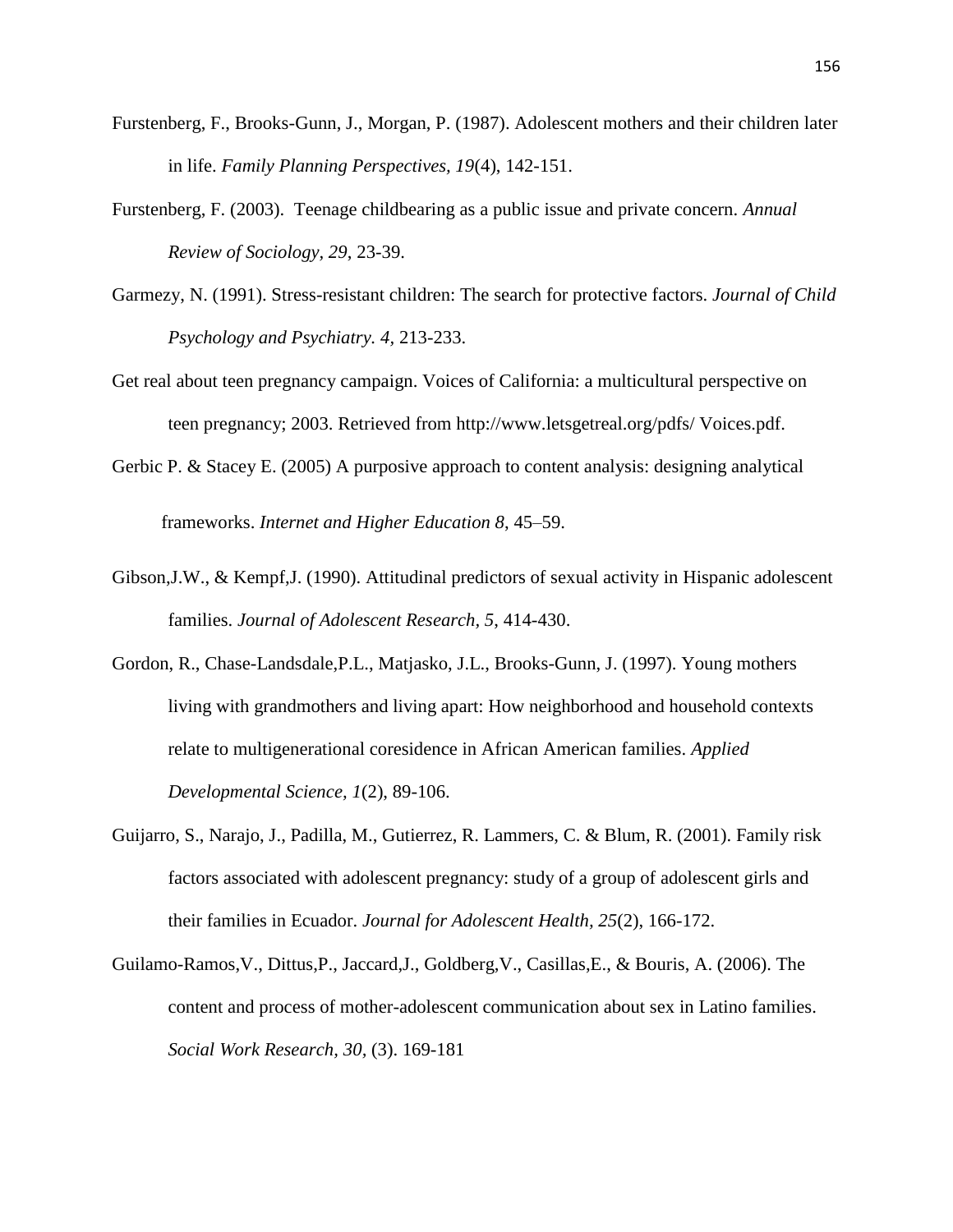- Graham, H. & McDermott E. (2005). Qualitative research and the evidence and the evidence base of policy: Insights from studies of teenage mothers in the UK. *Journal of Social Policy, 35,*(1), 21-27.
- Greenberger, E., Chen, C., & Beam, M. R. (1998). The role of "very important" nonparental adults in adolescent development. *Journal of Youth and Adolescence, 27,* 321–343.
- Grindstaff, C.F, Phillips, N. & Turner R.J.(1990) Social support and outcome in teenage pregnancy. *Journal of Health and Social Behavior, 31*, (1), 43-57.
- Guzmán, B.L. & Dello Stritto, M.E. (2012). The role of socio-psychological determinants in the sexual behaviors of Latina early adolescents. *Sex Roles*, *66*, 776-780.
- Hanna, B. (2001). Negotiating motherhood: The struggles of teenage mothers. *Journal of Advanced Nursing, 34,* 456-464.
- Harding, D.J. (2003). Counterfactual models of neighborhood effects: The effect of neighborhood poverty on dropping out and teenage pregnancy. *American Journal of Sociology, 109,* 676-719.
- Hendrick, C.E., Cance, J.D., & Maslowsky, J. (2015). Peer and individual risk factors in adolescence explaining the relationship between girls pubertal timing and teenage childbearing. *Journal of Youth and Adolescence, 45*, (3), 916-927.
- Henry, D.A. & Milstein, M.M. (2004). Promoting resiliency in youth, educators and communities. New York: Information Age.
- Hill R. B. (1998). Understanding Black family functioning: A holistic perspective. *Journal of Comparative Family Studies, 29*, 15-25.
- Hofferth, S.L., Reid L., Mott, F. (2001). The effects of early childbearing on schooling over time. *Family Planning Perspectives, 33*(6), 259-267.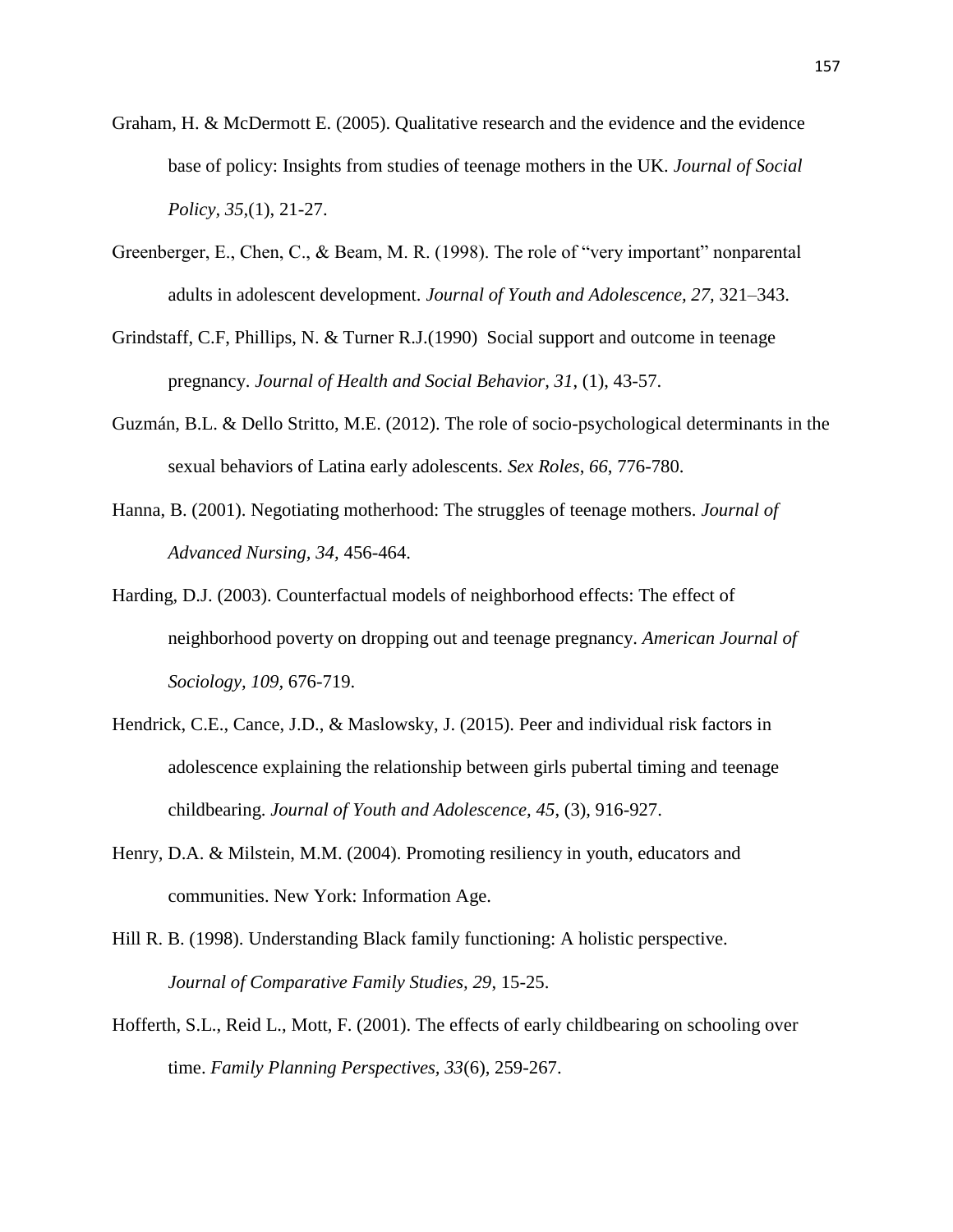- Hoffman, S. (1998). Teenage childbearing is not so bad after all…or is it? A review of the new literature. *Family Planning Perspectives, 30*(5). 47-59.
- Hoffman, S. (2006). By the numbers: The public costs of teen childbearing. Retrieved September 25, 2012 from http:// www.thenationalcampaign.org/ costs/pdf/report/BTN\_ National\_Report. pdf.
- Hoffman, S. (2015) Teenage childbearing and economics: A short history of a 25-year research love affair. *Societies, 5,* 646-663.
- Horwitz, S., Kleman, L, Kuo, S., and Jekel, M. (1991). School-age Mothers: Predictors on longterm educational and economic outcomes. *Pediatrics, 87*(6), 862-868.
- Hoskins, D. & Simons, L. (2015). Predicting the risk of pregnancy among African American youth: Testing a social contextual model. *Journal of Child & Family Studies, 24* (4) 1163-1174.
- Hotz, J., McElroy, S. & Sanders, S. (2005).Teenage childbearing and its life cycle consequences: Exploiting a natural experiment. The Journal of Human Resources, 40(3), 683-715.
- Hovell, M., Sipan, C., Blumberg, E., Atkins, C., Hofstetter, C. R., & Kreitner, S. (1994). Family influences on Latino and Anglo adolescents' sexual behavior. *Journal of Marriage and the Family, 56*, 973-992.
- Hsieh, H. F., & Shannon, S. E. (2005). Three approaches to qualitative content analysis. *Qualitative Health Research, 15*, 1277-1288.
- Hudson F. & Ineichen B. (1991) Taking it Lying Down. Sexuality and Teenage Motherhood. Macmillan Education Ltd, Houndmills, Basingstoke, Hampshire, London, pp. 225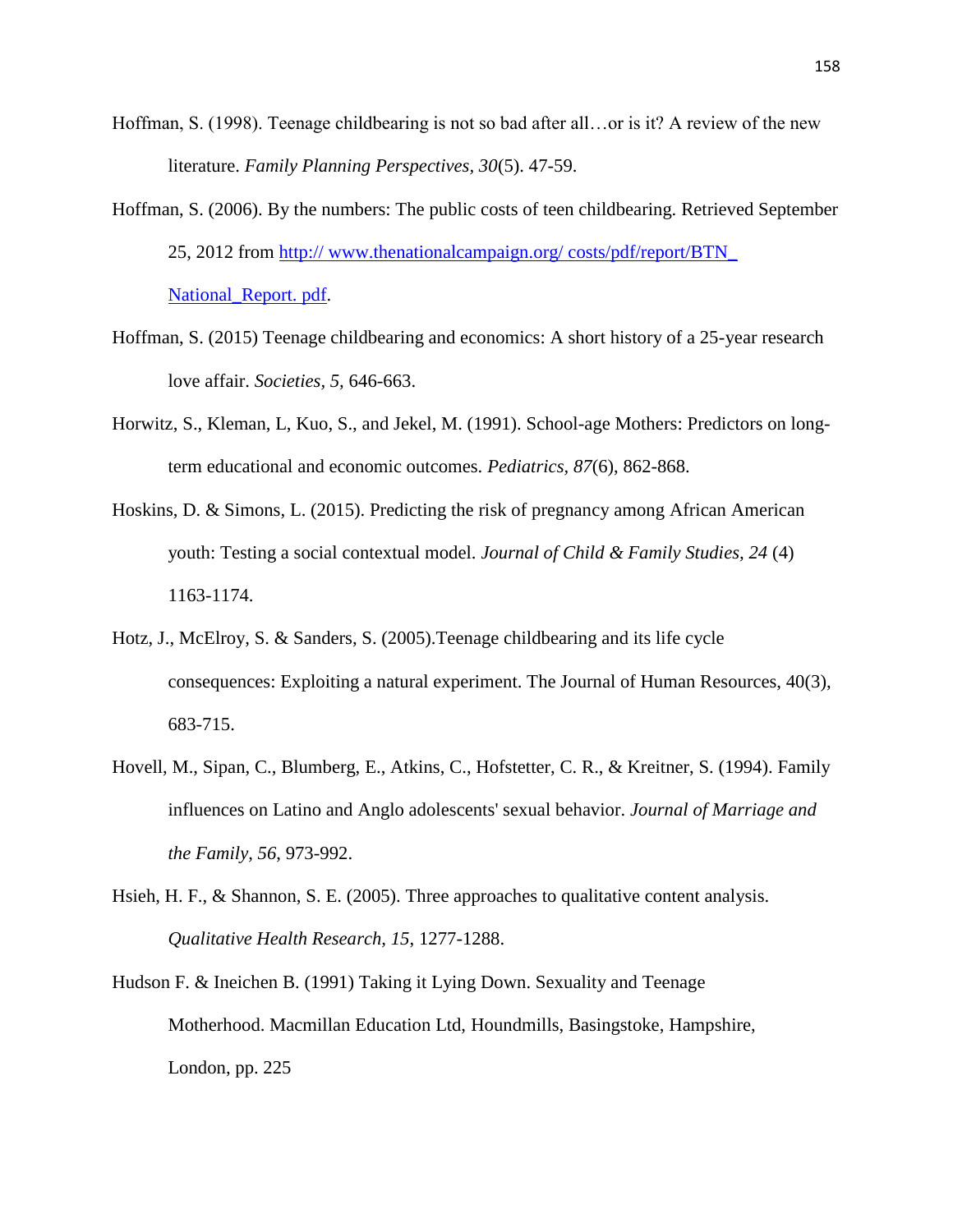- Jacobs, J. & Mollborn, S. (2012). Early motherhood and the disruption in significant attachments: Autonomy and reconnection as a response to separation and loss among African American and Latina teen mothers. *Gender & Society, 26,*(6), 922-944.
- Jessor, R. (1991). Risk behavior in adolescence: A psychosocial framework for understanding and action. *Journal of Adolescent Health, 12,* 597-605.
- Julian, T., McKenry, P., & McKelvey, M. (1994). Cultural variations in parenting: Perceptions of Caucasian, African-American, Hispanic, and Asian-American Parents*. Family Relations, 43*(1), 30-37.
- Kalb, G., Le, T., & Leung, F. (2015). Outcomes for teenage mothers in the first years after birth. *Australian Journal of Labour Economics, 18*(3), 255-279.
- Kaplan, E. (1996). Black teenage mothers and their mothers: The impact of adolescent childbearing on daughter's relations with mothers. *Social Problem, 43*(4), 427-443.
- Kaplan, E. (1997). Women's perceptions of the adolescent experience. *Adolescence, 32* (127), 715-734.
- Karenga M. (Ed.). (2007). The Nguzo Saba and the Black family: Principles and practices of well-being and flourishing. Thousand Oaks, CA: Sage.
- Kearney, M.S. & Levine, P.B. (2012). Why is the teen birth rate in the United States so high and why does it matter? *The Journal of Economic Perspectives, 26* (2), 141-166.
- Kendall, C., Afable-Munsuz, A., Speizer, E., Avery, A., Schmidt, N., & Santelli, J. (2005). Understanding pregnancy in a population of inner-city women in New Orleans—results of qualitative research. *Social Science and Medicine, 60*, 297-311.
- Klepinger, D., Lundberg, S. & Plotnick, R. (1995). Adolescent fertility and the educational attainment of young women. *Family Planning Perspectives, 27*, 23–28.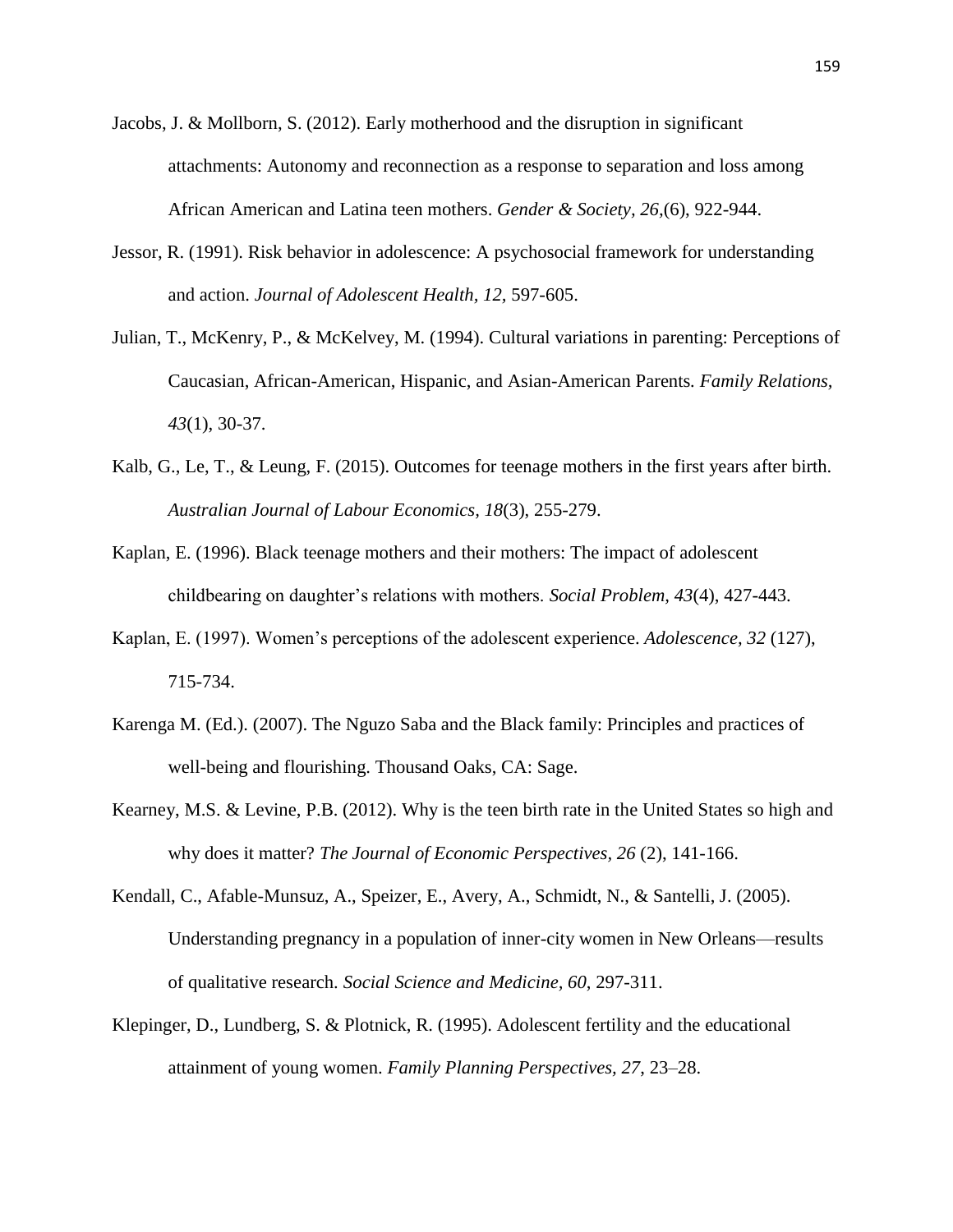- Klepinger, D., Lundberg, S. & Plotnick, R. (1999). How does adolescent fertility affect the human capital and wages of young women? *Journal of Human Resources. 34*(3), 421- 448.
- Koniak-Griffin, D., Walker, D., & deTraversay, J. (1996). Predictors of depression symptoms in pregnant adolescents. *Journal of Perinatology, 16*, 69-76.
- Kost K., Henshaw S. (2012). U.S. teenage pregnancies, births and abortions, 2008: National trends by age, race and ethnicity, 2012. Retrieved from [http://alanguttmacherinstitute.org/pubs/USTPtrends08.pdf.](http://alanguttmacherinstitute.org/pubs/USTPtrends08.pdf)
- Krefting, L. (1990). Rigor in qualitative research: The assessment of trustworthiness. *The Journal of Occupational Therapy, 45(3),* 214-222.
- Kulkami, S., Shanti, I., Kennedy, A. & Lewis, C.M. (2010). Using a risk and resilience framework and feminist theory to guide social work intervention with adolescent mothers. *Families in Society, 91*(3), 217-224.
- Leishman, J. (2007). Pre-teen and Teenage Pregnancy: A 21st century reality (1). Cumbria, GB: M&K Publishing, 2007.
- Lesser, J., Anderson, N., & Koniak-Griffin, D. (1998). "Sometimes you don't feel ready to be an adult or a mom:" The experience of adolescent pregnancy. Journal of *Child and Adolescent Psychiatric Nursing, 11*, (1), 7-16.
- Lesser, J. and Escoto-Lloyd, S. (1999) Health-related problems in a vulnerable population: Pregnant teens and adolescent mothers. *Nursing Clinics of North America 34*(2): 289– 299.
- Levine, D. and Painter, G. (2003), 'The schooling costs of teenage out-of- wedlock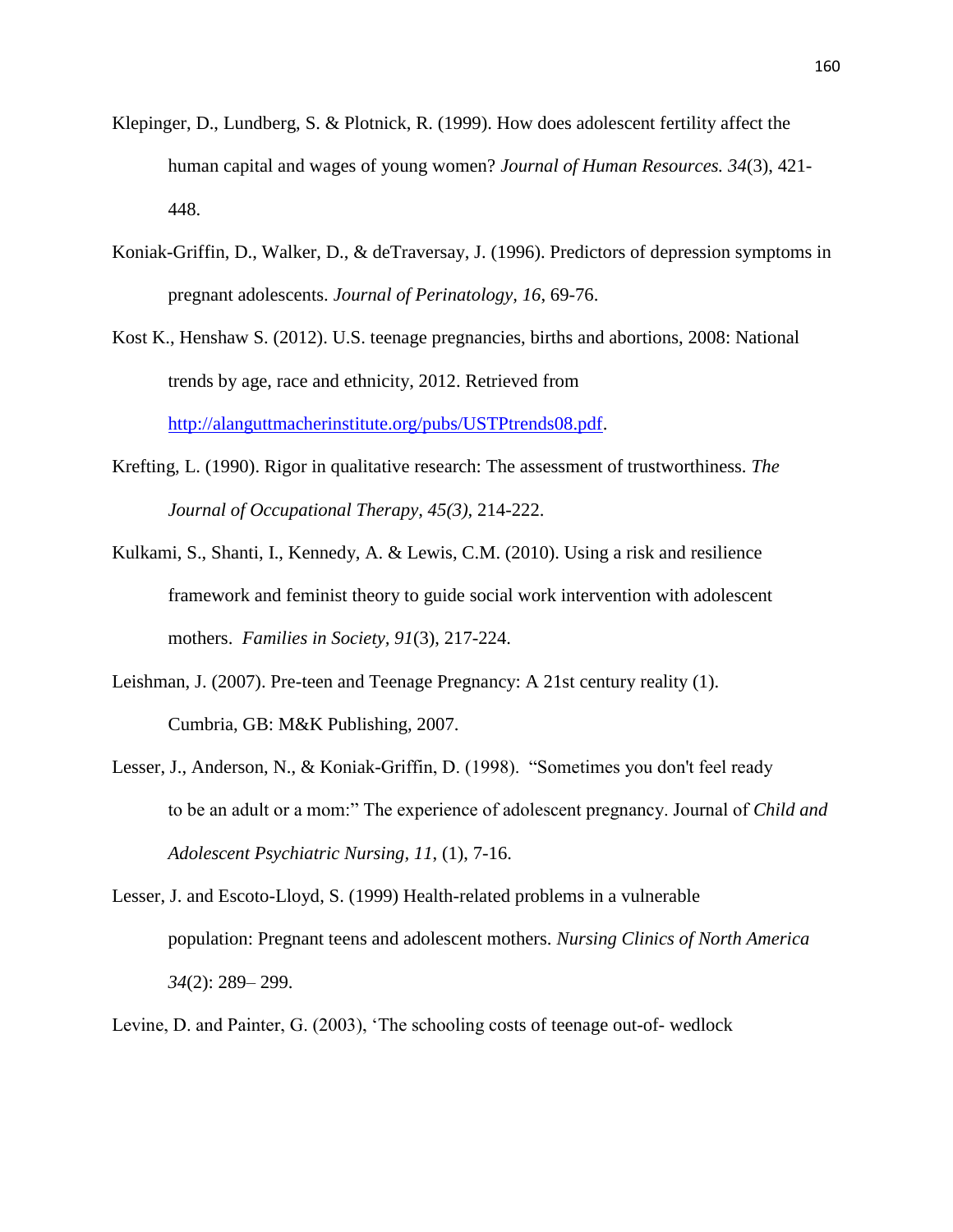childbearing: Analysis with a within-school propensity score matching estimator'. *Review of Economics and Statistics*, *85*(4), 884-900.

Lincoln, Y.S & Guba, E.G. (1985). *Naturalistic inquiry.* Beverly Hills, CA: Sage.

- Logsdon, M.C. (2004) Depression in adolescent girls: Screening and intervention strategies for primary care providers. *Journal of American Medical Women's Association 59*. 101– 106.
- Logsdon, M.C. & Koniak-Griffin, D. (2005).Social support in postpartum adolescents: Guidelines for nursing assessments and interventions. *Journal of Obstetric, Gynecologic, & Neonatal Nursing, 34,* (6), 761-768.
- Luker, K. (1996). Dubious Conceptions: The politics of teenage pregnancy. London: Harvard University Press
- Luttrell, W. (2003). Pregnant bodies, fertile minds: Gender, race, and the schooling of pregnant teens. New York: Routledge.
- Macleod, C. (2002). Economic security and the social science literature on teenage pregnancy in South Africa. *Gender and Society, 16,* (5), 647-664.
- Maness, B. Buhi, E., Daley, E.M., Baldwin, J.A., & Kromrey, J.D. (2016). Social determinants of health and adolescent pregnancy: An analysis from the national longitudinal study of adolescent to adult health. *Journal of Adolescent Health, 58,* 636-643.
- Manlove, J., Mariner, C., & Papillo, A. R. (2000). Subsequent fertility among teen mothers: Longitudinal analyses of recent national data. *Journal of Marriage and Family, 62,* 430-448.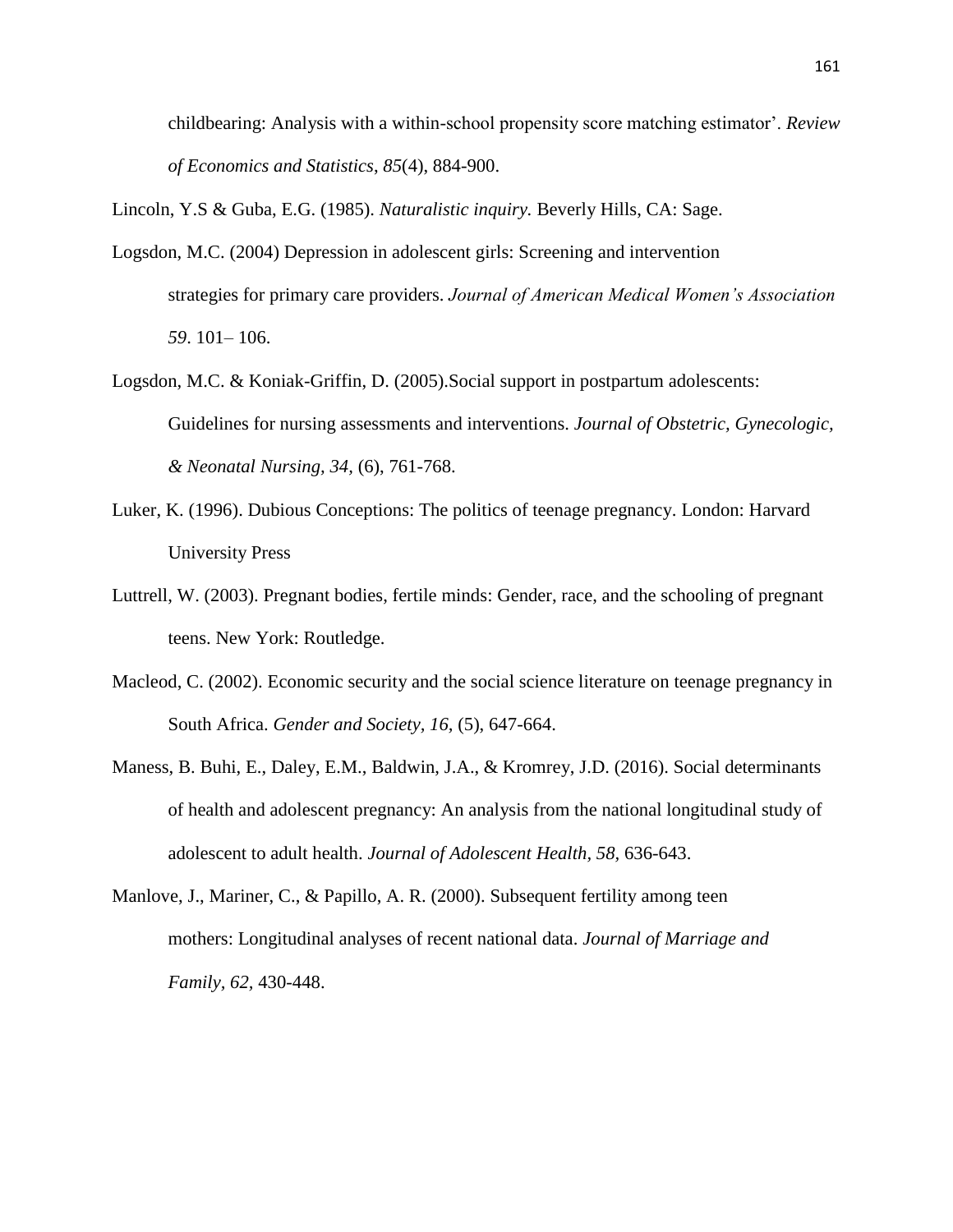- Markstrom, C. A., Marshall, S. K., Tryon, R. J. (2000). Resiliency, social support, and coping in rural low-income Appalachian adolescents from two racial groups. *Journal of Adolescence, 23,* 693-703.
- Martin, J.A., Hamilton, B.E., Osterman, M.J.K., Driscoll, A.K., & Mathews, T.J. (2015). Births: Final Data for 2015. *National Vital Statistics Reports, 66*(1), 1-70. Retrieved from [http://www.cdc.gov/nchs/data/nvsr/nvsr66/nvsr66\\_01.pdf.](http://www.cdc.gov/nchs/data/nvsr/nvsr66/nvsr66_01.pdf)
- Masten, A. S., & Powell, J. L. (2003). A resilience framework for research, policy, and practice. Resilience and vulnerability: Adaptation in the context of child adversities (pp. 1–25). New York: Cambridge University Press.
- Masten, A. S., Cutuli, J. J., Herbers, J. E., & Reed, J. M.-G. (2007). Resilience in development. *The Oxford Handbook of Positive Psychology. 23*(1), 117-131.
- McAdoo H., Younge S. (2009). Black families. Handbook of African American Psychology (pp. 103-115). ). Thousand Oaks, CA: Sage.
- Meade, C. S., Kershaw, T. S., & Ickovics, J. R. (2008). The intergenerational cycle of teenage motherhood: An ecological approach. *Health Psychology, 27*(4), 419–429.
- Merrick, E. (1995). Adolescent childbearing as career choice. Perspective from an ecological context. *Journal of Counseling and Development, 73*(3), 228-303.
- Miller, B.C, Benson, B., & Galbraith, K. (2001). Family relationships and adolescent pregnancy risk: A research synthesis. *Developmental Review, 2,* 1-38*.*
- Miller, B.C.,Bayley, B.K., Christensen, M., Leavitt, S.C., & Coyl, D.D. (2003). Adolescent pregnancy and childbearing. In G.R. Adams & M.D. Berzonski (Eds). *Blackwell handbook of adolescence* (pp. 415-449). Oxford, UK: Blackwell.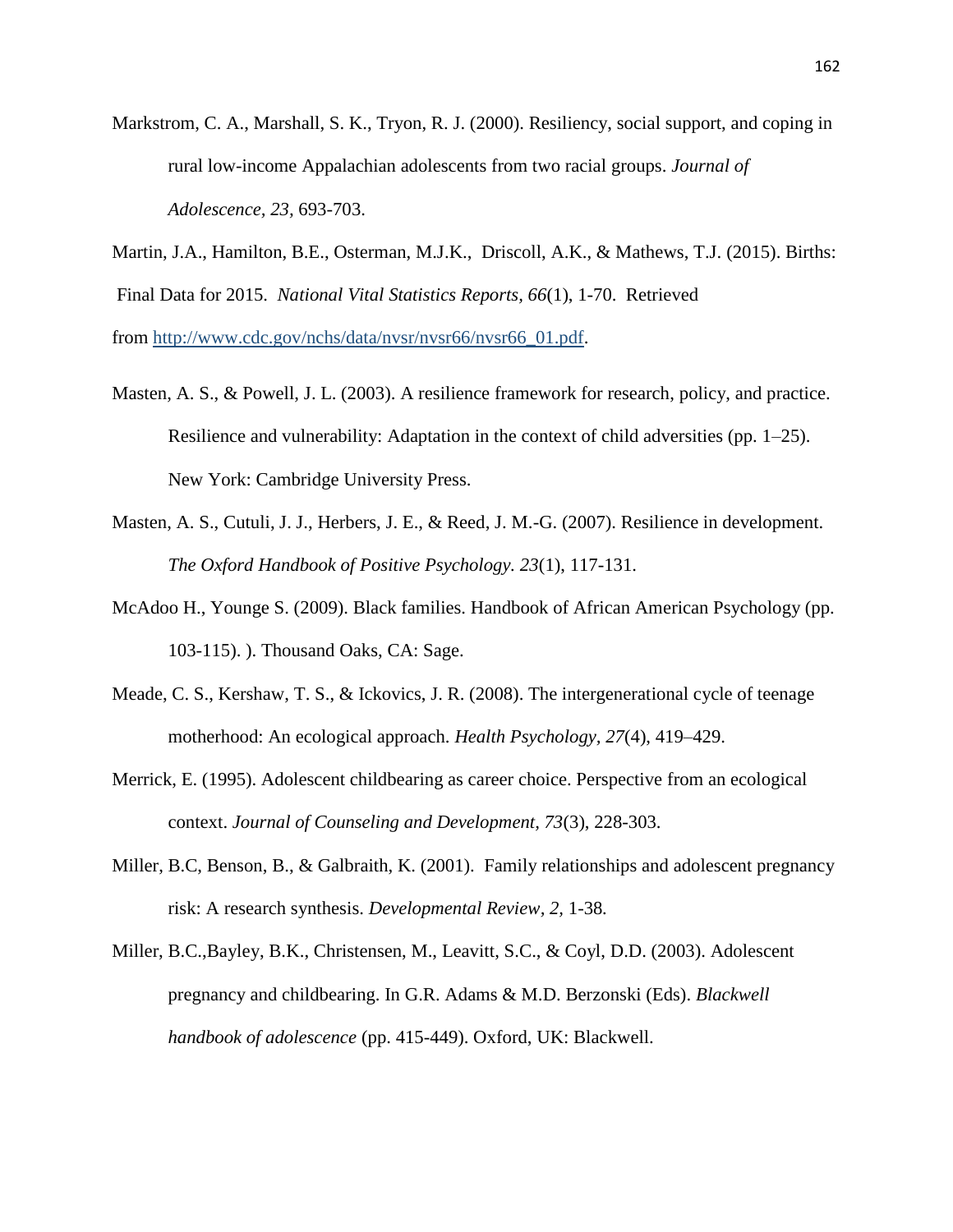- Minnis,A., Marchi, K., Ralph,L., Biggs, A., Combellick,S., Arons,A., Brindis, C. & Braverman, P. (2013). Limited socioeconomic opportunities and Latina childbearing: A qualitative study of family and structural factors affecting future expectations. *Journal of Immigrant Minority Health, 15,* 334-340.
- Mollborn, S. (2007). Making the best of a bad situation: Material resources and teenage parenthood. *Journal of Marriage and Family. 69,* (1), 92-104.
- Mollborn, S. & Morningstar, E. (2009). Investigating the relationship between teenage childbearing and psychological distress using the longitudinal evidence. *Journal of Health & Social Behavior, 50, (*3), 310-326.
- Mollborn, S. (2010). Predictors and consequences of adolescents' norms against teenage pregnancy*. The Sociological Quarterly, 5,* (2), 303-328.
- Mollborn, S. & Dennis, J. (2011). Investigating the life situations and development of teenage mothers' children: Evidence from the ECLS-B. *Journal of Family Issues, 32*, 3- 30.
- Mollborn, S. & Jacobs, J. (2012). "We'll figure a way": Teenage mothers' experiences in shifting social and economic contexts. *Qualitative Sociology, 35*,(1), 23-46.
- Mollborn, S. (2017). Teen mothers today What we know and how it matters. *Child Development Perspectives, 11( 1),* 63-69.
- Molina, R.C, Gonzalez-Roca.C, Sandoval, J. & Araya,E. (2010). Family planning and adolescent pregnancy. *Best Practice and Research Clinical Obstetrics and Gynecology, 24*(2), 209- 220.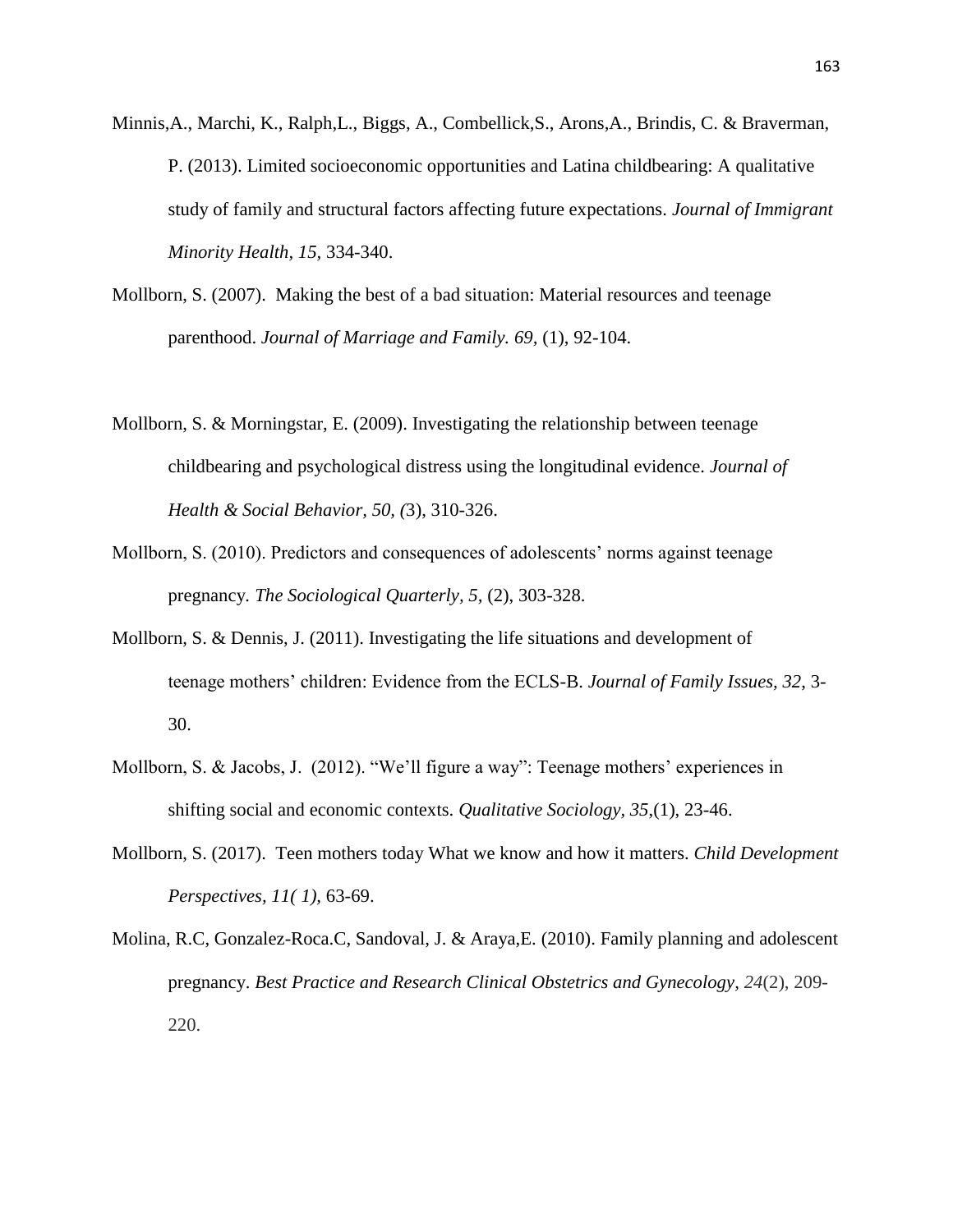- Muzik, M., Rosalind, K., Alfafara, E., Jonika, J. & Waddell, R. (2015). Teenage mothers of black and minority ethnic origin want access to a range of mental and physical health support: a participatory research approach. *Journal of Health Expectations, 19*. 403–415.
- Namkee, A. (1994). Teenage childbearing and high school completion: accounting for individual heterogeneity. *Family Planning Perspectives, 26*(1), 17-22.

National Campaign to Prevent Teen and Unplanned Pregnancy. (2012). The National Educational Longitudinal Study of 2002-2006 [Data File]. The National Center for Educational Statistics. Available from [http://nces.ed.gov/edat/.](http://nces.ed.gov/edat/)

- National Conference of State Legislatures. (2013). Postcard: Teen Pregnancy Affects Graduation Rates. Available from [http://www.ncsl.org/research/health/teen-pregnancy-affects](http://www.ncsl.org/research/health/teen-pregnancy-affects-graduation-rates-postcard.aspx#1)[graduation-rates-postcard.aspx#1.](http://www.ncsl.org/research/health/teen-pregnancy-affects-graduation-rates-postcard.aspx#1)
- Panova, O.V., Kulikov, A.M., Berchtold, A., & J.C. Suris, (2016). Factors associated with unwanted pregnancy among adolescents in Russia. *Journal of Pediatric and Adolescent Gynecology, 29,* (1), 18-21.
- Perper,K. & Manlove J. (2009). Estimated percentages of females who will become teen mothers: Differences across states. [http://www.childtrends.org.](http://www.childtrends.org/) Accessed October 26, 2015.
- Pfitzner M. A., Hoff C., McElligott K. Predictors of repeat pregnancy in a program for pregnant teens. *Journal of Pediatric and Adolescent Gynecology* , *16,* (2), (77-81).
- Pollock, E.D., Kazman, J.B. & Deuster, P. (2015). Family functioning and stress in African American families: A strength-based approach. *Journal of Black Psychology, 41,* (2), 144-169.

Rehm, T.M. (2006). Studying resilience in college women who experienced a teenage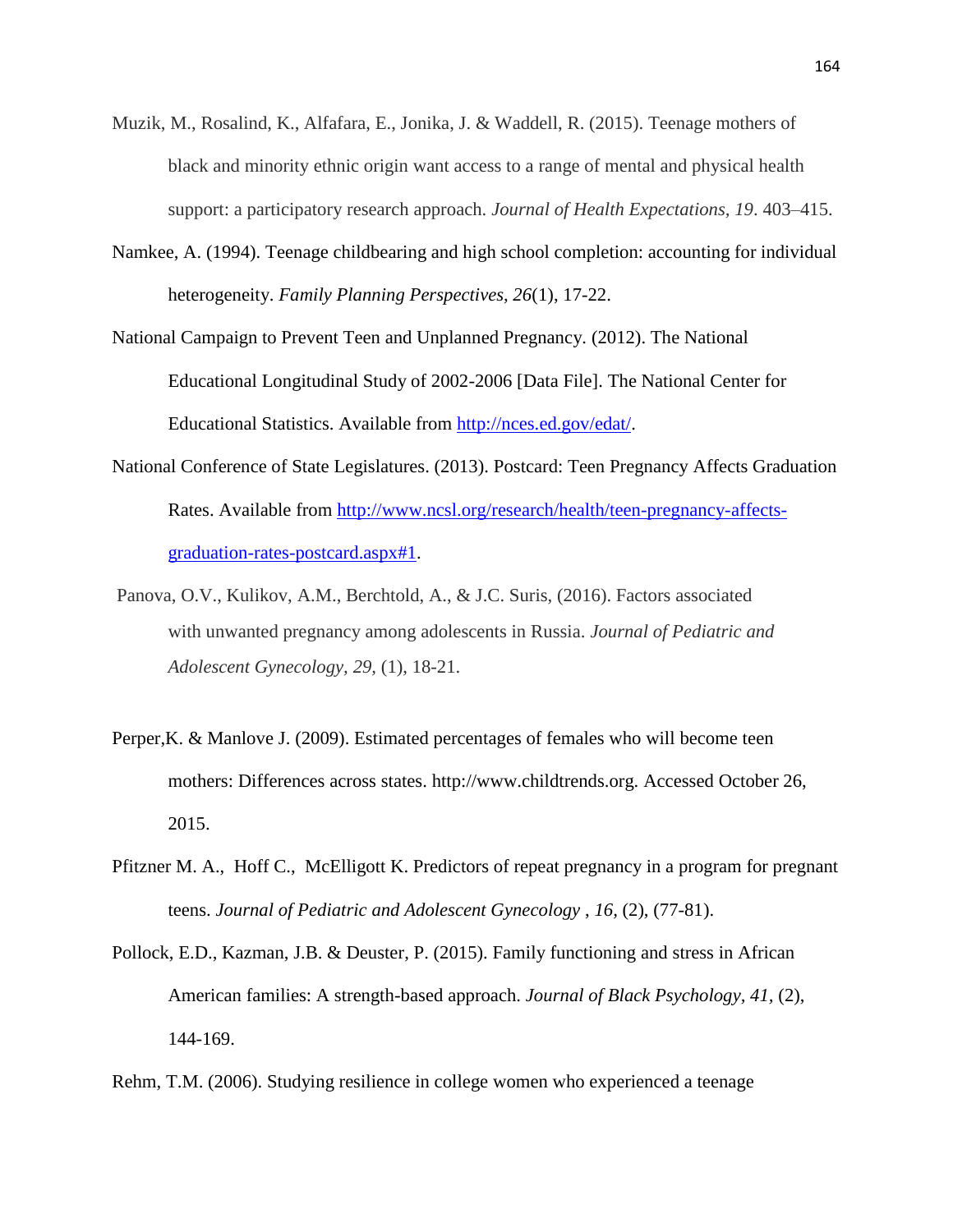pregnancy. Retrieved from Proquest Dissertations and Theses. (AAT 143985).

- Rich, L. & Kim, B. (1999). Patterns of later life education among teenage mothers. *Gender and Society, 13*(6), 798-817.
- Rich-Edwards, J. W., Kleinman, K., Abrams, A., Harlow, B. L., McLaughlin, T. J., Joffe, H., & Gillman, M. W. (2006). Sociodemographic predictors of antenatal and postpartum depressive symptoms among women in a medical group practice. *Journal of Epidemiol Community Health, 60*(3), 221-227.
- Rocca, C. (2010). Pregnancy intentions and teenage pregnancy among Latinas: A mediation analysis. *Perspectives on Sexual and Reproductive Health, 42*(3), 186-196.
- Rolfe, A. (2008). 'You've got to grow up when you have a kid': Marginalized young women's accounts of motherhood. *Journal of Community & Applied Social Psychology, 18*(1): 299-314.
- Romero, A.J., Robinson, T.N., Haydel, K.F., Mendoza, F., & Killen, J.D. (2004). Associations among familism, language preference, and education in Mexican American mothers and their children. *Journal of Developmental and Behavioral Pediatrics, 25,* 34-40.
- Romo, L. F., Lefkowitz, E. S., Sigman, M., & Au,T. K. (2002). A longitudinal study of maternal messages about dating and sexuality and their influence on Latino adolescents. *Journal of Adolescent Health, 31*, 59-69.
- Rosell, R. (2010). Young, pregnant, and underinsured: Growing demand calls for costeffective collaboration between health and social workers. *Health & Social Work*, *35,* (2), 155-158.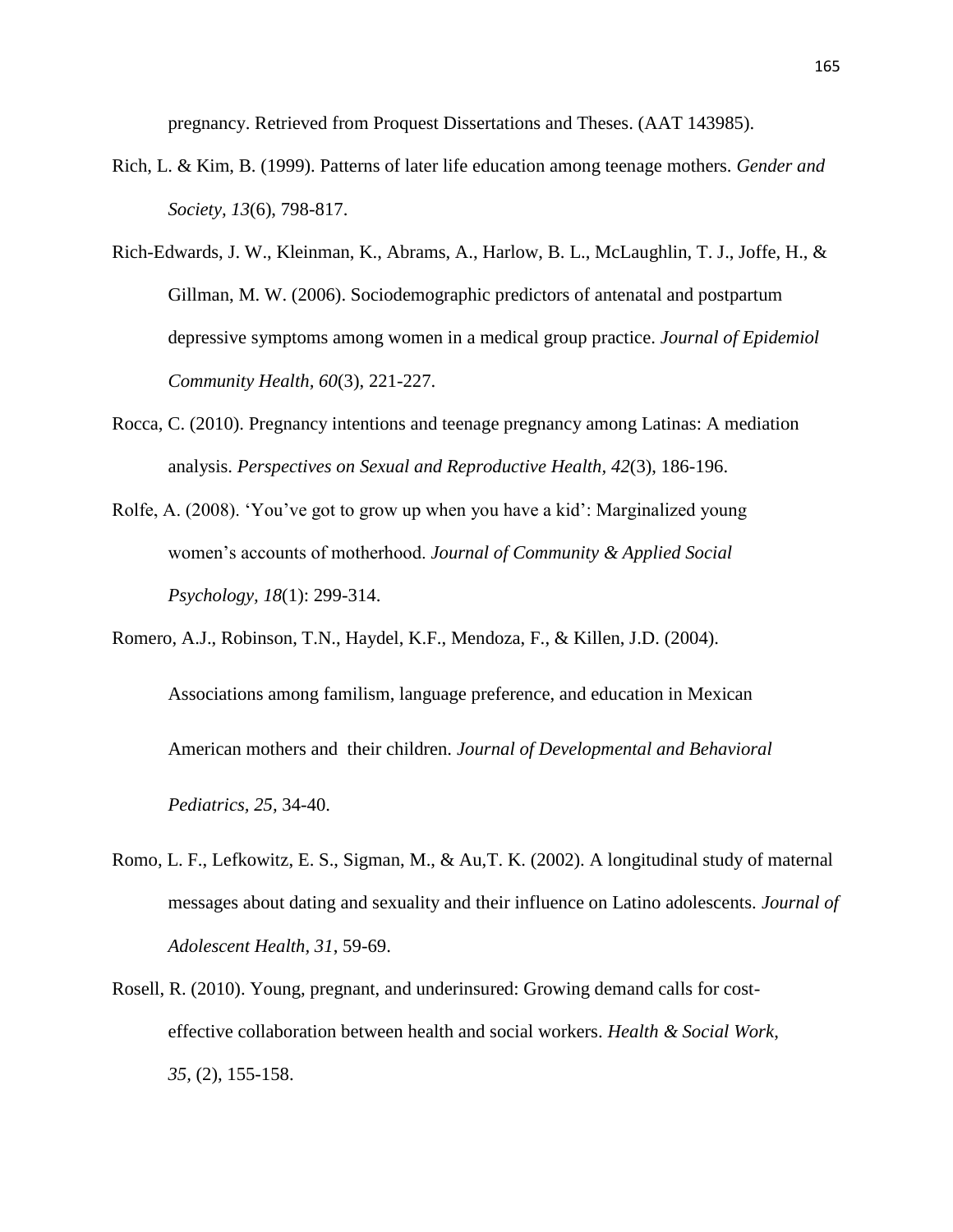Rosengard, C., Phipps, M., Adler, N., & Ellen, J. (2004). Adolescent pregnancy intentions and pregnancy outcomes: a longitudinal examination, *Journal of Adolescent*

*Health*, 2004, 35(6), 453–461.

- Rosengard C., Pollock L., Weitzen S., Meers A., Phipps M.G. (2006). Concepts of the advantages and disadvantages of teenage childbearing among pregnant adolescents: A qualitative analysis. *Pediatrics, 118*(2), 503-520.
- Rutter, M. (1985). Resilience in the face of adversity: Protective factors and resistance to psychiatric disorder. *British Journal of Psychiatry, 147*, 598-611.
- Seamark, C.J. & Lings, P. (2004). Positive experiences of teenage motherhood. *British Journal of General Practice, 54*(508). 813-818.
- Scott-Jones, D. & Turner, S. (1990). The impact of adolescent childbearing on educational attainment and income of black females. *Youth and Society, 22*(1), 35-48.
- Shenton, A. (2004). Strategies for ensuring trustworthiness in qualitative research projects. *Education for Information, 22*, 63-75.
- Small, S.A., & Luster, T. (1994) Adolescent sexual activity: An ecological , risk factor approach. *Journal of Marriage and Family, 56,* 180-192.
- Smith, S. (2006). Encouraging the use of reflexivity in the writing up of qualitative research.

*International Journal of Therapy & Rehabilitation, 13(5),* 209-217.

- SmithBattle, L. (2000). The vulnerabilities of teenage mothers: challenging prevailing assumptions. *Advances in Nursing, 23*(1) pp.29-40.
- SmithBattle, L. (2005a). Family legacies in shaping teen mothers' caregiving practices over 12 years. *West J Nurs Res. 27*, 831-850.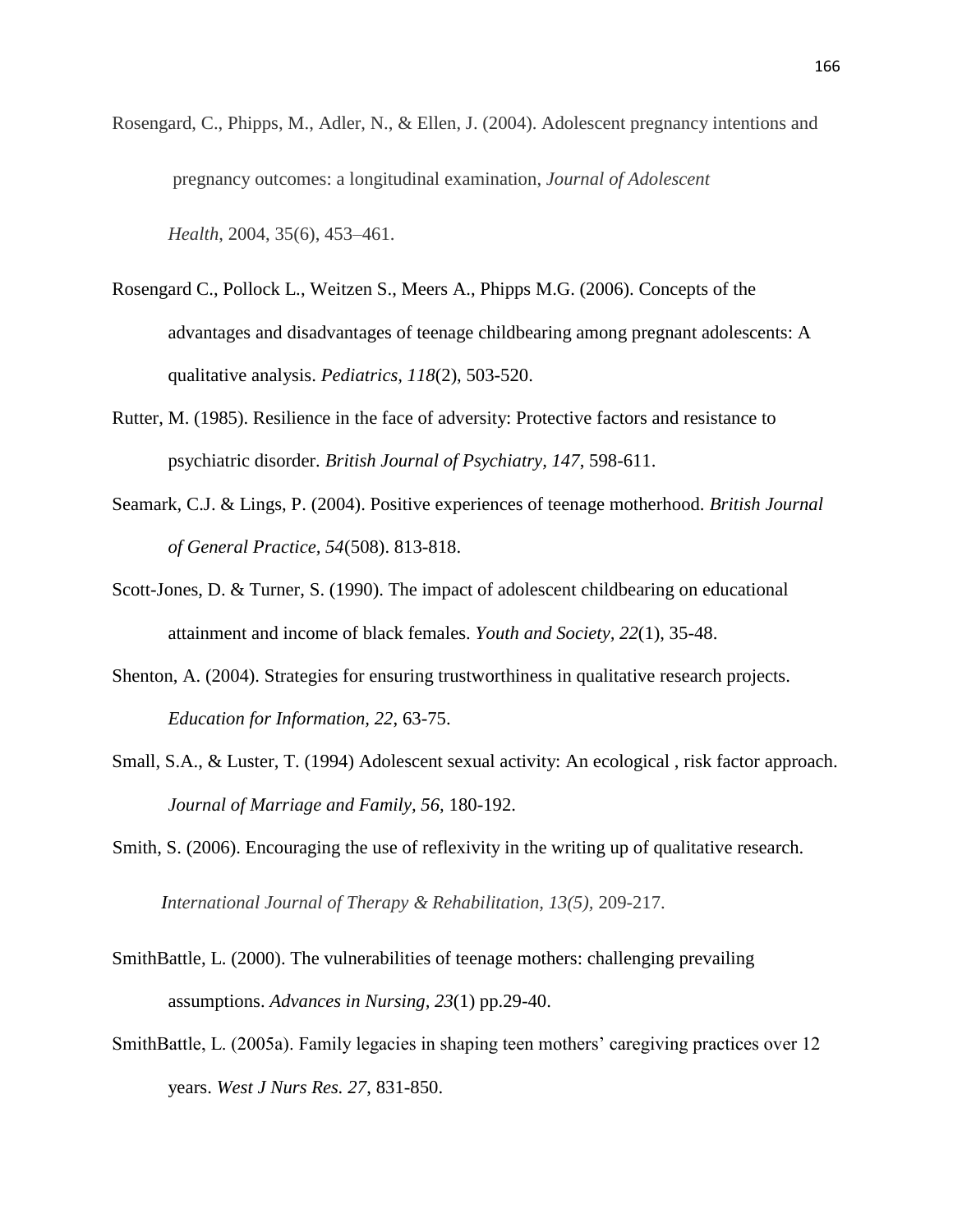- SmithBattle, L. (2005b). Teenage mothers at age 30. *Western Journal of Nursing Research 27,*(7), 831 – 850.
- SmithBattle, L. (2007)"I Wanna Have a Good Future": Teen mothers' rise in educational aspirations, competing demands, and limited school support. *Youth & Society. 38*, 348- 371.
- Solivan, A.E., Wallace,M.E., Kaplan, K.C.,& Harville, E.W. (2015). Use of a resiliency framework to examine pregnancy and birth outcomes among adolescents: A qualitative study. *Families, Systems, & Health*, *33*, (4), 349–355.
- Sosulski, M.R., Cunningham, A., Sellers, SL., (2006). Fostering Hope: A narrative case analysis of one teenage mother's pursuit of a college education. *Journal of Women & Social Work, 21*(3), 320-335.
- Stange, K. (2011). A longitudinal analysis of the relationship between fertility timing and schooling. *Demography, 48,* 931-956.
- Staples, L. (1997). An overview of race and marital status. In McAdoo, H.P. (Ed.) Black families (3rd ed., pp. 269-273).
- Strunk, J.A. (2008). The effect of school based health clinics on teenage pregnancy and parenting outcomes: An integrated literature review. *The Journal of School Nursing, 24,* 13-20.
- Taylor, R. J., Chatters, L. M., Tucker, M. B., & Lewis, E. (1990). Developments in research on Black families: A decade review. *Journal of Marriage and the Family, 52*,993-1014.

Townshend, J. M., Kambouropoulos, N., Griffin, A., Hunt, F. J., & Milani, R. M. (2014).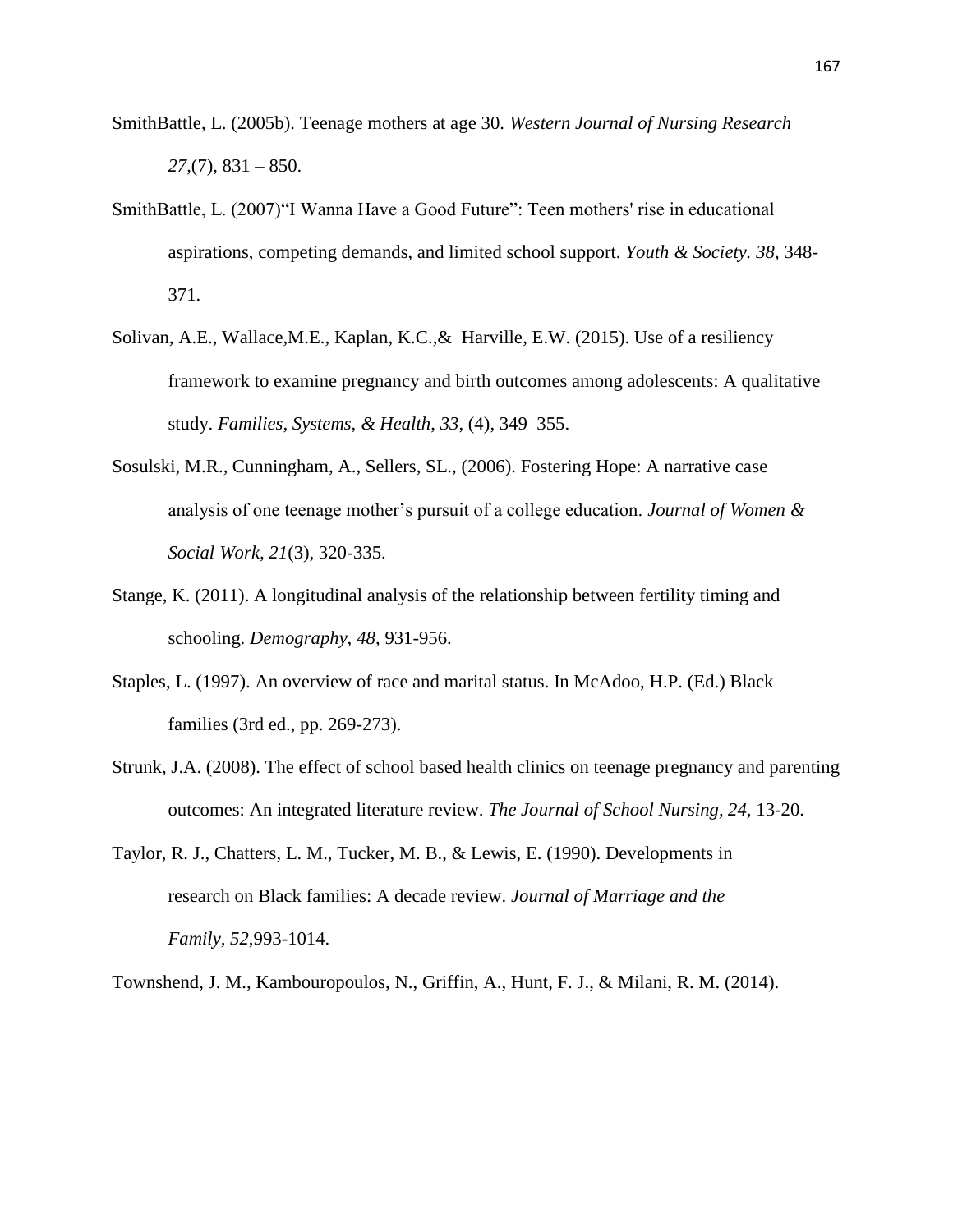Binge drinking, reflection impulsivity, and unplanned sexual behavior: Impaired decision-making in young social drinkers. *Alcoholism: Clinical and Experimental Research, 38*(4), 1143–1150.

- Turner, R.J., Sorenson, A.M. and Turner, J.B. (2000) Social contingencies in mental health: A seven year follow up study of teenage mothers. *Journal of Marriage and Family, 62*(3): 777– 791.
- Udry, J. R. (1979). Age at menarche, at first intercourse, and at first pregnancy*. Journal of Biosocial Science, 11,* 433–441.
- Ungar, M. (2004). A constructionist discourse on resilience: Multiple contexts, multiple realities among at-risk children and youth. *Youth & Society, 35,* 341– 365.
- Velez-Pestrana, M.C., Gonzalez-Rodriguez, R.A., Borges-Hernandez, A. (2005). Family functioning and early onset of sexual intercourse in Latino adolescents. *Adolescence, 40* (160), 778-790.
- Wakschlag, L.S.; Chase-Lansdale, P.L.; Brooks-Gunn, J. (2006). Not Just "Ghosts in the nursery": Contemporaneous intergenerational relationships and parenting in young African-American families. *Child Development., 67,* 2131–2147.
- Waller, M. A., Brown, B., & Whittle, B. (1999). Mentoring as a bridge to positive outcomes for teen mothers and their children*. Child and Adolescent Social Work Journal, 16,* 467–480.
- Watson, L.L. ,Vogel L.R. & Wubenna, Z. (2017). Educational resilience in teenage mothers. *Cogent Education, 4,* 3-22.